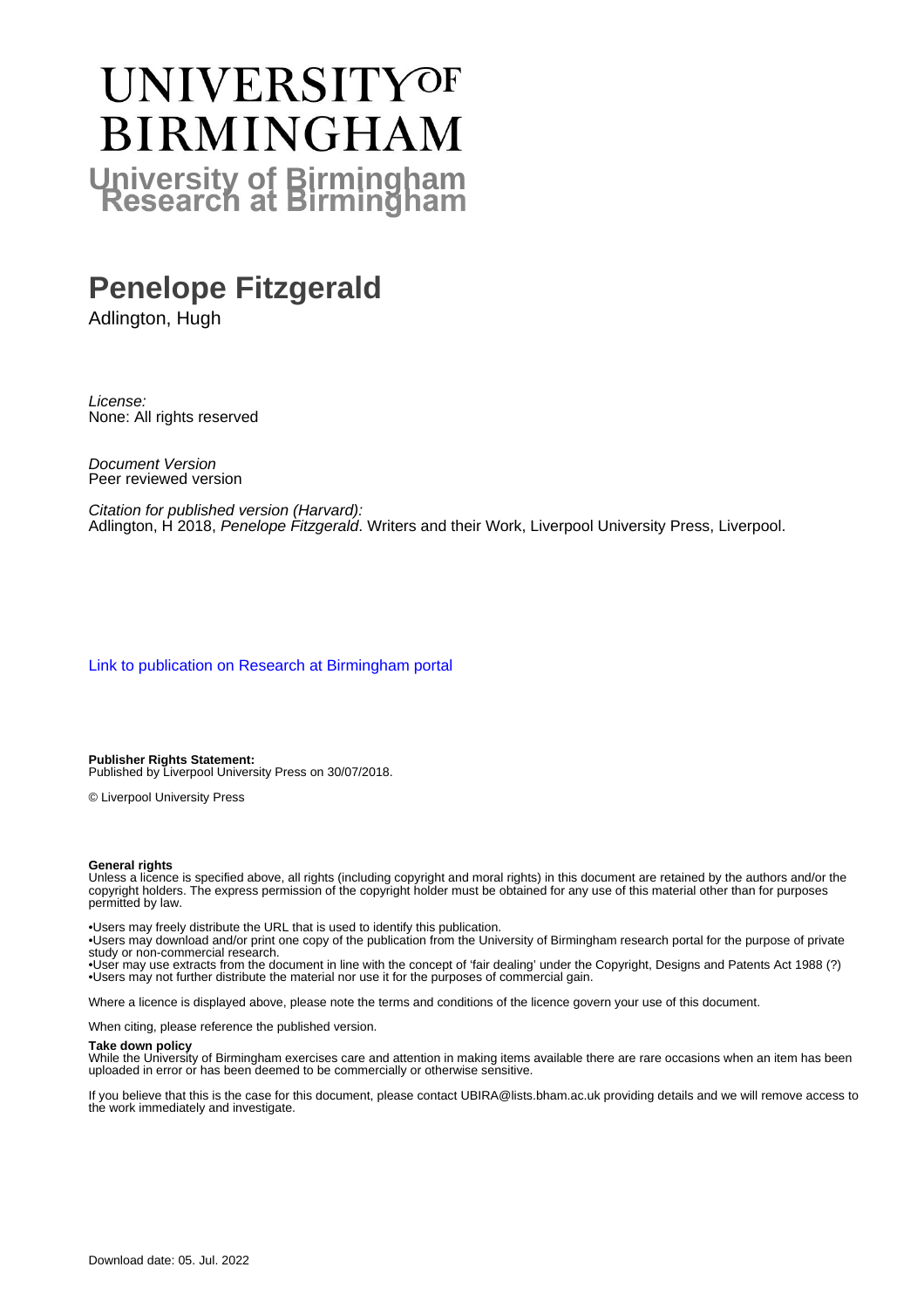# ACCEPTED DRAFT – PRE-COPY EDITING (13.10.16)

**Northcote House/British Council Writers and Their Work Series**

## **PENELOPE FITZGERALD**

by Hugh Adlington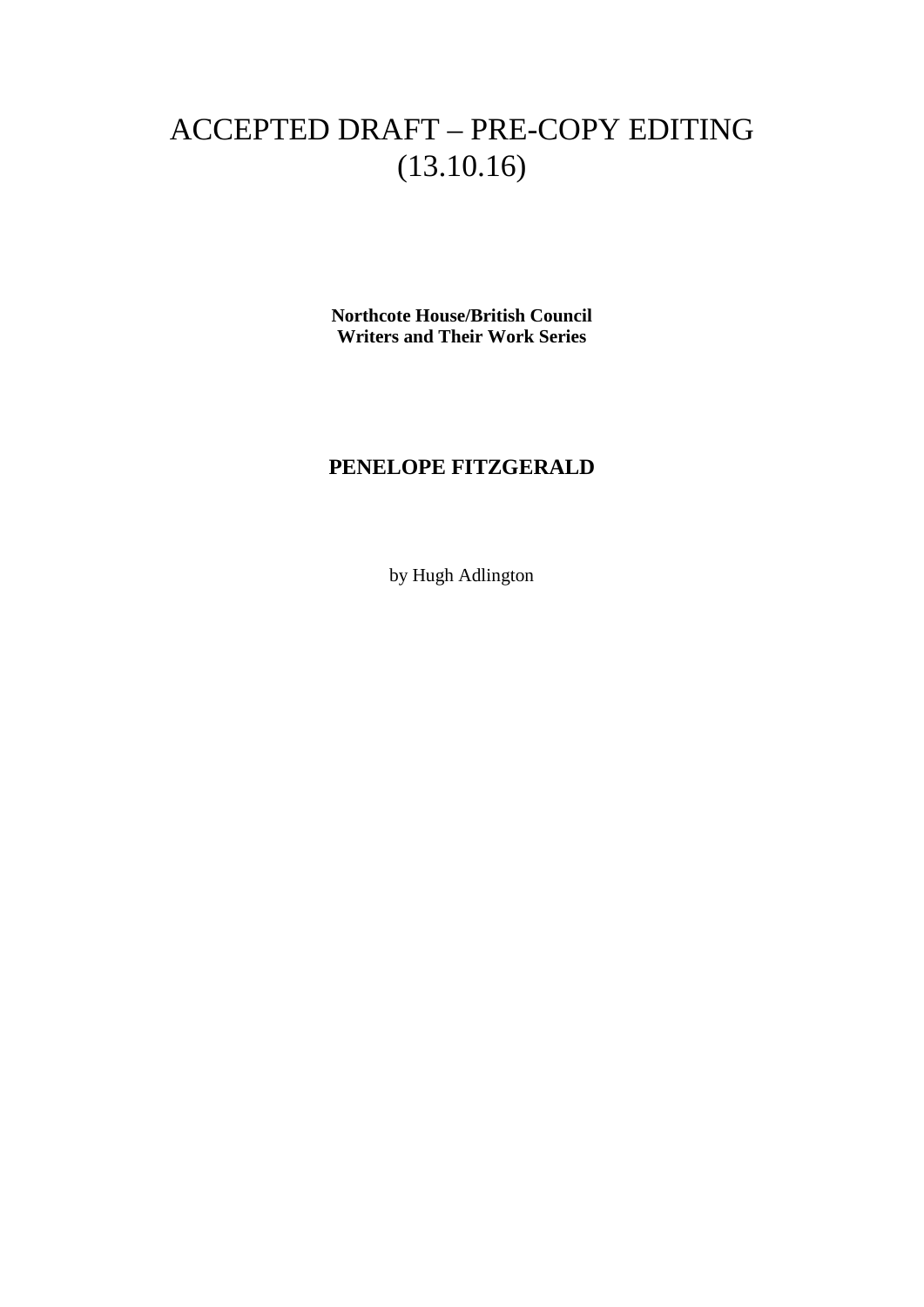#### Contents

| Acknowledgements                             |                          |
|----------------------------------------------|--------------------------|
| <b>Biographical Outline</b>                  | $\overline{\mathbf{ii}}$ |
| Abbreviations                                | iv                       |
| Introduction                                 | $\mathbf{1}$             |
| 1. Critical Writing                          | 11                       |
| 2. Biographies                               | 26                       |
| <b>Edward Burne-Jones</b>                    | 27                       |
| The Knox Brothers                            | 32                       |
| <b>Charlotte Mew and Her Friends</b>         | 39                       |
| 3. Early Novels                              | 45                       |
| The Golden Child                             | 46                       |
| The Bookshop                                 | 52                       |
| <b>Offshore</b>                              | 59                       |
| <b>Human Voices</b>                          | 67                       |
| At Freddie's                                 | 76                       |
| 4. Late Novels                               | 84                       |
| <i>Innocence</i>                             | 86                       |
| The Beginning of Spring                      | 97                       |
| The Gate of Angels                           | 109                      |
| The Blue Flower                              | 117                      |
| 5. Short Stories, Poems, Letters             | 127                      |
| 6. Reputation and Influence                  | 143                      |
| Appendix: Uncollected and Unattributed Poems | 148                      |
| <b>Notes</b>                                 | 151                      |
| Select Bibliography                          | 168                      |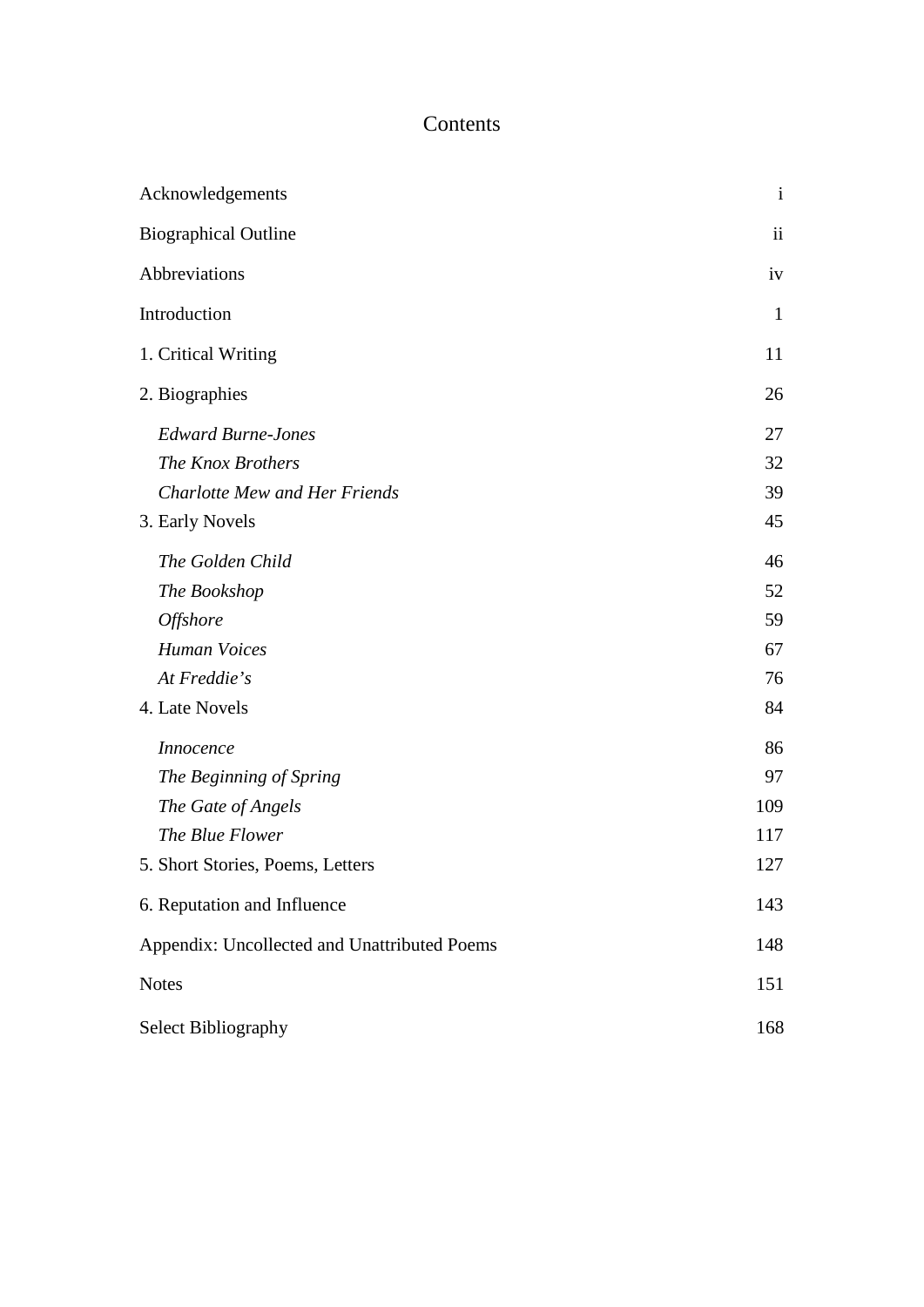## Acknowledgements

<span id="page-3-0"></span>I am grateful to the Harry Ransom Center at Austin, University of Texas for granting me access to Penelope Fitzgerald's working papers. I also wish to give special thanks to Hermione Lee for her *Penelope Fitzgerald: A Life*, the starting point for all serious scholarship on Fitzgerald's life and writing. Acknowledgements are also due to the publishers of Penelope Fitzgerald's work and of other copyright material.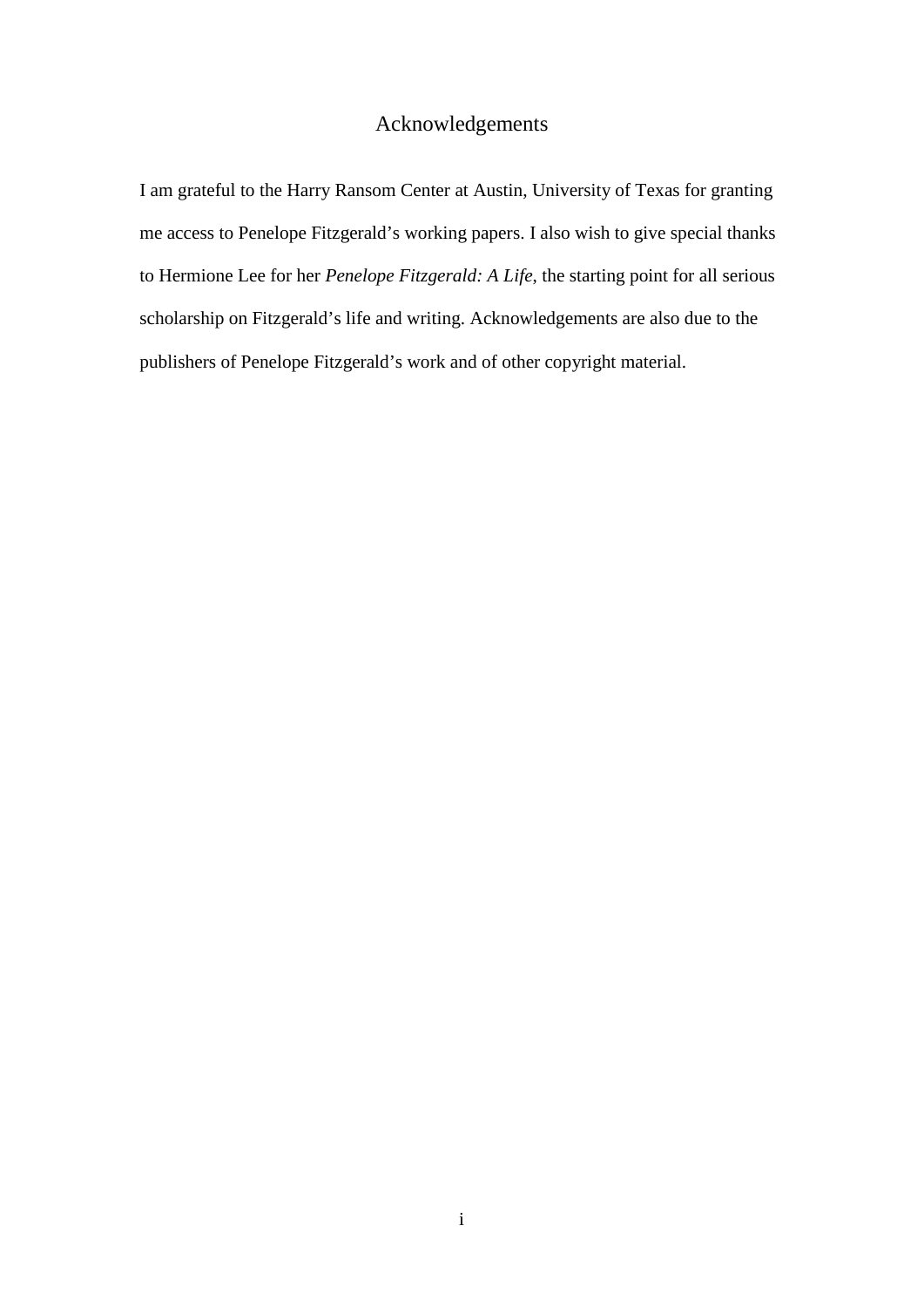## Biographical Outline

<span id="page-4-0"></span>

| 1916    | Born in Hampstead Heath, London.                                       |
|---------|------------------------------------------------------------------------|
| 1930-5  | Attends Wycombe Abbey School; writes for the school magazine, the      |
|         | Wycombe Abbey Gazette.                                                 |
| 1935    | Offered Senior Scholarship (for best candidate in her year) by         |
|         | Somerville College, University of Oxford.                              |
| 1938    | Graduates with congratulatory First Class degree.                      |
| 1937-48 | Writes reviews for <i>Punch</i> ; works at the BBC.                    |
| 1942    | Marries Desmond Fitzgerald.                                            |
| 1950-3  | Edits (with Desmond) World Review.                                     |
| 1956-8  | Writes serial for Swift, called Jassy of Juniper Farm.                 |
| 1957-61 | Lives in Southwold, Suffolk; works part-time in the Sole Bay Bookshop. |
| 1960    | Moves family back to London; lives on houseboat, Grace.                |
| 1960-87 | Teaches at Italia Conti stage school, Queen's Gate School and          |
|         | <b>Westminster Tutors.</b>                                             |
| 1963    | Houseboat sinks; Fitzgerald and daughters sent to London County        |
|         | Council Centre for the Homeless, Hackney Wick, E9.                     |
| 1964    | Family move to Poynders Gardens, London SW4                            |
| 1974    | Her short story, 'The Axe', shortlisted for Times ghost-story          |
|         | competition; published in The Times Anthology of Ghost Stories (1975). |
| 1975    | <i>Edward Burne-Jones: A Biography published; Desmond dies.</i>        |
| 1977    | The Knox Brothers published; The Golden Child, Fitzgerald's first      |
|         | novel, published.                                                      |
| 1978    | The Bookshop published; shortlisted for Booker Prize.                  |
| 1979    | Offshore published; wins Booker Prize.                                 |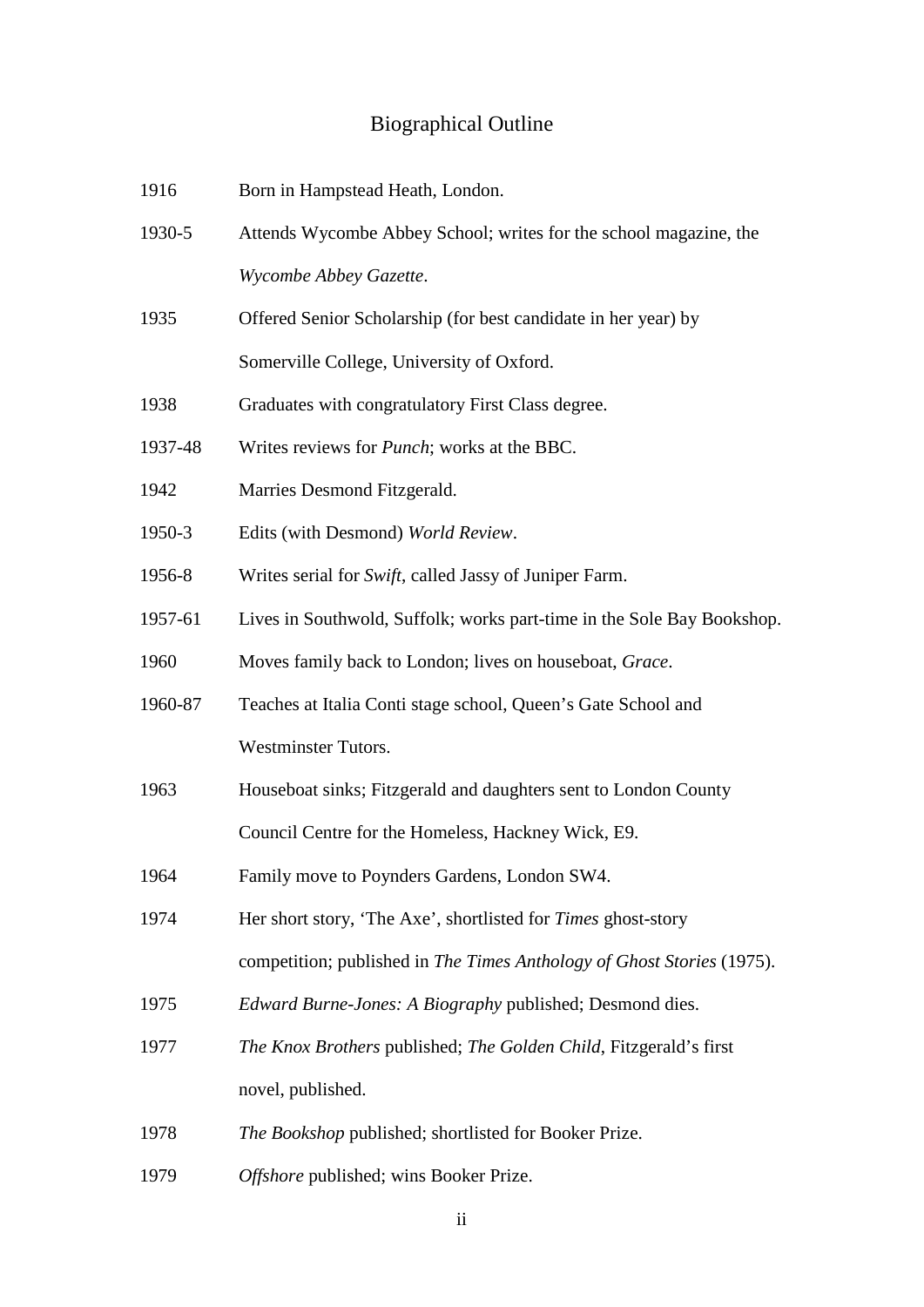*Human Voices* published.

1980-2000 Writes over 200 book reviews for numerous publications.

*At Freddie's* published.

- *Charlotte Mew and Her Friends*, Fitzgerald's third biography, published; wins British Academy Crawshay Prize (1985).
- *Innocence* published.
- *The Beginning of Spring* published; shortlisted for Booker Prize.
- *The Gate of Angels* published; shortlisted for Booker Prize.
- *The Blue Flower* published.
- Awarded the Heywood Hill Literary Prize for lifelong contribution to the enjoyment of books.
- *The Blue Flower* wins US National Book Critics' Circle Award.
- Dies; *The Means of Escape*, a collection of Fitzgerald's short stories, published.
- *A House of Air: Selected Writings* published.
- *So I Have Thought of You: The Letters of Penelope Fitzgerald* published.
- *Penelope Fitzgerald: A Life*, by Hermione Lee, published.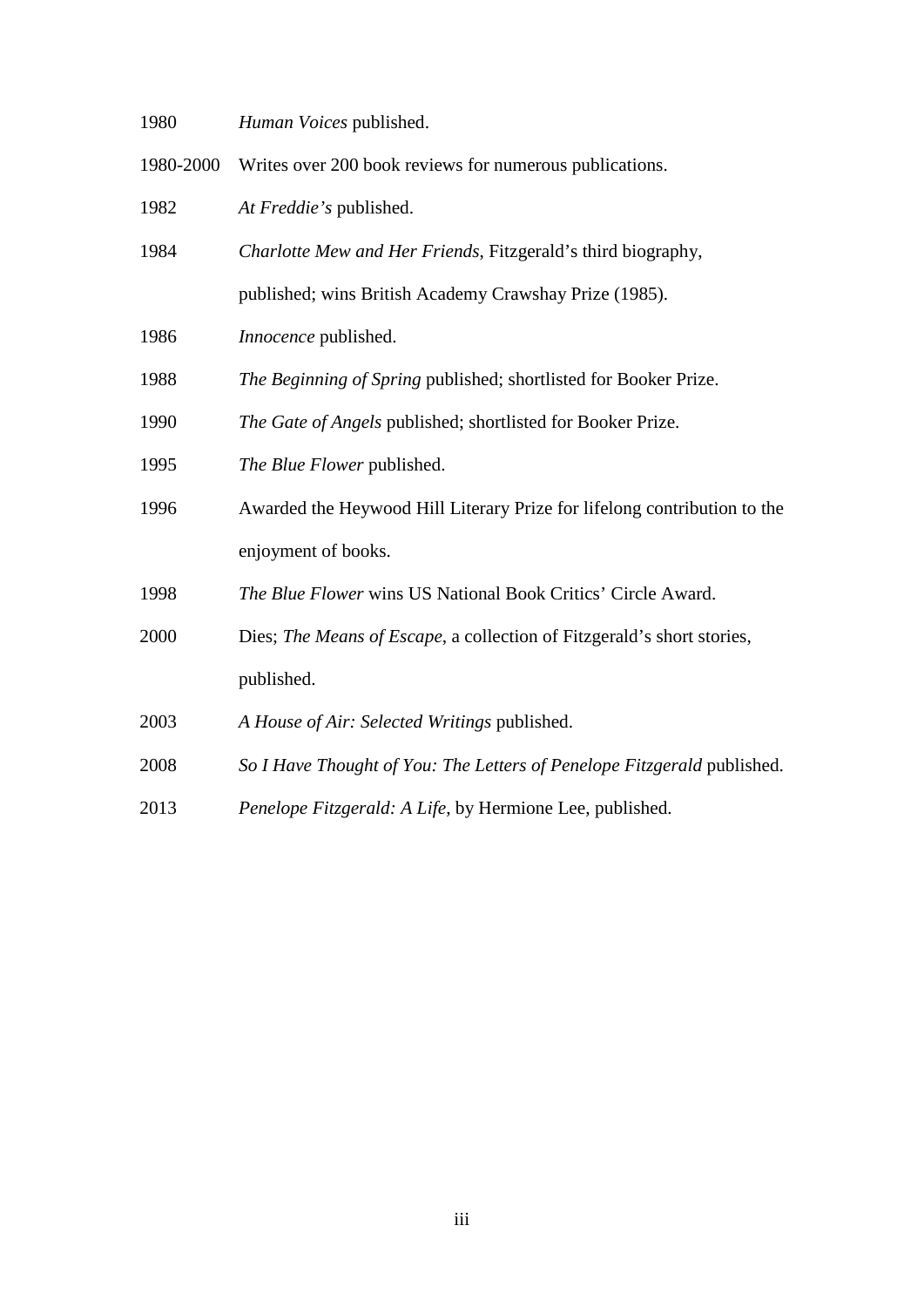## Abbreviations

<span id="page-6-0"></span>

| AF           | At Freddie's (London: Fourth Estate, 2013)                           |
|--------------|----------------------------------------------------------------------|
| BK           | The Bookshop (London: Fourth Estate, 2013)                           |
| BF           | The Blue Flower (London: Fourth Estate, 2013)                        |
| BS           | The Beginning of Spring (London: Fourth Estate, 2014)                |
| CM           | Charlotte Mew and Her Friends: with a Selection of Her Poems         |
|              | (London: Fourth Estate, 2014)                                        |
| EB           | Edward Burne-Jones (London: Fourth Estate, 2014)                     |
| GA           | The Gate of Angels (London: Fourth Estate, 2014)                     |
| GC           | The Golden Child (London: Fourth Estate, 2014)                       |
| HA           | A House of Air, intro. Hermione Lee (London: Harper Perennial, 2009) |
| HR           | <b>Hudson Review</b>                                                 |
| <b>HRC</b>   | Harry Ransom Center at Austin, University of Texas                   |
| HV           | Human Voices (London: Fourth Estate, 2014)                           |
| IN           | Innocence (London: Fourth Estate, 2013)                              |
| KB           | The Knox Brothers (London: Fourth Estate, 2013)                      |
| LRB          | London Review of Books                                               |
| LATBR        | Los Angeles Times Book Review                                        |
| МE           | The Means of Escape: Stories (London: Flamingo, 2000)                |
| <i>NYTBR</i> | <b>New York Times Book Review</b>                                    |
| OF           | Offshore (London: Fourth Estate, 2013)                               |
| PF           | Lee, Hermione, Penelope Fitzgerald: A Life (London: Chatto &         |
|              | Windus, 2013)                                                        |
| SI           | So I Have Thought of You: The Letters of Penelope Fitzgerald, ed.,   |
|              | Terence Dooley (London: Fourth Estate, 2009)                         |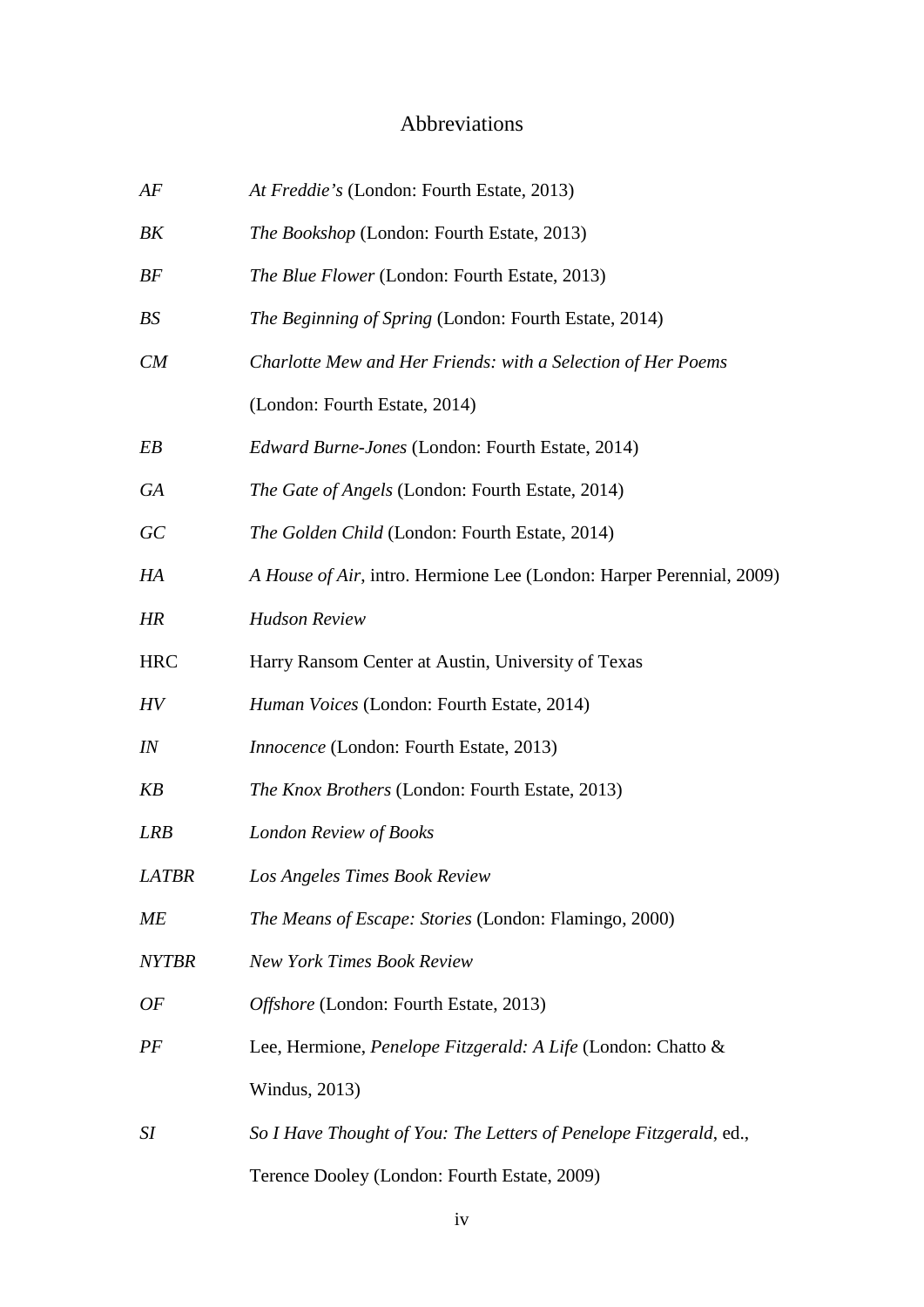- *TLS Times Literary Supplement*
- *WR World Review*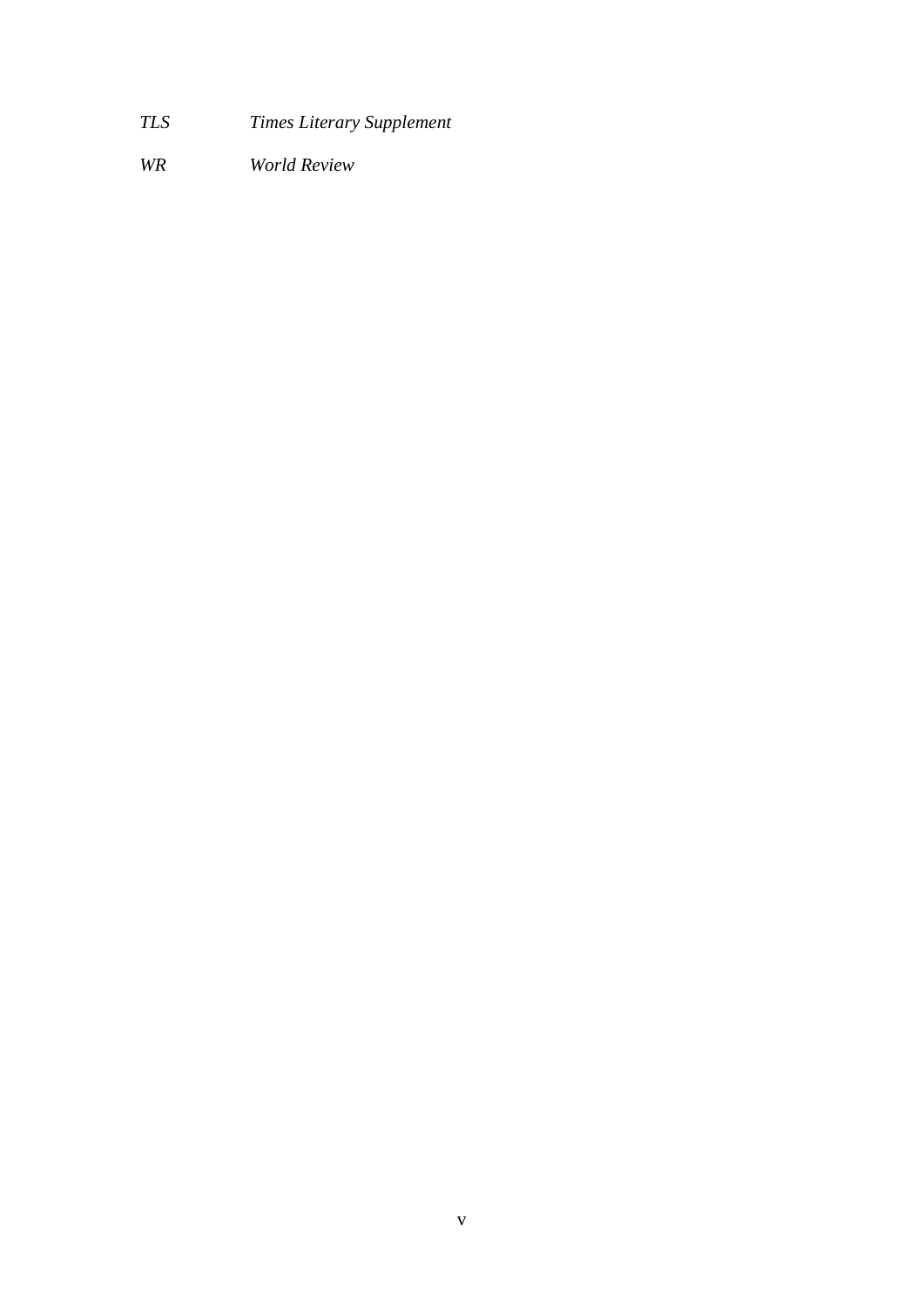'…the land that is more true than real'.

Penelope Fitzgerald, *Edward Burne-Jones: A Biography* (1975), 226

I kept on asking myself, 'How is it done?'

C. K. Stead, *London Review of Books* (9 Oct 1988): 22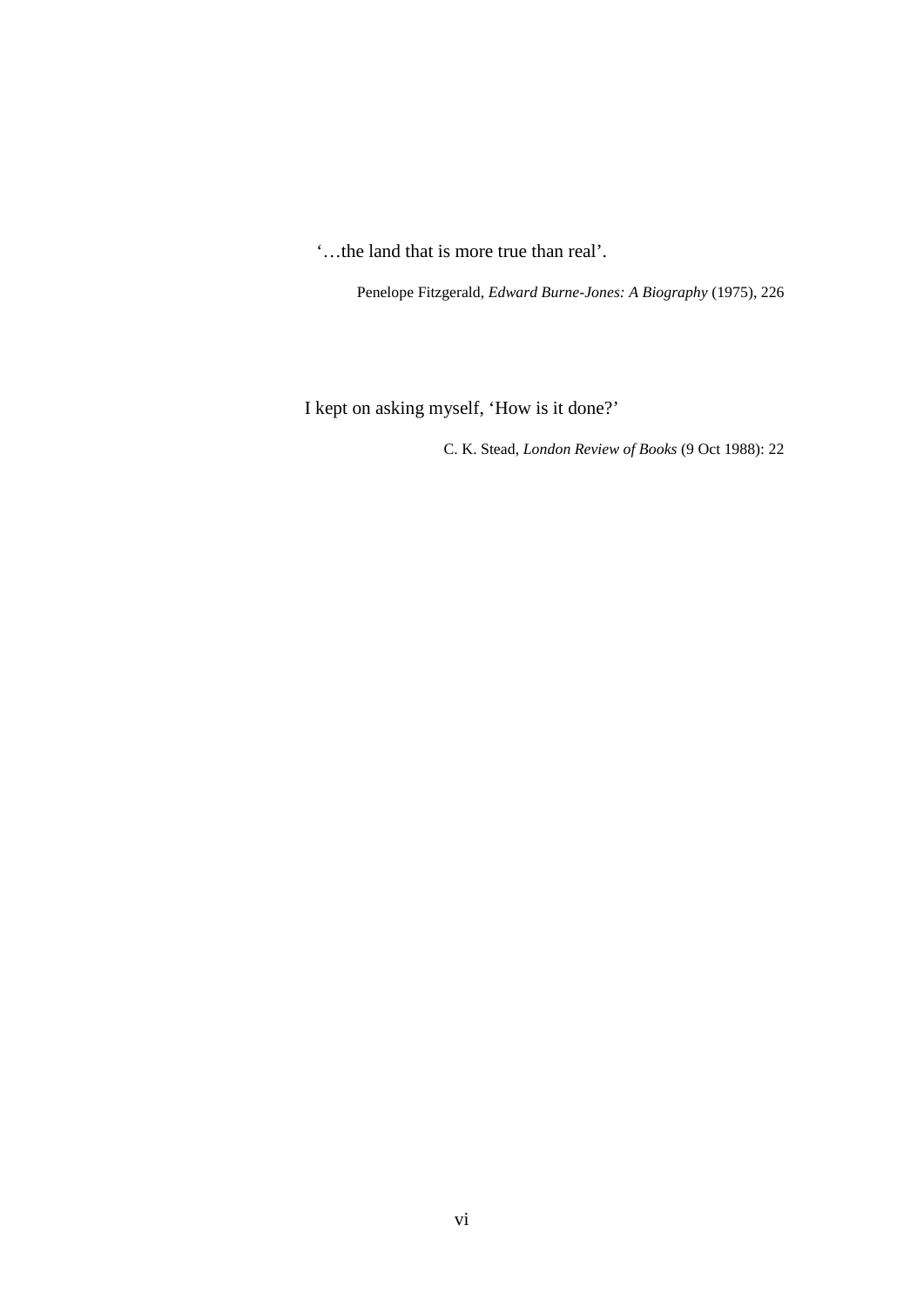#### Introduction

<span id="page-9-0"></span>Penelope Fitzgerald has been acclaimed as one of the finest, if most enigmatic, British novelists of the late twentieth century. Nearly 60 when her first book was published, she went on to write nine novels, four of which were shortlisted for the Booker Prize, and one of which, *Offshore*, won. Her final work of fiction, *The Blue Flower*, won the prestigious US National Book Critics' Circle Award. She also wrote three biographies, a collection of short stories and countless critical essays and book reviews. Fitzgerald's works are distinguished by their acute wit, deft handling of emotional tone and unsentimental yet deeply felt commitment to portraying the lives of outsiders: those men, women and children 'who seem to have been born defeated or, even, profoundly lost' (*HA* 508). Miracles of compression, her slender tragicomic fictions somehow contain worlds, transporting us to post-war London, Suffolk and Florence, pre-revolutionary Russia, Edwardian Cambridge and late eighteenth-century Saxony. Her style is deceptively simple yet an inclination towards the metaphysical, oblique and absurd is never far from the seemingly unruffled surface of her prose. The resulting sensation, as Fitzgerald said of reading E. M. Forster, is like 'drinking strong wine out of a teacup – puzzling, not quite right perhaps, but in the end . . . all the more effective.<sup> $1$ </sup> The strangeness of this effect has often been noted, yet the means by which she achieved it remain a mystery. Invariably readers ask, 'How is it done?' This book aims to answer that question.

Fitzgerald's life provides some clues. Born in 1916, Penelope Mary Knox grew up in a family of writers: 'where everyone was publishing, or about to publish, something' (*HA* 495). Her father was the comic journalist and poet E. V. ('Evoe') Knox, editor of *Punch*; her mother, Christina, contributed to the *Manchester*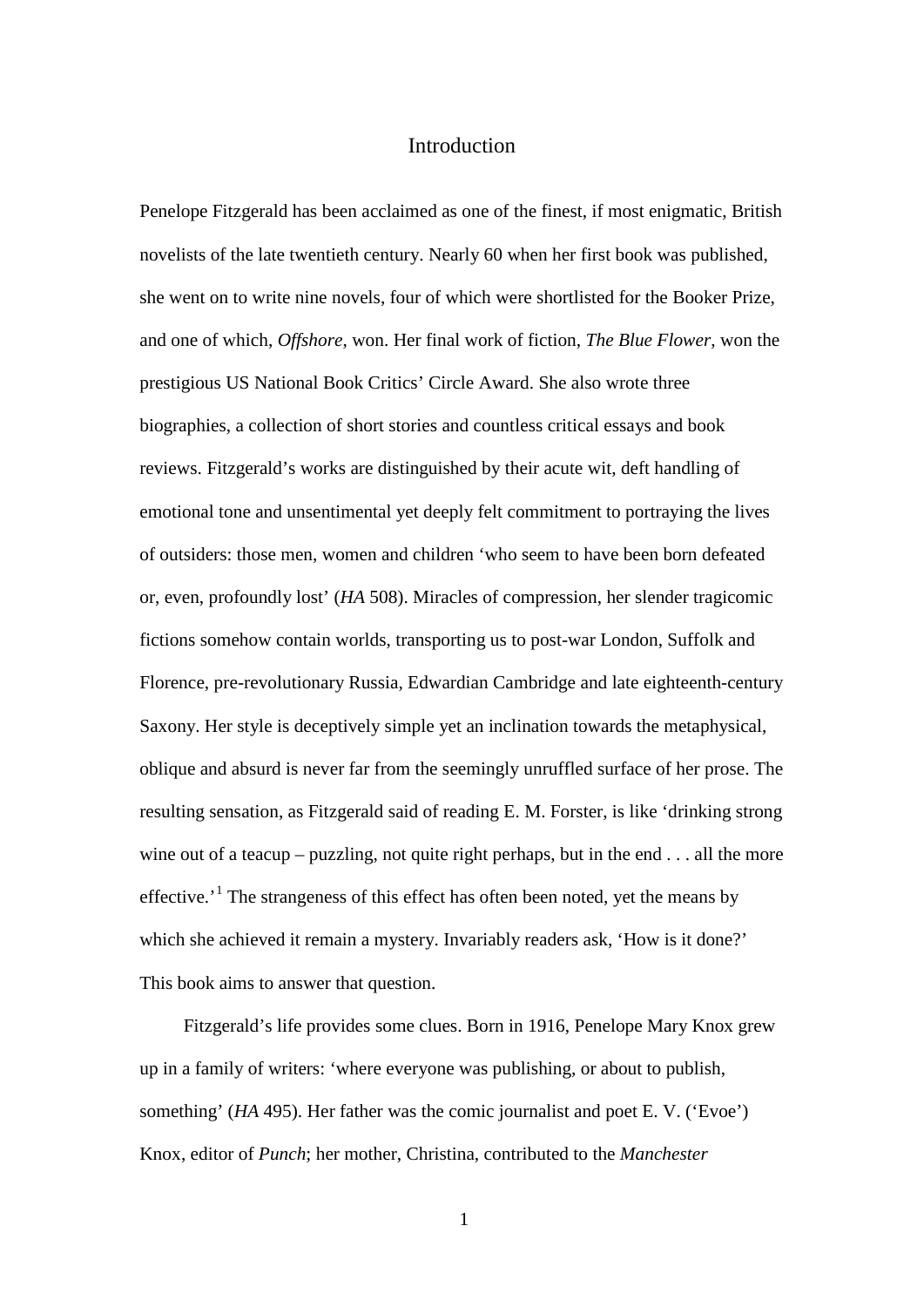*Guardian* and Macmillan's English Literature Series of abridged classic texts; her aunt, Winifred Peck, wrote more than twenty novels; and her three uncles, Dillwyn, Wilfred and Ronald were distinguished scholars and thinkers, variously translators of ancient Greek poetry and the Latin Vulgate Bible, decipherers of enemy codes in two world wars, and writers of biblical commentary, Roman Catholic apologetics and detective novels. Wilfred and Ronald were ordained ministers – another family tradition: both of Fitzgerald's grandfathers served as Evangelical bishops in the Church of England.

From her earliest days, Fitzgerald imbibed a culture of putting words together. Rhyme sheets from Poetry Bookshop, back numbers of *Punch*, the yarns and tales of the periodicals of the day, Walter de la Mare's *Peacock Pie* and the family magazine (*IF, or Howl Ye Bloodhounds*), all fuelled Fitzgerald's love of reading and writing. At Wycombe Abbey School, Fitzgerald (known in the family as 'Mops' or 'Mopsa', after the young shepherdess in *The Winter's Tale*) kept a commonplace book, sent home a weekly illustrated news-sheet ('Wuffine News') and was the chief contributor to the school magazine (*HA* 30-38). In 1935 Fitzgerald was offered a Senior Scholarship (for best candidate in her year) by Somerville College, Oxford, her mother's college. Her mother died suddenly that same year. During her time at Oxford Fitzgerald coedited *The Cherwell*, the University newspaper, and wrote articles and other pieces of student journalism. She graduated with a congratulatory First Class degree in English Literature and Language in1938, fully intending to become an author: 'I have been reading steadily for seventeen years; when I go down I want to start writing.'[2](#page-158-1) (*PF* 55- 62) She was as good as her word. Between 1937 and 1948, Fitzgerald wrote more than fifty book, film and theatre reviews for *Punch* (doubtless it helped that her father was Editor).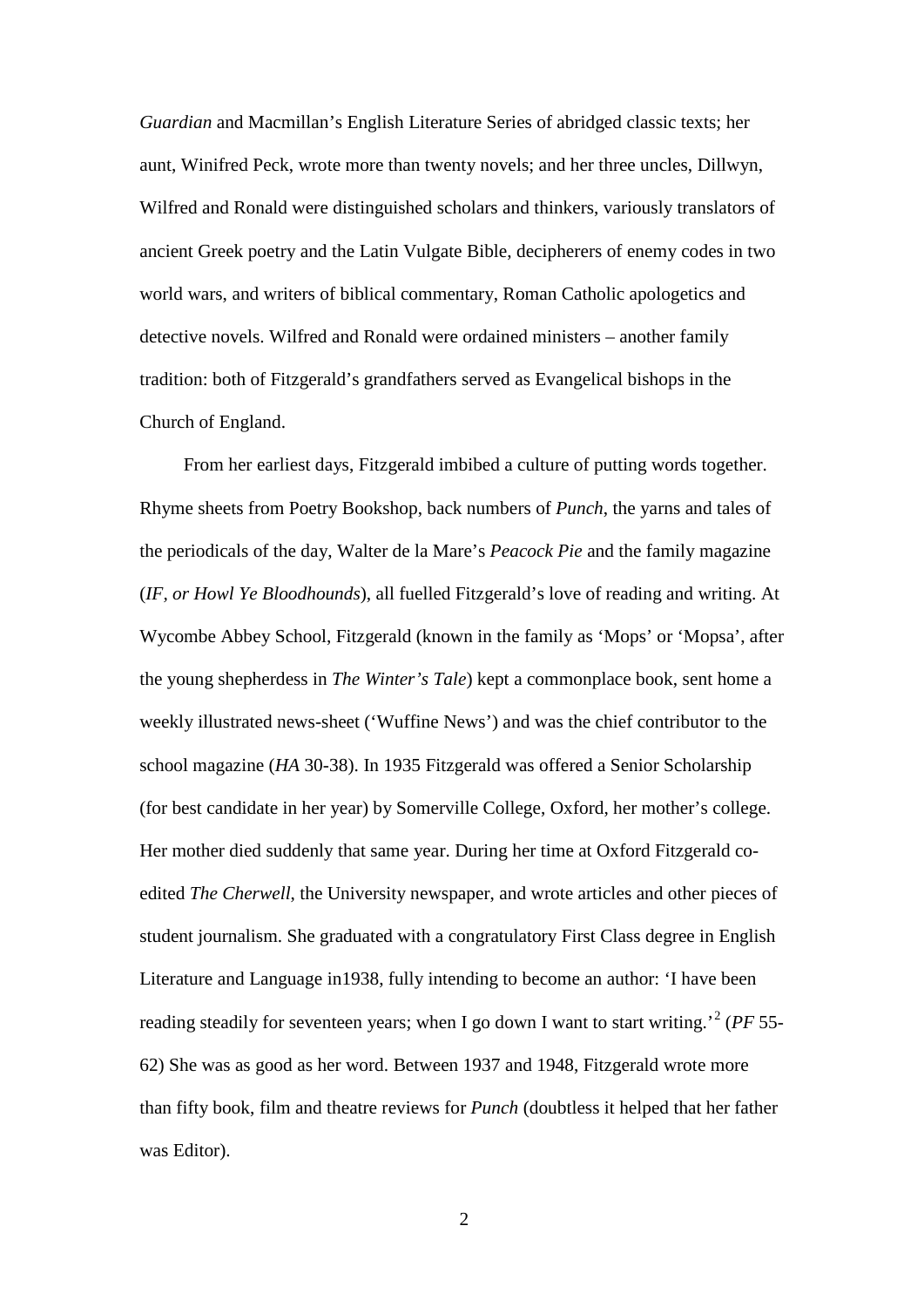Stylistic elements characteristic of her novels are present in even the earliest of her *Punch* reviews. In 1939, Fitzgerald reported on the international horse show at Olympia:

All horses, they say, are fit for heaven, and Olympia brings together the fittest of all; indeed, the class of entry this year was so high that the average hippophile could forget the hardness of the seats in pure admiration and envy – emotions just as good for the soul, by the way, as pity and terror.<sup>[3](#page-159-0)</sup>

Disarmingly ironical in the *Punch* style, Fitzgerald's writing here includes at least two features characteristic of her fiction: the authoritative adage passed off as common knowledge ('All horses, they say, are fit for heaven'), and the unexpected swerve from received wisdom (here Fitzgerald stands up for the less exalted feelings of admiration and envy).<sup>[4](#page-159-1)</sup> In this period she also wrote radio scripts for the BBC, chiefly for the Schools Service. She would later draw on her wartime BBC experience for her fourth novel, *Human Voices*. In 1942 she married Irish Guardsman Desmond Fitzgerald, and in the first four years of married life, in which she continued reviewing and writing scripts throughout, she suffered at least one miscarriage and the death of a baby shortly after birth.

It is misleading, then, to present Fitzgerald as a 'late-starter' as critics often do. She wrote constantly through her first three decades, and there is little mystery as to why her first book wasn't published until she was 59 years old. Child-rearing, a difficult marriage to an alcoholic husband and the demands of teaching left little time for the kind of sustained writing it takes to complete a book. With the birth of a son, Valpy, in 1947, Fitzgerald gave up reviewing for *Punch*, and three years later Christina ('Tina') was born. Yet even with two young children Fitzgerald still threw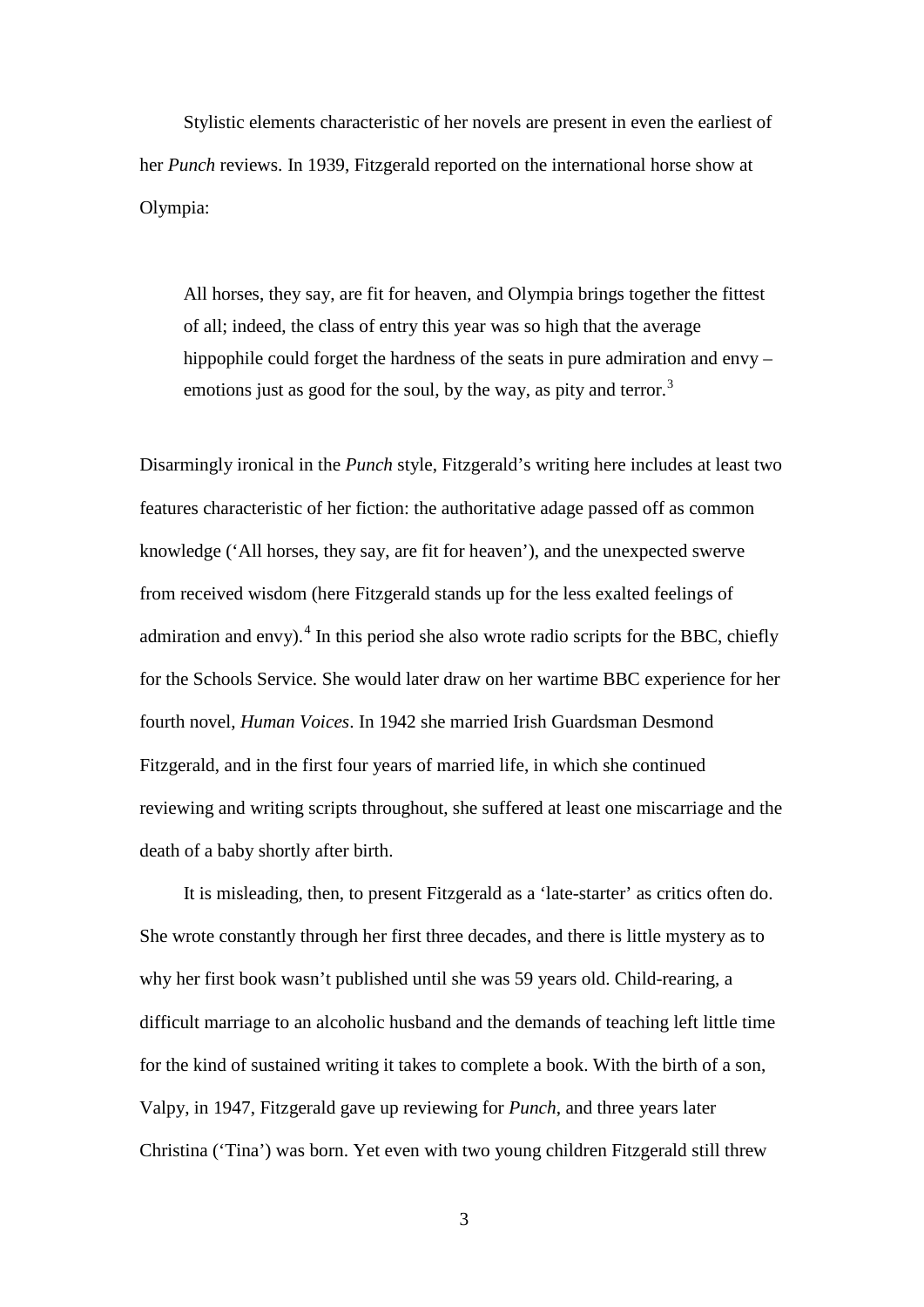herself for almost three years into editing, with her husband Desmond, the monthly *World Review*, 'a magazine of the Arts, Politics and Law', for which she wrote editorial articles and reviews.<sup>[5](#page-160-0)</sup> In 1953, however, the magazine folded, her third child (Maria, or 'Ria') was born, and the years that followed were increasingly difficult: Fitzgerald may have suffered further miscarriages and there were constant financial worries. Short of money, the family moved to Southwold, Suffolk in 1957, where Fitzgerald worked part-time in a bookshop, an experience she later drew on for her novel, *The Bookshop*. Financial necessity drove the family back to London in 1961 to live on a houseboat, *Grace*, and Fitzgerald took teaching jobs at the Italia Conti stage school, Queen's Gate School and Westminster Tutors. The period on the houseboat provided the setting for *Offshore*; teaching at stage school she turned into fiction in *At Freddie's*. When *Grace* sank into the Thames, the family were placed in sheltered accommodation before moving to a council flat in Clapham, south London. Looking back in old age, Fitzgerald remembered her aunt, Winifred Peck, who wrote all of her life: 'I would rather have liked to have done that myself, write all my life, but that just wasn't possible in my case. I had a family to raise.<sup>'[6](#page-160-1)</sup> Yet even though her first book came late, in 1975, Fitzgerald had in fact by then been writing, on and off, for fifty years.

Even the most difficult years in the 1960s had a part to play in Fitzgerald's development as a writer. As Hermione Lee's superb biography shows, teaching, for all its tribulations, allowed Fitzgerald to think and speak from the writer's point of view: 'she taught literature like a novelist, always bringing the text back to the stuff of experience and getting us to look at *how it was being done*' (*PF* 197). Fitzgerald's teaching notes reveal glimpses of interests familiar from her fiction. Samuel Beckett's stoicism and dialogues between mind and body fascinated her, as did questions of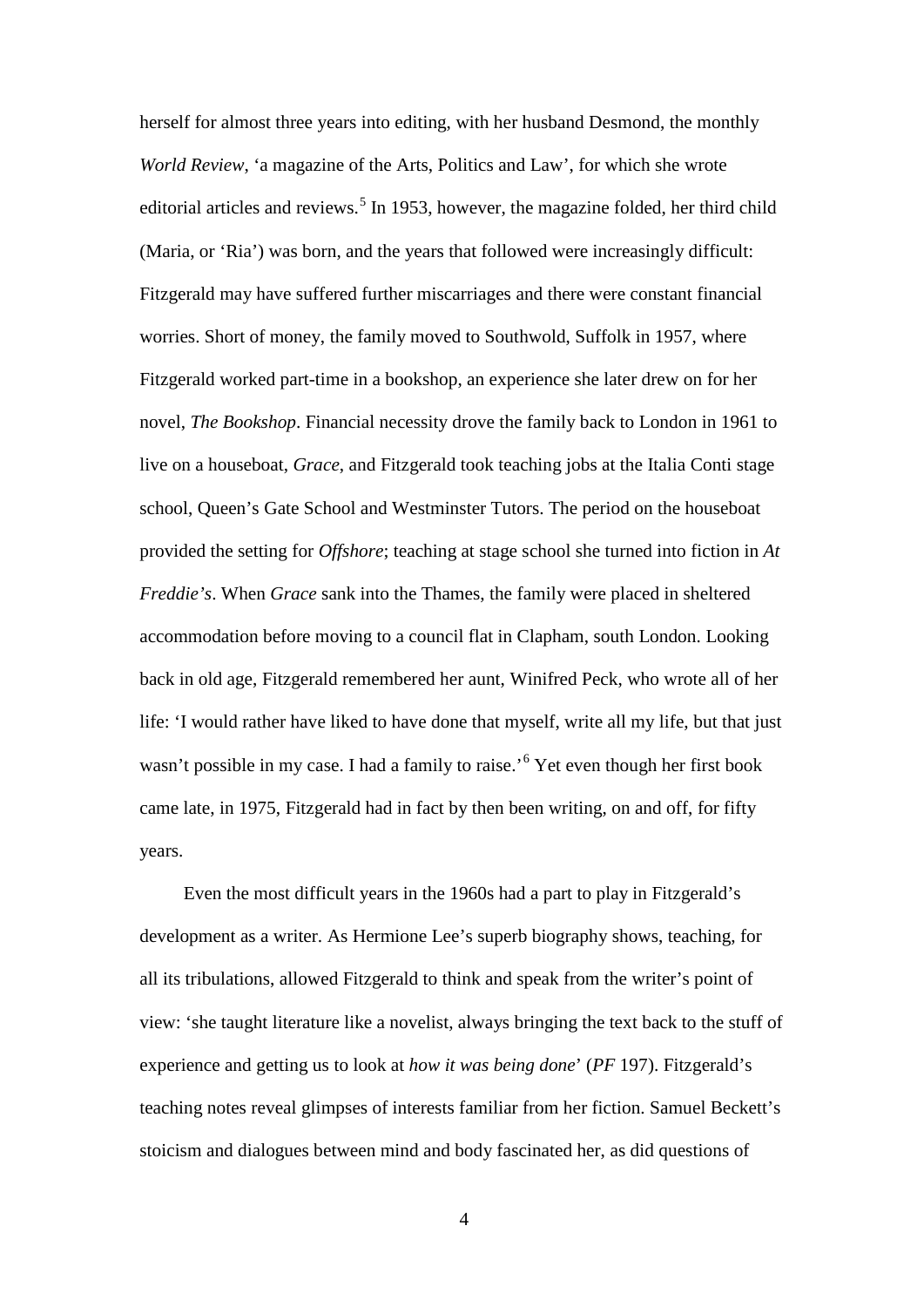morality and self-deception in Jane Austen. Emotions she preferred to be kept in check; she noticed minor characters and was sympathetic towards the lives of women (*PF* 200-1). Critical touchstones for her teaching included: W. J. Harvey's *Character and the Novel*, George Steiner's *Language and Silence*, and Frank Kermode's *Sense of an Ending* (*PF* 198). All three authors shared with Fitzgerald the experience of having lived through the Second World War and the moral seriousness in relation to literature, education and language that that experience engendered. All three were committed, as Fitzgerald was in her teaching and later in her writing, to the idea of 'the complex miracle of . . . great art, of what answer we can give to it from our own being'.<sup>[7](#page-161-0)</sup> Nor was Fitzgerald's appetite for beauty, culture and language blunted by work and family duties in these years. She read ceaselessly, followed radio and television, and went as often as she could to the cinema, theatre, ballet, exhibitions and pottery classes; she learned languages and travelled widely, at home and abroad (*PF* 163-7). When the Fitzgerald's youngest daughter, Maria, graduated from Oxford in 1974, and there were no longer children at home, Fitzgerald was freer to write. In that same year her short story, 'The Axe', was shortlisted for a *Times* ghost-story competition. Almost forty years since graduating from Oxford, a new phase in her life and writing career had begun.

Public recognition came quickly when, four years later, *The Bookshop* was shortlisted for the Booker Prize. Prior to that Fitzgerald published two biographies, *Edward Burne-Jones* and *The Knox Brothers*, and her first novel or 'mystery', *The Golden Child*. As many writers did in this period, Fitzgerald then produced a novel a year for the next three years: *The Bookshop* was followed by *Offshore*, which won the Booker Prize in 1979, followed in turn by *Human Voices* (1980). Thereafter she wrote a book every other year: *At Freddie's* (1982), a third biography, *Charlotte Mew and*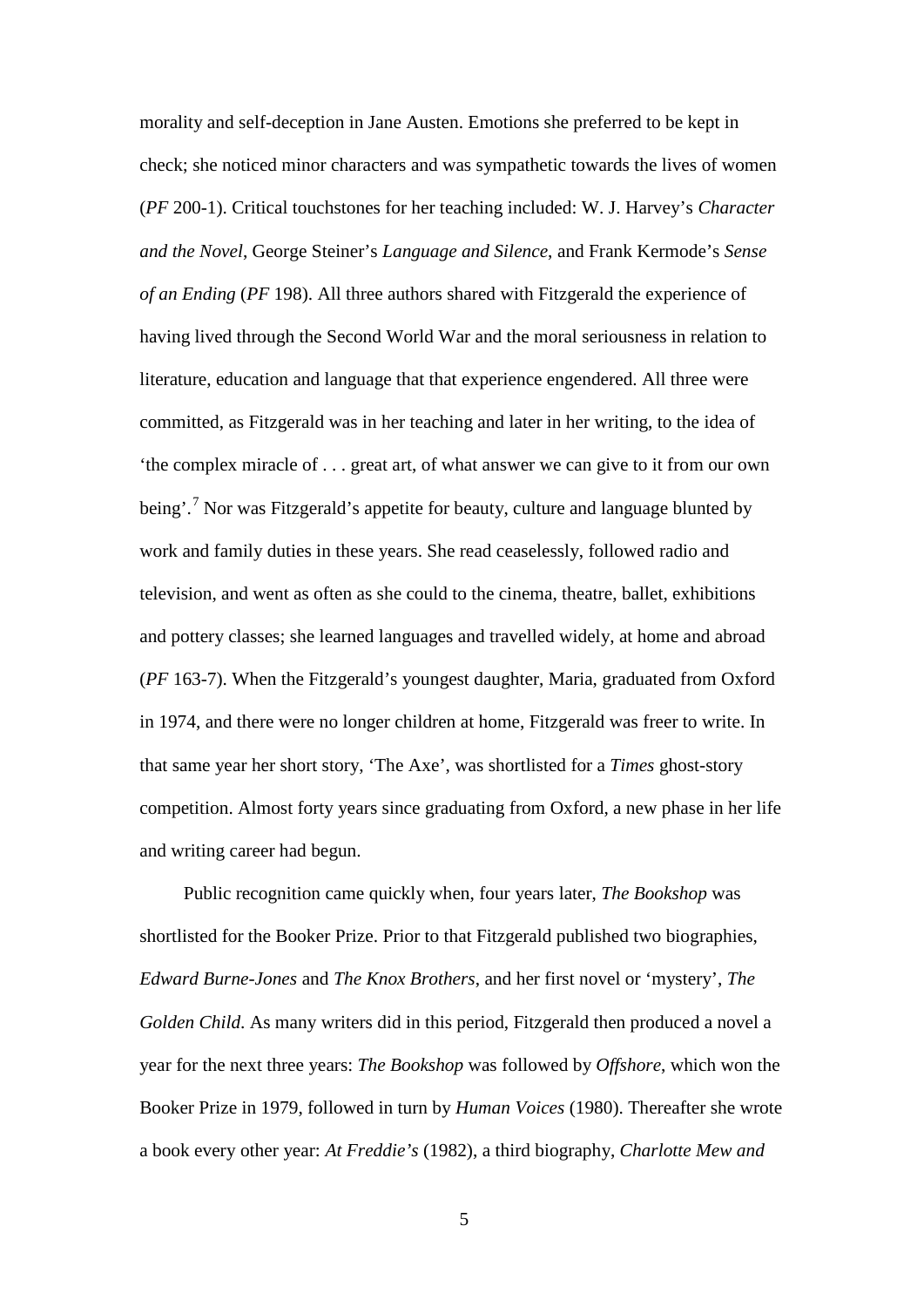*Her Friends* (1984), *Innocence* (1986), and *The Beginning of Spring* (1988), her third novel shortlisted for the Booker Prize. It was only in 1987, aged 70, and by then a recognized figure in the English literary scene – in demand as a judge of literary prizes, speaker in schools and especially as a book reviewer – that Fitzgerald felt able finally to give up teaching. Between 1980 and 2000 she wrote over 200 book reviews for numerous publications, and two more novels appeared in the 1990s: *The Gate of Angels* (1990), the fourth time she was shortlisted for the Booker, and *The Blue Flower* (1995). *The Means of Escape*, a collection of Fitzgerald's short stories, was published shortly after her death in 2000. This was followed by a collection of her critical writing, *A House of Air* (2003), her letters, *So I Have Thought of You* (2008), and five years later by Hermione Lee's *Penelope Fitzgerald: A Life*.

Lee's biography deepens our understanding of the relationship between Fitzgerald's life and writing. It reveals the shaping of her literary sensibility by her intellectual and artistic education (English at Oxford, reviewing for *Punch* and *World Review*, scriptwriting for the BBC); her interests and heroes (English and European literature and art, belief and unbelief, Victoriana, Georgian poetry, John Ruskin, William Morris and George MacDonald, among many others); and by the Knox family culture. One recent critic has also attributed the assuredness and authority of Fitzgerald's narrative voice to her upbringing as part of this eminent, well-connected family: 'she proceeds with utmost confidence that she will be heard and that we will listen, even to her reticence'.<sup>[8](#page-161-1)</sup> In its exploration of Fitzgerald's intellectual and artistic formation, Lee's biography presents Fitzgerald not as a quintessentially English novelist, comparable with contemporaries such as Barbara Pym or Beryl Bainbridge, but as someone more usefully compared – in sensibility, style and subject matter – to European writers of short fiction, such as Turgenev, Alain-Fournier and Cesare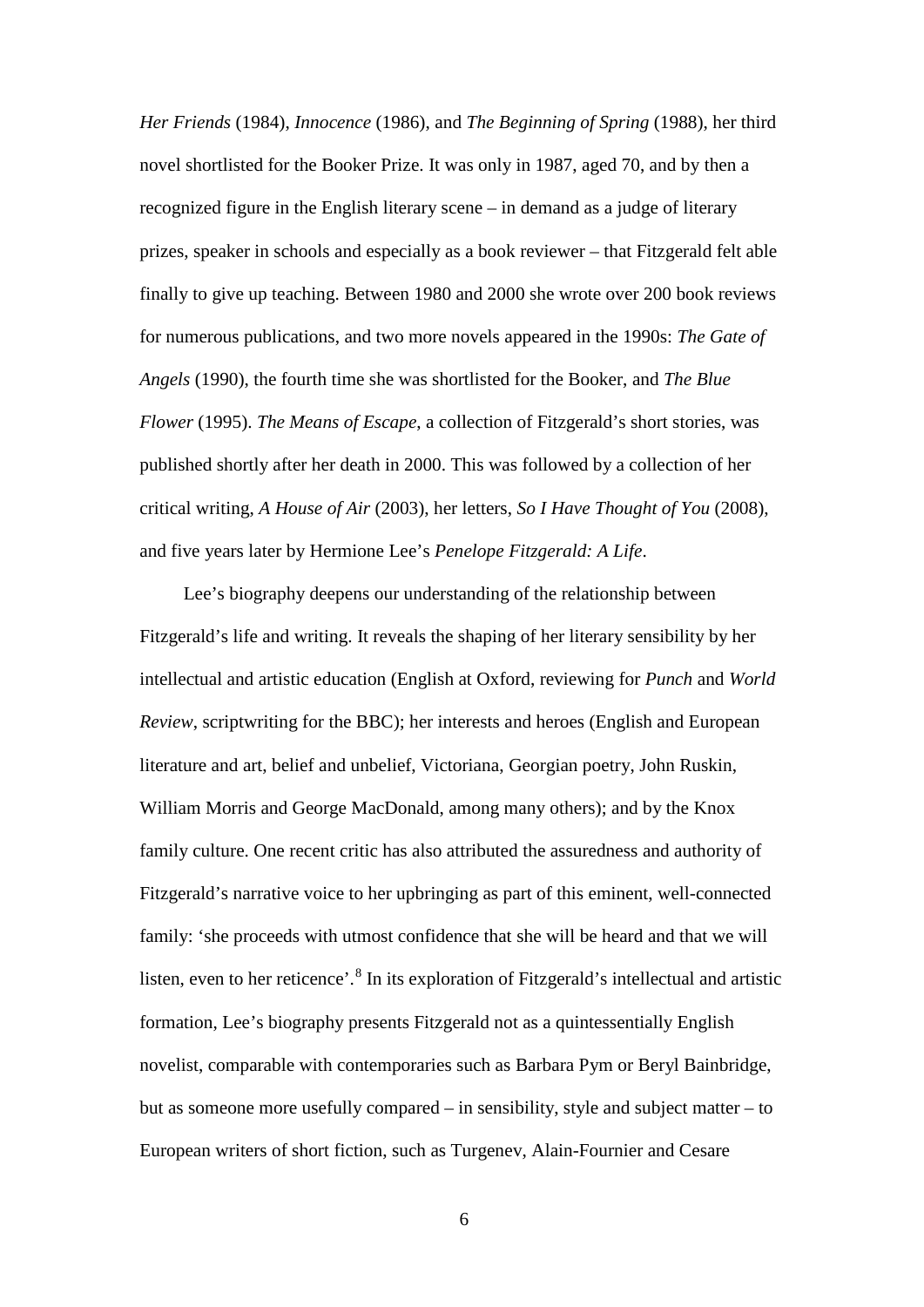Pavese. That is not to say that Fitzgerald's irony, realism and taste for the macabre doesn't share a great deal with other late twentieth-century British novelists such as Pym or Bainbridge or Angus Wilson or A. L. Barker. Yet there is a crucial difference of outlook. The desire of writers such as Pym, Bainbridge, Wilson or Barker to surprise or disillusion the reader arises chiefly as a reaction to hackneyed images of Englishness. Seen in the context of European short fiction, however, Fitzgerald's more profound pessimism, presented as comedy, derives from a perspective that is both more philosophically engaged and more pervasively at odds with conventional pieties.

Yet still the question remains, how precisely does she do it? How does Fitzgerald achieve 'the simultaneous compression of language and expansion of meaning', referred to by Tom Stoppard when speaking of Shakespeare? Or, put more simply, what produces in the reader of Fitzgerald's fiction the strange but invigorating feeling of 'having whisky with my tea'?<sup>[9](#page-162-0)</sup> Part of the answer lies in the preeminent status Fitzgerald accords to wit, that mode of thought and expression so essential to her writing: 'Wit means self-concealment, meiosis, self-deprecation, a recognition that things are too desperate to be comic but not serious enough to be tragic, a successful attempt to make language (and silence) take charge of the situation'.<sup>[10](#page-162-1)</sup> Wit, for Fitzgerald, is *the* principal instrument by which the human condition is comprehended in a writer's language (and silence). In this conception, wit is not simply the name given to saying sparkling things in an amusing way, though it is sometimes this too, but more profoundly, the means by which human agency itself is exercised through the apt association of thought and expression, producing surprise.<sup>[11](#page-162-2)</sup> Another, related part of the answer lies in Fitzgerald's method of composition, the means by which the writer achieves wit on the page, researching every detail of a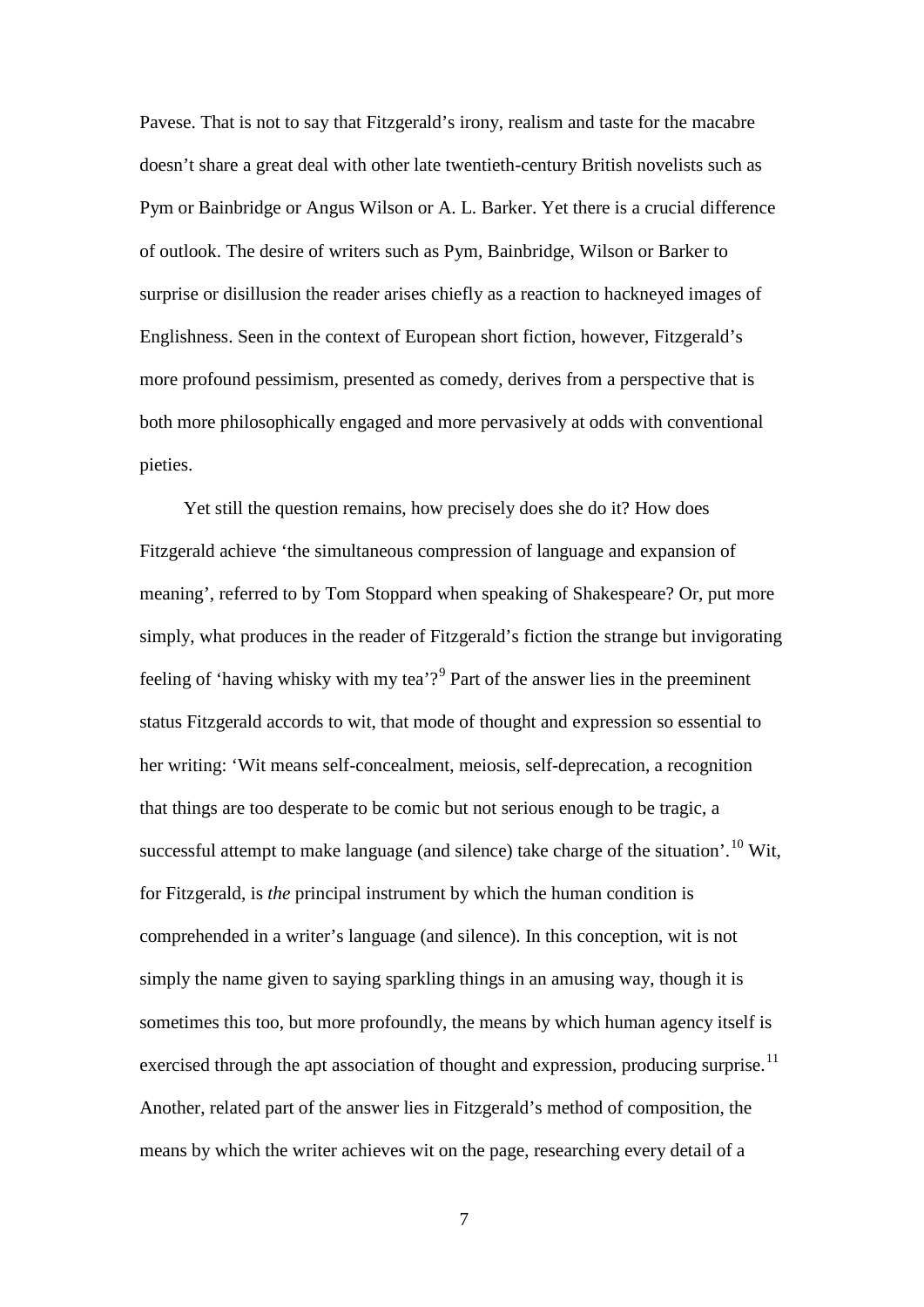book's subject, then writing and rewriting, paring down to the fewest words possible: the 'endless work, on old envelopes, losing bits'.<sup>[12](#page-163-0)</sup> Compression is a guiding principle: 'I do leave a lot out and trust the reader really to be able to understand it. [My books are] about twice the length . . . when they're first finished, but I cut all of it out. It's just an insult to explain everything'.<sup>[13](#page-163-1)</sup> To understand this method further means working both inwards from the surface of Fitzgerald's writing – noting the crucial importance of the telling detail, timing, allusion, omission and highly inventive yet scarcely noticeable uses of free indirect speech – and outwards from the archival evidence of Fitzgerald's own notebooks, drafts and working papers. Held at the Harry Ransom Research Center, University of Texas at Austin, Fitzgerald's working papers reveal the fascinating ways in which she compressed, digested and distilled pages of research into her understated, enigmatic fictions. Having worked up a longhand draft in blue ink, Fitzgerald sent the manuscript to be typed professionally, before making further corrections in ink with a copy-editor's eye for grammar, syntax, spelling and presentation, adding and subtracting commas in particular to fine-tune the rhythm and modulation of the prose.<sup>[14](#page-163-2)</sup> The apparent simplicity of Fitzgerald's writing was achieved, then, only after a lengthy process of drafting, editing and revision.

Fitzgerald's magic, however, lies not just in the technicalities of writing. It also lies in the way, as Dean Flower puts it, that her writing moves quietly 'to a deeper level where skill and moral quality, form and spiritual value, are inseparable.<sup>[15](#page-163-3)</sup> This move is underpinned by Fitzgerald's sense of the moral purpose of all art, about which she wrote from her earliest days. In 1953, for example, she notes with approval the moment when David Siquerios, the Mexican social realist artist, 'first perceived the social duty of the painter.'[16](#page-163-4) Later in life, Fitzgerald summed up her personal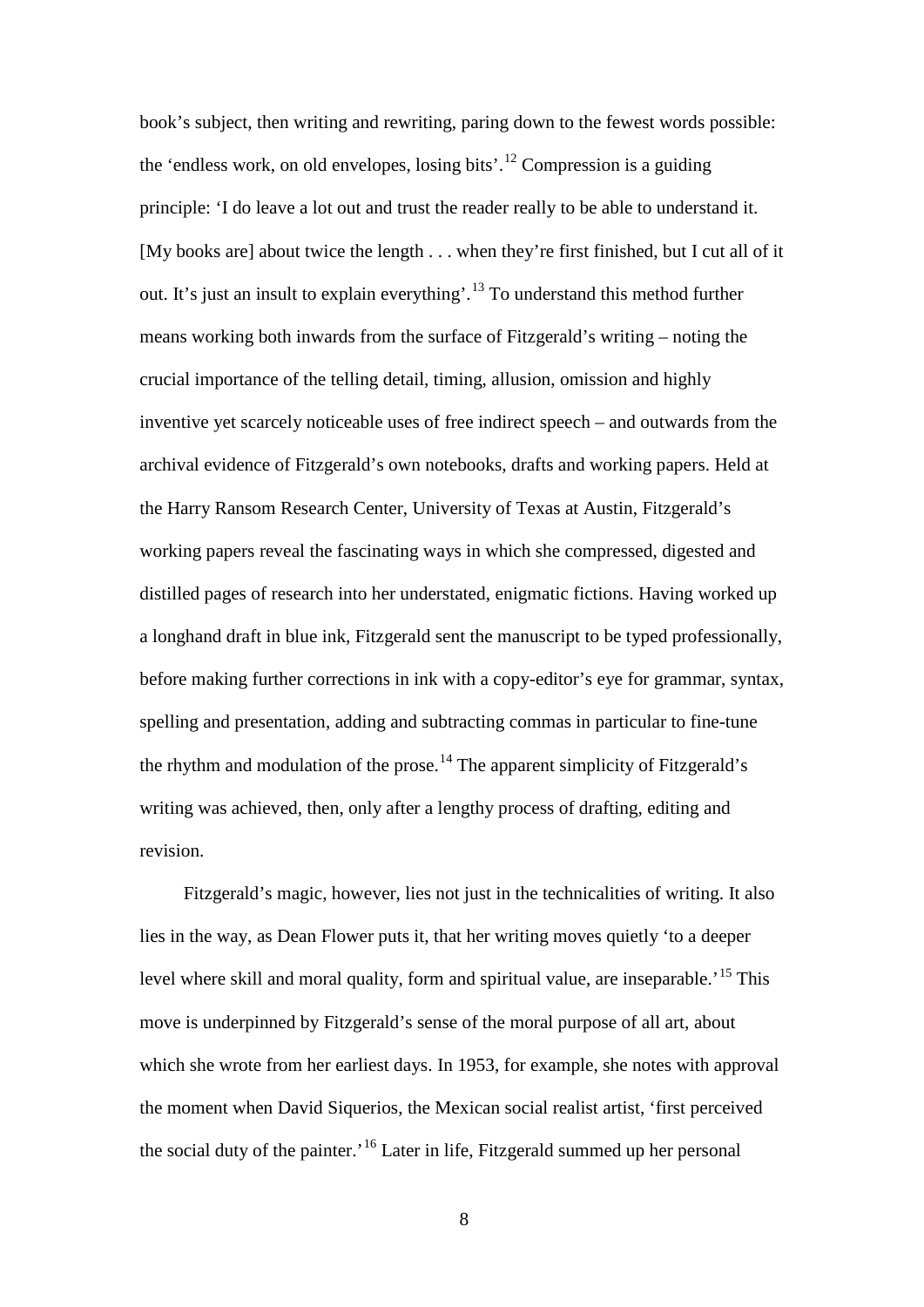sense of this moral purpose: 'I have remained true to my deepest convictions – I mean to the courage of those who are born to be defeated, the weaknesses of the strong, and the tragedy of misunderstandings and missed opportunities which I have done my best to treat as a comedy, for otherwise how can we manage to bear it?' (*HA* 480) Closely linked to this moral understanding of  $art - A$ . S. Byatt called it 'a religious understanding of the individual, which gives shape to Penelope Fitzgerald's novels'– is Fitzgerald's passionate sense of fiction as a sort of compensation for the hardness of life, especially of women's lives: 'Women, if they possibly can, *must* write novels, covering the irritations of every day with a fine, iridescent coating of  $art.^{17}$  $art.^{17}$  $art.^{17}$  It is a priority of this present book, then, to foreground Fitzgerald's moral sense, forged by family, predilection and her historical moment, for later generations of readers whose experiences and encounters with language and literature and their relationship to the world have been and will be shaped, in most cases, by quite different kinds of conditions and pressures.

Six chapters follow. Three shorter chapters examine Fitzgerald's writing as a critic and reviewer, biographer, short-story writer, letter-writer and poet. Two longer chapters explore the style and contexts of her early and late novels. A concluding chapter considers her literary reputation and influence. In all of them I aim to distinguish between the *effects* created by Fitzgerald's writing and the *means* by which those effects are achieved. In making this distinction, I frequently apply Fitzgerald's own critical judgments about other writers to her own work. She is, more often than not, her own best critic. To give one example: in a review of a biography of George Eliot, Fitzgerald wrote that Eliot considered, in her best writing, that 'there was a "not-herself" which took possession' (*HA* 39). It is difficult, as Fitzgerald concedes, to write a story of a not-herself, but that is what accounts of a writer should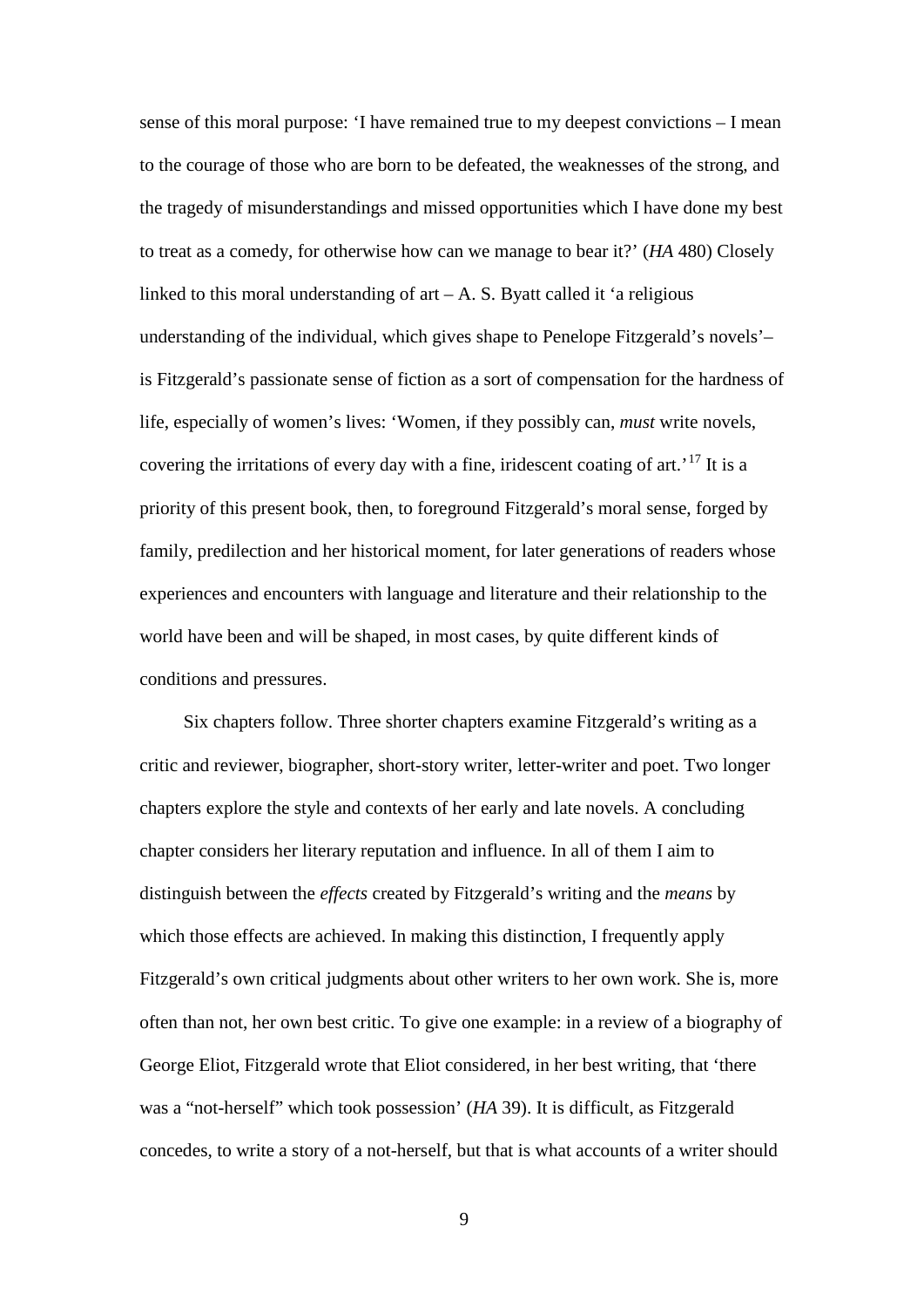at least aim to provide, and I also try to do that here. This is a short book, in keeping with the economy and restraint of its subject. In a review written for *Punch* in 1942 of Graham Greene's *British Dramatists* and Rose Macaulay's *Life Among the English*, both introductory guides to their subjects, Fitzgerald observes: 'The best you can do in a ten-thousand-word essay on an unwieldy subject is to flatter the readers by supposing they know something about it, be brilliant, and since you cannot be comprehensive, stick firmly to your personal prejudices.<sup>[18](#page-165-0)</sup> I have tried, without apology, to follow this advice, making this, I hope, a livelier if not entirely dispassionate sort of essay. If, by its end, the reader turns to Fitzgerald's writing for the first time, or returns to it with a new way of reading, this book will have succeeded in its aims.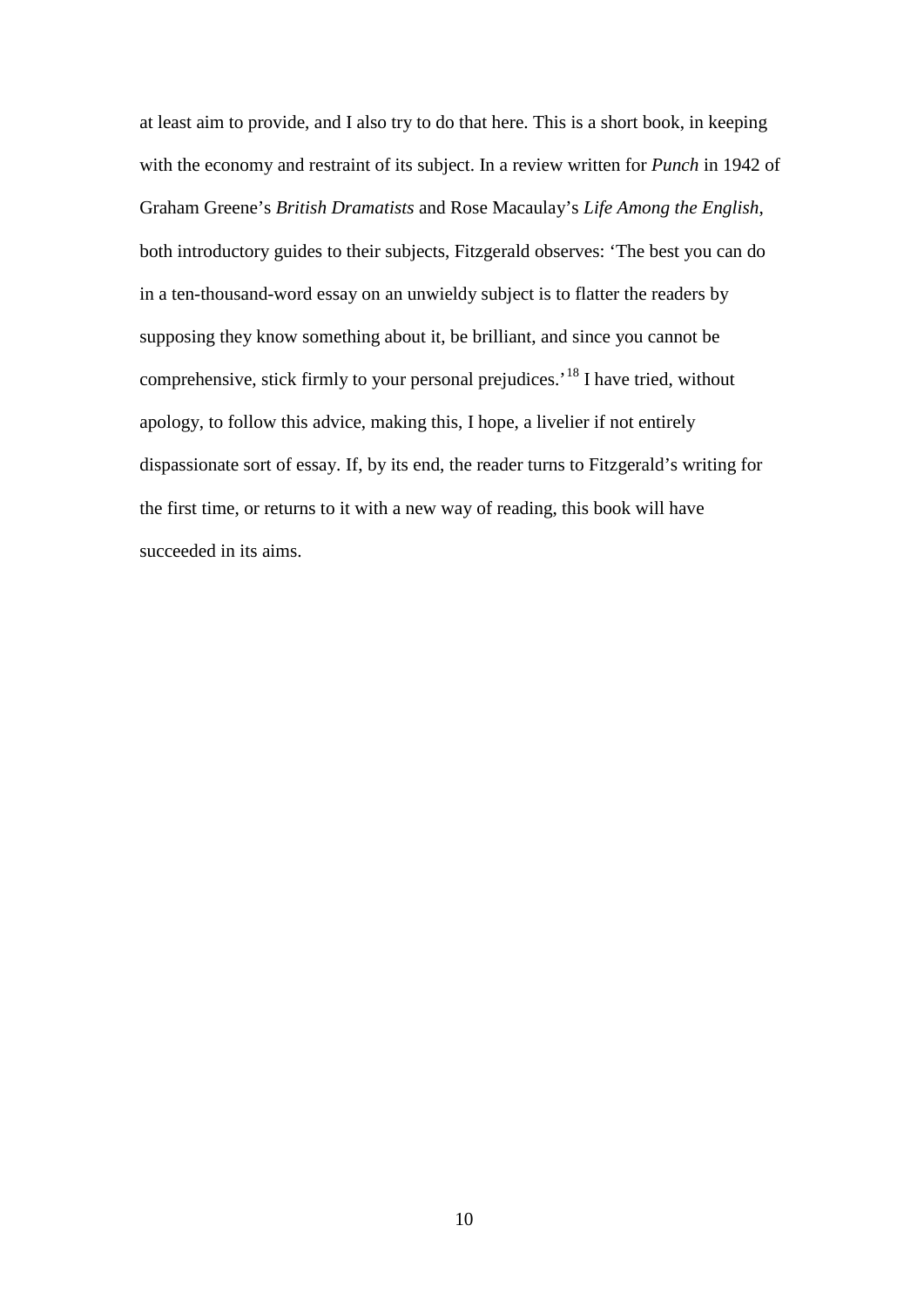#### 1. Critical Writing

<span id="page-19-0"></span>Penelope Fitzgerald's career as a literary critic started young. At school she wrote reviews of plays and lectures for the *Wycombe Abbey Gazette*, and at Oxford she provided short pieces on the arts for *Isis* and *Cherwell*, the two main University newspapers.<sup>[1](#page-166-0)</sup> In her twenties, Fitzgerald contributed more than fifty book, film and theatre reviews for *Punch*, and in her early thirties she wrote or co-wrote more than twenty essays on European art, literature and culture for *World Review*, the short-lived periodical that she edited with her husband Desmond. In the last two decades of her life, after she had won the Booker Prize and become well known, she wrote more than two hundred reviews of fiction and biography for the *London Review of Books*, *Times Literary Supplement*, *New York Times Book Review* and other British and American newspapers and journals, as well as introductions for books and editions, travel essays, art criticism, literary essays and journalistic sketches.<sup>[2](#page-166-1)</sup> This is an impressive volume of work by any standards, only a relatively small selection of which has been collected and is currently in print, in *House of Air* (2003). Because Fitzgerald's reputation is chiefly as novelist and biographer, very little to date has been said about this body of critical writing, despite what it reveals about the cosmopolitan range and depth of her intellectual and artistic sympathies, enduring attitudes and priorities in her work (such as the central places held by humour, stoicism and emotion), and the marked stylistic continuities between her criticism and fiction. This chapter considers the nature of these critical sympathies, priorities and tastes, and their significance for Fitzgerald's fiction, by examining selected examples of Fitzgerald's writing from *Punch*, *World Review* and her later book reviews and critical essays.

Time and again in her criticism Fitzgerald meditates on what would become two of the most distinctive features of her own writing: a searching appreciation of the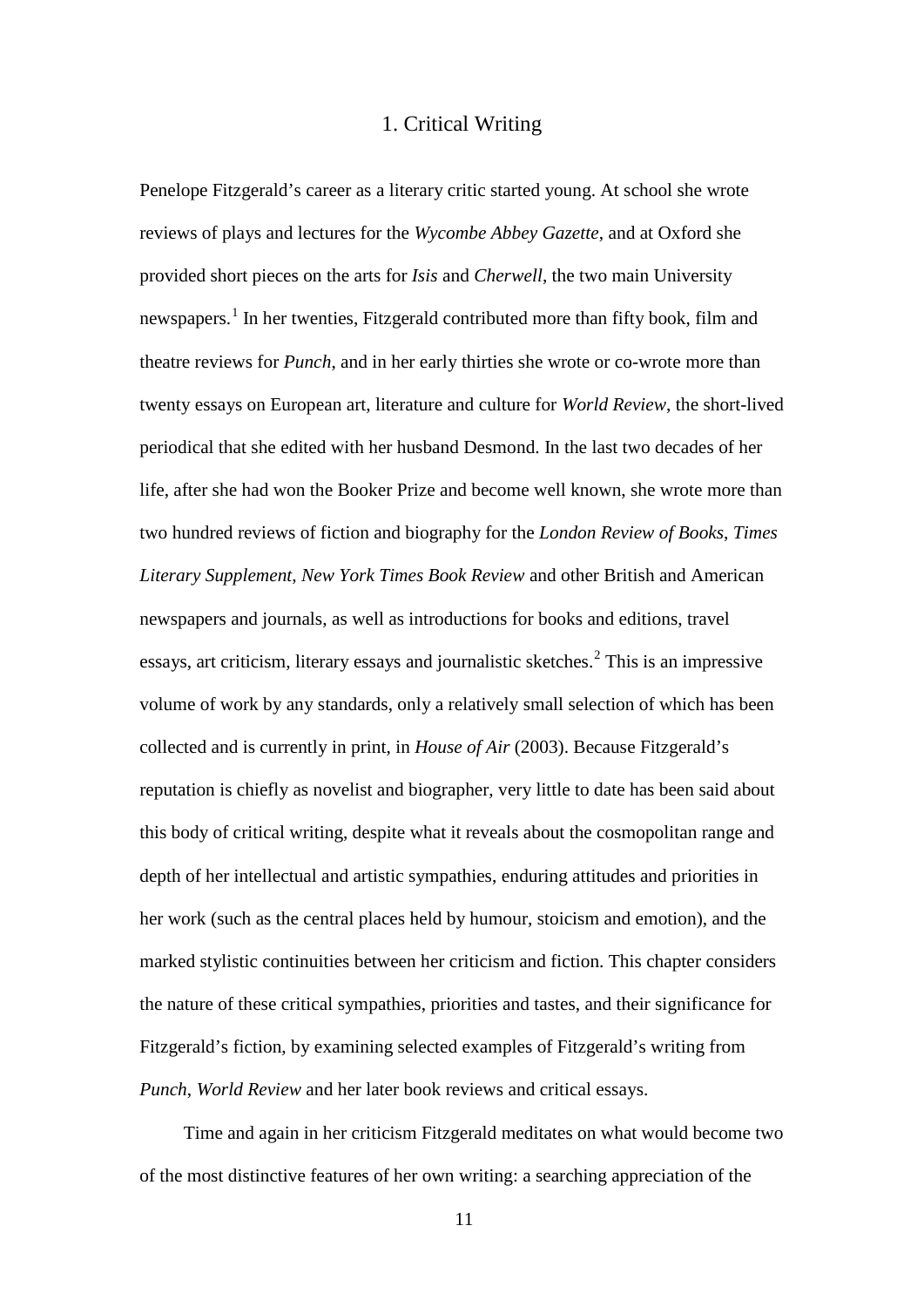emotional, psychological and social interplay between fictional characters, and a prose style apparently without art. In 1952 Fitzgerald observed of Alberto Moravia's *The Conformist*:

His control is astonishing, in particular his power of maintaining interest in several characters, each of whom reacts upon and modifies the others . . . In this, and in the plainness and ease of his style (it is criticised in Italy as an absence of style) Moravia is a school for novelists.<sup>[3](#page-167-0)</sup>

Fitzgerald's interest in the way that people 'react upon and modify' each other underpins all of her novels. The same interest is manifestly evident in her earliest critical writing. In a 1942 *Punch* review of *Macbeth*, with John Gielgud and Gwen Ffrangcon-Davies, Fitzgerald spells out the emotional logic of the play:

as one descends, the other ascends. While he doubts, she gives him strength. When he is infirm of purpose, she takes the daggers. . . . This ascending and descending balance is *the* balance of the play, and it is a producer's business to see to the weights.<sup>[4](#page-167-1)</sup>

This observation of the delicate interplay between characters, its ascending and descending balance, which would become in time *the* balance of Fitzgerald's novels, is everywhere in Fitzgerald's early criticism. In *Punch* reviews of the 1940s Fitzgerald praises the Austrian novelist Vicki Baum's 'mastery of emotional scenes', Elizabeth Bowen's 'hair's-breadth dissection of motive', and Elizabeth Taylor's 'penetration into different minds', which 'has made her write all her novels, not from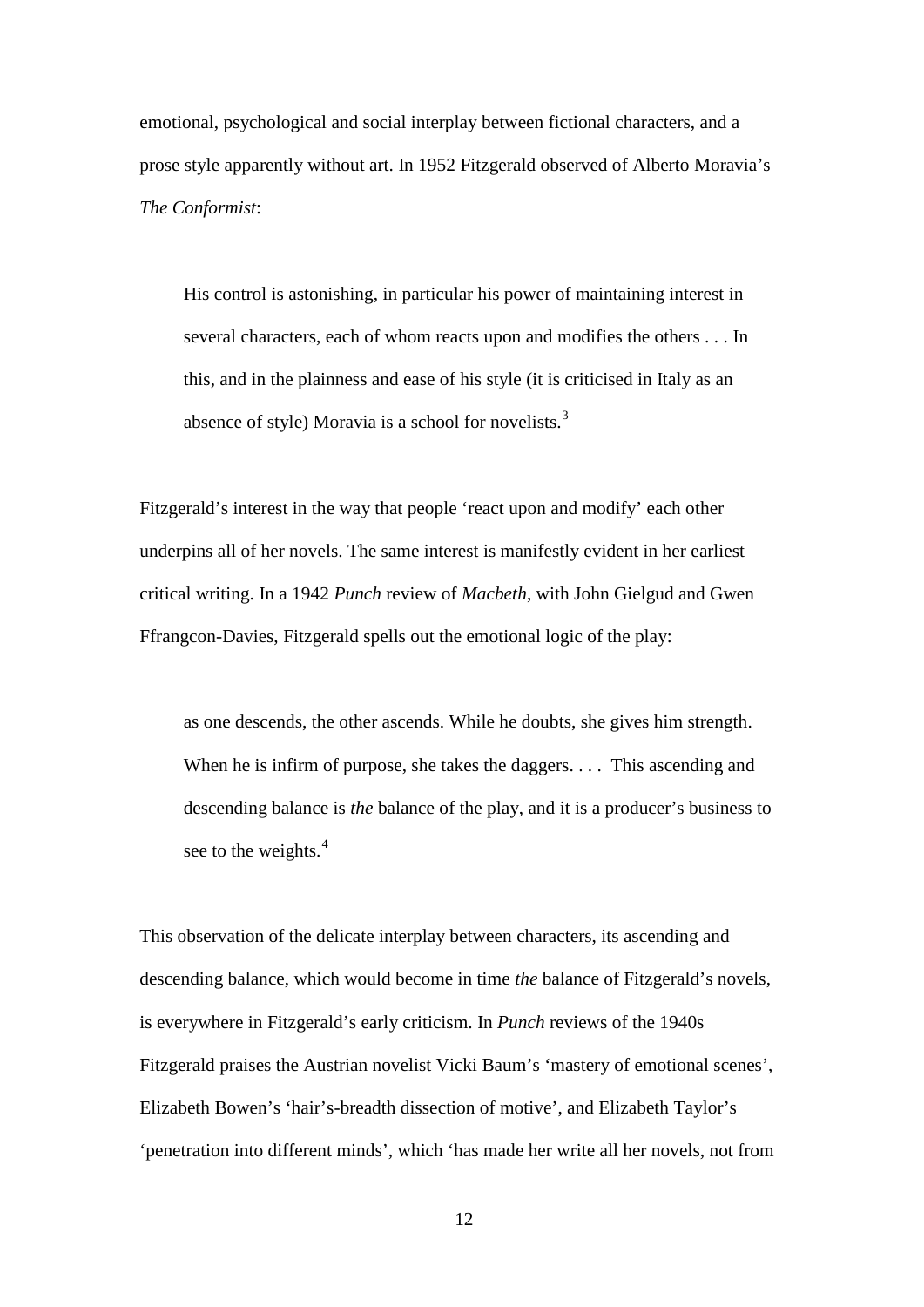a single viewpoint, but slipping rapidly in and out of each character'.[5](#page-168-0) Such fine emotional calibrations would become a distinctive feature of Fitzgerald's own fiction, yet she could also appreciate passions painted with a broader brush. Discussing the extravagantly rebellious personality of the Italian sculptor Medardo Rosso, Fitzgerald evokes an image from the war in heaven in Book 6 of Milton's *Paradise Lost* when the angels tear up whole mountains and hurl them at one another: 'Even his ferocious quarrel with Rodin, after their earlier amity and exchange of gifts, was on a giant scale, as though weighty fragments of stone and bronze were moving through the air.'[6](#page-168-1) This example provides a foretaste of the discreet allusiveness of Fitzgerald's fiction in general, while also suggesting a link with one of Fitzgerald's characters in particular. More than a hint of Rosso's explosive temper (and surname) survives in the hero of *Innocence*, Salvatore Rossi.

Readers of Fitzgerald's novels will not be surprised by her admiration for 'the plainness and ease' of Moravia's writing. Fitzgerald's criticism, however, deepens our sense of her technical appreciation of prose style. Her review of Lionel Trilling's *E. M. Forster* picks up on counterpoint as the essence of Forster's art: the apparent paradox that Forster is out to show us that the one thing worth having is richness of life, but that he does so 'in a gentle, retiring, unassuming style, so delicate as to be almost dry'.<sup>[7](#page-168-2)</sup> As so often in Fitzgerald's critical writing, this analysis neatly selfreflexive, applying just as much to her own prose style as to Forster's. Elsewhere, Fitzgerald explores the sources, kinds and purposes of plainness of style. The debt to orality is fundamental: 'English is, and always will be, as she is spoken'.<sup>[8](#page-168-3)</sup> To illustrate, Fitzgerald approvingly quotes poet and short-story writer A. E. Coppard's 'homely' (though not basic) style: 'The widow's last man had hung himself on a plum-tree, and that's a cold warning to any bachelor.' . . . 'The clock of time ticks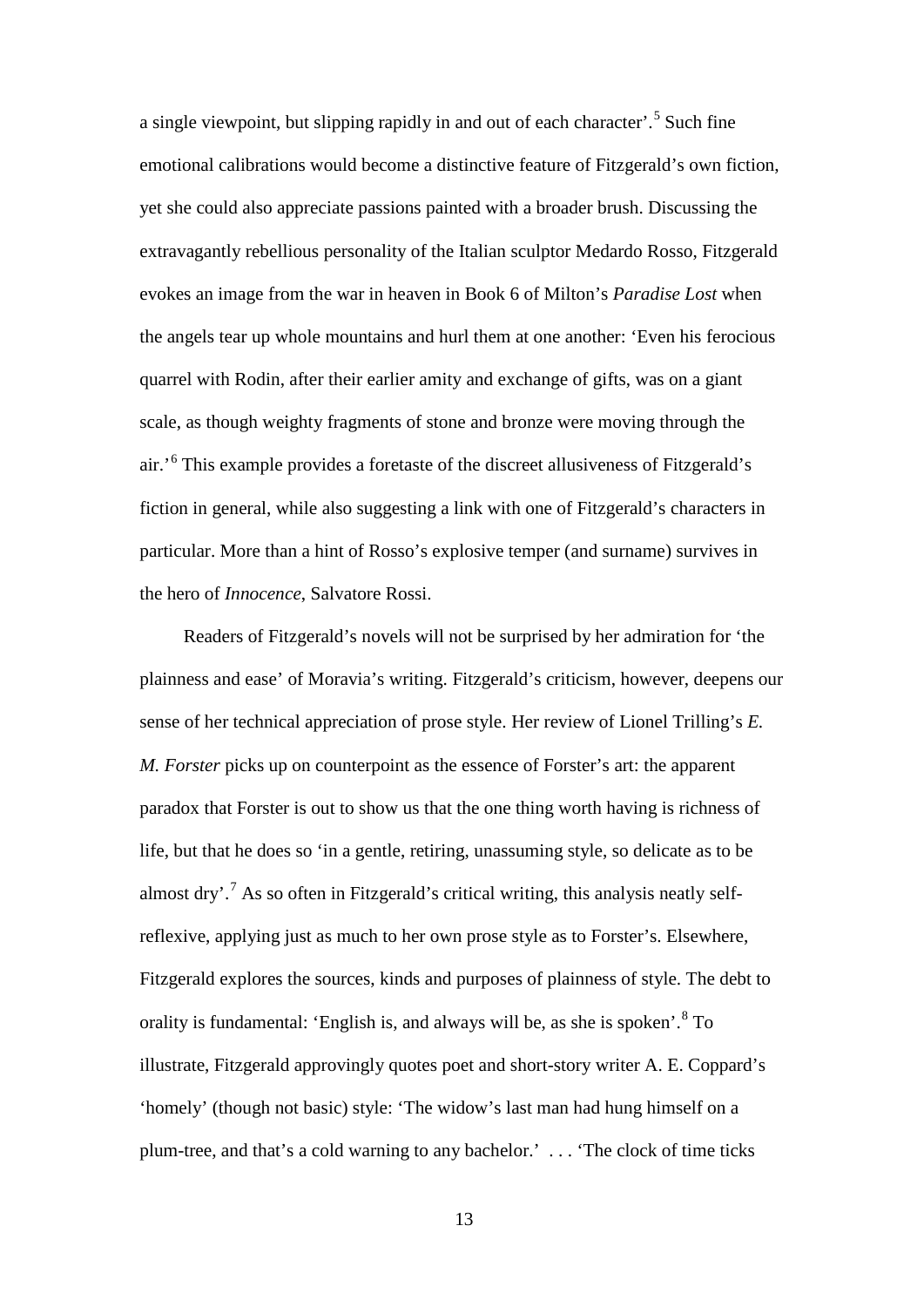you off, it ticks you off, and although Thaniel's hour had not yet struck he was being put, and not very gently either, on one side.' There's a palpable delight here, both in Coppard and Fitzgerald, in the grotesque aspect of plain style that Fitzgerald identifies as peculiarly English, 'recognizable from every country lane, rectory, pub and doorstep.'[9](#page-169-0) Plainness or ease of style is also entirely compatible with, and indeed is conducive to, sharp observations, as Fitzgerald acknowledges in her appreciative quotation of two war-time examples of novelist and critic G. W. Stonier's 'indestructible' wit: 'What a masterly touch too in the hotel where meals are eaten "with cold thoroughness," or the conversation through the bathroom door "like a trunk call to a Channel swimmer."'[10](#page-169-1) Nor does ease of style prohibit linguistic exuberance. In a 1944 *Punch* review, Fitzgerald rejoices in the style of Jack Yeats (who wrote articles for *Punch* under the pseudonym 'W. Bird'), whose reminiscences 'pour out in a golden stream of words, full of hidden allusions and chance snatches of verse.<sup>[11](#page-169-2)</sup>

Fitzgerald's own style in her critical writing contains aspects of all of these qualities. Aphoristic wit, later so essential to her fiction, conveys both humour and authority: 'A good moral . . . is said to improve the digestion, and this, with Tamiroff's fine acting, makes the film worth visiting.'[12](#page-169-3) Pretensions are gently deflated: 'the root of the trouble is that the play requires the whole cast to talk about the eternal verities, and they don't seem used to it'.<sup>[13](#page-169-4)</sup> Character is weighed in the balance; of Olive Schreiner Fitzgerald observes:

Her letters show her courage, her integrity, and her intuition, and, with them, the alarming neurotic force of the Victorian 'wonder woman.' It was this, probably,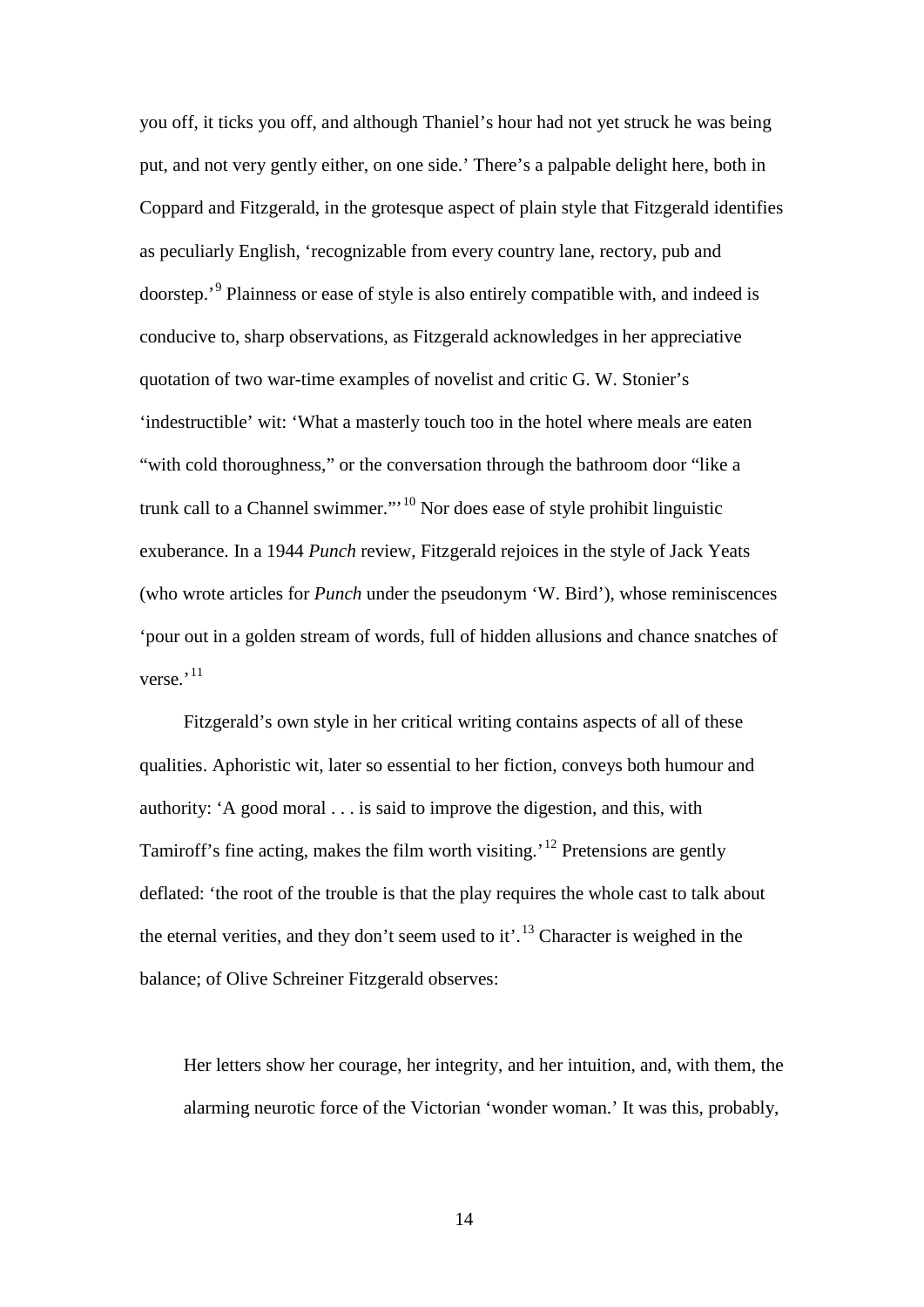that made the liberal politician J. X. Merriam call her 'one of those persons one admires more at a distance.<sup>'[14](#page-170-0)</sup>

Merriam's sardonic remark elicits from the reader a smile of recognition, but it is Fitzgerald's deftly weighted use of the modifier 'probably' that saves the reader from leaping to judgement, enabling him or her to admire and be alarmed by Schreiner at the same time.

Fitzgerald's critical writing also shows her keen sense of rhetorical decorum, adapting her style according to subject matter and genre. In a review of a book on fairs, circuses and music halls, Fitzgerald implicitly asserts this rhetorical principle, lamenting the author's dryly academic treatment of his subject: 'Erudition is an admirable thing, but it won't jump through paper hoops, paw the ground, or be sold at three goes for two-pence. . . . We don't feel *endimanchés*.'[15](#page-170-1) By contrast, Fitzgerald's own critical writing adopts the style or mode most in keeping with the subject matter reviewed. Praising the sepia visuals of *The Westerner*, Fitzgerald writes:

Gary Cooper is handsomer than ever in shades of daguerrotype buff and brown; the horses, the homesteads, the saloon bar, are rounded off with melting shadows; the bad sheriff, whose heart is of gold, has a face of bronze; sixshooters seem to explode harmlessly in the sepia air, hooves seem muffled, and the brown cornfields rest the ear – the golden ear, Pope's rather odd phrase, really does embrown the slope – and even the great fire seems made of chocolate.[16](#page-170-2)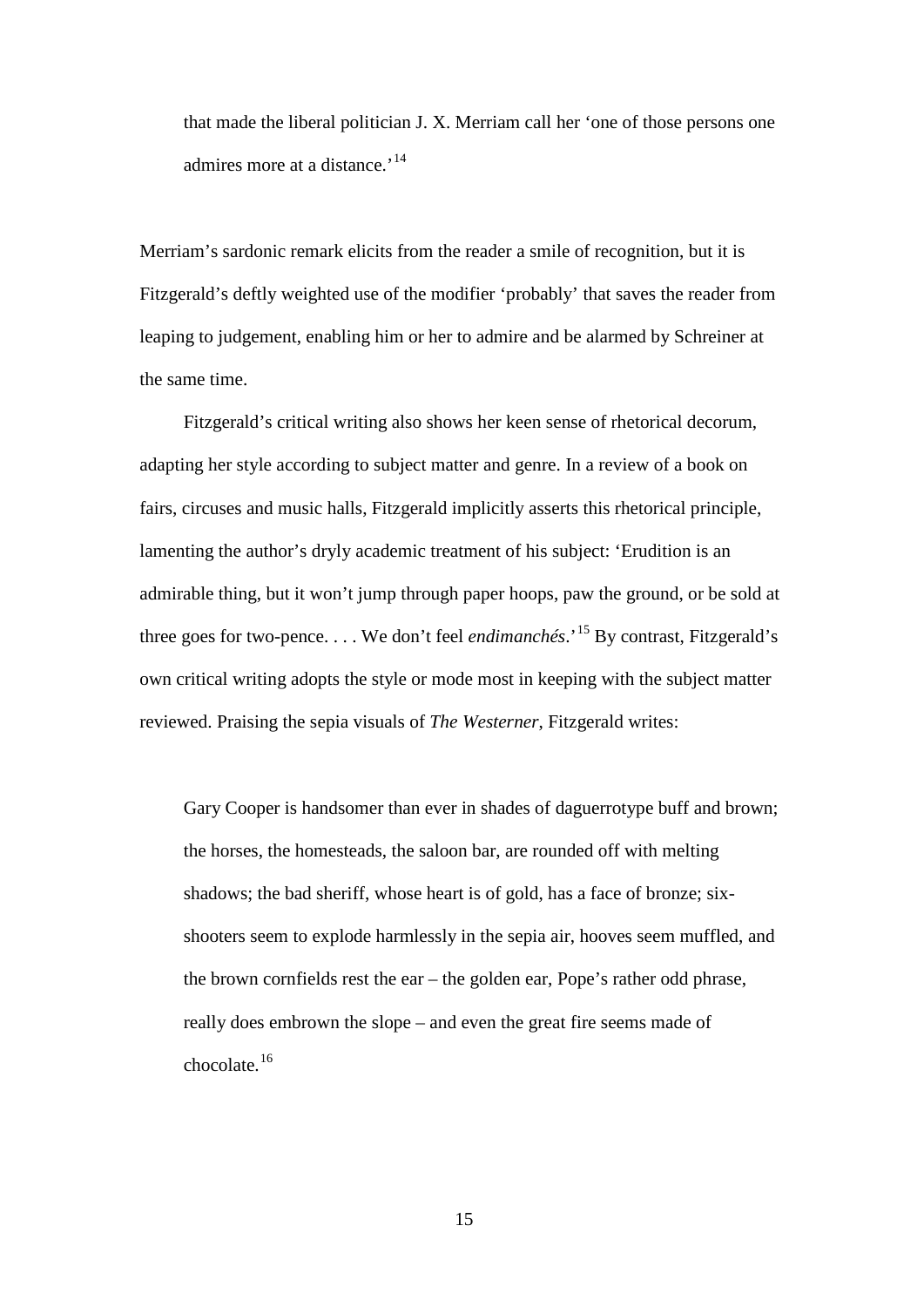Such moments of resonant lyricism in Fitzgerald's critical writing, enriched by literary allusion, prefigure similarly pictorial tableaux in brief passages on nature in her novels: the description, taken from Whistler, of the Thames at dusk in *Offshore*, 'when evening mist clothes the riverside with poetry, as with a veil' (*OF* 38); or, in a different key, the midday glare in the fields at Valsassina in *Innocence*: 'Outside, the ragged sky burned like a blue and white fire, hard on the eyes' (*IN* 25). It is a critical commonplace that Fitzgerald's handling of comic irony bears comparison with that of Jane Austen, but there is nothing in Austen like this stylistic flexibility – stepping briskly outdoors, as it were, from the comedy of manners.

As well as being appreciative of emotional intelligence and ease of style, Fitzgerald's critical writing returns again and again to the importance of meticulous observation and invention. A 1940 *Punch* review of Carol Reed's *Night Train to Munich* praises its 'neat and ingenious details. Watch out for the moment when the note is hidden under the doughnut, for the German station-mistress, and for a delightful moment in the gentlemen's cloakroom.'[17](#page-171-0) George Simenon's 'clinical realism' is admired, as 'Step by step he follows his characters, without compassion, registering even the grease on an hotel arm-chair or a burnt-out matchstick. It is a paralysing, fascinating method, like a bird watching a snake.'[18](#page-171-1) Fitzgerald counts the number of bullets fired in westerns and spy thrillers (and is often disappointed: 'Fred MacMurray . . . dispatches them in very few revolver shots – I doubt, in fact if they get one apiece<sup>'[19](#page-171-2)</sup>), admires an author's 'scrupulous notice of small details (the dark green tin vases in the churchyards, the paper hats in crackers, "fragile, rakish, creased and unbecoming", the dolls' tea-sets  $\ldots$ ,  $\ldots$ ,  $\binom{20}{3}$  $\binom{20}{3}$  $\binom{20}{3}$  and rejoices in the recollection of a longforgotten item of clothing: '"Afterwards, most of the men took off their jackets, exposing their braces and the tapes of their long woollen underpants, and astonished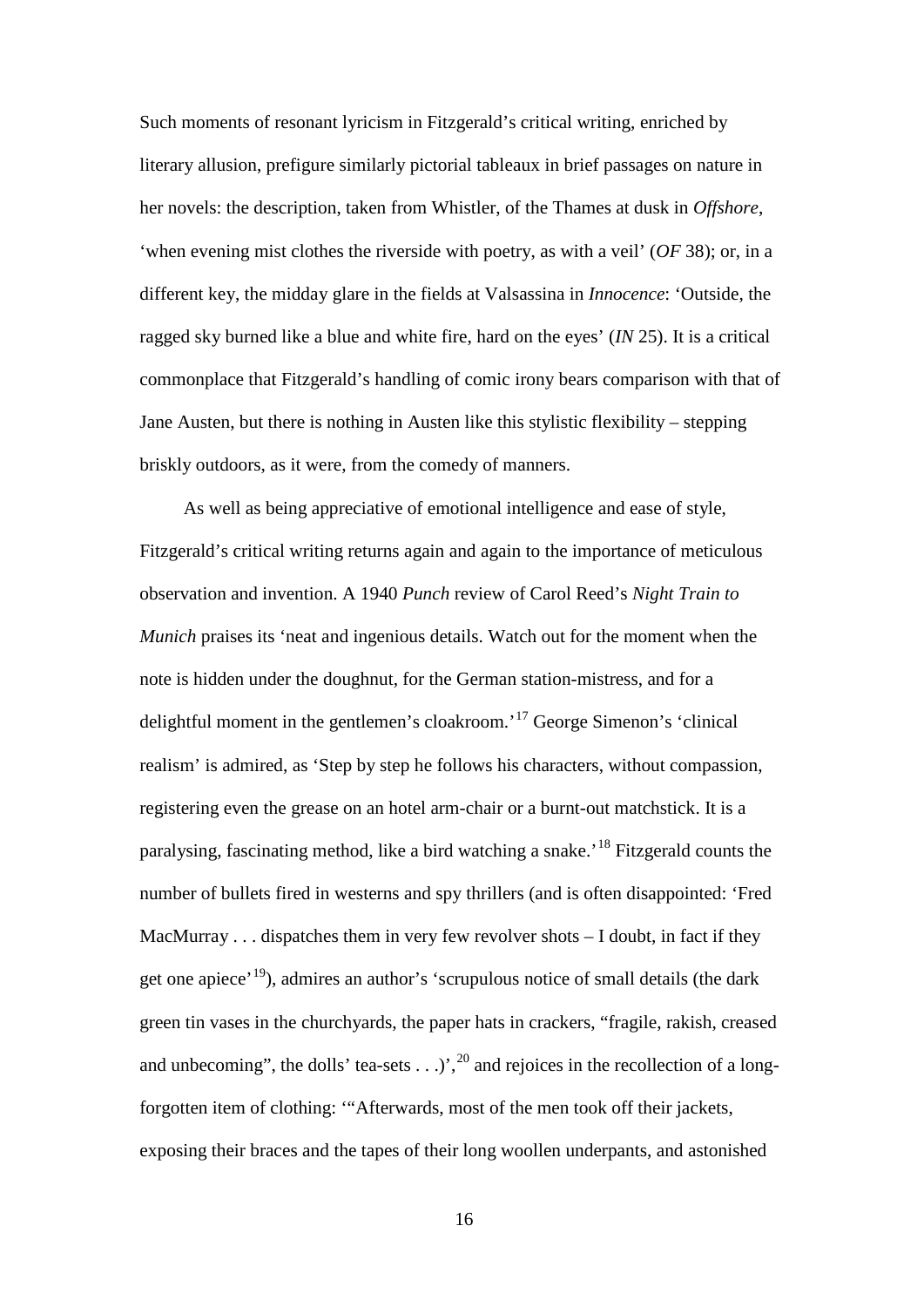their children by larking around like great lads." Those tapes! Who would have remembered them except Jim Carr?<sup> $21$ </sup> Contemporary female novelists of the 1940s, such as Elizabeth Taylor, Elizabeth Bowen, Elizabeth Jenkins, Stella Gibbons and Betty Miller, are praised for their 'acute relish for the appearance of things, dwelling lovingly on what can be touched, stared at and smelt.<sup>[22](#page-172-1)</sup>

But the accumulation of detail is never simply for its own sake. Rather, it is part of a larger recipe for creating an imagined world, as Fitzgerald observes of Cecil Beaton, praising, 'His eye for detail, for good stories, for atmosphere and above all colour'.[23](#page-172-2) Details of the physical environment establish the realistic setting within which fantastical, absurd or grotesque events take place: 'nothing is more pathetic or sinister in a scene of violence than a quite familiar, or even exceedingly ordinary object.' Examples in Alfred Hitchcock's *Foreign Correspondent* include: 'buses, railway refreshment-rooms, theatres, pierrots at the seaside, Sunday dinner, church services, lunch at Simpsons', music halls and third-class carriages'. Fitzgerald the cinema-goer relishes the moment of violence when it comes: it makes 'your blood run cold, and the sensation of blood running cold in an overheated cinema is, as everyone knows, a pleasant one, much like eating ice-cream with hot chocolate sauce.<sup>[24](#page-172-3)</sup> Fitzgerald carries this delight in the coupling of the grotesque and ordinary into her novels, in striking images such as the murder of Sir William in *The Golden Child*, trapped between sliding shelf units in the Staff Library, and the flesh of Nisbet's arm 'sucked off to the last shreds' by nuns in *The Gate of Angels* (173). Such gratifyingly macabre moments are often foreshadowed in Fitzgerald's articles for *World Review* in the 1950s. A piece on Spanish painted sculpture fastens on the lengths to which the artist Francisco Salzillo would go in the name of art: 'Salzillo is supposed to have burst in on his wife and announced that their eldest son was dead, simply in order to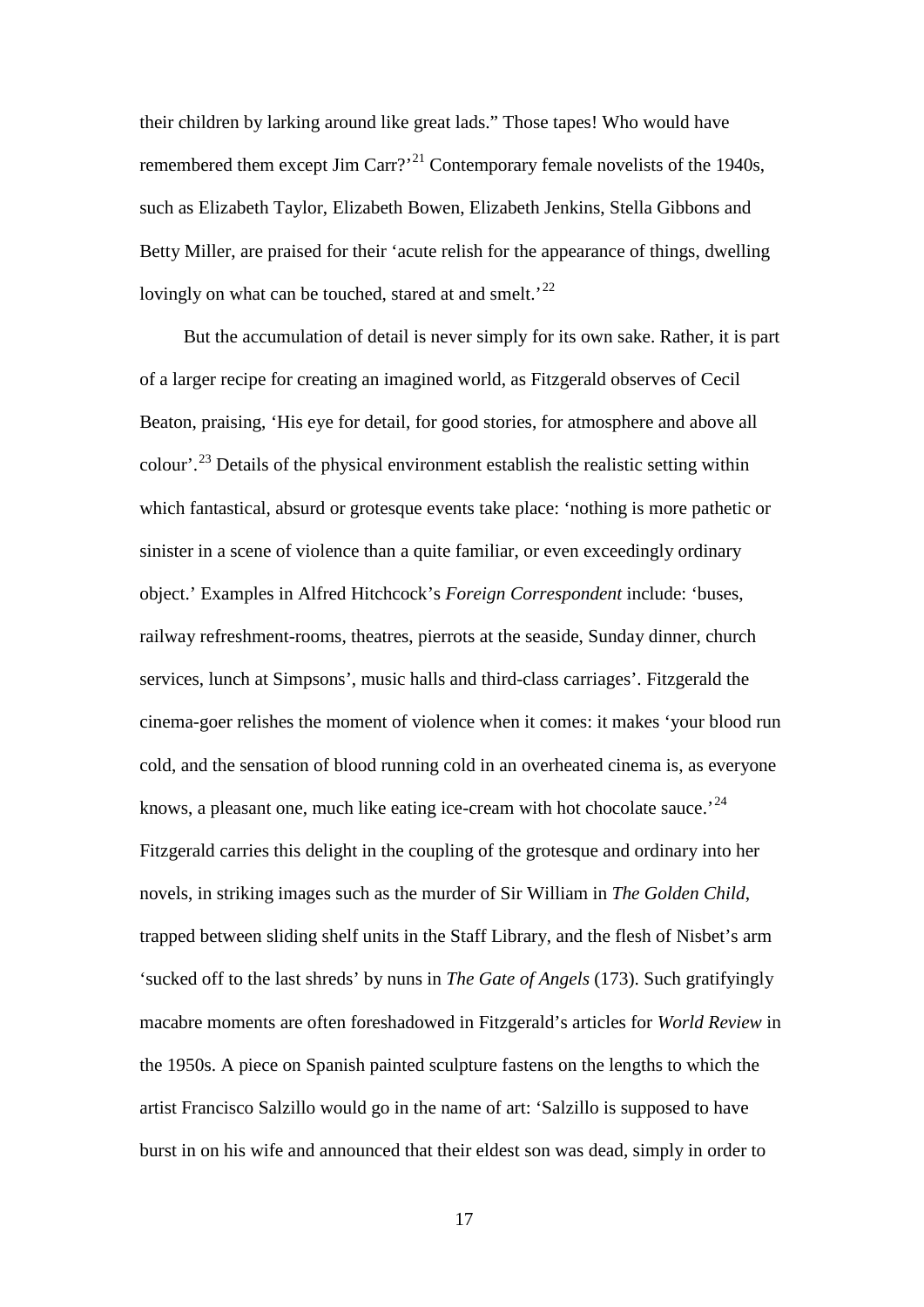study her expression for his *Dolorosa*.'[25](#page-173-0) An article on Mexican art revels in grisly detail: 'The Aztecs ate parts of the corpses and carefully dissected others . . . the faces of their priests were painted black, and, in that cleanly city, they were never allowed to wash their hair, which was matted with endless soakings of blood.<sup>[26](#page-173-1)</sup> It is no distance at all from here to the strangulation of Waring Smith with (fake) golden twine in *The Golden Child*, or the blinding and amputations of *Innocence*, or the bear cub on fire in *The Beginning of Spring*.

Important as they are, details are only one part of the story. Fitzgerald's critical writing attends to *all* aspects of the novelist's craft, and many of her remarks illuminate her own practice. On narrative voice, Fitzgerald applauds Vicki Baum's 'occasional touches of insight which persuade you against your better judgement, that these characters are real.<sup>[27](#page-173-2)</sup> On plot, Fitzgerald notes those of A. E. Coppard's tales that seem to say of themselves, '"there is occasionally a little more than at first meets the eye, buried lightly as it were. It can't be helped, that's the way it goes."<sup>[28](#page-173-3)</sup> Almost forty years later, Fitzgerald honoured the place of plot in novels:

In the novel's domain, plots were the earliest and the poorest relations to arrive. For the last two hundred years there have been repeated attempts to get them to leave, or at least to confine themselves to satire, fantasy, and dream. Picaresque novels, however, both old and new, are a kind of gesture towards them, acknowledging that although you can easily spend your whole life wandering about, you can't do so in a book without recurrent coincidences and, after all, a return. And the readers of books like plots. That, too, is worth consideration. (*HA* 498)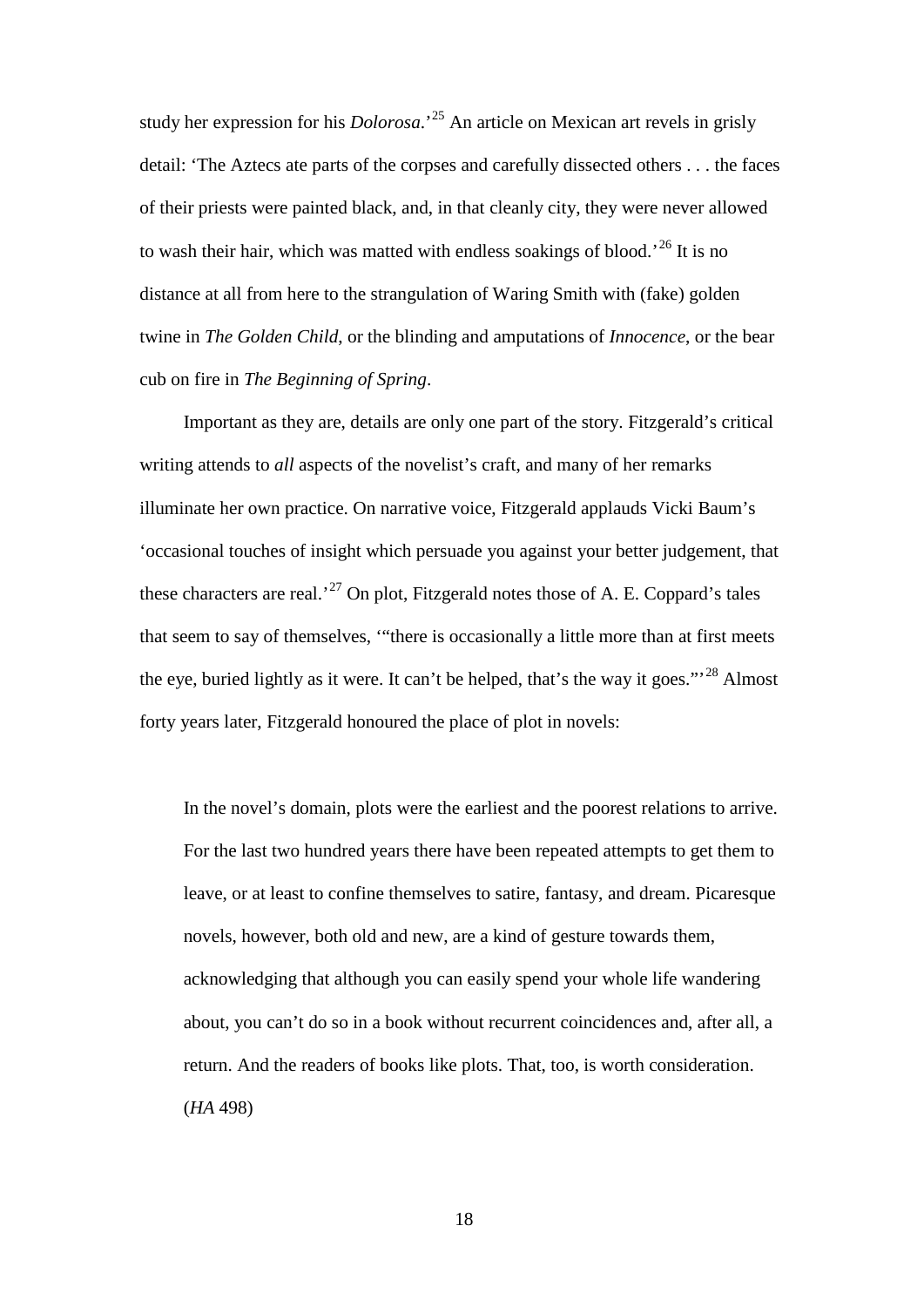The continuity of ideas and opinions between Fitzgerald's earlier criticism, in the 1940s and 1950s, when she thought that she would one day become a novelist, and her later critical writing, in the 1980s and after, when she had done so, is striking. Touches of insight that persuade us the fiction is real, plots with more going on than at first meets the eye, and the inevitability that a novel's end will return to its beginning: Fitzgerald picks out those things in the novels of others that most distinguish her own.

In all of her reviews, essays and articles Fitzgerald pays particularly close attention to the way people speak. Her 1939 *TLS* article, 'War on Wit', celebrates heightened realism in dialogue:

It is a pity that the modern novel too often confounds realism with dullness. Perhaps no living person ever talked like Millamant, or Lord Henry, or Zuleika Dobson, or Mrs. Mountstuart Jenkinson; all the better that they do so in print! Echoes of our own boredom dissatisfy us, and it is a relief to contemplate these unruffled creatures whose tongues cannot slip and whose casual remarks are alarming in their neatness. $^{29}$  $^{29}$  $^{29}$ 

Written when Fitzgerald was just twenty-two, this early satirical intervention is interesting not only for the light it sheds on her sensibility as a budding novelist, but as a piece of criticism in its own right: it displays Fitzgerald's lifelong concern with the effect that written speech has on the emotions ('dissatisfied', 'relieved', 'alarmed') as much as the intellect. As Fitzgerald was well aware, a fine line separates witty talk and something altogether more knowing and brittle. Ronald Fraser's novel, *The Fiery Gate*, is criticized for 'a wealth of smart dialogue which makes one long,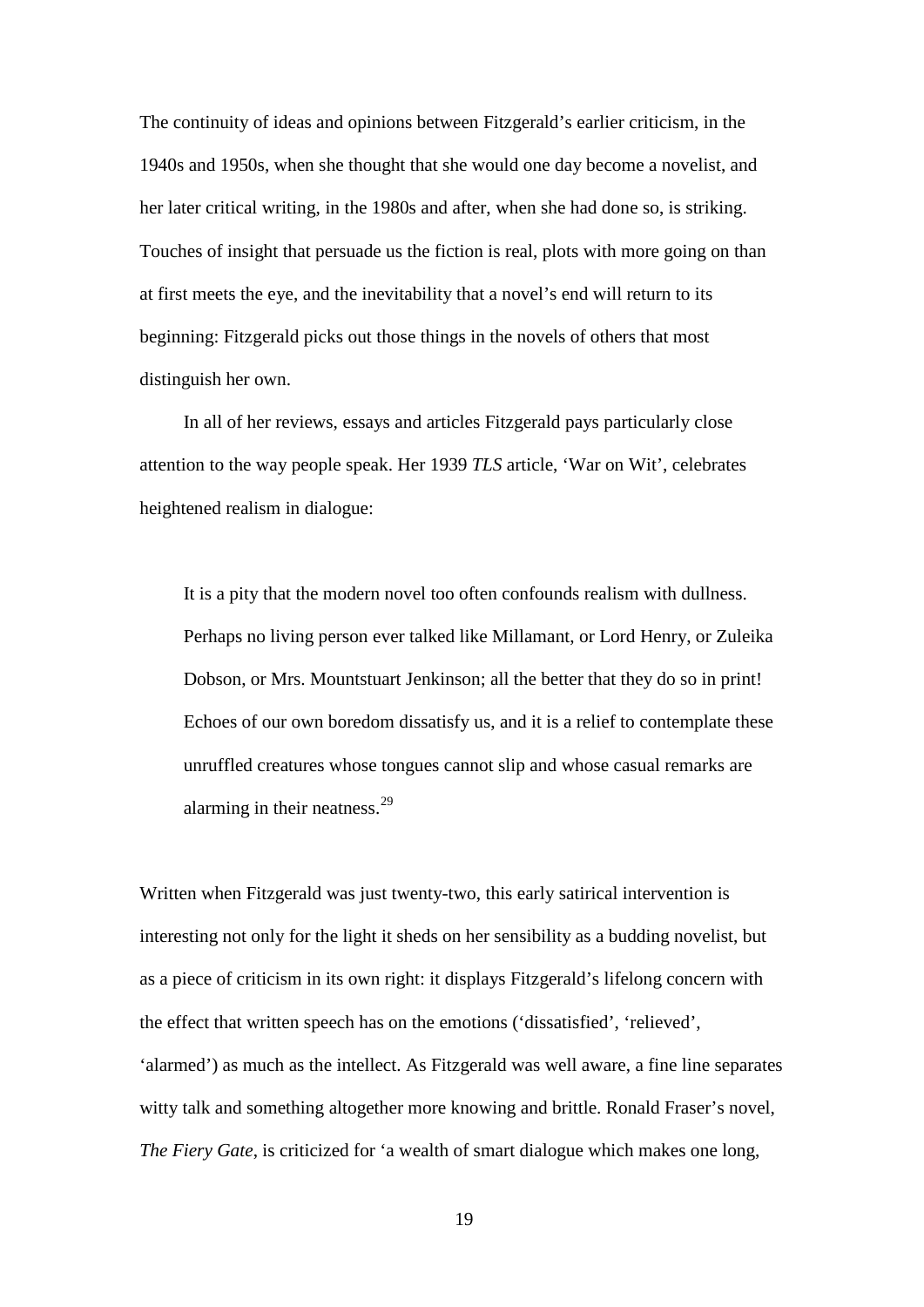unlike Alice, for a book without conversations.<sup>[30](#page-174-0)</sup> By contrast, Louis MacNeice's radio play, *Christopher Columbus*, is praised for its 'true understanding of the counterpoint of the human voice. Addison, who liked to compare conversation to an orchestra, would have made a good radio critic.<sup>[31](#page-174-1)</sup> A later essay on dialogue beautifully demonstrates the effects of switching from direct to reported speech: 'The storyteller's instinct, or perhaps his judgement, tells him when they have gone on long enough to make their greatest impact, and when to let the voices fall silent.' Fitzgerald illustrates her remark with an example from *Pickwick Papers*. '"I say, old boy, where do you hang out?" Mr Pickwick replied that he was at present suspended at the George and Vulture.' She comments: 'If Dickens had made Pickwick say "I am at present suspended &c &c" the effect would be gone, vanished into the vast limbo of failed ironies' (*HA* 501, 506). By contrast, Pickwick's ironical good humour is preserved and at the same time made more interestingly ambiguous by reported speech: is his pun on 'suspended' mocking the questioner's slang enquiry, or meeting it on its own terms? Whether reported or direct, speech must always serve the larger aims of the story: 'I have to try to see to it that every confrontation and every dialogue has some reference to what I hope will be understood as the heart of the novel. As I've tried to explain, it's about body, mind, and spirit' (*HA* 517). This is an important reminder of where Fitzgerald's priorities lay, as both critic and novelist: craft and technique are vital insofar as they relate to the central task of representing in words what it feels like, sensually, mentally and spiritually, to be alive.

Fitzgerald's critical views on poetry, about which she wrote often for *Punch*, can also help us to understand and appreciate her fiction. Lyricism, musicality and emotion are preferred ingredients. Fitzgerald praises Frederic Prokosch for his 'true inward ear for the vowel sounds of the English language' and his ability to write 'the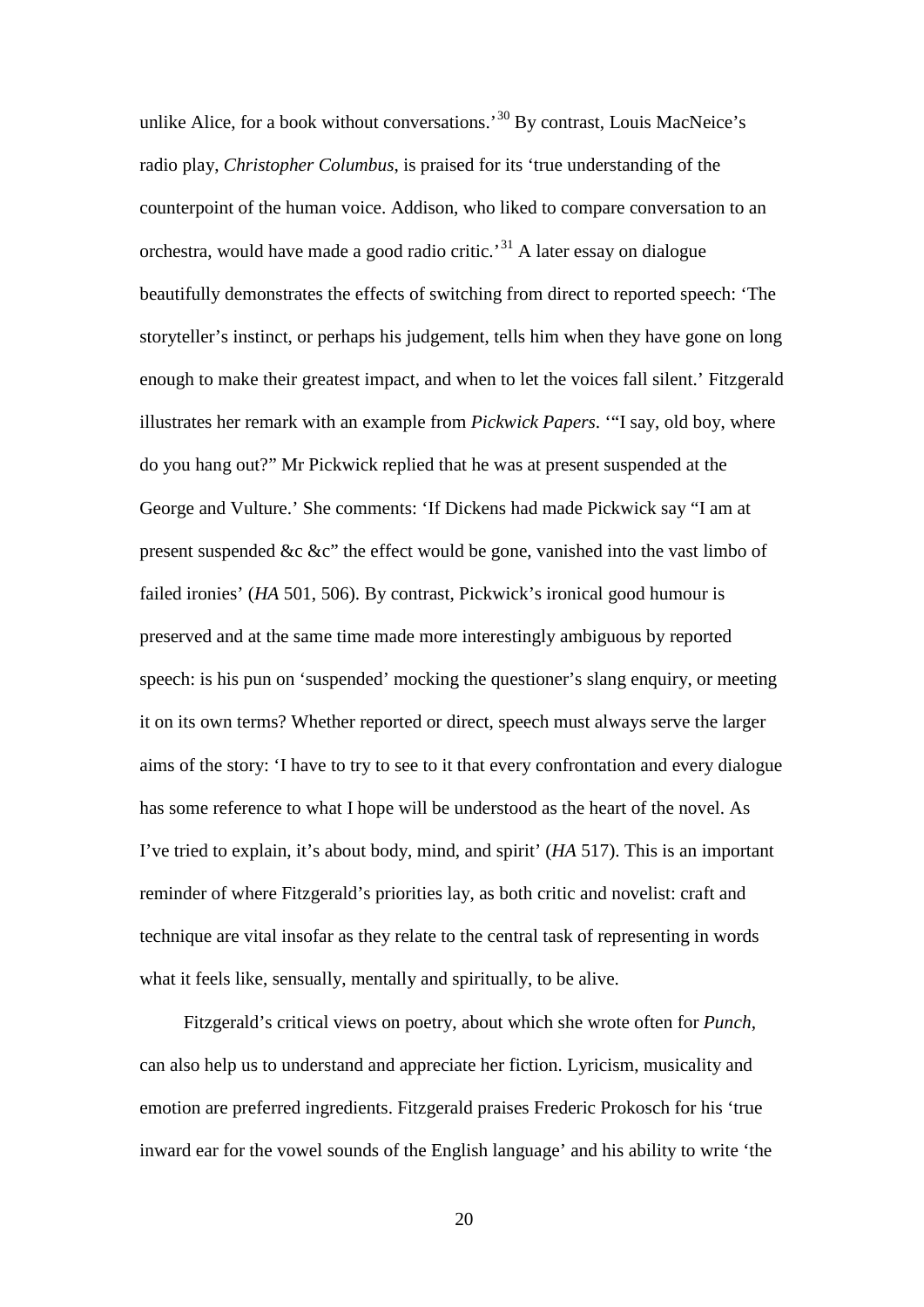simple melodies which are some of the most difficult of all'.<sup>[32](#page-175-0)</sup> Walter de la Mare, in 1945, 'still has the best musical ear of any living writer – sensitive to the faintest echo, the least drip or fall of sound'. 'His world has always been a place of immense, disquieting solitudes.'[33](#page-175-1) T. S. Eliot's descriptive epithets in *Four Quartets* are also commended: '*Little Gidding* has two, "Ash on an old man's sleeve" and "The dove descending breaks the air," which have a pure singing tone as true as anything he has ever written.'[34](#page-175-2) Fitzgerald writes appreciatively too of Louis MacNeice: his 'sardonic gift and his almost morbid fear of anything that is too easy have repaid him a hundredfold.<sup>[35](#page-175-3)</sup> In the Greek poet C. V. Cavafy she appreciates, above all, the variety of his expressions of emotional states: 'He is a writer of anti-climaxes, of uncomfortable irony and disconcerting echoes, but in his love-poems he is agonisingly direct and clear.'[36](#page-175-4) Fitzgerald's remarks about Cavafy in 1951 could equally apply, three decades later, to her own fiction; her commitment to emotional directness, clarity and the 'uncomfortable irony' of what is not said persisted throughout her entire writing career.

The reverse side of the coin was Fitzgerald's more ambivalent response to the often recondite complexities of literary symbolism, whether in poetry or prose. In a 1943 *Punch* review, Fitzgerald attempted to explicate Eliot's theory in *Four Quartets* of the unimportance of Time, of the symbolic equivalence of the moment of the rose and the moment of the yew tree, the fusion of each moment with eternity, and our source in God. Fitzgerald concludes:

It is not an easy idea and Eliot has never been good at explaining things clearly. You regret this when reading his critical essays, but not in his poetry. . . . There are still the echoes, the literary allusions (some very unexpected ones), and it is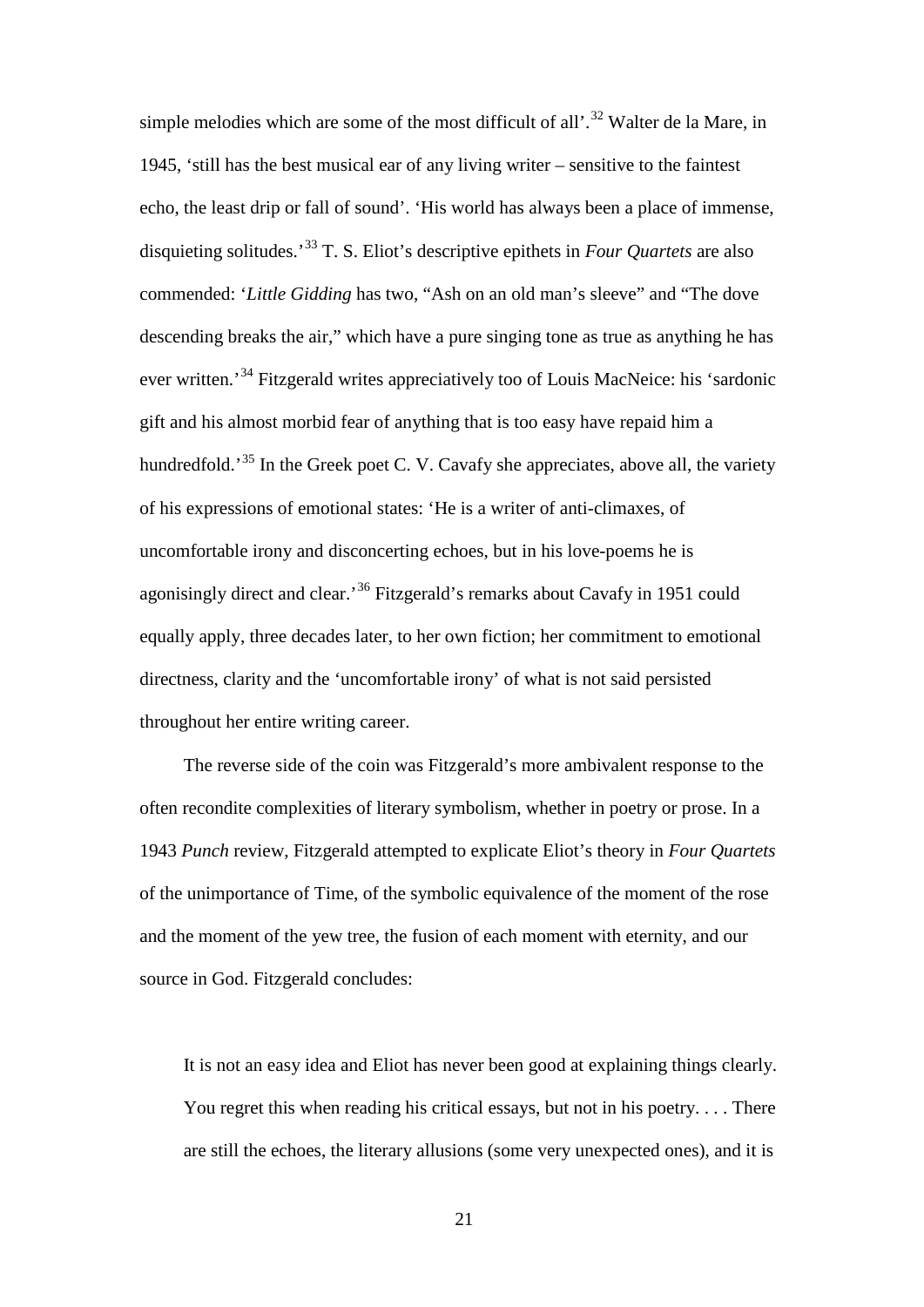for you to decide whether these really enrich the poetry or whether they are more like a nightmare parlour-game, with the other side making up all the rules.[37](#page-176-0)

The appreciation here of echoes and literary allusions is a constant in Fitzgerald's writing about poetry in the 1940s, as is her impatience with poetry that merely appears to play games. She complains of Stephen Spender's *Poems of Dedication* that Spender asks 'language to do what it will not do – the art of the crossword-puzzle, not of poetry'; 'the language has been so carefully refined, worked out, worked to death, that the human sorrow appears only in flashes.<sup>[38](#page-176-1)</sup> A year later, reviewing Louis MacNeice's *Holes in the Sky*, she summarizes the problem as she sees it, referring to the era of Auden, Day-Lewis, Spender and MacNeice: 'First the 'twenties, now the 'thirties, slide away and become a literary period – a period of schoolmasters turned poets, and poets inexorably, cleverly and drily turned schoolmasters.'[39](#page-176-2) Poetry of the lamp, fed only on a diet of book-learning rather than anything more nourishing, was always a target for Fitzgerald's wit. Of Sidney Keyes, she says that 'he was still in bondage to the symbolists – to Yeats, to T. S. Eliot, and above all to Rilke; Rilke, one of the giant invalids of modern literature, tortured by the noise of traffic, shut off from life in his tower or in the Bibliothèque Nationale, dying at last from the prick of a rose.<sup>'[40](#page-176-3)</sup> Yet Fitzgerald the critic was always fair-minded. Edith Sitwell she calls 'the most gracious of the modern symbolists', and concludes: 'You may say this is artificial; but you will recognize the rare combination of a feeling heart and exquisitely cultivated mind.'[41](#page-176-4) In an editorial article on Herman Melville's *Billy Budd*, though critical of Melville's heavy underlining of his symbolism, Fitzgerald adds: 'But at least he has the courage to sustain it to its illogical conclusion.<sup>[42](#page-176-5)</sup>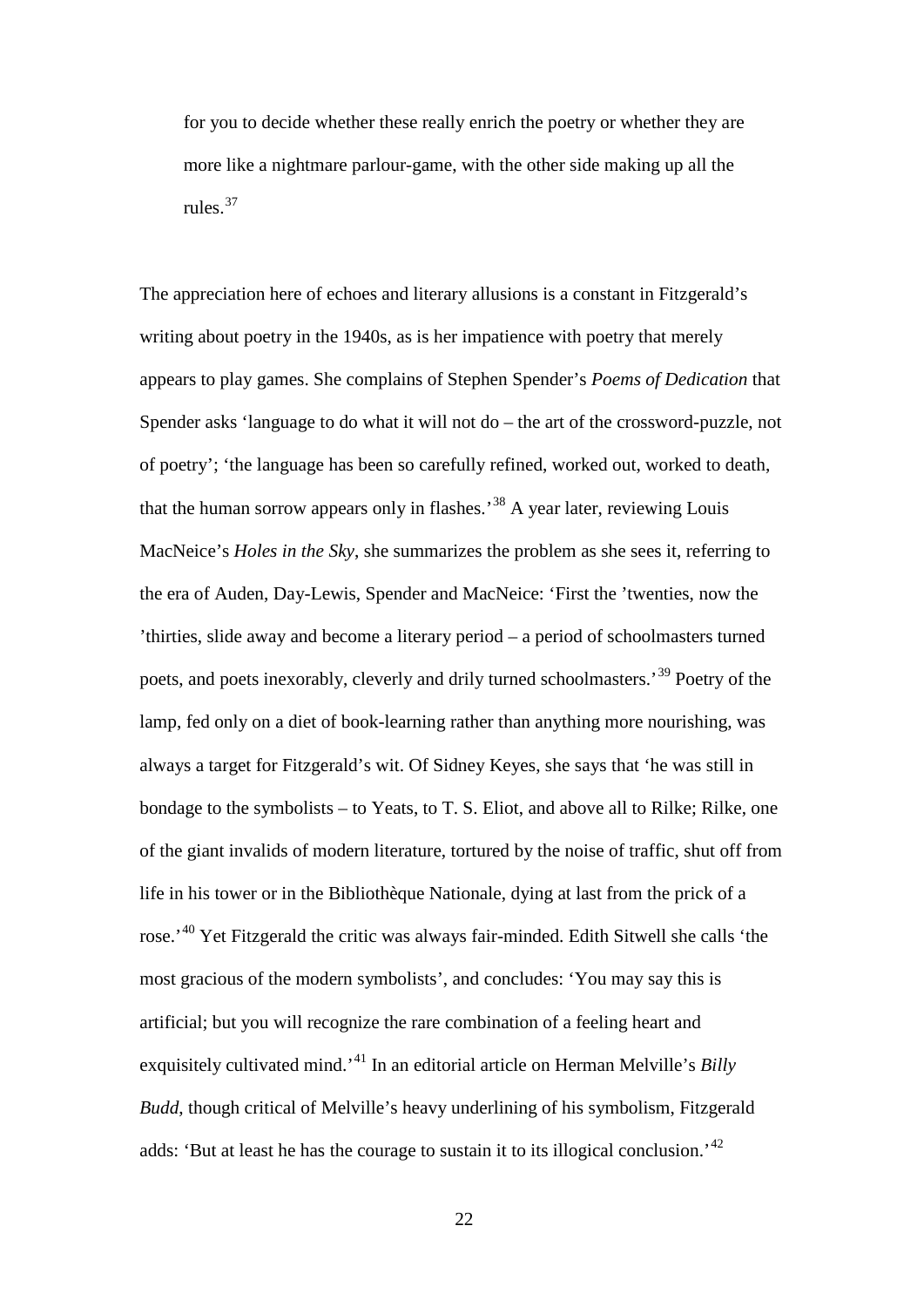Courage, a feeling heart, truthfulness: these are the human qualities that redeem poetry or fiction for Fitzgerald, even when their modes of expression are not to her taste.

Above all, Fitzgerald admired craftsmanship, whether in writing, the visual or manual arts. In her article on Spanish painted sculpture she observed: 'The manual arts give the deepest satisfaction of all but none deeper, surely, than a lifetime of creating living images out of the living wood.'[43](#page-177-0) Reviewing Thomas Hennell's *British Craftsmen*, Fitzgerald praises Hennell's 'knowledge and affection for good workmanship and the raw material itself as when he calculates that the weight of a Tudor roof on its timbers is less than their native load of "twig, leaf and acorn."<sup>[44](#page-177-1)</sup> As well as technical skill, the craftsman should possess dedication, sincerity and an awareness of his or her social duty. The poet George Barker's 'sincerity is almost frightening. . . . It does not matter that he is sometimes unlucky with words, or forced and irritating, because beyond all question he is a poet and language is his art.<sup>[45](#page-177-2)</sup> Different writers, Fitzgerald acknowledged, held different conceptions of the function of literature: 'While Tolstoy and William Morris both came to doubt art's power to change society – and if it failed in that it failed for them in everything – James Joyce and Virginia Woolf entrusted themselves to it, for its own sake, entirely' (*HA* 530). When Fitzgerald thought of her own attitude to writing, it was the image of the skilled, socially committed and useful craftsman, combining a vocational sense and equal measure of idealism and pragmatism, which appealed to her most. '1. [I write] because something inside me compels me to tell stories'; '2. I am drawn to people who seem to have been born defeated or, even, profoundly lost'; '3. I write to make money. … In a world full of dangers it is comforting to be considered, even wrongly, a crafty so-and-so' (*HA* 508-9).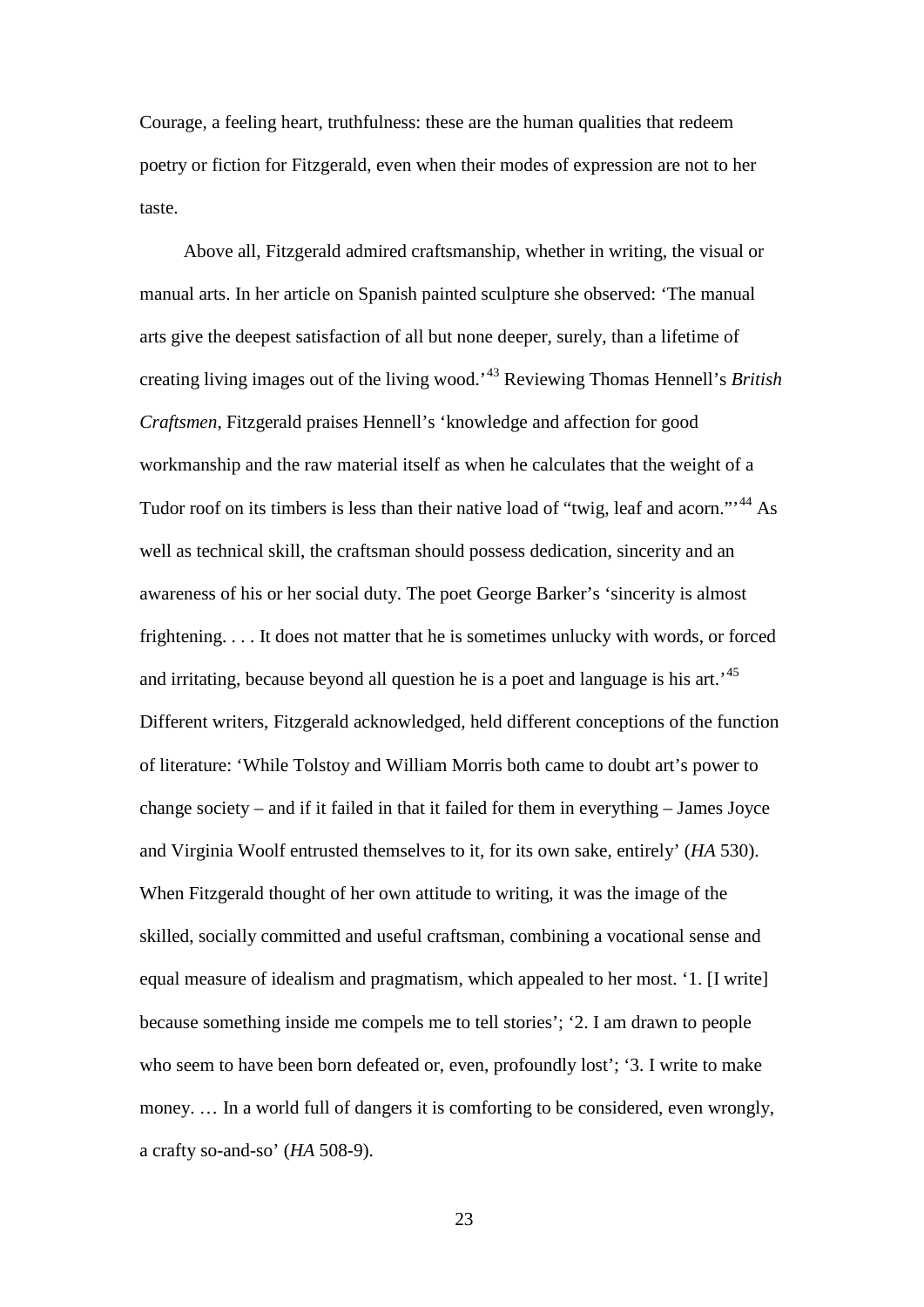Penelope Fitzgerald's critical writing is the continuous thread that runs through her sixty-year writing career, from young Oxford journalist to prize-winning octogenarian novelist. When contributing reviews to *Punch* in the 1940s she rubbed literary shoulders with British luminaries such as E. H. Shepherd, Basil Boothroyd, E. M. Delafield, Lord Dunsany, Joyce Grenfell, A. A. Milne, Jan Struther, Geoffrey Willans and P. G. Wodehouse. Fitzgerald's characteristic wit and reticence undoubtedly owes a debt to the *Punch* house style. Hugh Kingsmill, a senior staffwriter in the 1940s, wrote of Edmund Blunden's biography of *Thomas Hardy*: 'This book is one of those blameless critical studies that dilute genius to a strength at which it can be absorbed without risk by the weakest stomach.'[46](#page-178-0) Fitzgerald's reviews of the same period sound a similar note of urbane understatement, yet in the service of a more generous and resonant appreciation of literary beauty. In the 1950s, Fitzgerald's reviews and editorial articles for *World Review* appeared alongside writing by a remarkable international roster of literary talent: Bertrand Russell, J. D. Salinger, Albert Camus, Louis MacNeice, Patrick Leigh-Fermor, Stevie Smith, Walter de la Mare, John Betjeman, Henry Miller, V. S. Pritchett, Bernard Malamud, André Malraux, Karl Jaspers, Osbert Sitwell, Muriel Spark, Alberto Moravia, Dylan Thomas, Cyril Connolly, Giorgio Bassani and Norman Mailer.<sup>[47](#page-178-1)</sup> Few novelists writing four decades later, if any, could claim quite such an illustrious literary apprenticeship.

Undoubtedly, Fitzgerald's artistic tastes, sensibility and writing style  $-$  in many ways, though not all – trace their roots to her childhood and the Knox family culture. Yet it was in these years, from 1937 to 1953, reviewing for *Punch*, scriptwriting for the BBC, editing and writing for *World Review*, that she came of age as a writer. So many of the virtues of her later biographical, fictional and critical writing – the slyly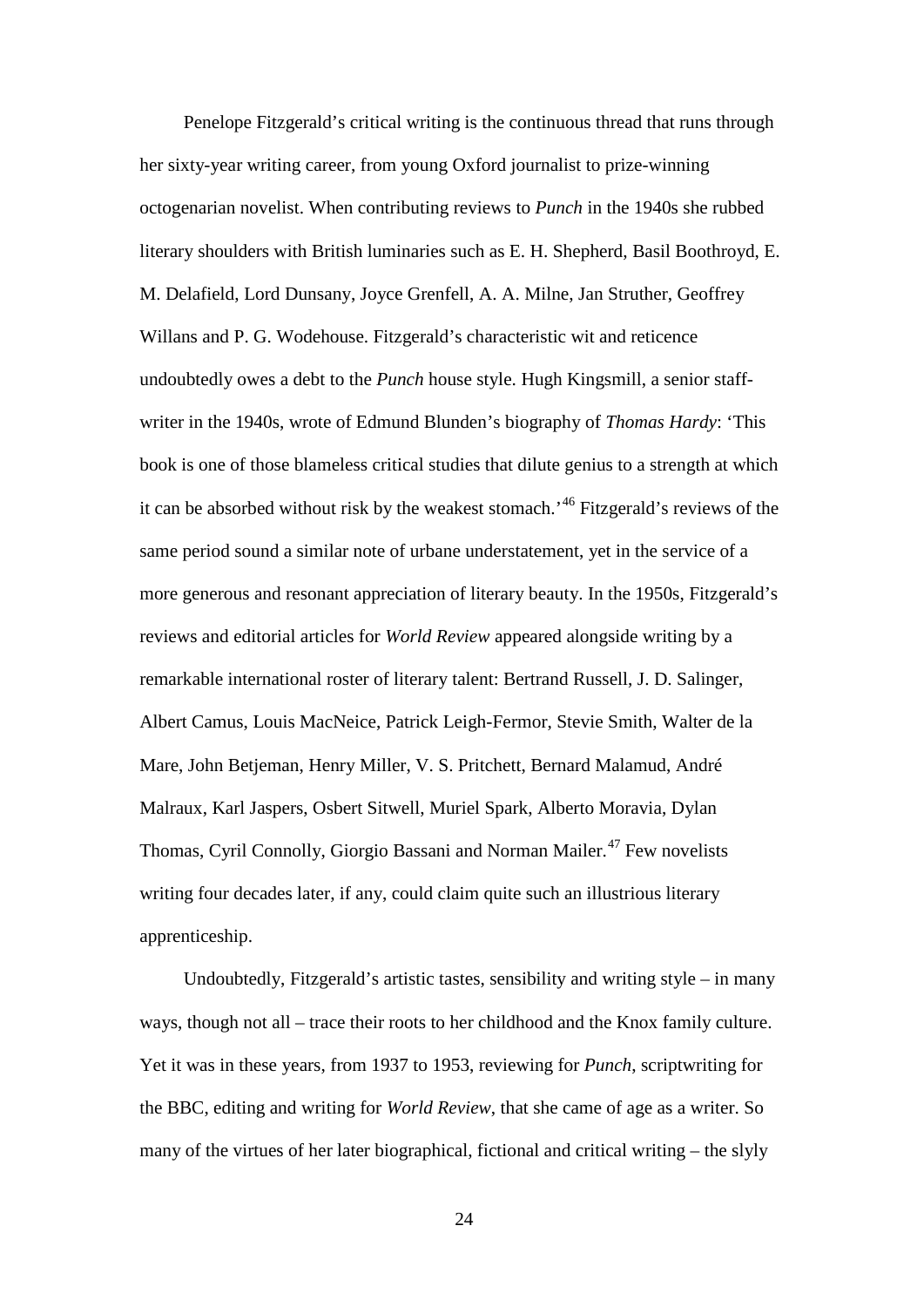subversive wit, passionate emotions kept beneath the surface, the feeling for the downtrodden, and the reticent yet authoritative narrative voice – were ones possessed more generally by writers of the 1940s and early 50s. Literary fashions and attitudes change, and yet, ironically, the success Fitzgerald's writing found from 1979 on may well have owed an unexpected debt to the social and cultural upheaval of the previous decade. Modern readers turning to Fitzgerald's books heard with relief and a feeling close to nostalgia the authentic voice of an earlier era. For some it was the voice of their parents – for others, their grandparents. Fitzgerald herself hadn't changed, but the times had, and later readers appreciated all the more those qualities in her writing that earlier readers might well have taken for granted.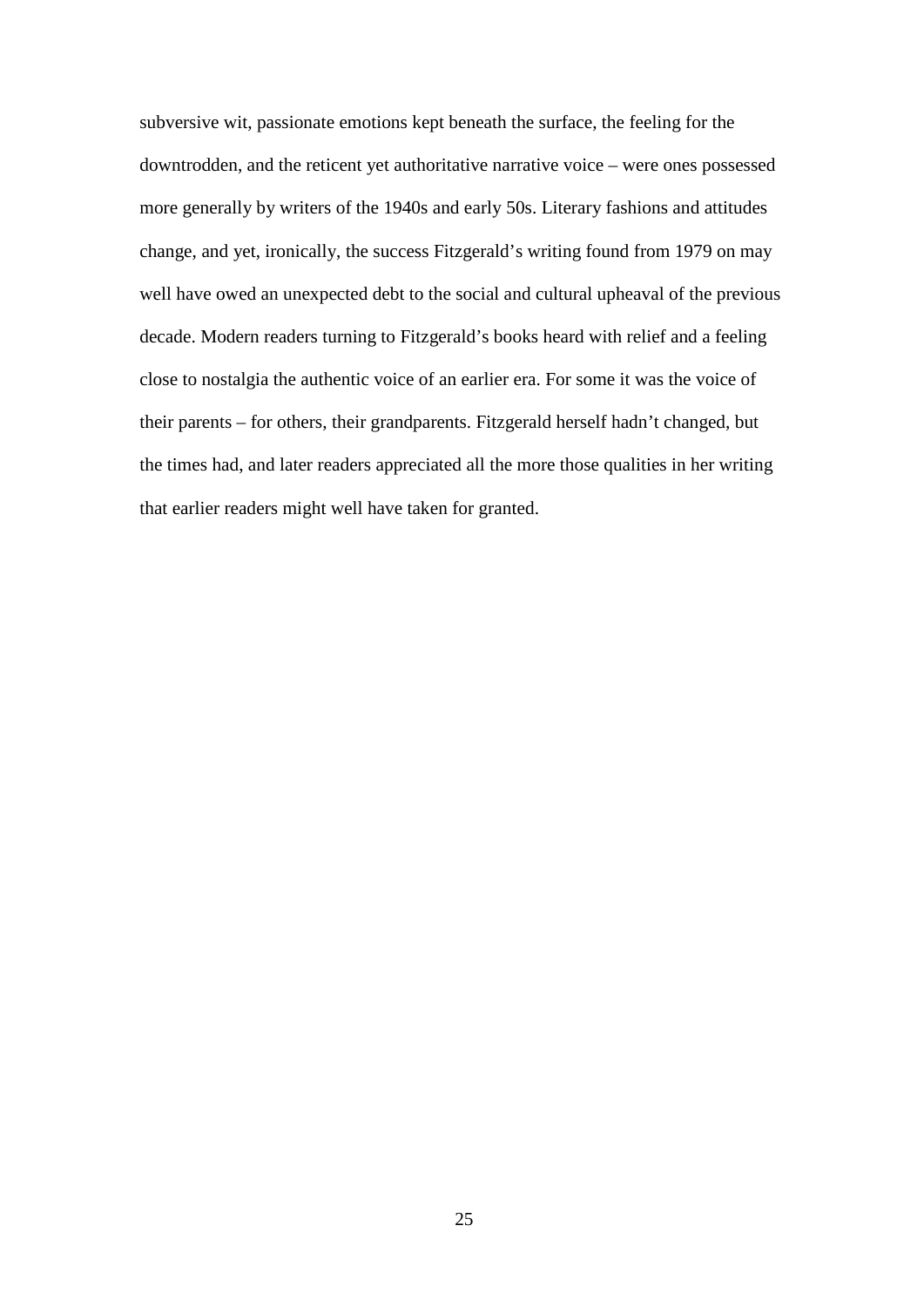#### 2. Biographies

<span id="page-34-0"></span>Penelope Fitzgerald published three group biographies – *Edward Burne-Jones* (1975), *The Knox Brothers* (1977) and *Charlotte Mew and Her Friends* (1984) – and began, but eventually gave up, a life of the novelist L. P. Hartley. Over six decades she also reviewed and wrote introductions for numerous writers' lives, ranging from canonical figures such as S. T. Coleridge, George Eliot and Virginia Woolf to less wellremembered novelists, poets and artists, such as Margaret Oliphant, John Lehmann and C. R. Ashbee.<sup>[1](#page-179-0)</sup> Fitzgerald believed from the beginning that the biographer's attitude to her subject should be one of love and respect. In 1945 she reviewed Edward Honig's *Garcia Lorca* for *Punch*, observing: 'Clearly he loved his subject, this side idolatry, and there is no better basis for biography.<sup> $2$ </sup> More than thirty years later, by then an accomplished biographer in her own right, she still felt the same: 'A primary biography by people who know the subject and are really fond of him or her is a protection, I think.<sup>[3](#page-179-2)</sup> She knew just how demanding a biographer's task could be, and towards the end of her life doubted that she still had the energy and perseverance required.[4](#page-179-3) Yet Fitzgerald never lost her belief that biography could achieve a profound and intimate understanding of its subject: 'It seems to me that (particularly if you have the letters, and if you knew the subject yourself or can get hold of someone who knew the subject) you can know him or her at least as well as anyone you meet in real life.'[5](#page-179-4) Fitzgerald's biographies (and especially *The Knox Brothers*) provide important clues to the distinctive sensibility we find in her novels. In particular, Fitzgerald's biographies show that no one can be understood without taking his or her family, friends and colleagues into consideration. The same view holds in Fitzgerald's novels, where joy, pain and everything in between depend almost wholly on the ties that bind.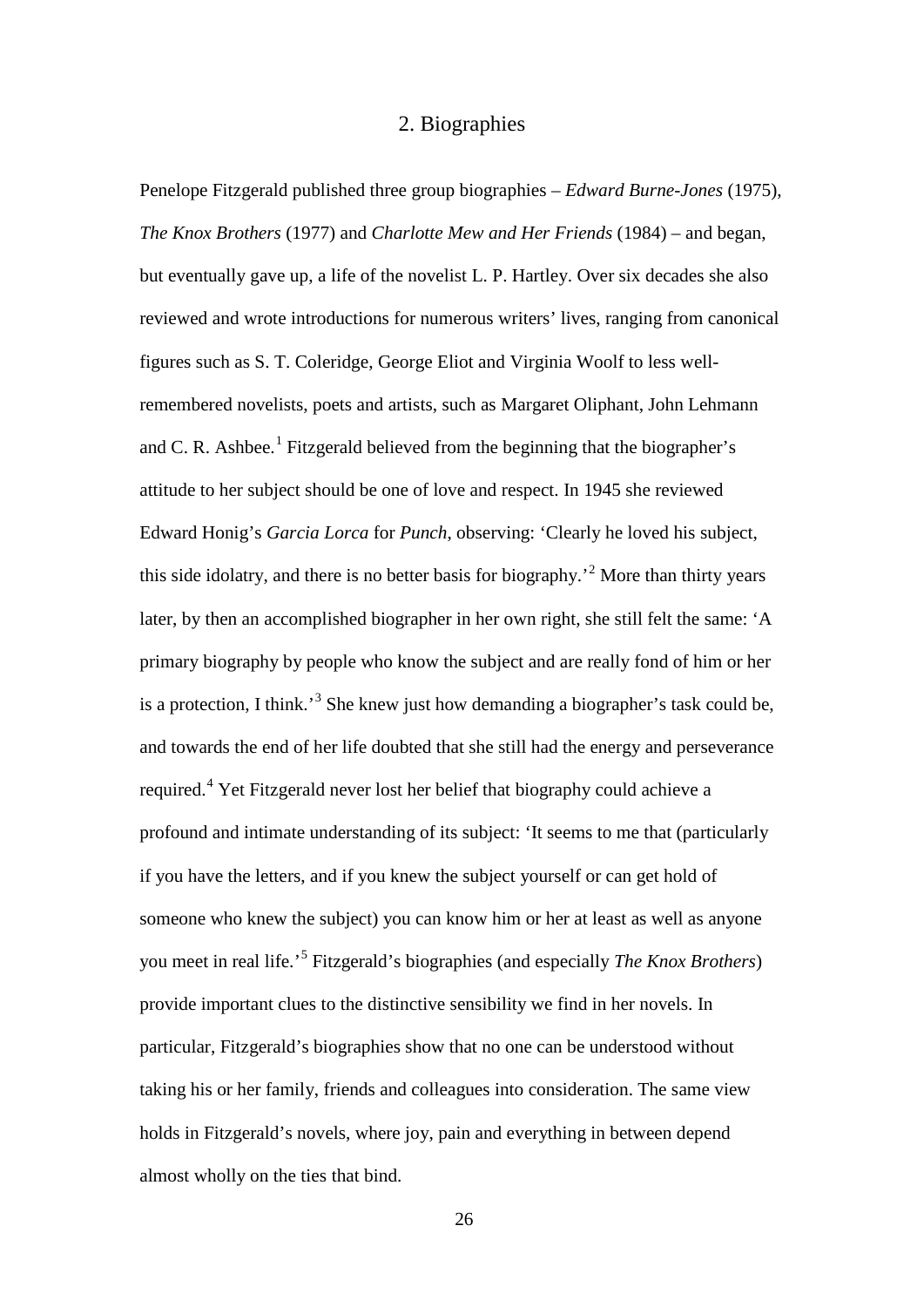#### <span id="page-35-0"></span>*Edward Burne-Jones* **(1975)**

Published in 1975, Fitzgerald's first biography, about the lives and work of the Victorian artists and craftsmen Edward Burne-Jones ('Ned') and William Morris ('Top'), and Ned's wife, Georgiana Burne-Jones ('Georgie'), arose from her longstanding fascination with the art, culture and social worlds of mid-nineteenthcentury England. Her interest in Burne-Jones and Morris, the Arts and Crafts movement and the medieval revival was sparked early, having been taken as a child to see the stained-glass window of the Last Judgement designed by Burne-Jones for Birmingham Cathedral (*PF* 216). The values that underpinned Ned and Top's work – craft, beauty, honesty, imagination, the inner life, collective spirit, the transformative power of art – were the same ones that drove and excited hers. Many of the finest qualities of *Edward Burne-Jones* – deft handling of masses of research, the vivid evocation of a distinct time, place and community, and the ability to cut to the emotional or spiritual heart of the matter through the accretion of minutely observed detail – are characteristic features of both her fiction and non-fiction.

Fitzgerald's technical appreciation of Burne-Jones's art is the foundation upon which the life is written. Her analysis of the painting, *Green Summer*, offers a typical example. In three concise paragraphs, Fitzgerald explains the painting's outward form ('an arrangement of greens in light and shadow . . . as though Giorgione had come to Abbey Woods in Kent'), its personal reference (the 'central figures are variations on the Macdonald sisters'), its title (an echo of a passage in *Morte d'Arthur*: 'How true love is likened to summer'), and its 'burden', a term appropriated by Ned to indicate the intrinsic meaning of a thing, awaiting understanding by an attentive viewer. 'The burden of *Green Summer* is beauty guilty of its own mortality' (*EB* 93). The social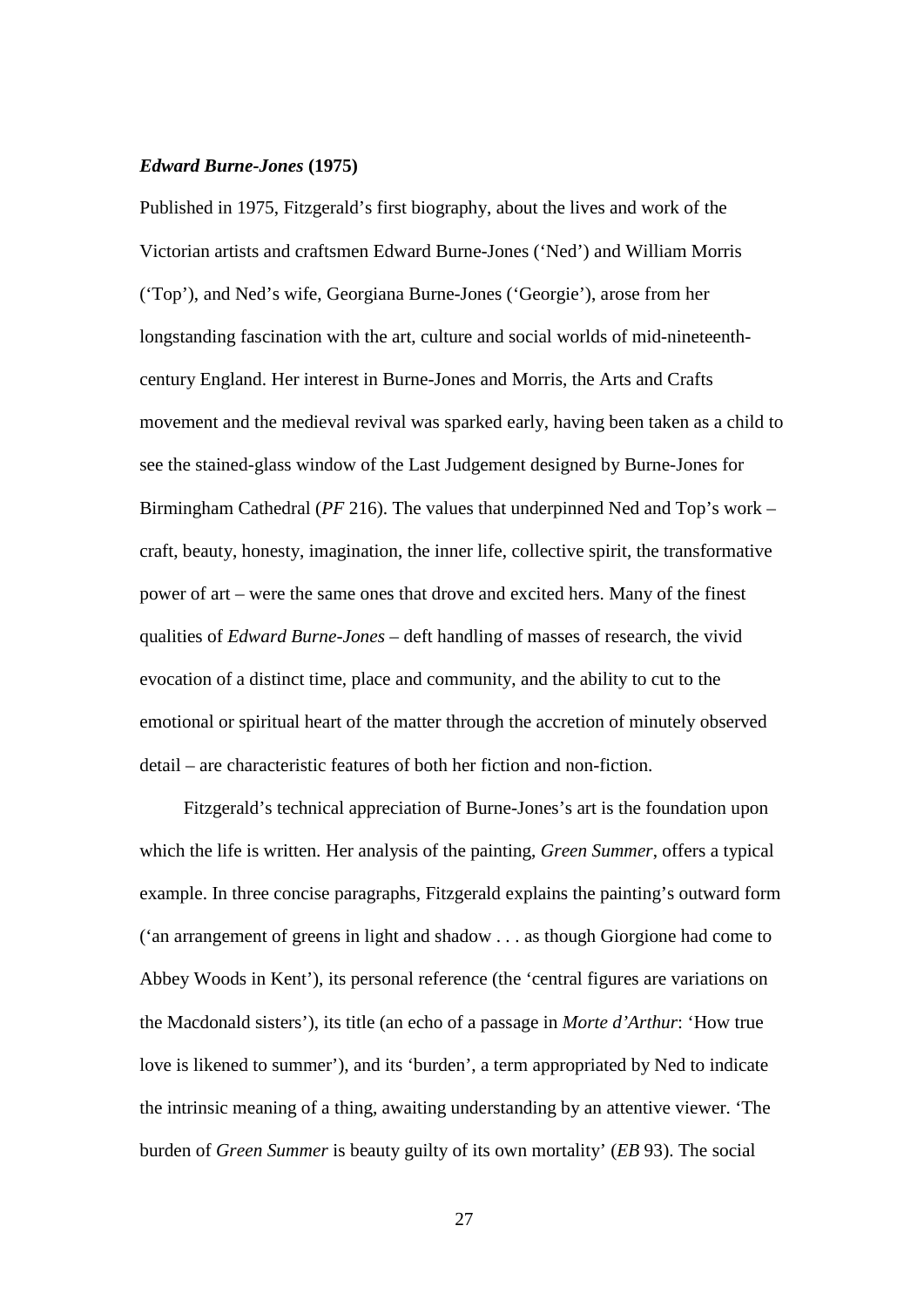and cultural world which Ned and Morris inhabited, in which they lived, loved, drew, designed and painted, is portrayed as packed with people, places, events and things: 'We catch glimpses of Burne-Jones playing dominoes with Lord Salisbury, or taking Oscar Wilde home in a four-wheeler when he was "the saddest man in London". Sarah Bernhardt and Paderewski came to the studio' (*EB* 230).

Fitzgerald's account of the art of the period is underpinned by her understanding of the Victorian concept of myth, encapsulated in Malory's *Morte d'Arthur*, painted by Dante Gabriel Rossetti and Burne-Jones and interpreted by John Ruskin and Walter Pater. Pater referred to the 'latent capability' of the story. But a myth's power and resonance is not simply a matter of its universality. 'The myth is only alive if it is the image of individual experience, and as Ruskin says, if we have "the material in our own minds for an intelligent answering sympathy"' (*EB* 120). This comes close to Fitzgerald's understanding in her own work of the collaborative relationship between artist and audience, writer and reader, and it is significant that Ned and Morris were turned into artists by reading books (in particular, Kenelm Digby's *The Broadstone of Honour*, De La Motte Fouqué's *Sintram* and Charlotte Yonge's *The Heir of Redclyffe*). Fitzgerald paraphrases her touchstone, Ruskin, from his study of Athena, Greek goddess of wisdom: '"You cannot make a myth unless you have something to make it of. You cannot tell a secret you don't know . . . if the sunrise is a daily restoration and the purging of fear by the baptism of the dew, only then shall we understand the sun myth"'. But she adds, in a typically glancing touch of her own: 'And only if we are afraid to lose a daughter shall we understand *Briar Rose*' (*EB* 199) $6$ 

As in her other biographies, Fitzgerald brings a novelist's attention to the emotional and imaginative lives of her subjects. Burne-Jones, who lost his mother a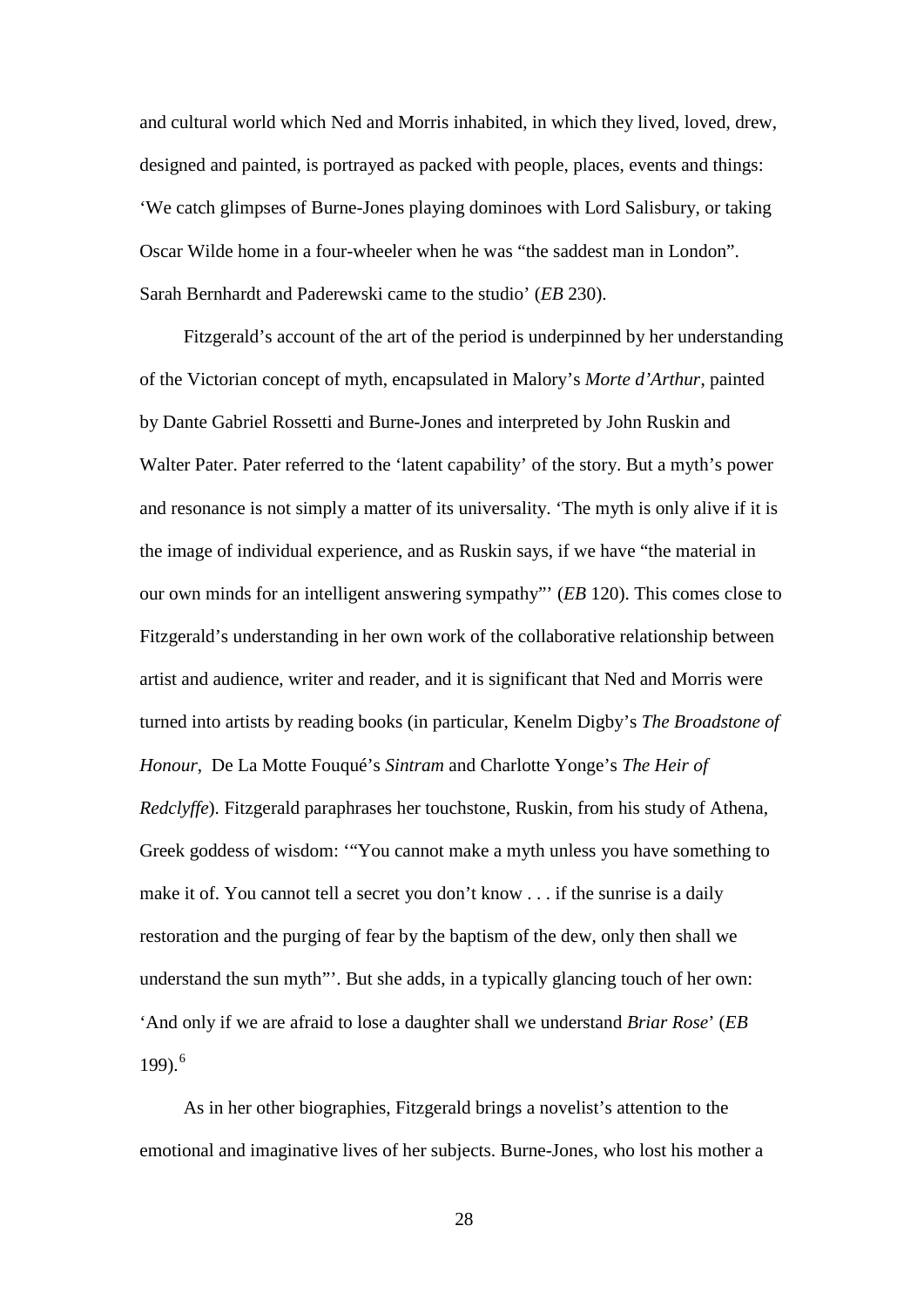few days after his birth, and his sister in infancy, was the son of a hard-working but unsuccessful Birmingham gilder and frame-maker. It was, Burne-Jones said, 'a childhood without beauty', and the poverty and hunger he saw all about him in 1830s Birmingham led to a lifelong concern with human suffering and 'uneasy craving for beauty' (*EB* 16, 19). Fitzgerald is tolerant, or at least understanding, of one of the consequences of that craving – Ned's habit of falling in love, repeatedly, with women who weren't his wife (including, most damagingly, Maria Zambaco, but also Frances Graham and May Gaskell).<sup>[7](#page-180-0)</sup> Passionate natures need only the smallest cue for invention and imagination, and Ned was no exception. Fitzgerald portrays him as a schoolboy at King Edward's Free School enraptured by his teacher's flights of free association: '"he would take us to ocean waters and the marshes of Babylon . . . and the constellations and abysses of space"'. What saves Fitzgerald's account from sentimentality is her comic irony, gently and deflatingly expressed: '[Ned] noticed, however, as he listened to Mr Thompson's fantasies in word-derivation, that the master was sometimes drunk' (*EB* 18).

How people speak is a matter of constant fascination and delight, here and in all of Fitzgerald's writing. Rossetti's mid-nineteenth-century London slang – 'spiffy', 'jammy', 'spoony', 'nobble', 'ticker' and 'stock-dolloger (for a knock-down blow)' – is complemented by phrases peculiar to the Macdonald household (the family of his Ned's wife Georgie): unhappiness was 'the screws', a nap a 'modest quencher', and the resonant family proverb, immediately understood by Ned, was: 'Bare is back without brother behind' (*EB* 47, 52). The symbolic language of images, particularly of flowers, now largely forgotten, which speaks so insistently in Ned's paintings, interested Fitzgerald intensely throughout her life. 'The final version of *Briar Rose* was the culmination of flower languages – the "burden" of the thorn and the rose' (*EB*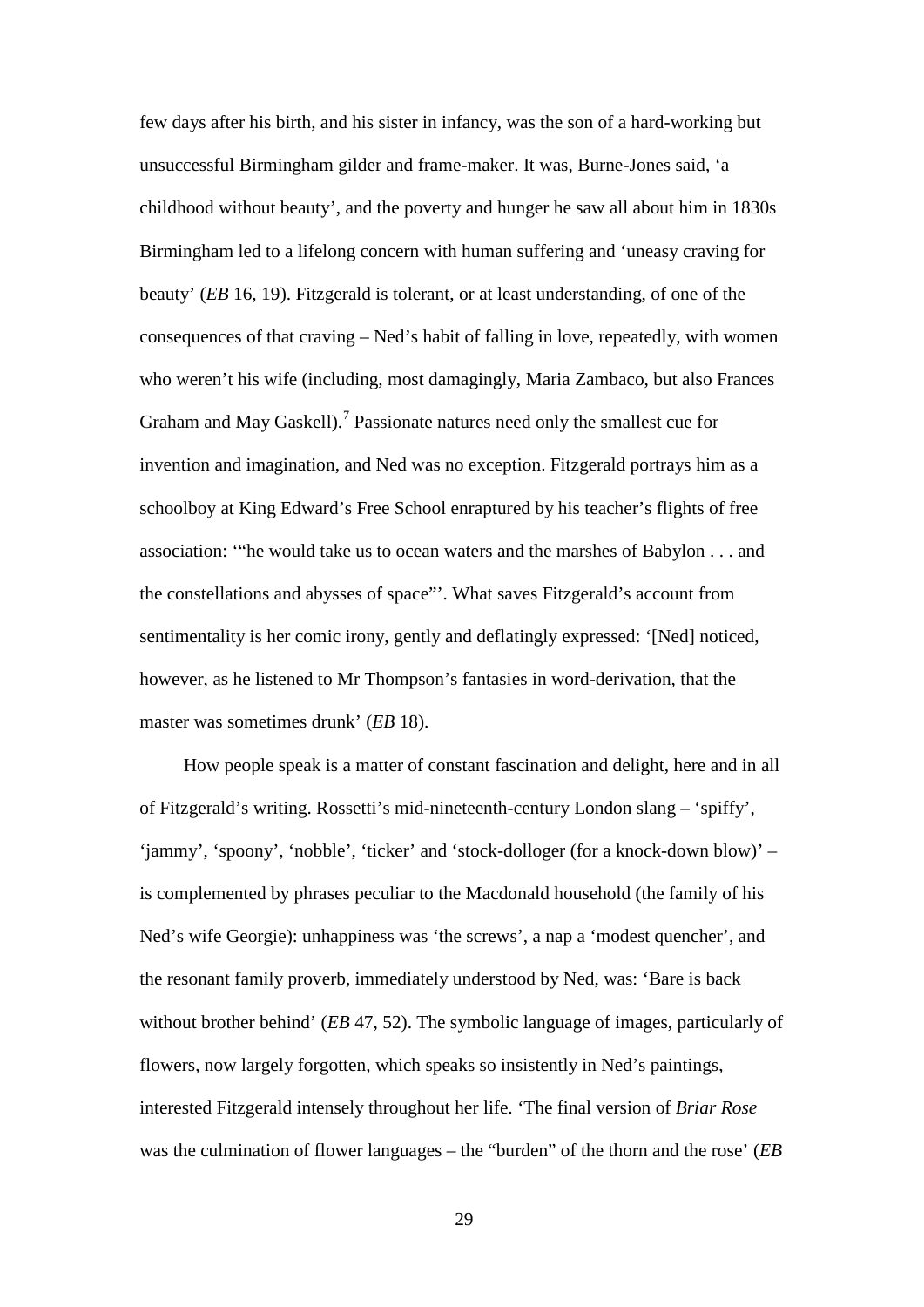225). At Ned's funeral in 1898 there were lilies of the valley. 'Georgie also brought flowers to be carried to the grave – a small wreath of hearts-ease' (*EB* 284).

Everything Fitzgerald held dear in life and art can be found in *Edward Burne-Jones*. Craftsmanship, skill and labour are rated far above hollow intellectualism or politicking. Fitzgerald quotes Ned: '"A man who is a good carpenter is well educated, and man who can smithy a horseshoe is well educated, and man who knows what other people have said about these things is not well educated at all"' (*EB* 204). Ruskin, in his Edinburgh lectures championing the Pre-Raphaelite Brotherhood, had praised their technical superiority, enormous care and labour, and uncompromising moral truth. Ned accepted the first two of these attributes but not the third. 'What he knew from his own experience was that beauty is an essential element without which human nature is diminished. If art gives us beauty it will make us more like human beings' (*EB* 30-31). This belief in 'the land that is more true than real' (*EB* 226) over morality, politics or other social virtues is one that Fitzgerald shared with her heroes, Burne-Jones, Morris and Ruskin. She recounts Ned's brief flirtation with moral causes, when he sided with Gladstone's liberal arguments on the Eastern Question of 1876. Fitzgerald tersely records Ned's initial enthusiasm, followed by disillusion and retreat: 'For the first and last time in his life, Burne-Jones became interested in politics, and in the perpetual delusion that through political means we can better the human condition' (*EB* 162).

This is a pessimistic view, but not a fatalistic one. For Fitzgerald, as for Ned, Ruskin and Newman, the life of the spirit was the only truly transformative source of power (and particularly for Ned, 'spirituality expressed through colour' (*EB* 33)), and this deeply-held sense made Ned and those who thought like him 'scorners of the world', whether they liked it or not. For Burne-Jones, 'the reality of beauty consisted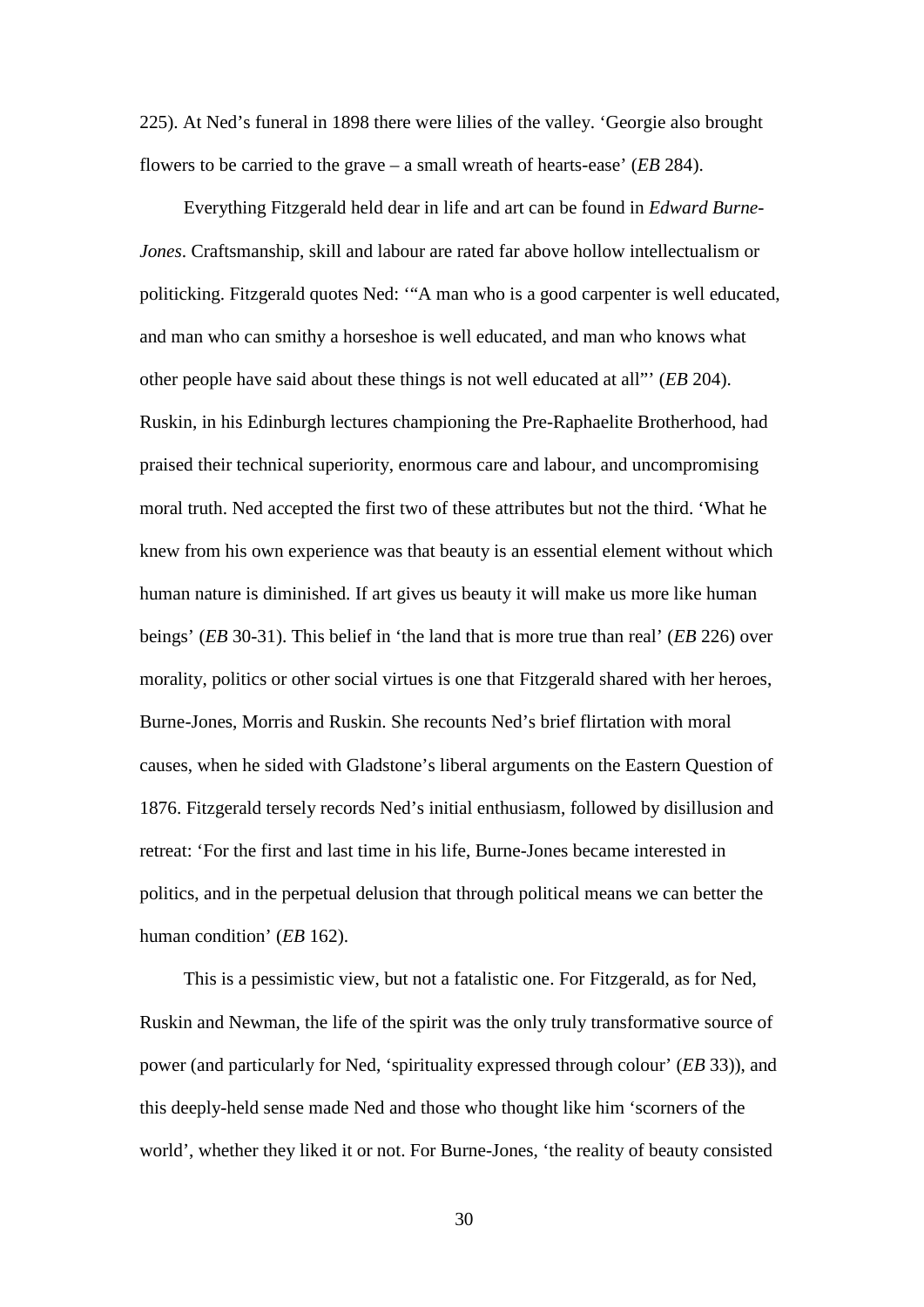of uniting the form and the spirit' (*EB* 279), and Fitzgerald too, whose paternal grandfather had been the Evangelical Bishop of Manchester, honoured the spiritual tradition throughout her life: 'It is to the credit of humanity that whenever it [the life of the spirit] has been clearly put, there have always been people to attend to it' (*EB* 57).

*Edward Burne-Jones* is a seedbed for all of Fitzgerald's subsequent writing. The banked-down emotions and intense inner lives of Ned, Morris and Georgie reappear in different outward forms in those of *The Knox Brothers* and *Charlotte Mew and Her Friends*. William Morris may have been the model for Len Coker, the socialist craftsman in *The Golden Child*. William de Morgan's magical ceramics surface in *Offshore*. The cyclists' collision and hint of the numinous in *The Gate of Angels*, the technical accounts of the printer's craft in *The Beginning of Spring*, and the Swiss gentian in *The Bookshop*, are all prefigured in Fitzgerald's first biography. Pen portraits of Carlyle, du Maurier, Legros, Val Prinsep, Leslie Stephen, Sidney Colvin and many others are echoed and multiplied by Fitzgerald in hundreds of character sketches in her fiction. Connections to *The Blue Flower* are particularly evident. Research on George MacDonald led Fitzgerald to Novalis (Friedrich von Hardenberg), and it is tempting to see the pious yet loving and joyous Macdonald family as a model for the Moravian Brotherhood household of the Hardenbergs. The Macdonalds' story 'is of an unworldly preacher bringing up, or rather letting his wife bring up, a large family on a tiny income . . . so that to buy a book or to have the piano tuned was a heroic event. . . . Visitors who were in the least pretentious were cut short. Lord Baldwin records that a preacher who spoke of his heart as "black, and full of stones" was told by little Louie that he must mean his gizzard' (*EB* 22). One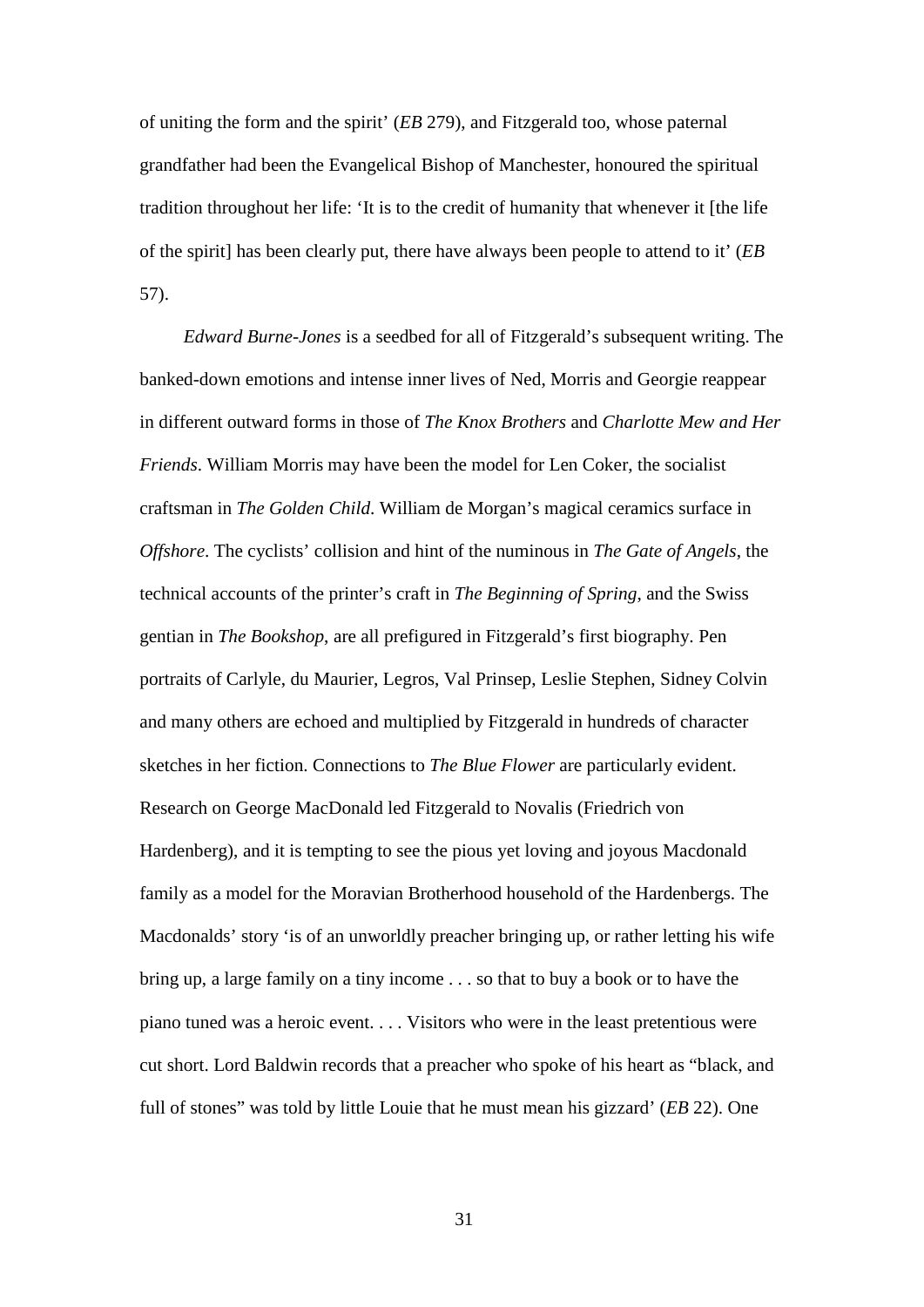could well imagine the Bernhard in *The Blue Flower* saying the same thing in Louie's situation, and in much the same way.

Such is Fitzgerald's skill as a biographer, in selecting and weaving together the most pungent, affecting and telling anecdotes, quotations and histories, that the reader is reluctant to take leave of Burne-Jones at the end of the book. Ned's nephew, Rudyard Kipling ('Ruddie of my heart') felt deeply for his uncle, and it is to Kipling's *Kim* that Fitzgerald turns in her parting words on Burne-Jones: 'Who else', she asks, 'is the old lama, whose life is a quest which others do not understand, who can draw with pen and ink in a way that is almost lost to the world, who shows Kim his art "not for pride's sake, but because thou must learn", and who tells stories that hold him spell-bound?' (*EB* 275). This Fitzgerald word portrait, as in so many others, contains more than a hint of herself.

### *The Knox Brothers* **(1977)**

Appearing in 1977, two years after *Edward Burne-Jones*, *The Knox Brothers* recalls the lives of Fitzgerald's father, Edmund ('E. V.' or 'Evoe' or 'Eddie') Knox, and his three brothers, Dillwyn ('Dilly'), Wilfred and Ronald ('Ronnie').<sup>[8](#page-180-1)</sup> Born into a clerical family in the 1880s (their father, E. A. Knox, became Bishop of Manchester), the characters, tastes and eccentricities of all four boys were shaped by their rectory childhood. With her characteristic mixture of concision, pathos and wit, Fitzgerald tracks the brothers' lives, switching her narrative between them, from the early death of their mother and their father's remarriage, through their education at Rugby, Eton, Oxford and Cambridge, and on through their careers. Eddie, a poet and journalist, eventually became editor of *Punch*; Dilly, a Greek literary scholar and cryptographer, decoded enemy signals in both the First and Second World War; Wilfred, ordained as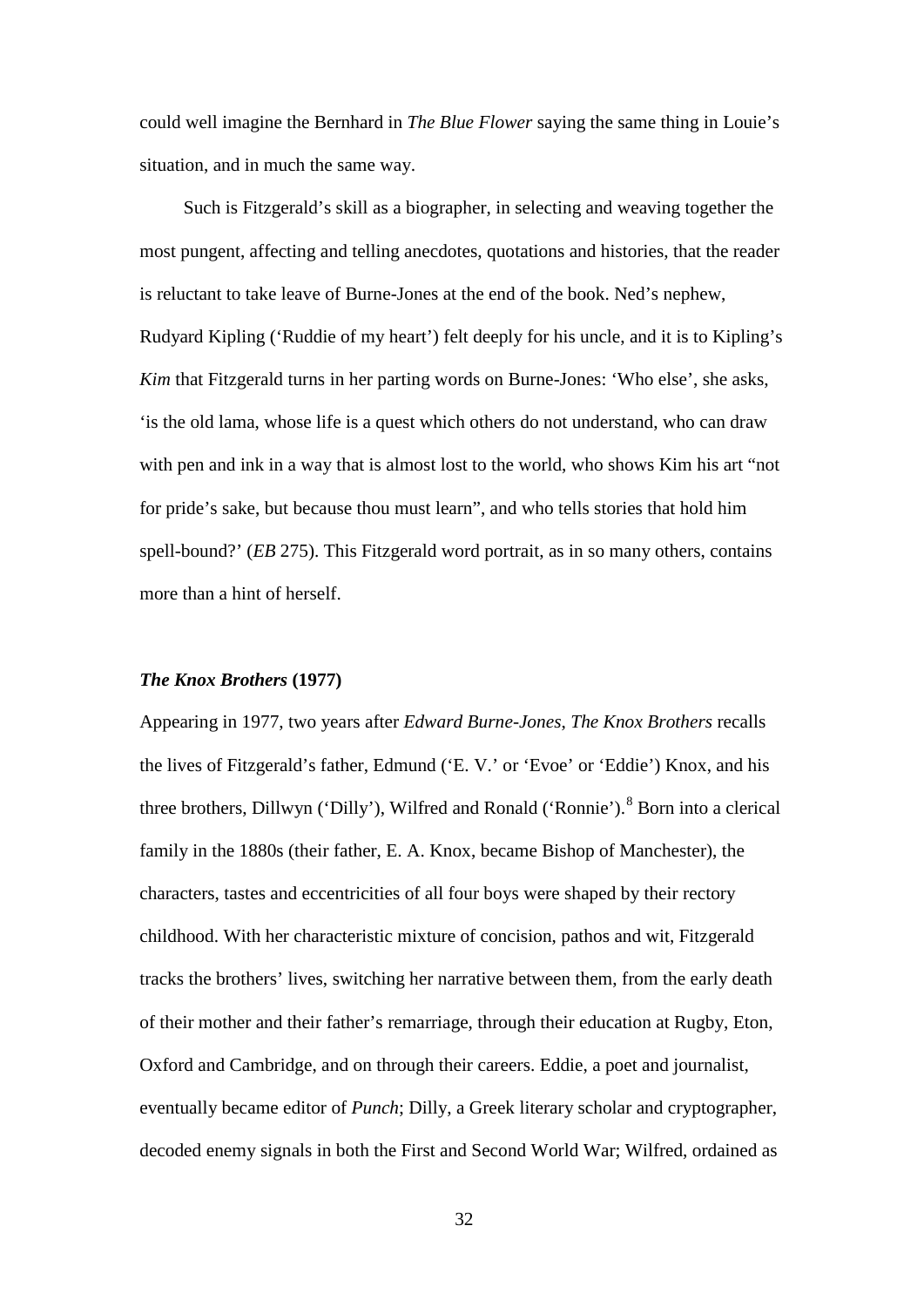an Anglo-Catholic minister, served as chaplain of Pembroke College, Cambridge; and Ronnie, a converted Roman Catholic priest, prolific writer on religious subjects (and, in his earlier days, of detective novels), became Oxford University's Roman Catholic chaplain, and translator of the Latin Vulgate Bible into English. Fitzgerald's affection for her father and uncles is palpable. In a later reprint she remarks simply: 'I miss them all more than I can say'. But she is a perceptive as well as a sympathetic observer, summing up the formative influences and preoccupations of each brother in a few brief lines: 'Eddie could never forget that he was the eldest, Dilly that he was the second, Wilfred that he was the cheerfully and necessarily philosophic third, Ronnie that he was the baby. Eddie looked for responsibility, Dilly for independence, Wilfred for reunion, Ronnie for authority. All needed love, Wilfred and Ronnie because they had so much in childhood, Eddie and Dilly because they had had rather too little' (*KB* 111).

*The Knox Brothers*, like *Edward Burne-Jones*, exemplifies much that is characteristic in Fitzgerald's fiction. Habits of mind abundantly evident in the portraits of her father and three brothers include: the Edwardian fondness for understatement; extreme modesty and selflessness, tipping into melancholia; love of wit, puzzles, word games and absurdity, while thinking, at the same time, through the deepest questions of existence. As Hermione Lee observes, through growing up in a family containing every kind of religious adherence, from Evangelicals to Roman Catholics, from Anglicans to atheists, Fitzgerald came to the view that while religious divisions were futile, questions of belief and unbelief were nonetheless of vital concern (*PF* 3-8). In *The Knox Brothers*, this fascination with the inner life is handled with restraint, yet it underwrites the most poignant moments of characterization: 'In extreme illness, Wilfred had written . . . that we should be wrong to think of eternity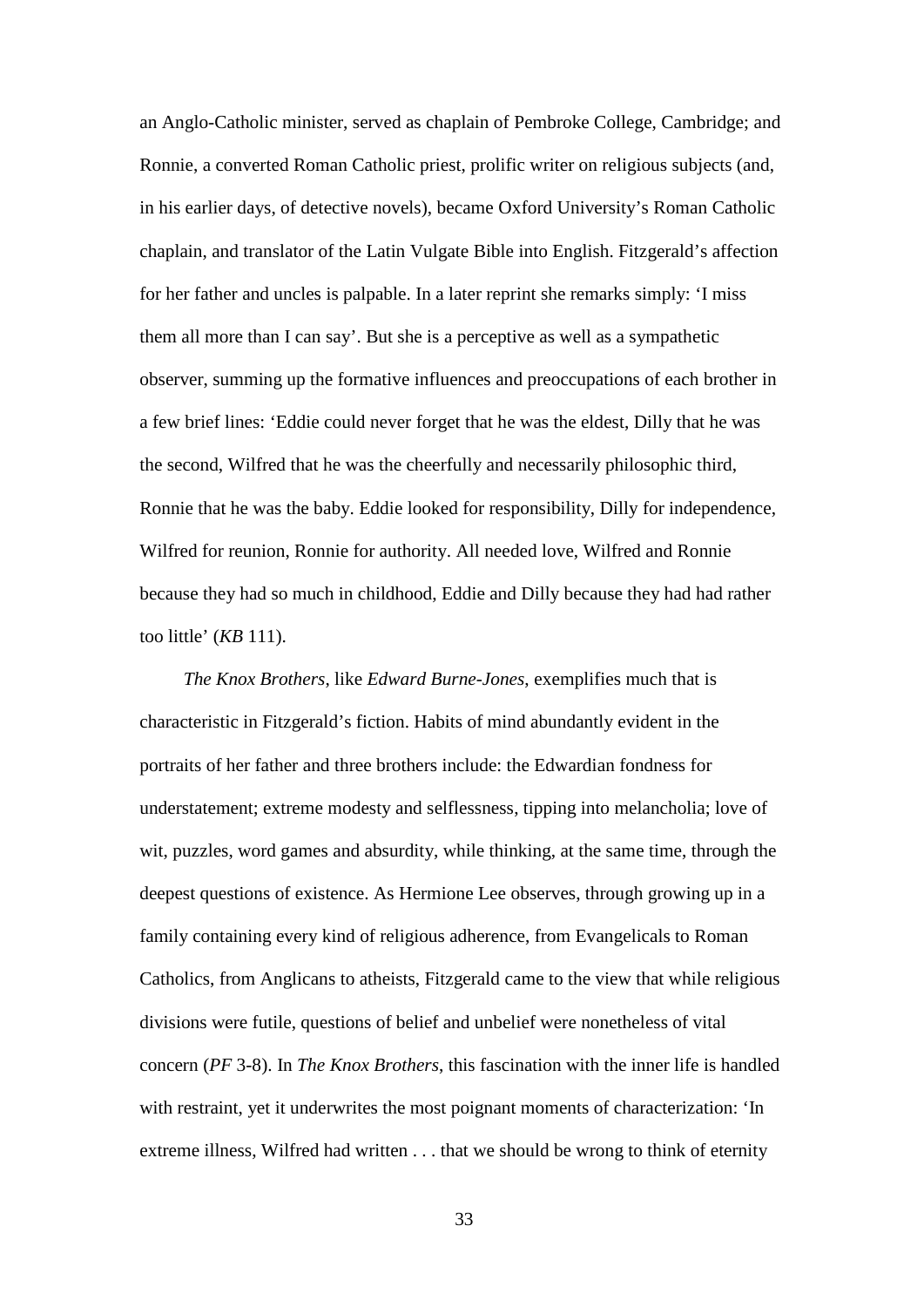as static, and, in consequence, boring. Why should we not go on, through all eternity, growing in love and in our power to love?' (*KB* 262). The biography records the brothers' lack of interest in pleasure or power, their eccentricity and integrity, their desire to serve, to be useful, and their need for affection above all. Fitzgerald's feeling for the less fortunate derives in part from the same concern in her father, in Wilfred and in Ronnie, but her interest in beauty allied to the useful came not from her father or uncles, but from Ruskin, Morris and Burne-Jones.

The style of *The Knox Brothers*, not quite as crammed with names, dates and places as *Edward Burne-Jones*, is vividly novelistic. Dialogue and reported speech bring the brothers to life, and distancing effects, such as an omniscient narrative standpoint, lends Fitzgerald's descriptions an air of authority and plausibility delightfully at odds with the absurdity of the behaviour described. In both world wars Dilly worked tirelessly as a cryptographer (most famously on efforts to break the Enigma machine used by the Germans), $\frac{9}{2}$  $\frac{9}{2}$  $\frac{9}{2}$  and the pressure and intensity of the effort were reflected in his habits: 'His work was presented, as it had been in his Eton days, in inky scribbles on sheets of dirty paper, frequently mislaid. It was supposed that he kept his spectacles in his tobacco pouch to remind himself that he had taken the tobacco out of the spectacle case, substituting a piece of stale bread to remind himself that he was always hungry' (*KB* 127). The emotional life of these fiercely private men is deduced from their actions rather than their words. Ronnie's innocent encounter, when an Oxford undergraduate, with the daughters of a rural vicar prompts Fitzgerald to see in the memory a pivotal point in her uncle's life: 'it shows Ronnie delicately poised, in spite of all his achievements, between this way and that.' This point of suspension, alluded to so discreetly by Fitzgerald, contains all of life, mind, body and soul. Yet it is both a part of her discretion, and of her fascination with how to live in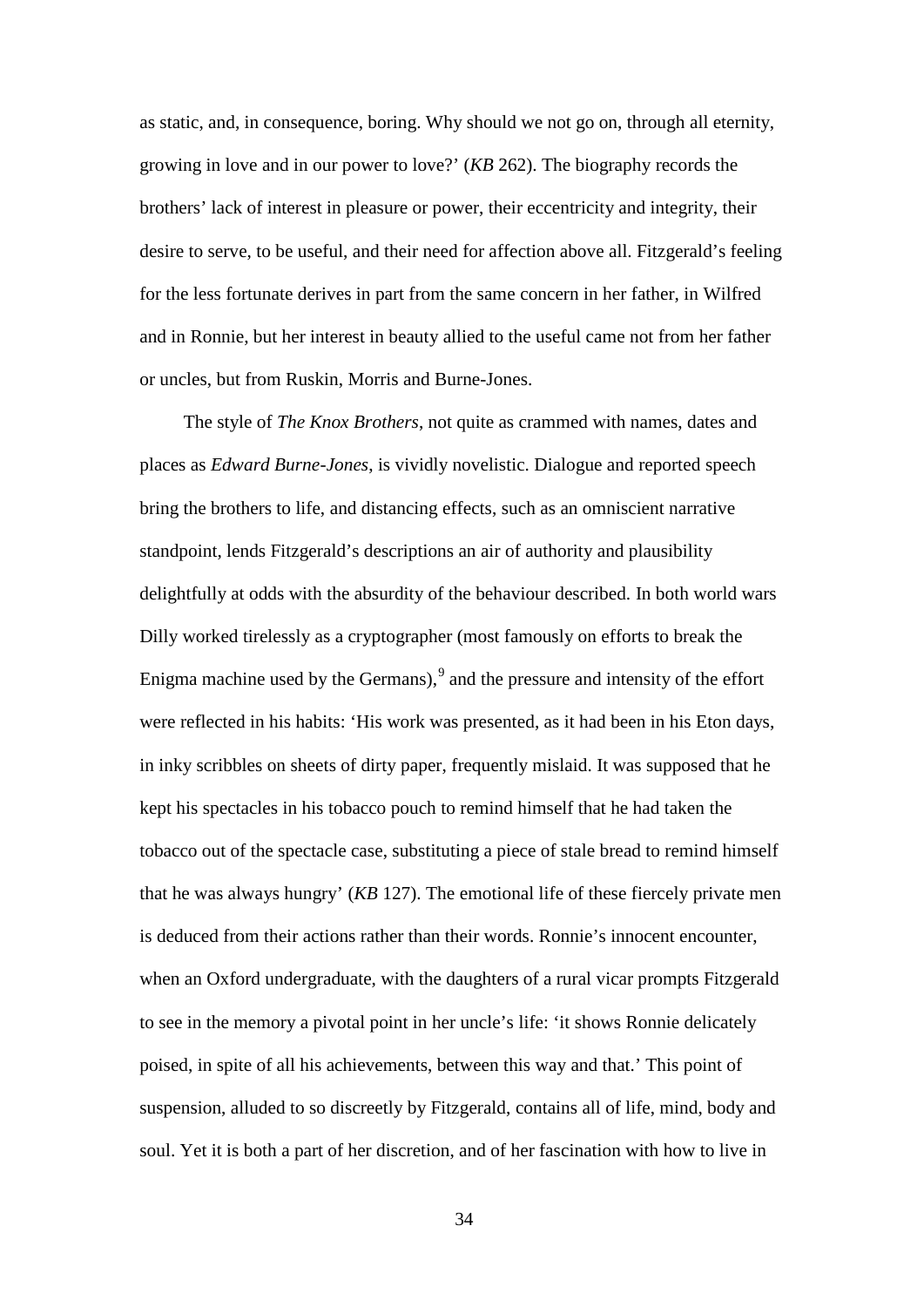the world, that she immediately follows this insight into Ronnie's character with a broader philosophical observation and question: 'God speaks to us through the intellect, and through the intellect we should direct our lives. But if we are creatures of reason, what are we to do with our hearts?' (*KB* 78). Fitzgerald's personality and her own experiences are close to the surface in such moments. Conveyed in understated asides, such hints reveal to the careful reader something of the difficulties Fitzgerald had experienced in her own life: 'Occasionally they [the children] would write down a list of all the things they wanted but couldn't afford, and then burn the piece of paper. This is a device which is always worth trying' (*KB* 103).

The stylistic watchword in *The Knox Brothers* is distillation: of experience and of words themselves. Learning is always worn lightly, heightening pathos. After Wilfred's death in 1959, Eddie was invited by the University of Cambridge to speak about his brother in a lecture. Eddie, Fitzgerald reports, 'found that he could not do it. "Mortal things touch the mind," but even Virgil had not been able to explain them any farther than that' (*KB* 264). The quotation translates Aeneas's lament, 'mentem mortalia tangunt' (*Aeneid* 1.462), upon recalling the destruction of his family and home. The strength of Eddie's feelings was such that he was unable to explain or put them into words, something even Virgil's epic poem about loss, exile and fate had not managed to do. Such unobtrusive use of quotation to convey, and in a subtle way, exalt, deeply held feeling is one of the most poignant yet least remarked features of Fitzgerald's writing.

The method and manner of Fitzgerald's writing in *The Knox Brothers* clearly owe a debt to the stylistic traits of her chief biographical sources: her grandfather E. A. Knox's *Reminiscences of an Octogenarian* (1934), her aunt Winifred Peck's *A Little Learning* (1952) and *Home for the Holidays* (1955), and Evelyn Waugh's *The*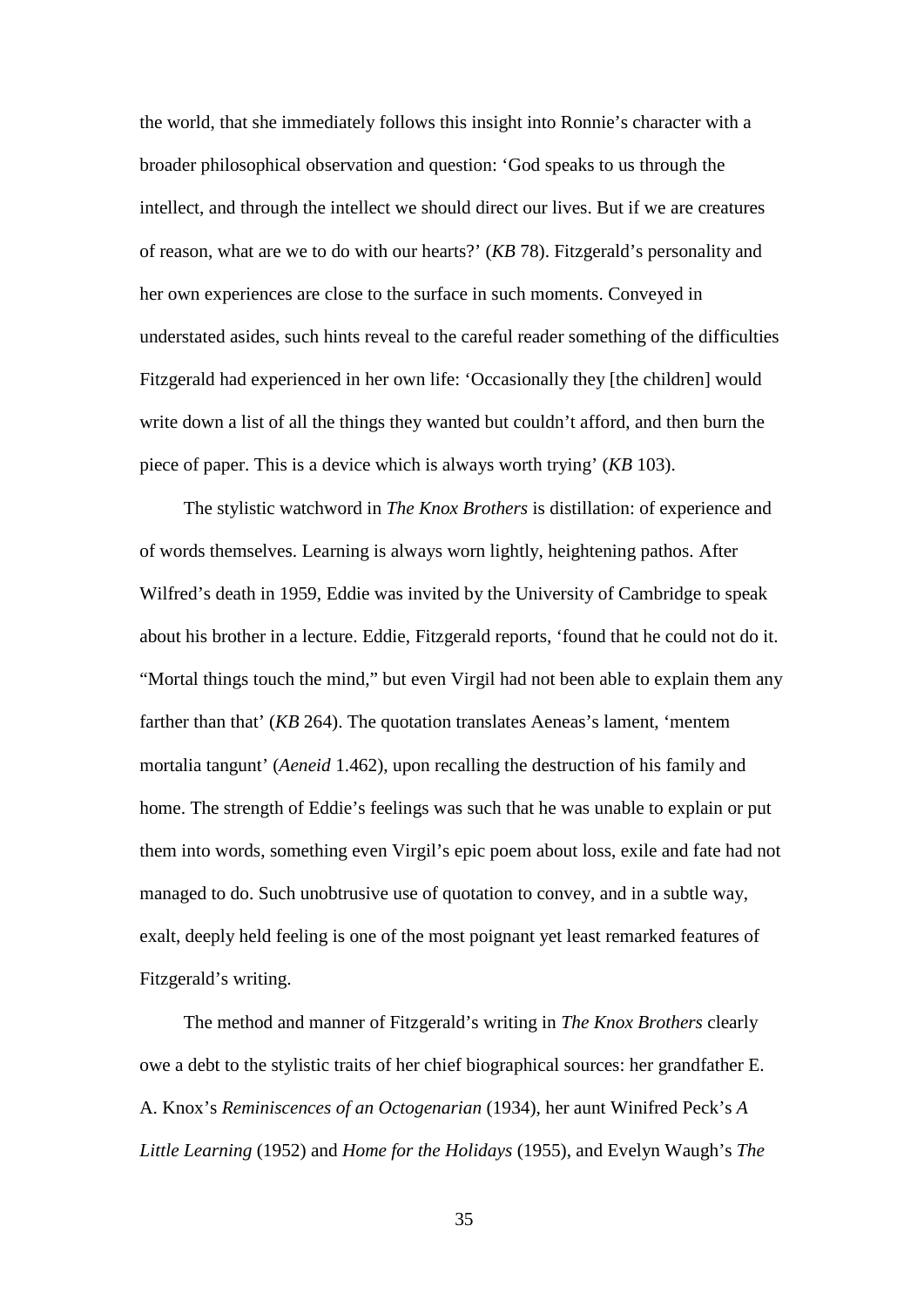*Life of Ronald Knox* (1959). Fitzgerald draws heavily upon these sources (quotation marks signalling her debt), often sticking close to their wording. But as she did later with the sources for her historical novels (such as her use of Baedeker for *The Beginning of Spring*), she added details and remoulded prose rhythms to intensify both pathos and comedy. A good example of Fitzgerald's reworking of sources is her telling of the early encounter of the brothers, in their schoolroom, with their stepmother, Ethel Knox (née Newton). The source for Fitzgerald's account was a *Daily Chronicle* article by Mrs Knox herself (quoted verbatim in Waugh's *Ronald Knox*), which reads as follows:

Eddie Knox occupied the single shabby armchair, reading aloud with ribald comments Smiles's *Self Help*. Dillwyn sat lost in a Greek lexicon, Wilfred manipulated a toy train, the girls played a duet on the piano, Ronald lay before the fire with Wood's *Natural History*. They greeted her [Ethel Newton] politely and continued with their pleasures. She withdrew and said to the Bishop: 'They really are clever children. They can occupy themselves.'

Five minutes later the scared face of Winifred appeared at the study door. 'You must come up. The boys are murdering one another.'

She found the little boys cowering in corners; the furniture was overturned; *Self Help* had gone out of the window, and Eddie and Dillwyn were locked in what seemed a death grapple.<sup>[10](#page-181-1)</sup>

Fitzgerald renders the scene as follows: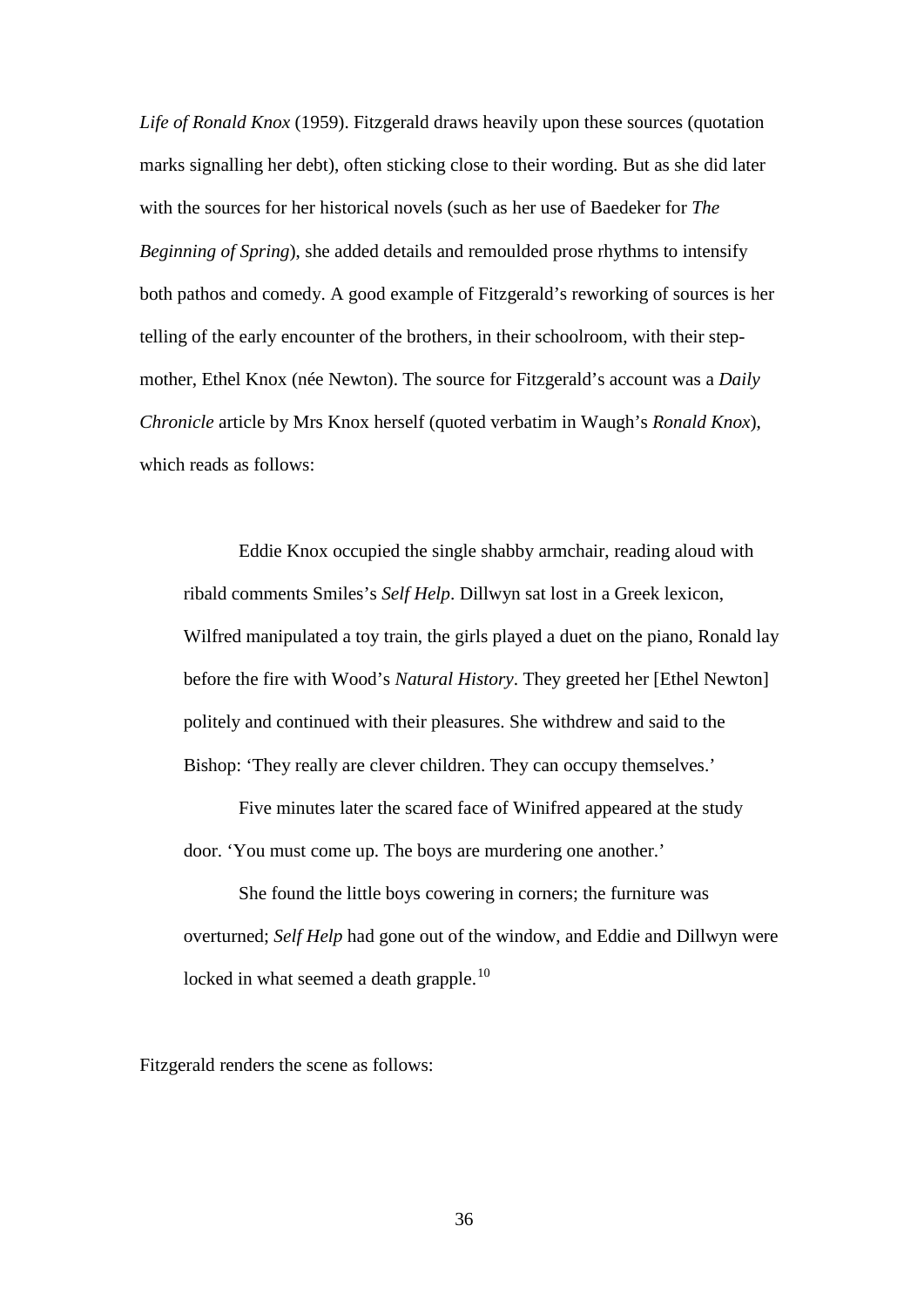Mrs. K would look into the schoolroom and note that all was well, the girls banging out a duet on the piano, the little boys quietly playing, Eddie and Dilly sarcastically reading to each other out of Smiles's *Self-Help*, then be summoned urgently a few minutes later to find *Self-Help* sailing out of the window, Eddie and Dilly locked in a death grapple, Wilfred and Ronnie cowering in corners with their hands folded over their bellies to protect their most valuable possession, their wind. (*KB* 34)

Numerous small differences distinguish Fitzgerald's from Mrs Knox's account. In Fitzgerald's retelling, the whole scene is compressed into one fluid sentence, dynamic and absurd, more consistently past continuous than the original, with details of the children's individual activities reduced to the minimum, and the death grapple placed in the penultimate rather than punchline position. This, in Fitzgerald's version, is reserved for the cowering younger brothers, who are pictured protecting 'their most valuable possession, their wind'. This is an unexpected, yet characteristically Rabelaisian turn by Fitzgerald; we expect a reference to genitals but get wind (or breath), an Old English monosyllable rather than a Latinate trisyllable. 'Wind', in its terminal position in the scene, makes the reader laugh (at the word's sound and connotations) and think, hinting simultaneously as it does at the boys' bodily and spiritual (airy) selves. Such are the small but significant ways in which Fitzgerald recast her sources.

*The Knox Brothers* contains in early forms many of the elements found in Fitzgerald's novels: from detective fiction and delight in solving problems (*The Golden Child*), to Ronnie's motto, 'Do the difficult thing' (*The Bookshop*), and to wit, emotional restraint, the unsaid, and the eternal questions of why we are here and how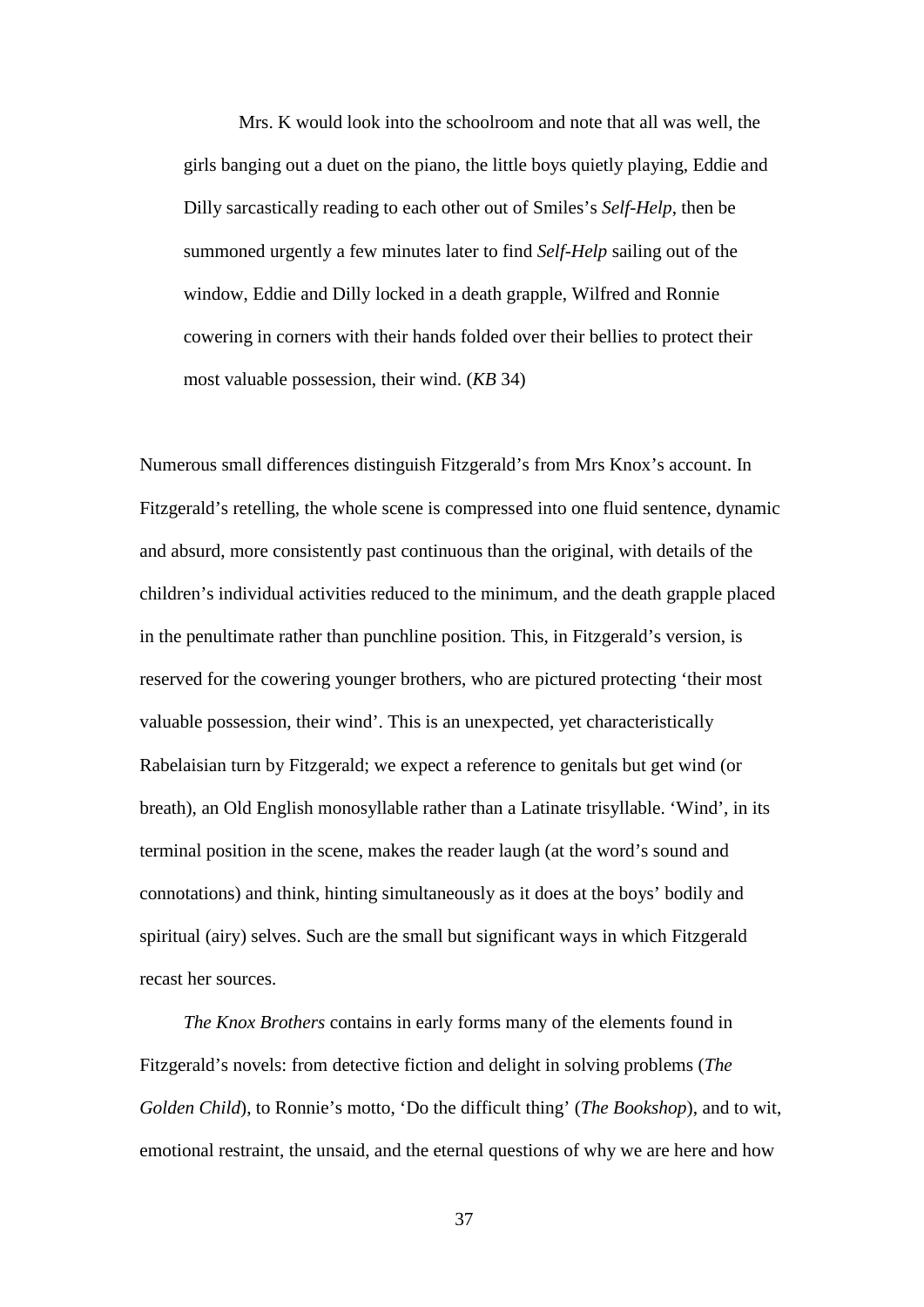we should live. Dilly's Edwardian Cambridge, with its panoply of eccentric college societies, including one known as the '"As It Were In Contradistinction Society"' (*KB* 60), provides the setting for *Gate of Angels*, and the model for The Disobligers' Society at which Fred Fairly has to oppose the motion: 'That the soul does not exist, has never existed, and that it is not desirable that it should exist' (*GA* 52). The vivid accounts of the brothers' rectory childhoods foreshadow the families and households Fitzgerald creates especially in her late fiction (the Gentilinis in *Innocence*, the Reids in *The Beginning of Spring*, the Fairlys in *Gate of Angels*, and the Hardenbergs in *The Blue Flower*). Yet such family groups, as Fitzgerald knew, are always subject to change. Even in the midst of the Knox brothers' schooldays, living and studying together in St Philip's Rectory in Birmingham, 'there were stirrings, intimations of nature and poetry and human weakness', which could never be confided to their father, the bishop, or to their stepmother, Mrs K. 'There were certain aspects of sea and cloud and open country that brought to them, as it did to Housman's Shropshire Lad, "into my heart an air that kills"'. Cory's epitaph, beginning, 'They told me, Heraclitus, they told me you were dead, / They brought me bitter news to hear, and bitter tears to shed', had the power, over four lifetimes, 'beyond "rational argument"', 'to remind them of each other, across time and space' (*KB* 41). The same keen sorrow, of love's heroic futility in the face of time and fate, makes the ending of *The Blue Flower*, and indeed the ending of all novels, as Frank Kermode proposed in his *Sense of an Ending*, almost unendurable. Fitzgerald herself admitted that there were certain less attractive things that she had been unable to say about the brothers – about their explosive temper, depression, aloofness, and sexuality – not only because she herself couldn't bring herself to speak of them, and chose to present a romanticized view, but because she wished not to hurt anyone's feelings.<sup>[11](#page-181-2)</sup> In this regard Fitzgerald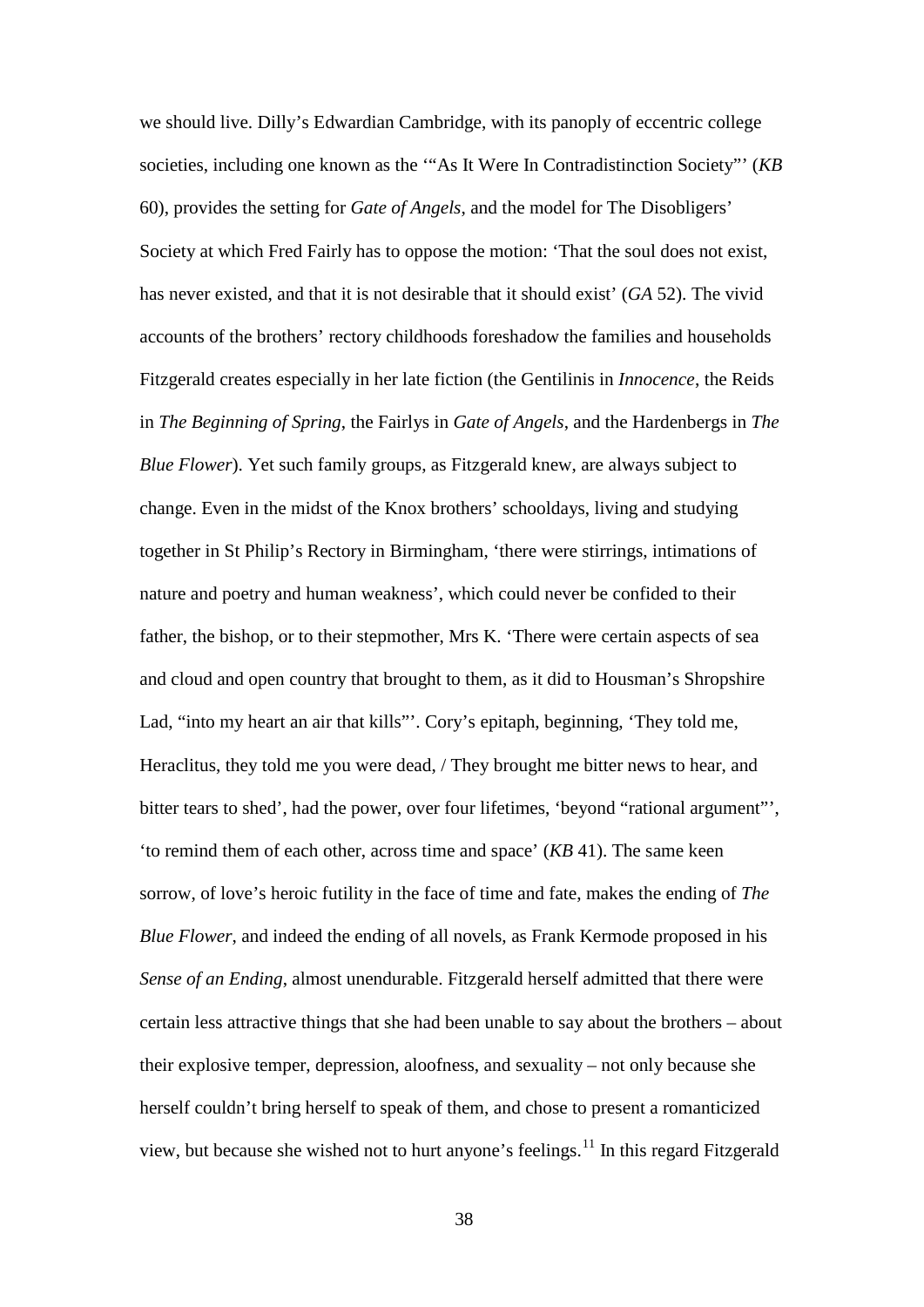was merely sticking to her principle that biographers should feel warmly towards their subjects. As she wrote to her friend, the novelist Francis King: 'I expect my uncles were dislikeable, but I loved them and got used to them'.<sup>[12](#page-182-0)</sup>

#### *Charlotte Mew and Her Friends* **(1984)**

Published between *At Freddie's* (1982) and *Innocence* (1986), Fitzgerald's life of the little-known English poet Charlotte Mew marks the division between her early and late work. Certainly *Charlotte Mew* is the most purely novelistic of Fitzgerald's three biographies. Mew (1869-1928) wrote poetry, stories, essays and a play; her work was published in the journals of the day and in two books of verse, *The Farmer's Bride* (1915) and *The Rambling Sailor* (1929). Though read today chiefly by specialists, Mew's strikingly original poetry was admired by her contemporaries, including Thomas Hardy, John Masefield, Siegfried Sassoon, Virginia Woolf and Walter de la Mare. Mew's was often an agonized life: haunted by a family history of mental illness, though she herself never quite succumbed, living for many years in straitened circumstances, and falling unhappily in love, at least twice, with women who rejected her advances. In 1927, aged forty-nine, despondent at the death of her beloved sister Anne, Mew committed suicide by drinking a bottle of disinfectant. 'During this time Charlotte apparently lost some battle, or perhaps, as she had suggested at the end of *The Quiet House*, she had gone to meet herself at last' (*CM* 225).

Fitzgerald's attraction to Mew had a personal dimension. Her father, E. V. Knox, had been asked by *Punch* to parody well-known poets of the day, including Mew (*CM* 187). Fitzgerald herself remembered being taken as a little girl to the Poetry Bookshop in Devonshire Street, run by Harold and Alida Monro, where Mew gave her first public poetry readings: 'this was a time when writing and reading poetry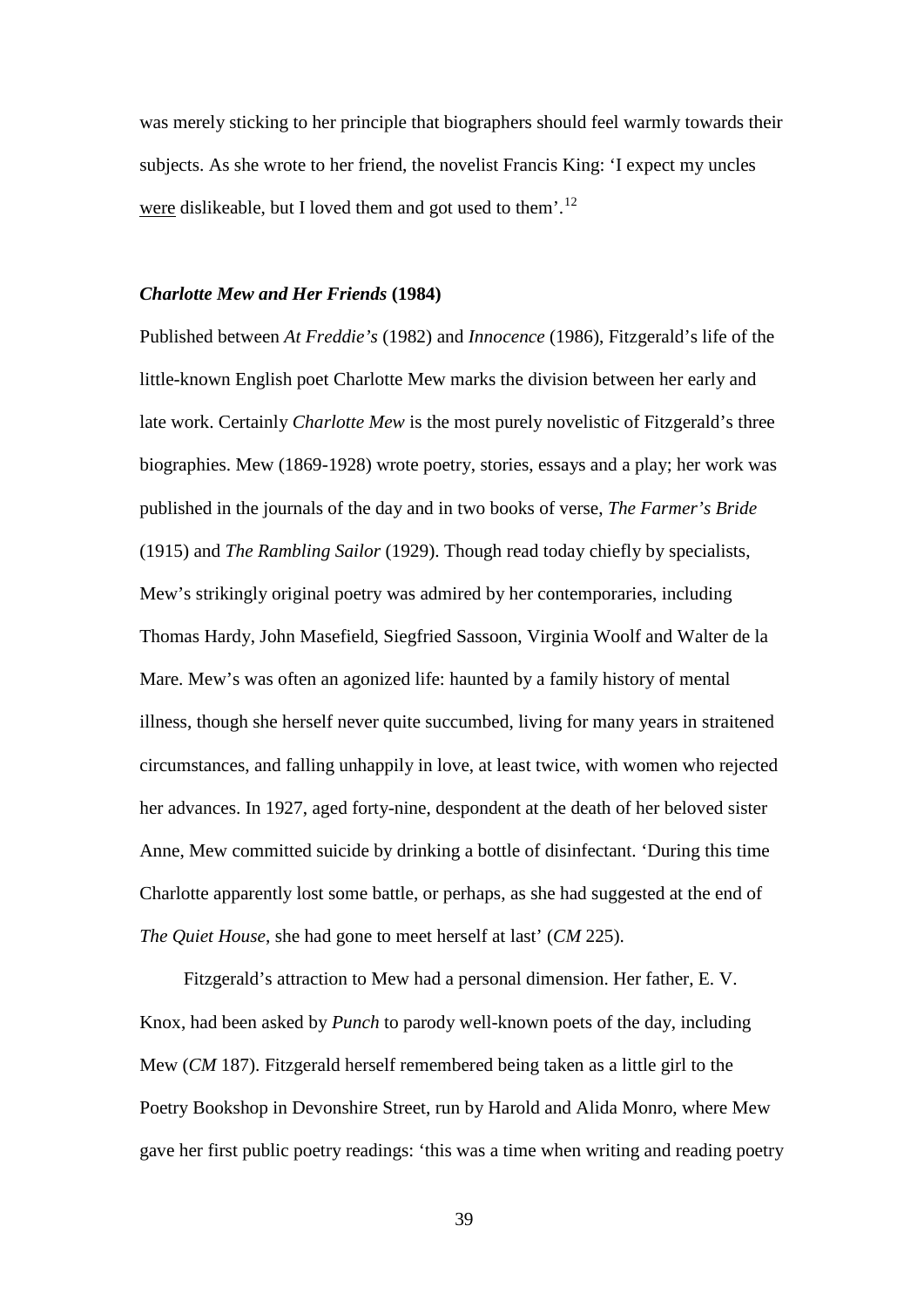was a natural activity'.<sup>[13](#page-183-0)</sup> Fitzgerald saw Mew as someone, alongside poets such as A. E. Housman and Rupert Brooke, who contributed to 'the last body of English poetry to be actually read by ordinary people, for pleasure' (*CM* 150) – a view Fitzgerald had held from her earliest days.<sup>[14](#page-183-1)</sup> Fitzgerald was also drawn to the tragic course of Mew's life. 'After a brilliant start, she knew she had failed to meet her friends' expectations' (*CM* 99). It is Mew, as much as any character in Fitzgerald's fiction, who fits the description of one born to be defeated: 'She was marked out to lose, with too much courage ever to accept it' (*CM* 30).<sup>[15](#page-183-2)</sup>

Fitzgerald's fine-grained characterization of Mew is reflected in the book's index. Under 'personality' come seventeen different subheadings: 'depressions', 'divided self', 'excitable, passionate', 'fascinating, entertaining', 'fierce and shy with strangers', 'haunted by recurrent images', 'indifference (apparent)', 'interest in prostitutes', 'like a boy', 'as "Miss Lotti"', 'love or longing for' (a subset including: 'children', 'Christmas', 'cigarettes', 'fisherman's life', 'friends', 'France', 'London and Londoners', 'Nature', 'sea', 'thought of death', 'trees'), 'lover of women', 'practical side', 'religious experience', 'sense of guilt', 'small size', 'taste in clothes' (*CM* 298-9). Fitzgerald's portrait of Mew dwells on the child Charlotte's sense of guilt, of being watched, of 'a day of eyes', inherited in part from her nurse, the nonconformist Elizabeth Goodman:

'"A day of eyes", of transcendental vision, when the very roses . . . challenge the pureness of our gaze, and the grass marks the manner of our going, and the sky hangs like a gigantic curtain, veiling the grace which, watching us invisibly, we somehow fail to see. It judged in those days my scamped and ill-done tasks. It viewed my childish cruelties and still, with wider range, it views and judges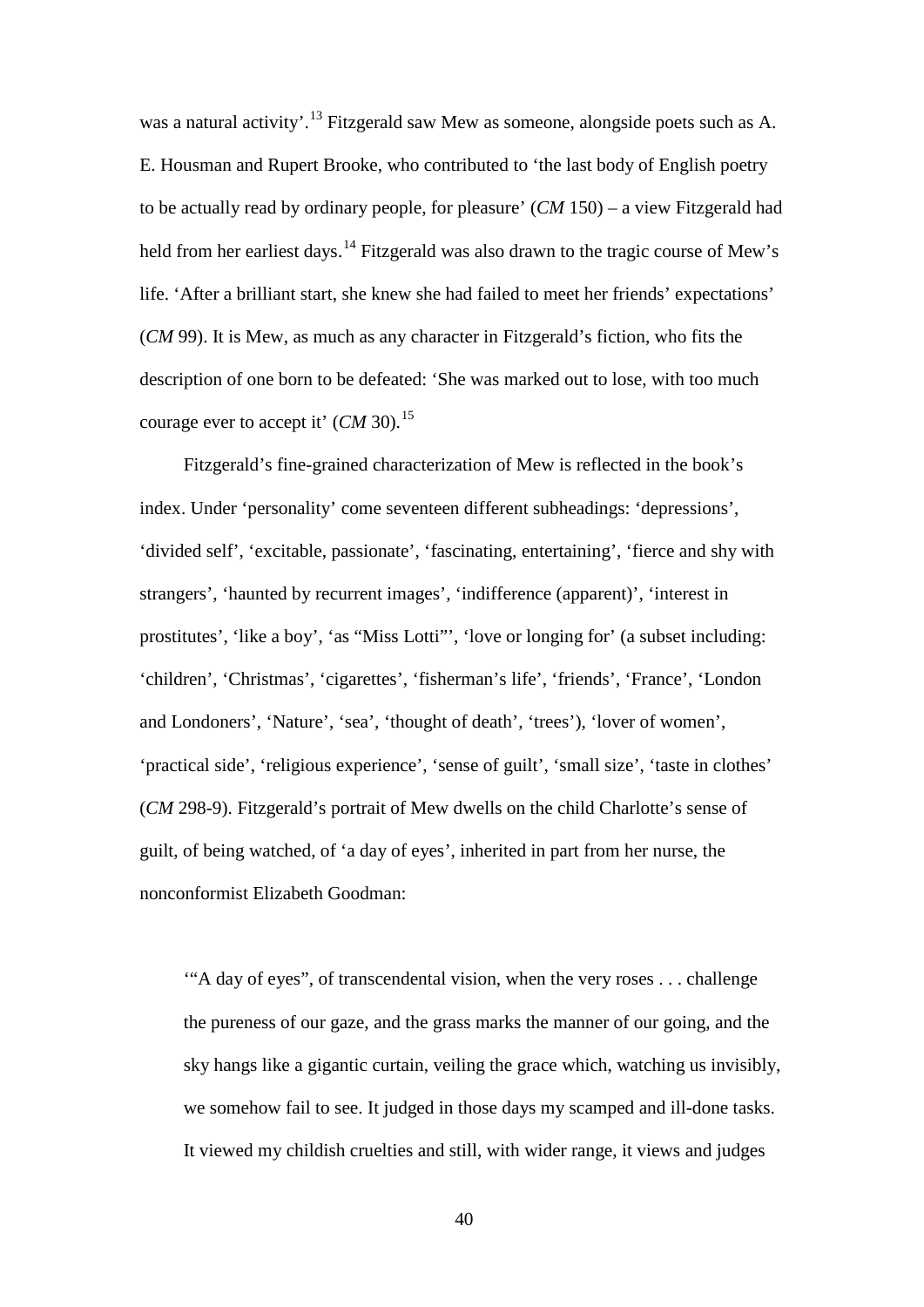them now.' From the age of six or seven Lotti, 'full of the joy of life', knew that she was guilty. (*CM* 16)

Alida Monro, in her first-hand account of Mew, wrote that 'She was very much two people, though she was unaware of it',[16](#page-184-0) and Fitzgerald develops and reiterates this idea throughout her biography. 'She was determined to remain Miss Lotti – a lady, even if she made rather an odd one. There is pathos in this clinging to gentility by a free spirit, who seemed born to have nothing to do with it' (*CM* 45).

As in her creation of fictional characters, Fitzgerald's enriches her portrait of Mew by vividly evoking the people, places and times she knew. Of Mew's mother, Anna Maria, Fitzgerald observes, 'What is certain is that she was a tiny, pretty, silly young woman who grew, in time, to be a very silly old one' (*CM* 6); of Henry Harland, the publisher of *The Yellow Book*, Fitzgerald affectionately remarks: 'the dying Harland was Harland still. Asked by the lady next to him to pass the salt, he exclaimed: 'Dear lady, it is yours! And may I not also pass you the mustard?' (*CM* 60). The Poetry Bookshop, where Mew first read her poetry in public, holds a special place in the narrative. It is a meeting place for the poets of the day – including Wilfred Owen, a visiting Robert Frost, and Wilfrid Gibson, who 'lived in a kind of cupboard, marked "in case of fire, access to the roof is through this room"' (*CM* 147) – and was a stage for Mew's muted entrance into the world of poetry: 'At about five minutes to six the swing door opened and out of the autumn fog came a tiny figure, apparently a maiden aunt, dressed in a hard felt hat and a small-sized man's overcoat. She was asked, "Are you Charlotte Mew?" and replied, with a slight smile, "I am sorry to say I am."' (*CM* 154)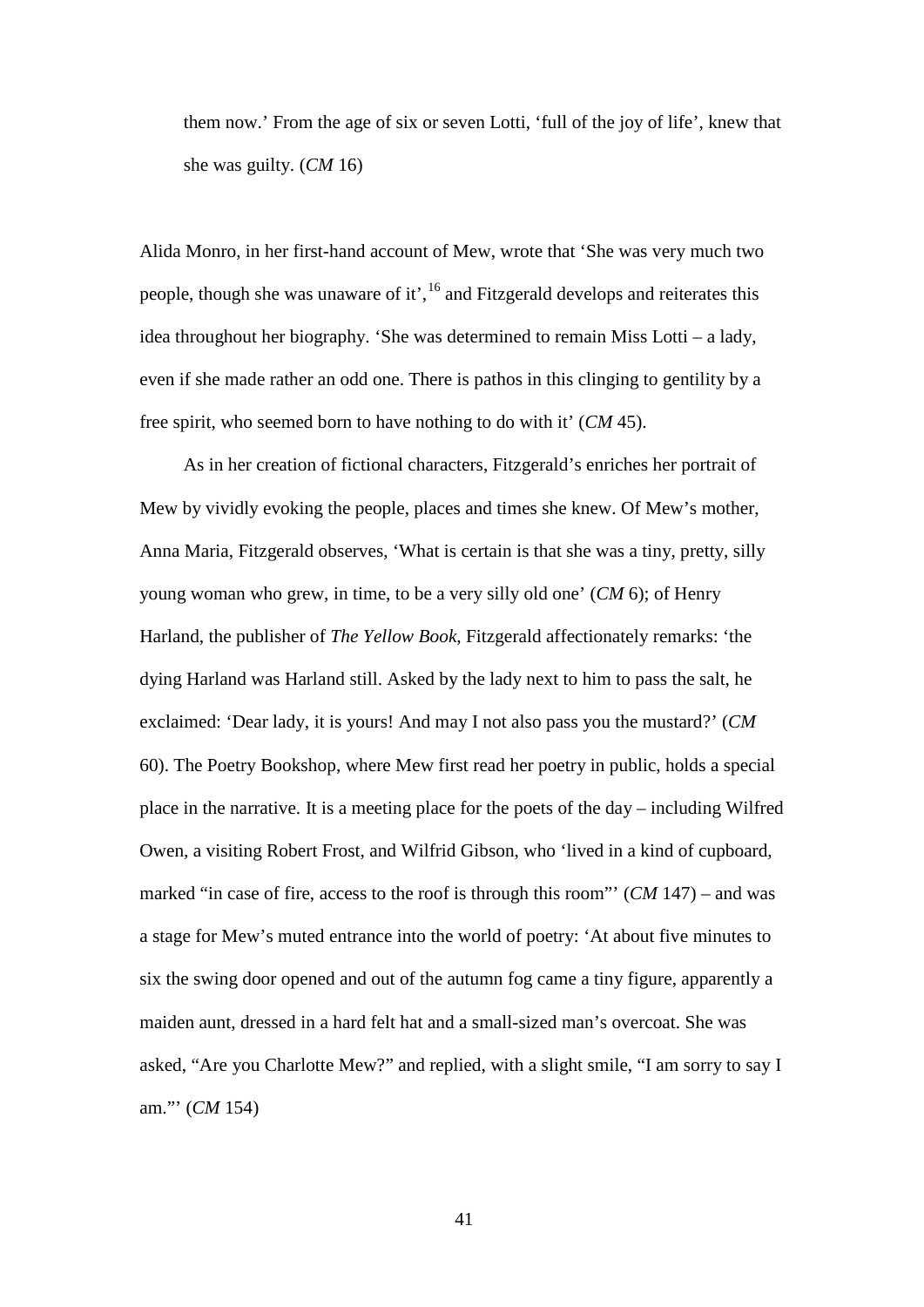Fitzgerald draws closely on Alida Monro's memoir here, and elsewhere on Joy Grant's history of the Poetry Bookshop, in each case adding small details (such as the 'hard felt hat') to enhance the scene, and altering sentence length, punctuation and phrasing to increase the drama.<sup>[17](#page-185-0)</sup> Distilling her own research, Fitzgerald places Mew in the midst an entire epoch, helping the reader to understand Charlotte's individual response to the world around her:

It was a cautious start into the new century, from which so much was expected . . . For everyone who could afford them, there were hopes. From the anxious edge of the professional and artistic world Charlotte got her view of the gospels of Life and Joy, the new call to the open road ('going I know not where'), the commitment to self-purification and vegetarian diets, to the City Beautiful and to youth, energy, humanity and fresh air. . . . Charlotte, just turned thirty, tried to prepare herself to be carried forward or if necessary, to be left behind. Her face at this time took on its habitual curious expression, with her strong eyebrows raised in a perpetual half-moon, as though she had just heard a joke, or perhaps thought that if life is a joke it is not a very good one. (*CM* 71)

Fitzgerald had written often about poetry for *Punch* and *World Review*. She does so in *Charlotte Mew* with a keen appreciation both of the motives for poetry and of poetic technique. Speaking of Mew's art of impersonation, Fitzgerald asks 'why do poets impersonate at all? They may do it because they have a great deal to hide, or because (like Browning) they haven't quite enough. They may (like Byron) be too energetic or too self-indulgent to contain themselves, they may (like Eliot) want to escape from emotion, or (like Yeats) from the unsatisfactory limitation of self. To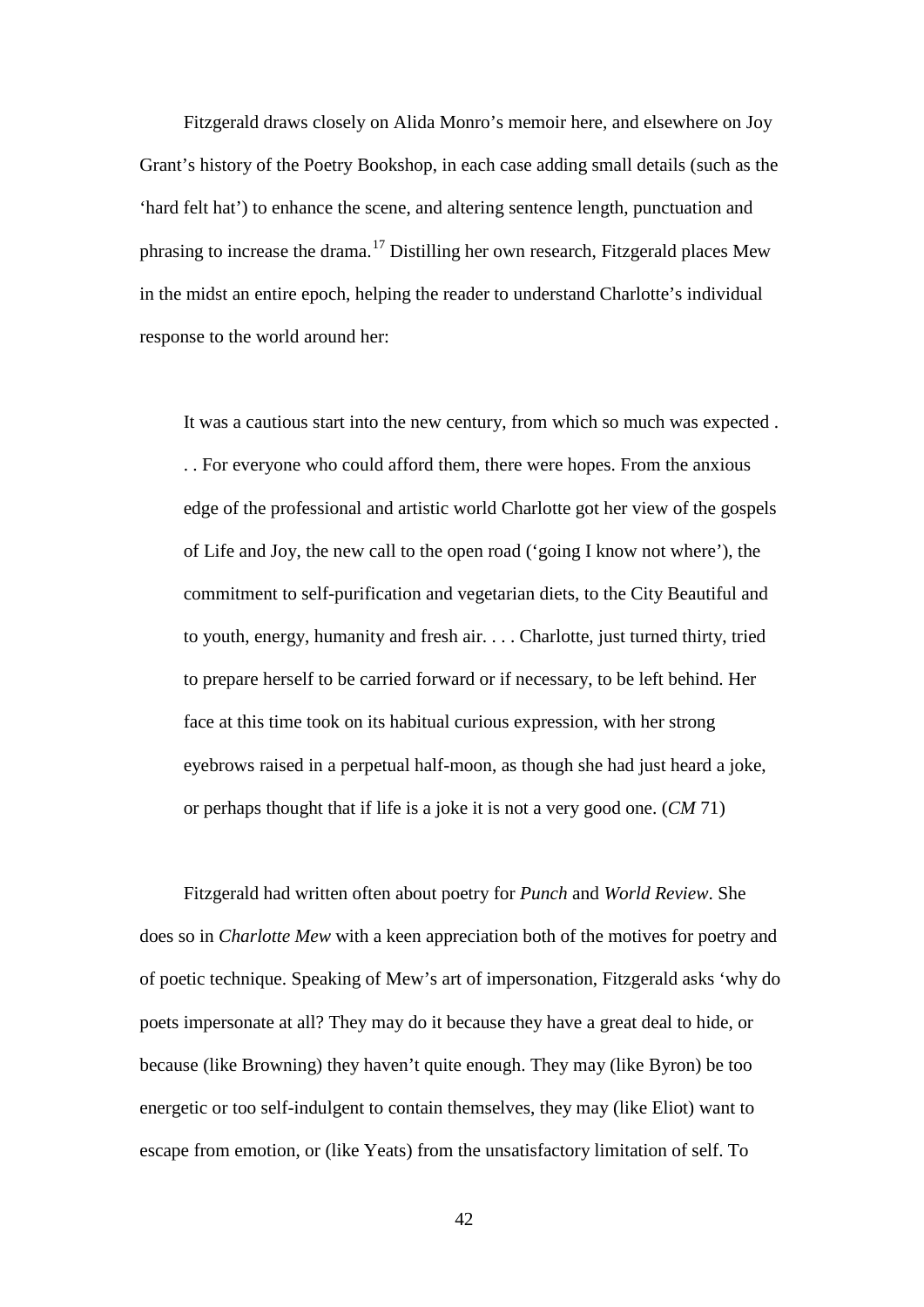Charlotte Mew impersonation was necessary, rather than helpful. "The quality of emotion", she thought, was "the first requirement of poetry . . . for good work one must accept the discipline that can be got, while the emotion is given to one." And what she needed to give a voice to, as she also explained, was the *cri de coeur* – that is, the moment when the emotion unmistakeably concentrates itself into a few words' (*CM* 106). The *cri de coeur* is unmissable in Mew's poems, frequently given discomforting form in 'free rhyming verse, following line by line the impulses of the speaker, like jets of blood from a wound' (*CM* 124-5). As in her critical writing, Fitzgerald's command of the literary context is assured but lightly worn: speaking about the 'thirty-bob-a-weeker', who is the subject of *In Nunhead Cemetery*: 'He had been the hero (if he can ever be called that) of Ella's *Irremediable*, but he is also Kipling's young chemist's assistant possessed by the spirit of John Keats, and Forster's Leonard Bast, struggling to educate himself, and the 'pale bespectacled face' Edward Thomas described at the office window. Very few of these dreamers, beyond Wells's Kipps, ever get free from the desk and the counter, to finish up alive with the right woman. To aim too high seems to be destructive in itself' (*CM* 73). The breadth of reference here is impressive but never gratuitous: each literary parallel freshly shades for us the figure in Mew's poem.

The connection between the vividly episodic *Charlotte Mew*, all extraneous information pared away, and Fitzgerald's oblique, elliptical later novels, especially *The Blue Flower*, is striking. There is a parallel too between Mew's art of impersonation and Fitzgerald's in those later works, going beyond straightforward representation to inhabit the voices and fragmentary consciousnesses of characters such as Chiara Ridolfi, Frank Reid, Daisy Saunders and Friedrich von Hardenberg. And it is in these late novels too, more than anywhere else in Fitzgerald's writing, that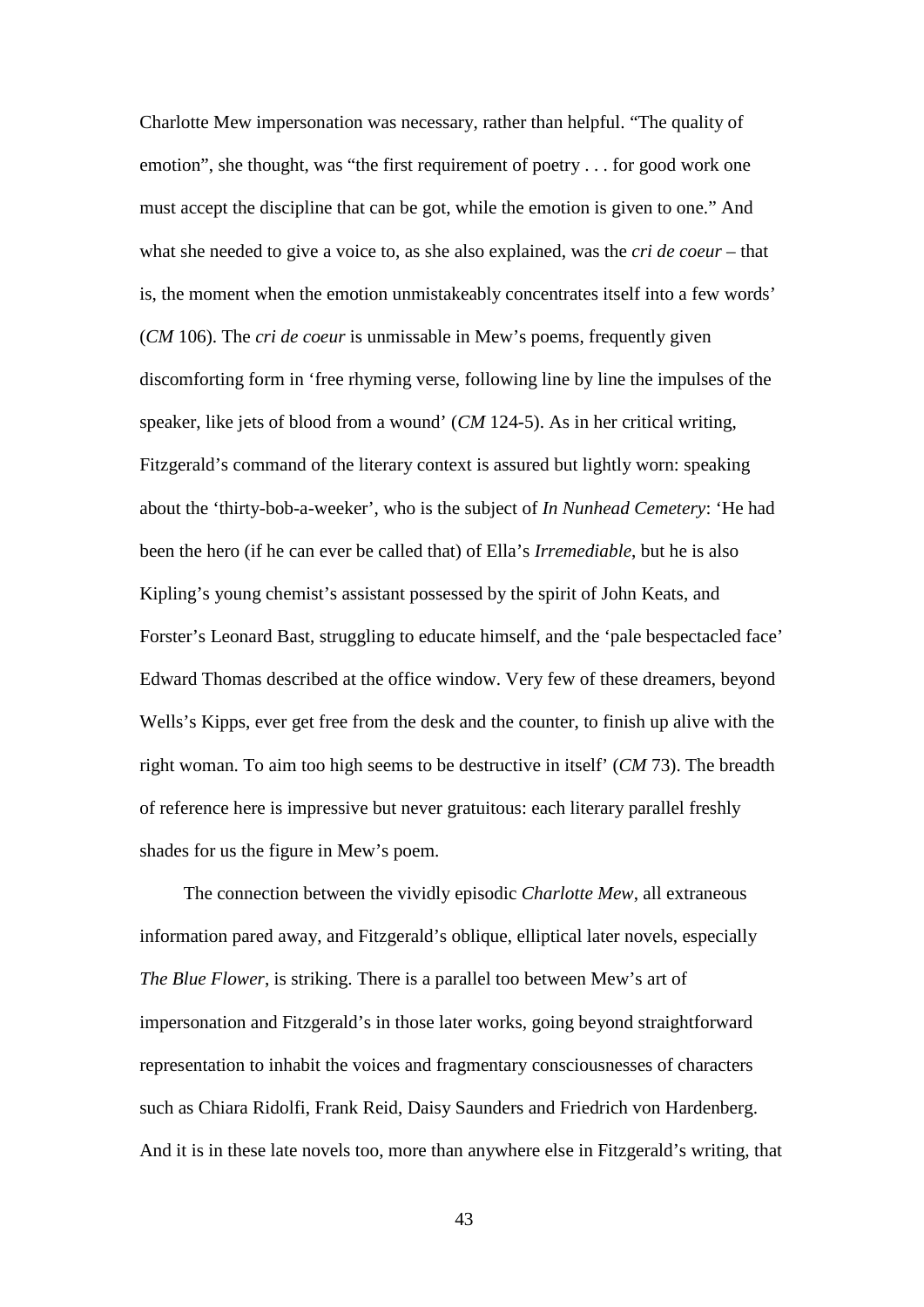the everyday world shines most often with that strange radiance glimpsed, almost unbearably, by Charlotte Mew:

Here, even, in this corner where my little candle shines

And overhead the lancet-window glows

With golds and crimsons you could almost drink

To know how jewels taste

('Madeleine in Church'; *CM* 248)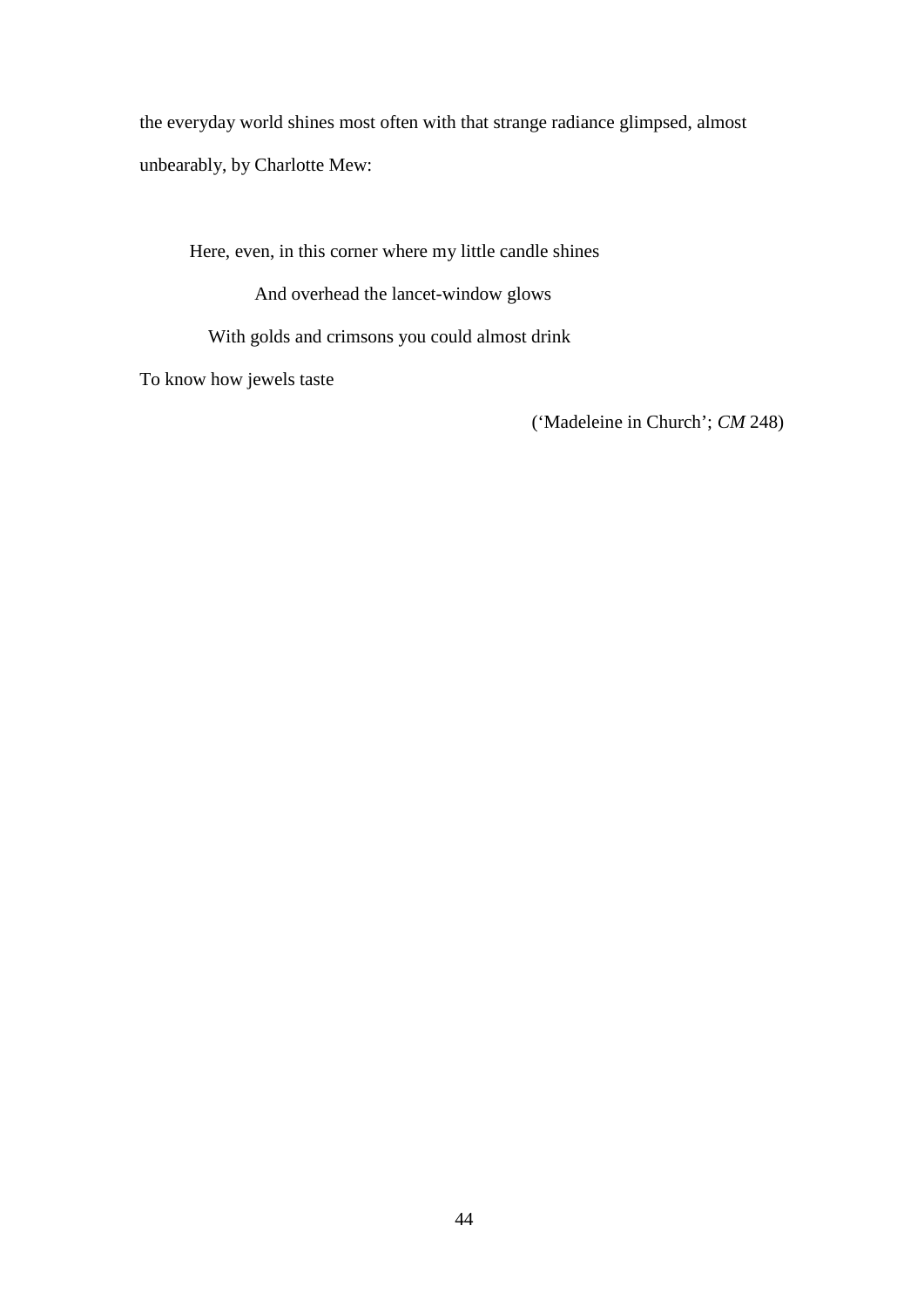# 3. Early Novels

Between 1977 and 1982 Penelope Fitzgerald, then in her early sixties, published five short novels in a remarkable surge of creativity: *The Golden Child*, *The Bookshop*, *Offshore*, *Human Voices* and *At Freddie's*. [1](#page-185-1) Throughout these years she continued to teach at the sixth-form crammer Westminster Tutors, only finally giving it up in 1987, aged 70. Each of these 'early' novels draw upon Fitzgerald's own life, and all but one contain female protagonists who resemble Fitzgerald herself either in her youth or middle-age. ('Early' here refers specifically to Fitzgerald's career as a novelist; she had, as the preceding chapters of this book make clear, been writing for decades before her first novel was published.) In her later years Fitzgerald sometimes downplayed her first five novels: *The Golden Child* 'was only a joke, such as I used to make then'; *The Bookshop* 'will seem very old-fashioned by now'; and *Human Voices* she 'couldn't quite get . . . to hang together, but it was the best I could do' (*SI* 430, 203, 381). Critical responses too have been mixed. While both *The Bookshop* and *Offshore* were shortlisted for the Booker Prize, the highest critical praise is almost always reserved for Fitzgerald's later historical novels. This has an unfortunate effect, making the earlier phase of Fitzgerald's novel-writing career look like a mere period of apprenticeship for the later.<sup>[2](#page-185-2)</sup>

Thinking this way risks underrating the earlier works' particular pleasures. These include: the deft evocation of wholly believable times and places, often on the periphery of things – a windswept outpost in Suffolk, the houseboat community on Battersea Reach, the raffish backstage world of *At Freddie's*; finely observed characters swept along, bravely, reluctantly, on cross-currents of thought, feeling and happenstance; sudden parabolic swerves in mood and story arising with a recognisable yet surprising logic from the situations in which people find themselves;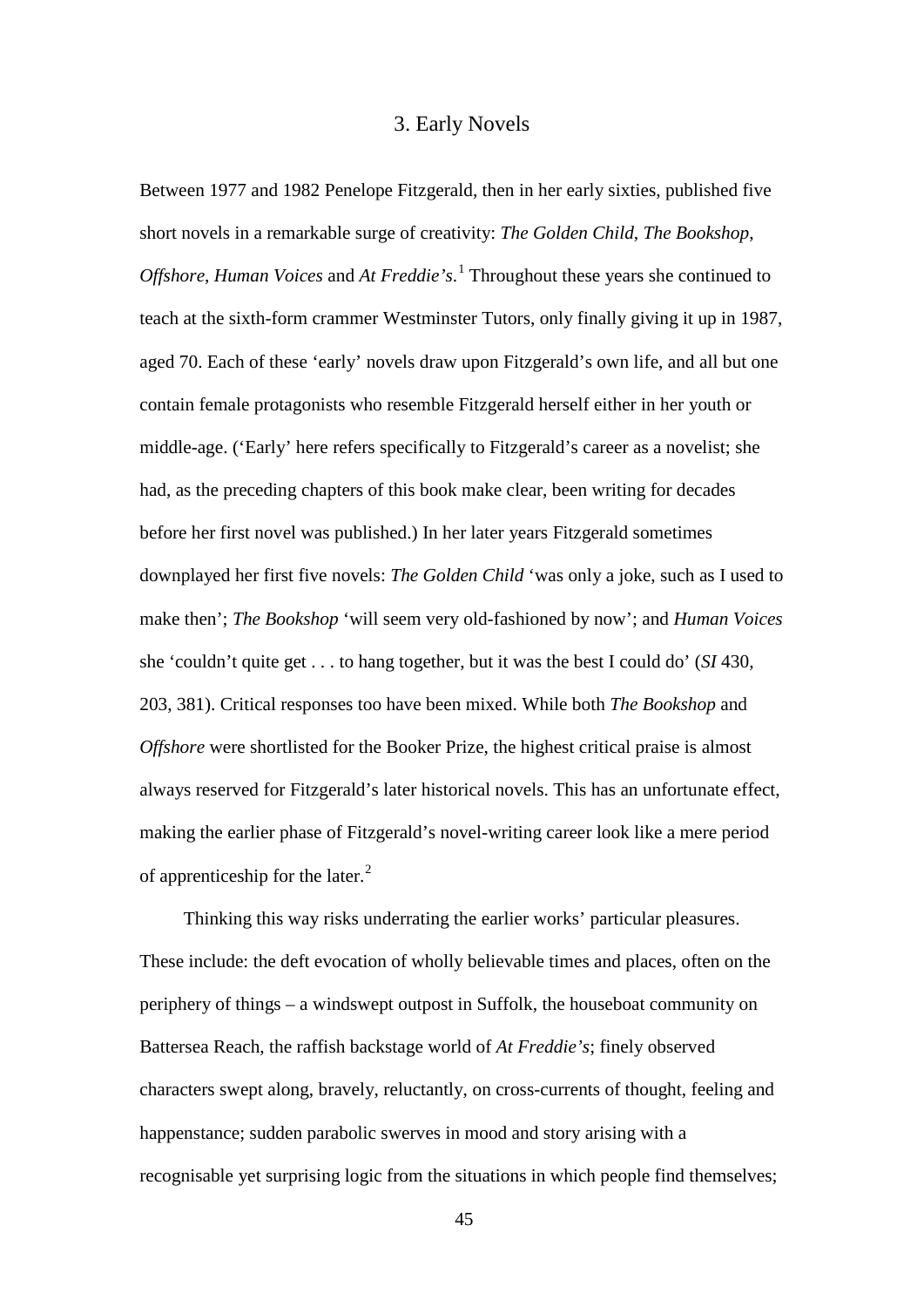dialogue that is by turns oblique, elliptical and heartbreakingly frank; submerged but telling allusions to other books, stories, plays and people; sharp criticism of cruelty in all its forms, and a corresponding sympathy for those who suffer from it. These five early novels may not be perfect – for A. N. Wilson, only one, *At Freddie's*, is 'pure gold' – but they all, without exception, cram more joyfully subversive wit, feeling and artistry within their narrow spans than do most novels of twice the length, and all richly repay re-reading.

### *The Golden Child* **(1977)**

Fitzgerald dedicated her first novel, *The Golden Child*, to her husband Desmond. In interviews Fitzgerald always claimed that she had written the book to amuse him as he lay dying of cancer, but this was only part of her motivation. A second part was, 'I needed to make some money';<sup>[3](#page-186-0)</sup> a third was 'largely to get rid of my annoyance: 1. about the Tutankhamen Exhib: as I'm certain everything in it was a forgery, and: 2. about someone who struck me as particularly unpleasant when I was obliged to go to a lot of museums &c. to find out about Burne-Jones' (*SI* 240). Indeed, part of *The Golden Child's* appeal lies in its keen satirical edge, voiced through the book's playful engagement with the conventions of the mystery genre. Yet despite containing many ingredients familiar from her better-known works, *The Golden Child* is the least satisfying of Fitzgerald's works. In part this was because the publisher insisted on wholesale cuts of characters, sub-plots and scenes. But there are other, more intrinsic reasons why *The Golden Child* stands apart from Fitzgerald's other novels and short stories, as this section will show.

The story of *The Golden Child* can be told in a few sentences. A thinly disguised British Museum holds a hugely successful exhibition of golden artefacts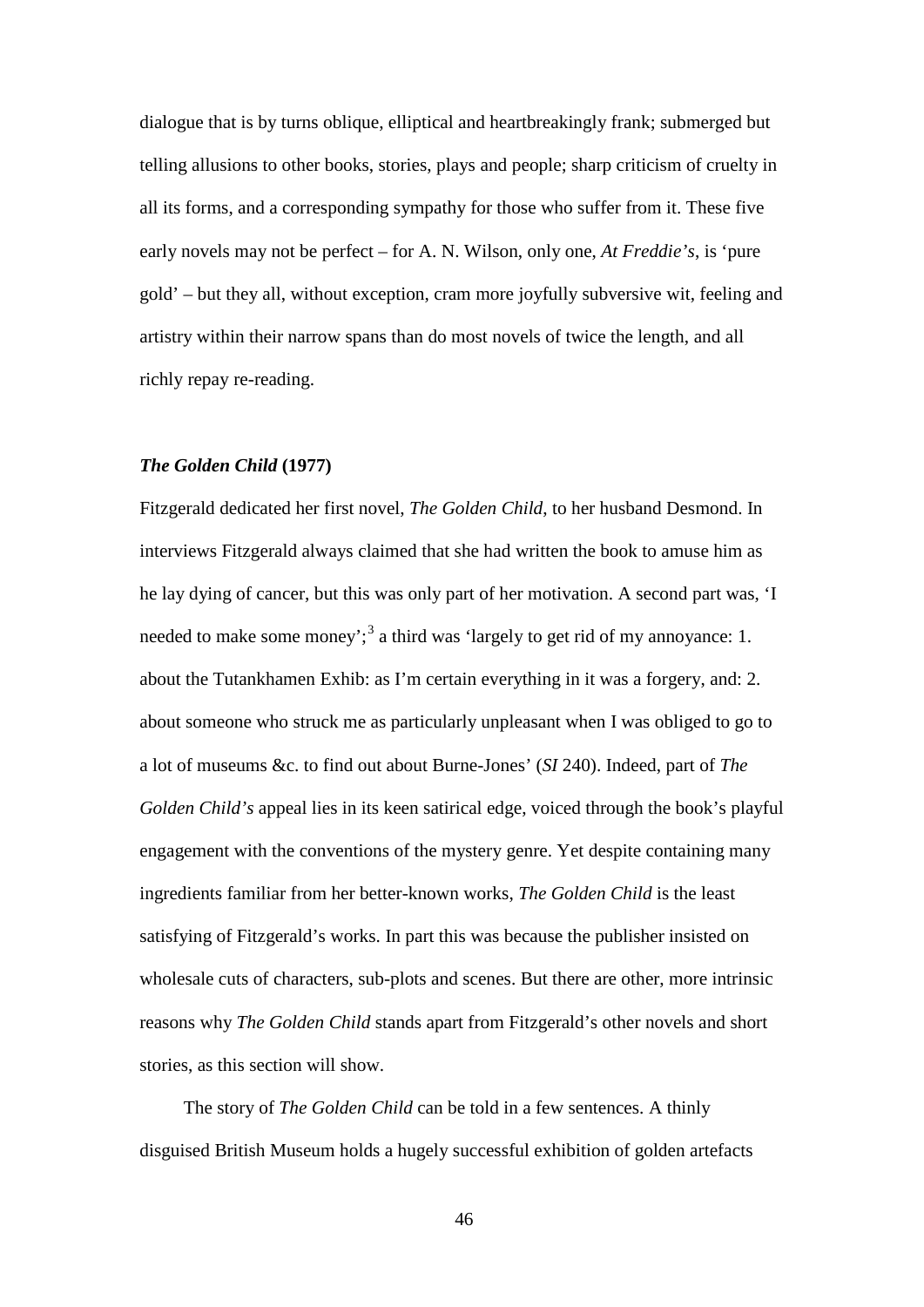from the African Garamantian civilization, including the mummified remains of the 'Golden Child'.[4](#page-187-0) Crowds queue for hours in the bitter cold just to glimpse the precious relics. Gradually it becomes clear to a handful of staff that the objects in the exhibition are fake: the real golden artefacts are in fact secretly held in Moscow as collateral against a Russian loan to Garamantia. Farce and mayhem ensue. Murders, attempted murders, deceit and deception descend upon the usually imperturbable world of the Museum, and increasingly frantic efforts are made to keep the truth from the public.

The novel's setting and genre drew variously on Fitzgerald's life and interests. Fitzgerald attended the Tutankhamun exhibition of 1972, saw the crowds, and thought about the awful, delicious possibility of it all being bogus.<sup>[5](#page-187-1)</sup> She may also have heard or read something similar about the British Museum's 'Treasures of Romania' exhibition, held just a year previously.<sup>[6](#page-187-2)</sup> Waring Smith's bewildering visit to Russia to see Professor Semyonov, who turns to be an invention of the Clown Splitov, draws upon Fitzgerald's notes and memories of her own two-week trip to Moscow and Leningrad in 1975 with her daughter Maria (*PF* 235). Some of the novel's territory she had visited before: encountering museum curators and art historians in her research for *Edward Burne-Jones*; unravelling detective stories, puzzles and cryptography in *The Knox Brothers*. Yet whatever the precise origin of the plot, Fitzgerald captures intimately and satirically the Museum's eccentric, class-bound inner workings, its infighting and labyrinthine premises – anticipating in a dark vein her later fond treatment of the BBC in *Human Voices*.

More than in any other of Fitzgerald's novels, the characters in *The Golden Child* can sharply be divided into heroes and villains. The greatest sympathy is reserved for Waring Smith, a junior Exhibition officer, who is 'young, normal,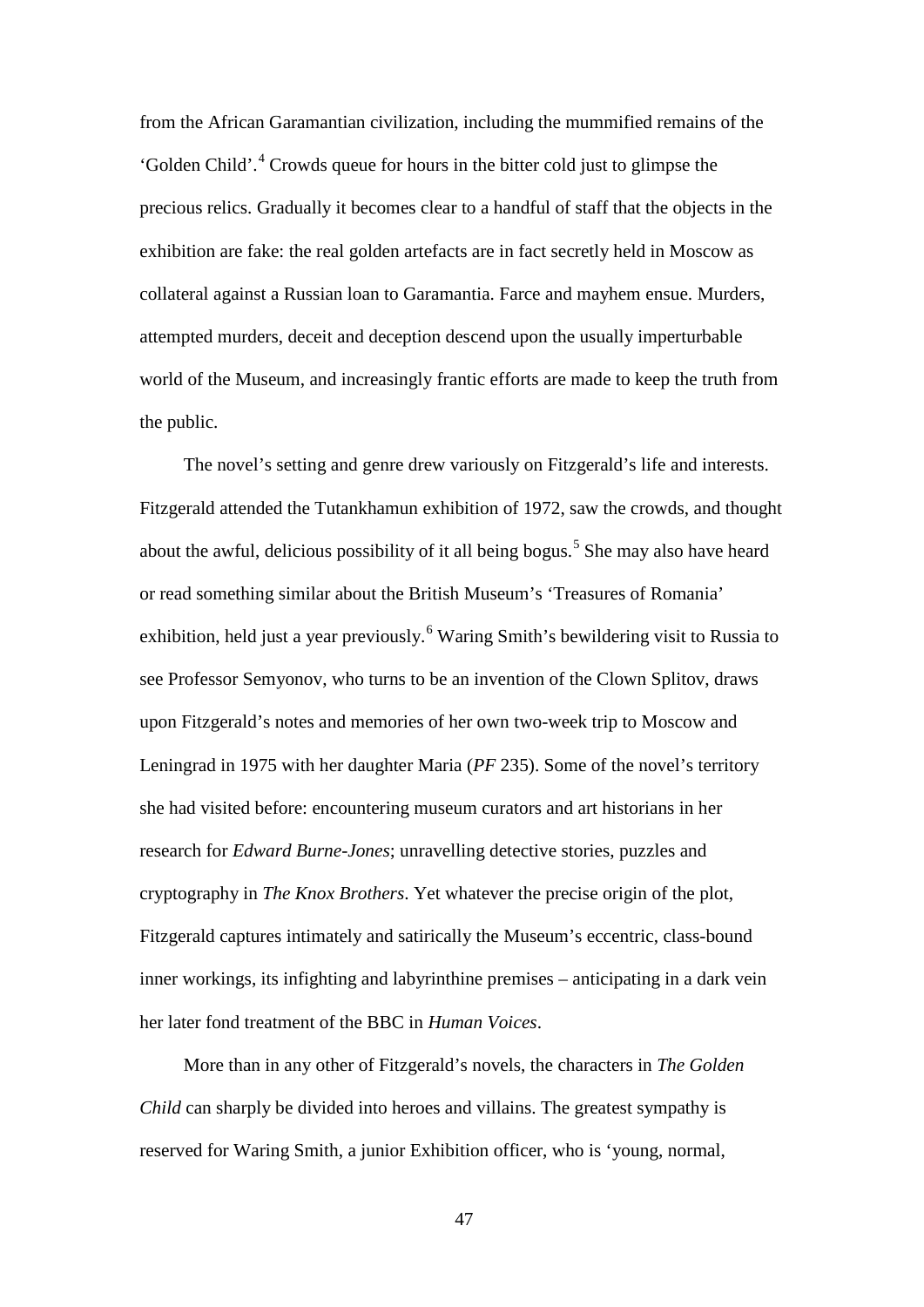unimpressed, sincere and worried.' As a married man Smith worries chiefly about his mortgage, the 'sum of £118 a month' payable to the Whitstable and Protective Building Society. Yet crucially, foreshadowing the equally harassed young married couple in *Innocence* or the von Rockenthiens in *The Blue Flower*, Waring Smith 'had an instinct for happiness against which even the Whitstable and Protective Society could not prevail' (*GC* 28, 30). Possession of this instinct always qualifies a character in Fitzgerald's fiction for approval, or at least understanding. Other qualities also rate highly: honesty, sincerity, compassion, emotion, sensuality, eccentricity and suffering. Among the novel's principal heroes, Sir William Simpkin is authentic, manly, penetrating and kind, while Professor Untermensch, obsessive, enthusiastic, more practical and worldly than he looks, is an underdog, a lover of knowledge for its own sake. Len Coker, in Conservation and Technical Services, imagines ancient Garamantia as an ideal society, like William Morris's in *News from Nowhere*: he is roughly affectionate, trenchantly opposed to privilege, yet morally flexible. Speaking of his relationship with Sir William's secretary, Dousha, he admits: 'I'm lucky. Not environmentally, not socio-economically, but from a sex-angle, I'm lucky. I'm well aware that we're very different types, but egalitarianism doesn't mean that all partners must be similar. That's another bourgeois delusion' (*GC* 197-8).

The villains are equally clearly delineated. Besetting sins include unprincipled ambition, snobbery, superficial expertise, social smoothness, fakery and deceit. Chief among the rogues are: Sir John Allison, Museum Director, suave and ruthless (based on Kenneth Clark, broadcaster and former Director of the National Gallery), and Marcus Hawthorne-Mannering, Keeper of Funerary Art, 'exceedingly thin . . . with movements full of graceful suffering . . . he was deeply pained by almost everything he saw about him' (*GC* 18). Hawthorne-Mannering is mocked for his preciousness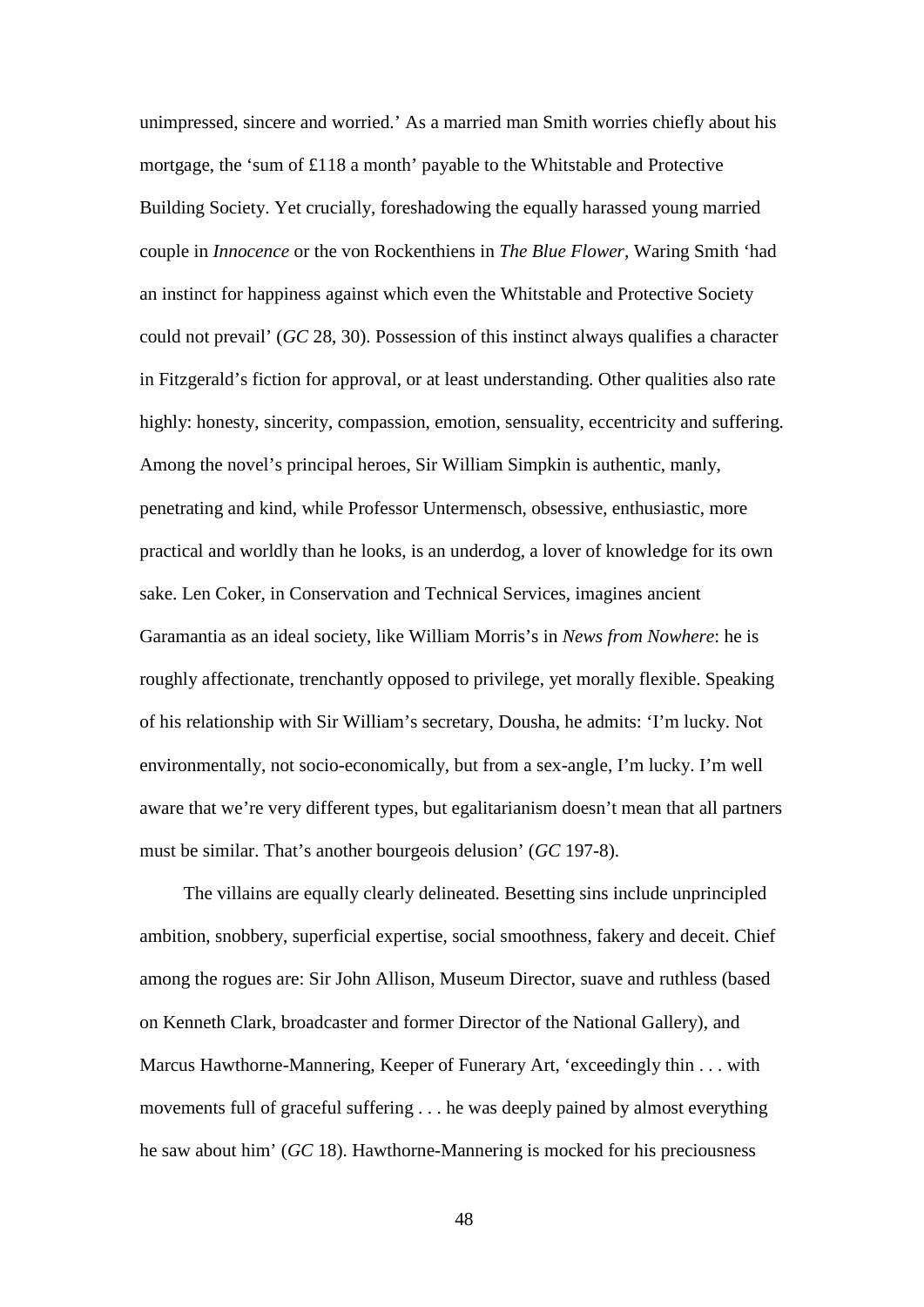(his unflattering nickname is the May Queen). This is the closest Fitzgerald comes in her work to homophobia, but her point is that Hawthorne-Mannering's fine feeling and recoil from normal human life is a failing of simple humanity rather than one associated with sexuality or sexual preference. Tite-Live Rochegrosse-Bergson, a spoof amalgam of the French thinkers Roland Barthes, Jacques Derrida and Claude Lévi-Strauss, turns out to have been guilty of looting art treasures under the Vichy Government (*GC* 243). Fitzgerald's satire is a wickedly pointed attack on the fashion in cultural studies of the early- and mid-1970s for French philosophes, structuralism and deconstruction.<sup>[7](#page-188-0)</sup> Yet Fitzgerald's antipathy to what she felt was an abstract, overingenious branch of higher nonsense was not merely a product of her frustration as a teacher of English in the 1960s and 70s, but reached back to her earliest book reviews for *Punch*. As early as 1947, for instance, she had observed of G. Wilson Knight's *The Crown of Life*: 'Prospero is compared to Nietzsche and to the Chinese saint Tripitaka . . . Professor Knight strikes out so many brilliant notions that the reader feels almost guilty when he finds he is not convinced.'[8](#page-188-1) Or even earlier, in 1943, of a study of Dante: 'It should be mentioned that Mr. Williams's style is so careful, so delicate . . . that it is hard at times to discover what on earth (or heaven, or hell) he is driving at.'<sup>[9](#page-188-2)</sup>

If characterization in *The Golden Child* leans towards caricature, the core constituents of Fitzgerald's writing style are still clearly in evidence. Professor Untermensch is the vehicle for Fitzgerald's mordant wit and logic: 'The Garamantians had no conception of the present. They thought only of the past and the future; hence, they were happy' (*GC* 194). Fluid narration, slipping from the third person to free indirect speech, is also present as Waring Smith seeks out Len Coker at his flat and suddenly the reader finds him or herself seeing things directly from Smith's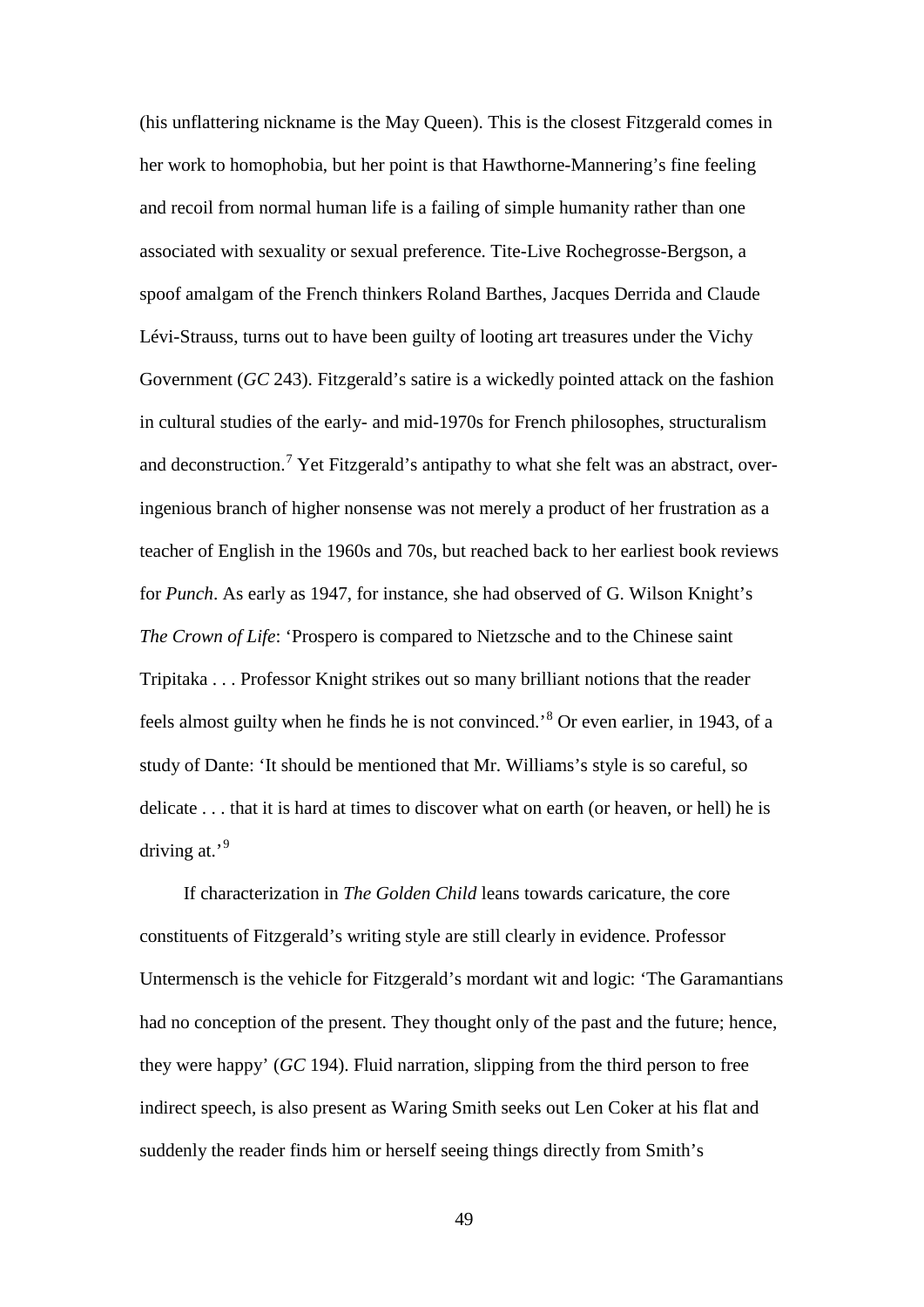perspective: 'the unhopeful Greek proprietor indicated with a nod that you could walk straight through, move a pile of crates aside, and go up the dark staircase to Mr Coker's place' (*GC* 183).

Literary allusion, too, as in Fitzgerald's other novels, is deftly worked in, enriching the story's texture, depth and mystery. Following a meeting between Sir John and Hawthorne-Mannering: 'The Director made a note in his private diary. "H-M perhaps a good deal stronger character than he looks. 'The only emperor is the emperor of ice-cream'"' (*GC* 92). The allusion is to the Wallace Stevens poem of the same title, which gestures enigmatically at the brute fact that life goes on even in the face of death, and that those who survive and prosper are the most animal and instinctive among us. $^{10}$  $^{10}$  $^{10}$  The quotation reveals both Allison's view of Hawthorne-Mannering and his own inclination to the reticence, riddles, yet lyricism of Stevens. Other allusions establish literary associations between characters in different ways. The home address of Tite-Live Rochegrosse-Bergson in Paris, rue Baron de Charlus (*GC* 214), associates the fraudulent literary theorist with the homosexual nobleman in Proust's *A La Recherche Les Temps Perdu*. Waring shows his love for Sir William by quoting Byron to Inspector Mace, about Sir William's care for his pipes: '"Dear is the helpless creature we defend"' (*Don Juan*, Canto 1) (*GC* 221). Waring's literary romanticism is revealed in the canto's conclusion, unvoiced in the novel, that sweeter still than such defence is 'first and passionate love'. Fitzgerald, as always in her fiction, only has her characters recall lines that *they* would have known, but the few words are well spent. Brief snatches of quotation endow previously unremarkable characters with new layers of temperament, feeling and individuality.

As topical as the museum setting of *The Golden Child* was, the novel's literary origins lay further back. Anticipating by a quarter of a century her invention of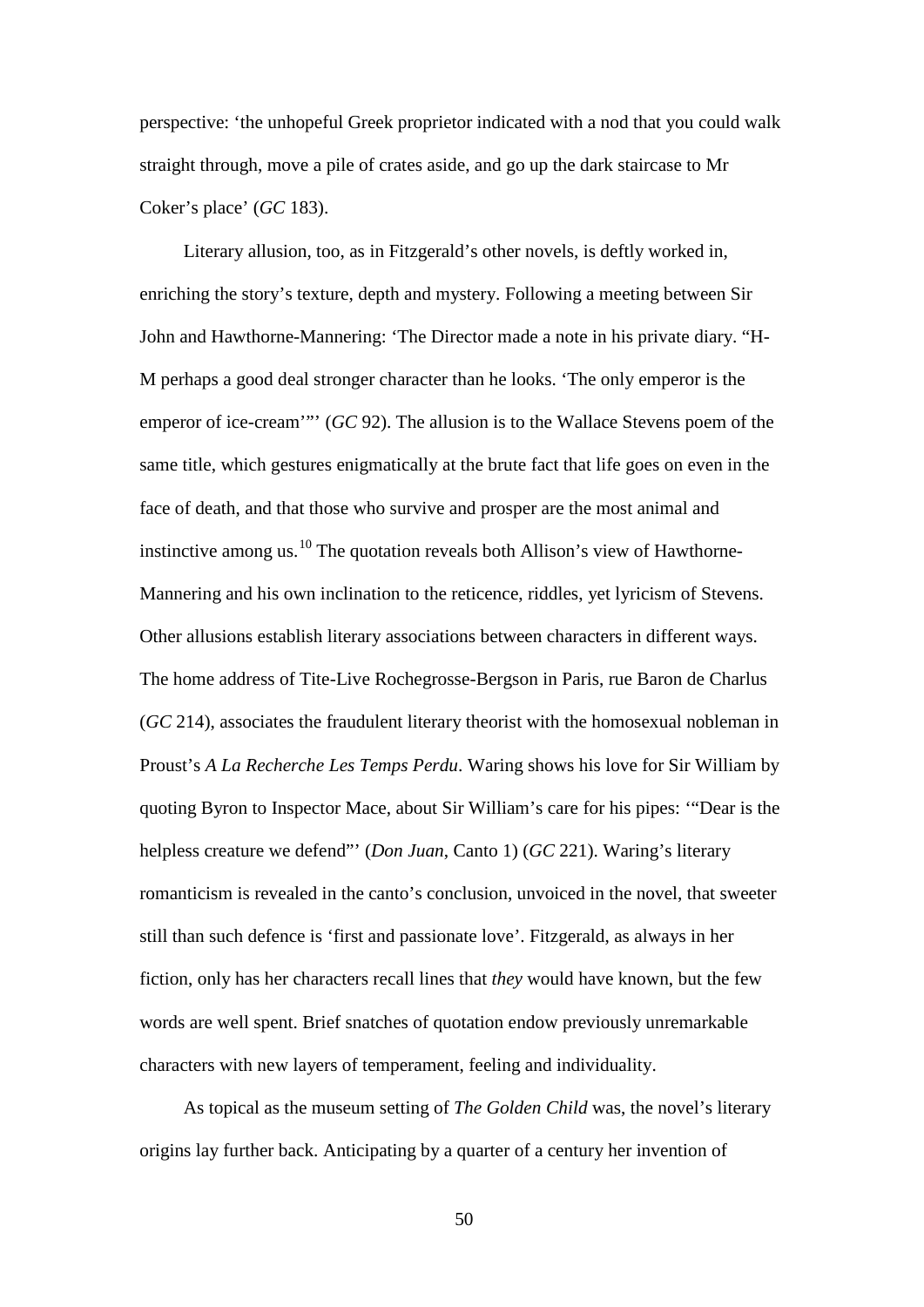Garamantia, Fitzgerald's Tisshara stories in *World Review* create: 'another purely fictive nation (complete with folklore, relics, dolls, and pictographs) used to parody and mock the contemporary world.<sup>'[11](#page-190-0)</sup> Fitzgerald herself acknowledged that she set out to write a mystery novel according to the kind of rules formulated by her uncle Ronald Knox in detective stories such as *The Viaduct Murder* (1925) and *The Body in the Silo* (1933): 'mystery stories should have clues, false clues, suspects and a complete explanation in the last chapter.<sup>[12](#page-190-1)</sup> The more diffuse influence of Conan Doyle's Sherlock Holmes is also in evidence, though fused with a comic element close to farce, a characteristic feature of all of her novels. As Fitzgerald explained: 'True farce is not, as is so often said, based on the *improbable*, but is the *logical result of pursuing probable desires to the bitter end*.'[13](#page-190-2) This logic holds true for *The Golden Child*, but the cuts Fitzgerald was persuaded to make by Colin Haycraft, her editor at Duckworth – including a series of high-level Cabinet meetings, a subplot about the affections of Sir John's daughter for the son of Waring Smith's immediate supervisor, and happy endings for each of the characters – distort the clear working out of the story, and, by turn, of the comedy and its pathos. Were the cancelled chapters and passages to be restored Fitzgerald's achievement could be gauged more fairly.<sup>[14](#page-190-3)</sup>

Even restored to full-length, however, *The Golden Child* may not please as Fitzgerald's other novels do. The characterization of Waring Smith, and his troubled relationship with his wife Haggie, interests readers but doesn't make an irresistible claim on their sympathy. Nor, despite the murders, attempted murders and fraud on a massive scale, is the sense of threat sufficiently sinister or real. The surface wit is just a fraction too polished and taut to allow through any stronger emotions through than pleasurable indignation and mock horror at the venial doings of the craven and powerhungry. Yet to say that *The Golden Child* is the least of Fitzgerald's novels is hardly a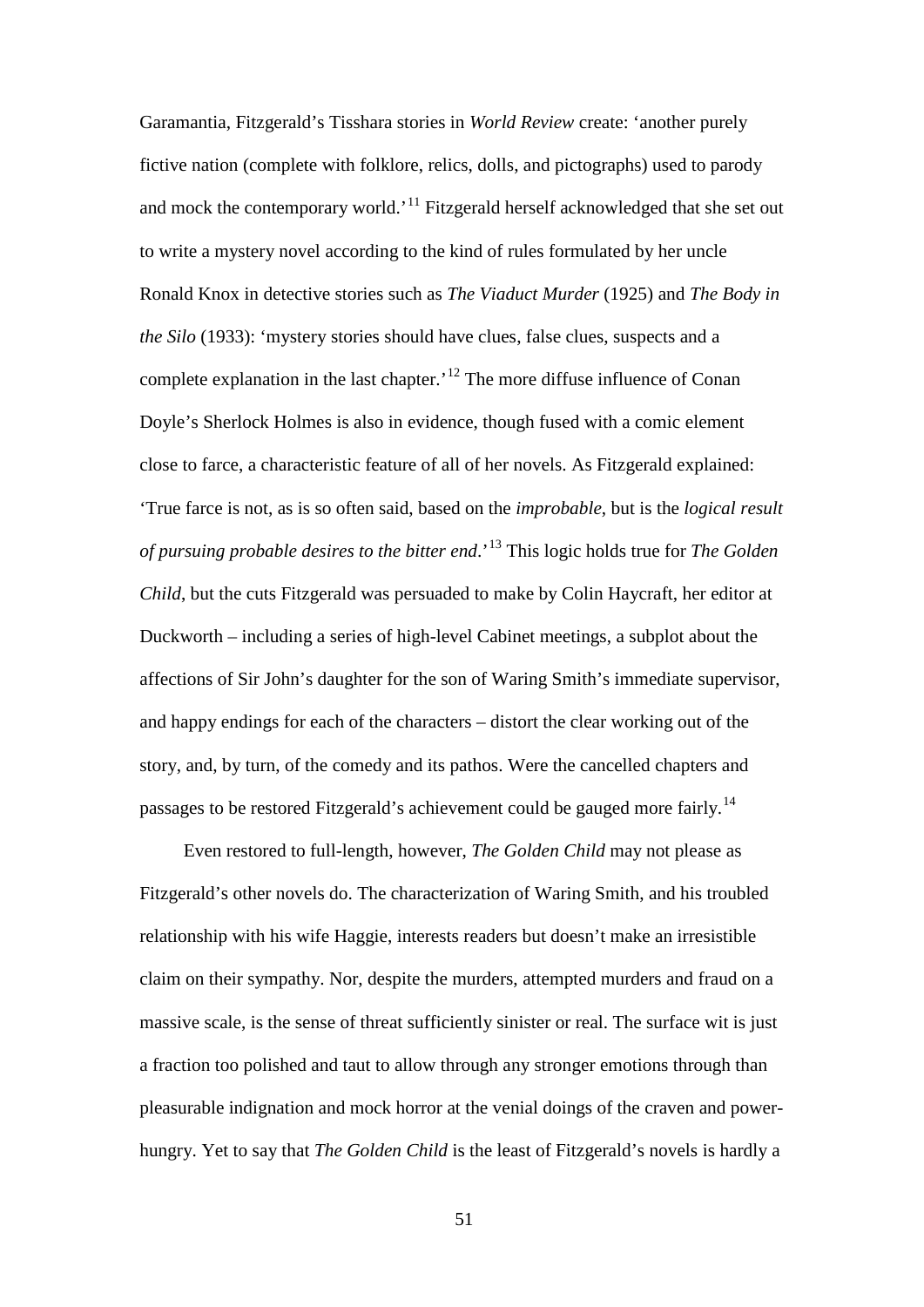criticism. The book still contains in abundance the compelling attraction of Fitzgerald's acute intelligence, her way of looking at the world, verging in prescience, that seems so often to anticipate and articulate our own – just with more precision and art. Two unfinished novels by Fitzgerald from the late 1970s, *The Iron Bridge*, featuring Professor Untermensch, and *Sale or Return*, inspired by the 1977 auction at Sotheby's of Lord Rosebery's treasures at Mentmore Towers, promised more in the vein of *The Golden Child*, reflecting Fitzgerald's enthusiasm for the mystery genre (*PF* 252). Both projects, however, were eventually put aside as Fitzgerald set out to write a very different kind of novel, *The Bookshop*.

# *The Bookshop* **(1978)**

For the setting, characters and events of *The Bookshop*, published by Duckworth in 1978, Fitzgerald again drew on her own life. In an interview Fitzgerald explained that after finishing *The Golden Child* she hadn't been able to think of any more mystery stories and for this reason had chosen to write 'a straight novel about a bookshop I worked in  $\dots$  which had a real poltergeist'.<sup>[15](#page-191-0)</sup> In 1957 Fitzgerald had moved out of London with her three young children to Southwold in East Suffolk, living there for the next four years and working part-time in the Sole Bay Bookshop, run by Phyllis Neame, to whom the book is dedicated ('an old friend'). *The Bookshop*, written two decades later, recaptures in evocative detail the provincial social world of the seaside town at the end of the 1950s, exploring the highs and lows of human character. As Fitzgerald came to see it, 'The novel is really the report of a battle, a very minor engagement, of course, but important to the wounded'.<sup>[16](#page-191-1)</sup> That the wounds ran deep is evident from the sharpness of some of the characterization, although Mrs Neame, having read the book, said that everyone was a lot nicer in real life.<sup>[17](#page-191-2)</sup> The disparity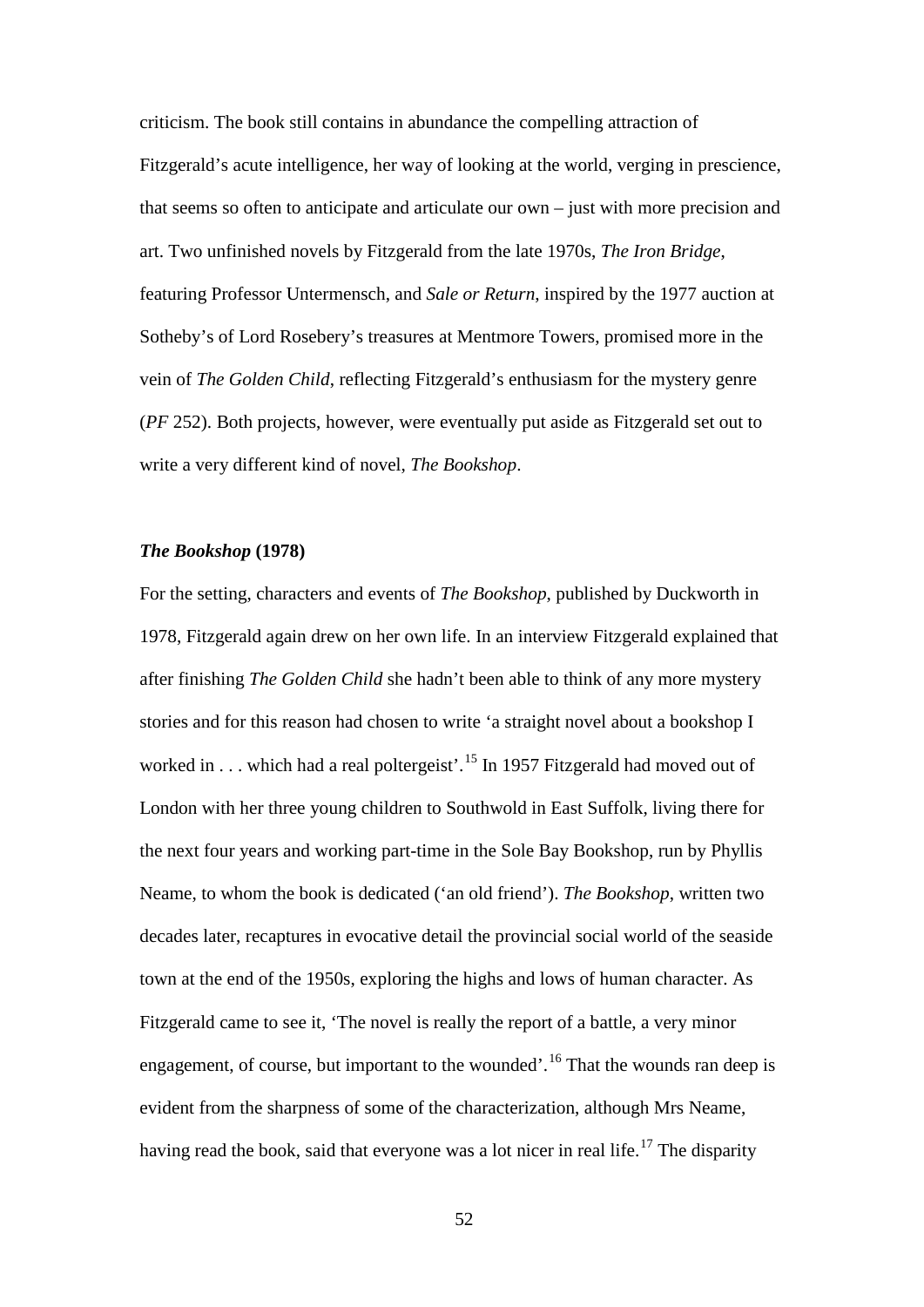between Phyllis Neame's benign view of life in Southwold and Fitzgerald's portrayal of lines drawn in the *Bookshop* can be attributed, in part, to imaginative licence. But it is also important to remember that Fitzgerald wrote *The Bookshop* soon after the death of her husband Desmond. It is hard not to think that at least some of the book's sense of defeat derived from this more recent experience of loss.

The novel's plot is simplicity itself. Florence Green, a widow in middle age, decides to open a bookshop in the Suffolk town of Hardborough. She decides this in part because she 'had recently come to wonder whether she hadn't a duty to make it clear to herself, and possibly to others, that she existed in her own right' (*BK* 2). A suitable property has to be found – The Old House and oyster warehouse – and a loan with the bank negotiated. Florence successfully overcomes these initial obstacles and sets up in business. Some in the town provide practical help: the Sea Scouts, under the direction of Mr Raven the marshman, paint and put up shelves; ten-year-old Christine Gipping assists in the shop itself; and customers come to buy the books, cards and calendars or subscribe to the circulating library. Florence even has a conspicuous success when she decides to stock Nabokov's *Lolita*. But this is the beginning of her downfall: 'All the tradespeople were now either slightly or emphatically hostile to the Old House Bookshop. It was decided not to ask her to join the Inner Wheel of the Hardborough and District Rotary Club' (*BK* 109). Added to which, the snobbish, well-connected Mrs Violet Gamart covets the Old House, wishing to set up an Arts Centre in Hardborough to rival the successful arts scene in neighbouring Aldeburgh. At the same time, a poltergeist, or 'rapper' as the locals call it, haunts the Old House, banging doors, rattling windows and sending temperatures plummeting. Despite the support of a few loyal friends, including the reclusive Mr Brundish, Florence is forced to give up the lease on the property and sell off her stock to settle debts. The ending is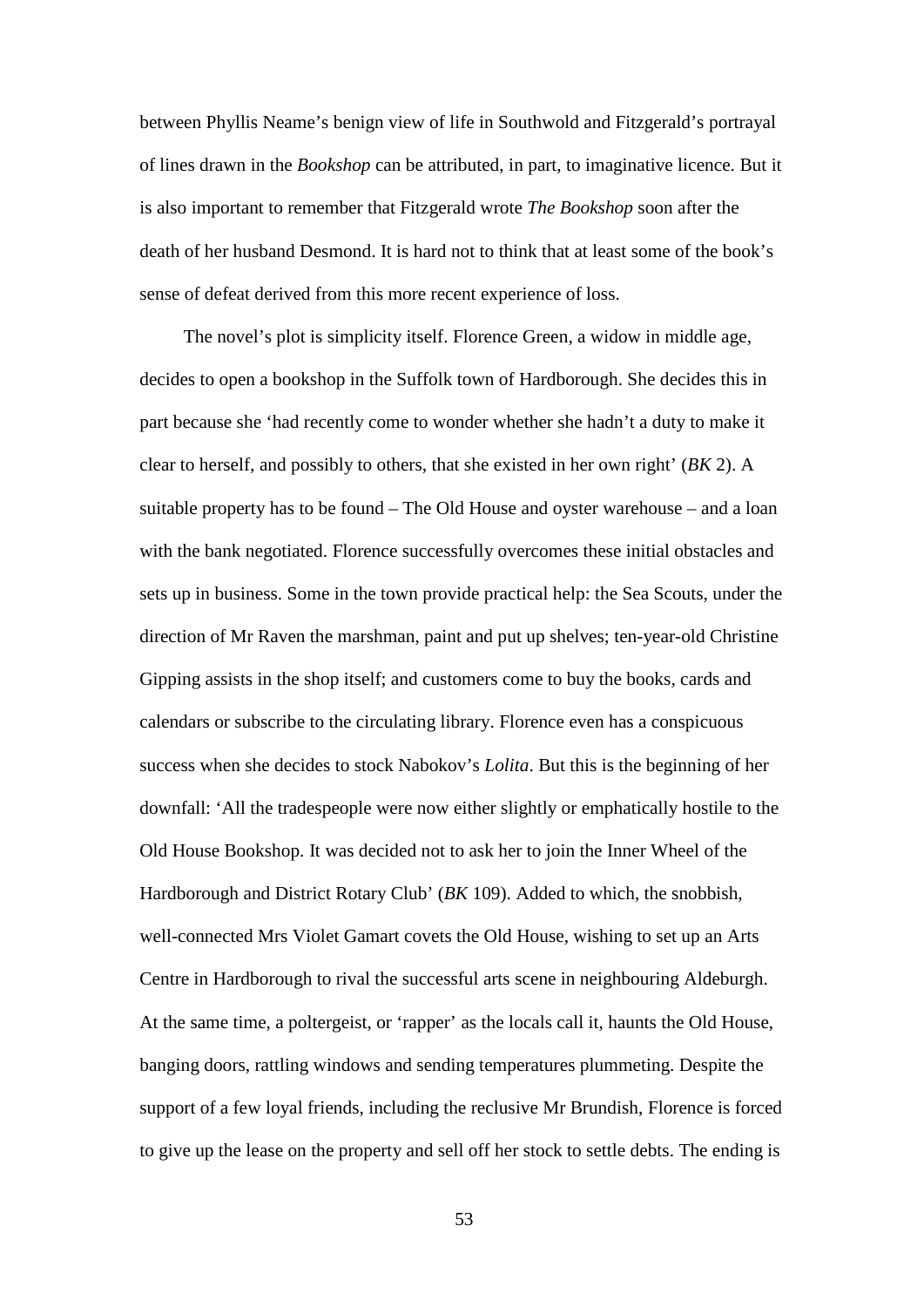as heartbreaking and pessimistic as any in Fitzgerald's writing: 'At Flintmarket she took the 10.46 to Liverpool Street. As the train drew out of the station she sat with the head bowed in shame, because the town in which she had lived for nearly ten years had not wanted a bookshop' (*BK* 156).

Florence's decision to stock *Lolita* places the events of the novel at a turning point in British social history, when the permissiveness of the 1960s took over from the buttoned-down post-war 1950s. Everything is treated realistically: Hardborough is Southwold, the Laze is the Blyth, Saxford is Blythburgh. The supernatural too is viewed as a fact of life. Phyllis Neame recalled that 'all old hands in Southwold know of this poltergeist which is supposed to roam up  $\&$  down the High Street'.<sup>[18](#page-191-3)</sup> We, the readers, take the rapper seriously because Florence, Christine and others in the novel do, reflecting Fitzgerald's sense that some things which are inexplicable must simply be accepted rather than understood. Yet the novel's tragicomic world is, as Fitzgerald intended it to be, a heightened version of reality, the tensely dramatic playing out of a battle, albeit 'a very minor engagement'. The small town contains every species of villainy: the mendacity and egoism of Violet Gamart; the laziness and selfishness of Milo North, who works for the BBC in some unspecified capacity; the condescension, inflexibility and spinelessness of local lawyers and bank managers; and the apologetic passivity before Mrs Gamart's will of her friends and even her husband, the General. Fitzgerald's personal struggles provide the emotional substrate of the novel. Her principles, alluded to in the two books Florence takes with her when she leaves – Ruskin's *Unto This Last*, which honours the dignity of labour, and Bunyan's spiritual autobiography, *Grace Abounding*, which gives voice to the oppressed – inform the book's larger moral argument and give it bite: 'She blinded herself … by pretending for a while that human beings are not divided into exterminators and exterminatees,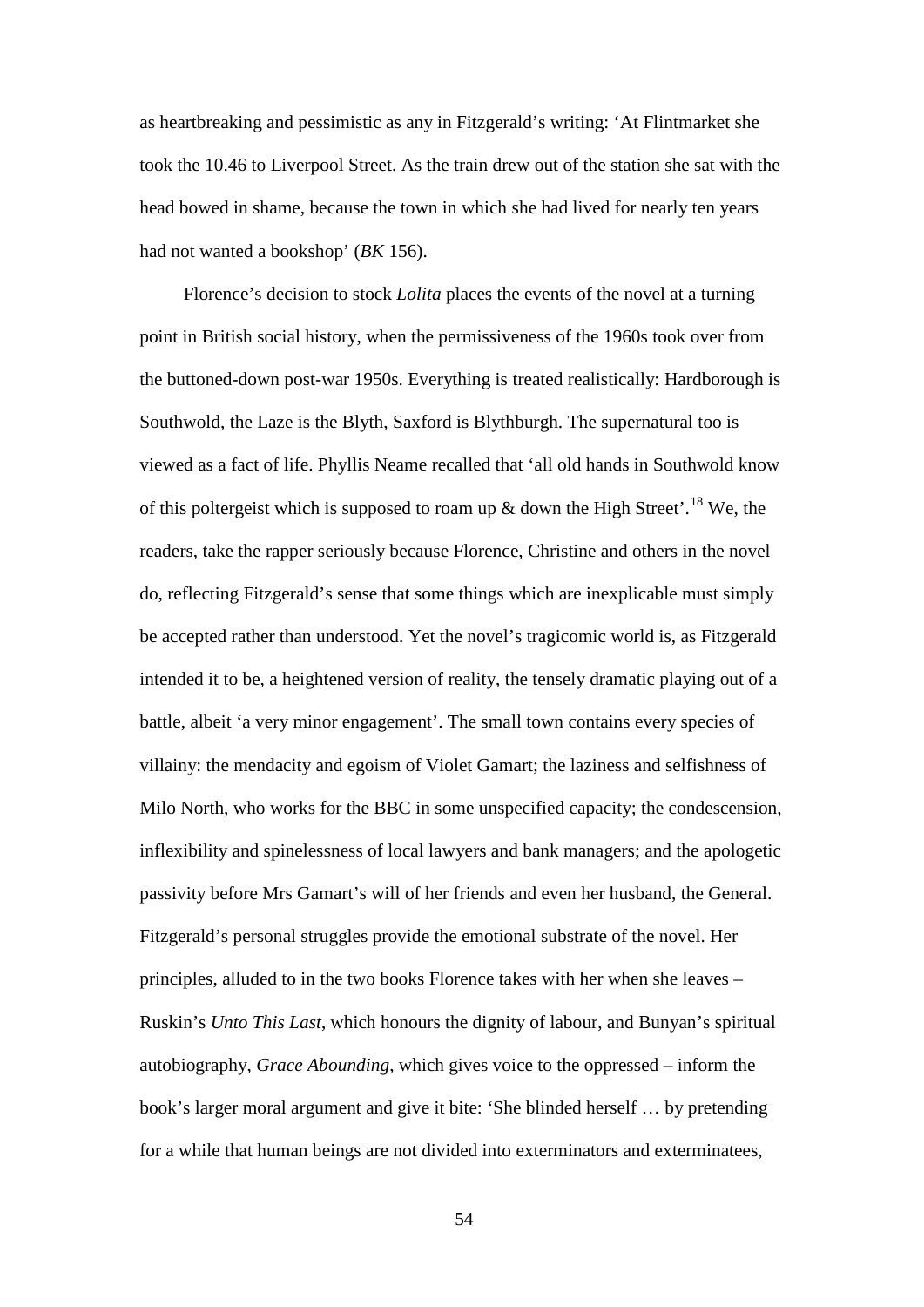with the former, at any given moment, predominating' (*BK* 37). But it is literature itself, and Fitzgerald's pleasure in its inner workings that transform these thoughts and feelings into art. 'Balzac', Fitzgerald wrote, 'was the presiding genius of this little book' (*SI* 504), referring to Balzac's novella of petty provincial conflicts, *Le Curé de Tours* (1832), and to the echo in Violet Gamart's surname of Balzac's wicked Mademoiselle Sophie Gamard.

Two kinds of scene in *The Bookshop* are most vivid. The first is the arresting image, declaring its farcical oddity and that of the world: the heron awkwardly trying, in mid-flight, to swallow an eel; Florence hauling on the tongue of an old Suffolk Punch, while the marshman Mr Raven files its yellow teeth; both images comparable in their mute emblematic significance to the cows wallowing among the willows at the beginning of *The Gate of Angels*, or the moment in *The Blue Flower* when Fritz holds a severed finger and signet ring in his mouth. The second kind of scene is the dramatic encounter or set-piece, crucial stages in the conflict, such as Mrs Gamart's party, her visit to the book shop (when Christine raps her over the knuckles with a ruler), Florence taking tea with Mr Brundish, or Mr Brundish's climactic head-tohead with Mrs Gamart. The fascination of such scenes lies in their unpredictability – the painful irony of the missed opportunity, the sudden outburst of intense emotion long kept down, the silent pathos of the unsaid. In the account of Florence's visit to Mr Brundish, after several pages of talk:

a different element entered the conversation, as perceptible as a shift in the wind. Mr Brundish made no attempt to check this, on the contrary he seemed to be relieved that some prearranged point had been reached.

55

. . .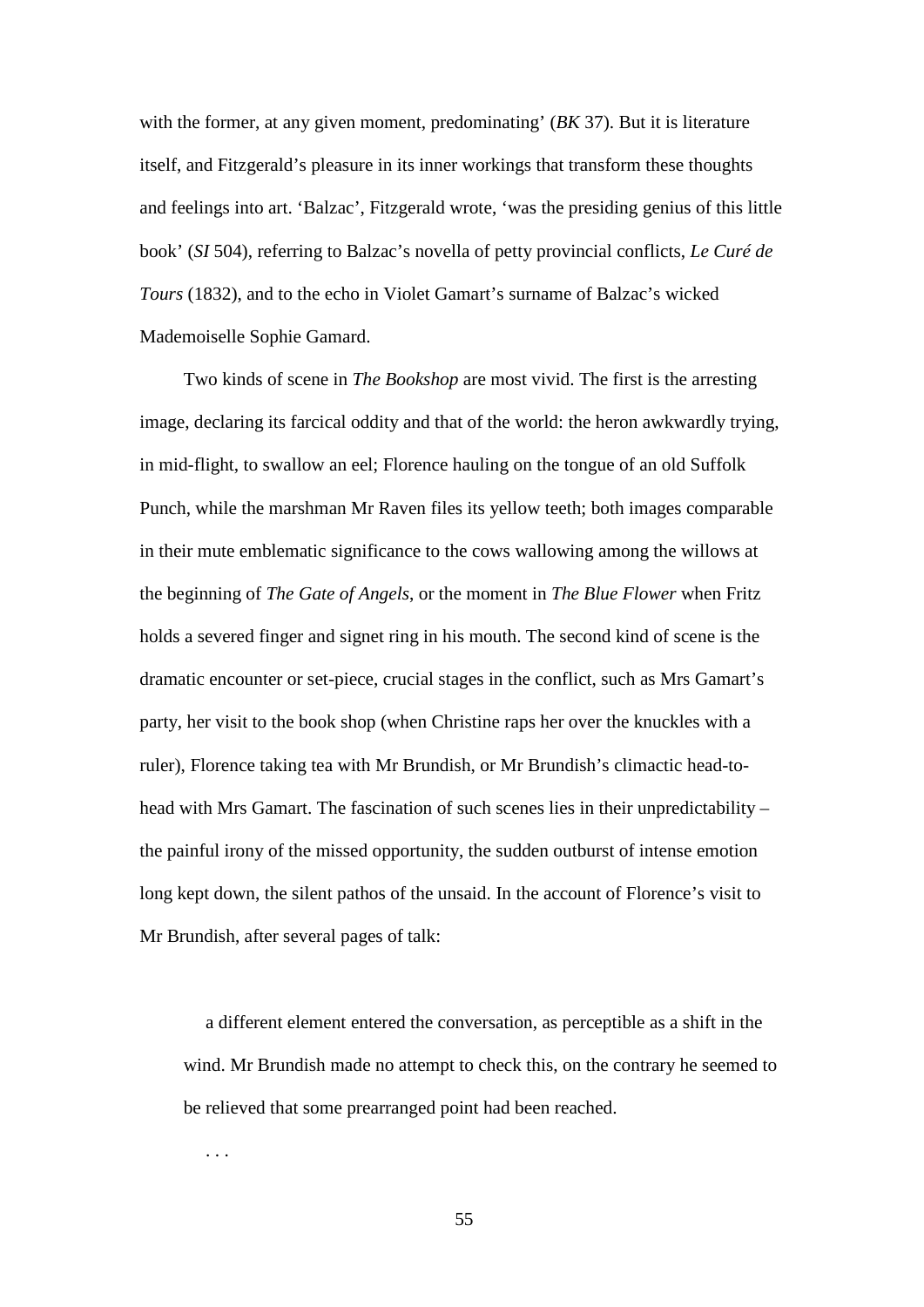'Let me tell you what I admire in human beings. I value most the one virtue which they share with gods and animals, and which need not therefore be referred to as a virtue. I refer to courage. You, Mrs Green, possess that quality in abundance.'

She knew perfectly well, sitting in the dull afternoon light, with the ludicrous array of slop basins and tureens in front of her, that loneliness was speaking to loneliness, and that he was appealing to her directly. The words had come out slowly, as though between each one she was being given the opportunity of a response. But while the moment hung in the balance and she struggled to put some kind of order into what she felt or half guessed, Mr Brundish sighed deeply. Perhaps he found her wanting in some respect. His direct gaze turned gradually away from her, and he looked down at his plate. The necessity to make conversation returned.

'This cake would have been poison to my sister,' he observed. (*BK* 103)

The situation of this passage, of 'loneliness . . . speaking to loneliness', is territory familiar from Barbara Pym, in novels such as *Autumn Quartet*. But the treatment of it is Fitzgerald's own. The writing sticks close to Florence's thoughts yet remains in the third person. We follow her confusion but are given room to wonder, without being told, what it was that 'she felt or half guessed'. The rhythm of the prose is unpredictable. Long, multi-clausal sentences build emotional suspense before shortening again as the moment passes. We sense, with regret, that an opportunity has been missed. On other occasions Fitzgerald's narration slips into free indirect speech, signalled by dashes: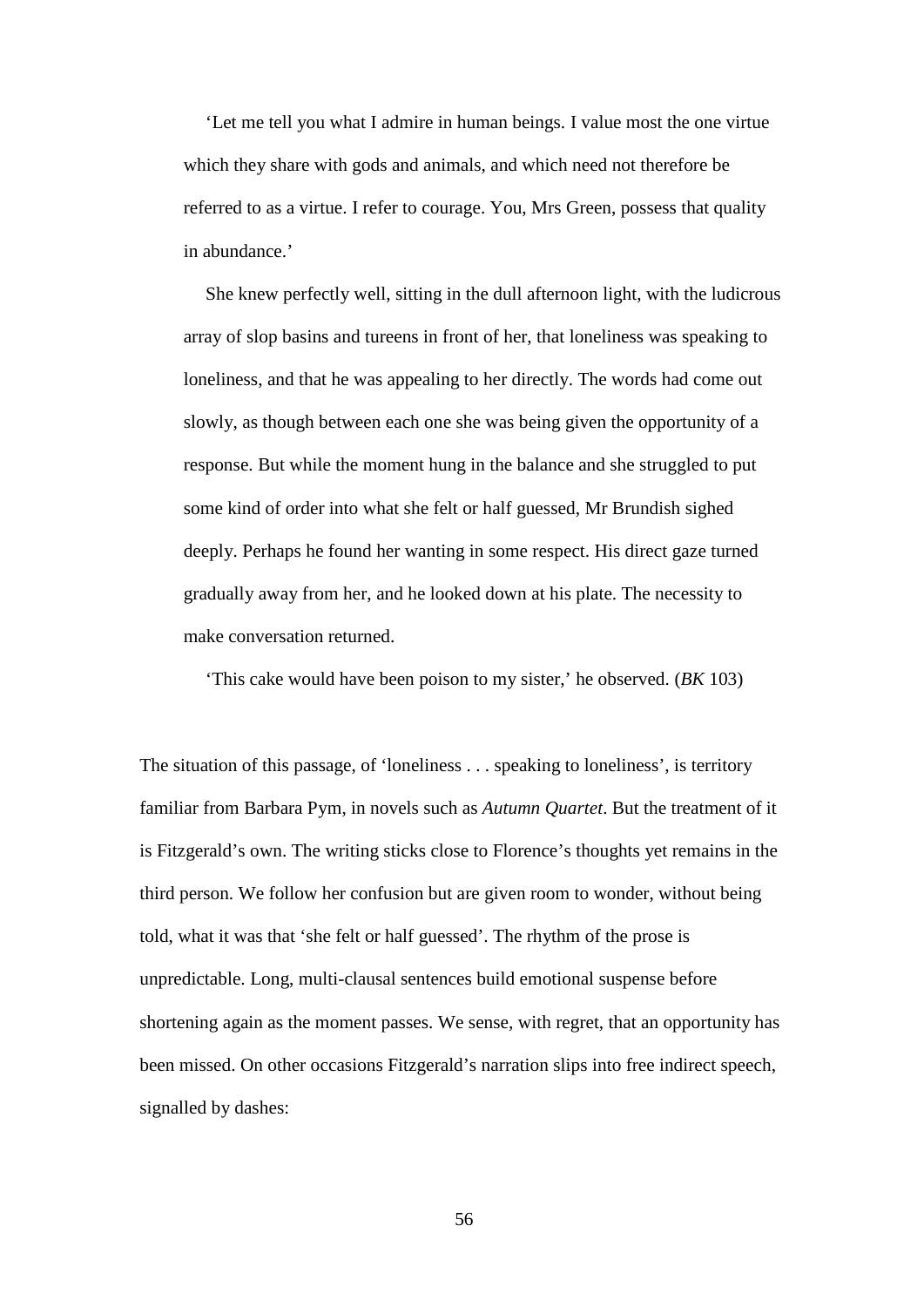The suspicion that she [Florence] was clinging on simply because her vanity had been wounded was unbearable. – Of course, Mrs Gamart, whom I shall never speak of or refer to as Violet, it was Milo North you had in mind. Instal him immediately. My little book business can be fitted in anywhere. I only ask you not to allow the conventions to be defied too rapidly – East Suffolk isn't used to it. Kattie will have to live, for the first few years at least, in the oyster warehouse. (*BK* 36)

The switch to internal monologue intensifies the abjectness of Florence's humiliation. The barbed sarcasm brings us uncomfortably close to the rawness of her feelings. She had foolishly allowed herself to dream. Now she must be punished.

Fitzgerald's relish for and finely judged handling of physical and verbal details enhances both plausibility and comedy. Suffolk diction flavours the speech of Wally: 'He's trying to reverse round in one go, do he'll go straight through your backhouse' (*BK* 55); Christine: 'I'll fare to do that after tea, when I'm at home' (*BK* 63); and her mother, Mrs Gipping, referring to the rapper: 'That knows not to waste its time, I dare say' (*BK* 126). Regional proverbs evoke the character of the place: 'in a hard blow the little brick-and-tile houses seemed to cling to each other, as the saying went, like a sailor's child' (*BK* 37). The local perspective, comically parochial, is always kept in mind: 'Handel's *Messiah* is sung every Christmas, you know, both in Norwich and at the Albert Hall, in London' (*BK* 52). Rhythms of dialogue follow patterns of speech: '"Don't you worry about the black edges," Raven said. "He had those envelopes done it must have been in 1919, when they all came back from the first war, and I was still a nipper, and Mrs Brundish died"' (*BK* 47). Children, especially Christine, are never anything less than forthright: 'I like this old tray,' she said. 'You can put that down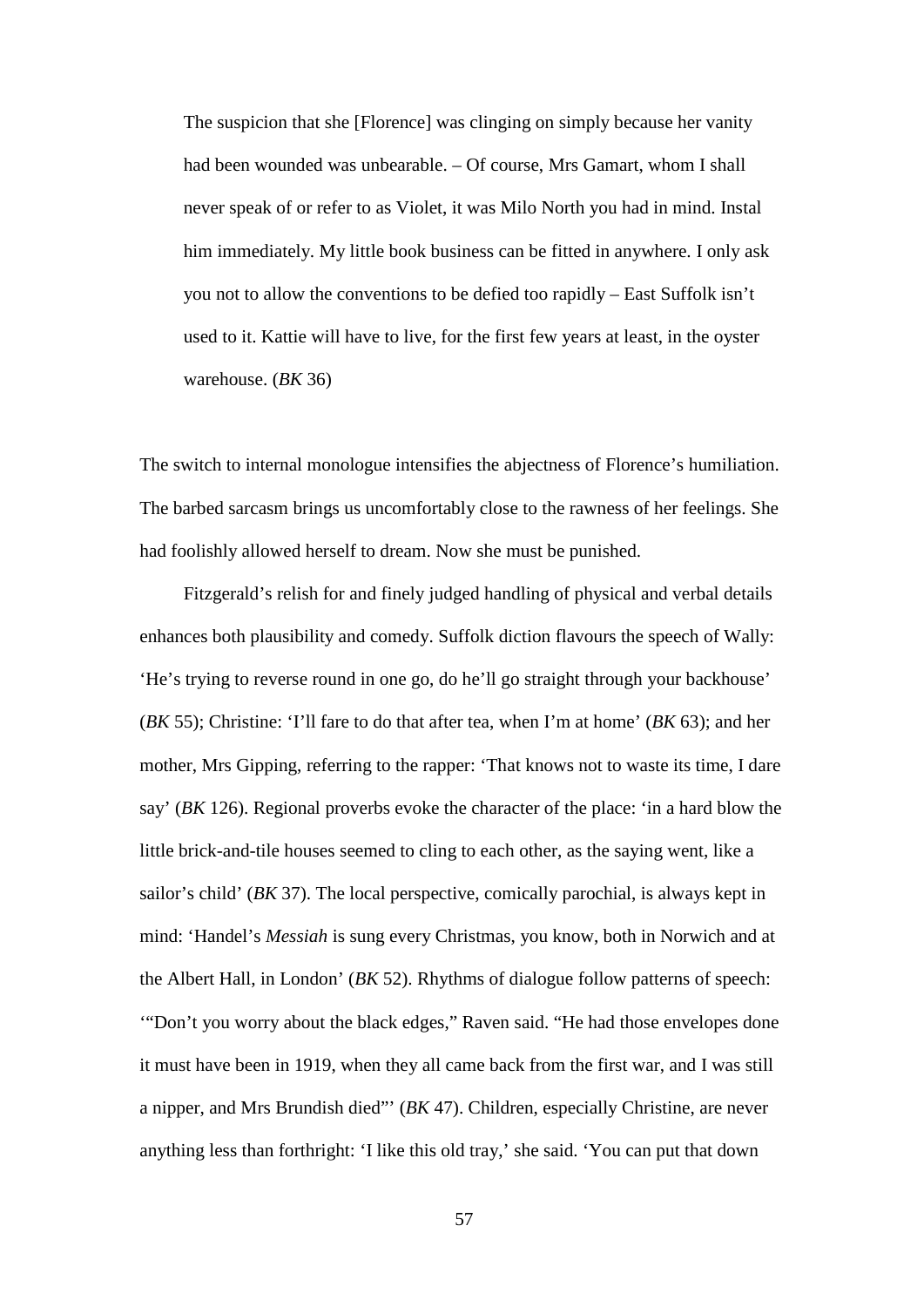for me in your will' (*BK* 77). In narration too Fitzgerald subtly conveys a character's way of speaking: 'even the dejected-looking Mrs Deben . . . knew where Florence was going to tea on the Sunday' (*BK* 96). Blink and you miss it – Fitzgerald's narrator would never say 'on the Sunday' (she would say 'on Sunday'), but Mrs Deben, the fishmonger's wife, would. This, then, is Mrs Deben's thought, her direct article. The effect is to lift Mrs Deben off the page and into life, to make us believe implicitly in the reality of even such a minor character.

Many of the first reviews of *The Bookshop* were belittling, relegating it to the 'school of anguished women's fiction'.[19](#page-191-4) Some readers, though, were more perceptive and to the surprise of many critics and of Fitzgerald herself the book was shortlisted for the Booker Prize. The reasons are not hard to see. Fitzgerald's patterning rather than plotting (to adopt a distinction made by Edmund Gordon) of her story of tragicomic failure and the book's constant subversion of expectation declare its originality, albeit in an understated way.<sup>[20](#page-191-5)</sup> Examples of Fitzgerald's trademark offkilter, almost Wildean, epigrams abound. Mr Brundish, approving Florence's proposal to sell *Lolita* to the inhabitants of Hardborough, observes: 'They won't understand it, but that is all to the good. Understanding makes the mind lazy' (*BK* 101). This expresses perfectly Fitzgerald's own sense of what a novel should do: keep the reader awake, don't explain too much; not everything can or should be understood at first glance. With time readers and critics have also come to see how, unlike Balzac in *Le Curé de Tours*, or Jane Austen, or others novelists famous for painting on a small canvas, Fitzgerald's witty dissection of small-town manners and feuds extends far beyond the social world 'into a different, larger atmosphere':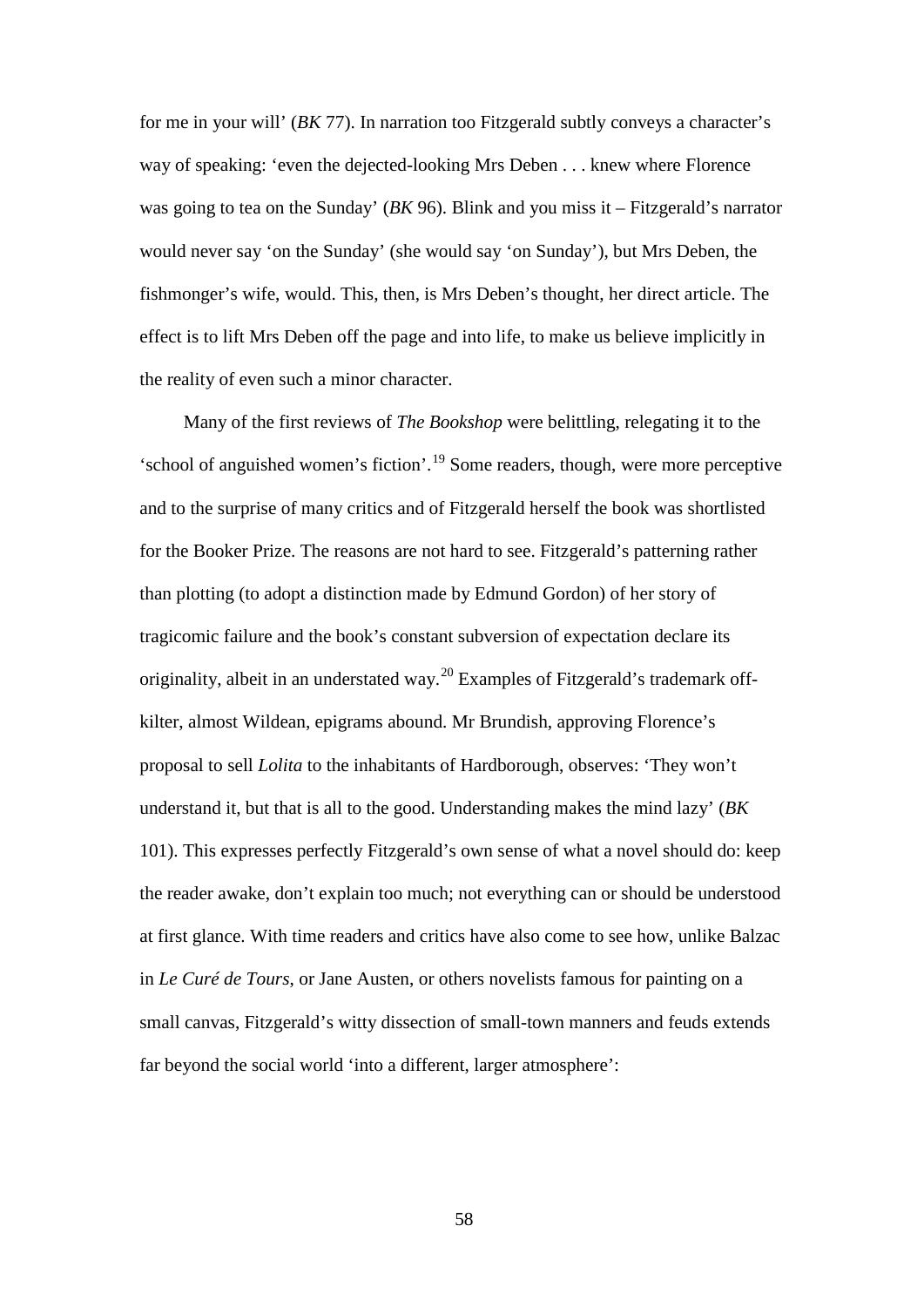All their pictures looked much the same. Framed, they hung in sitting-rooms, while outside the windows the empty, washed-out, unarranged landscape stretched away to the transparent sky.  $(BK 68)^{21}$  $(BK 68)^{21}$  $(BK 68)^{21}$ 

In such hints at something larger, 'stretching away to the transparent sky', *The Bookshop* is entirely characteristic of Fitzgerald's writing. Like all of her autobiographical novels (and unlike her later, historical fictions, most of which end by looking forwards), *The Bookshop* records a completed episode or chapter in a character's life. Told in retrospect, these chapters are all the more poignant for their unrecoverable distance from the present, like things we should have said when we had the chance.

# *Offshore* **(1979)**

*Offshore*, like all of Fitzgerald's early novels, turns life into fiction. In 1960 the Fitzgeralds had moved back to London from Southwold to live on *Grace*, a battered Thames sailing barge on Battersea Reach. Everything was a struggle: there were constant money worries, Fitzgerald was exhausted from teaching (first at the Italia Conti stage school, and then at Queen's Gate School and Westminster Tutors), and her relationship with Desmond, who was often the worse for drink, was at a low ebb (*PF* 141-7). The central character in *Offshore*, a young Canadian woman, Nenna James, is as surely imbued – as is Florence Green in *The Bookshop*, Annie Asra in *Human Voices*, and Hannah Graves in *At Freddie's* – with Fitzgerald's sense of herself: 'Nenna's character was faulty, but she had the instinct to see what made other people unhappy, and this instinct had only failed her once, in the case of her own husband' (*OF* 10-11). *Offshore's* Italian epigraph conveys some of the anguish: 'che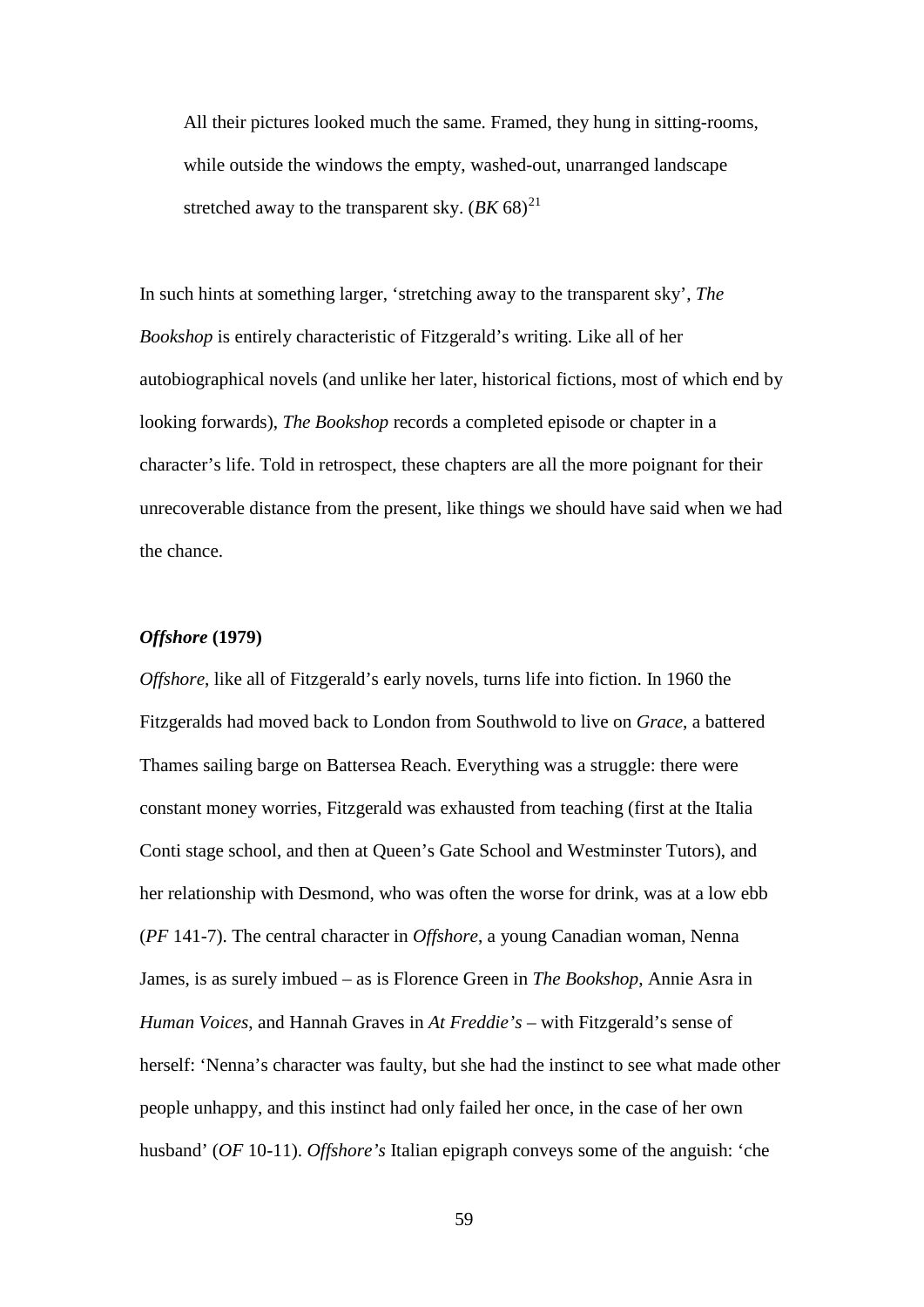mena il vento, e che batte la pioggia, / e che s'incontran con si aspre lingue' (Dante, *Inferno*, Canto 11), referring to those departed souls 'whom the wind drives, or whom the rain beats, or those who clash with such bitter tongues'. Written almost two decades after the events it portrays, *Offshore* presents life among the houseboat community as a tragicomedy arising from a particular situation. Fitzgerald observed that the instability of the craft moored on the reach, just yards from shore, embodied the 'emotional restlessness of my characters halfway between the need for security and the doubtful attraction of danger'.<sup>[22](#page-191-7)</sup> This had been the Fitzgeralds' own situation when living on *Grace*. Out of instability was born success. *Offshore* made Fitzgerald's name when it won the Booker Prize in 1979, with the book lauded for its originality, honesty, and what Asa Briggs, the chairman of the judges, called its 'perpetual element of surprise' (*PF* 276).

In *Offshore*, typically for a Fitzgerald novel, story follows character. Will Nenna be reconciled with her estranged husband Edward? Will upright, decent Richard Blake be forced by his unhappy wife Laura to return to a life on land? Will the male prostitute Maurice, a warmly sympathetic figure, survive his dubious arrangement with Harry, a violent criminal? And will Nenna's daughters, Martha and Tilda, return to school? Life itself may involve both choice and circumstance, but in *Offshore* plot and narrative suspense are driven chiefly by personality. Maurice, out of sheer amiability, allows Harry to store stolen goods on his boat. Nenna puts off visiting her husband at 42b Milvain Street because: 'it's my last chance. While I've still got it I can take it out and look at it and know I still have it. If that goes, I've nothing left to try' (*OF* 104). Yet Fitzgerald never simply disappears into her characters. Brief glimpses of the future, beyond the events of the novel, persuade us that the people we meet in *Offshore*'s pages actually exist, with real lives outside the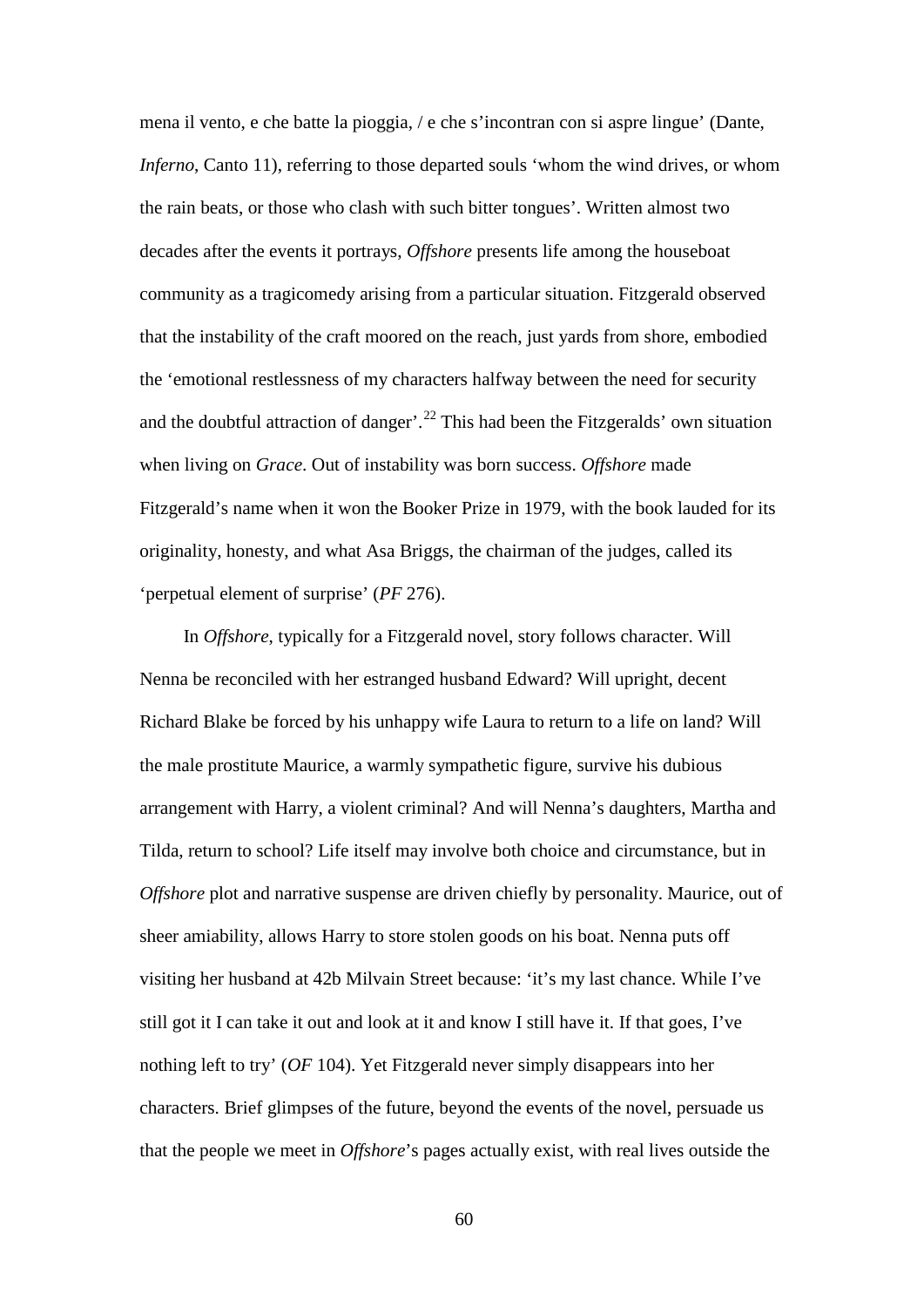story's brief telling: 'To his dying day the young Count would not forget the fair hand which had tended him when none other had heeded his plight' (*OF* 138). This is in part how Fitzgerald's short novels can appear to contain so much. 'Heinrich and Martha walked through this world, which was fated to last only a few years before the spell was broken, like a prince and princess' (*OF* 148). Historical hindsight generates pathos: we accompany the young couple through the bohemian playground of the King's Road in the early 1960s, and, simultaneously, look back on its disappearance decades later. The brief moment of Heinrich and Martha's happiness seems all the sweeter for belonging to a lost era. Elsewhere, as Nenna realizes just how far apart she and her husband Edward have drifted, such that it makes little difference whether she stays in London or moves to Nova Scotia, we hear the authoritative distillation of emotional truth from tragicomedy: 'All distances are the same to those who don't meet' (*OF* 165).

Each of the barge dwellers is pulled in two directions: land and water, head and heart, self and community. Each has 'the twofold need to take refuge and to escape' but no two characters feel the need in quite the same way (*PF* 148). Idiomatic speech distinguishes one from another. The hard-nosed businessman Pinkie speaks and thinks in public school slang: 'Poor old Richard, torpedoed three times, and then finished off, near as a toucher, with an adjustable spanner' (*OF* 169). The retired company director Woodrow uses City terms when thinking of old Willis, 'who must be getting on for sixty-five, ready to take the knock any day now' (*OF* 91). Richard's wife speaks in the snobbish county patois of her upbringing: '"You can ask one or two of them to stay behind for a drink, if you like," Laura said, "if there's anyone possible"' (*OF* 7). And six-year old Tilda is an expert mimic, slipping easily from 1960s teenspeak – '"Get outside this," she said, slamming the tin mug of coffee in front of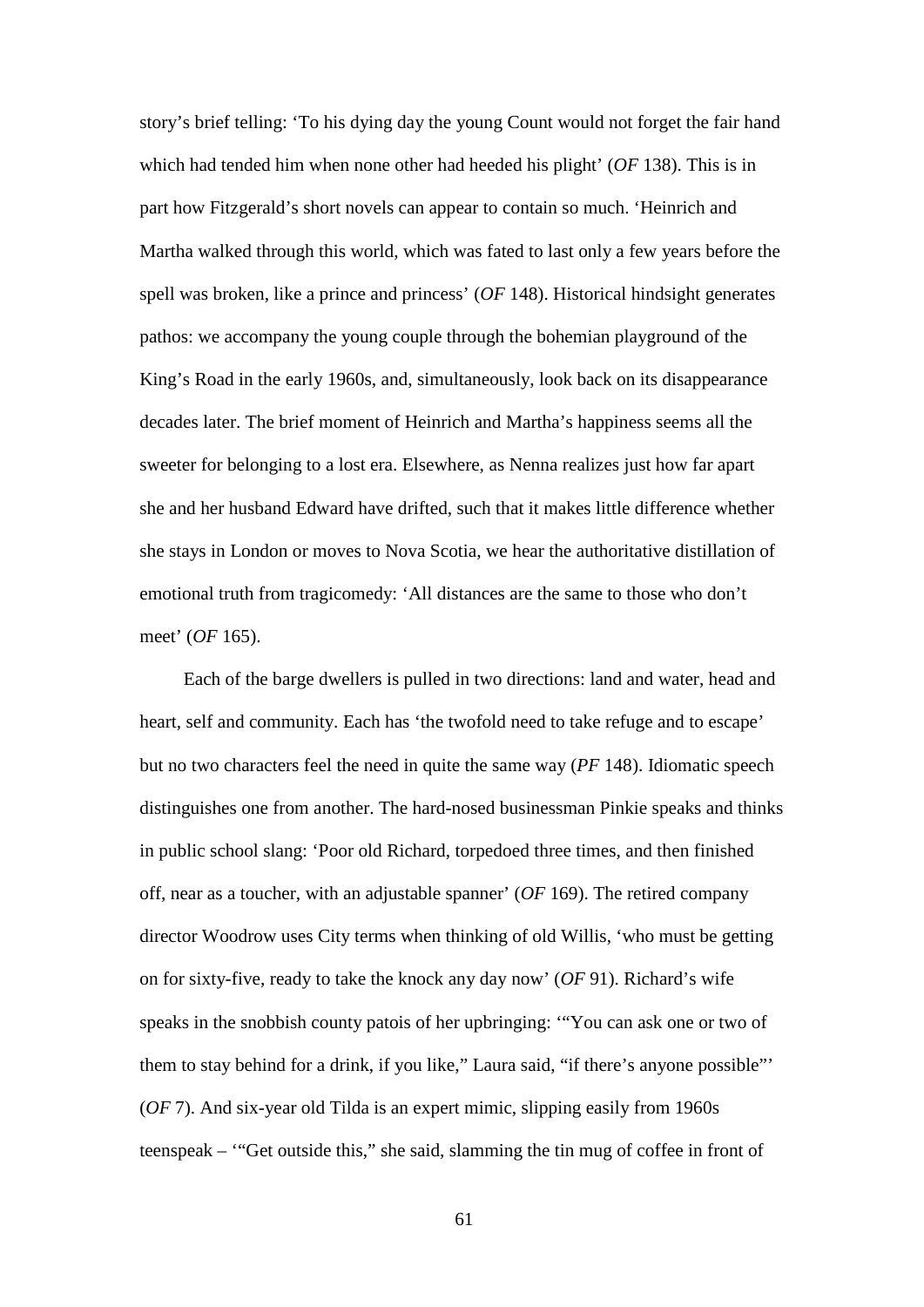him' (*OF* 138) – to the joyfully overwrought style of historical romance: "Dear" grandfather, are you sure you are not weary? Let us return to our ship. Take my arm, for though I am young, I am strong"' (*OF* 59-60). Tilda's mother Nenna shows her age, and perhaps her sensibility, when explaining why they should wait to sell *Grace*: '"She's a thought damp. It would be easier in the spring"' (*OF* 113). To use 'thought' in this way, as an adverb meaning 'a little' or 'a touch', marked a person out as belonging to a pre-1960s age.<sup>[23](#page-191-8)</sup> Speech in the novel can also be silent: both Nenna and Tilda carry on extensive interior monologues. Nenna tortures herself by imagining she is on trial for the failure of her marriage, culminating in the blunt, awful question: '"Mrs James. Do you like your husband?"' (*OF* 39). Tilda's interior commentary, by contrast, is gloriously egotistical. During the bricking expedition with Martha Tilda imagines herself as the star of the show:

With a tile in each hand, balancing like a circus performer, Tilda returned. Under the garish lights of the Big Top, every man, woman and child rose to applaud. Who, they asked each other, was this newcomer, who had succeeded where so many others had failed? (*OF* 79)

A remarkably authentic sense of place and person is also established by Fitzgerald's style of narration, through deft touches of syntax, grammar, technical vocabulary, literary allusion, adages and ellipses. At the opening meeting of the boat dwellers, the maritime setting is instantly established by the elegant and nautically correct device of having each of the owners known by the name of his or her boat – *Lord Jim*, *Maurice*, *Grace*, *Dreadnought*. Seafaring terms add to the picture ('The tide was making', 'the flood was making fast' (*OF* 3-4, 24)), and the prose rhythm itself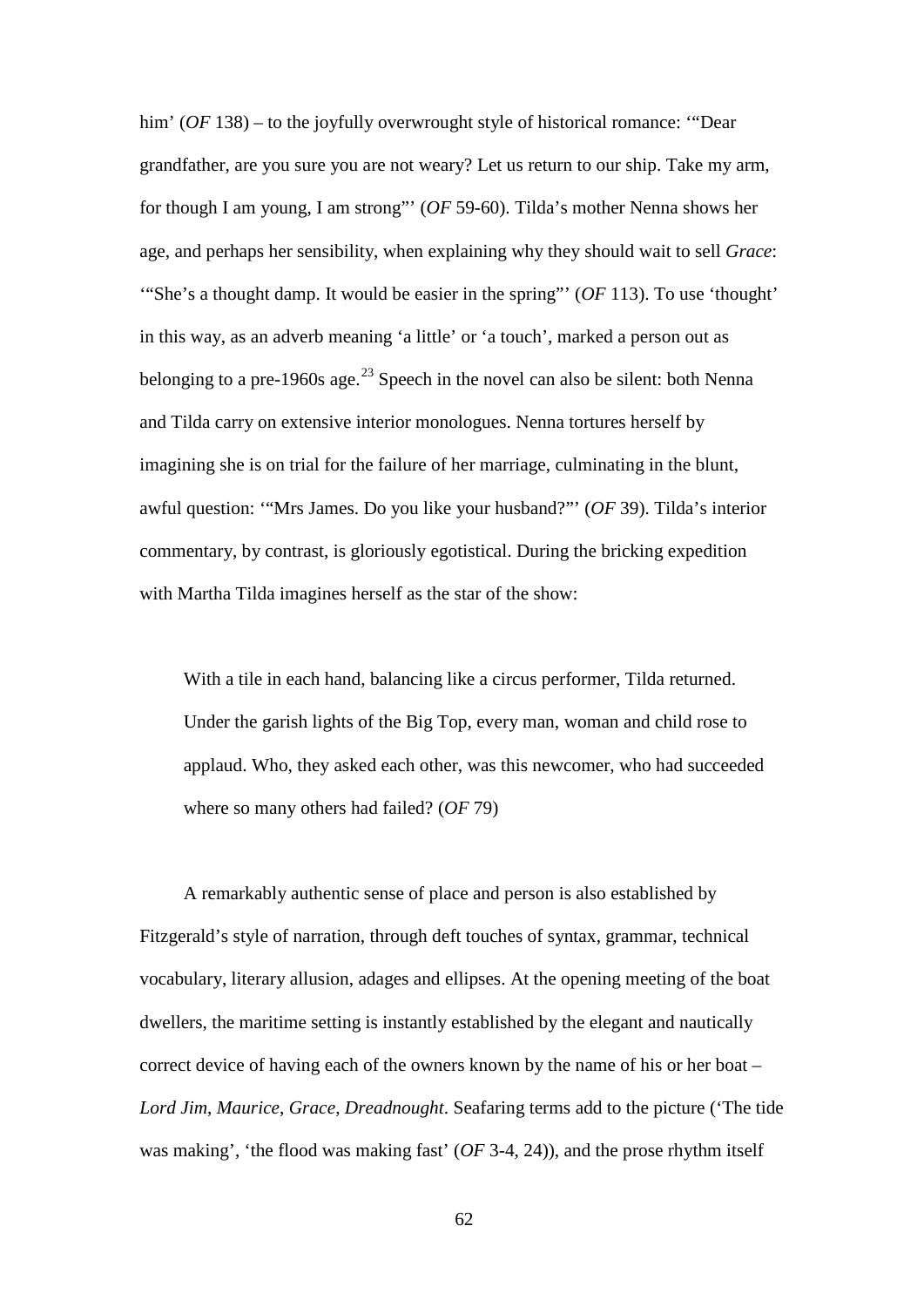evokes an atmosphere blending both romance and reality: 'Between *Lord Jim*, moored almost in the shadow of Battersea Bridge and the old wooden Thames barges, two hundred yards upriver and close to the rubbish disposal wharfs and the brewery, there was a great gulf fixed' (*OF* 2). The terminal position in the sentence of the main clause ('there was a great gulf fixed') imitates poetic inversions of word order; the clause itself is unattributed biblical paraphrase, from Luke 16: 26: 'And besides all this, between us and you there is a great gulf fixed'. The combined effect is to enable us if not consciously to notice, then at least unconsciously to feel, the mythic potential in 'the mud moorings of the great tide-way'. The same understated appeal of the Thames to the heart is present in Richard's reveries – 'And if the river spoke to his dreaming, rather than to his daytime self, he supposed he had no business to attend to it' (*OF* 4) – where 'he supposed' conveys Richard's dutiful, 'daytim e self' reluctantly pulling against the tidal dreamworld of the river.

Fitzgerald's narration is chameleon-like too in places, blurring the distinction between narrator and fictional character. 'With a faint smile the young Count turned to thank his saviour, while some colour stealed, stole back into his pale cheeks' (*OF* 139). The correction, mid-sentence, of 'stealed' to 'stole' gives the impression of a narrator or author thinking while in the very act of speaking or writing. It also imitates the young Austrian Count Heinrich's own manner of speaking. It is as though the narrator's mode of speech has been affected by Heinrich's – an oddly involuntary phenomenon most people have experienced in the presence of a foreign speaker or strong, distinctive accent. The effect of this strange kind of linguistic contagion is to make Heinrich seem all the more real by subtly showing us the effect he has on others, including even figures, such as the narrator, who stand outside the world of the novel.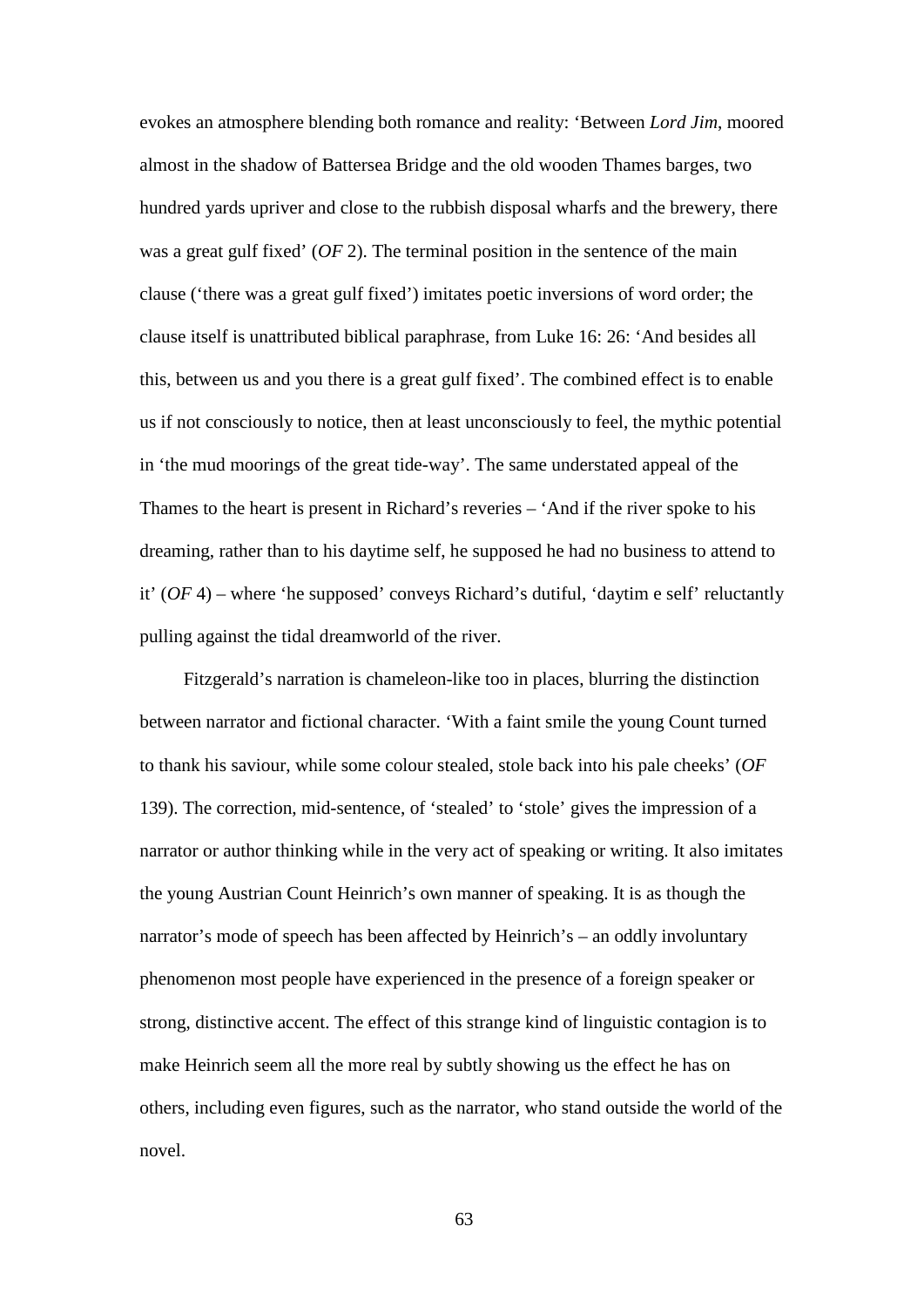In *Offshore* the narration is never intrusive, but nor is it invisible. Enigmatic assertion hints at personal experience: 'She was still at the RSM then, violin first study, and she fell in love as only a violinist can' (*OF* 35). Further questions are prompted by the conclusion of the impromptu party on Willis's boat:

Encouraged, Willis offered to fetch mussels at once, and some plates and forks and vinegar, and switch on the radio while he was gone, to give them a bit of music. Woodie was surprised to learn that there were any plates on *Dreadnought*. 'May I have the first dance, Janet?' Maurice asked, up on his feet again. Couldn't he see that there was hardly room to sit? (*OF* 92)

Who is it that asks 'Couldn't he see'? The author or narrator? The other guests at the party? The imagined reader? Fitzgerald leaves us to wonder, but the effect of the question is to heighten the party's apparent reality, vividly evoking the feeling of being cramped, simply by assuming that *anyone*, had they been there, would have asked the same thing.

The verbal surface of *Offshore* is also enriched and enlivened by the presence of other words, other languages. Pop cultural references to Elvis Presley and Cliff Richard, and to *Bootsie and Snudge*, a popular British sit-com of the period, help to conjure up the almost mythical world of early 1960s London, 'fated to last only a few years before the spell was broken'. Favourite poetic points of reference connect this novel to Fitzgerald's next, *Human Voices*, which takes its title from T. S. Eliot's *Prufrock*. In *Offshore*, as Hermione Lee observes, Maurice and Nenna see the Thames as 'a powerful god, bearded with the white foam of detergents, calling home the twenty-seven lost rivers of London, sighing as the night declined', faintly echoing the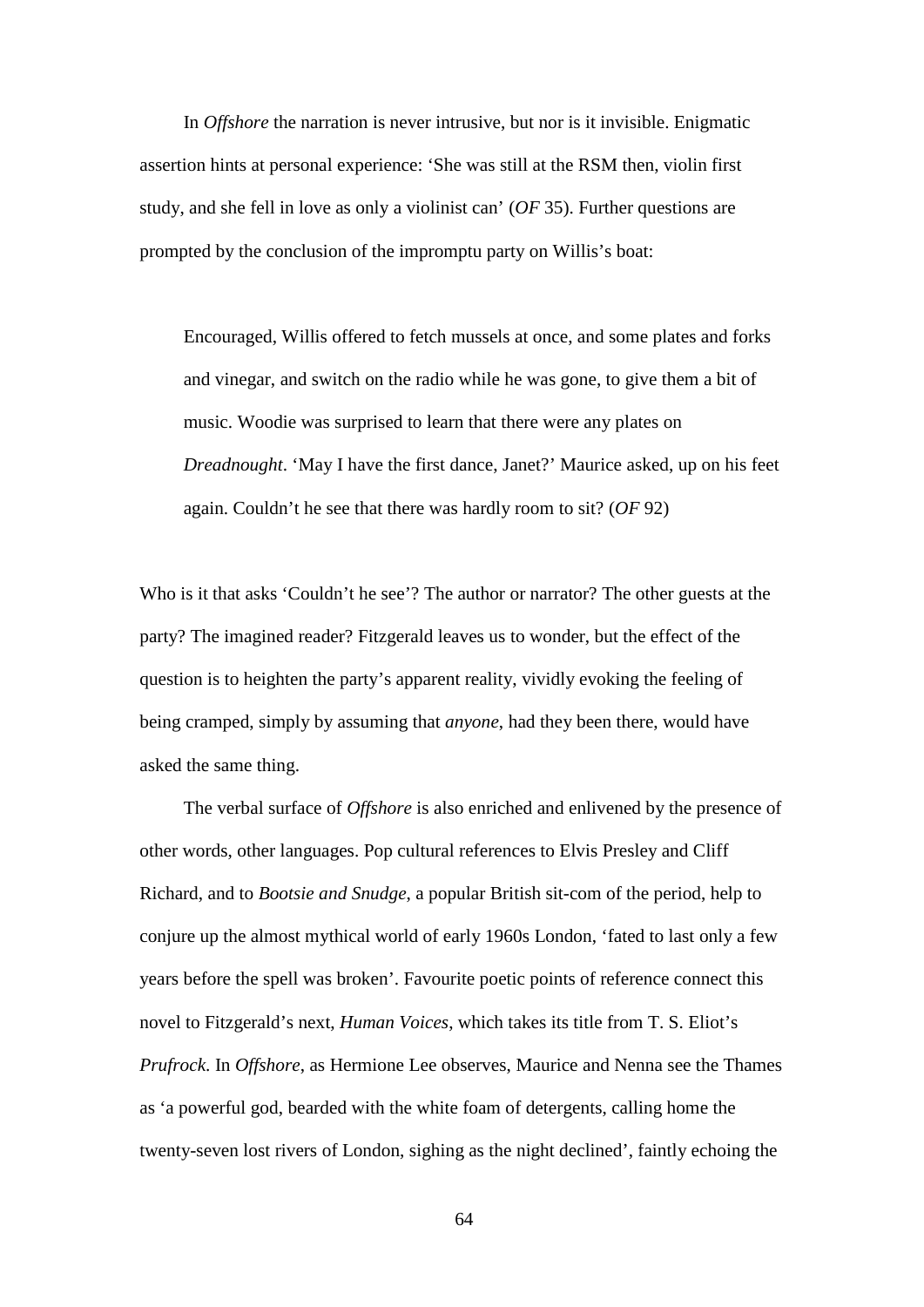Whitmanesque opening lines of Eliot's *Dry Salvages*: 'the river / Is a strong brown god – sullen, untamed and intractable' (*PF* 152). The German romantic poet Heinrich Heine (1797-1856), whose story 'Der Asra' provides the name of the central character in *Human Voices*, features too in *Offshore* when Heinrich consoles Martha: 'Listen, you are like the blonde mistress of Heine, the poet Heine, *wenig Fleisch, sehr viel Gemüt*, little body, but so much spirit' (*OF* 151). As readers we may not pick up on these allusions – Fitzgerald was disappointed when A. S. Byatt failed to do so (*PF* 74) – but we sense at least that *something* is going on, hovering tantalisingly just beyond understanding. In such a way, the overall allusive texture of Fitzgerald's novels, more than any specific reference or allusion, works diffusely, like the weather, to produce in the reader what Hans Ulrich Gumbrecht refers to as *Stimmung*, particular moods or atmospheres evoked by aesthetic experience.<sup>[24](#page-191-0)</sup>

*Offshore* was written in 1979, after Desmond's death, but it looks back to 1963, one of the lowest points in Fitzgerald's life. The emotional force of the novel clearly derives from Fitzgerald's complicated feelings about her marriage at that time and since, transmuted into fiction. 'Edward stayed in the Engineers for a bit, then came out and was not very successful in finding a job to suit him. That wasn't his fault, and if anyone said that it was, Nenna would still feel like poking a hole in them' (*OF* 35). The painful rawness of this is far from the emotional restraint and stylish equipoise for which Fitzgerald is usually praised. Nenna's fierce loyalty to Edward, despite all of his failings, makes for uncomfortable reading. The shame and disappointment arising from Desmond Fitzgerald's financial misdealings, about which his wife never spoke (*PF* 154-7), surely lies behind certain passages: 'The closing of the launderette had given rise to a case in the County Court, in which Edward and she had been held not to blame, but had been conscious of the contempt of their solicitor, who always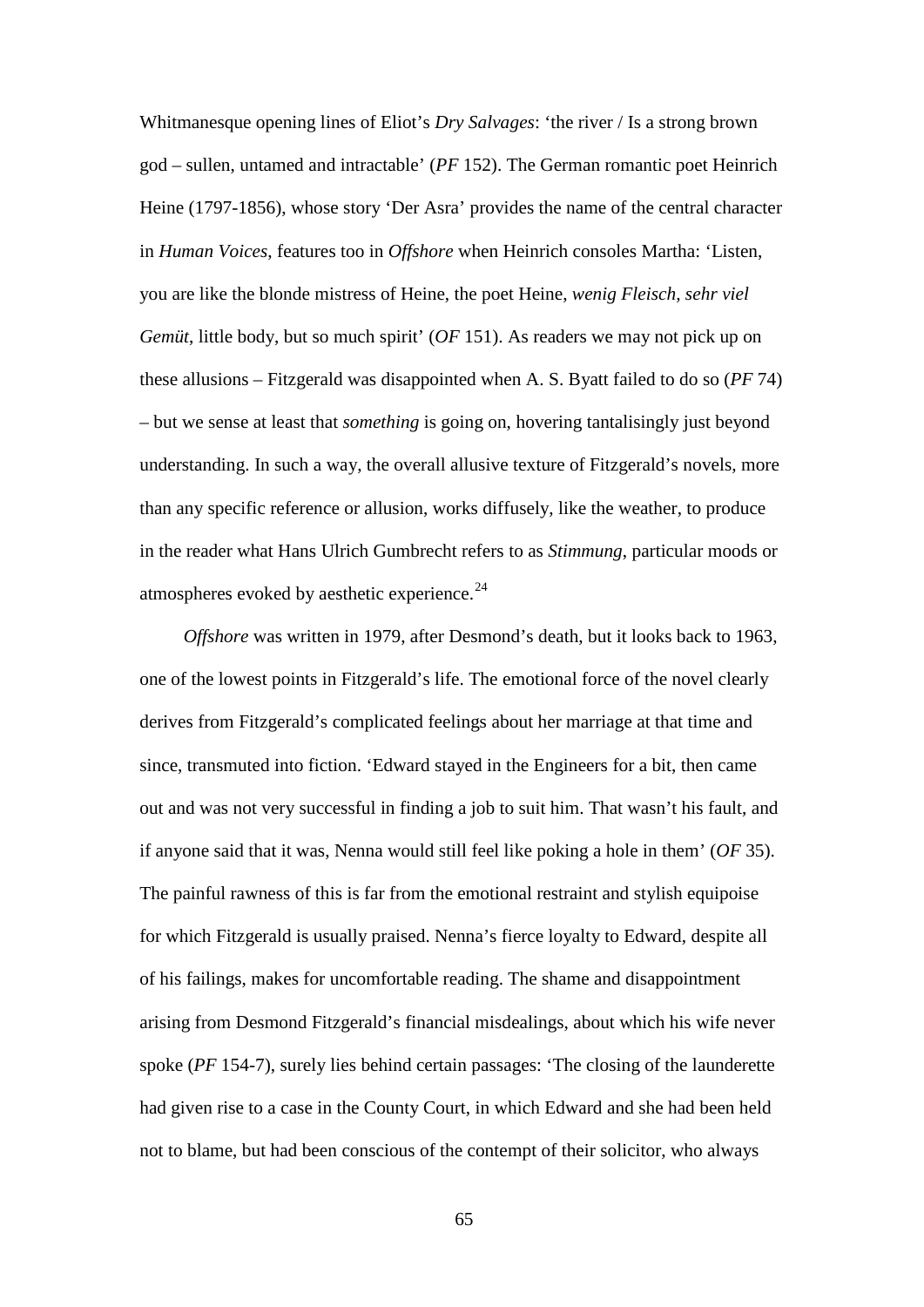seemed to be in a great hurry' (*OF* 36). Matters come to a head in Nenna and Eddie's impassioned but unhappy reunion at 42b Milvain Street:

'You don't have to stay there! There's plenty of jobs! Anyone can get a job anywhere!'

He turned his head away, and as the light caught his face at a certain angle Nenna realised in terror that he was right and that he would never get anywhere. The terror, however, was not for herself or for the children but for Edward, who might realise that what he was saying was true. (*OF* 115)

Here, more than in any other of her novels, Fitzgerald comes closest to portraying at least something of the lowest, most distressing moments of her fraught relationship with Desmond, recollected just four years after his death.

*Offshore* was admired in reviews, but the one that Fitzgerald cared about most was Frank Kermode's. He noted Fitzgerald's 'remarkable habit of accuracy, which shows not only in the wit of the book but in the provision, by apparently casual means, of a deep surface polish, an illusion of total specification . . . its texture a pure pleasure'. But he felt that *Offshore*, in comparison to *The Bookshop*, seemed 'anecdotal', 'the apocalyptic flood of the ending doesn't hold everything together.<sup>[25](#page-191-1)</sup> Fitzgerald wrote to Kermode, thanking him for his review, but also to say that what he referred to as the 'apocalyptic flood' wasn't 'really meant as apocalyptic . . . – I only wanted the Thames to drift out a little way with the characters whom in the end nobody particularly wants or lays claim to. It seems to me that not to be wanted is a positive condition and I hoped to find some way of indicating that.'[26](#page-191-2) Fitzgerald's

<sup>&#</sup>x27;I can't.'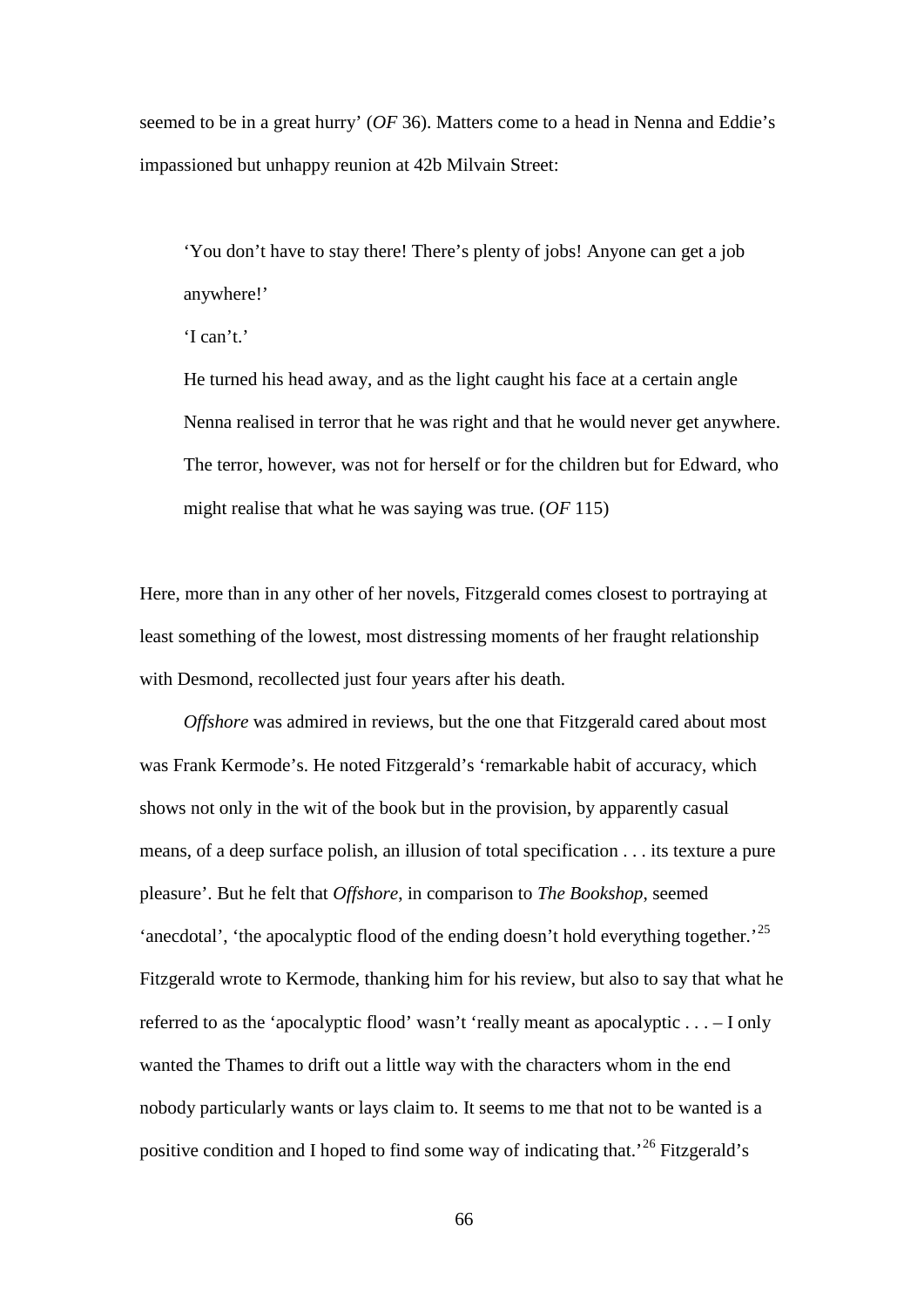defence is tactful and clear-minded in equal measure. Even so, Kermode is right: the ending of *Offshore* 'doesn't hold everything together', or at least not in the way that the endings of Fitzgerald's later novels do. (The same criticism might be levelled at the dark twist that ends *Human Voices*.) Yet in just fifty thousand words in *Offshore* Fitzgerald gives us so much, as Nenna begs Eddie to do, that such small points of criticism hardly signify. We understand that nothing in the barge dwellers' lives can stay the same, but this is far from saying that we accept the fact, returning only with reluctance to the world beyond the fictional one of the novel.

## *Human Voices* **(1980)**

*Human Voices* was the third of Fitzgerald's novels to draw closely on her experience of work. The novel follows the lives of BBC staff at Broadcasting House during the Blitz of 1940, vividly evoking an idiosyncratic institution and its stubborn insistence on telling the truth, however damaging that might be to national morale.<sup>[27](#page-191-3)</sup> Rulebound, intensely ritualistic communities such as the BBC fascinated Fitzgerald, and telling the truth (or, at least, not telling lies) was always important to her.<sup>[28](#page-191-4)</sup> Her work is full of uncompromising truth-tellers such as her uncle, Wilfred Knox, Pierce Carroll in *At Freddie's*, and straight-talking children like Christine Gipping in *The Bookshop* or Dolly Reid in *The Beginning of Spring*. Yet the title of *Human Voices* does not refer only and high-mindedly to those noble, measured, candid voices broadcasting to a darkened Europe. It also alludes to what interested Fitzgerald above all, the ceaseless human need to hear and be heard: 'There was always time for conversations of this kind, and of every kind, at Broadcasting House . . . [all] talking, talking to each other, and usually about each other, until the very last moment when the notice SILENCE: ON THE AIR forbade' (*HV* 5-6). But there is still more to *Human Voices*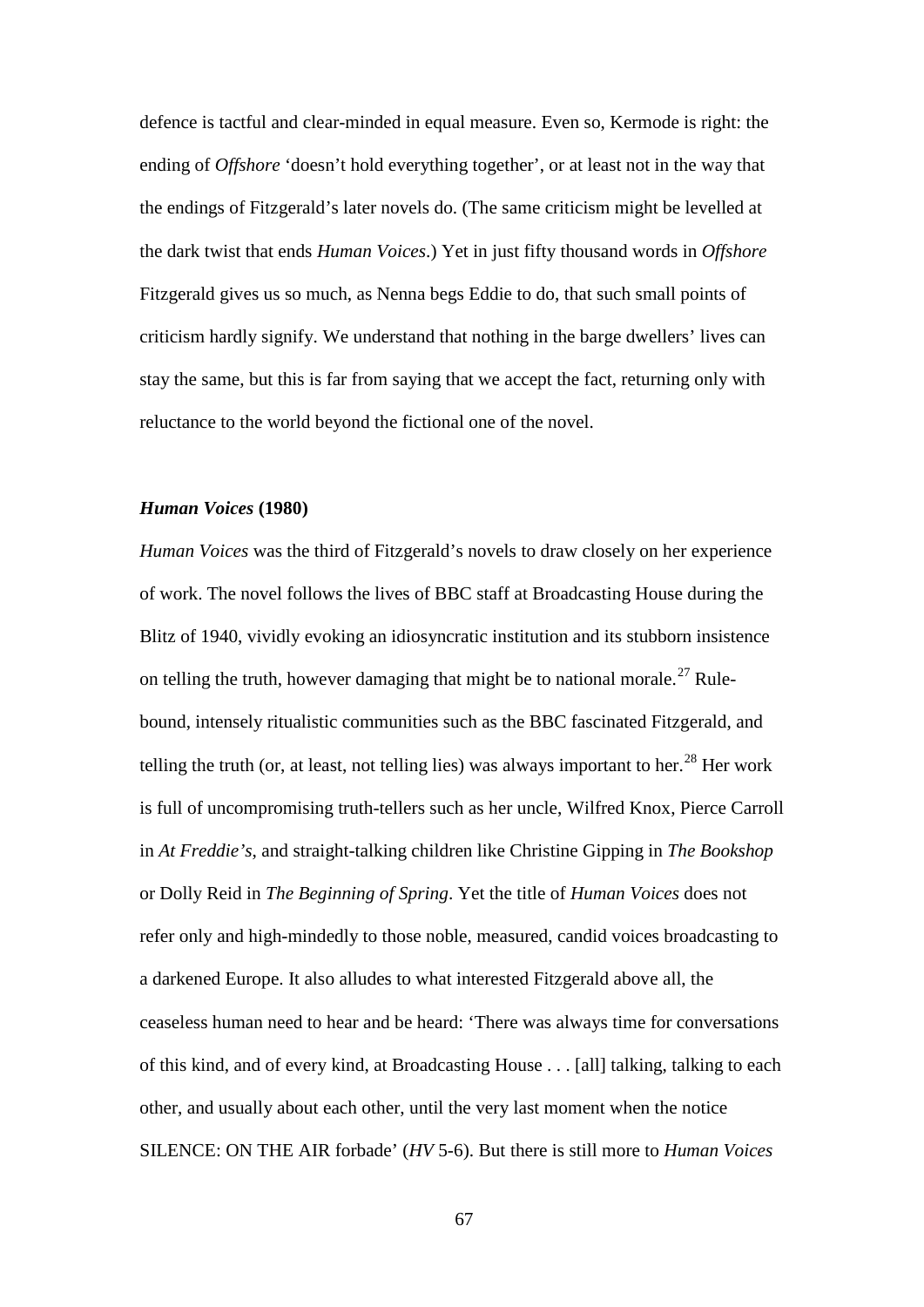than both a tribute to the BBC and a celebration of the human desire to communicate. Its title also alludes darkly to the concluding, anti-romantic lines of T. S. Eliot's *The Love Song of J. Alfred Prufrock*:

We have lingered in the chambers of the sea By sea-girls wreathed with seaweed red and brown Till human voices wake us, and we drown.

Eliot reminds us that the world of the imagination, of art and idealism, can only keep us for so long, before reality intrudes and we return tragically to the human realm. *Human Voices*, then, not only takes us back to the offices and corridors of Broadcasting House in 1940. It also asks profound questions about reality and unreality, what it is to be absorbed in art or idealism, music, sound or love.

Fitzgerald herself summed up the novel: 'It is really about the love-hate relationship between 2 of the eccentrics on whom the BBC depended, and about love, jealousy, death, childbirth in Broadcasting House and the crises that go on behind the microphone to produce the 9 o'clock news on which the whole nation relied during the war years, heartbreak &c, and also about this truth telling business'.<sup>[29](#page-191-5)</sup> One of the eccentrics is the indispensable man-child Sam Brooks, the BBC's Recorded Programmes Director (RPD), possibly based on H. Lynton Fletcher, then Head of Recorded Programmes (*PF* 74-5). The other is the sardonic Director of Programme Planning (DPP), Jeffrey Haggard, whose second wife left him 'because, as she told her lawyers, she could never make him raise his voice' (*HV* 26).<sup>[30](#page-191-6)</sup> The odd-couple friendship between RPD and DPP, with Jeff the parent and Sam the child, produces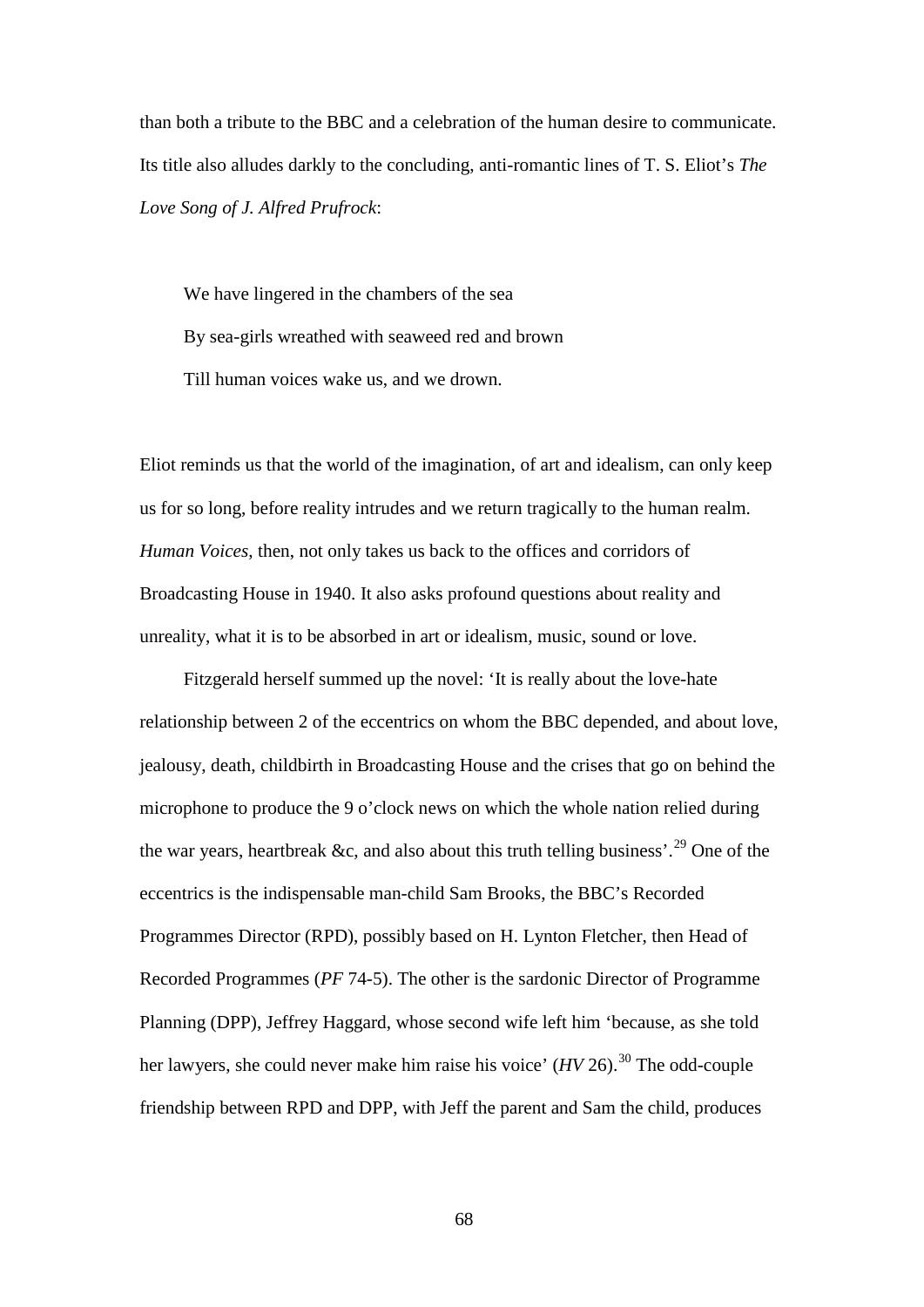rich ironies, apparent both to the reader and to the characters themselves. Jeff tries to explain the friendship to himself:

Their long relationship looked like an addiction – a weakness for the weak on Jeff's part – or a response to the appeal for protection made by the defenceless and single-minded. Of course, if this appeal were to fail entirely, the human race would have difficulty in reproducing itself. (*HV* 26)

Narration and free indirect speech, finely balanced throughout, become indistinguishable in the final sentence here, which belongs equally to the narrator and to Jeff. The effect is a double one: bringing Jeff fully to life while also imbuing the narrative voice with its own distinct personality.

Though both RPD and DPP are well drawn, neither occupies the novel's central role. Annie Asra, Fitzgerald's alter ego, has that honour but doesn't appear until twothirds of the way through the book, though soon we know more about Annie than about any other character in the novel. Annie's widower father had been a piano tuner in Birmingham, taking his young daughter with him on his rounds: 'When he at last took out his hammer and mutes, ready to tune, his daughter became quite still, like a small dog pointing' (*HV* 84). When Annie was sixteen, her father had died. Quietly, purposefully, Annie sets off to try her luck in London and is interviewed at Broadcasting House by Jeff and Sam, and Mrs Milne and Mrs Staples 'from Establishment'. Mrs Milne explains what the job would entail:

'you would be working on shift – you'll have to take that into account, by the way, when you're finding somewhere to live – and you're not likely to have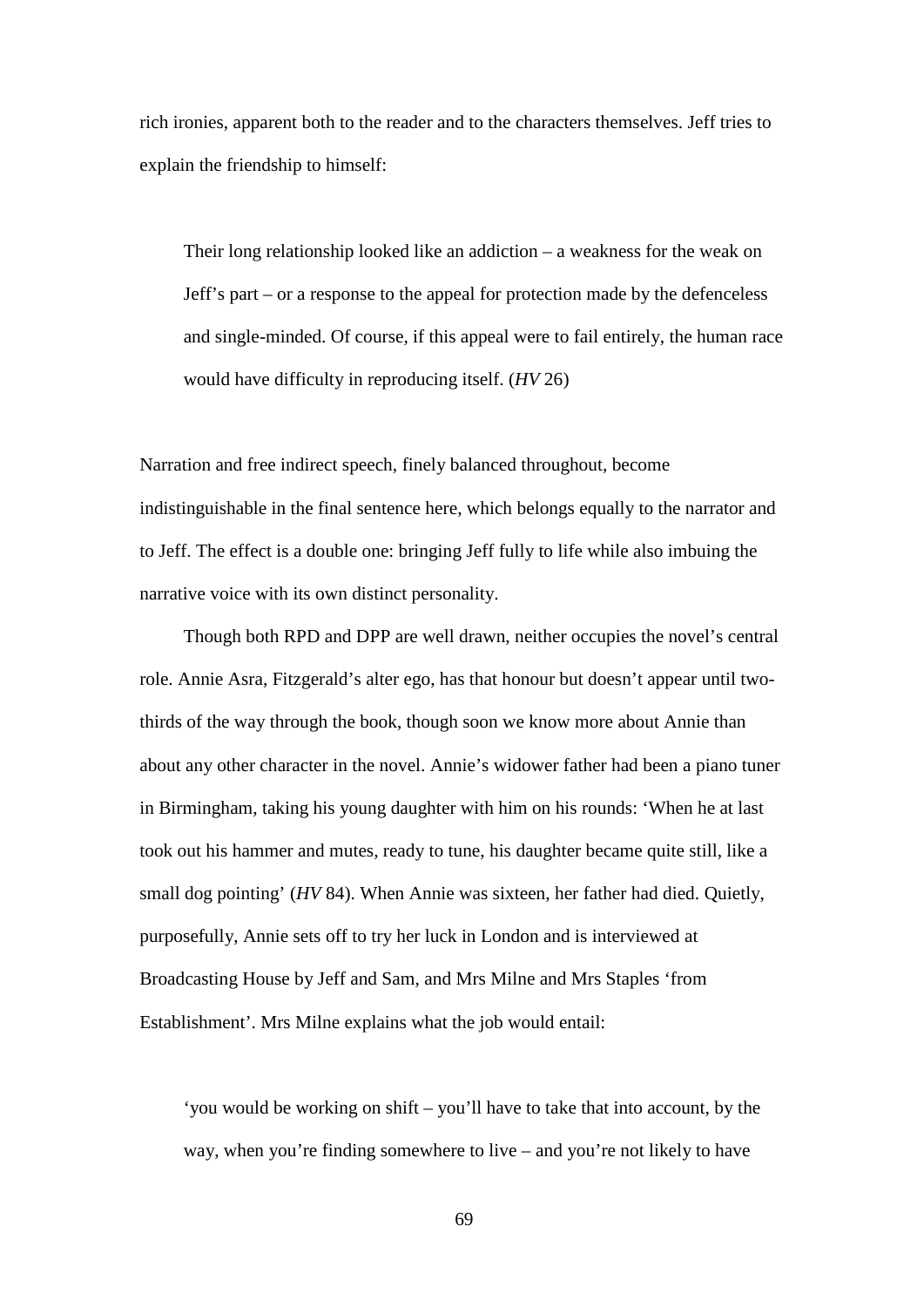much direct contact with Mr Brooks.' Annie didn't miss the change from *you would* to *you will*, and she observed with compassion that Mrs Milne looked downright tired. (*HV* 92)

This brief exchange, as Fitzgerald intends, yields a high dividend: developing plot, giving voice to minor characters, and showing Annie's astuteness and feeling for others. Fitzgerald herself commented: 'as I'm a hopelessly addicted writer of short books I have to see to it that every confrontation and every dialogue has some reference to what I hope will be understood as the heart of the novel' (*HA* 517).

Fitzgerald expects her readers to be perceptive too. Some characters are clearly described by their names: Haggard, Staples, Vogel (or 'Bird'), Waterlow. But the meaning of 'Asra' is less obvious. '"My last head teacher told me it was the name of a tribe," said Annie. "I thought that was going a bit far"' (*HV* 106). Neither Annie nor anyone else in the novel knows that the name alludes to Heinrich Heine's poem 'Der Asra', about a tribe of slaves who die when they love ('welche sterben, wenn sie lieben'). But Fitzgerald assumes that the reader *will* know, thereby setting up dramatic irony about Annie's fate.<sup>[31](#page-191-7)</sup> Events come to a head when RPD takes his juniors out to a celebratory dinner at Prunier's. Fitzgerald brilliantly evokes the heady atmosphere with the deftest of strokes: 'Their Director gave them all a little more champagne, ignoring the just imperceptible hint not to do this, sketched by the retreating waiter. The infants are getting over-excited, his shoulders said' (*HV* 129). Part of the delight of this is that the French waiter's shoulders not only speak (silently), but do so in a French version of English, incorrectly translating 'Infants' from the French 'Enfants' (children). Sam makes a ring out of an inch of gold wire and a red currant and puts it on the third finger of Annie's left hand: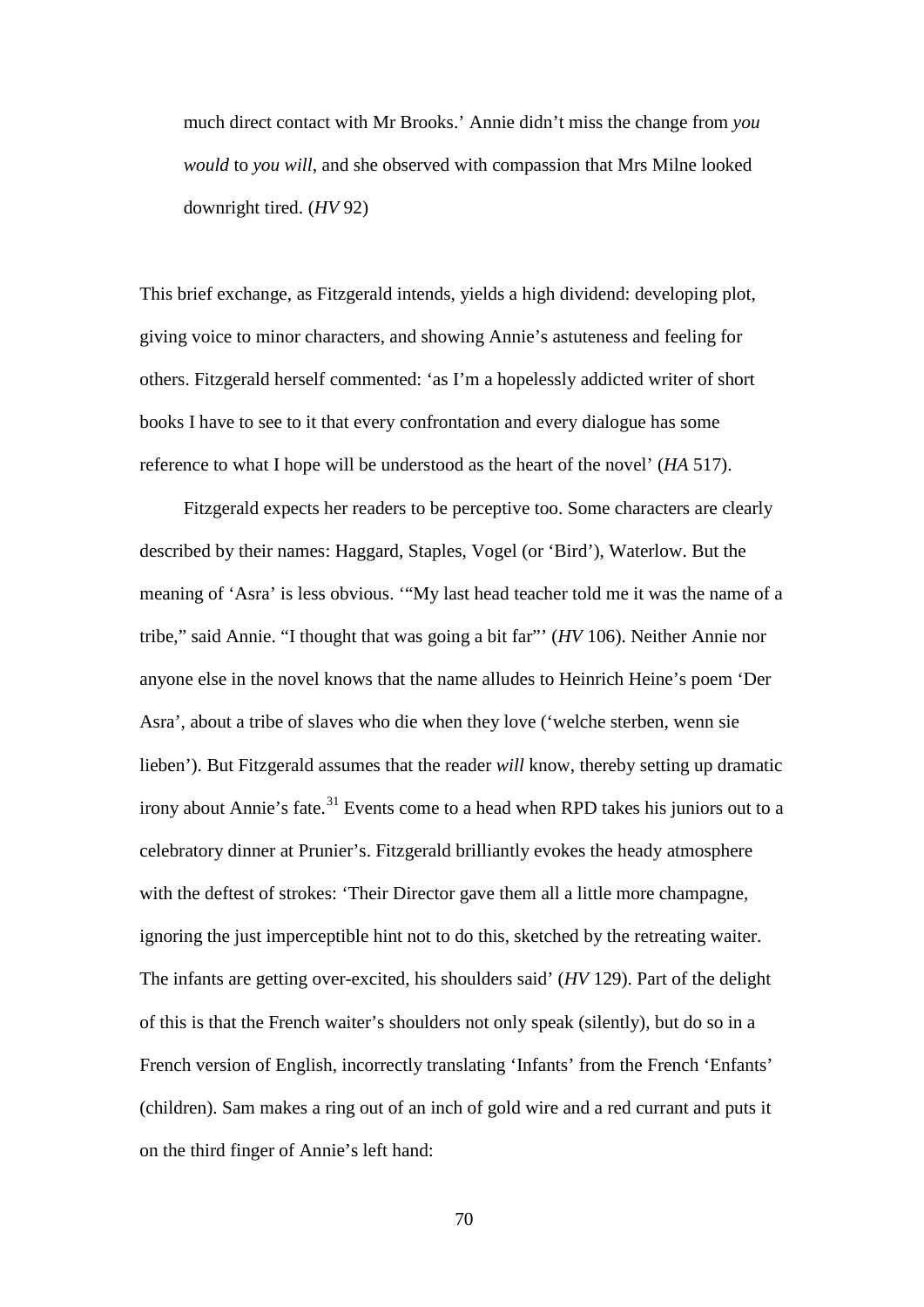The others watched in silence. Annie did not know what to say or do, so she said nothing, and left her hand where it was on the table. Something inside her seemed to move and unclose . . . At that precise moment, while the juniors were eating their dessert at Prunier's, Annie fell in love with RPD absolutely, and hers must have been the last generation to fall in love without hope in such an unproductive way.  $(HV 131-2)^{32}$  $(HV 131-2)^{32}$  $(HV 131-2)^{32}$ 

It is at this precise moment, more than two-thirds of the way through its length, that the novel springs fully into life. Annie's ensuing feelings and experience only reinforce the identification of her fate with 'Der Asra'. She thinks about Sam Brooks's loneliness following Mrs Brooks's departure: 'but then you couldn't really pretend that he was lonely, and so Annie didn't pretend. This, of course, meant that she suffered twice, and she failed to reckon the extra costs of honesty' (*HV* 132-3). Fitzgerald's emotional accounting here is characteristically exacting: Annie not only falls in love without hope, but does so without deluding herself that she was needed.

Minor characters, as always in Fitzgerald's fiction, are fully imagined. Jack Barnett, of Transport, Supply and Equipment, leaps off the page: 'If you can tell me where to get any more steel filing cabinets measuring up to our specifications, Mr Haggard, I'm prepared to go to bed with Hitler's grandmother' (*HV* 146). Practical people and problem-solvers, however harassed, are always treated warmly in Fitzgerald's novels. At the same time, middle-class attitudes and values are the target for gentle satire. Mrs Milne and Mrs Staples agree on the domestic priority items to save from the bombs: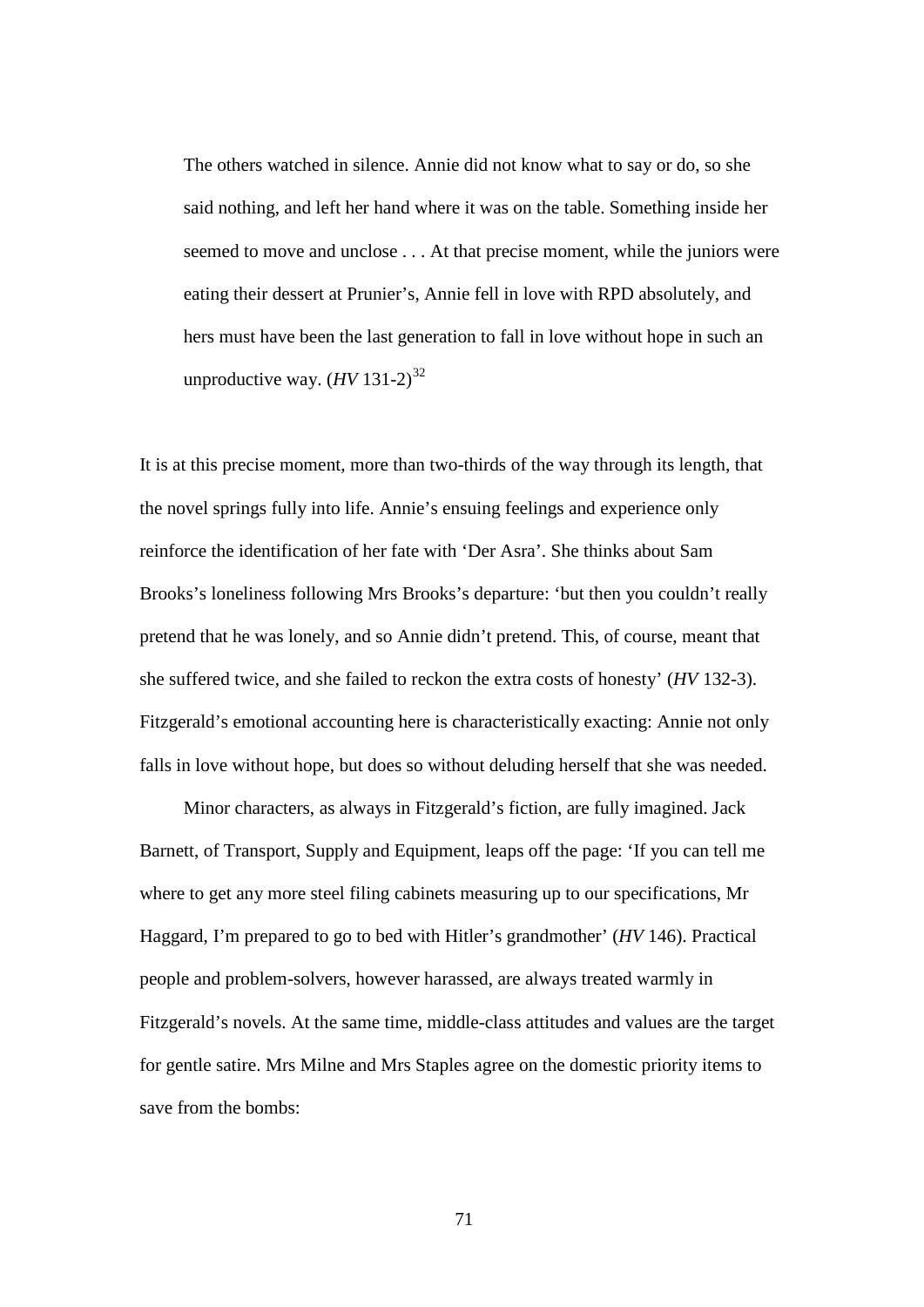'You mean specimen glass and china, and that sort of thing?'

'Yes, the irreplaceables, the things you never use – those are what really matters.' (*HV* 144)

Dialogue here treads a fine line: the reader smiles at Mrs Milne's and Mrs Staples's shared certainty about the value of 'the things you never use', but stop short of impugning them for it. The trick of this lies, in part, in Mrs Staples's ungrammatical but idiomatic use of 'matters'. Individual character lies in such habits of speech, and the reader's interest and sympathy with it. Sometimes such characterization is achieved indirectly, when the narrator slips into the mode of speech of the person described: 'Mac flung down a large sack of oranges and threw his arms round Jeff, as when brave and reluctantly friendly paleface meet' (*HV* 61). This idiom – derived from western novels and movies – belongs to Mac rather than the narrator. It reinforces our sense of Mac as a living, breathing person by seeming to influence the narrator's manner of speech (just as Heinrich seems to do in *Offshore*). At other times, comic characters seem to exist independent of any creator, so audibly polished are the rhythms and inverted syntax of their patter. Enter the old performer Fred Shotto, standing in for his son. He declares: 'He's Fred Shotto, junior. You can bill me as the old block he's a chip of' (*HV* 101).

Fitzgerald shows how this unruly Babel was held together, ennobled even, by the BBC's commitment to truth. Her narrative voice takes on a retrospective, oratorical, far-reaching quality:

As an institution that could not tell a lie, they were unique in the contrivances of gods and men since the Oracle of Delphi. As office managers, they were no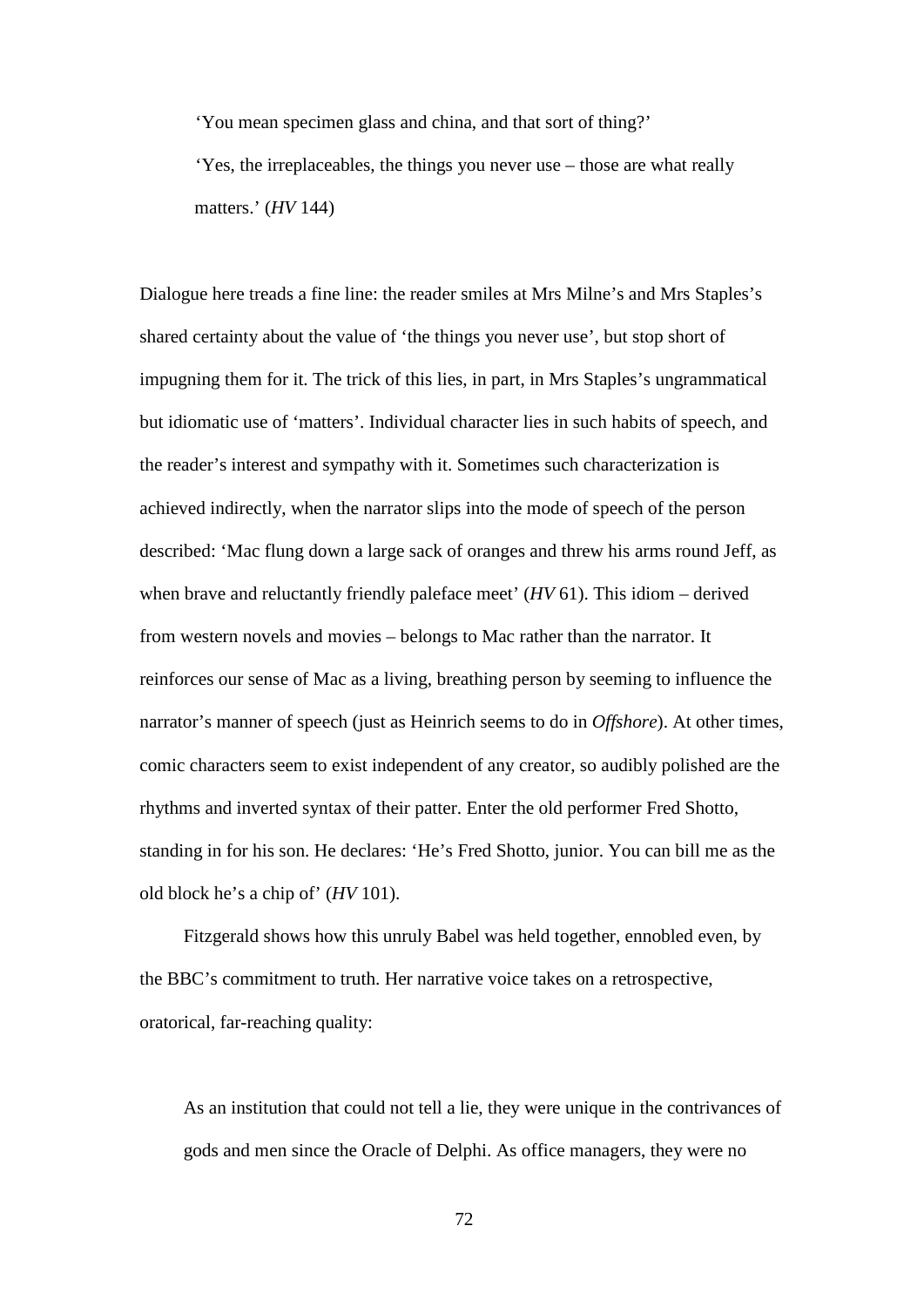more than adequate, but now, as autumn approached, with the exiles crowded awkwardly into their new sections, they were broadcasting in the strictest sense of the word, scattering human voices into the darkness of Europe, in the certainty that more than half must be lost, some for the rook, some for the crow, for the sake of a few that made their mark. And everyone who worked there, bitterly complaining about the short-sightedness of their colleagues, the vanity of the news readers, the remoteness of the Controllers and the restrictive nature of the canteen's one teaspoon, felt a certain pride which they had no way to express, either then or since. (*HV* 103)

The balance of this passage is remarkable – between pride and complaint, order and chaos – the long, multi-clausal sentences infused with voices from the classical past and folklore. In the old planting rhyme, men sang 'one for the rook, one for the crow' as they sowed, knowing that some of the seed would be lost.<sup>[33](#page-191-9)</sup> This is precisely appropriate here given that the BBC was 'broadcasting in the strictest sense of the word', 'scattering' human voices like seed 'into the darkness of Europe'.

Yet for all its appreciation of the BBC's worth, *Human Voices* is searingly critical of the self-importance of its senior managers. The focus for this criticism is the defeatist broadcast by the exiled French General Pinard. Realising what Pinard is about to say, Jeff takes the drastic step of 'pulling the plugs'. As a result, Pinard's speech is not broadcast but the network is silent for ten minutes. Haggard is dressed down for taking matters into his own hands; the ire of BBC senior management is only inflamed by Churchill's approval of Jeff's action. Later, when the BBC's Assistant Deputy Director General (ADDG) had come to realize just how much Jeff was needed to keep the place running: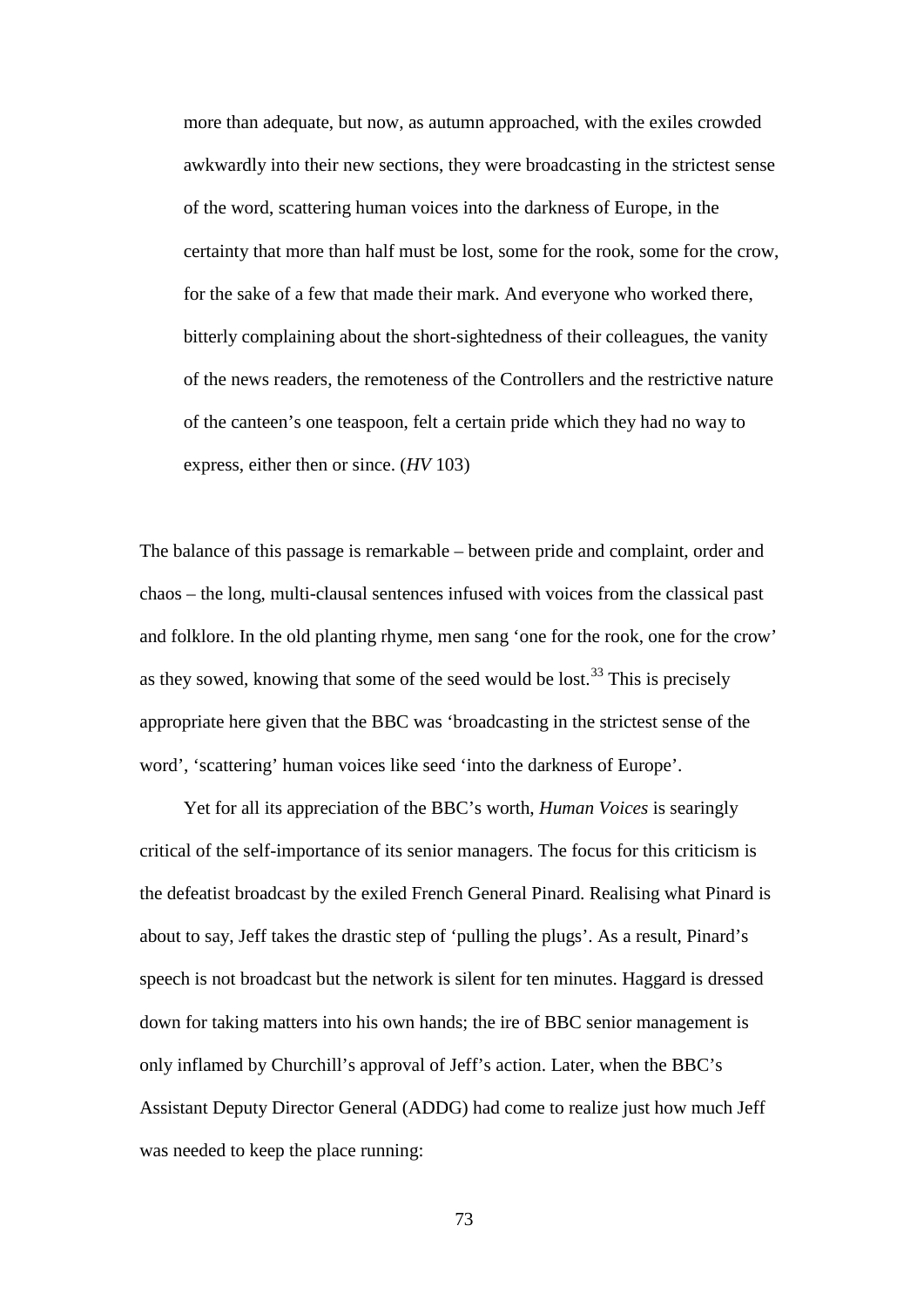ADDG, with the leniency of someone who has been unjust in the first place, considered that Haggard's nerves might have been overtaxed. . . . 'I think I'll advise him to read a few chapters of *Cranford* every night before he retires to bed. I've been doing that myself ever since Munich. I think, you know, that Mrs Gaskell would have been glad to know that.' (*HV* 44)

This is a perfect example of Fitzgerald's creation of speech out of context that leaves the reader guessing. To whom is ADDG speaking? His wife, in a domestic setting? To the Director General or another Old Servant, more formally? To himself? This uncertainty only heightens the supremely Pooterish complacency of ADDG's speech, which surely owes a comic debt to Fitzgerald's love for the Grossmiths' *Diary of a Nobody*. But however much *Cranford* Jeff reads, he will never quite belong. ADDG, when writing Jeff's obituary, is doubtful as to whether he should describe Jeff as an Old Servant, in spite of all he had done for the BBC: 'Even after so many years, he seemed hardly that' (*HV* 200). These final lines of the book, in their ironic voicing of the condescension of the BBC's senior management, are as bitterly disillusioned as any in Fitzgerald's work, even coming close to the desolate ending of *The Bookshop*.

Structurally, *Human Voices* is a curiosity. At the level of sentence, paragraph and scene it is remarkably self-assured, brilliantly evocative, funny and sad. But taken as a whole, the most fully fleshed-out character, Annie Asra, appears only very late on, individual storylines don't quite cohere, and the manner of Jeff Haggard's death is arguably a misstep, straying closer to farce than tragedy, not unlike the ending of *Offshore*. Reviewers have noted these imperfections of design, seeing in *Human Voices* the scrambled frequencies of different wavelengths, coming in and out of tune: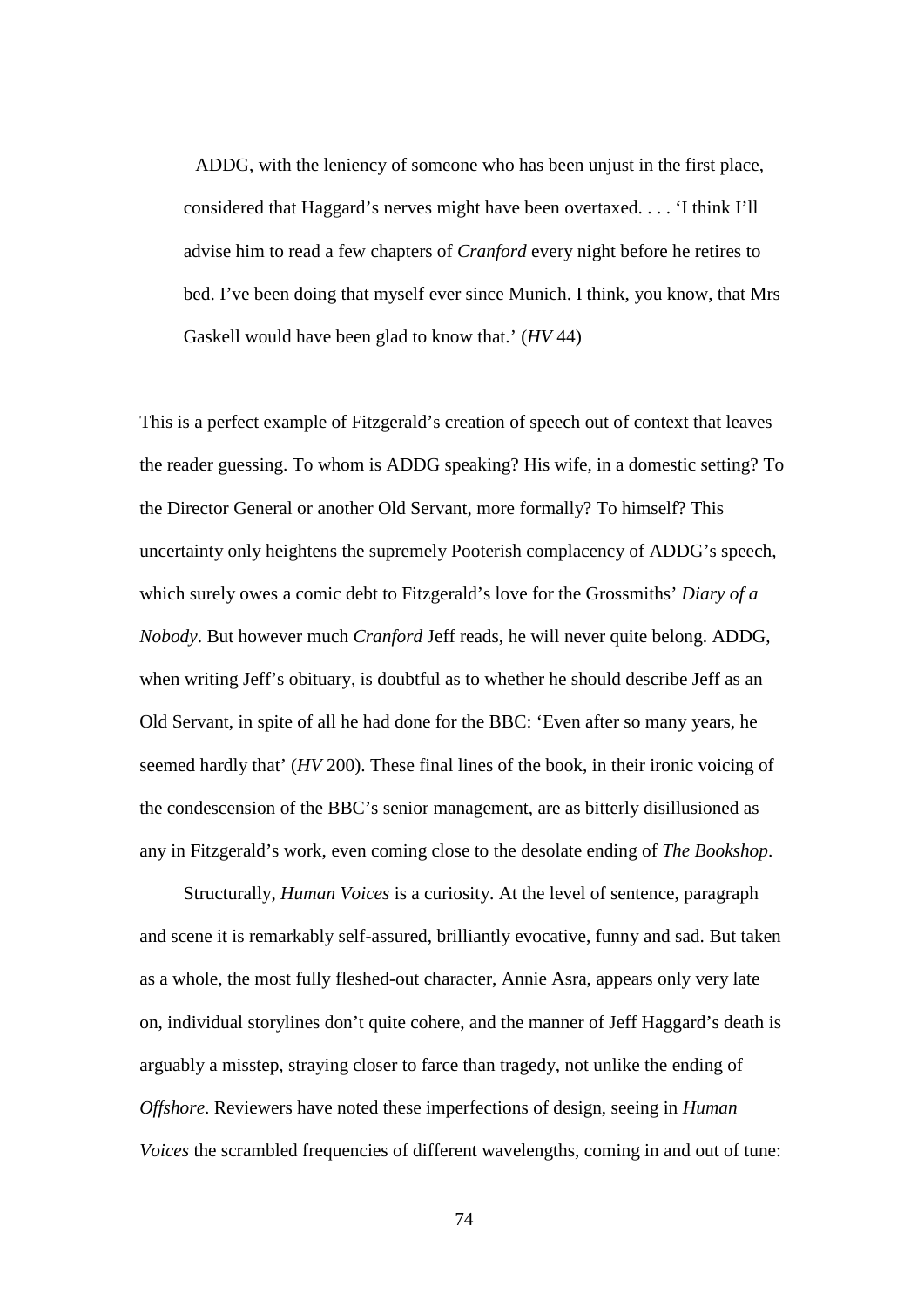'It is all scrappy, voices rising and falling, moments focussed and their consequences lost.' Yet, as A. S. Byatt observes, the scrappiness, silences and absences are not extrinsic to the work, but 'part of the theme and method' of the novel.<sup>[34](#page-191-10)</sup> That theme and method, of voices rising and falling, are exemplified in the remarkable scene when Annie declares her feelings for Sam. Sam, realization dawning, proposes that they go and have a drink and 'start from the beginning.'

Her happiness was greater than she could bear.

'That'll be very nice.'

'It won't be all that nice,' said Sam, feeling compunction, and amazement at himself for feeling it. . . . Their lives were shaking into pieces. 'What are we going to do, Annie?' he asked in bewilderment. She put her arms round him. Good-bye, Asra, she thought. God knows what's going to become of you now. (*HV* 194)

The reader 'hears' Annie's thoughts, but does she in fact say anything in response to Sam's question? It is wholly consistent with Fitzgerald's portrayal in *Human Voices* of the unending human need to communicate, that at this bewildering moment of happiness Annie should choose not to speak but to act. It is in keeping too with Fitzgerald's uncanny instinct of knowing when 'to let the voices fall silent', reminding us in a novel not only full of but also about those voices, as Fitzgerald says of Dickens and Jane Austen, 'that one of the privileges of dialogue is silence' (*HA* 505, 507).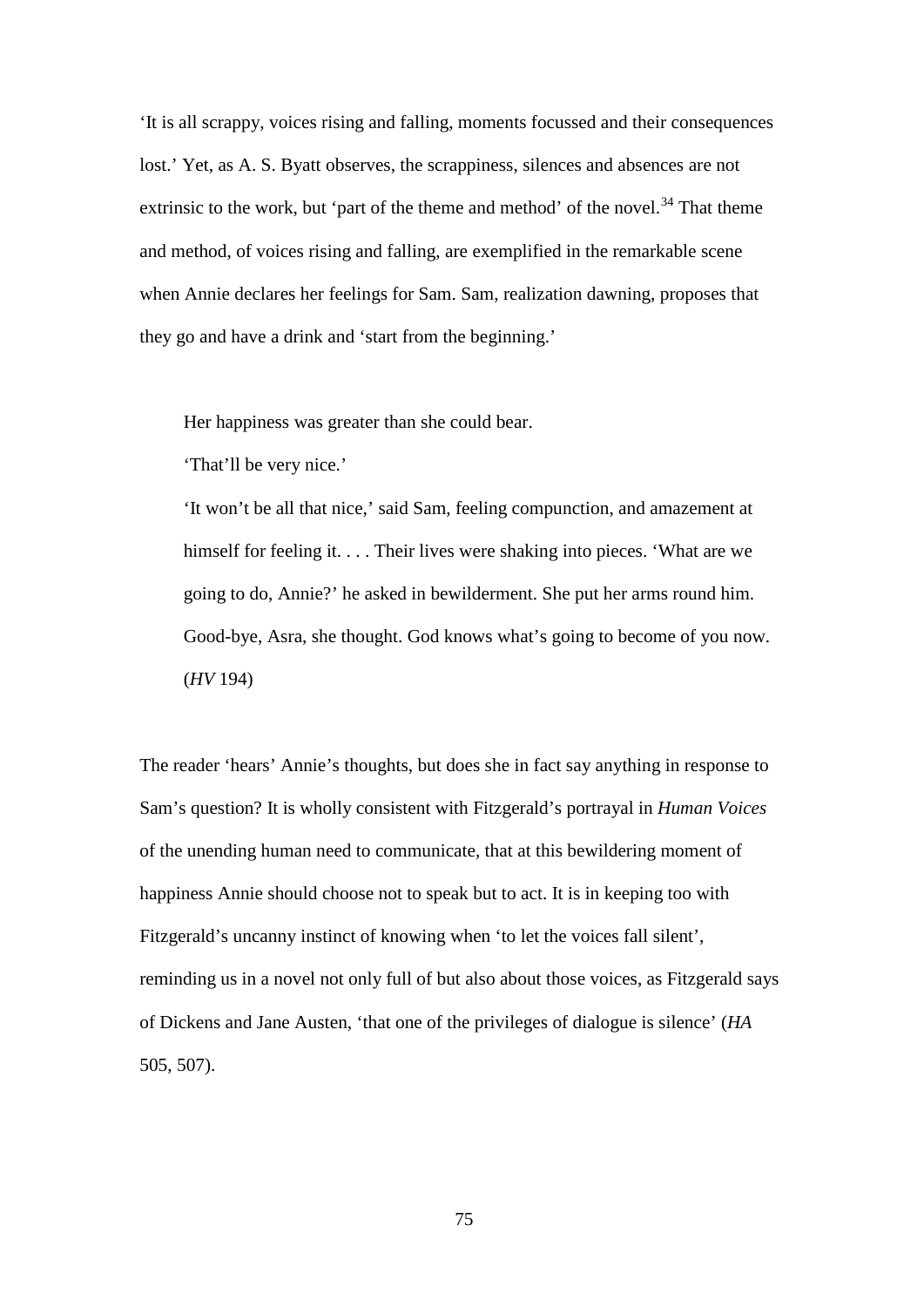## *At Freddie's* **(1982)**

Fitzgerald's fifth novel draws on her experience of teaching at the Italia Conti stage school in the early 1960s. It follows the lives of the owner of the Temple Stage School, Frieda or 'Freddie' Wentworth, of two pupils, Mattie Stewart and Jonathan Kemp, and two teachers, Pierce Carroll and Hannah Graves. Like Hannah, Fitzgerald taught general subjects (arithmetic and spelling) to fiercely resistant stage school pupils.[35](#page-191-11) For its portrait of Freddie, the book also draws in part on Fitzgerald's memory of the doughty, cajoling founder of Westminster Tutors, Miss Freeston. The school's premises smelled of old leather and 'decaying dogs' and Fitzgerald imbued Freddie both with Miss Freeston's domineering character and distinctive aroma. As Fitzgerald commented to her editor Richard Ollard: 'all the characters are taken straight from life, whether successfully or not'.<sup>[36](#page-191-2)</sup> This slightly exasperated remark was provoked by a hostile review; of all of her novels, *At Freddie's* is the one that most divides the critics. For some, the book is 'one of the tiny handful of great theatre novels, up there with Michael Blakemore's *Next Season*, Priestley's *Lost Empires* and Michael Redgrave's *The Mountebank's Tale*. [37](#page-191-3) For others, the novel is sentimental, *faux-naif*, and 'instantly forgettable'.<sup>[38](#page-191-12)</sup>

It is hard to understand why readers should be so sharply at odds. *At Freddie's* contains all the trademark qualities of Fitzgerald's fiction: precise observation of people and places, understated wit, equal measures of comedy and sadness, narrative unpredictability punctuated, in this case, by insights into the magic of theatrical illusion. The authoritative narrator's voice immediately establishes the physical reality of the place: 'Everyone who knew the Temple School will remember the distinctive smell of Freddie's office' (*AF* 4). Freddie herself, an amalgam of Miss Freeston and Lilian Baylis, the ferociously iron-willed manager of the Old Vic, is richly plausible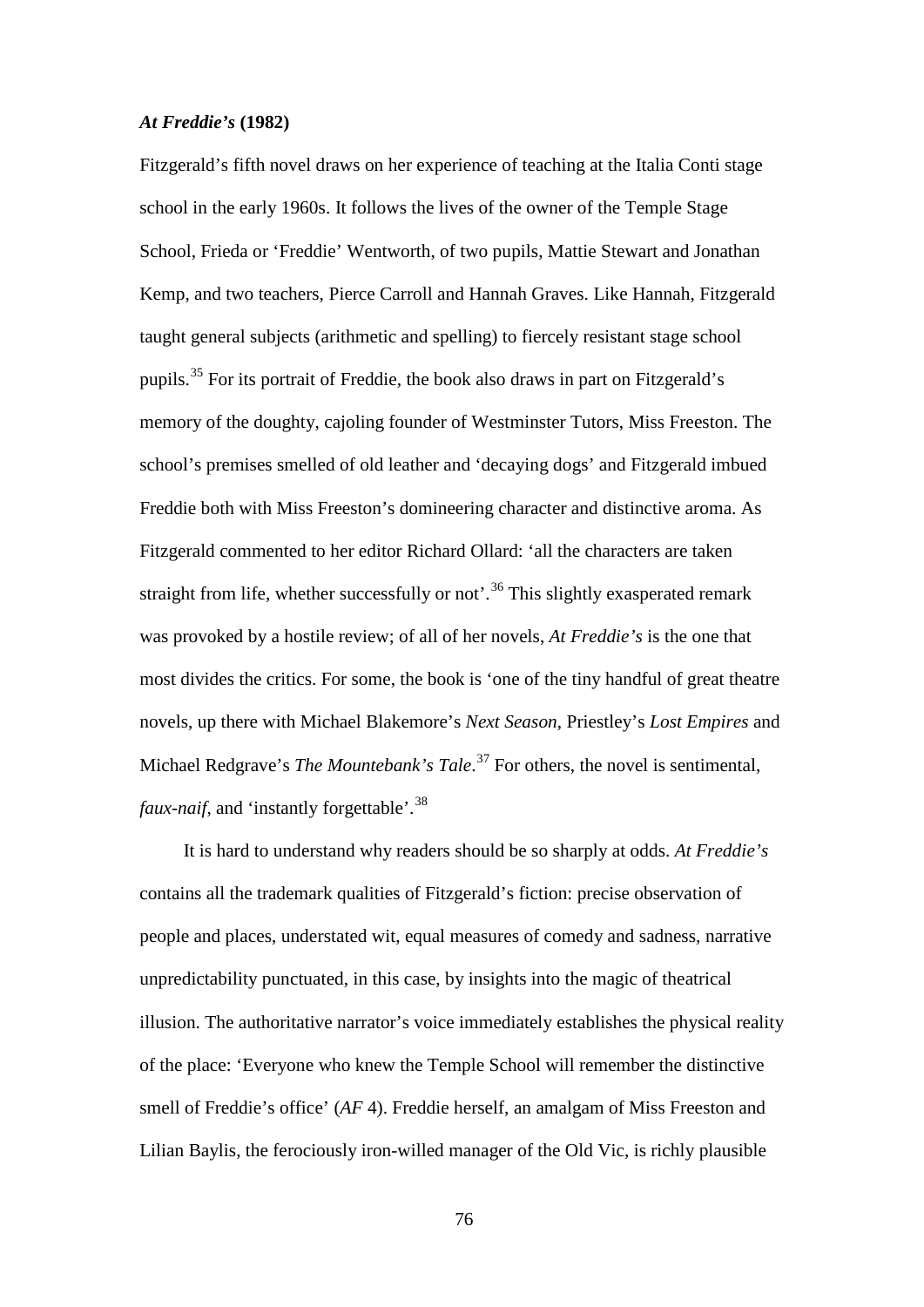in her contradictions, rudeness and cunning: 'And Freddie continued to withhold, from her store of unforgivable remarks, the insult which might part them for ever' (*AF* 71). Finely observed patterns of speech individualise each character:

'That's a bold child, that Mattie Stewart,' Carroll observed, and at the word 'bold', which you'd never hear used in that way in England, both of them were taken back together over many years. Without thinking she put her arm through his. (*AF* 131)

In the case here of the Belfast Catholic Hannah Graves and the 'black Protestant' Pierce Carroll, from rural Northern Ireland, speech both individualizes *and* brings characters together.

It is the morose Pierce who makes the deepest impression on Freddie, telling her: "It's a great mistake to live with the past victories." . . . Freddie felt some interest in Carroll, more, perhaps, than in Hannah. She had heard in his remarks the weak, but pure, voice of complete honesty' (*AF* 23). Too much honesty though can be as unsettling as too little, as Hannah realizes after Pierce proposes to her: 'At this point it came to her that she was not good enough for Pierce, and nobody can bear this feeling for any length of time' (*AF* 207). Later they revisit the moment of his proposal. Pierce asks:

'Did you think that I ought to have said more than I did about my feelings?' 'No.'

'You resented that, perhaps.'

'No, not at all.'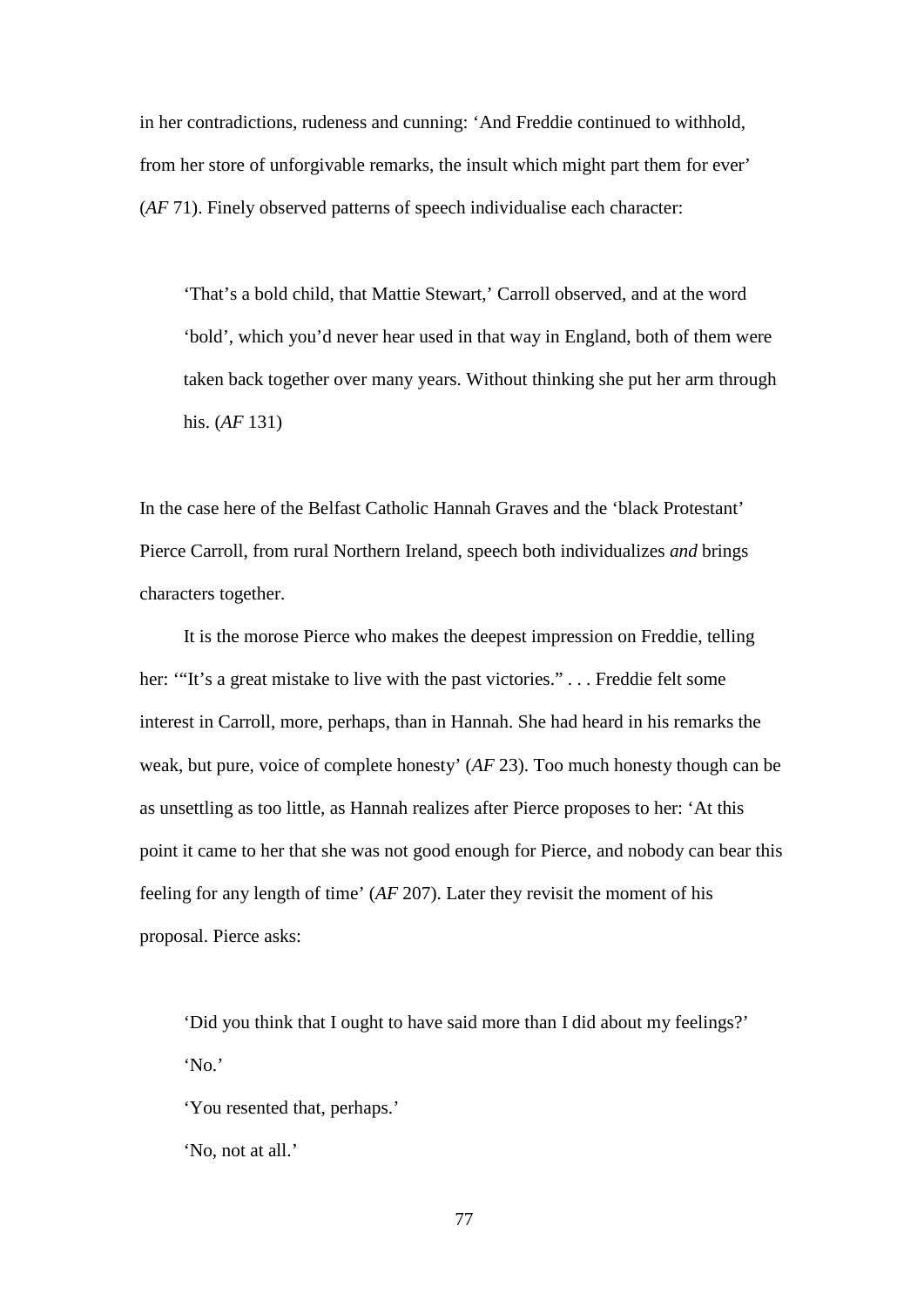'I was afraid you might not have done.' (*AF* 210)

Pierce's worst fears are confirmed. His proposal to Hannah had left her so unmoved that she hadn't even felt affronted.

Such sharply observed emotional interplay in *At Freddie*'s acquires a more generalized resonance through the book's atmosphere of literary allusion, quotation and performance. Yet rarely is a literary echo or quotation overtly signalled or explained as such. Freddie deigns to speak, in the company of Freddie's accountant, Unwin, to the businessman Joey Blatt, who wants to invest in the stage school. The nine-year-old boy actor Jonathan interrupts the meeting.

'Mr Blatt has come to tell me that I don't know how to run my own business,' Freddie went on.

'Oh, surely that can't be so, Miss Wentworth.'

'He says he wants to help the school. He's anxious to give me some money.' 'What is money?' Jonathan asked.

'Now look here, son,' said Blatt, 'you know what money is.' Unwin felt that if no one else was going to put a stop to this, he must, particularly when the little boy went on, in a sleepy whisper that chilled the blood, 'Money isn't cruel, is it? But if it isn't cruel, why didn't it save my mother?' (*AF* 68)

For a moment the tone skews wildly towards a strange kind of tragic pathos. But the full, deferred pleasure of this only becomes apparent eight pages later when we learn, in passing, that Jonathan's words belong to a song from a musical version of *Dombey*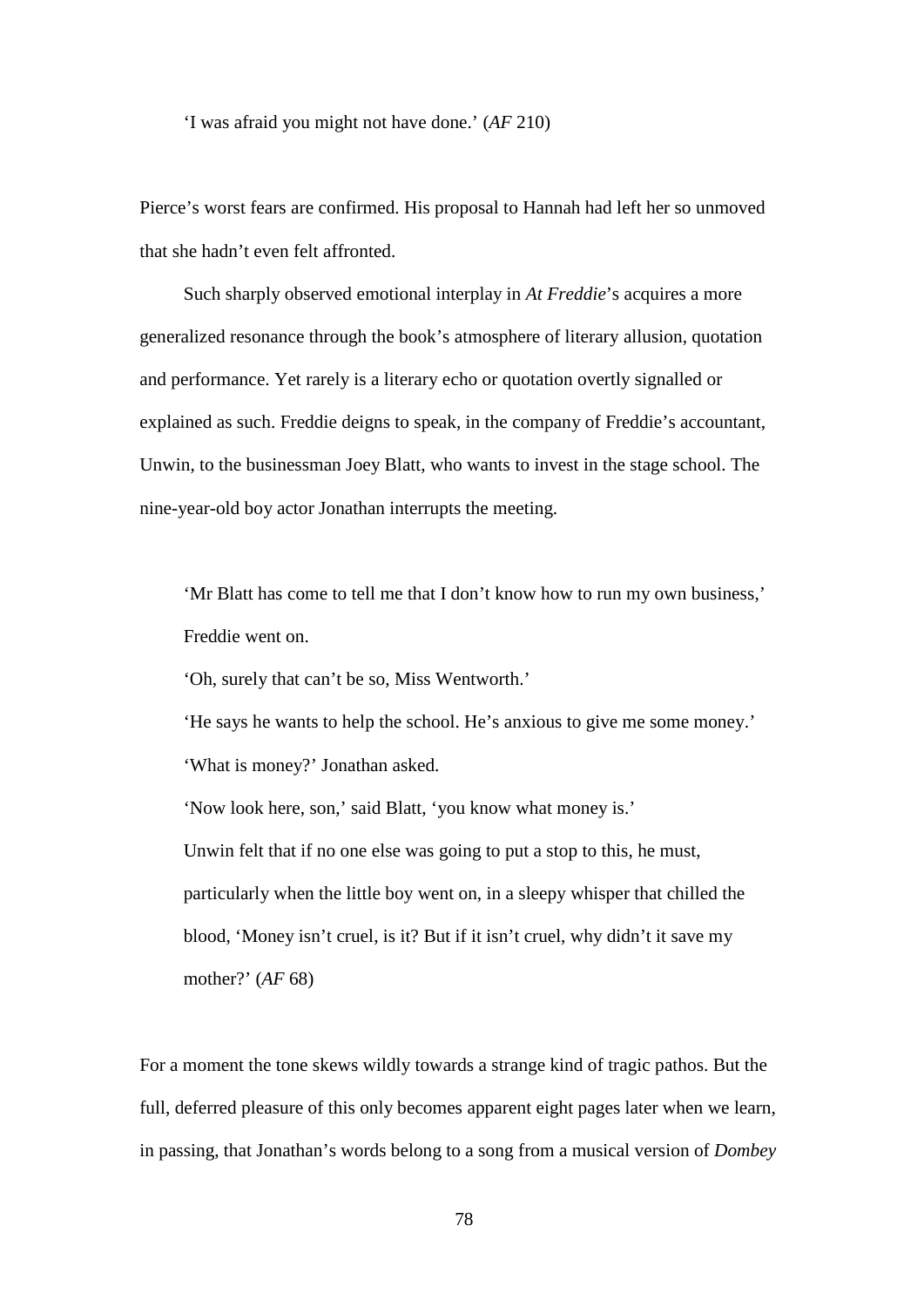*& Son*, a song that all the child actors know. Fitzgerald uses quotation here for purely comic purposes, and to discomfort Joey Blatt (and the unwary reader for a time too). Elsewhere in the novel an allusion to Prospero's 'We are such stuff / As dreams are made on' speech in *The Tempest* works to define the limits of a character's sympathies. Speaking of the theatre, Hannah asks Pierce 'whether he didn't find it rather sad to see human beings giving a lifetime's concentration to what must melt into air, into thin air.'

'I think that's a bit from Shakespeare you've got there,' Pierce had said. 'Well, yes.'

'If you ask me, he was a bit of a showman.' (*AF* 187)

Pierce's clumsily honest but wholly inadequate response, shutting down further discussion, swiftly and sadly tells us all that we need to know. There can be no chance for Hannah and Pierce.

Other almost imperceptible literary echoes contribute to the book's particular atmosphere of artistic propensities suppressed and unrealized. Fitzgerald describes how Mattie's father feels about Freddie's financial management of the school: 'At the very idea of profits going to waste, even if they didn't concern him directly, he felt a mixture of wistfulness and anger, like a poet conscious of all the roses that fall' (*AF* 62). This is an unexpectedly poignant comparison, between the mind of a prosperous chain-store owner and the mind of 'a poet'. But there is an echo too, in 'all the roses that fall', of the words of the Irish song 'Oh Danny Boy', distantly but recognisably reminiscent of Pierce's futile love for Hannah: 'The summer's gone, and all the roses falling / It's you, it's you must go and I must bide'. What might have been a merely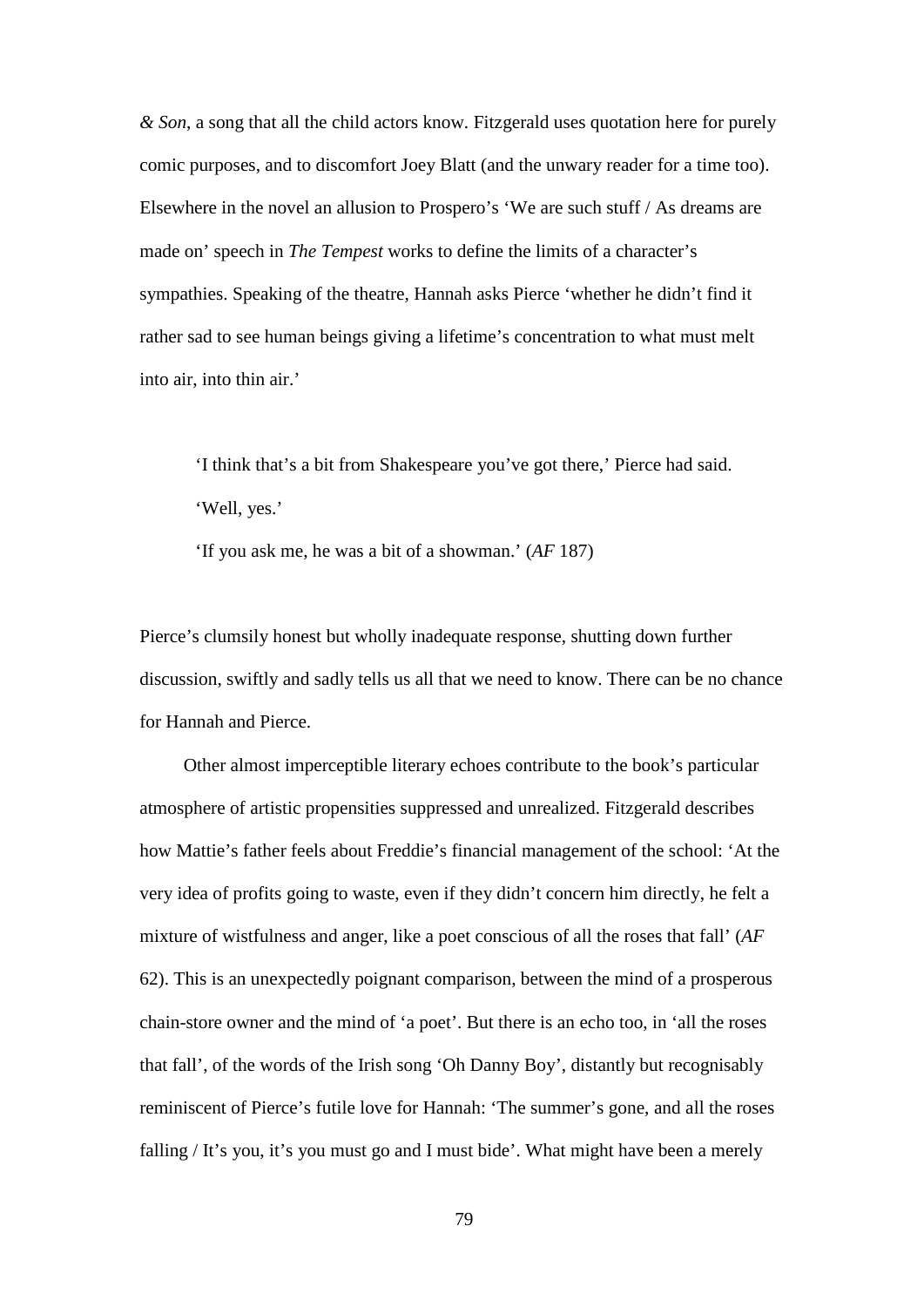localized moment of characterization here becomes, through its half-perceived connection to Hannah and Pierce, something that belongs to the larger romantic sensibility that pervades the whole novel.

*At Freddie's* is particularly brilliant on theatrical illusion, on its unlikely magic and appeal. Fitzgerald's own keen theatre-going animates her picture of Londoners heading to the West End:

At this very moment they were hurrying off from work, bolting their macaroni cheese (Freddie's heart was always with the cheaper seats) and braving the struggle back into the city, to concentrate on what was said and done in a lighted frame, which, when it went dark, would make them cry to dream again. They were creators in their own right, each performance coming to life, if it ever did, between the actors and the audience, and after that lost for eternity. The extravagance of that loss was its charm. (*AF* 73)

Fitzgerald's had always been beguiled by the stage. Forty years earlier, she had reviewed Herbert Farjeon's revue *Light and Shade*: 'The theatre gives you a new world, one that seems real if the play is successful, but a different world. Out of cardboard and plaster, out of intonations and tricks with time, the theatre creates this astonishing illusion.'[39](#page-191-13) Just as, she might have added, fiction does out of words, inflections, echoes and whispers, what is said and not said, heard and not heard. Fitzgerald's longstanding fascination with the theatre was not only an aesthetic or philosophical one, but a technical and artistic one too. She loved to know how things were done, how such illusions were created. In *At Freddie's* Fitzgerald's interest in stagecraft focuses on actors in particular, and on those rare moments when one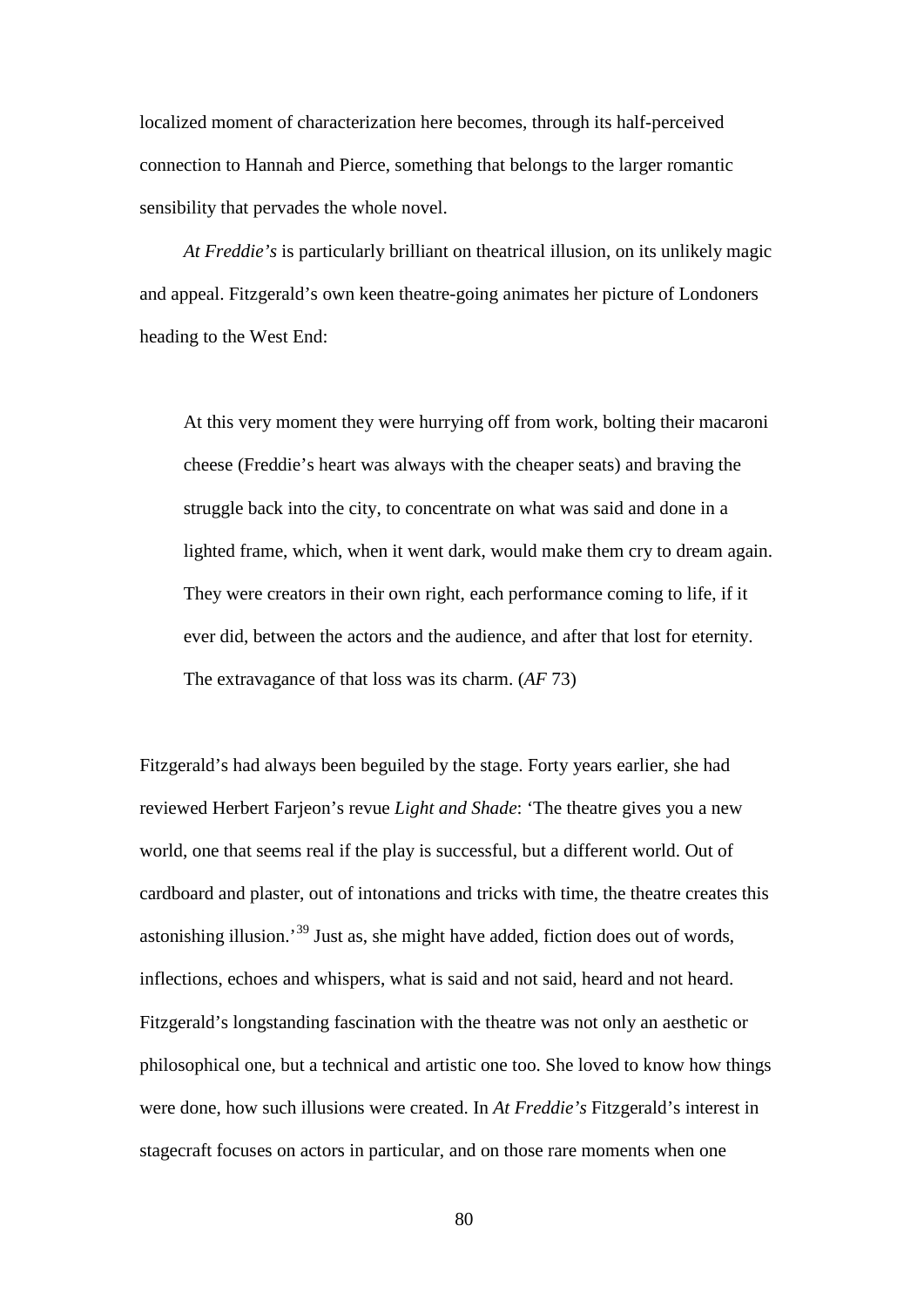'achieved the moment of electrifying contact with the audience in front of him which may only once or twice in a lifetime be the actor's reward' (*AF* 175). Some actors, such as Mattie Stewart, destined to be a movie star, possess mere imitative facility, trained up to competence. Others, such as the boy-genius Jonathan Kemp, work intuitively, interested almost wholly in technique and barely at all in psychology: 'Jonathan was born to be one of those actors who work from the outside inwards. To them, the surface is not superficial. He didn't want to know what it felt like to be desperate enough to jump from a wall; he wanted to know what someone looked like when they did' (*AF* 101).

The essence of Jonathan's art is obsessive, single-minded concentration. Due to take the role of Prince Arthur in *King John*, in which the prince dies when jumping to escape from imprisonment, Jonathan realizes that he must practice the jump in the little walled yard behind the school. He approaches first Freddie and then Pierce for help, but both are preoccupied with their own affairs. Doggedly, Jonathan persists on his own, dragging rotten fruit crates from Covent Garden to enable him to climb onto the wall. By now, late in the evening, Jonathan has been locked out of the school and faces a worryingly long drop from the wall to the street to get out. 'Still, he had other resources', observes the narrator, and Jonathan remains undisturbed and intent on his aim, which 'was to get so used to the jump that he could do it without thinking, and exactly the same way every time.' He anticipates the morning, when someone would come and tell him 'whether he was right or not'. The book closes, snow swirling, with Jonathan determined to get it right. 'Meanwhile he went on climbing and jumping, again and again and again into the darkness' (*AF* 230). No single image is as ominous in all of Penelope Fitzgerald's fiction.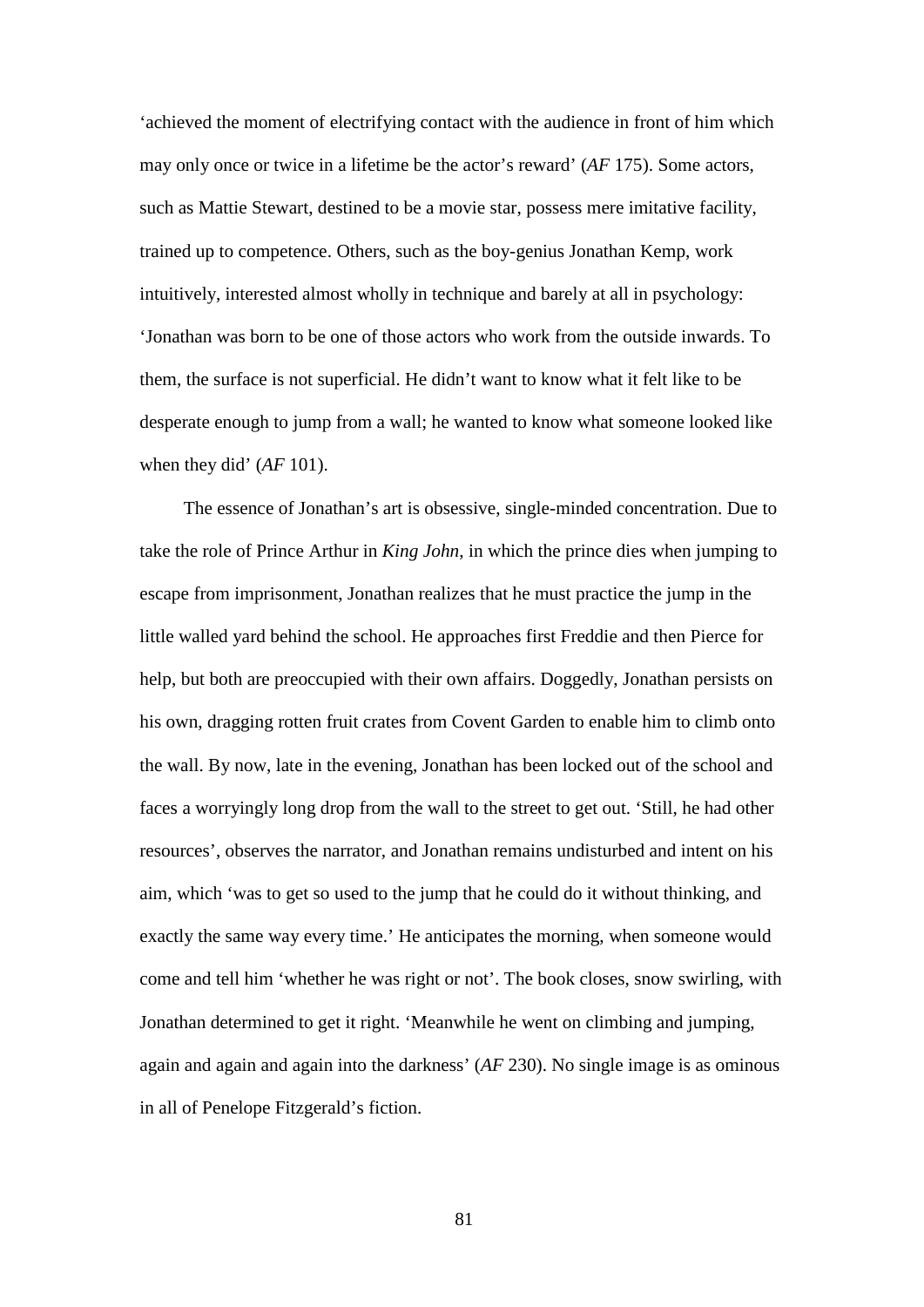Fitzgerald explained in an interview that she had meant Jonathan to die, or for the reader to think that he would die, accidentally, leaping off the wall. 'But nobody has grasped this, she added, and that was her fault'.[40](#page-191-4) Criticism of *At Freddie's* centres on Fitzgerald's perceived affection for her characters, the seemingly arch or knowing narration and dialogue, and the sense that not enough is at stake. Yet, as its enigmatic, unsettling ending shows, the book is far darker than such critics suppose, and not at all 'well mannered' as one reviewer put it. It also contains moments of pure uproarious joy, such as the boy-dancer Gianni's outraged riposte to Hannah:

'Christ, Miss, you don't believe me. I'm not a liar. I'm not going in for acting, you know that, I'm a dancer, my style's hat and cane like Frankie Vaughan, Frankie's given untold sums to selected charities.' (*AF* 58)

This last phrase – 'untold sums to selected charities' – is comic dialogue of the highest order; the promotional language of the press release put in the mouth of a child. If the novel has a weakness it is that Hannah Graves, unlike Florence Green, Nenna James or even Annie Asra, never quite comes sufficiently to life. The reader is privy to her thoughts and emotions – 'he had never so much as called round at her place again, and she thought the more of him for that, or perhaps, to be honest, she thought less' (*AF* 207) – but she is never really troubled by Pierce, or Boney Lewis, her actor lover, or by Freddie. Life never seems to cost her quite enough. As a result, Pierce becomes the emotional focus of the novel. He tells Miss Blewett that he had asked Hannah to marry him. 'Miss Blewett caught his expression and without hesitation folded him, as he stood there in his second best homegoing tweed, in her arms' (*AF* 150). Yet because Pierce is so doomed and Hannah so resilient and self-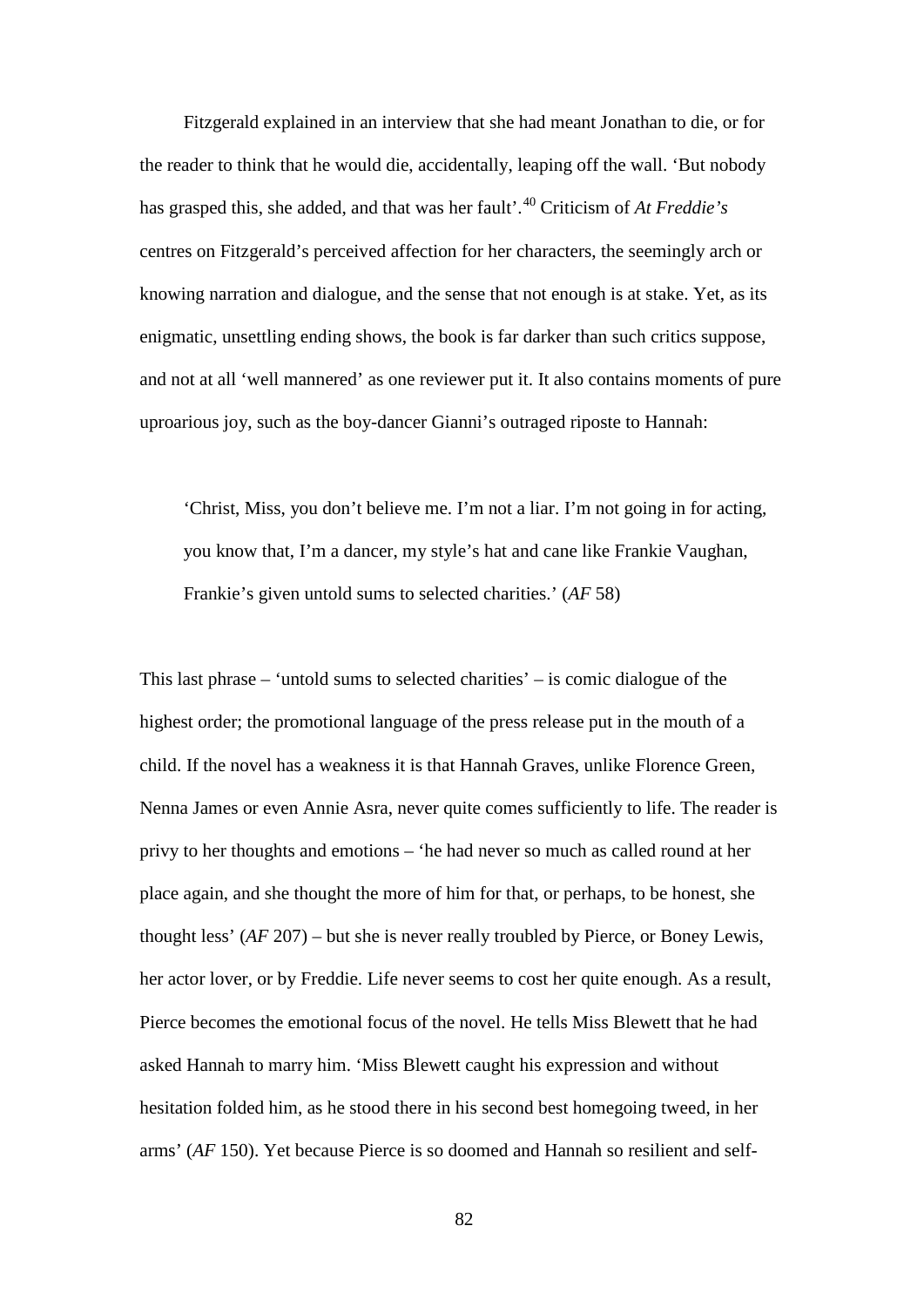reliant the emotional energy of the novel is dissipated rather than concentrated. But such a slight imbalance is a small price to pay for the 'pure gold' of this constantly surprising, deeply moving, yet most underrated and misunderstood of Fitzgerald's early novels.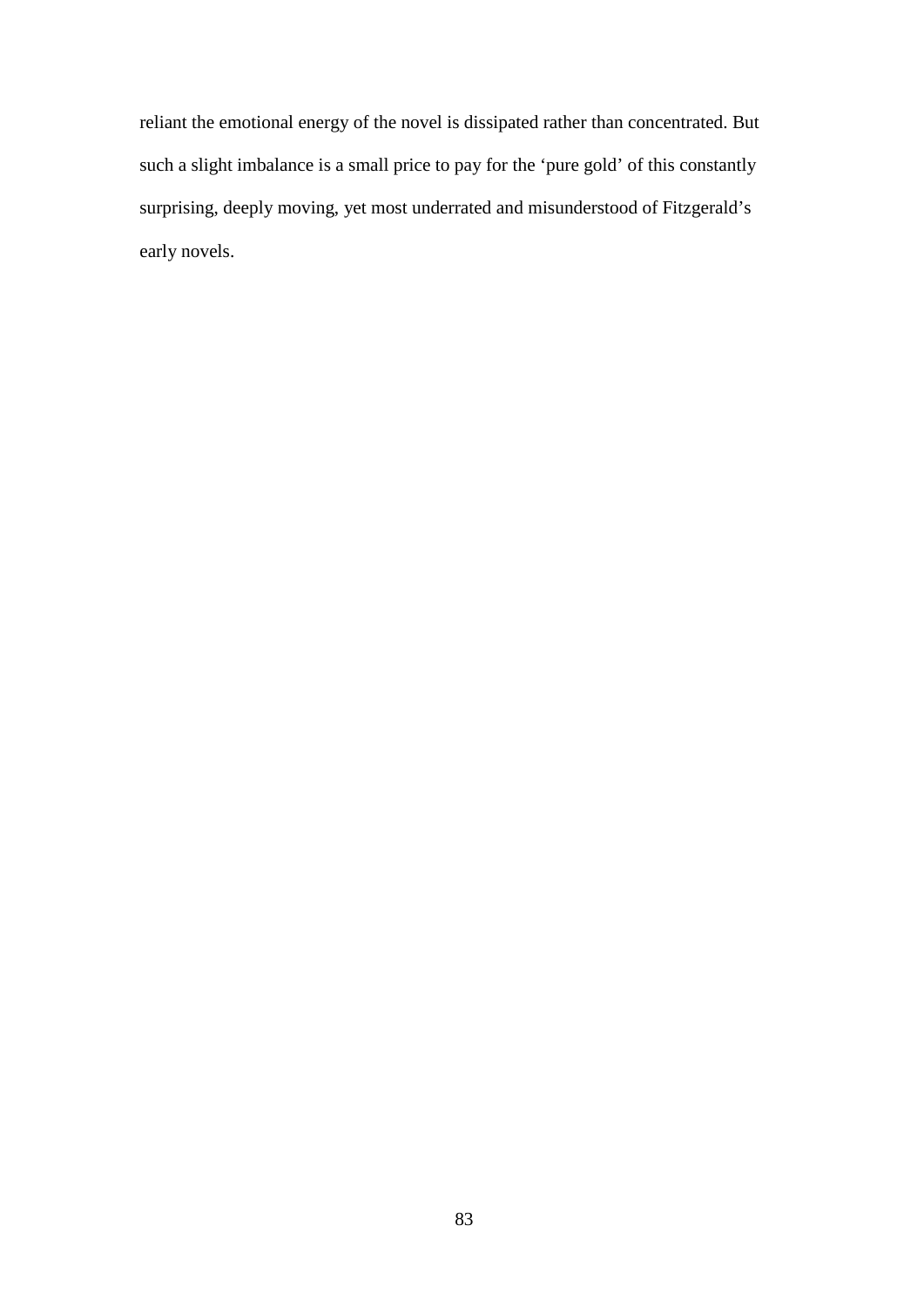# 4. Late Novels

In the decade following the publication of *Charlotte Mew and Her Friends* (1984), Penelope Fitzgerald wrote a remarkable quartet of novels: *Innocence* (1986), *The Beginning of Spring* (1988), *The Gate of Angels* (1990), and *The Blue Flower* (1995). Set in Italy, Russia, England and Germany and ranging in time from the lateeighteenth to the mid-twentieth century, these four works are often described as 'historical novels', as though history were the most important thing about them. But Fitzgerald herself disliked the term, pointing out that 'All novels, in fact, are historical'.<sup>[1](#page-191-14)</sup> By this she meant that novels only tell stories about things that have already happened (even Orwell's *Nineteen Eighty-Four and Huxley's Brave New World* are told in the past tense); and also, more formally, that the novel, like music and drama, is a temporal art form, unfolding in time and history. I prefer, then, to call these four works Fitzgerald's 'late' rather than historical novels, partly because history is decidedly *not* what defines them, and partly to signal their difference – less autobiographical, more boldly experimental in narrative form and style, and even more intensely concerned with profound questions of body, mind and spirit – from Fitzgerald's 'early' novels.<sup>[2](#page-191-6)</sup>

These four late works are the peak of Fitzgerald's achievement as a writer. *The Beginning of Spring* and *The Gate of Angels* were shortlisted for the Booker Prize, and *The Blue Flower*, unaccountably overlooked for the Booker, won the US National Book Critics' Circle Award. All four have been praised for their uncanny evocation of particular times and places, for their structural economy and innovation, for their bodying forth of big ideas about life, death and the nature of reality in the guise of stories of romance and mystery. In these novels, in which fictional characters mingle with famous names from history, including Antonio Gramsci, Tolstoy, Ernest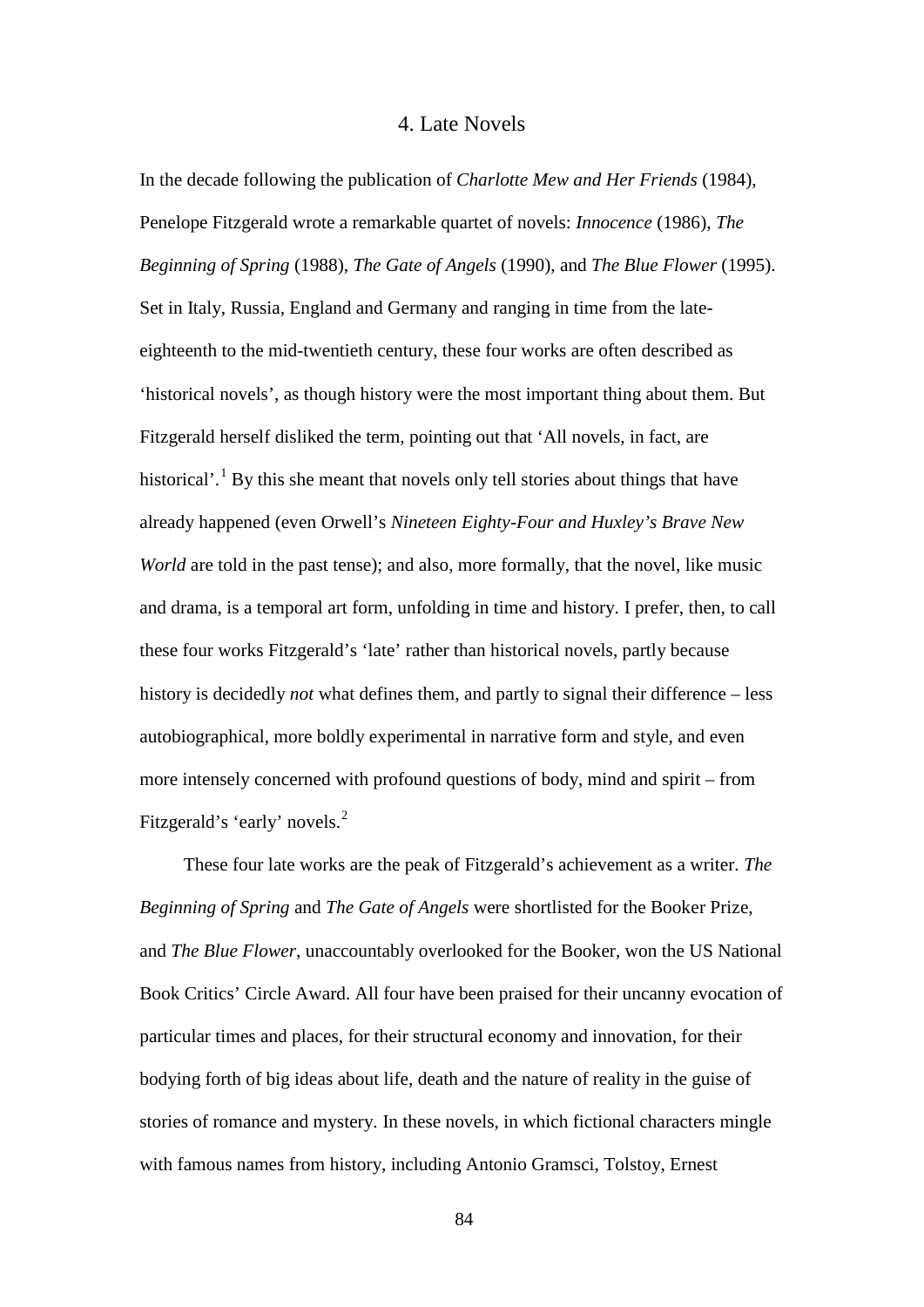Rutherford, Goethe, Fichte and Schiller, Fitzgerald ranges far beyond the experiences of her own life. Yet perhaps not so far, upon closer inspection. The plots of all four novels present versions of thwarted desire: Fred's epiphanic longing for Daisy in *Gate of Angels*; Salvatore and Chiara's tempestuous love story in *Innocence*; Frank's craving for Lisa in *The Beginning of Spring*, or at least his desire for something other than his marriage; Fritz's idealized yearning both for Sophie, his 'heart's heart', and for revelation in *The Blue Flower*. The traces of Fitzgerald's own experiences, especially of her often difficult marriage, are more or less discernible in each of these situations, and are the mostly undetected wellsprings of the distinctive quality of sympathy for human needs and weakness that pervades these late works.

Yet, autobiographical resonances apart, the question remains: How does she do it? How in these last novels does Fitzgerald deploy the devices of narrative art to create fictional worlds, alien to her own experience and upbringing, that expand to inhabit the reader's imagination and even appear to possess an existence independent of the novels themselves; whose characters, in their courage, absurdity and intimacy with the author ('the central people in Penelope Fitzgerald novels seem to share her sense of humour')<sup>[3](#page-191-7)</sup> appear as real to us as ourselves; stories whose opacities and mysteries hint at shadowy realms beyond their telling, dimly perceived and achingly out of reach? 'Obliquity, timing, and the virtues of omission and allusion are her secrets,' Michael Dibdin observed, $4$  and this chapter shows how these stylistic features combine to produce the 'magical effects' of each novel. Other contrivances also play a part. Subtle shifts in narrative perspective prompt the question, 'who is telling me this story?', disturbing but at the same time deepening the reader's involvement in the fiction. Syntax and diction that insinuate not only specific moods but appear to emanate from the characters themselves, even when they are silent,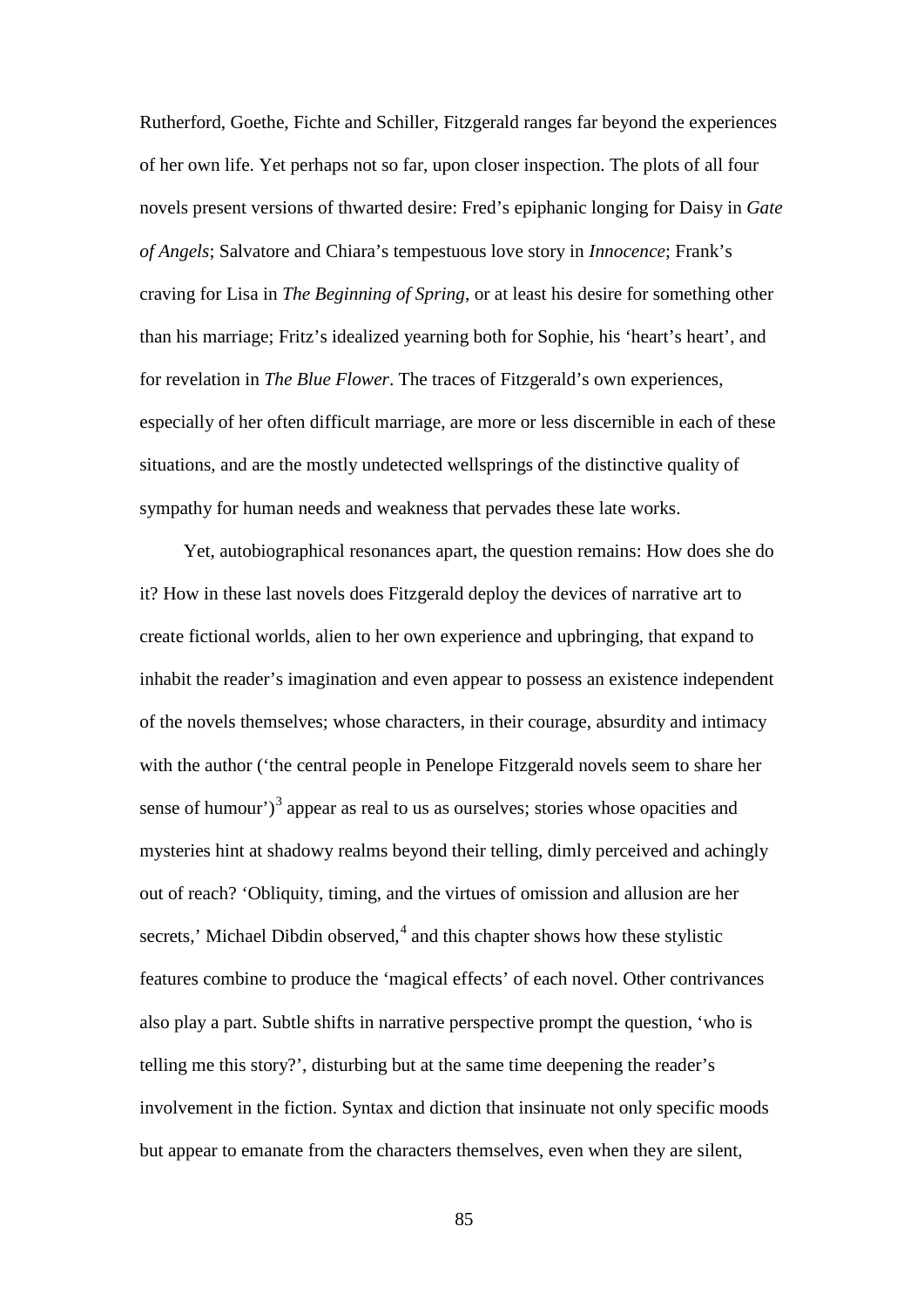conjure the immediacy of the eye-witness account. Literary echoes, quotations and paraphrases – barely registered or understood – generate a specific ambience or atmosphere in each novel, in which allusions, 'always a return', align the use of fiction with the use of memory.<sup>[5](#page-191-9)</sup> Such aspects of Fitzgerald's craft are common to all of her last four novels, but the privilege of analysis is to show how they are freshly applied in each case, and in different measures and patterns according to the precise emotional, intellectual and technical needs of each novel, achieving startlingly different effects in the process.

## *Innocence* **(1986)**

For the world of *Innocence*, her first novel set abroad, Fitzgerald turned to the Italy of the mid-1950s, a time and a place she knew well. In 1949 she and Desmond had had a belated honeymoon in Rome, and in the early 1950s in *World Review* they had published short stories by contemporary Italian writers: Alberto Moravia, Mario Soldati, Guglielmo Petroni and Giorgio Bassani, among others. Fitzgerald visited Italy many times: to Urbino in the Apennines to stay with her cousin Oliver Knox, to Venice for a PEN conference, and frequently to Florence (*PF* 309). One such trip seems to have been the genesis of *Innocence*. According to Fitzgerald, she visited Florence one spring 'with the idea of identifying the flowers in Botticelli's *Primavera*, and found herself instead absorbed in the marital squabbling of a contessa with whom she was lodging and her doctor husband from the south of Italy.' The seed was planted for a story about '"people who don't fit too well – as many don't, I suppose".<sup>'[6](#page-191-10)</sup> The squabbling couple appears in *Innocence* hardly changed, as a Florentine contessina (eighteen-year-old Chiara Ridolfi) and a southern Italian doctor (Salvatore Rossi, 'thirtyish'), fiercely attracted to one another yet scarcely able to co-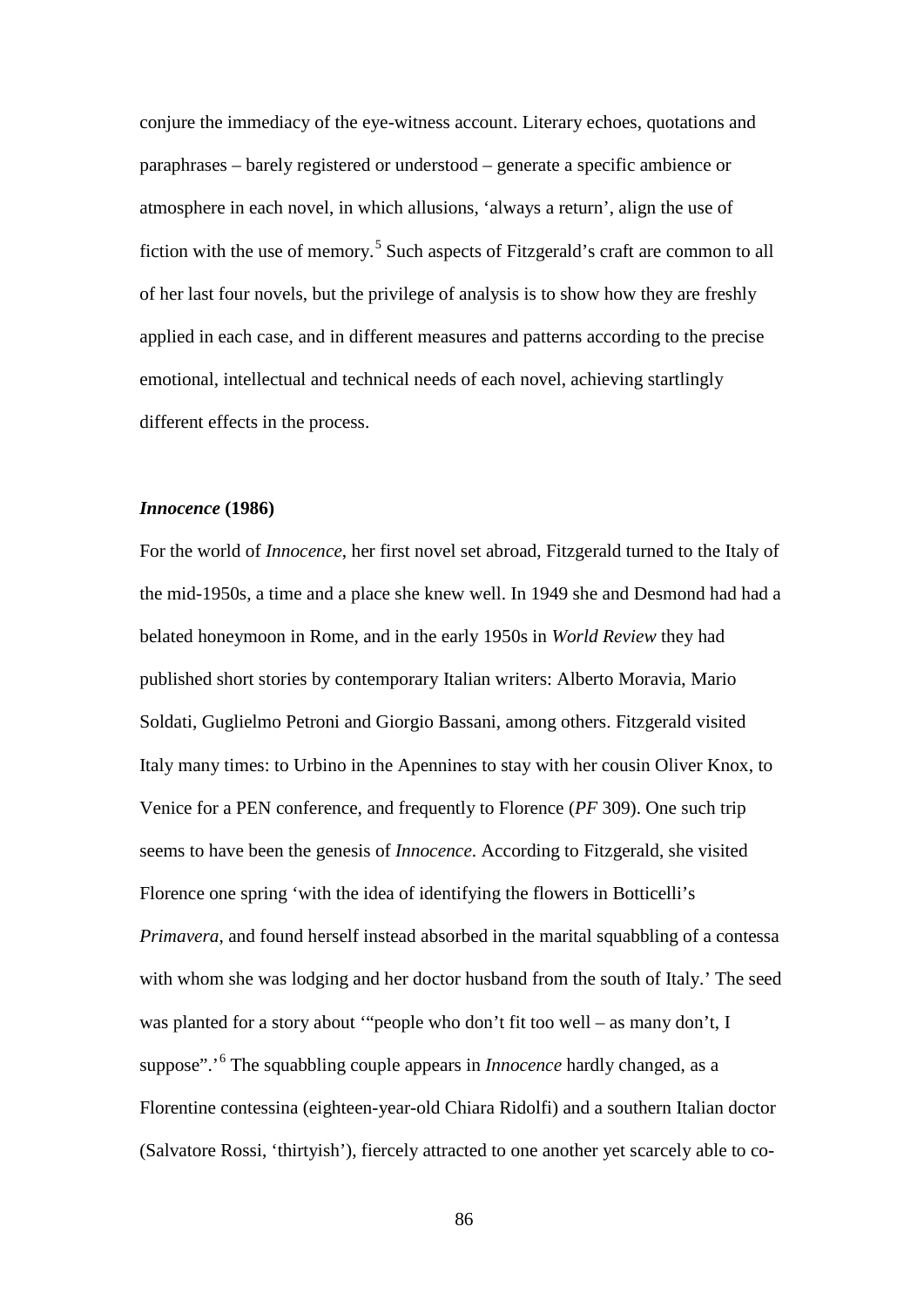exist. One is tidy, decisive, impatient and intolerant, the other messy, uncertain, selfless and kind. Both are impulsive and highly strung. They argue incessantly, but 'Perhaps we might agree about everything, Salvatore thought. No-one ever agrees with me, but she might' *(IN* 42). Clearly, the setting and dramatis personae of *Innocence* announce it as the beginning of a new, non-autobiographical phase in Fitzgerald's fiction. Yet the novel does contain one unheralded though poignant parallel with Fitzgerald's own life: like Fitzgerald, 'Chiara miscarried and the baby's doubtful experiment came to nothing' (*IN* 292). Such moments hint at a more pervasive identification between author and story than usually recognized. Indeed, Fitzgerald could hardly have imagined Chiara and Salvatore's combustible relationship without thinking of her own.

If 'people who don't fit too well' is the given situation in *Innocence*, then the novel's theme – 'what a great mistake it is to try and make other people happy' (*PF* 308) – can best be understood in relation to its enigmatic title. The events of the novel show that trying to make other people happy is naive, childlike, innocent of reality. At the furthest extreme, as in the legend with which the novel begins, the charitable impulse even leads to blinding and mutilation. The story leaps forward to the twentieth century, yet the family trait somehow persists: 'Still a tendency towards rash decisions, perhaps, always intended to ensure other people's happiness, once and for all' (*IN* 10). Both Chiara and Marta (Salvatore's mistress) try in different ways to make Salvatore happy, but succeed only in incensing him:

It struck him that both Marta and Chiara took advantage of him by attacking him with their ignorance, or call it innocence. A serious thinking adult had no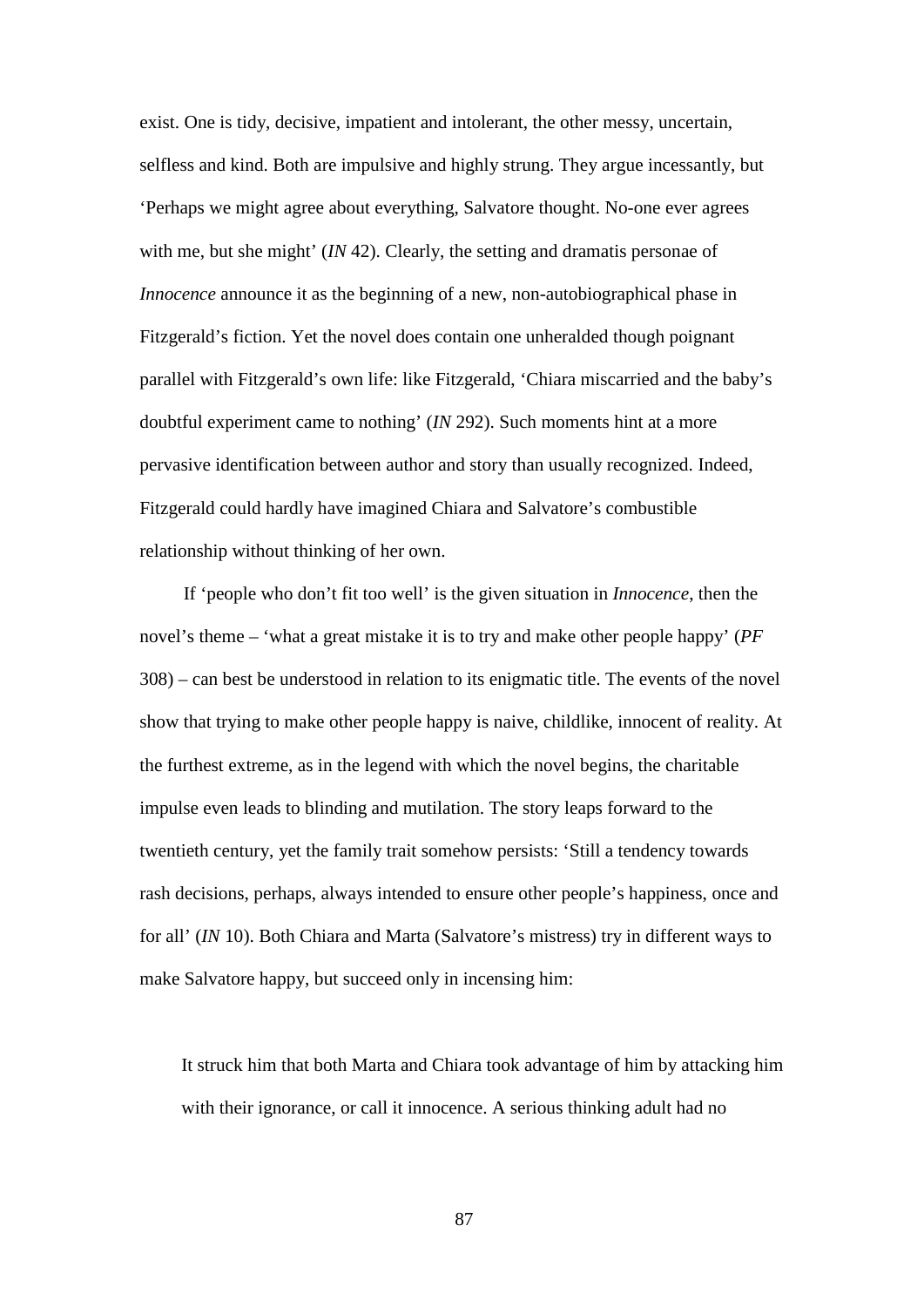defence against innocence because he was obliged to respect it, whereas the innocent scarcely knows what respect is, or seriousness either. (*IN* 205)

In Salvatore's eyes, Marta and Chiara, and Chiara's Aunt Mad too, are infuriatingly innocent (or ignorant) because in wishing to make him happy they undermine his fiercely held boyhood resolution that 'he would be emotionally dependent on no one' (*IN* 62). The women have forgotten, or chosen not to remember, that it is often easier to give than receive. Just as fiercely, Salvatore had resolved never to concern himself with politics, nor to give his health or life for his beliefs. This gives rise to a further perspective on innocence in the novel. From Salvatore's point of view, the Communist writer and leader Antonio Gramsci and his followers, Sannazarro and Domenico (Salvatore's father), are culpably innocent for their misguided loyalty to a political ideal. Salvatore is not anti-Communist; he just thinks of himself as dealing with the world as it is and not as it might be. One further, more profound sense of *Innocence* arises due to the thirty year interval between the events of the story and their telling. Even the figures seemingly most accommodated or resigned to the ways of the world – Chiara's father Giancarlo, her cousin Cesare, and her uncle, Monsignor Gondi – come to seem ingenuous, unknowing and as vulnerable to time and fate as anyone else as three decades later the narrator looks back on their lives. Hindsight is ruthless or kind depending on how you look at it, rendering everyone in life, in fiction, and even in reading fiction, foolish or innocent. By the end of a novel, no reader is quite as she was, nor sees things quite as she did, at the beginning.

*Innocence* is the most inconclusive and oblique, yet curiously bewitching, of all Fitzgerald's novels. Praised for the remarkable authenticity of its depiction of Florence in the 1950s, for its sinuous presentation in its characters of the coexistence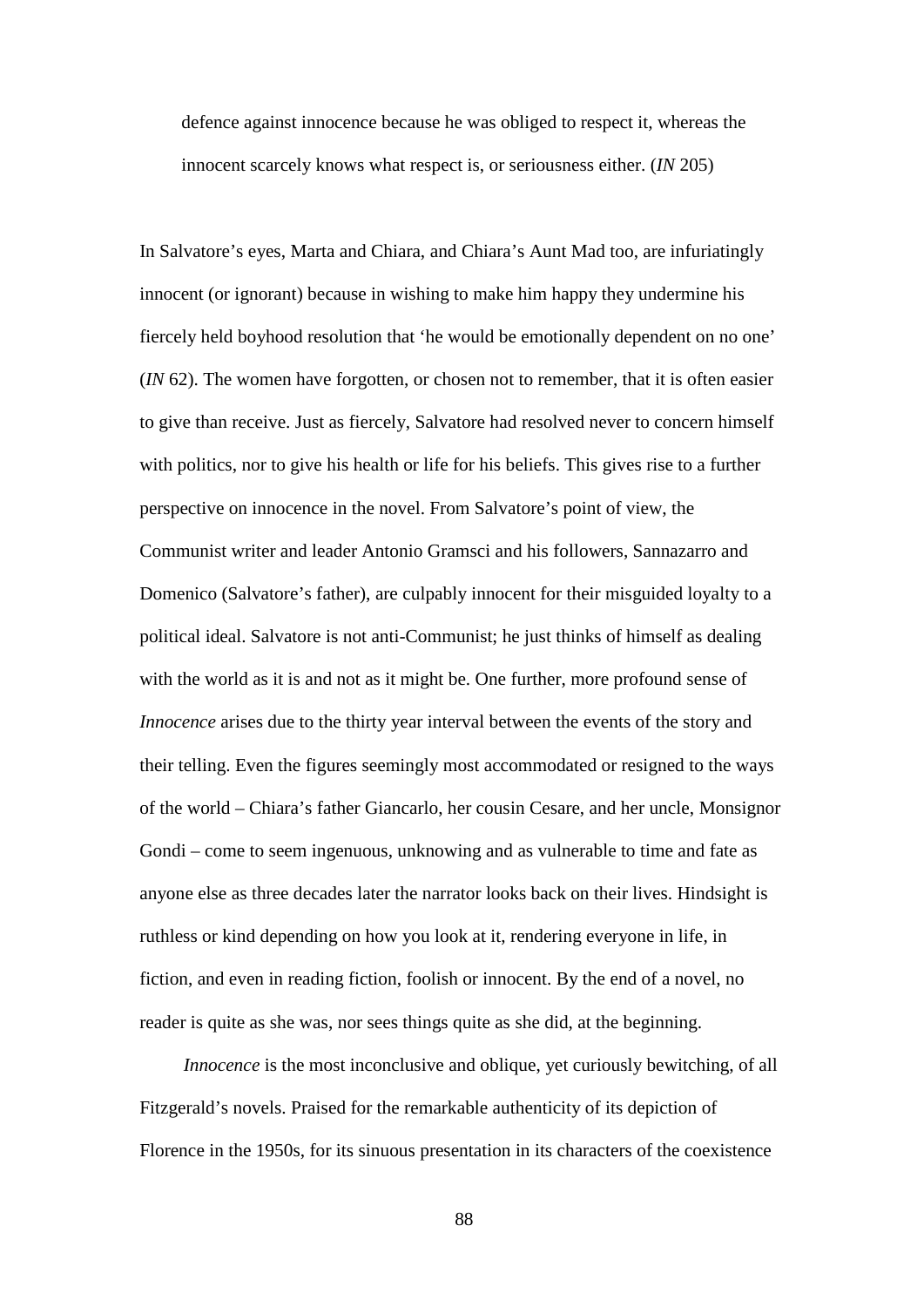of innocence and cunning, suffering and happiness ('precious, painful and euphoric'), and for its 'strange, muted power and intelligence', *Innocence* achieves three effects in particular which, in combination, exert a powerful hold over the reader.<sup>[7](#page-191-11)</sup> These are: the creation of characters whose personalities not only seem manifestly real in their contradictions and unpredictability, but whose lives, which seem to exist independently of the novel, appear poised between unavoidable fate and uncertain freedom; the creation of a fictional world that appears to be history rather than makebelieve, rapidly inhabiting the mind of the reader; the generation of a mounting yet indefinable sense that the story, in its hints at deep causal and ironic connections between past and present, character and fate, the individual and the universal, contains more than meets the eye. In part, these effects are achieved in *Innocence* through Fitzgerald's habitual method of narrative distillation and ellipsis. Anticipating the episodic structure of *The Blue Flower*, some chapters in *Innocence* are just a paragraph long, concentrating drama, condensing space, time and information. Yet three principal interconnected novelistic devices – shifts in time and narrative viewpoint, multipersonal presentation of consciousness, and intertextual density – stand out as the means by which Fitzgerald achieves the particular moods, crosscurrents and pathos of this novel.

Two structural time shifts persuade us that this is a story that actually happened. At the outset, the narrative leap from the Ridolfis of the sixteenth century to those of the twentieth intensifies the realism of the latter. In contrast to the gothic legend of the midget Ridolfis, even the most absurd moments in Fitzgerald's depiction of 1950s Italy seem plausible. The second time shift is an instance of prolepsis in which the reader is made aware of Chiara's impending marriage to Salvatore early in the novel. When a hundred and fifty pages later the wedding actually takes place, the reader,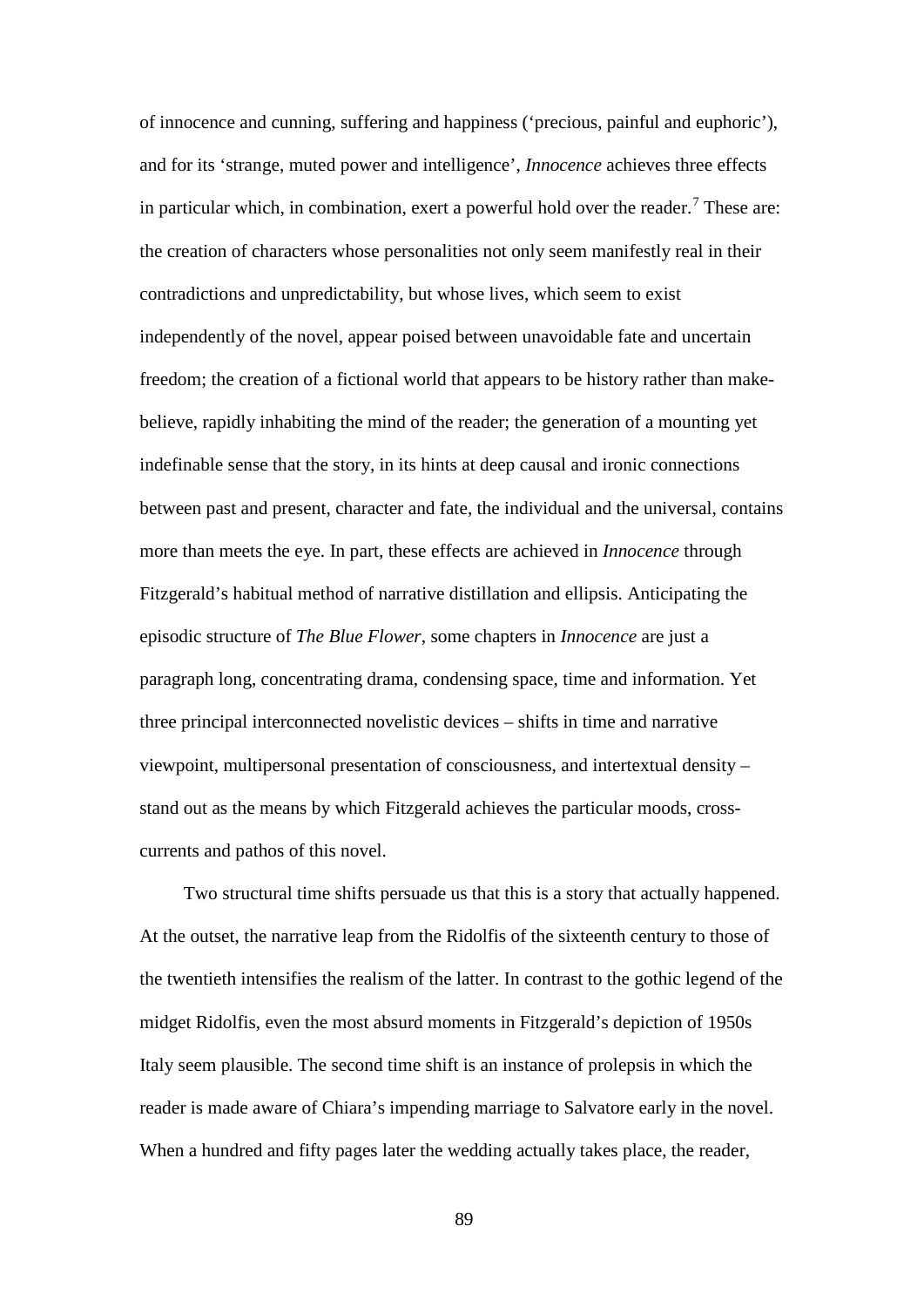having known it was coming, stands both in and outside of the story, in a privileged position close to that of the author. Prolepsis is a familiar enough narrative device, but Fitzgerald's brilliance lies in concealing the precise moment when the story tracks back, to Ciara and Salvatore's courtship, rather than forwards in time – the temporal equivalent of a drawing by M. C. Escher. Other instances of prolepsis offer glimpses of a future beyond the end of the novel. Musing aloud on the Ridolfis' rash attempts to make people happy, the narrator remarks: 'It seems an odd characteristic to survive for so many years. Perhaps it won't do so for much longer' (*PF* 10). By its mere hint at the future, the reader is prompted to imagine the lives of Chiara and Salvatore, and of their children, going on long after the brief span of the 1950s story. This is precisely what Fitzgerald intends: the marriage plot, 'the bourne of so many narratives', is only the beginning of the story in *Innocence*. What happens after marriage is where the author's and reader's interest really lies. Other tiny portents are planted sparingly elsewhere. Chiara's English friend Barney, astoundingly, marries Toby Harrington, telling Chiara the news on the phone from London. The changed state of their friendship (and not for the better) that this news betokens is captured in Barney's change in tone, 'calmly dismissive, the voice of authority. "You must let us know, though, if you're ever in Chipping Camden."' In response, the narrator suddenly looks forward, picturing Chiara many years hence: 'But during the later stages of her life, at times when things were not going well for her, the bewildering phrase used to come back to her without warning: You must let us know, though if ever you're in Chipping Camden' (*IN* 294). The poignant, tragicomic effect of this, so characteristic of Fitzgerald's fiction, arises from the combination of the unexpected glimpse into the future and the sudden saddening change in a friendship. The melancholy irony of gigantic, endearing Barney becoming the coolly conventionally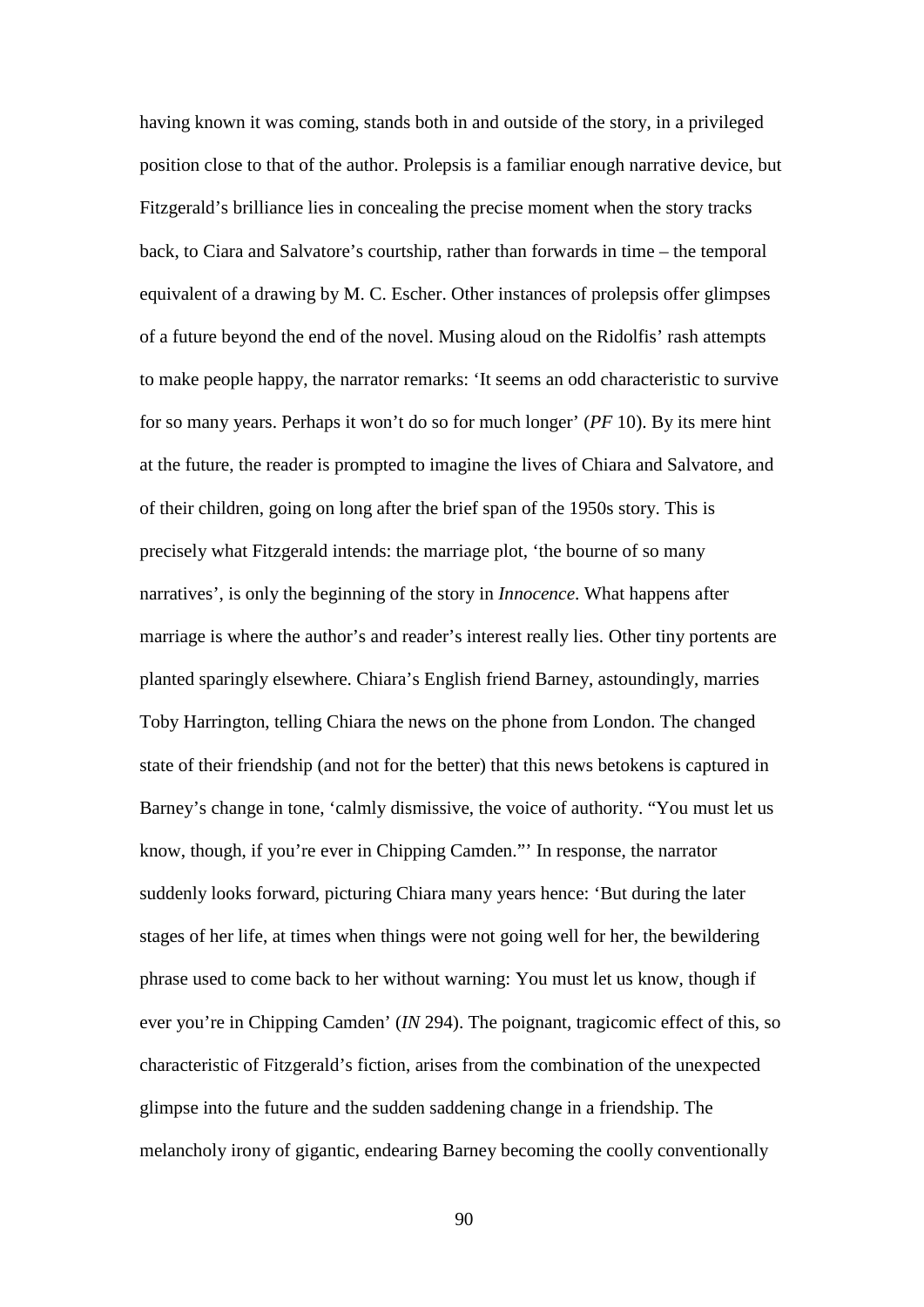middle-class English hostess is only sharpened by Fitzgerald's use of reported speech to show Chiara recalling her friend's mystifying words. Like Dickens, Fitzgerald knew precisely the moment to let her characters fall silent.

Sudden shifts in narrative viewpoint serve both to settle and disturb the realistic surface of the novel. Seemingly, the story is recalled in the very moment of its telling: 'He was young,' the narrator says of Salvatore – then corrects herself mid-stream, 'not so very young, thirtyish, a specialist at the S. Agostino Hospital, clever, very hard-working'. By representing her narrator as someone who wryly corrects herself mid-sentence, the better to tell the truth, Fitzgerald achieves an effect quite opposite to that of Virginia Woolf in the famous brown stocking passage in *To the Lighthouse*. Woolf's narrator hesitates and doubts in order to achieve the Modernist effect of 'obscuring or even obliterating the impression of an objective reality completely known to the author'.<sup>[8](#page-191-3)</sup> The self-adjustments of Fitzgerald's narrator, by contrast, only bring her into closer intimacy with her characters, and strengthen the impression of a reality completely known to the author. The feeling that we are listening to someone who knows the characters themselves, who inhabits their world, is only strengthened by what comes straight after: '"Hard-working, I suppose that means he's from the South," said Maddalena' (*IN* 10). Amazingly, Chiara's Aunt Mad seems to respond directly to the narrator's words, as though they had been addressed to her, or as though she had overheard them being addressed to the reader. Who exactly, we wonder, is telling this story? The mystery of the narrator's identity is only deepened by the kind of time shifts discussed above. The narrator's account of Chiara and Salvatore's wedding begins: 'Looking at the photographs of a wedding taken nearly thirty years ago one can't believe that so many, who now look as they do, once looked like *that*' (*IN* 219). This is a good example of what Frank Kermode called 'the illusion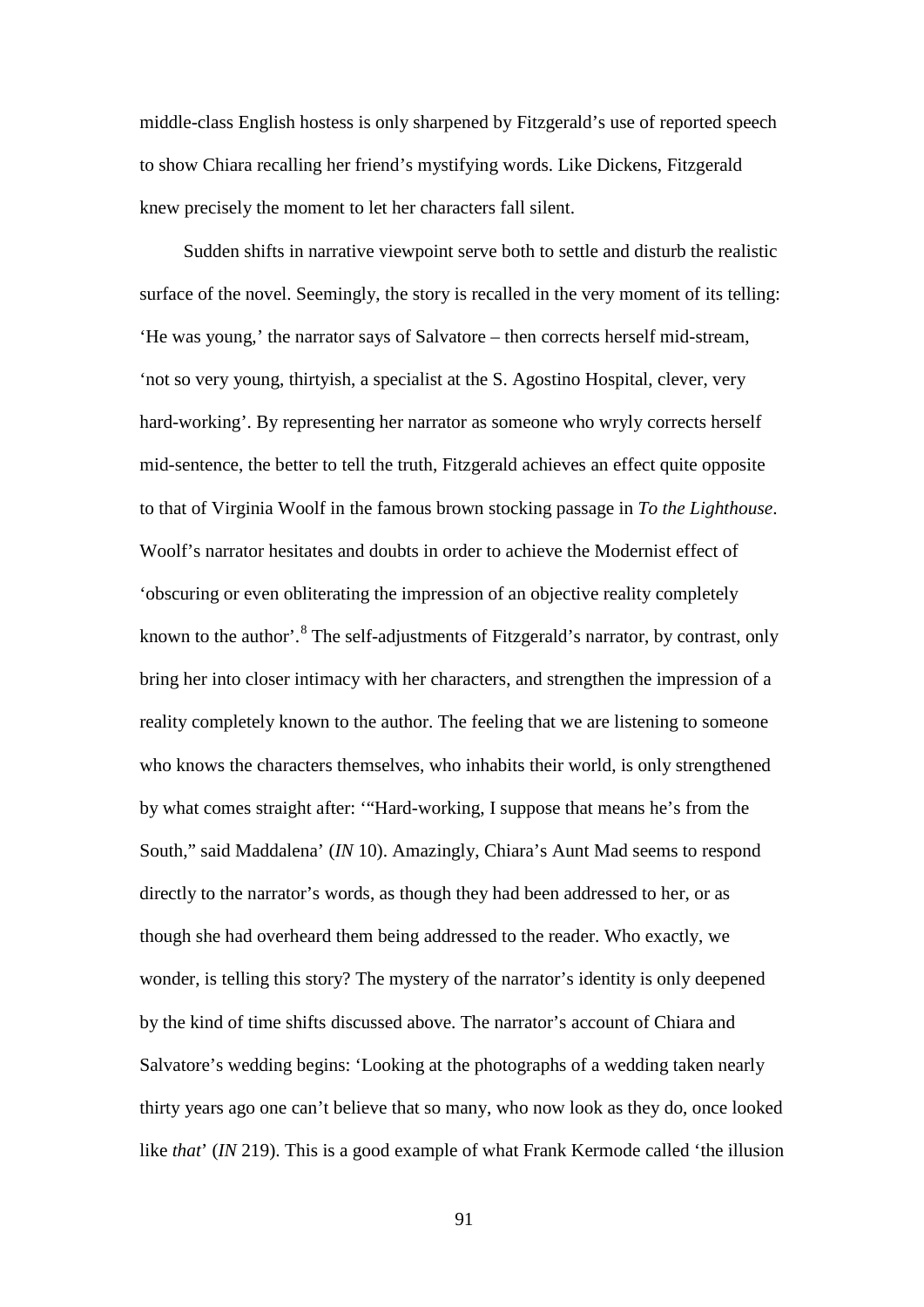of total specification': if there are photographs, then there was a wedding; if people appear to have changed over time, then someone, the narrator, must be doing the noticing. But who exactly this is remains a mystery.

After writing *Offshore*, Fitzgerald worried that she might not be 'up to [writing] multiple consciousness' novels, yet one of the distinctions of *Innocence*, and *The Gate of Angels* after it, is precisely Fitzgerald's ability to imbue even minor characters with interior lives, and to slip unobtrusively from one character's point of view to another.<sup>[9](#page-191-16)</sup> Two set-piece scenes take us inside Salvatore and Chiara's minds. Aged ten, Salvatore had travelled with his father on a pilgrimage to visit Antonio Gramsci, on his death-bed in Rome. All that Salvatore sees is the grotesqueness of Gramsci's twisted body; he neither knows nor cares about Gramsci's thought and writing, and has no way of understanding his father's devotion to the man and his political ideals. The boy asks Gramsci why he is bleeding:

as Gramsci opened the other side of his mouth to answer as he had promised, and possibly even to smile, something final and disastrous happened, he leaned forward and dark liquids began to make their escape from several parts of his body. (*IN* 43)

The image of Gramsci's body leaking 'dark liquids' is appalling, yet in Fitzgerald's studied telling ('began to make their escape') it is also darkly cartoonish, and at the same time miraculous, like a cheap plaster statue of a saint weeping or bleeding. Salvatore is shocked into thought and resolves to become a doctor: 'In the end we shall all of us be at the mercy of our own bodies, but at least let me understand what is happening to them' (*IN* 62). A corollary of his commitment to the practical arts is that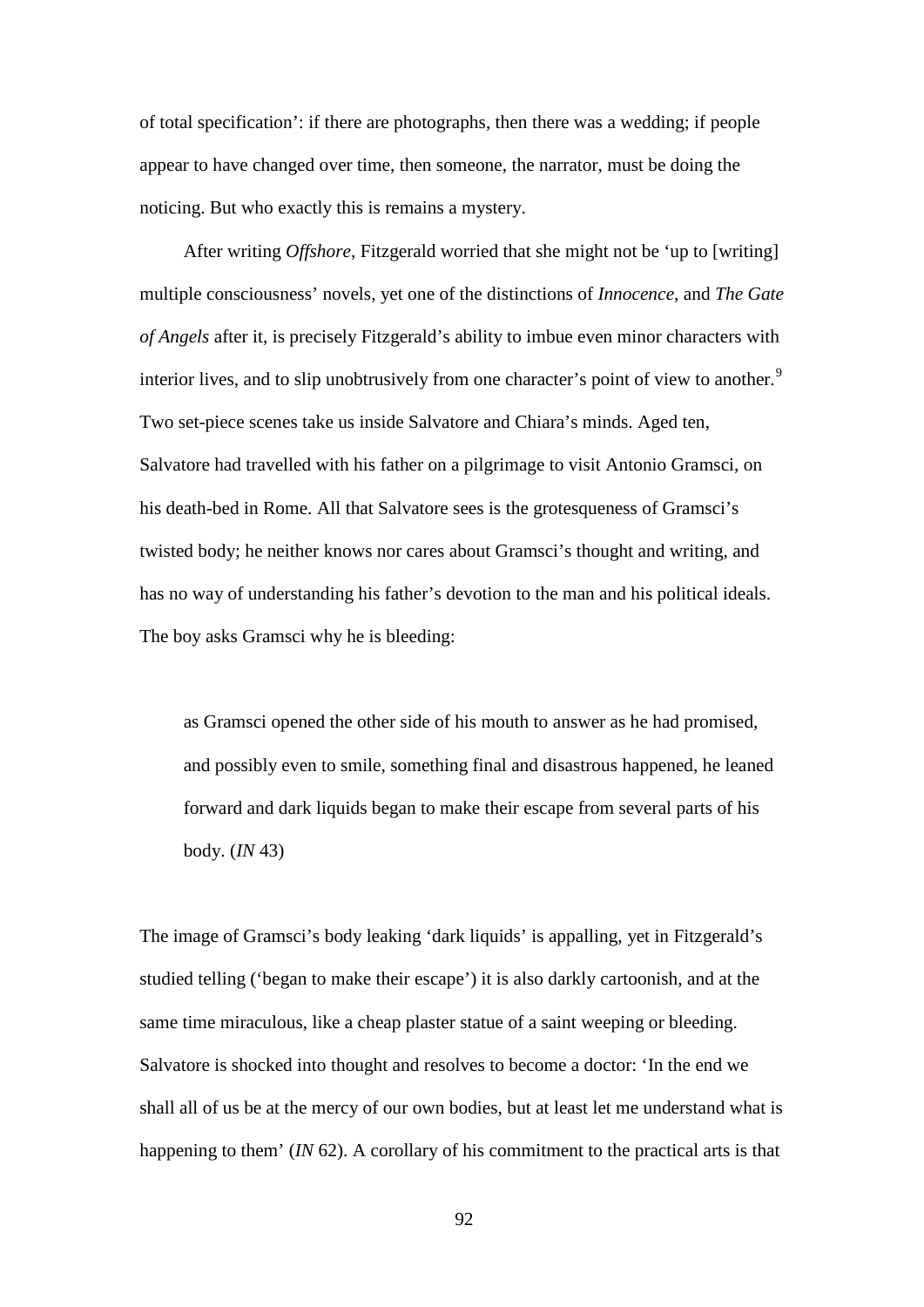he becomes witheringly dismissive of those who merely write, make speeches or pose as thinkers: 'the sole task of the intellectual,' he declares, 'is to make people despise what they used to enjoy' (*IN* 69-70). This is Fitzgerald at her roguish best, conveying not only something essential about Salvatore's person, but in his trenchant manner her own distrust of untethered abstraction (witness her satire of the structuralist critic Tite-Live Rochegrosse-Bergson in *The Golden Child*) in contrast to her admiration for practical skills and crafts.

But while Salvatore knows his own mind, Chiara is riven by indecision: 'She knew her tendency to fragment, often against her will, into other existences' (*IN* 82). It is only after years of struggling, and failing, to 'escape from the unsettling vision of other points of view', when Chiara meets Salvatore at a concert in Florence, that she suddenly glimpses another way of living:

When Salvatore had spoken to her all the distractions had settled, for the first time she could remember since early childhood, into tranquillity. The relief was indescribable. No more wear and tear of the heart. (*IN* 83)

The psychological state described here is aptly illustrated by Fitzgerald's note in her working papers about the state of mind of Friedrich von Hardenberg, the protagonist of *The Blue Flower*, when he meets Sophie von Kühn: 'Feeling was not intoxication although "a quarter of an hour decided him", nor calculation. It was just that he felt stability – that is the unity where subjective  $\&$  objective values are one  $\&$  there is no clash between inclination  $\&$  duty.<sup>'[10](#page-191-17)</sup> Fitzgerald applies such fine-grained appreciation of emotional and mental states to numerous characters in *Innocence*. Chiara's father, Count Giancarlo Ridolfi, who 'at the age of sixty-five, had made a serious decision to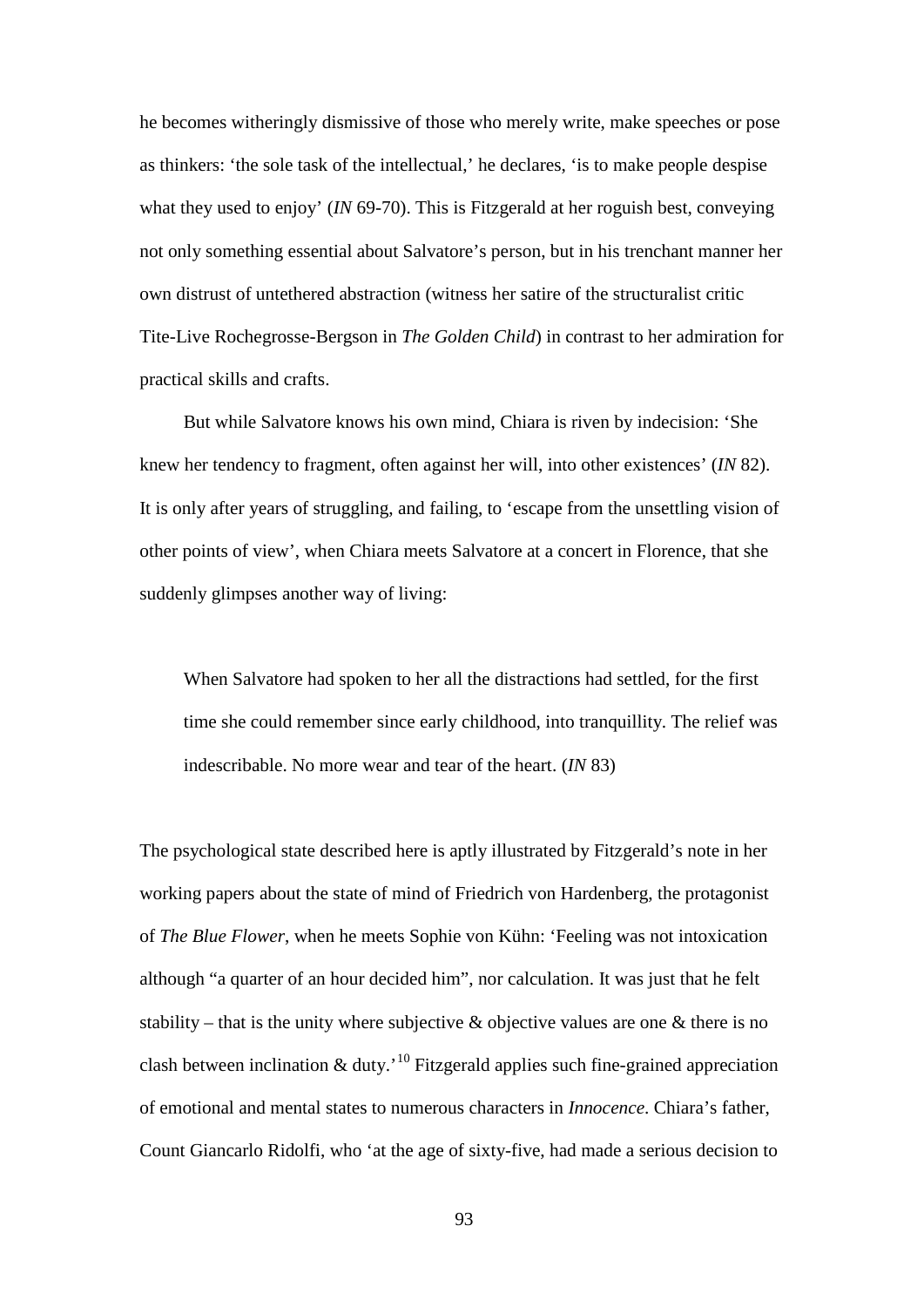outface the last part of his life, and indeed of his character, by not minding about anything very much' (*IN* 10), has a presence that belies the relatively small part he has to play in the novel. Giancarlo walks across the fields with his nephew Cesare at the family farm, Valsassina:

The dog, crouching, followed the sound with sharp attention, hoping that the sound might become a shot. And yet when I was a boy and lived here I was impatient for every morning, the Count thought. (*IN* 26)

In an instant we have slipped from the narrator's point of view to Giancarlo's. 'And yet' seems strange until we realize that it picks up the Count's train of thought, begun a page before, when the Count reflects 'that he was too old for such outings' (*IN* 25). This is extraordinarily deft: the briefest hint of the Count's thinking prompts the reader to imagine the rest – Giancarlo's boyhood at Valsassina, his memories and feelings about the place and the passing years. At the same time, ironically, the Count's musing distracts him from perceiving Cesare's unhappiness at the news of Chiara's impending marriage, or from even beginning to realize why his nephew might feel this way. Such discreet entrances to characters' minds, briefly revealing the complex world of thought and feeling within while simultaneously acknowledging the selfishness of such interiority, contribute to one of Fitzgerald's most magical effects: the creation of people whose past we feel we know, whose regrets and half-formed ideas resemble our own, and whose future, for this reason, becomes of keen interest to us, extending beyond the world of the novel.

As in all of Fitzgerald's writing, *Innocence* is richly if subtly allusive, evoking a host of half-submerged literary associations. At least four different narrative effects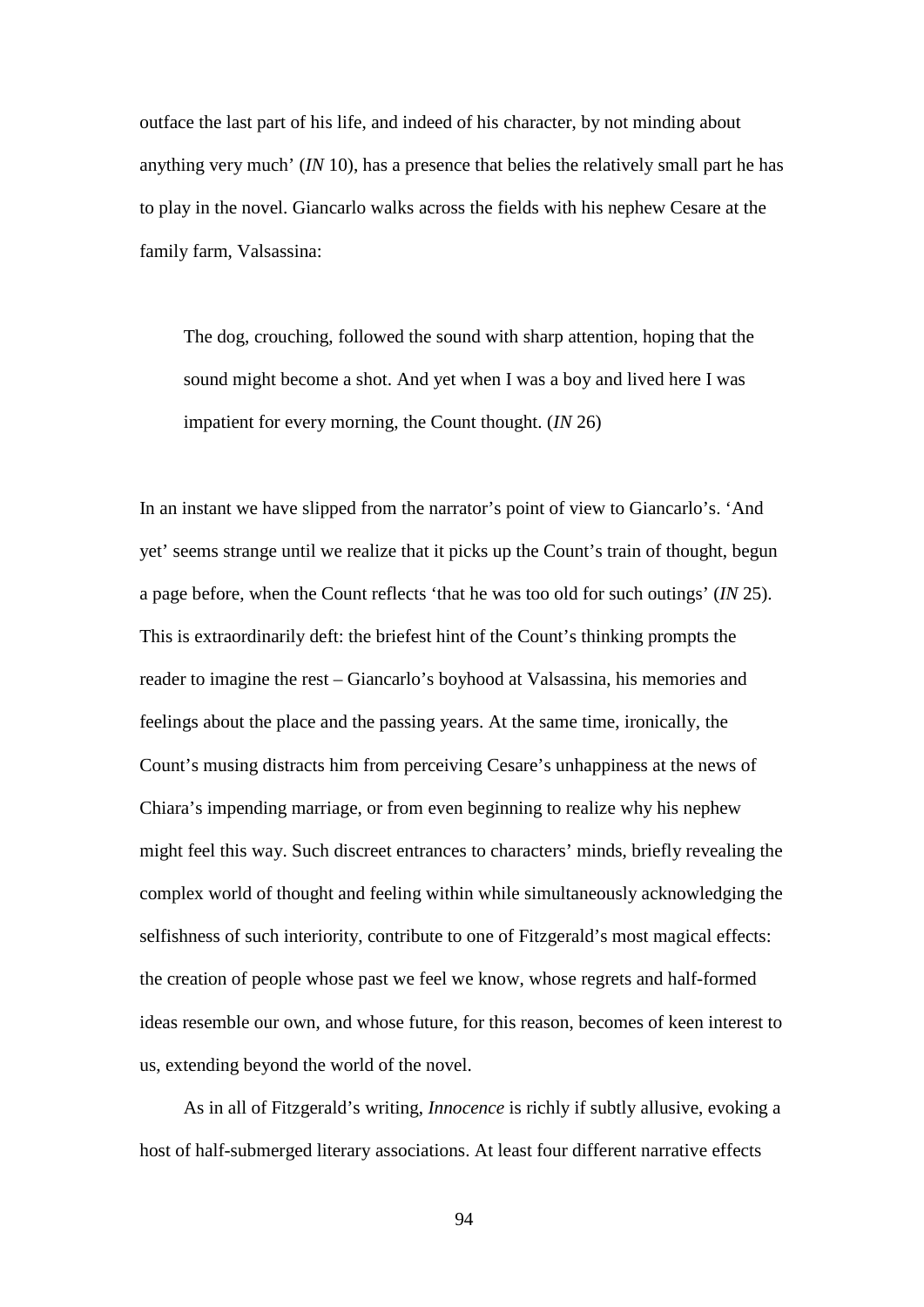are achieved by these dimly recognized allusions, quotations and echoes: the moulding of particular characters; the production of ironies (for those readers who recognize them); the emanation of a cultural mood belonging to a particular time and place; and a deeper resonance made up of names and phrases, plots and situations, hinting at a profound connection between the events and people of this specific story and more generally applicable human truths. Some allusions function through simple comparison or contrast: Cesare's looks are compared to those of Cesare Pavese; Via Limbo, the address of the Ridolfi's Florentine flat, recalls Dante; and Sannazzaro – a favourite kind of character for Fitzgerald ('a part-time book-keeper, one of those not born to succeed, with the short-sighted mildness of a certain kind of violent revolutionary' (*IN* 46)) – may have had his name from the Italian poet and humanist Jacopo Sannazaro (1458-1530), author of the pastoral poem *Arcadia*. Other instances of intertextuality, such as the three-line inscription on the iron gates of La Ricordanza, contain layers of literary reworking:

Maggior dolore è ben la Ricordanza – senti' dir lor con sì alti sospiri – o nell' amaro inferno amena stanza? (*IN* 91)

The first and third lines, which ask if memory ('Ricordanza') is the most wretched of miseries or the one flower of ease in the bitterest hell ('amaro inferno'), are taken verbatim from Dante Gabriel Rossetti's adaptation of Dante's Paulo and Francesca episode in *The Inferno*, 5.121. The second, interpolated line, however, comes wordfor-word from Dante's *Purgatorio* 19.74 (translated as 'I heard them say with resounding sighs'). The result is a kind of cento (a poem composed entirely of verses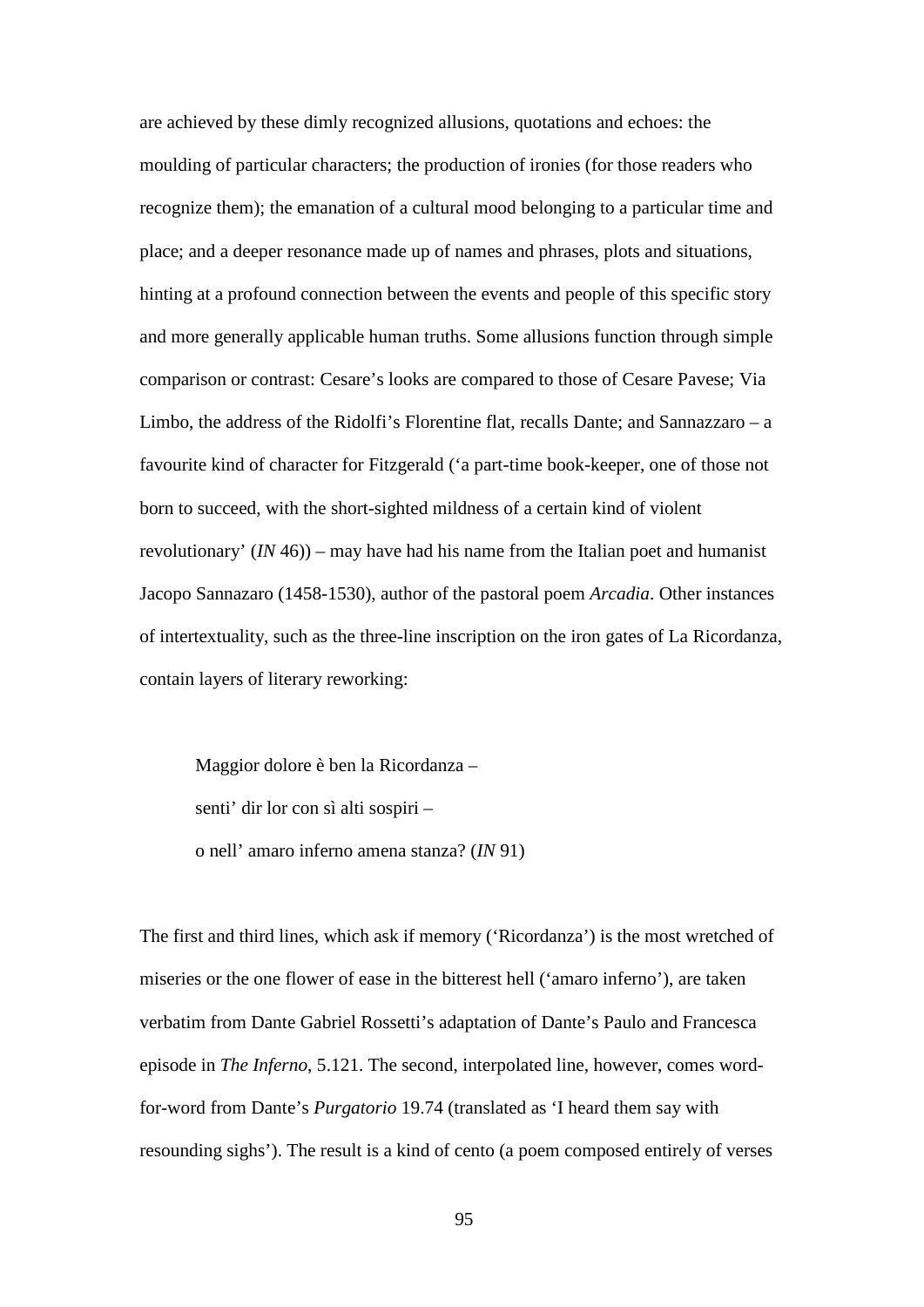taken from other authors), emblematic both of *Innocence*'s tangential exploration of the present's relationship to the past, and of the novel's complex Italian literary inheritance. The effect is the creation of a wholly authentic fictional time and place, seemingly written from within that world rather than without.

Literary quotations and allusions are also used to reveal aspects of character. Giancarlo, who wishes not to be troubled, quotes from Euripides, *Hippolytus*, ll. 653- 61 ('If we could buy children with silver and gold, without women's company! But it cannot be' (*IN* 28)); Barney, with her convent education, paraphrases Romans 3: 8 ('It's speaking evil that good may come' (*IN* 122)), and, exhibits her creed of selfreliance by quoting the nineteenth-century Australian poet, jockey and politician, Adam Lindsay Gordon: 'No game was ever yet worth a rap / For a rational man to play, / Into which no accident, no mishap, / Could possibly find its way' (*IN* 282). The love-struck Chiara quotes almost exactly from Dante's *La Vita Nuova* ('*Amor segnoreggio la anima, la quale fu si tosto a lui disponata*'; 'Love tyrannized over my soul, which was so quickly wedded to him' (*IN* 162)). The novel's wonderfully inconclusive final scene, poised between tragedy and comedy, also alludes, as Hermione Lee observes, to two of Fitzgerald's favourite novels: Ford Madox Ford's *The Good Soldier*, where the narrator Dowell enables Edward Ashburnam to commit suicide, and Turgenev's *Fathers and Sons*, in which Bazarov, like Salvatore, thinks of himself as expendable, 'a superfluous man' (*PF* 321). A Beckettian echo is clearly audible in Salvatore's last words and in Cesare's calm response:

'What's to become of us? We can't go on like this.'

'Yes, we can go on like this,' said Cesare. 'We can go on exactly like this for the rest of our lives.' (*IN* 339)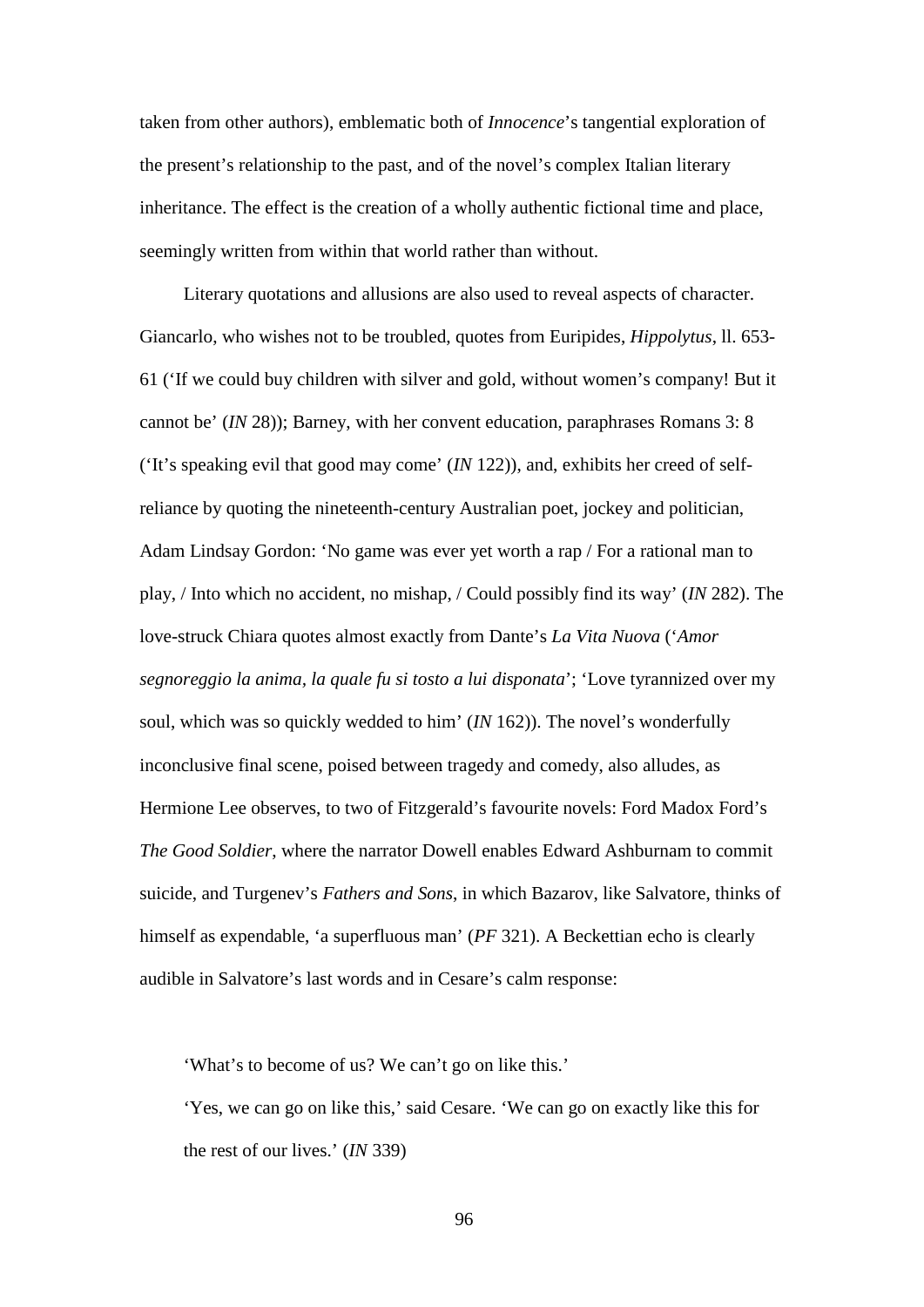But Julian Barnes is right to say that the closing scene is in fact less Beckettian and more Chekhovian 'in the admission that work and life must continue, because that is what has been allotted to us' *(IN* xiv). Never obtrusive, such echoes and allusions combine to produce a literary texture characterized not by opacity but rather by semantic density. And since so many of these allusions are unadvertised, but hover just at the edge of perception, the reader of *Innocence* is left with a tangible yet elusive sense of the novel's wider field of reference.

Fascinatingly, Fitzgerald's notebooks contain draft material for a number of other scenes, or possibly a sequel, to *Innocence*. Plans appear to exist for a second part of the story, set more than a decade after the marriage of Chiara and Salvatore. The draft story begins with the arrival in Florence of Matthew Massini, an adviser on private art collections: 'It was raining heavily with a hard silvery persistence and the vineyards, between their rolling stone walls, were as sodden as the Home Counties.'<sup>[11](#page-191-13)</sup> It is a measure of Fitzgerald's achievement in *Innocence* that Chiara, Salvatore, Barney, Giancarlo, Cesare and the other characters are so alive to us that such a small fragment of draft material can hold such allure. Eager to re-enter their world, the reader will have to wait until publication of this draft fragment to do it, but this kind of fully realized time travel is taken, if possible, to even greater heights in Fitzgerald's next novel, *The Beginning of Spring*.

# *The Beginning of Spring* **(1988)**

Fitzgerald worked on *The Beginning of Spring* through 1986 and 1987. The idea for the Russian setting came from her friend, Mary Chamot, whose father had been a businessman in Moscow, selling flowers from his greenhouse before, during and after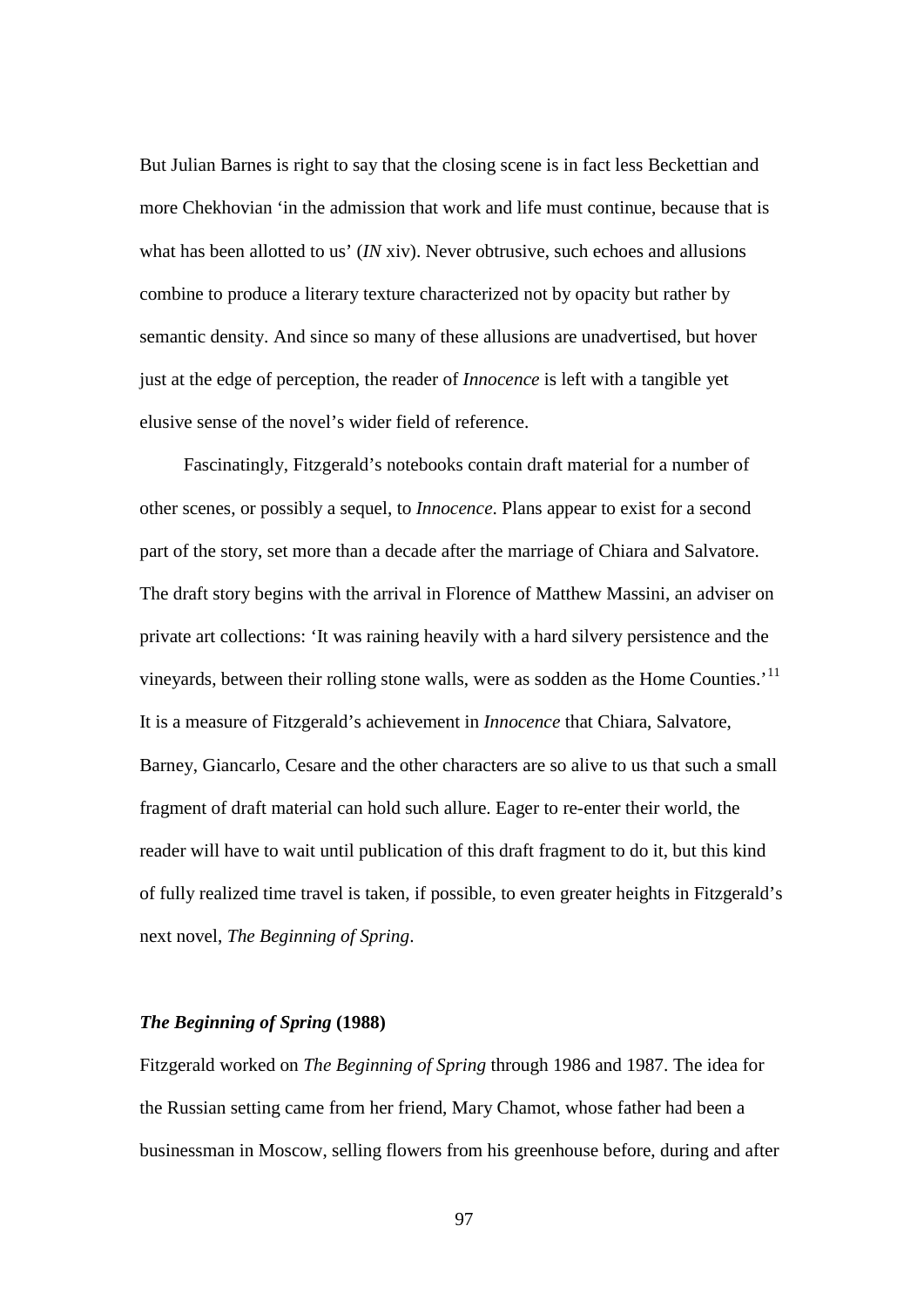the 1917 Revolution.<sup>[12](#page-191-4)</sup> The greenhouse disappeared in Fitzgerald's final draft, but she believed that this kind of original image or idea 'always stays so to speak latent, within the novel when it's finished.' The notion of hidden ideas or images in fiction was an important one for Fitzgerald throughout her writing career: 'I can only say that they seem to me close to the mysterious individual life of the novel which you can recognise whether you're reading it or writing it' (*PF* 338).[13](#page-191-18) In *The Beginning of Spring*, the image of the greenhouse is replaced by the Reid family's printing works and the tightly defined world of the British merchant community in pre-revolutionary Moscow. The novel is a beautifully realized portrait of Frank Reid's entanglement in this world – by ties of duty, conscience and convention – and of his wish, in part, to escape. Thwarted desire is central to the story, as it is in *Human Voices*, *Innocence*, *The Gate of Angels* and *The Blue Flower*, as both Frank and his wife Nellie come to want more from life than is offered by their marriage.

As ever in Fitzgerald's novels, dilemmas of personal desire are inseparable from larger, more imponderable questions: the nature of truth and kindness, the challenges of communication, and the mysterious relationship between appearance and reality. No one in this Russian world of emotion, irrationality and passion (exemplified by Kuriatin and Volodya) is quite what they seem – and least of all Nellie, Selwyn or Lisa. This was the distinctively Russian mood Fitzgerald had met in books and life. In 1975 she had travelled to Russia, turning the experience into fiction in *The Golden Child*, and, as Hermione Lee observes, 'All her adult life she read Russian novelists, mostly in the Garnett translations, Tolstoy, Dostoevsky, Turgenev, Chekhov, Ostrovosky, Pasternak, Solzhenitsyn' (*PF* 338). Fitzgerald's favourite Russian books were Tolstoy's *Resurrection*, Turgenev's *Fathers and Sons*, the stories of Tatyana Tolstaya, and Andrei Platonov's story 'The Return', translated by Robert Chandler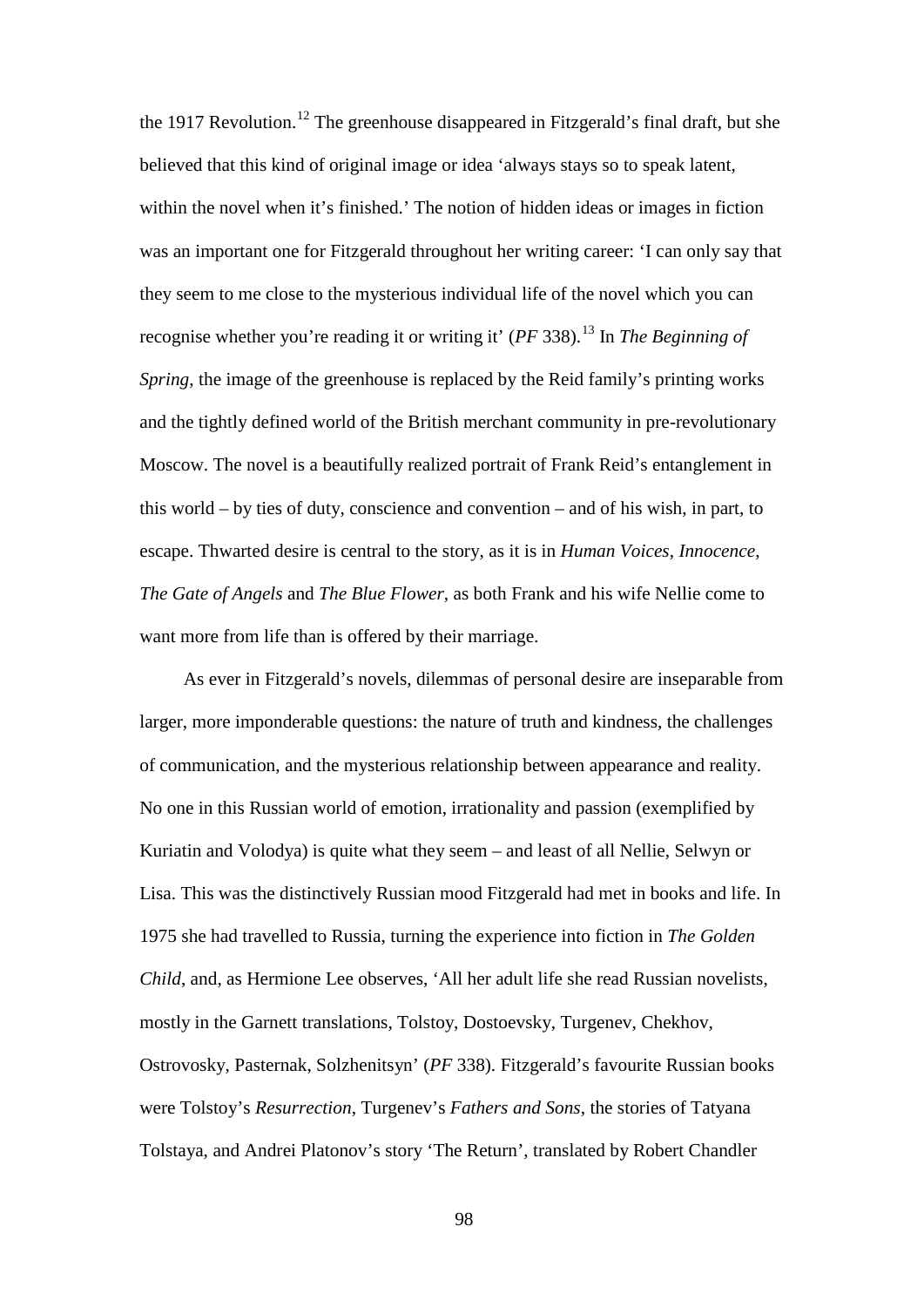(*PF* 353). For *Punch* in the 1940s, Fitzgerald had reviewed a volume of Russian short stories, identifying the dominant theme of Russian literature as 'pity, limitless pity, extending from the horse standing in the shafts with a broken leg to the soldier on the battle-field and the half-frozen clerk at his desk.' Fitzgerald added that in Tolstoy's *Ivan Ilych* one finds the sentence that is the keynote of the volume: '"His life had been most simple and most ordinary and therefore most terrible."<sup>[14](#page-191-6)</sup> For Tolstoy, writing after his religious conversion, Ivan Ilych's ordinariness is 'terrible' because his life had been hollow, amoral, without purpose. Fitzgerald took a quite different view. To her, being simple and ordinary is a 'positive condition', like not being wanted, and this quiet conviction, along with the theme of pity, underpins her focus in *The Beginning of Spring* on the seemingly unremarkable couple, Frank and Nellie Reid.<sup>[15](#page-191-19)</sup>

Frank and Nellie's unhappy relationship lies at the heart of the novel. Again and again in her fiction, knowing as Jane Austen knew that this was the oldest and most reliable source of tragicomedy, Fitzgerald depicted the situation of two people not quite fitted to each other, whether because of age, class or both. Frank asks his daughter Dolly whether Nellie did the right thing in leaving. Dolly replies uncompromisingly: 'I don't know whether she did or not. The mistake she probably made was getting married in the first place' (*BS* 62). Nellie Reid (née Cooper) is unlike any other female character in Fitzgerald's fiction. Physically absent for almost the entire novel, Nellie is only known to us indirectly, through Frank's recollections and his brother-in-law Charlie's remarks. Unromantic and practical, Nellie is largely defined for us by Frank's memories of their courtship, and in particular of her fierce refusal to be done down – 'I'm not going to be got the better of' (*BS* 36) – by the people of Norbury, where she grew up in southwest London. Nellie is about as far from Fitzgerald's own personality as it is possible to be, yet a brief reference to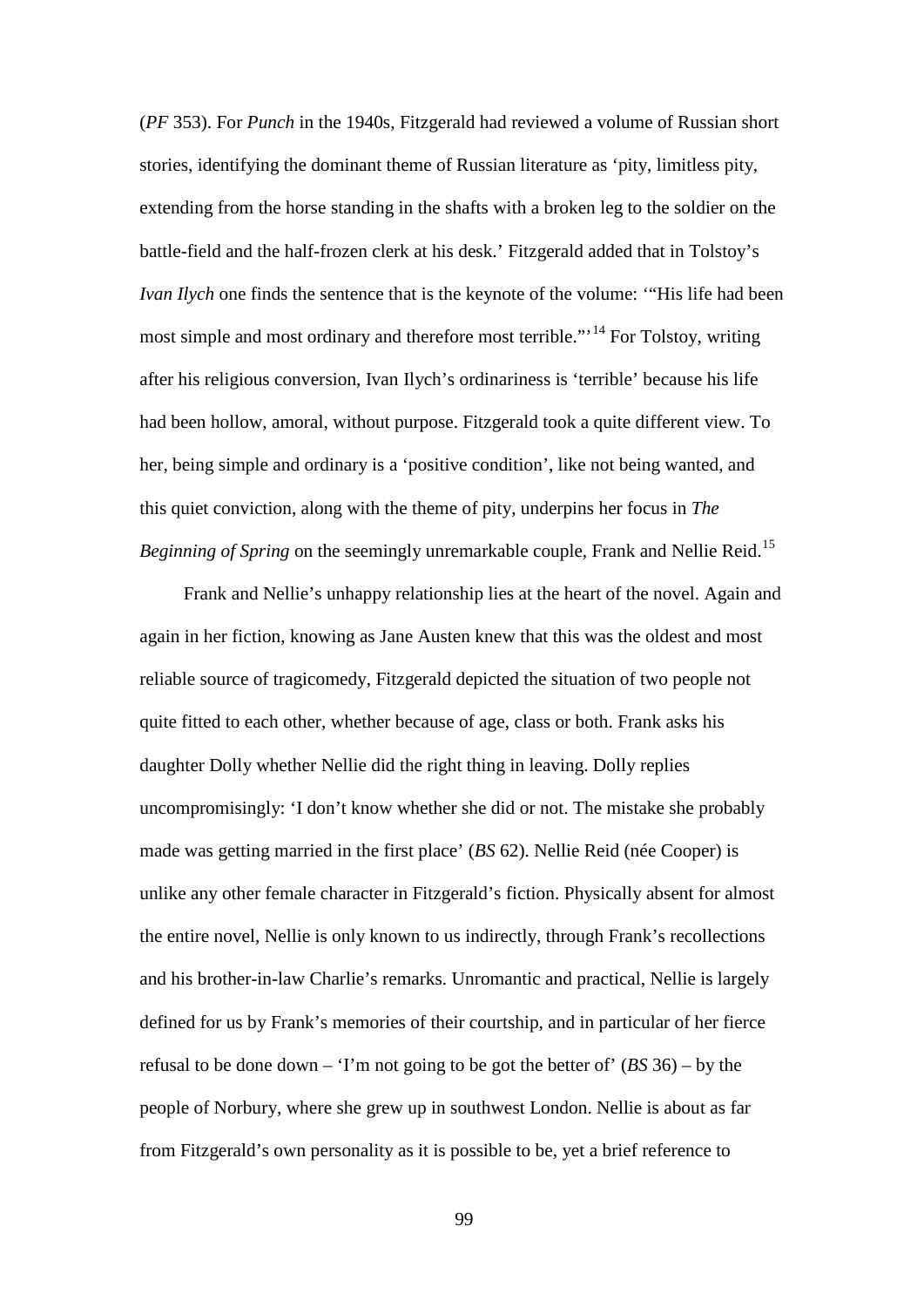Nellie's miscarriage, like Chiara's in *Innocence*, echoes Fitzgerald's own: 'Nellie lay flat on her back, losing blood, hoping to save the baby. She told Frank to throw some money out of the window to the organ-man to bring them luck, but they had no luck that day' (*BS* 38). Frank is one of Fitzgerald's quiet male heroes, closest to Fred Fairly in *Gate of Angels*. He is patient and kind but capable of outbursts of feeling, as in his overwhelming desire to make love to Lisa: 'I can only recognize what's solid by touching it, which in this particular case, to be honest, would be by no means enough' (*BS* 118). This capacity for passion in Frank endears him to us, especially by comparison with the stolid, seemingly narrow-minded Nellie. But still, we wonder, what could have prompted her to disappear so suddenly, leaving Frank and her three children behind?

The mysterious world of *The Beginning of Spring* depends for its effects on the minutely observed details of its setting. This is one of the secrets of Fitzgerald's art: her extraordinary distillation, selection and shaping of masses of research. Reidka's printing works springs to life in the mesmeric description of the daily routine of the compositor Tvyordov, as precise and efficient as that of Annie Asra's piano-tuner father in *Human Voices*:

Tvyordov spent no time in distributing the type from the reserves of the thirtyfive letters and fifteen punctuation marks, that had always been done the night before, but started straight away on his copy, memorized the first few phrases, filled his composing stick, adjusted the spaces and took a sounding from his watch to see how long this had taken and to set his standard for the day. (*BS* 48- 9)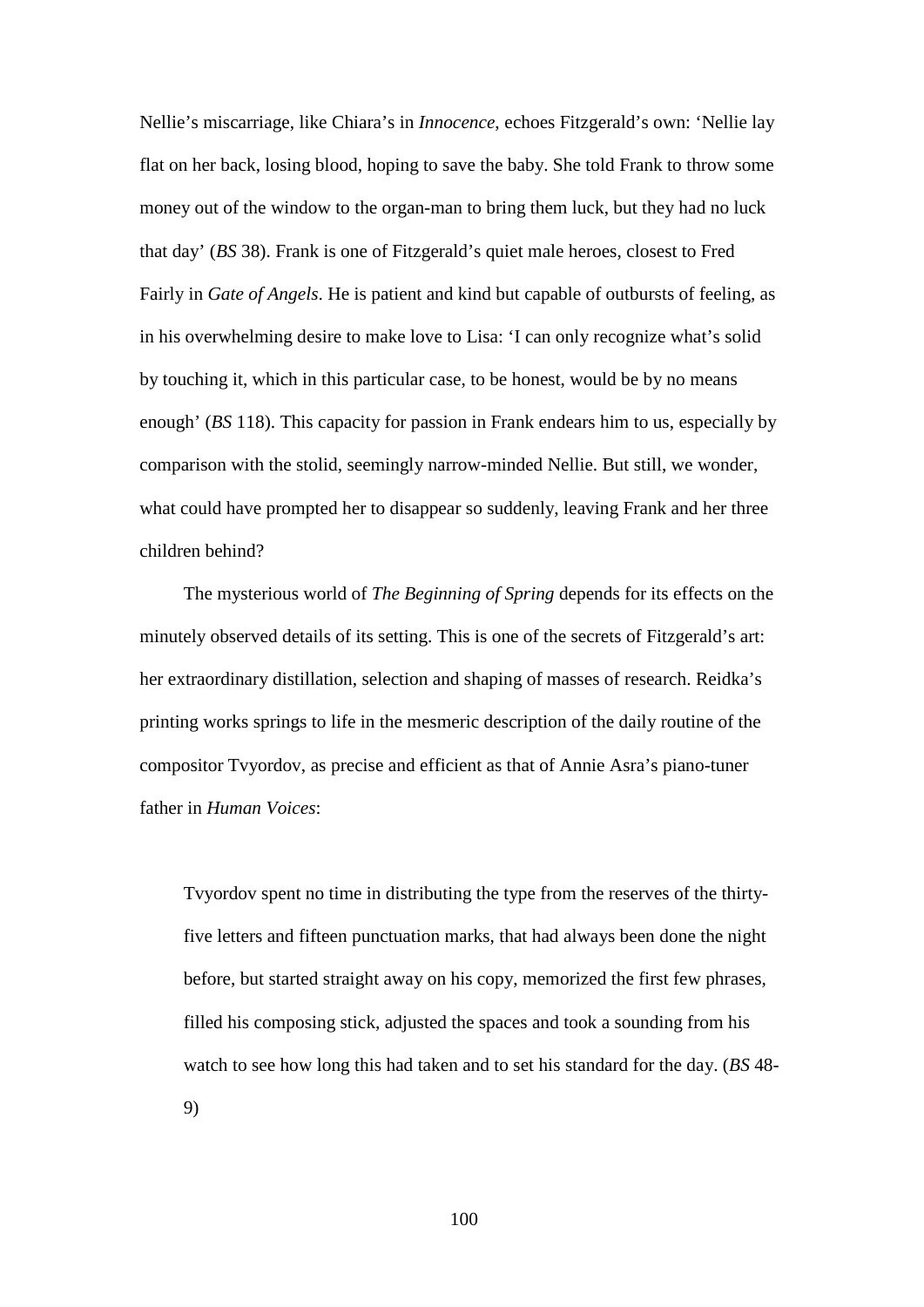Fitzgerald's prose itself here, unfolding in a single, multi-clausal sentence, is as methodical, precise and rhapsodically ritualistic as the actions it describes. The typesetter's craft, lovingly described, is rendered all the more real by taking place in the world of events. To that end, political history finds its way into the story through Charlie Cooper's letters from England, telling of mass strikes in 1911, through Frank's discussion with Selwyn of the assassination of the Russian premier, Piotr Stolypin, and through the incorporation into the story of real places, such as the Muir and Merrilees (Muirka's) department store, and real people, such as Tolstoy. Selwyn recounts to Frank his experience of singing at the Korsakov lunatic asylum, of some of the inmates falling asleep, of apologising to Tolstoy, and of the great man's response: '"I find you have done well. To be bored is the ordinary sensation of most of us at a concert of this kind. But to these unfortunates it is a luxury to have an ordinary sensation"' (*BS* 57-8). Fascinatingly, Fitzgerald puts her own sense of the value and dignity of ordinariness here, as something to be aspired to, in the mouth of Tolstoy. In so doing, Tolstoy, like Goethe in *The Blue Flower*, is made all the more real by being revered and gently mocked at the same time. A sense of place is also achieved by an adroit scattering of Russian names, places and words, such as '*podvipevchye* – with just a dear little touch of drunkenness' (*BS* 13). The same effect is achieved with Italian in *Innocence* and German in *The Blue Flower*. Less obviously, but even more memorably, Fitzgerald has a fine ear for the English diction of the era. Before they are married, Nellie asks Frank:

'What were the girls like in Nottingham?' 'I can't remember. Very moderate, I think.' (*BS* 33)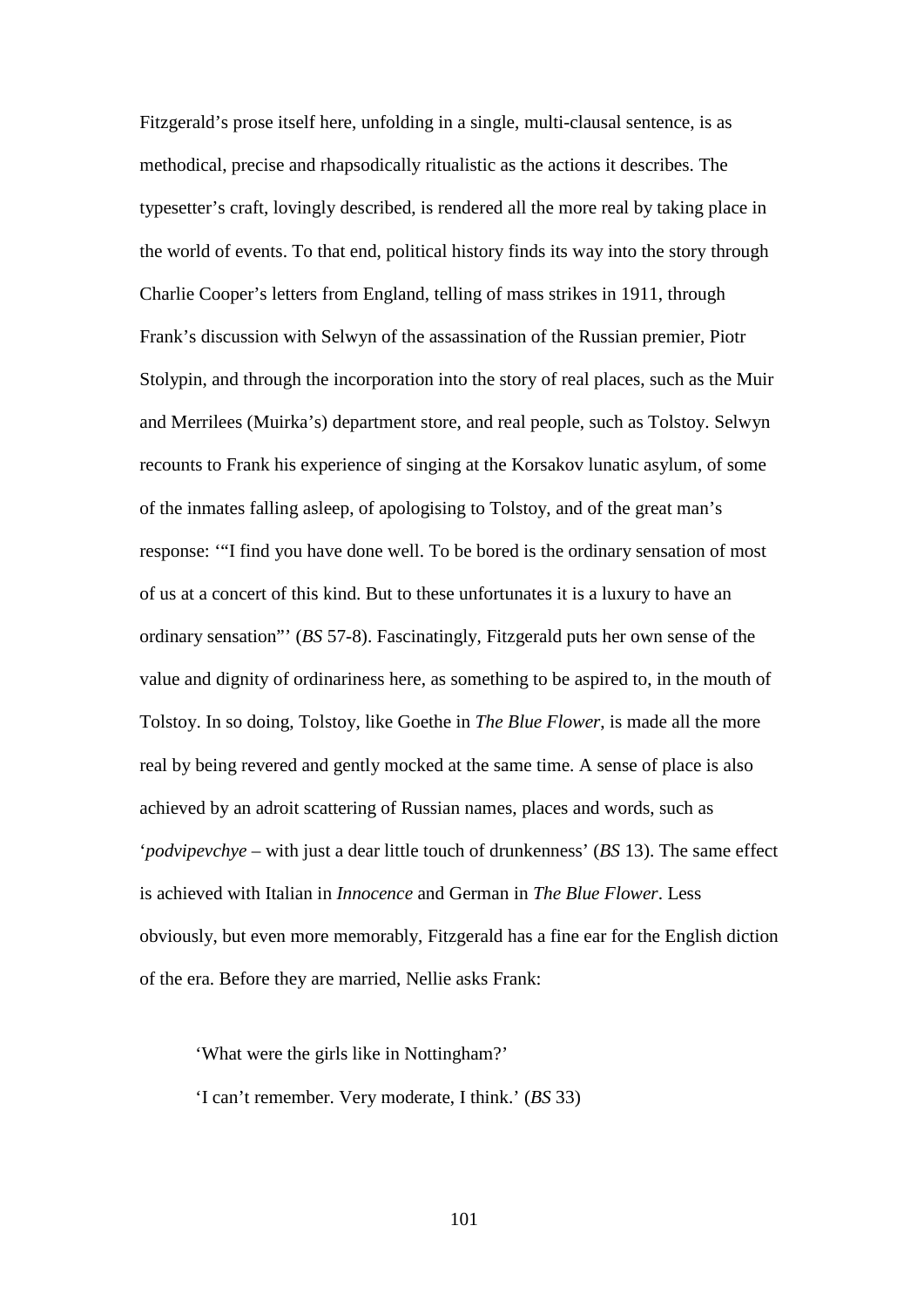This is deliciously deadpan, like a lower-middle-class version of a line from Noel Coward's *Private Lives*. 'Very moderate' was a common term of depreciation in the Victorian and Edwardian eras, indicating mediocrity; in a typical example of its use, a horse is described as looking 'long in the back' with 'very moderate loins'.<sup>[16](#page-191-0)</sup> But to describe the girls of Nottingham in this way is Frank's gift to Nellie and pure joy for the reader.

For the details of the Russian setting Fitzgerald drew on a number of sources. Principal among them were Harvey Pitcher's *The Smiths of Moscow* (1984), about a family of Scottish boilermakers in pre-revolution Russia, Eugenie Fraser's *The House by the Dvina (*1984), and Ronald Hingley's *Russian Writers and Society 1825-1904* (1967). Fitzgerald's notebooks for the novel are crammed with writing, with sections on Turgenev, on forest and steppe, railways, Frank's biography, the printers' union, Tyvordov and much more.<sup>[17](#page-191-1)</sup> To get some idea of what Moscow was like at the time, Fitzgerald read *Times* Russian supplements from 1910 to 1913, as well as Baedeker's Russia 1914.[18](#page-191-2) Selwyn Crane is an amalgam of Tolstoy's translator and biographer, Aylmer Maude, and Stephen Graham, a British writer and sympathiser with the poor whose books recount his travels around pre-revolutionary Russia.<sup>[19](#page-191-3)</sup> From Pitcher, Fitzgerald borrowed names such as Annushka, Frank, Nellie, and Ivanovna, and the description of stoves glazed with tiles from the Vlasov Tile Works.<sup>[20](#page-191-4)</sup> She also adapted, with Pitcher's permission, the story of the bear cub running riot in the dining-room, although Fitzgerald characteristically ups the quotient of violence and cruelty, adding the doorman's panicked scattering of hot coals on the bear, the bear's scream, and young Mitya's brutality: 'When Mitya Kuriatin hit it with a billiard cue it turned over its torpedo-shaped head from side to side and then fell over' (*BS* 69). A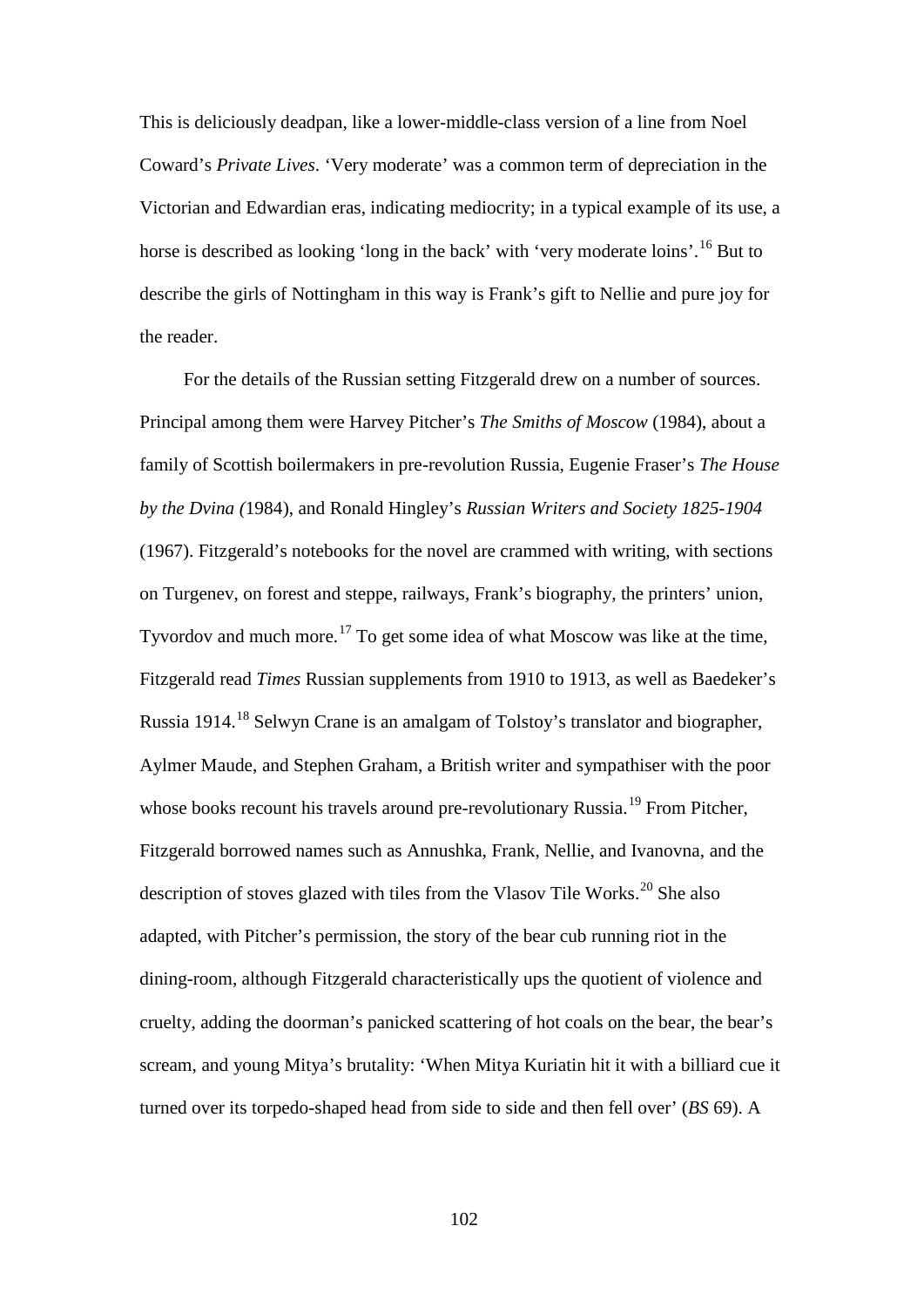typical example of Fitzgerald's reworking of her source material comes at the beginning of Chapter 2:

Up till a few years ago the first sound in the morning in Moscow had been the cows coming out of the side-streets where they were kept in stalls and backyards, and making their own way among the horse-trams to their meeting point at the edge of the Khamovniki, where they were taken by the municipal cowman to their pasture, or, in winter, through the darkness, to the suburban stores of hay. Since the tram-lines were electrified, the cows had disappeared. (*BS* 12)

This conflates a speech and a passage of description in *The Smiths of Moscow*:

'In the early morning these cows are let out, and make their way to a barrier of the city; others join, and when they all arrive, there are a goodly number; at the barrier they meet a man with a horn, who drives them in a body to pasture, and collects them again in the evening, when they all return independently each to her own stable.'

Moscow was changing rapidly. The old horse-drawn trams were being replaced by electric ones, although they still used kerosene lamps in the house, and the Works still relied on its own generators. No longer were the cows driven along Smith Street every morning to their pasture in the Testov Field beyond the Smith Lake. $21$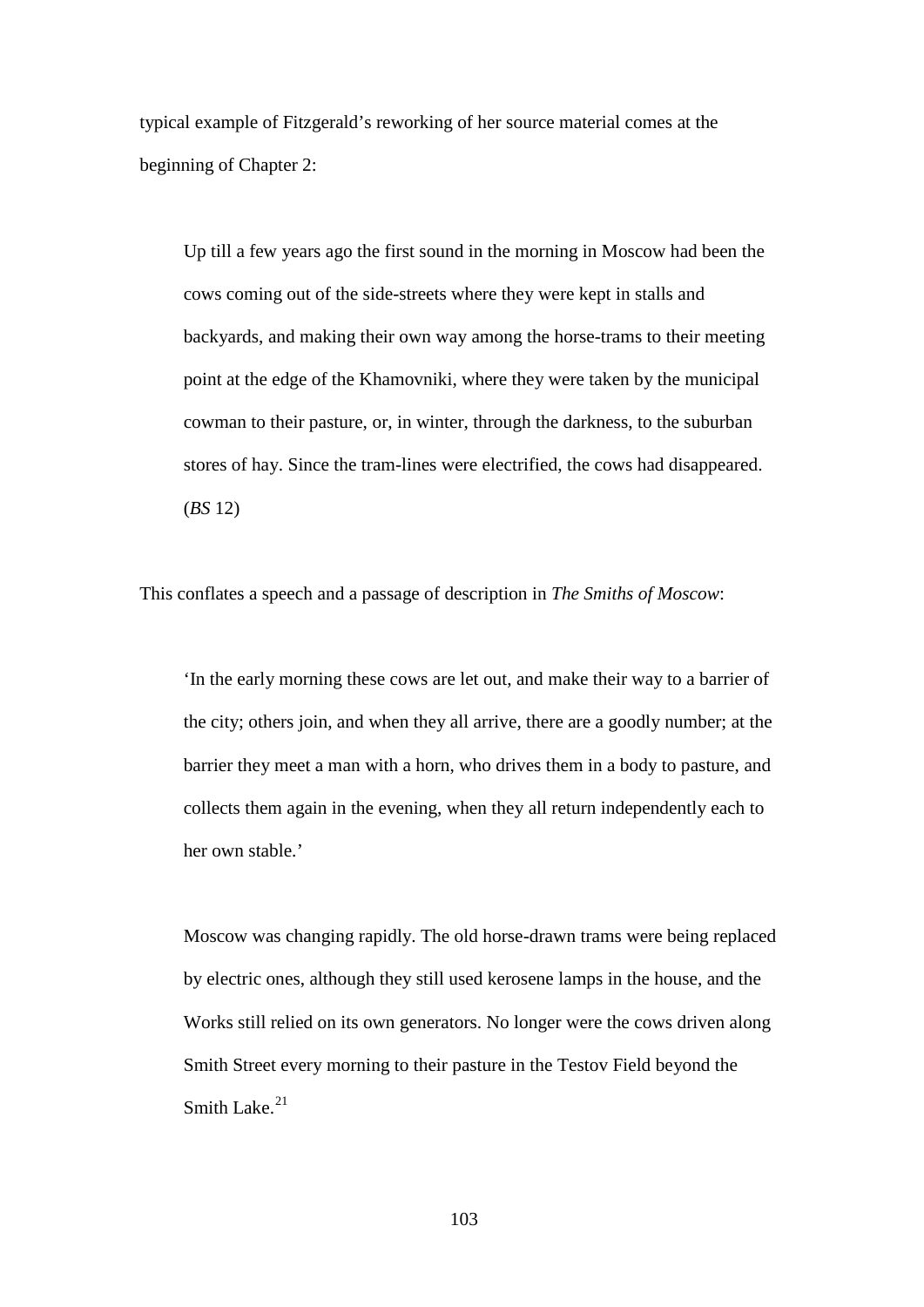The principal difference between Fitzgerald's description and those of her sources is the rhythm of the prose. Fitzgerald's account is distinguished by its imitative harmony, using one long sentence to insinuate the movement of the cows meandering to the pastures and back, then one short one, mourning the demise of the ritual caused by the electrification of the trams. Fitzgerald also changes the tense of her source, from present and imperfect in *The Smiths of Moscow* to pluperfect in *The Beginning of Spring*. Fitzgerald's version ('Since the tram-lines were electrified, the cows had disappeared') is what a Muscovite would say, with regret for the passing of a treasured custom. By such means Fitzgerald's narrative gives the oft-noted impression of having been written from *inside* the fictional world and culture of the novel. 'To excavate these sources is not to diminish Fitzgerald's imaginative brilliance,' as Hermione Lee observes, 'but, on the contrary, to show how, while using them closely and freely, she gives the appearance of having done no homework at all, and makes her fictive world seem real' (*PF* 346). One glance at Fitzgerald's notebooks, brimful with writing, reveals the sheer volume of research so deftly worked into the grain of the novel that it becomes invisible.

Similarly, literary echoes, allusions and evocations, some barely detectible, deepen the layers of feeling and pathos and imbue the novel with its distinctively enigmatic atmosphere of unpredictability. As Frank flees from Miss Kinsman through the back alleys of Moscow, the dingy shops themselves seem to speak: 'Bring me your broken shoes, your worn-out mattresses, your legless chairs, your headless beds, and in some basement workshop or hole in the wall I will make them serviceable, at least for a few months or so' (*BS* 88), echoing Emma Lazarus's famous sonnet on the Statue of Liberty: '"Give me your tired, your poor, / Your huddled masses yearning to breathe free"'. The effect of the parallel is not to diminish Lazarus's poem, but to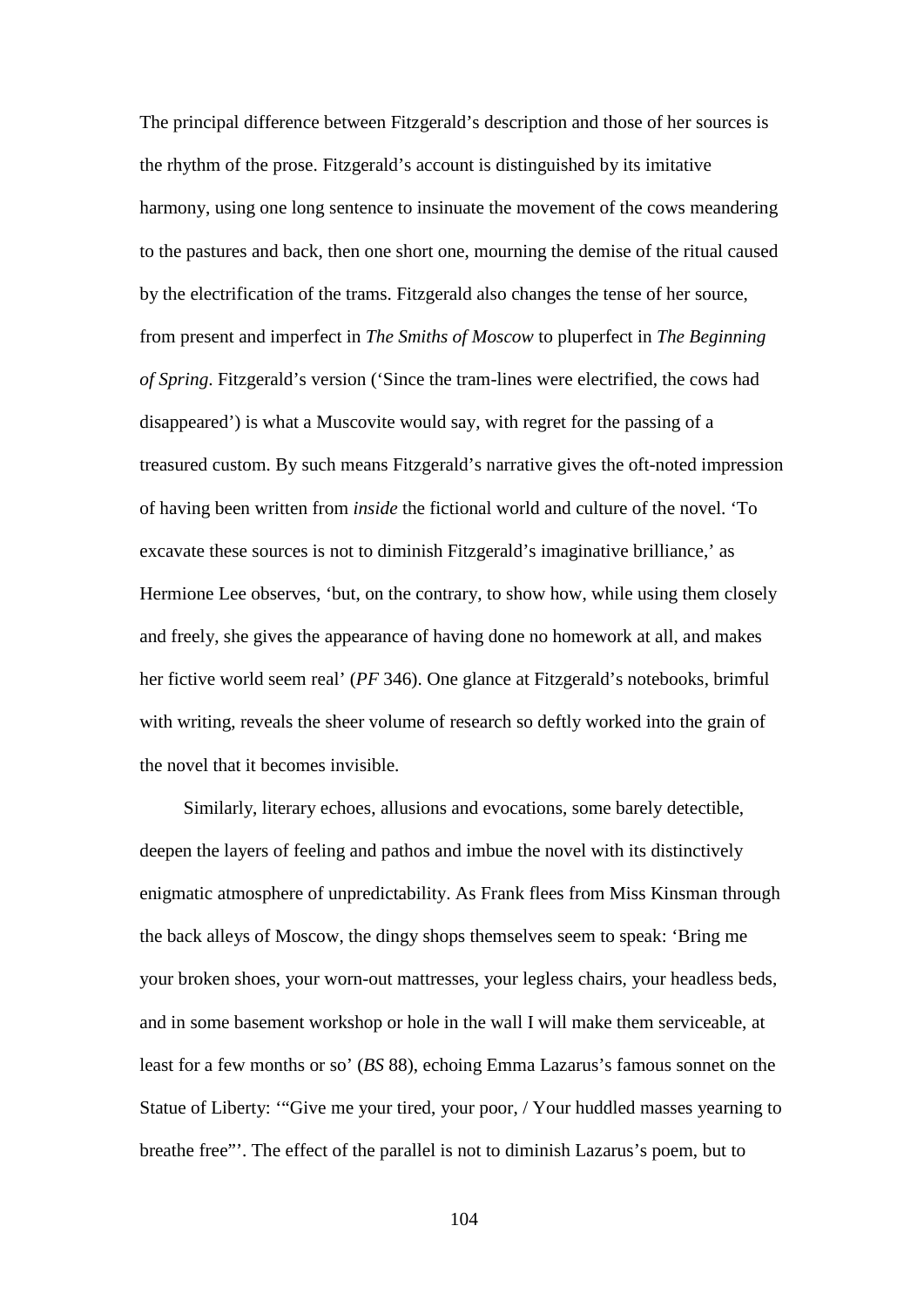ennoble the humble repair shops of Kolbasov Pereulok (Kolbasov Lane). The pre-Revolutionary period is evoked through references to J. M. Barrie's *Peter Pan*, still hugely popular in 1913, and fiction read by Uncle Charlie such as *Sentimental Tommy* (also by Barrie) and E. W. Hornung's *Raffles* short stories, and to Tolstoy's *Resurrection* and Jerome K. Jerome's *Three Men in a Boat*. Below the surface of these instances of overt quotation and reference, an invisible substrate of literary allusion underlies moments of comedy in the novel. Romantic, idealist thought in *The Beginning of Spring*, usually voiced by Selwyn Crane, is gently mocked. Frank asks Selwyn whether he consider him to be unkind. Selwyn replies:

'That, Frank, must be a question of the imagination, I mean of picturing the sufferings of others. Now, you're not an imaginative man, Frank. If you have a fault, it's that you don't grasp the importance of what is beyond sense or reason. And yet that is a world in itself. "Where is the stream," we cry, with tears. But look up, and lo! there is the blue stream flowing gently over our heads.' (*BS* 202)

Hermione Lee mentions that Selwyn's speech is an unattributed quotation from *Heinrich von Ofterdingen*, by the German Romantic poet Novalis, the subject of *The Blue Flower* (*PF* 390). But the literary echoes do not end there. This precise quotation is the epigraph to Chapter 2 of George Macdonald's fantasy novel *Phantastes* (1858), which Fitzgerald loved. Indeed it was her fondness for Macdonald that led Fitzgerald to Novalis in the first place.<sup>[22](#page-191-6)</sup> Fitzgerald makes affectionate fun of Selwyn's effusions in part to gives us Frank's more rational and practical point of view. Yet at the same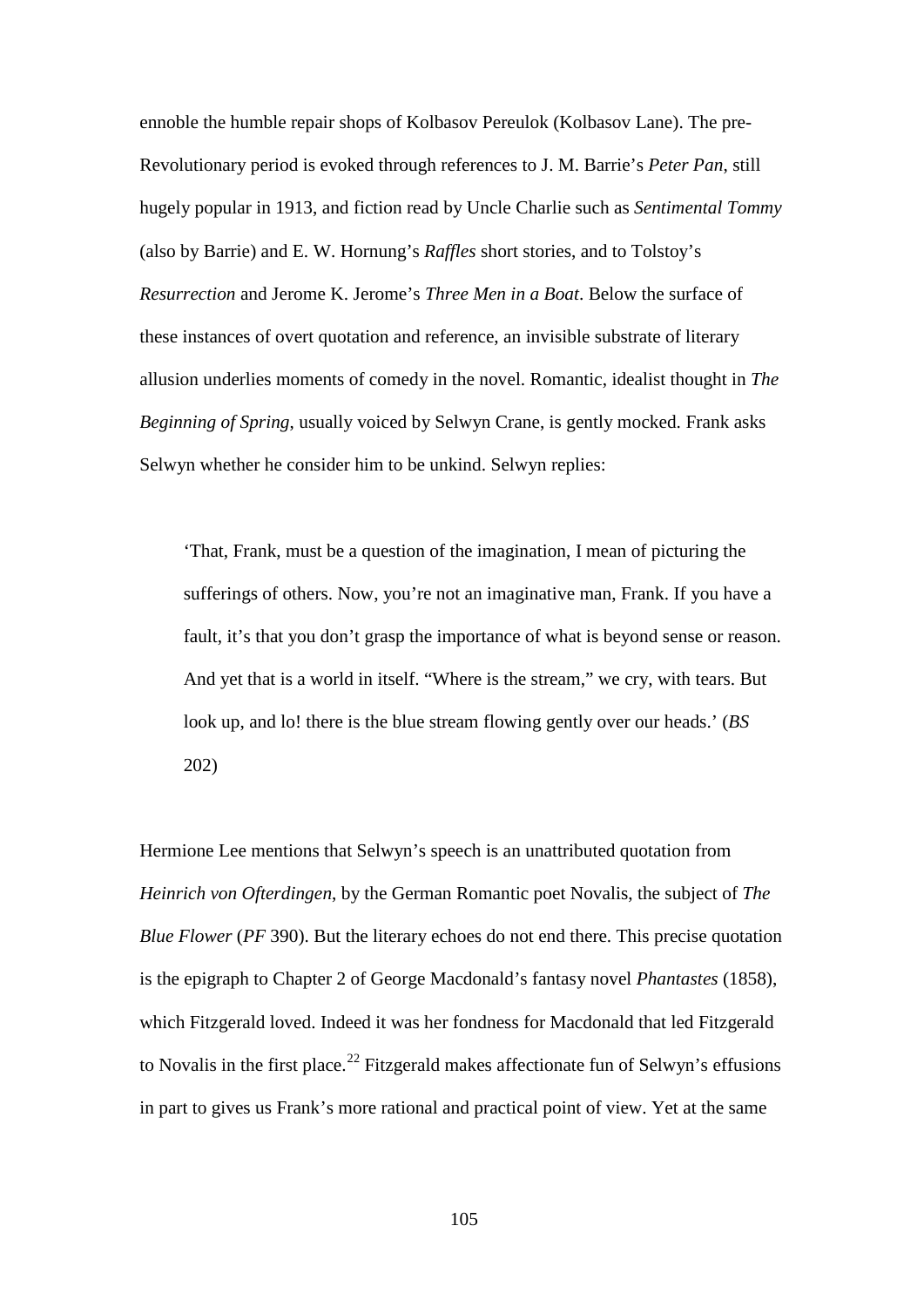time, brilliantly and seemingly paradoxically, the effect of such teasing is in fact to make her reader more receptive to high-flown ideas and images.

The air of mystery and ambiguity created by Fitzgerald in *The Beginning of Spring* is unmatched in her writing, with the exception of *The Blue Flower*. The notion of a world beyond sight is evoked by Fitzgerald's characteristic interest in metaphysics: 'The store keeper had told him that, in his opinion, soul and body were like the steam above a factory, one couldn't exist without the other' (*BS* 154). More mundanely, tiny hints are dropped about Selwyn, Nellie and Lisa. We know that *something* is amiss, but, like Frank, we struggle to piece it together: 'He had the impression that they were avoiding an important aspect of the subject, but felt too tired to work out what it was' (*BS* 102-3). Selwyn is at the heart of the plot: the build up to his revelation of his failed tryst with Nellie proceeds by hints and indirection. Selwyn says that he wants '"a serious talk"' with Frank; later, Selwyn seems 'exceptionally pale'. Yet when his admission comes, the reader is as surprised as Frank to hear that, '"Nellie saw me in a false glow, my friend"' (*BS* 236). This at least explains why Nellie left in the first place, intending to go away with Selwyn to '"some more free and natural place"' (*BS* 237). But some questions remain unanswered: what is Selwyn's connection to Lisa? He mentions to Frank that: '"She has had some education, at one time they wanted to make a teacher of her"' (*BS* 100), but who or what are '*they*'? Is it significant that the police know Selwyn (*BS* 144), and is there collusion between them? Is that why he places Lisa, who perhaps is suspected as a Bolshevik, with Frank, so that she can be observed? Lisa herself is a figure of even greater mystery and remains so to Frank: 'She seemed, however, as always, to be listening only enough to grasp what was said and to respond to it correctly and efficiently. While compelled to hear, by some inner secret conspiracy,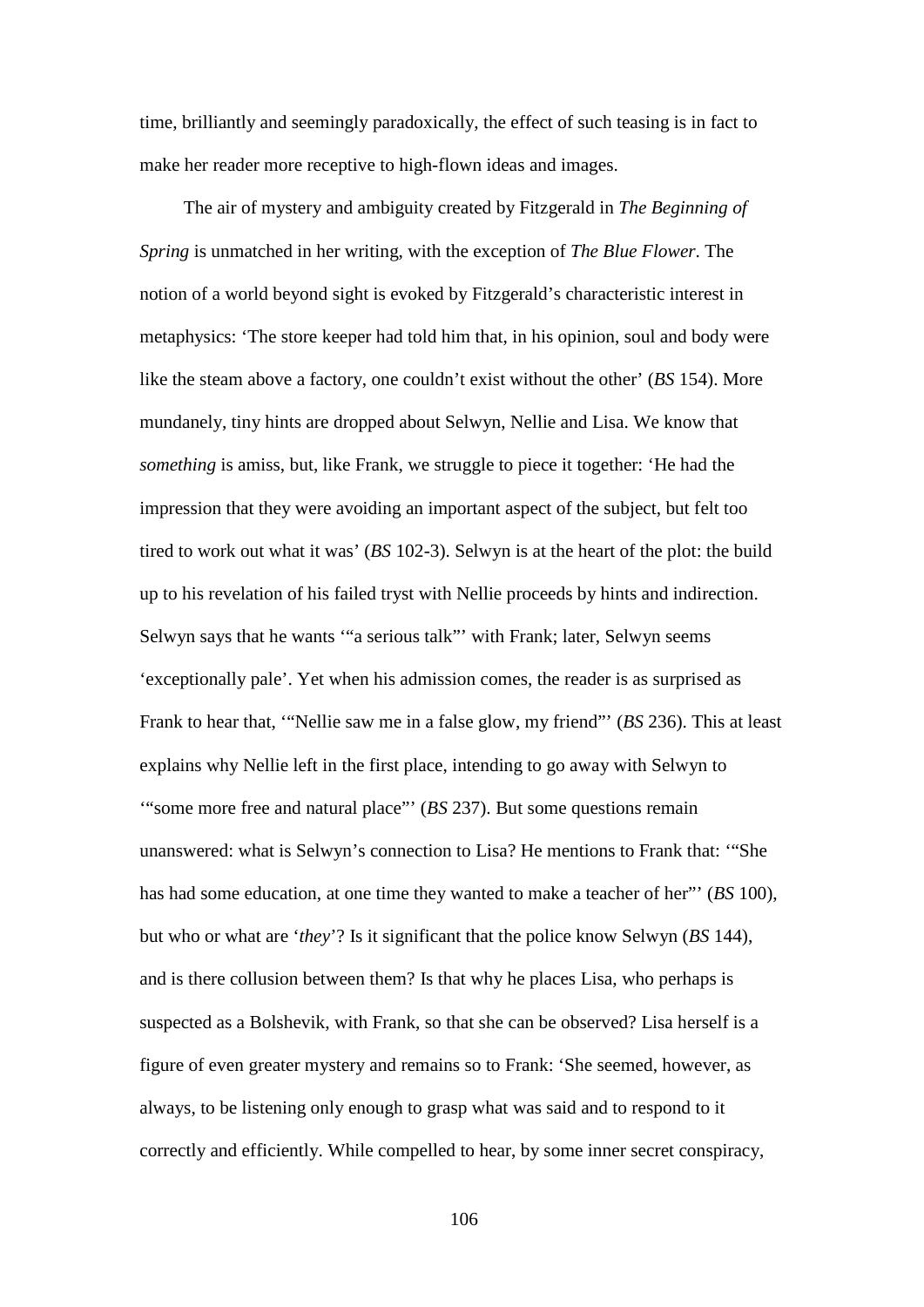another voice' (*BS* 217). The mention of 'secret conspiracy' hints at Lisa's revolutionary affiliation, and later, when Lisa disappears, apparently to Berlin, Frank finally begins to understand recent events, why the Security was in favour of him leaving Russia. 'He had dangerous employees, or one dangerous employee, at least, a dangerous young woman, pretending to be looking after his children. He had let her escape, more likely arranged it' (*BS* 243). Earlier, Frank had given Lisa back her papers without reporting it to the authorities (*BS* 161). But who, Frank wonders, could have known this, and who might have suggested it to the Security? Though we might suspect Selwyn, we are left, like Frank, without a clear answer.

Such mysteries of plot, of politics and even of metaphysics come together in one of the most powerful scenes in the novel: Lisa and Dolly in the forest at Shirokaya. 'On the third night, Dolly woke, and knew she had been woken, by the slight noise of a door opening, the door on the veranda. The noise did not strike her as frightening, rather as something she had been expecting' (*BS* 227). Dolly finds Lisa on the veranda and asks her where she is going. – Lisa replies: '"It might have been better if you hadn't woken up, but you did wake up. Now you'll have to come with me"' (*BS* 227). Dolly follows Lisa through the forest, through 'the plunging halfdarkness':

 Then Dolly began to see on each side of her, among the thronging stems of the birch trees, what looked like human hands, moving to touch each other across the whiteness and blackness.

'Lisa,' she called out, 'I can see hands.'

 Lisa stood still again. They were in a clearing into which the moon shone. Dolly saw that by every birch tree, close against the trunk, stood a man or a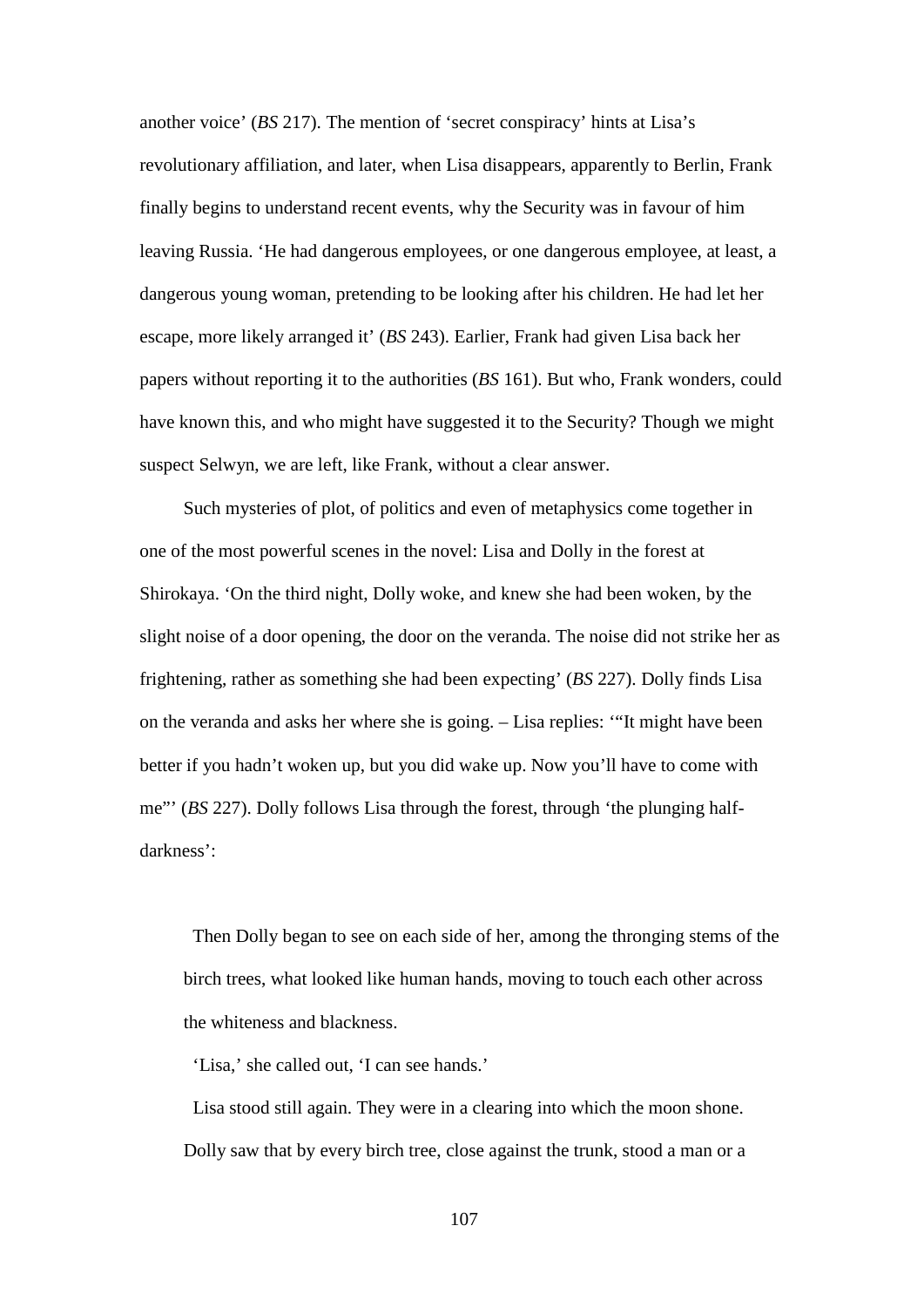woman. They stood separately pressing themselves each to their own tree. Then they turned their faces towards Lisa, patches of white against the whiteish bark. Dolly saw that there were many more of them, deep into the thickness of the wood. (*BS* 228-9)

Who are these wraith-like figures? Revolutionaries? Dryadic spirits of the Russian birch? Figments of Dolly's dream? Fascinatingly, we find a prefiguring of this scene in a *World Review* editorial of 1950, co-authored by Fitzgerald and Desmond, describing Barcelona's Parque Güell: 'As you go higher, it gets darker, and you find, by putting out your hand, that you can no longer tell the difference between the trees and stone columns made like trees, or faces and half-human shapes growing out of the walls.'<sup>[23](#page-191-7)</sup> Fitzgerald's own notes also offer a clue to her intentions: 'Lisa to impress upon Dolly that she's seen people who are prepared to give their lives serious, not too much'.<sup>[24](#page-191-8)</sup> Fitzgerald's replacement of 'prepared to give their lives' with 'serious', and the underlined imperative to herself, are crucial. Restraint is the watchword, less being so much more.

 'I have come, but I can't stay,' said Lisa. 'You came, all of you, as far as this on my account. I know that, but I can't stay. As you see, I've had to bring this child with me. If she speaks about this, she won't be believed. If she remembers it, she'll understand in time what she's seen.'

 No-one answered her, no one spoke. No one left the protection of the trees, or moved towards them. (*BS* 229)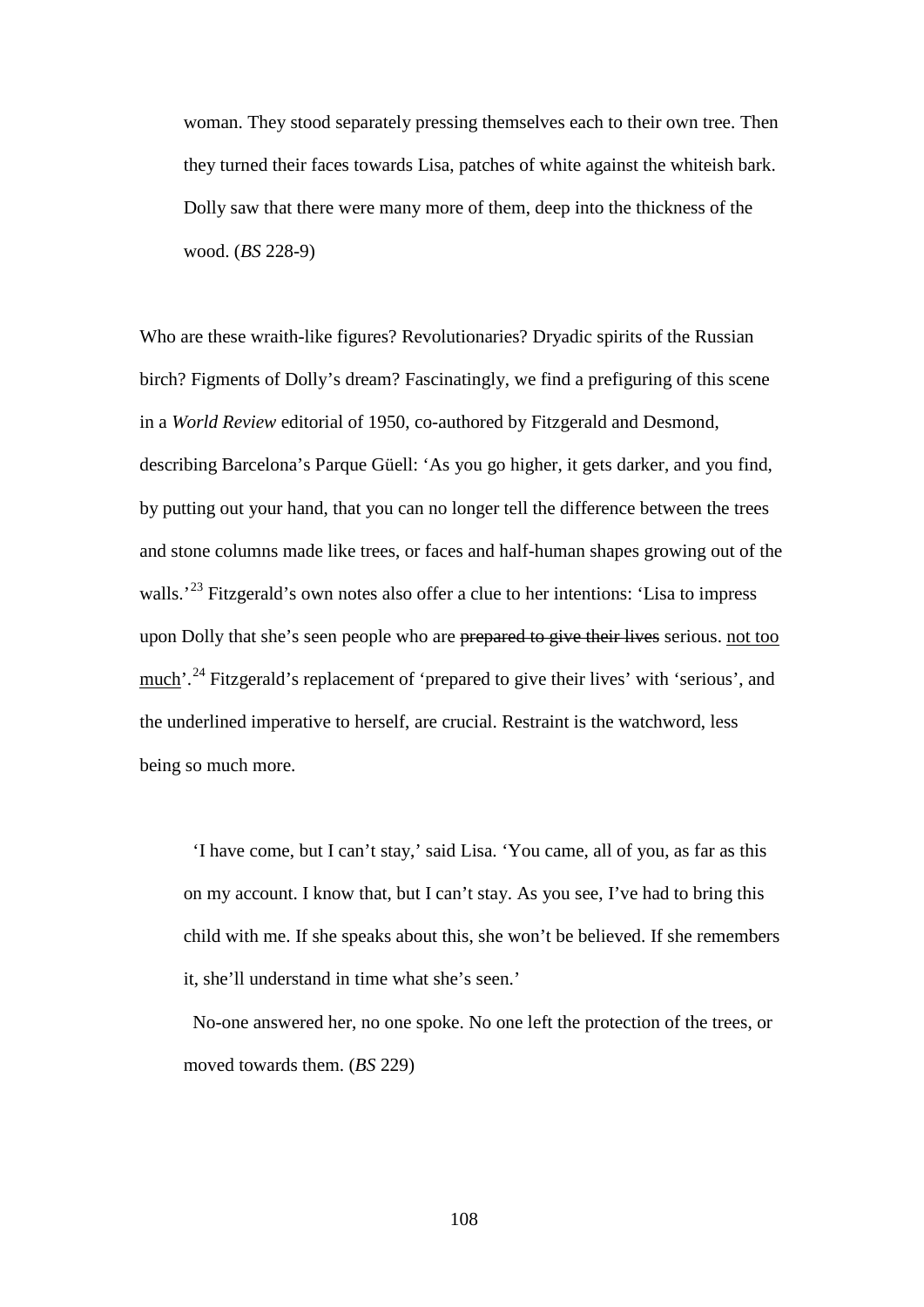The echo here of Fitzgerald's favourite poet, Walter de la Mare, the master of the nocturnal, is unmistakeable: 'Tell them I came, and no one answered / That I kept my word' ('The Listeners', ll. 1-2). We think now that Lisa is indeed the leader of some kind of political group; but, told from Dolly's drowsy perspective, and shrouded in darkness and shadow, the scene, like the book as a whole, leaves sufficient room for doubt and imagination as each reader, in Fitzgerald's words, seeks to recognize 'the mysterious individual life of the novel.'

## *The Gate of Angels* **(1990)**

Like *The Bookshop*, *The Gate of Angels* begins with a clearly signalled presage of upheavals to come. In the fields outside Cambridge cows wallow helplessly among uprooted willows: 'A scene of disorder, tree-tops on the earth, legs in the air, in a university city devoted to logic and reason' (*GA* 3). Set in 1912 in the early years of particle physics, Fitzgerald's third novel on a historical theme fizzes with the ideas and disputes of the day: the nature of the atom, women's right to vote, and whether science has done away with the soul. But the opening image serves as a warning that in this novel anything and everything may happen – and it does. The unstoppable natural force that tears up logic and reason in *The Gate of Angels* is love at first sight. Fred Fairly is a country rector's son, lecturer in physics and Junior Fellow at the college of St Angelicus. Daisy Saunders, brought up in hard-scrabble South London, is a nurse probationer at Blackfriars Hospital. Fred and Daisy's lives converge when their bicycles collide and they wake to find themselves together in bed.<sup>[25](#page-191-9)</sup> "My God, what luck"', thinks Fred (*GA* 63). Divided by class, education and upbringing, Fred and Daisy's relationship forms the movement of the novel. 'The movement should be what readers want to happen', Fitzgerald wrote. 'You should hope, if you read this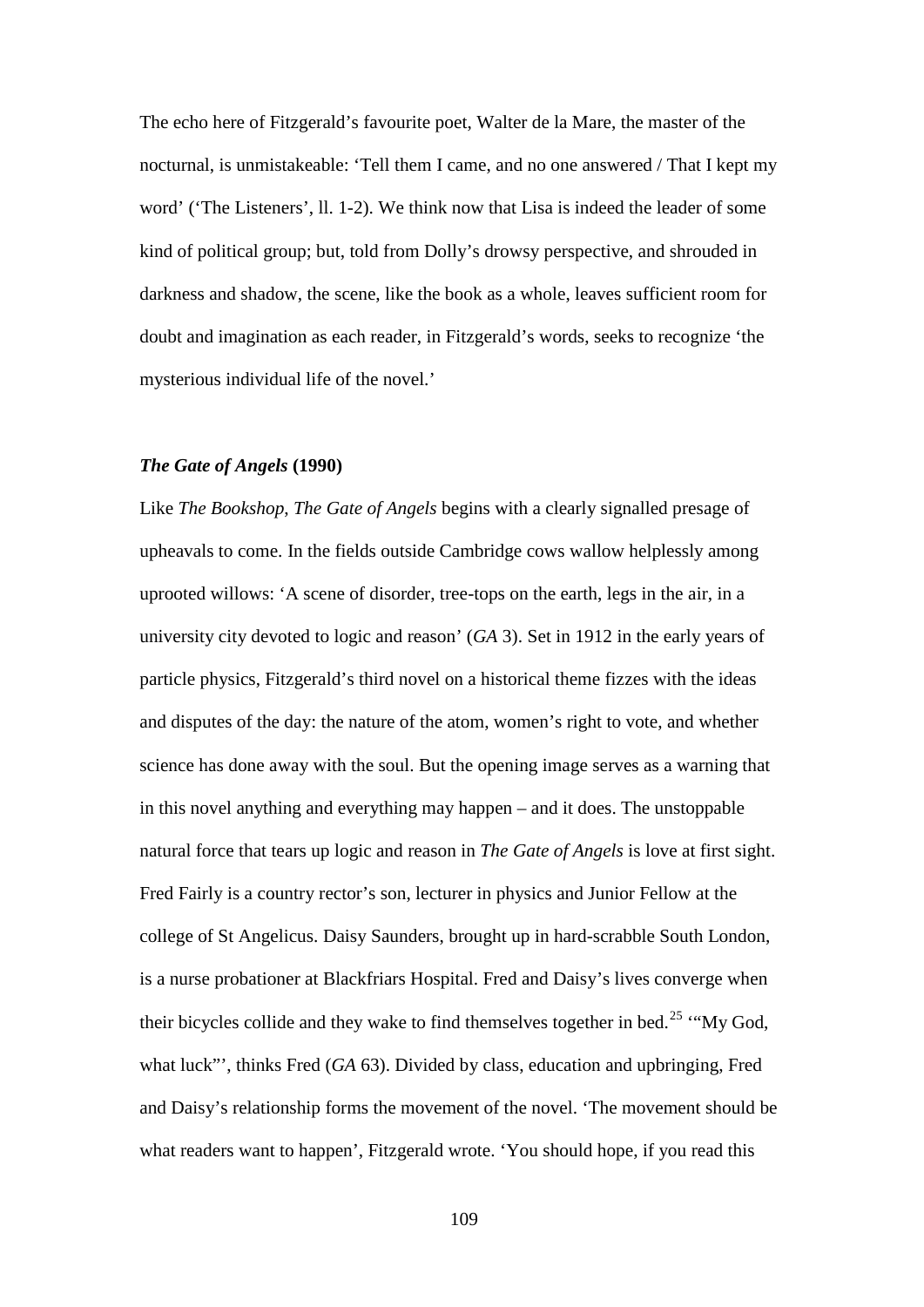book, that Fred and Daisy would end up happily'.<sup>[26](#page-191-10)</sup> The reader's wish for a happy ending for hero and heroine in *Gate of Angels*, more than in any other Fitzgerald work, is one of two lasting impressions peculiar to this novel. The other is the powerful and occasionally disturbing sense that another, more unfathomable story lies beneath the tale we are reading. How are these two impressions achieved?

Readers care so much about Fred and Daisy because, uniquely among the odd couples in Fitzgerald's novels, they are evenly matched. Both are highly intelligent (in different ways), young, kind-hearted and uncomplaining. Having seen Daisy just once, Fred falls deeply and utterly in love: 'there is no purpose in the universe, but if there were, it could be shown that there was an intention, throughout recorded and unrecorded time, to give me Daisy' (*GA* 133). Miraculously, Daisy seems worthy of such devotion: instinctively generous, brave and clear-eyed about human weakness, including her own. Told by the matron at Blackfriars that women must expect to spend a quarter of their lives in pain, 'Daisy felt a rush of admiration. So far she herself had done nothing like her fair share' (*GA* 90). 'Daisy is a fearless survivor,' Fitzgerald observed, 'a favourite type with the late-Victorian and Edwardian light novelists' (*HA* 513). But Daisy's instinct to give rather than take is also her undoing. Worn down by defeat after losing her job, Daisy lets the predatory newspaper editor Thomas Kelly accompany her to Cambridge. 'He put his arm round her waist, fingering her. What a pair we make, she thought. He doesn't deserve any better, no more do I' (*GA* 128). There is no sadder line in Fitzgerald's writing. When the truth finally emerges, that Kelly had booked a room at Pett's Hotel in Cambridge for him and Daisy, the chaos promised by the cows cavorting among the willows finally breaks out. Daisy and Fred part without a word, then quarrel and part again, seemingly irreconcilable.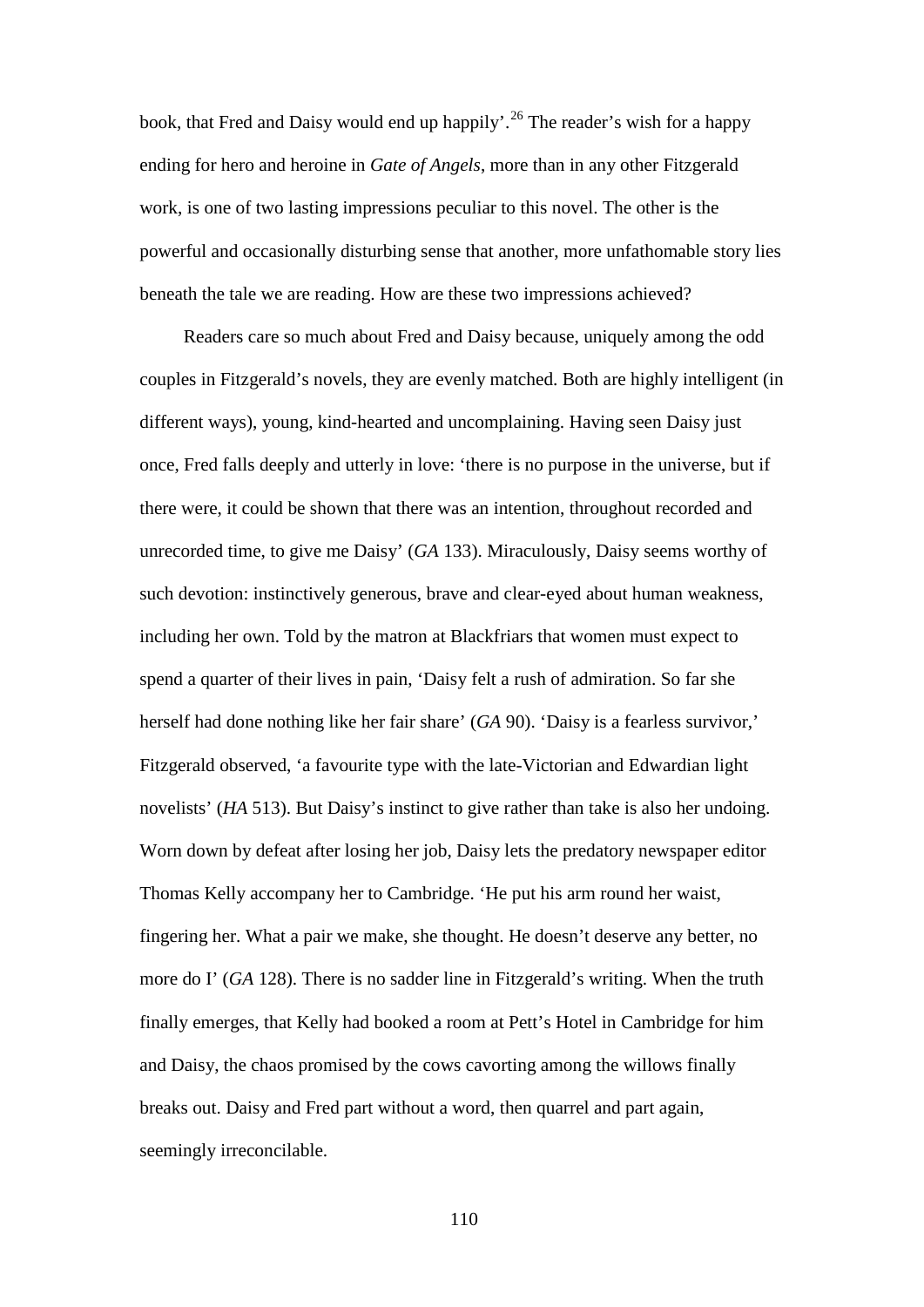At the heart of this quarrel, and of the novel, are conflicting attitudes to truth. For Fred the scientist nothing is more important. In the court case about the cycling accident, Daisy denies knowing Kelly. Later, Fred silently implores her to say that she lied to spare his, Fred's, feelings. 'Say it, Daisy, say it, say it'. But she doesn't. 'Of course I don't tell lies unless I've got to', she retorts defensively, stung by his questions (*GA* 205). But is even this true? In a seemingly trivial moment on their walk in the country, Daisy admitted to making up the name of a flower, a throatwort, explaining, '"I only said it to keep things going"' (*GA* 147). Fitzgerald's notebooks for *Gate of Angels* reveal the centrality of honesty to her thinking: 'Daisy to marry Editor, because both are liars . . . the bonds between liars, as against truth-tellers are as strong as agnostics v. faithful.<sup>[27](#page-191-11)</sup> Yet in the writing of the novel, something clearly changed. (The manuscript of *Gate of Angels* is as heavily worked as those of any of her novels.) The concept of truth in *Gate of Angels* becomes less absolute and more conditional. In plain economic terms the truth is shown to be more affordable for some than others. Daisy admonishes Fred for knocking Kelly down: '"His job's nothing to be proud of, but then he didn't have your advantages. You think of that the next time you come across a poor sod like Kelly"' (*GA* 206). As Fred comes to realize, truth and honesty are not necessarily the paramount virtues. More important still is kindness, the instinct to help that loses Daisy her job but which, on the very last page, magically wins her and Fred a chance of happiness.

The reader's sympathy for Fred and Daisy is also won by their shared understanding of ordinary human weakness, the latter brilliantly realized by Fitzgerald in an array of memorable minor characters. Daisy understands why Kelly behaves as he does, even if she doesn't condone it, and she pities rather than condemns the conniving Mrs Martinez, who explains to Daisy why she tapped her for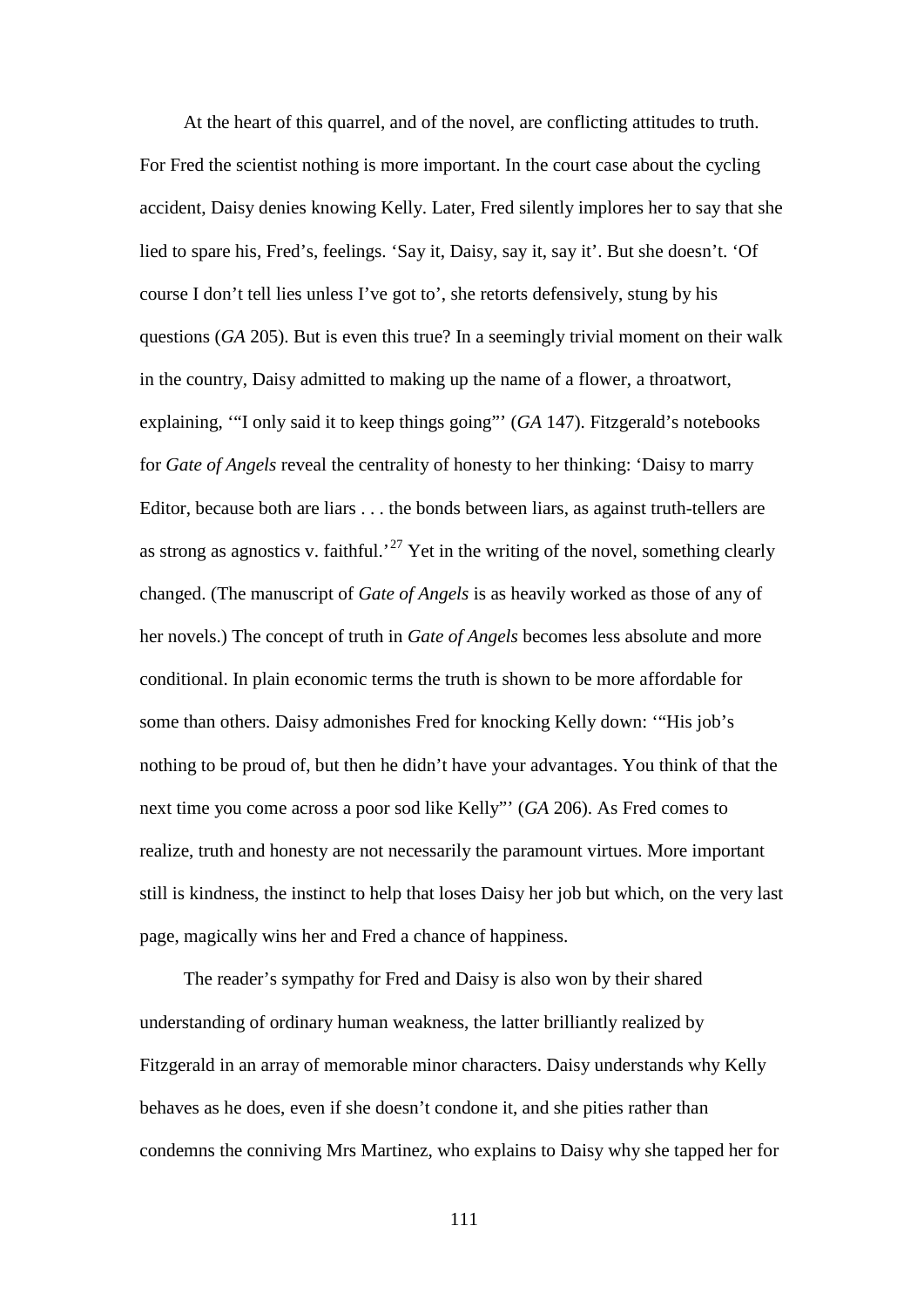money: 'I didn't ask you for it because I was poor. I asked because you never forget anyone who borrows money from you and I don't want you to forget me' (*GA* 124). This is perversely but inescapably logical. The novel affords us many such glimpses of the way minds work, surrounding Fred and Dairy with a believably oddball collection of family, friends and enemies with whom they must coexist. Holcombe, a demonstrator at the new chemistry labs, is a blundering monomaniac, oblivious to everything but his own train of thought: 'When Fred next met him, he would start straight away from where his letter had broken off, as though between words spoken and words written there was no dividing line' (*GA* 13). That Fred puts up with Holcombe when he could just as easily not is a sign of his good nature. Other relationships are matters of duty rather than choice. The Provost of St James's, the medievalist and palaeographer Dr Matthews (a thinly disguised M. R. James), is supremely feline, seemingly amiable yet watchful and faintly sinister, waiting for his moment to pounce:

'You're coming in, I hope, for that pipe?' Fred said he was afraid he didn't smoke. 'You mean, of course, that you do,' said the Provost, stroking his cat triumphantly. (*GA* 60)

We sense, even in this briefest of exchanges, that something is eluding our grasp. It may well be, simply, that the Provost can't conceive of a man not smoking; much later in the novel Dr Matthews muses to himself, incredulously: 'I met a man lately, a scientist, who had never smoked a pipe' (*GA* 164). But at this earlier point in the story, *this* is all we have to go on, making us suspect hidden meanings. The feeling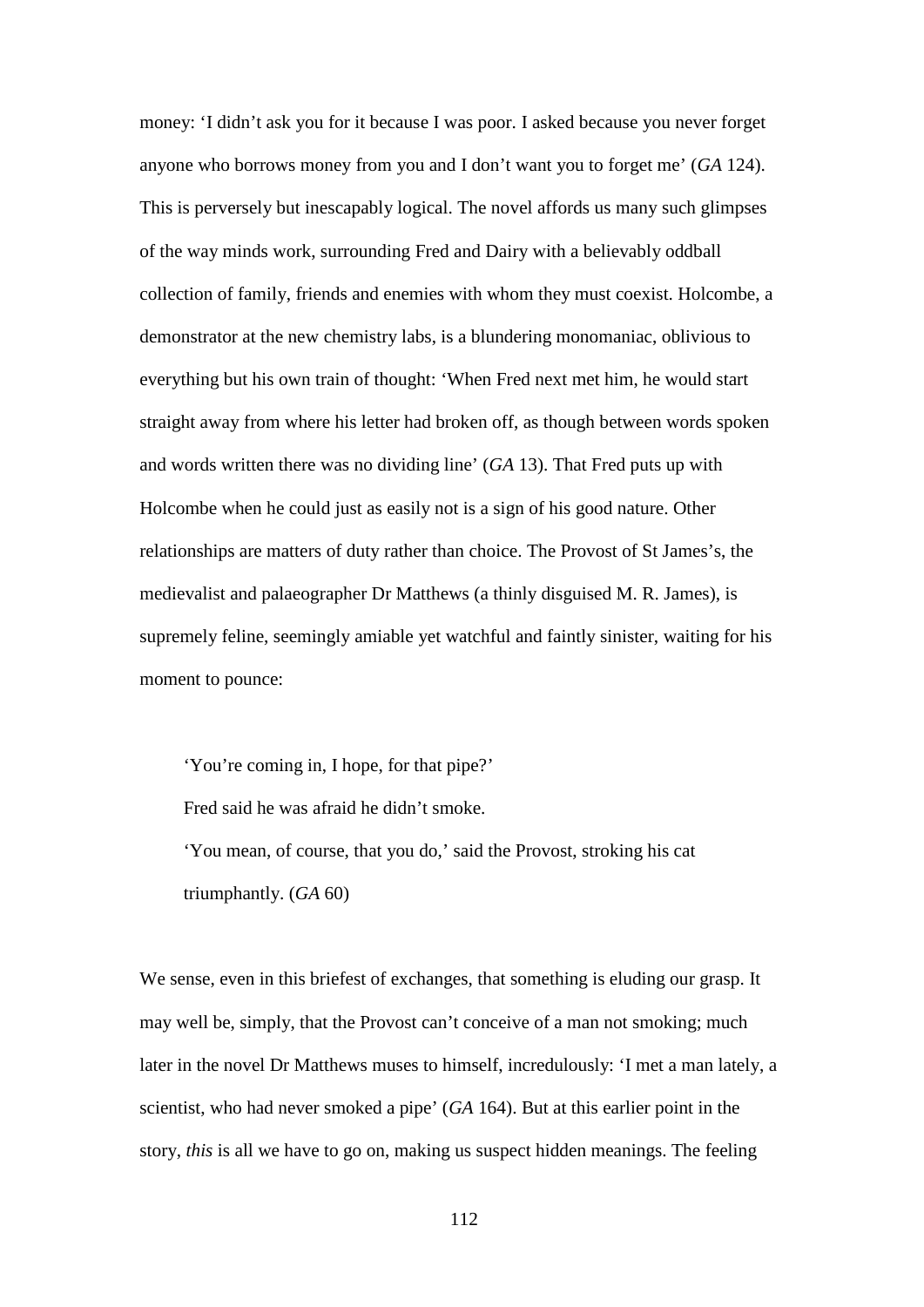arises in part precisely as an effect of the extreme brevity of the scene, of what has been called the novel's remarkable 'density of implication'. As Frank Kermode noted, in *The Gate of Angels* 'one senses a developed interest in the mysteriousness of the story, the exploitation of a new skill, which is to arrange for the story to project another story, less definite, more puzzling, than the first-hand narrative itself.<sup>[28](#page-191-12)</sup> It is through intimating that another richer, more profound story lies behind the apparently hapless collisions and quarrels of poor Fred and Daisy that the book exerts its strange power.

This sense of the untold story, of something at the edge of our perception, is everywhere in the novel. In the seemingly bucolic peace of Blow: 'Twigs snapped and dropped from above, sticky threads drifted across from nowhere, there seemed to be something like an assassination, on a small scale, taking place in the tranquil heart of summer' (*GA* 40-1). The idea of sinister goings-on in unsuspected places produces a ripple of unease in the reader. Disquiet is later converted into a more recognisably and overt gothic atmosphere in Fitzgerald's wonderfully macabre pastiche of an M. R. James ghost story. Read by Dr Matthews to the Junior Dean of James's, the gruesome tale of insane nuns who stuff a man into a culvert then suck the flesh off his body bears an oddly skewed parallel to the story of Fred and Daisy and the missing cyclist and carter. 'We shall have to proceed, you see, by analogy,' explains Dr Matthews, 'which is a less respectable method than it used to be with theologians, but more respectable, I am told, with scientists' (*GA* 164). Nothing is spelled out and the reader who begs for simple explanations is 'merely waved on with a smile'.<sup>[29](#page-191-13)</sup> But we sense that there *is* a connection between the tale of Fred and Daisy and the story-within-astory, if only we could figure out what it was. Fitzgerald's shifting narrative point-ofview contributes to the reader's sense that the parallel, however uncertain, may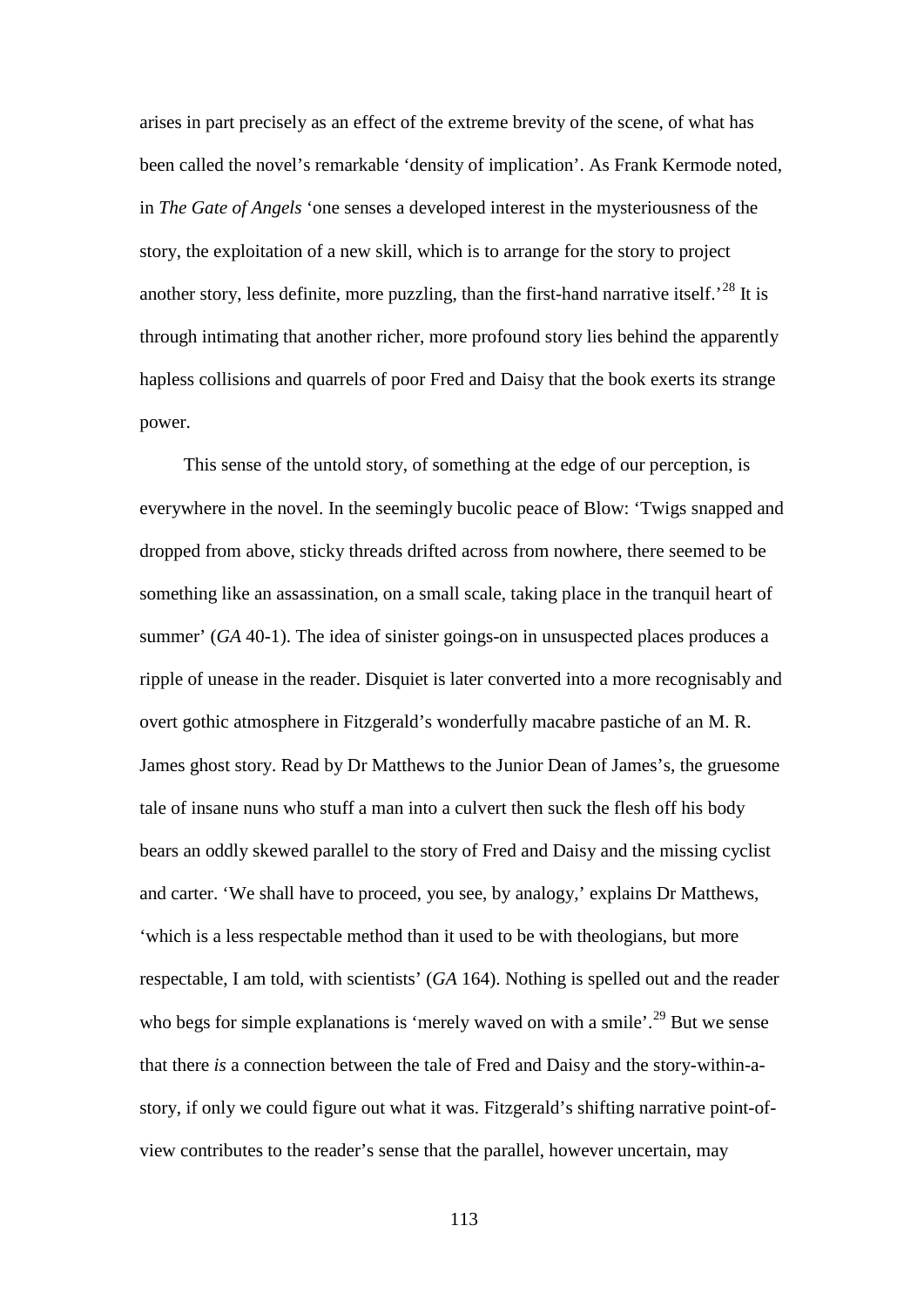nonetheless be real. The third person narration ('Dr Matthews had been pondering over Fred's accident'), glides inside Matthews's mind as he makes a series of notes: 'One would assume that … If we want to find a man … I return to the carter … I believe, after all, that the best way to the truth may be to tell you a story' (*GA* 163-4). The narration carries the reader fluidly from exterior to interior, but crucially we are not asked to believe in the supernatural any more than Matthews does himself: 'I have been asked, not once, but often, do I believe these things? Well, I can only say that I am prepared to consider the evidence, and accept it if I am satisfied' (*GA* 176). Fitzgerald asks no more and no less of the reader of her novel.

Even more conducive to the dimly felt sense of another story behind this one, are the isolated moments where the narrator unexpectedly intrudes on the reader's consciousness. After the trial, Fred waits in a café for Kelly to emerge:

He ordered a cup of tea and two biscuits for five pence and thought of nothing. – Oh, but that's impossible. – It's not possible to think of nothing. Certainly it was unprofessional of Fred, who was paid by the university to use his mind, and unwise of him as a lover, but there it was, he was occupied with bitter sensations, giving way to stupefaction, then to emptiness. (*GA* 188)

Whose voice it that interjects here? At first we think it is Fred's, but it can't be. It must be the narrator suddenly breaking off to challenge his or her own words. The effect is stunning: like a figure appearing through a wall with no doorway, the narrator's interruption gives the reader the briefest, almost subliminal, glimpse of a larger, baffling reality. It is Fitzgerald's remarkable achievement that the reader's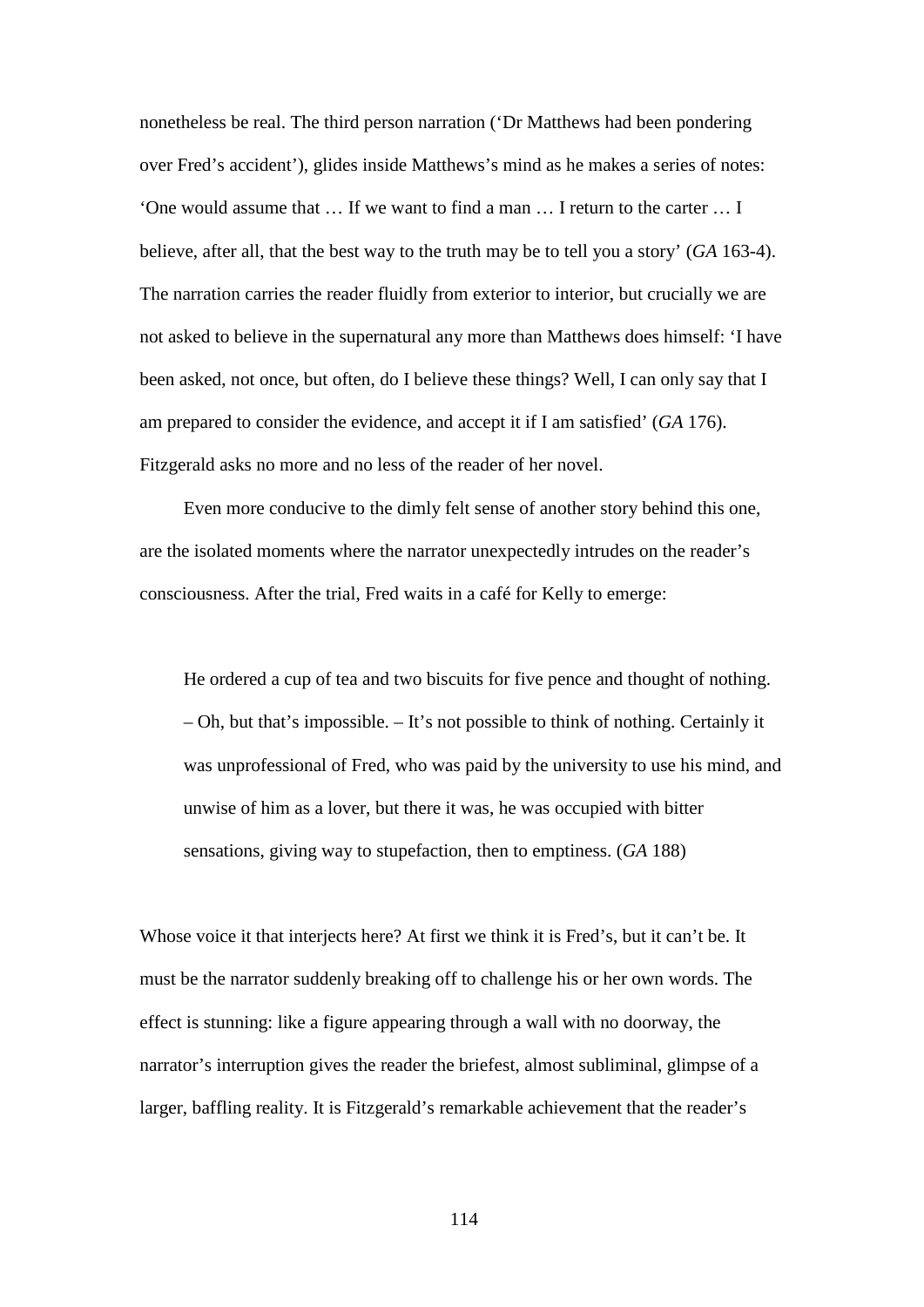imaginative involvement in the telling of the story is not reduced or compromised by the narrative intrusion but only deepened and enlarged by it.

Deftly embedded allusions to the books, poems and hymns of the period play their part in securing the reader's involvement in the novel's time, place and characterization. Brief mentions of Arthur Sullivan's comic opera *Cox and Box* and Rupert Brooke as Mephistopheles in 'the second production of the Marlowe Society's *Doctor Faustus*' (*GA* 155) evoke cultural life in Cambridge in 1912. As a Sunday choirboy, Fred had sung, 'Teach me to live, that I may dread / The grave as little as my bed', from the hymn by Thomas Tallis and Thomas Ken (*GA* 37); the Fairly family dogs are named after a bestselling children's book, Thomas Day's *The History of Sandford and Merton* (1783-9); and when Fred's family visits Cambridge, his sister Julia quotes two lines from 'Young and Old', a poem from the hugely popular *Water Babies* (1862-3) by Charles Kingsley: 'We said God grant you find some face, lad, you knew when all was young'  $(GA\ 156)$ .<sup>[30](#page-191-14)</sup> Such snatches of poetry, hymns and pet names provide an acute sense of Fred's rectory childhood. Fred himself, in turning away from religion, borrows words from William James's *The Varieties of Religious Experience* (1901-2) that come close to expressing his despair: 'We should have spoken earlier, prayed for another world absolutely, before this world was born' (*GA* 55). We are told little or none of this. Fitzgerald's silent working of her sources into the foundations of her novels is at the heart of her writing. Books that she read on the urban poor, like George Gissing's *The Nether World* (1889), on nursing, such as Eva Luckes's *Hospital Sisters and their Duties* (1912), and Edwardian comic novels such as the Grossmiths' *Diary of a Nobody* (1888-9), Barry Pain's *Eliza* (1900) or the novels of W. W. Jacobs, all inform and shape, in different ways and degrees, the authentic Edwardian air breathed by *Gate of Angels*. The affection with which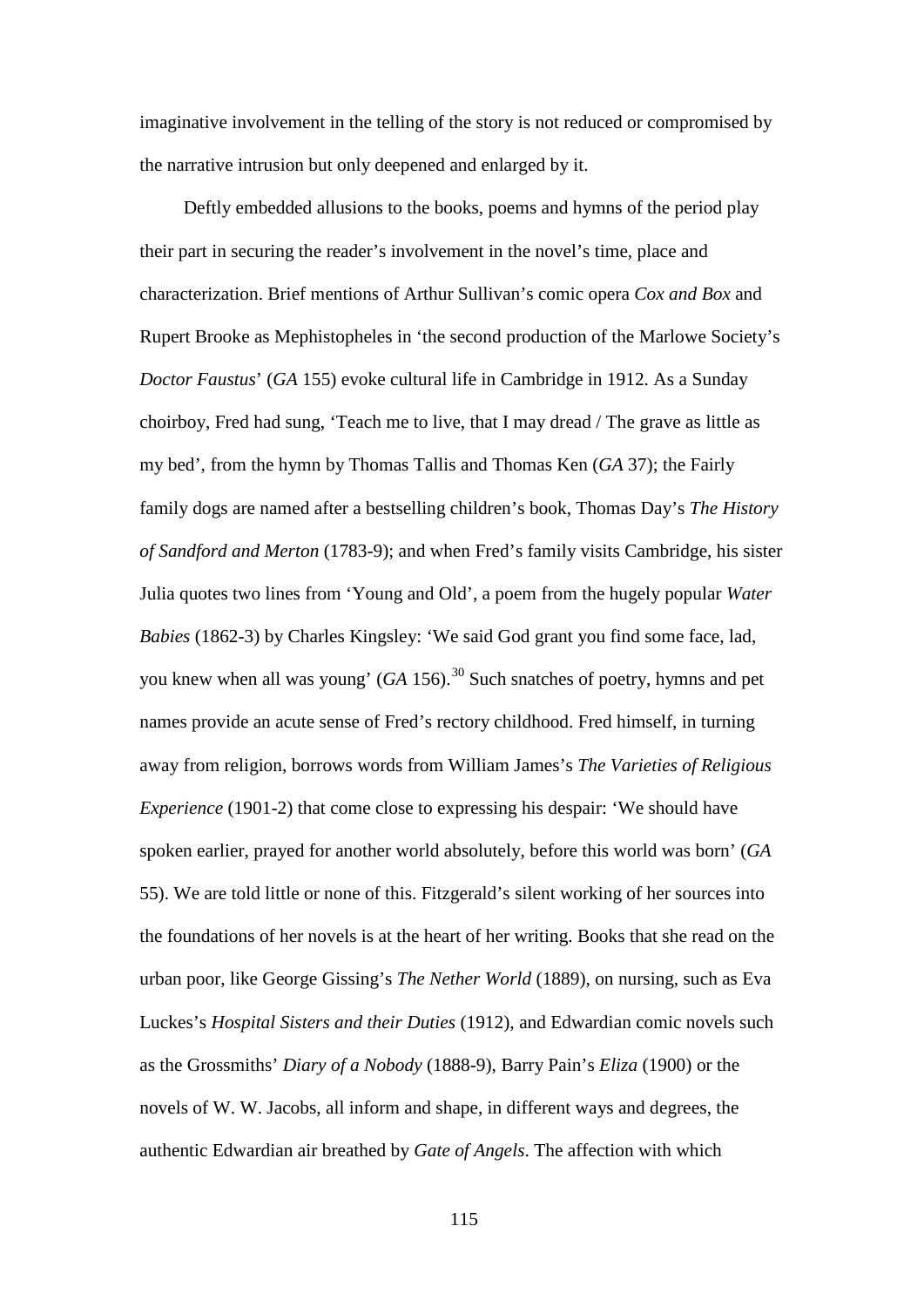Fitzgerald portrays Cambridge also owes something to the fact that this was the world of her Uncle Dillwyn, which she had recreated in *The Knox Brothers*. The Disobligers' Society gets its name from one of Dillwyn's absurd college debating groups, 'The As It Were In Contradistinction Society' (*PF* 368), and Fred's loss of belief recalls Dilly's abandoning of the faith. As Fitzgerald continued to move further away from autobiography, here and in her final novel, *The Blue Flower*, allusion becomes the chief means by which the people, place and mood of the novel are infused with personal and deeply held memories and feelings.

By Fitzgerald's own admission, *The Gate of Angels* is the only one of her novels with a happy ending. When the slight delay caused by Daisy's detour into St Angelicus causes her to meet Fred walking slowly home, it's hard not to shout with joy. Our hero and heroine finding each other casts a glow on our own dreams of happiness: 'Evidently he meant it and Daisy perceived at that moment that what he was offering her was the best of himself, keeping nothing back, the best, then, that one human being can offer to another' (*GA* 150). The reader takes pleasure too in the comic restoration of order: the cows and the trees have been righted and reason and logic have their place, now in balance with kindness and understanding. Fitzgerald's vision in *Gate of Angels*, like Jean Renoir's in *La Règle du Jeu* (1939), is to understand all and judge nothing. Daisy accepts the treachery of Mrs Martinez, Kelly's informer at Blackfriars, in this spirit: 'I suppose there's someone who wants to earn a bit extra there, like all the rest of us' (*GA* 126). Everyone has her reasons. Remarkably, Fitzgerald keeps all of this in play in a novel that is also about the relative merits of truth and compassion, the observable and invisible, natural and supernatural, and as Fitzgerald has it, body, mind, and spirit. It is indisputably mysterious in what is not said, yet at the same time briskly impatient even with the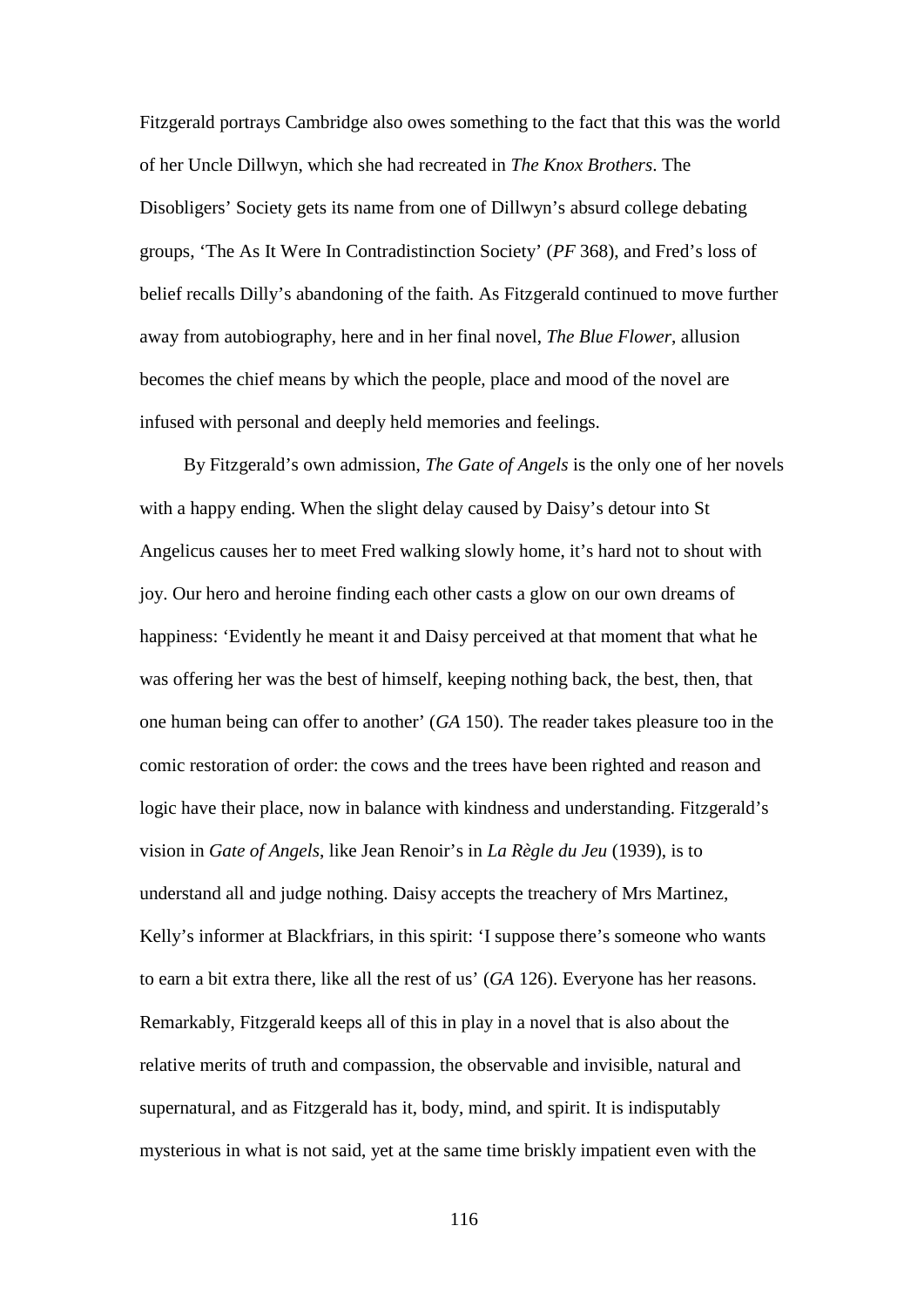notion of mystery: 'Mystery is a luxury and would have been quite beyond her [Daisy's] means' (*GA* 136). Shortlisted for the Booker Prize in 1990, along with novels by Beryl Bainbridge, John McGahern, Brian Moore and Mordechai Richler, *Gate of Angels* lost out to A. S. Byatt's *Possession*. The miracle of *Gate of Angels* is that it covers as much if not more emotional, spiritual and intellectual ground than the brilliant *Possession*, but in less than half the distance.

## *The Blue Flower* **(1995)**

Penelope Fitzgerald's final and most ambitious novel brings the biographer's and novelist's art together. Set in pre-Napoleonic Saxony, the novel recounts the early years of the German Romantic poet Georg Friedrich ('Fritz') von Hardenberg (1772- 1801), better known as 'Novalis' (derived from an old family name, meaning 'clearer of new land'), author of *Hymns to the Night* (*Hymnen an die Nacht*). The novel tells the story of Fritz's improbable love affair, at the age of twenty-six, with the twelveyear-old Sophie von Kühn. Like *Gate of Angels*, *The Blue Flower* is a novel as much about matter and spirit as it is about love, but it is powerfully about this too. Fitzgerald came to Novalis partly through reading D. H. Lawrence's novella *The Fox* (1922), which refers to the 'fatal flower of happiness, which trembles so blue and lovely in a crevice just beyond your grasp'.<sup>[31](#page-191-15)</sup> Lawrence's 'fatal flower' is itself an allusion to the mysterious blue flower dreamt of in Novalis's unfinished Bildungsroman, *Heinrich von Ofterdingen*; Fritz tells the beginning of this story on three separate occasions in *The Blue Flower*. Novalis and his story of the blue flower, identified by Fitzgerald as the Alpine blue gentian, was a well-known subject in Europe when Fitzgerald wrote the novel, but far less so in Britain. Fitzgerald commented that she 'always wondered how DHL knew it was blue, and never quite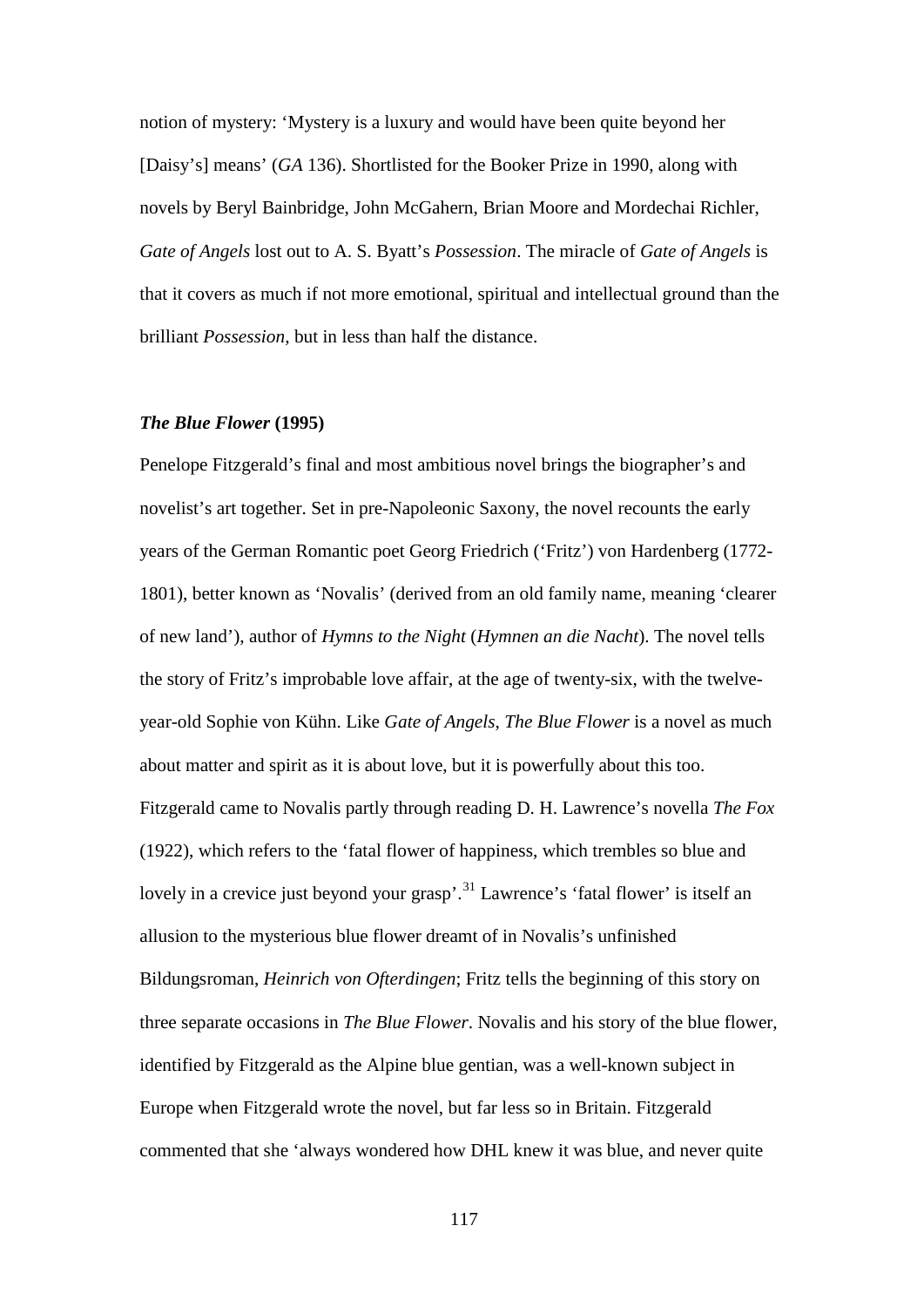managed to find out all I wanted to, partly because Novalis' letters to Sophie have disappeared, buried in her grave I daresay' (*SI* 453). Drawn to the mystery of the story and the idea of a quest, Fitzgerald had also always been fascinated by the powerful symbolism of flowers. $32$ 

Written in fragments and vignettes, in the manner of the German Romantics, the style of *The Blue Flower* accommodates itself to its enigmatic subject. Everything is condensed yet minutely precise. What is left unsaid or unexplained only further evokes, in such a short novel, an entire world of the senses, emotions and ideas. Characters such as Fritz and Sophie seem to step out of the pages and transcend their historical moment: 'the curve of the back and the swing of the coat so familiar as to imply that they should be permanent fixtures in the world, when in fact nothing is more perishable'.<sup>[33](#page-191-17)</sup> The corollary of this condition of perishability is tragicomic longing – for kindness, contentment, glimpses of the numinous, for reunion, with the living and dead. Such varieties of longing are the keynote of *The Blue Flower*. The means by which this note is sounded – narrative density, subtle shifts in point of view, syntax, diction and prose rhythm that signal translation from an alien culture, a myth or symbol central to the novel, extremely precise specification, unattributed quotations and allusions, pervasive comic irony – is the focus of what follows.

The concentrated narrative style of *The Blue Flower* strikes its reader immediately. Fritz's friend, Jacob Dietmahler, who arrives at the Hardenberg family home on washday, understands that the 'great dingy snowfalls' of linen, shirts and underclothes might not mean wealth, 'but it was certainly an indication of long standing' (*BF* 1). Every image, speech and scene works like this to draw the reader's attention not only to the surface of things, but beneath the surface, to what it *feels* like to inhabit this lost world. For students such as Fritz and Dietmahler, who had thrilled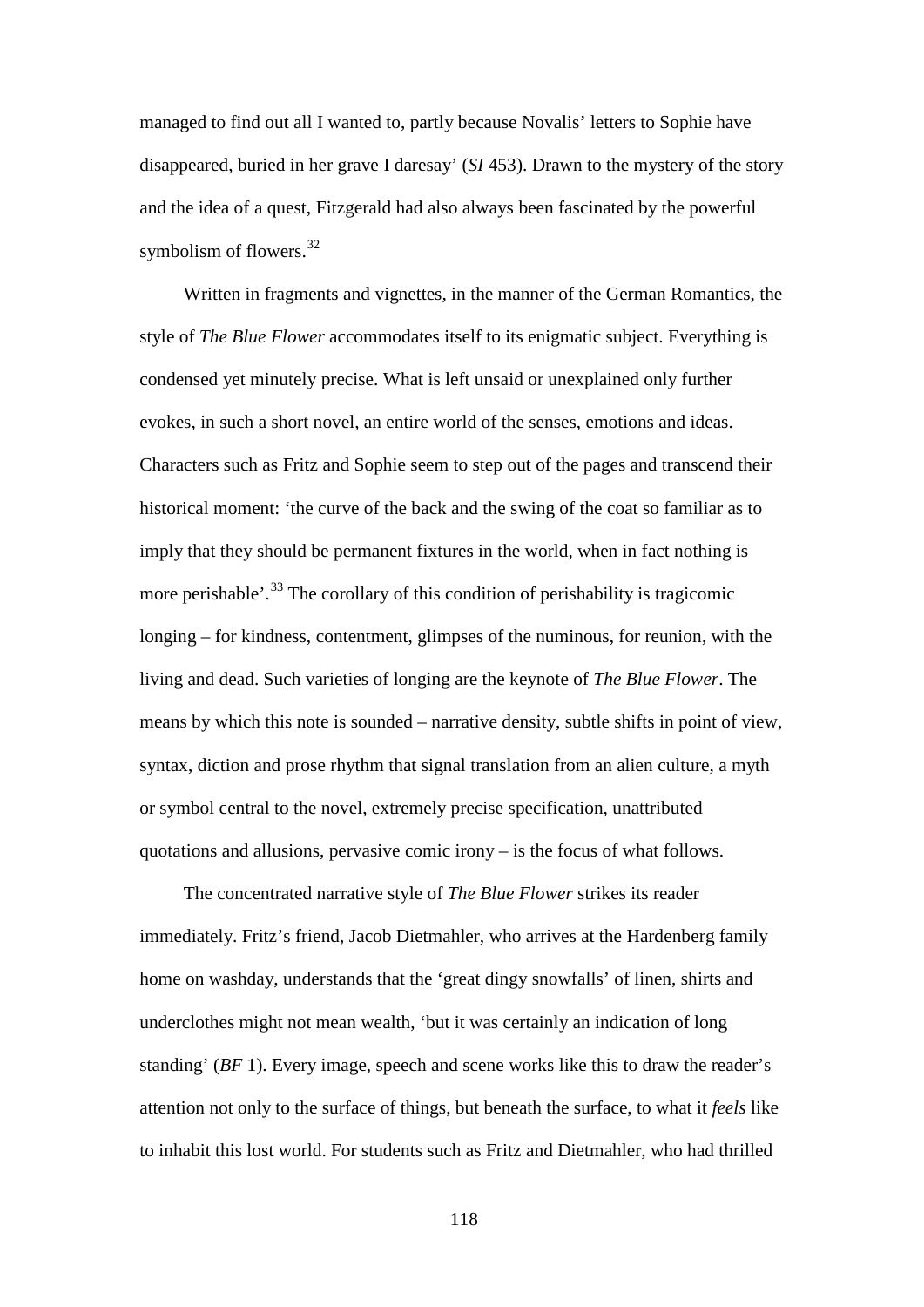at Jena to Fichte's lectures on ideas and the mind, the sheer excitement of living can hardly be contained:

'Fritz, how many are there in your family?' asked Dietmahler. 'So many things?' Then he shouted suddenly: 'There is no such concept as a thing in itself!' (*BF* 2)

Such eruptions, revealing hidden depths of thought and feeling, surge up under the pressure of narrative compression. Sudden glimpses of a symbolic or philosophical dimension, shadowing the primary story owe much to the fantastical, parabolic, folk story narrative style of George Macdonald's *Phantastes* (1858). Hints in Fitzgerald's later fictions at a world beyond this one led A. S. Byatt to conclude that Fitzgerald's novels are best approached as 'very English versions of European metaphysical fables, embodying them in idiosyncratic reality' (*SI* xiii). But sometimes the sudden outburst has nothing metaphysical about it at all. Fritz's mother reveals that due to the cold she has not undressed at night, even in summer, for twelve years. '"And yet you've given birth to eight of us!" cried Sidonie. "God in heaven spare me a marriage like yours!"' (*BF* 5) At other times the story's fabular quality gives way easily to unexpectedly poignant moments. Sophie's grown-up sister, known by everyone as 'The Mandelsloh', tells a story to her younger siblings of a man who died because he felt no pain, and so had no warning that he was ill:

'We don't want any warnings,' the children told her. 'We get into enough trouble as it is.'

'But he had no time to consider how he had spent his life, and to repent.'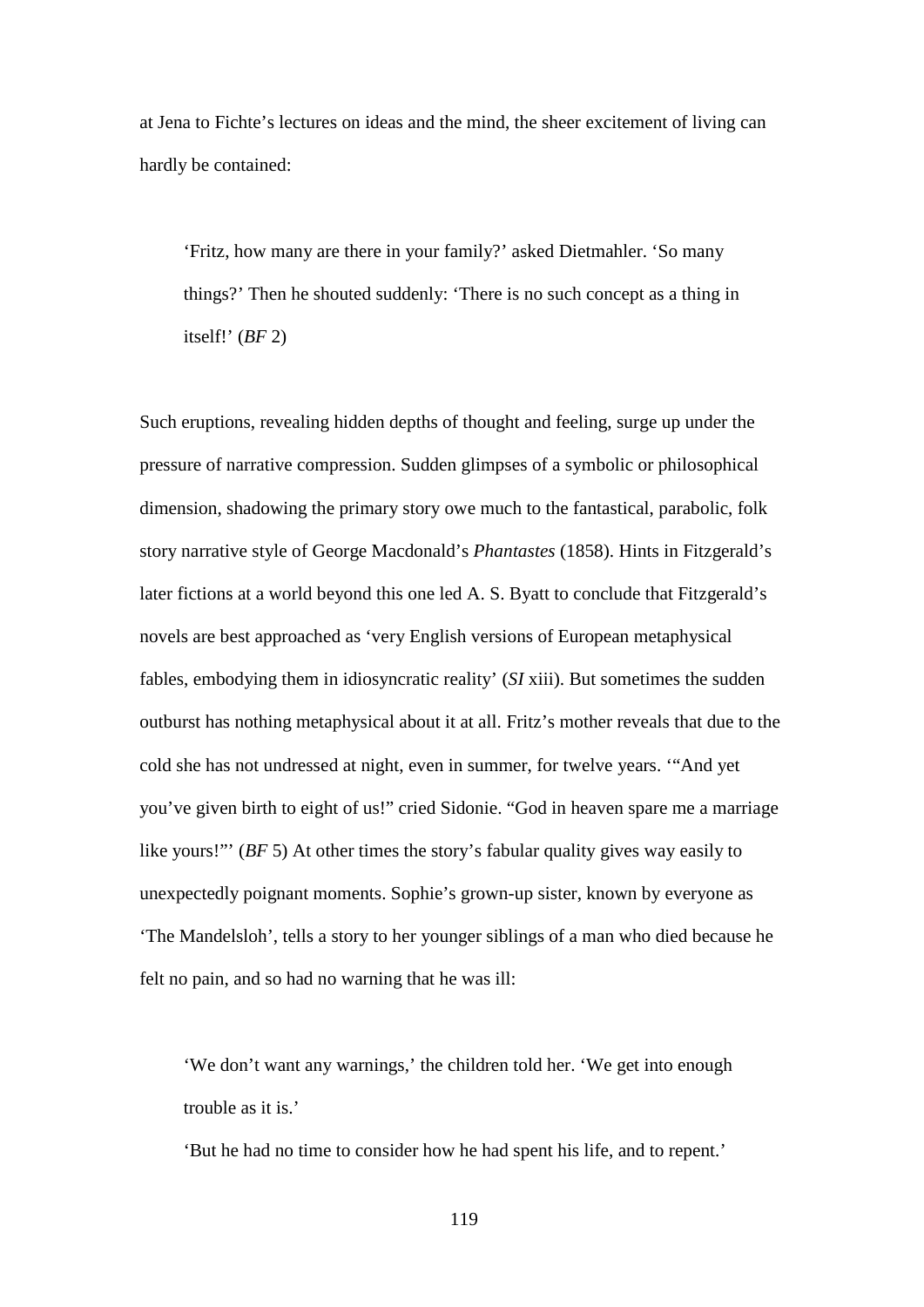'Repentance is for old women and arse-holes,' shouted George.

'George, no-one can tolerate you,' said Frederike. 'They ought to whip you at school.'

'They do whip me at school,' said George. (*BF* 175)

Children and adults talking at cross purposes produce the darkly comic pathos of the scene's ending, but a tiny, barely noticeable detail also heightens what Byatt refers to as the scene's 'idiosyncratic reality'. By switching in the middle of the scene from one version of The Mandelsloh's name to another ('Frederike'), Fitzgerald subtly brings us closer to George's rueful point of view, reminding us that The Mandelsloh is George's sister, and that 'Frederike' is what he would have called her.

*The Blue Flower* also contains an unexpected moment in narration that would not be out of place in contemporary experimental fiction:

Anton nodded, and continued with a setting of some of Zinzendorf's hymns for the Brethren, passing on to the airs from two or three Singspiele and the, what was the piece he played after that? – that very beautiful piece, I did not know it, could Anton have improvised it himself? (*BF* 219)

The almost imperceptible move from the third to the first person here  $-$  'that very beautiful piece, I did not know it' – shakes us from our absorption in Anton's playing, as though someone had spoken. Yet the moment is so fleeting, just a brief flicker, like déjà-vu or a dream, that one might hardly notice. 'The tune Anton plays, which no one can quite name, is like the story of the blue flower. It is something you seem always to be on the edge of remembering or identifying. And it runs through the novel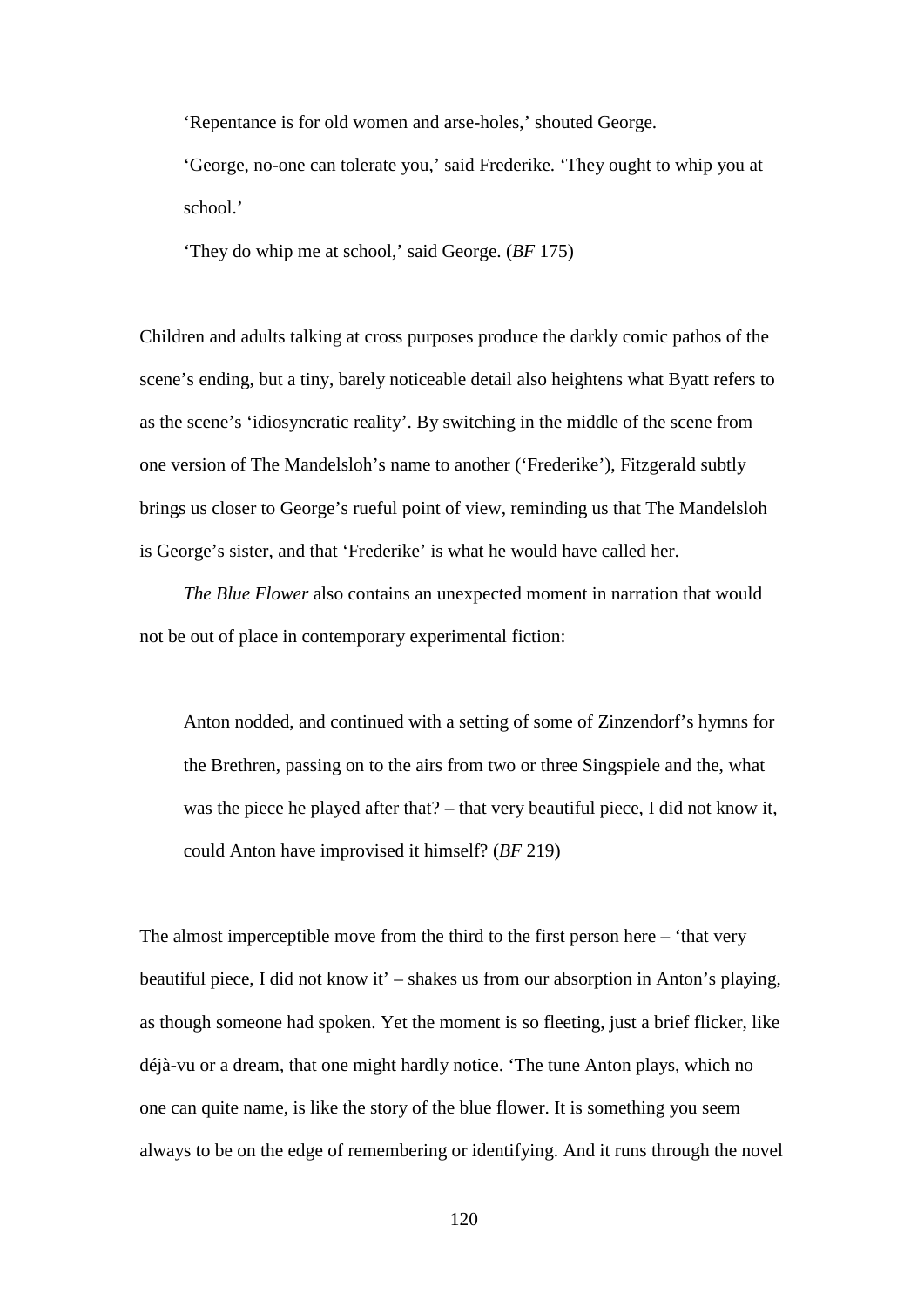like a recurrent tune' (*PF* 405). But who is the 'I' of 'I did not know it'? It can hardly be any of the other characters present. It must belong to the narrator, who from this moment on we see differently, as someone who belongs to the very story he or she is telling. But still, we can only guess. 'She has the gift of knowing, or seeming to know, everything necessary, and as it were knowing it from the inside, conveying it by gleams and fractions, leaving those who feel so disposed to make it explicit.<sup>[34](#page-191-1)</sup> By such gleams and fractions Fitzgerald gradually builds up a subtle but powerful sense of a semi-permeable division between author and story, past and present, body and spirit.

*The Blue Flower*, like *Innocence* and *The Beginning of Spring*, also exerts fascination through an alluring foreignness, and in this case there are no English characters to mediate or interpret events. The setting among the Moravian Brotherhood is an unworldly world unto itself. Dialogue is a simulacrum of period German – 'Linnets! They won't go far!' shouted George. 'Three at a time I could crunch them'  $(BF 101)$  – where the secret is syntax and vocabulary; the sequence of object-subject-verb signals that this is an English approximation of George's German. The physical world itself is luminously animate:

The sun was down, only the upper sky glowed. The mist was walking up the water. The little boy was not at the ferry. A few pigs and a flock of geese, forbidden to go by way of Weissenfels' handsome bridge, were waiting for the last crossing. (*BF* 14)

Is this the world as Fritz sees it: a spiritualized version of Goethe's popular ballad *Der Zauberlehrling* ('The Sorcerer's Apprentice'), in which all things – the mist, the pigs,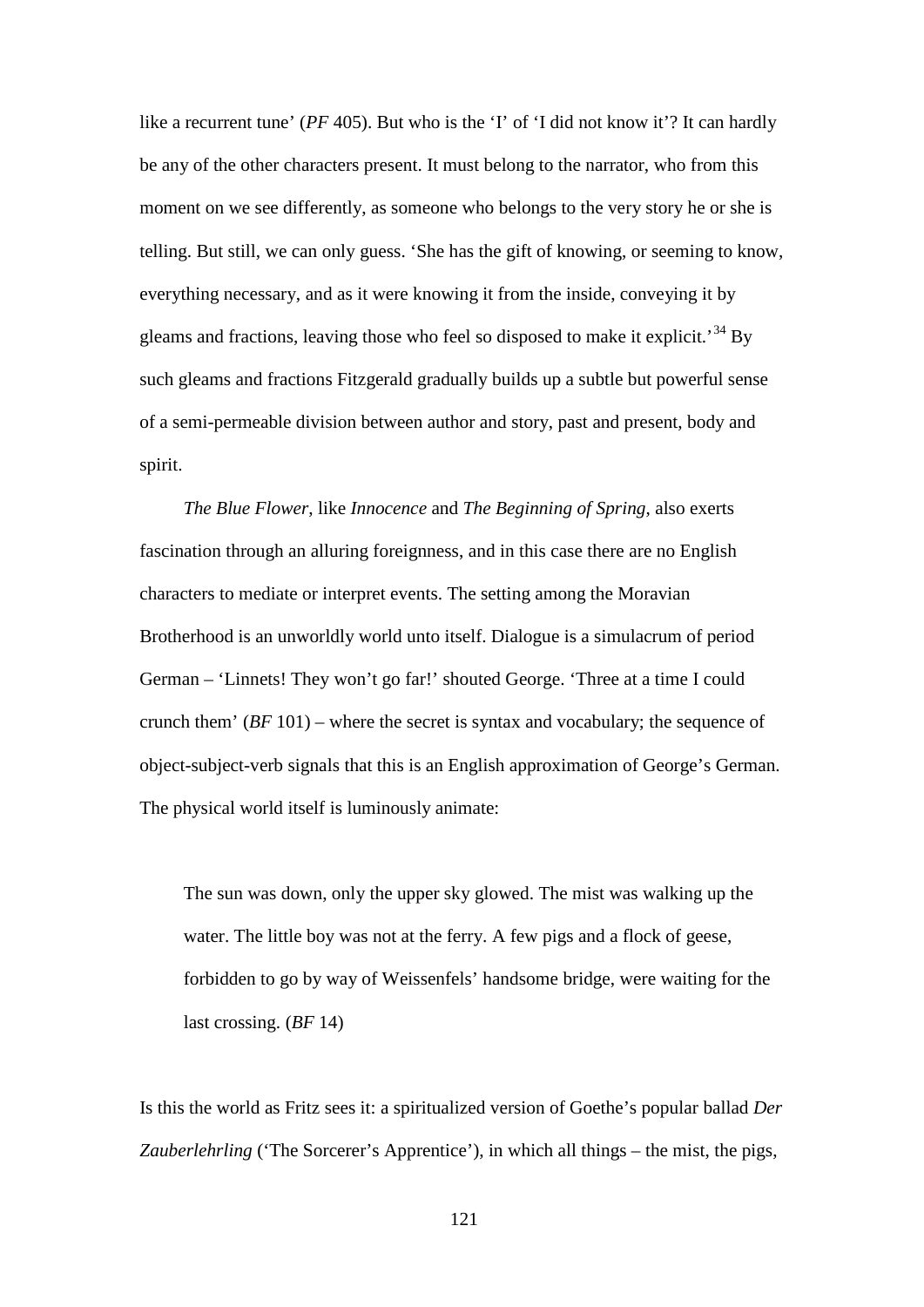the geese – are somehow conscious, imbued with a human sense of duty and destiny? Or, to be more precise, since the description is told in the third person, is this the world as the unidentified narrator sees it, as a participant in events rather than merely an omniscient yet remote overseer? Again, we can only guess, immersed as deeply as we are in both the physical and mental world of the story.

A crucial source and inspiration for Fitzgerald's evocation of that world is the peculiar atmosphere of Novalis's own writing. 'Poetry, prose, and philosophy are so closely related in Novalis's oeuvre – and Fitzgerald shifts so easily between them in the *Blue Flower* – that they emerge as aspects of the same discourse, one that scans, not without a tinge of irony, what the imagination summons into existence.<sup>[35](#page-191-2)</sup> Nowhere is this scanning or searching more brilliantly realized than in Fritz's vision in the churchyard in Weissenfels:

The creak and thump of the pastor's cows could still be heard far into the burial ground where the graves and the still empty spaces, cut off from each other now by the mist, had become dark green islands, dark green chambers of meditation. On one of them, just a little ahead of him, a young man, still almost a boy, was standing in the half darkness, with his head bent, himself as white, still, and speechless as a memorial. The sight was consoling to Fritz, who knew that the young man, although living, was not human, but also that at the moment that there was no boundary between them. (*BF* 156)

The muted lyricism of this, in which even the hint of transcendence is rendered in the most everyday language, comes close to the rhythms and repetitions of poetry. The 'dark green chambers of meditation' evoke Andrew Marvell's 'all that's made' ('The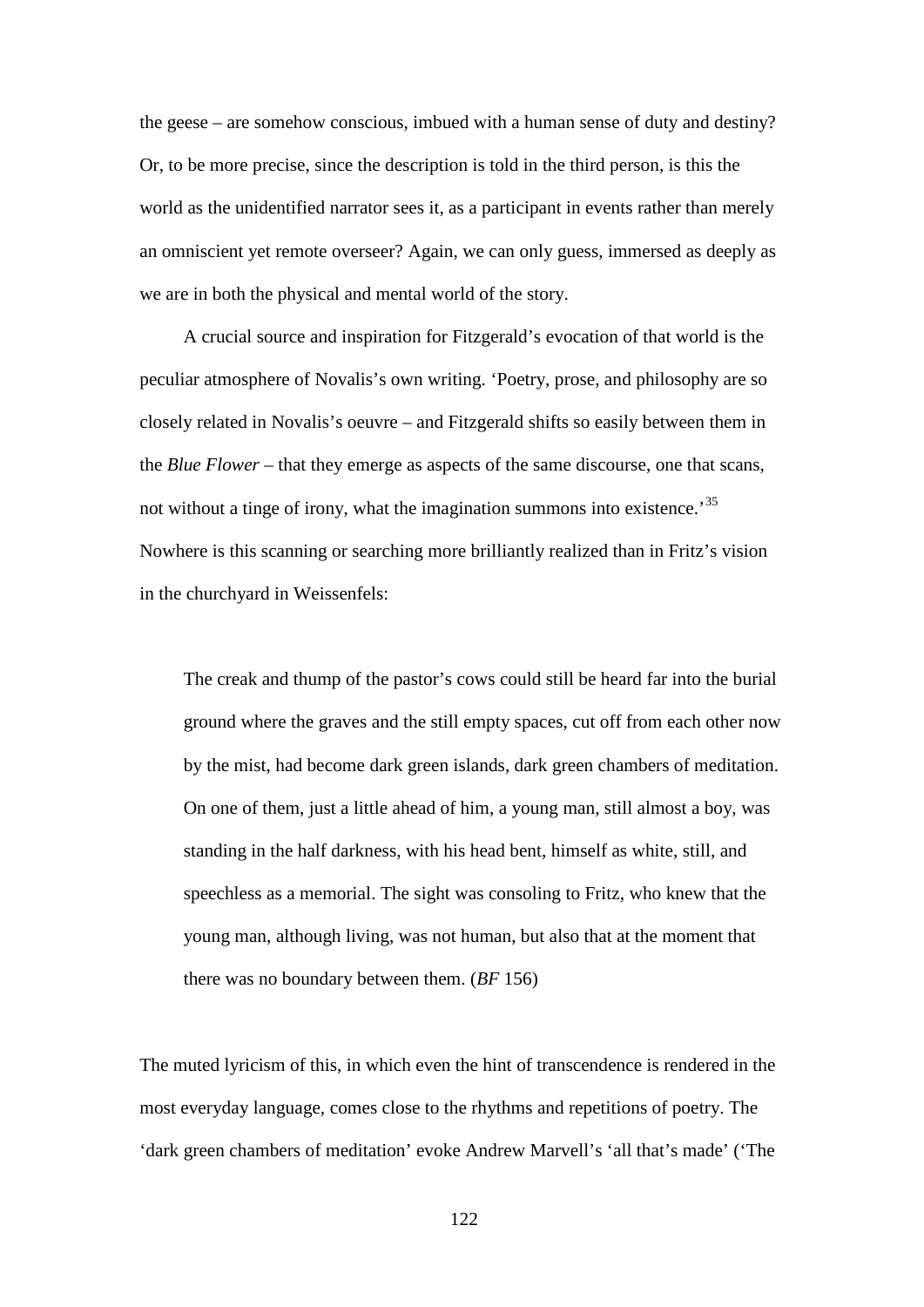Garden'), and the philosophical reflection elicited from Fritz – 'The universe, after all, is within us' – reverberates through the novel, reappearing just a few pages later in the wonderfully mundane domesticity of Kreisamtmann Just's happy dissatisfaction with the exact placing of the *Vorbau*, or porch, to his garden-house: 'he would never be quite satisfied with it, never cease to build and rebuild it in his mind. The universe, after all, is within us' (*BF* 167). Poetry, prose and philosophy are melded here in a way characteristic of this novel.

At the heart of the story is the mystery of the blue flower itself. The flower is a symbol embodying an untranslatable concept of German Romanticism, 'Sehnsucht', a yearning which cannot be defined or fulfilled, but which is something like nostalgia or homesickness (*PF* 396). Several different interpretations are offered of Fritz's story of the blue flower. The perceptive Mandelsloh, parted from her husband, comes close to its emotional heart: 'He looks for another dear head on the pillow' (*BF* 140). Karoline Just, suffering in silence, only knows what the blue flower is *not*, poetry or happiness. The doctor, Hoftrat Ebhard, 'had never had the chance to hear the opening of *The Blue Flower*, but if he had done so he could have said immediately what he thought it meant': an emblem of tuberculosis, of which 'one in four of his patients died' (*BF* 172-3). The youngest von Hardenberg, the precocious Bernhard, lying in bed at Schlöben, draws his own conclusions:

He had been struck … by one thing in particular: the stranger who had spoken at the dinner table about the Blue Flower and been understood by one person and one only. This person must have been singled out as distinct from all the rest of the family. It was a matter of recognising your own fate and greeting it as familiar when it came. (*BF* 250)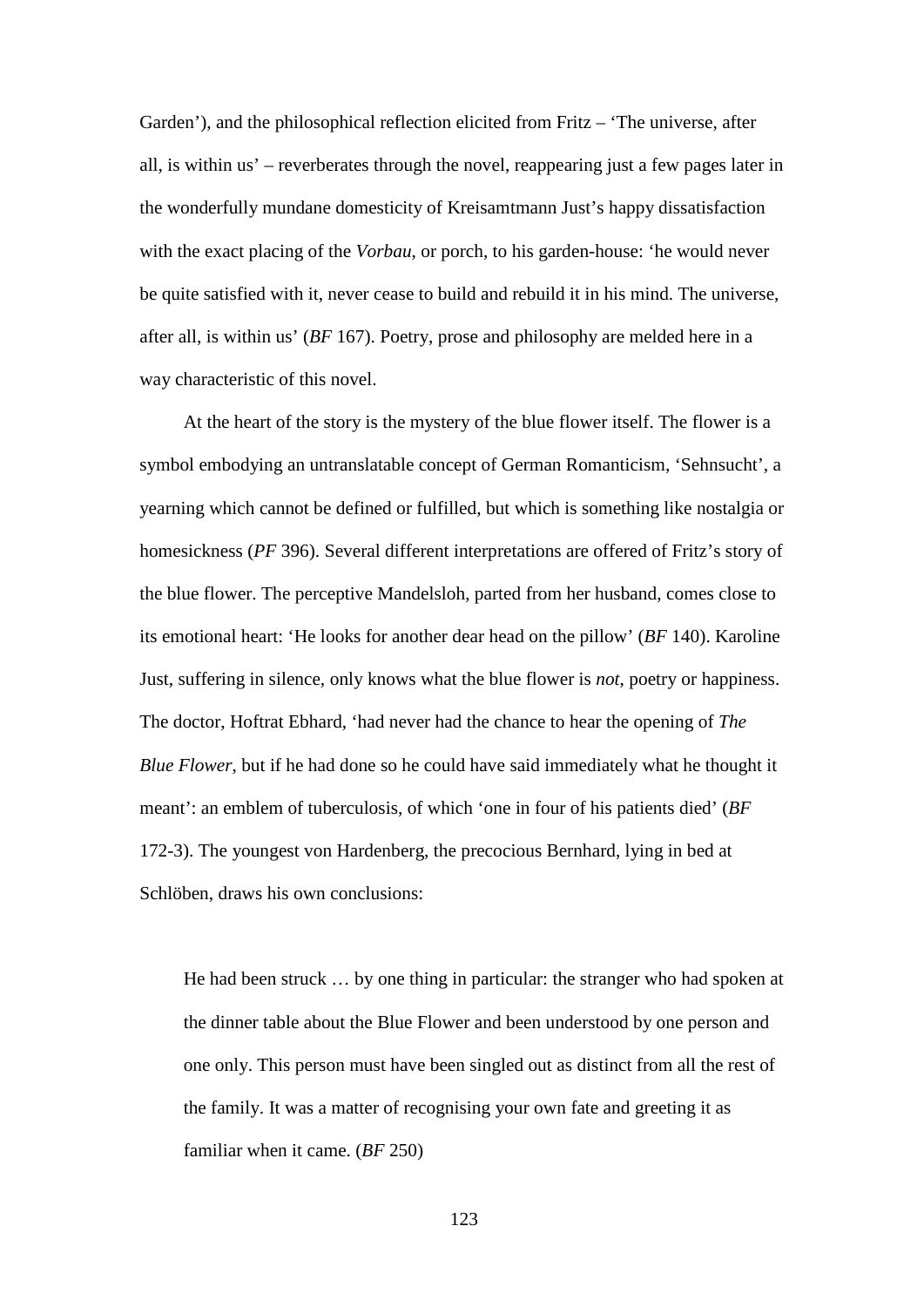The Bernhard's understanding becomes especially poignant when, later, we learn how he drowns in the Saale. This method, inducing us to cast our minds back to the significance of earlier hints and moments in the light of later events, is characteristic of Fitzgerald's late style. But what is evident from these different readings, by The Mandelsloh, Karoline, Ebhard and the Bernhard, is that each person interprets the story according to what matters most to them. The blue flower, then, means something different with each telling: mortality or immortality, a universal language, love or fate. Fitzgerald's own notes say candidly about the meaning of the blue flower: 'It might be something you once knew & have forgotten or something you've given up as impossible but in any case your solution is just as good as mine.<sup>[36](#page-191-4)</sup> For Fritz himself, the fragment of the story about the blue flower appears to hold a talismanic significance, perhaps because of rather than in spite of its resistance to easy interpretation.

As in her all of her later novels, Fitzgerald's compositional method was to read everything remotely relevant, then leave almost all of it out. A blue notebook in Fitzgerald's working papers contains an intimidating mass of reading and notes to do with life in the 1790s, concerning people (magistrates, Moravians, doctors, teachers and servants), places (Saxony, Jena, Weimar), things (rings, horses, pianos, food), events (war, politics), ideas (philosophy, religion, science), drawing on, among things, Coleridge's notebooks, Novalis's diaries and books on saltworks, botany and a history of monarchies.<sup>[37](#page-191-5)</sup> A letter written to Fitzgerald in 1992, about salt production and saltworks from a saltmine museum in Halle, was signed by the director, 'Just'. A descendant, perhaps, Fitzgerald must have wondered, of Fritz's friend and supervisor, August Coelestin Just?<sup>[38](#page-191-6)</sup> Fitzgerald's art is to find the gold in the washes, extracting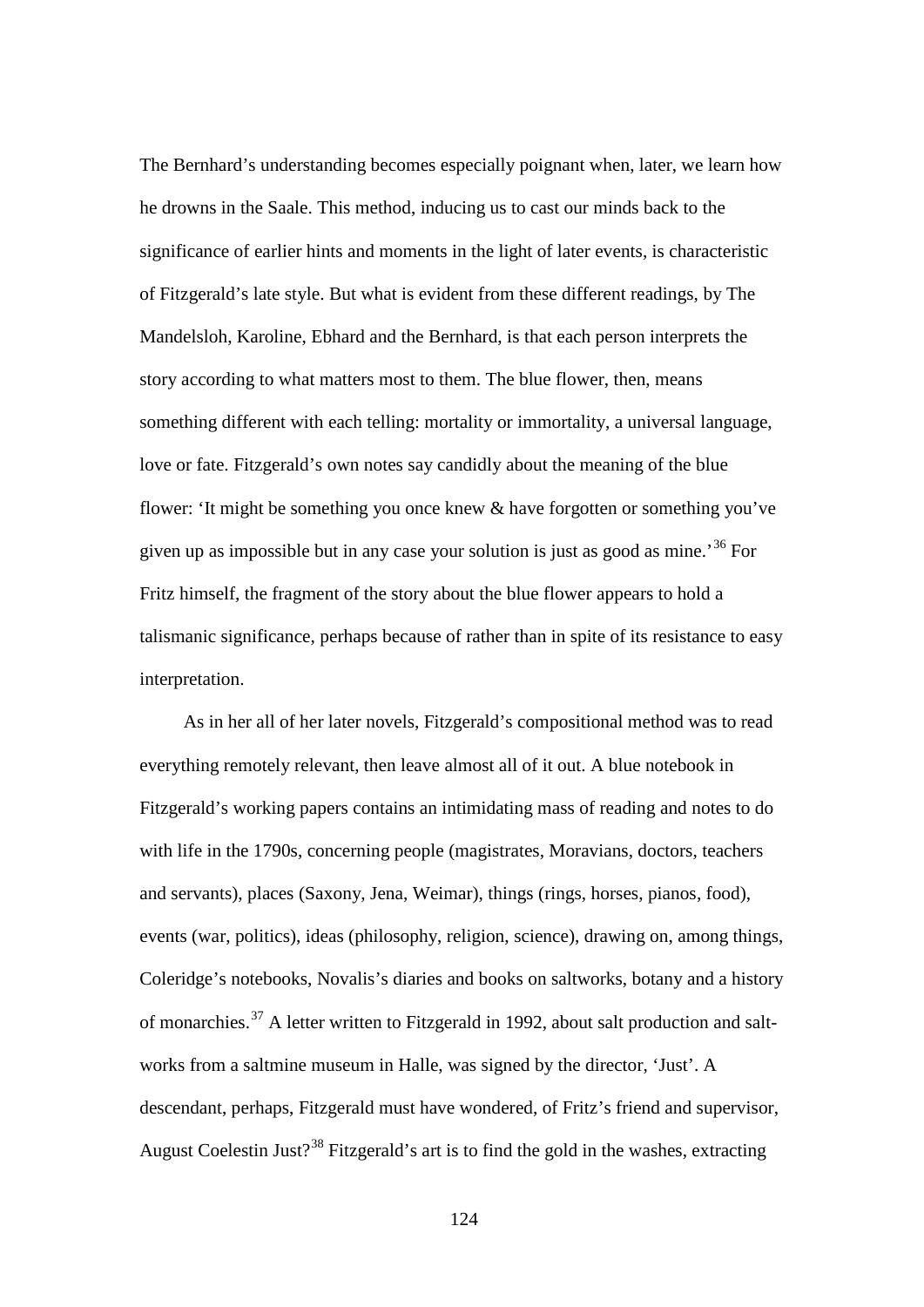the essence of her reading and displaying infinite care in the selection and shaping of her material, what Candia McWilliam calls Fitzgerald's method of 'knitting up' (*BF* xiii). In this process, priority is always given to imaginative rather than factual reality. 'I ought perhaps to have made it clear,' Fitzgerald wrote to her German translator, 'that this is an interpretation, not an accurate account'.[39](#page-191-18) Literary echoes, allusions and quotations enrich this imaginative reality. Quotations from Novalis himself, in English translation, establish the book's Romantic and philosophical spirit, not least *The Blue Flower*'s epigraph, 'Novels arise out of the shortcoming of history' (taken from *Fragmente und Studien*, 1799-1800). More glancing allusions draw on sources far beyond the time and place of the story. Fritz's brother Erasmus says that he is nothing 'but an encumberer of the ground' (*BF* 265), echoing Michael Henchard's abject cry in Hardy's *Mayor of Casterbridge*: 'I, an outcast, an encumberer of the ground, wanted by nobody, and despised by all, live on against my will!' Such strictly literary reverberations (Hardy wrote his novel almost a century after Erasmus died) tell us about Erasmus, the pitch of his feeling and the kind of imagination he possesses, while also gesturing at something larger, going beyond the world of this particular story, felt by us all.

In such a novel of ideas, tone is everything. Throughout the book Fitzgerald's wit reliably and amusingly punctures intellectual pomposity: 'Fichte was speaking of the philosophy of Kant, which, fortunately,' the narrator reports deadpan, 'he had been able to improve upon greatly' (*BF* 37). Hermione Lee points out that debunking romantic fervour with mundane interventions is an old strategy: Byron did it in *Don Juan*, Flaubert in *Madame Bovary* (*PF* 403). Yet Fitzgerald dares to use the technique not just against the pretensions of obvious targets, but against her own hero, Fritz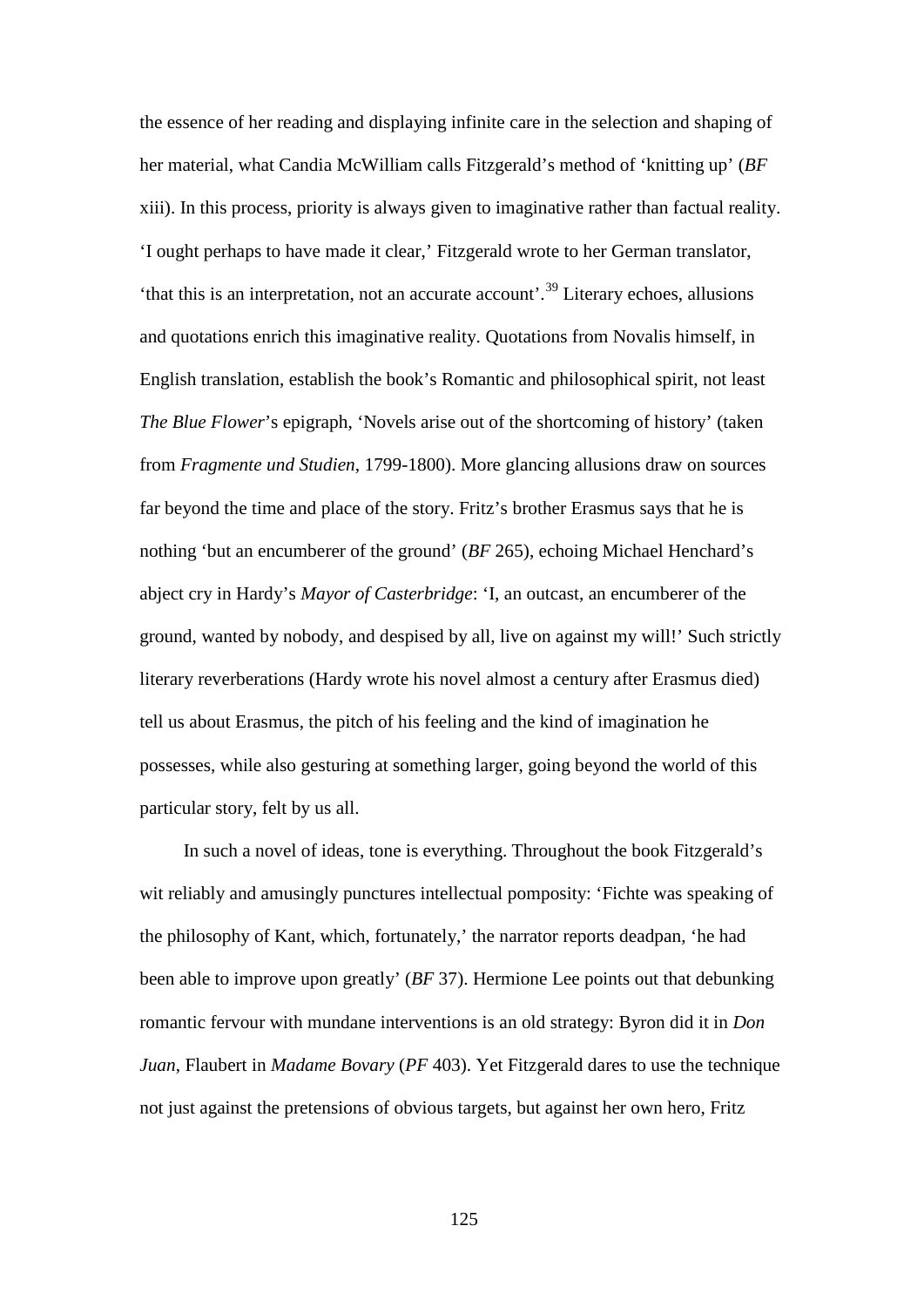himself. Often the method is used to indicate women's impatience with men's lack of commonsense (Fritz's in particular):

'That is my Söphgen to the life. It is Raphael's self-portrait, of course… But how can a girl of twelve look like a genius of twenty-five?' 'That is easy,' said Sidonie. 'She cannot.' (*BF* 110)

Sidonie is right, of course, in a practical, rational way. But by making us laugh, her literal response to Fritz's love-drunk question allows us to look more kindly upon the lover and his feelings than we might otherwise have done. James Wood speaks of the task of the writer, reader and critic being to 'search for the irreducible, the superfluous, the margin of gratuity, the element in a style which cannot be easily reproduced and reduced.'[40](#page-191-7) It is in Fitzgerald's rare combination of emotional insight and her metaphysical vision of a transcendent world cloaked in physical beauty that this irreducibility lies. In *The Blue Flower*, the greatest of her books, this combination results in a particular tonal quality that Fitzgerald found in J. L. Carr's *A Month in the Country*: 'a nostalgia for something we never had, "a tugging of the heart – knowing a precious moment gone and we not there"'[41](#page-191-8) (*HA* 387). To read *The Blue Flower*, then, is partially at least to experience 'Sehnsucht', just as the book itself, indefinable and inexhaustible, rewarding multiple re-readings, concerns itself so profoundly with the embodiment of the concept in the lives of Novalis and those he knew. More, then, by far, as are all of Fitzgerald's late novels, than mere historical fiction.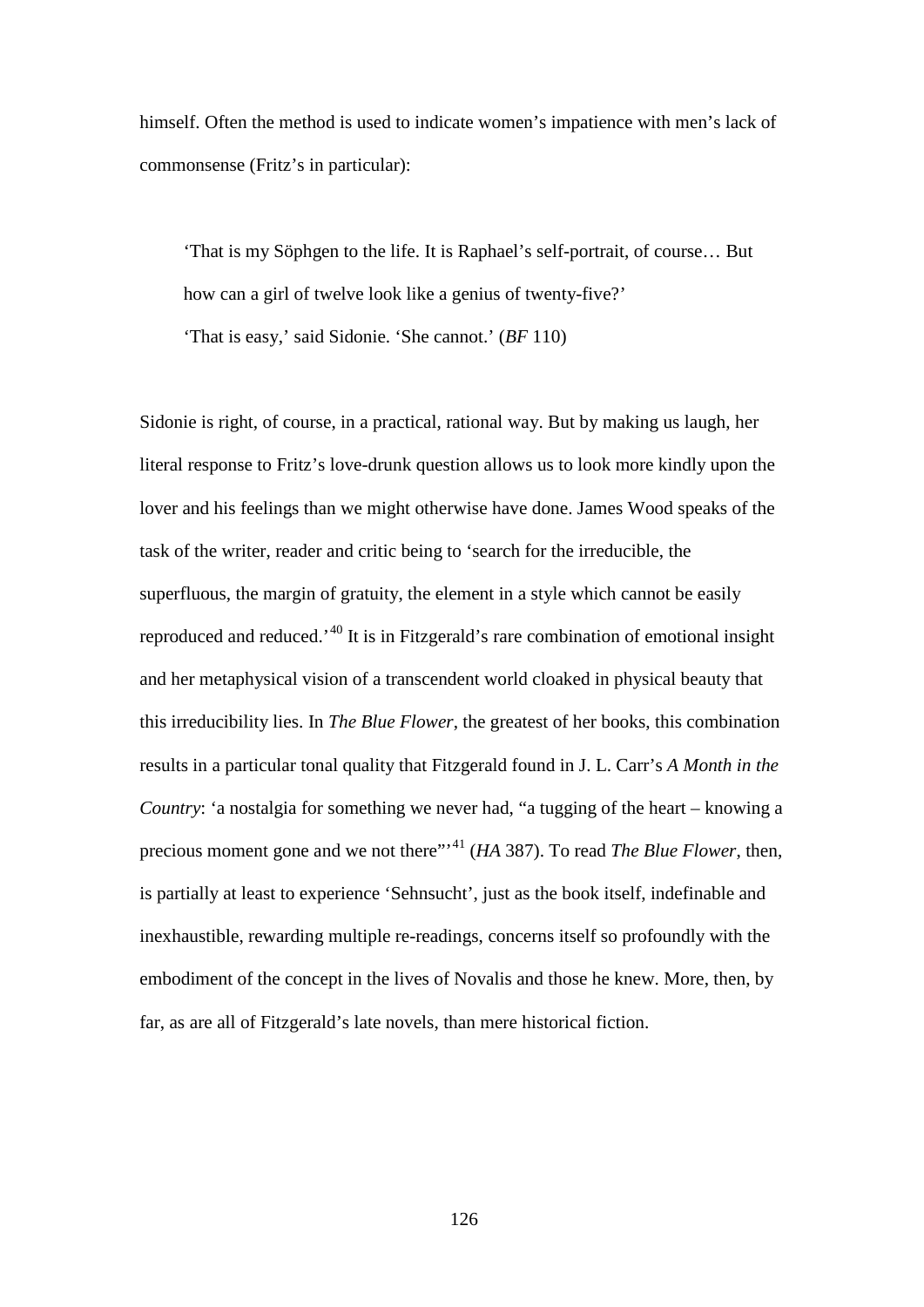## 5. Short Stories, Poems, Letters

Penelope Fitzgerald is primarily known as a novelist and biographer, and as a consequence her short stories are often overlooked. Fitzgerald herself played down her work in this form: 'I've never been able to write short stories. In my whole life I've only written three, and then only because I was asked to. It took me almost as long to finish one as to write a novel' (*HA* 472). Reviewers have been more enthusiastic, seeing Fitzgerald's short fiction as a distillation of her talent, constituted of 'that blend of truthful observation and deadpan comedy that stamped everything she wrote'.<sup>[1](#page-191-11)</sup> Continuities with the novels certainly exist. Fitzgerald's tragicomic wit, art of compression, taste for the macabre and the 'illusion of total specificity' are all present in her short stories, as are the themes of misunderstanding, disappointment and loneliness. Yet reading the stories is a recognisably different experience to reading the novels. The sense of disruption of the accepted order of things is concentrated in the stories to the point of menace; the enigmatic presence of the author is sufficiently pervasive that the reader, though immersed in plot and character, can never quite forget that the stories have been *written*; and the moral, emotional or intellectual kernel of each story, often explicitly foregrounded, is invariably displaced, overshadowed or turned to irony by an unexpected and unfathomable turn. Fitzgerald's short stories, then, produce effects specific to the form, but the question asked so often of the novels applies here too: how does she do it? This chapter suggests that the secret lies in Fitzgerald's uncanny ability to know precisely how much or how little to reveal (tellingly, her preferred title for her collection of short stories was *Not Shown*). This ability underpins three particularly distinctive devices in Fitzgerald's short fiction: the way in which seemingly minor details come to assume major significance; brief interjections or interruptions in the flow of narration that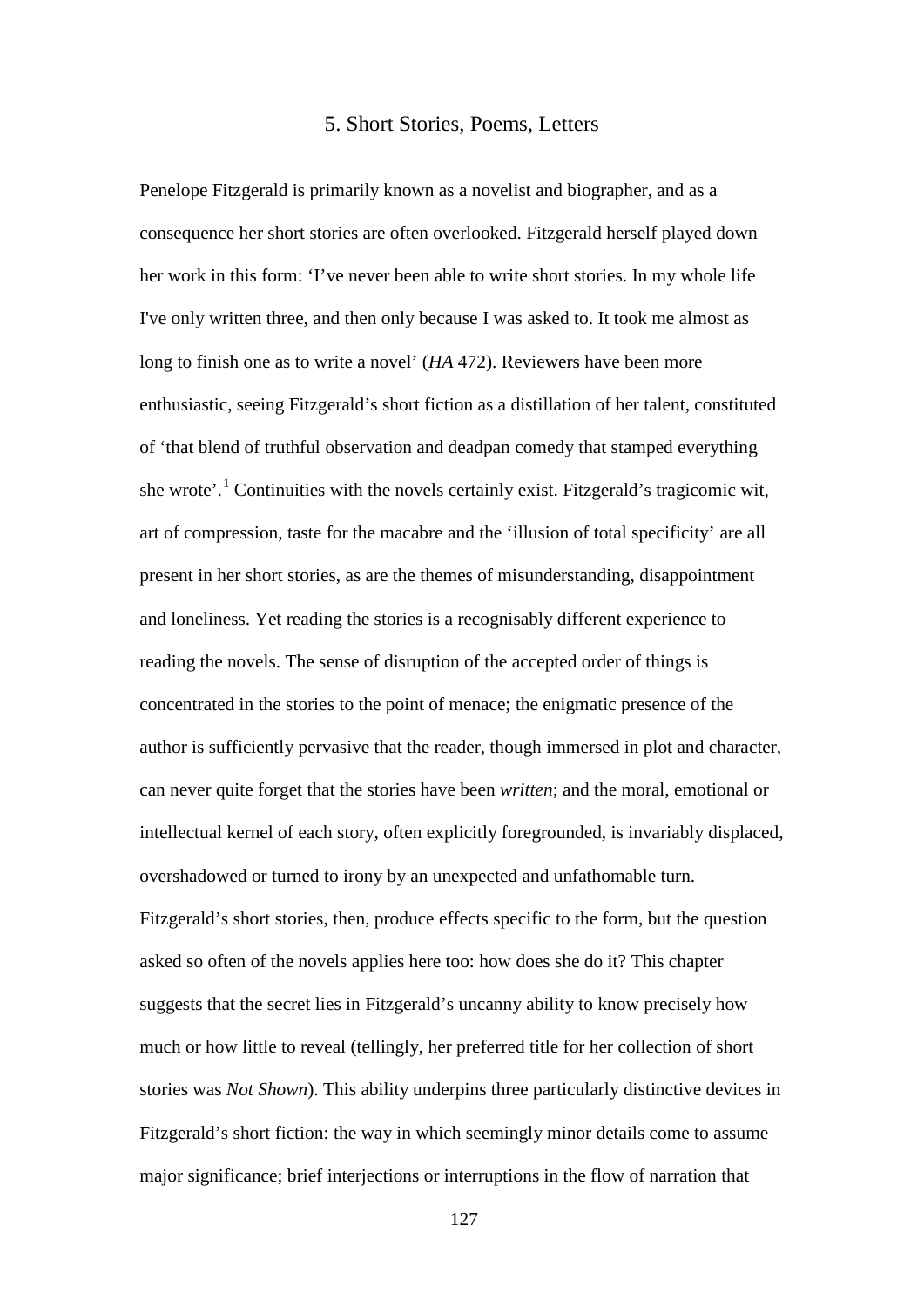alter the reader's perception of a story's realism; the strange process by which charismatic minor characters divert attention from the ostensible theme or motif of the story and leave the most lasting impression.

It is not known precisely how many stories Fitzgerald wrote. Some draft work probably sank in the Thames with *Grace*, the family's houseboat, and Fitzgerald herself didn't keep copies of her short stories (*SI* 515). Of those pieces that do survive, however, at least twenty-one separate published stories, loosely defined, can be identified – considerably more in any case than three. Early, uncollected short stories include as many as six written for *Cherwell* at Oxford in the 1930s, four published in various places in the 1950s, and one in the 1980s. In addition to these eleven, ten stories were collected in the paperback edition of *The Means of Escape* (2001), with dates of composition ranging from the 1970s to the late 1990s. The six Oxford pieces are recognisably Fitzgerald's – farcical, absurd stories told in a deliberately ironical manner – but without the trademark pathos of her later work.<sup>[2](#page-191-13)</sup> The four that date to the 1950s include a pair of spoof letters that appeared in the *World Review* in 1951, 'A Letter from Tisshara' and 'The Feast of the Writers in Tisshara', poking fun at the pretensions of the British Council, PEN, and writers' festivals.<sup>[3](#page-191-16)</sup> 'The Mooi', thought to date to 1958, is an experimental monologue written in the style of Beckett's novels, published posthumously in  $2008<sup>4</sup>$  $2008<sup>4</sup>$  $2008<sup>4</sup>$  Dean Flower and Linda Henchey plausibly speculate that Fitzgerald might also have partly or even wholly written 'The Soldier in My Throat' in 1957, a comic sketch reminiscent both of *Punch* and *Diary of a Nobody*, attributed to Desmond Fitzgerald when it was published in the monthly arts magazine, *Lilliput*. [5](#page-191-3) A further uncollected story, 'Worlds Apart', published in *Woman* in 1983 when Fitzgerald was working on her biography of *Charlotte Mew*, is a story of love between two lonely people, Hester and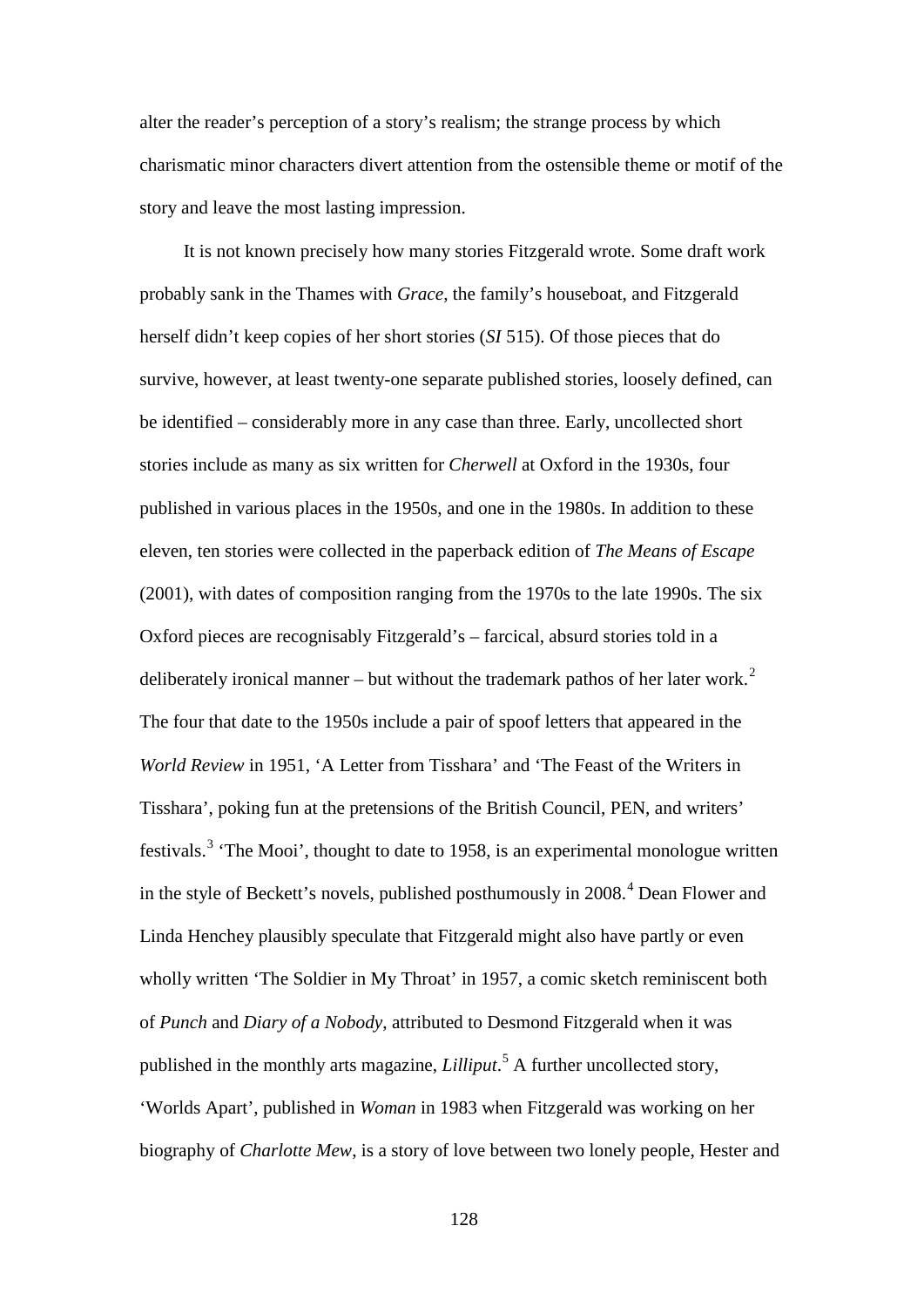Ernst. Hester's internal debate echoes that of Nenna James in *Offshore*, and the strategic, happiness-inducing deceit practised by Hester's daughter Tilly is reminiscent too of Tilda James's flexible attitude to truth  $(PF 291)$ <sup>[6](#page-191-6)</sup>. Three further stories listed by Fitzgerald as possible inclusions in *The Means of Escape* – 'The Victoria Line' (1922, written when Fitzgerald would have been six years old), 'Matilda, Matilda' (1926, when she would have been ten), and 'The Find' (1955) – do not survive, and other short works were planned but never written.<sup>[7](#page-191-18)</sup>

The earliest of Fitzgerald's stories are united by their cheerful experimentalism, sardonic confidence, cherishing of oddness, love of the chilling, and the literariness of their texture. They are closest in sensibility to the satirical playfulness of *The Golden Child*, though parallels can also be found in Fitzgerald's other early novels. Taken as a group, these stories show Fitzgerald principally in the guise of witty satirist, very much in the spirit of *Punch*, only revealing brief glimpses of the distinctive fusion of wit and feeling for which her novels are known. The ten stories collected in *The Means of Escape*, however, written over a forty-year span, contain elements both of the jocose sketch-writer and the offbeat irony and pathos of her later novels. The majority of the stories take place abroad and have some sort of period setting. Like her novels, a number of these tales draw on Fitzgerald's own experiences of work or travel: 'Beehernz' recalls a visit to Iona, 'The Red-Haired Girl' a summer holiday on the Cherbourg peninsula (*PF* 420). Others arise from her literary interests and writing projects: both 'The Prescription' and 'The Likeness' are linked to Fitzgerald's unwritten Istanbul novel, *The Iron Bridge*, and 'The Axe' clearly owes a debt to Herman Melville's 'Bartleby: The Scrivener'. All take the form they do from a recurring habit of thought in Fitzgerald's writing: 'I recalled closed situations that created their own story out of the twofold need to take refuge and to escape, and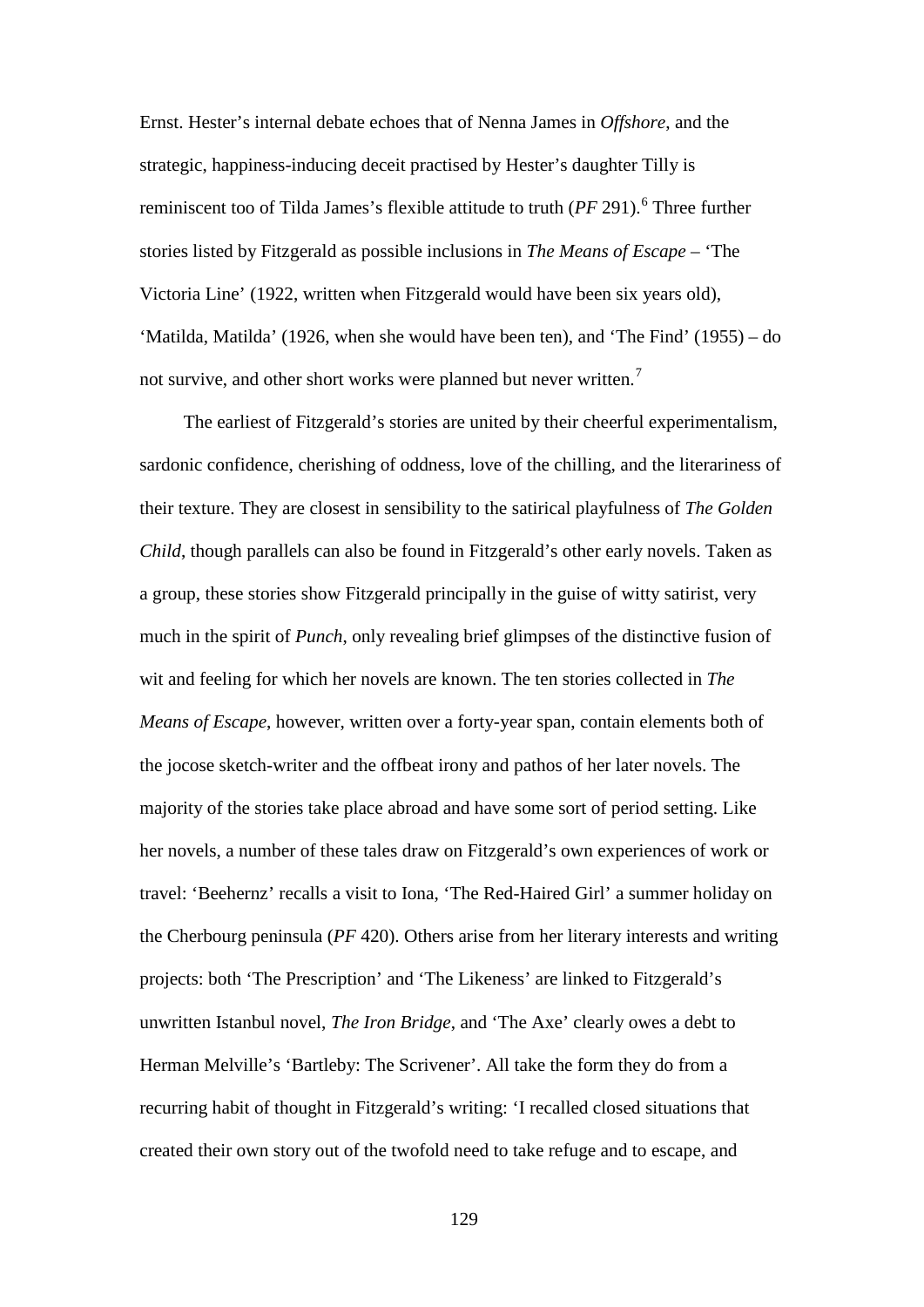which provided their own limitations' (*HA* 498). Yet how, out of these closed situations and shared motivations, did Fitzgerald create stories that like her novels haunt the imagination and expand in the mind after first reading?

Subversion of expectations is a key to her method. In 'The Prescription' (1982), set in Istanbul, the reader expects the hard-working Greek apprentice to gain his revenge over the tyrannical Turkish master. Everything in the story points to this outcome. Instead, the apprentice is publically disgraced for deceit, prompting the reader to re-evaluate his or her own sense and standards of right and wrong. But reversals of expectation are not confined only to plotting. Another class of example, more glancing and less obviously intentional, is the way in which an apparently unremarkable piece of detail or colour comes to affect the reader more profoundly than the main events of the story. 'Our Lives Are Only Lent To Us', possibly written after Fitzgerald's journey to Mexico in 1952, appears to be a cautionary tale about the failure of communication between communities, Mexican and expatriate, and the mutual suspicion and, ultimately, hopelessness, this engenders. Yet Fitzgerald's skilful plotting discloses a more piercing, less certain grief. A caged starling voices what the reader later comes to realize are the anguished words of an unhappy, first wife: "My God I can't bear it. My God I must get out"'. Glimpses of the marriage are vouchsafed in short bursts – '"Get out you bitch", trilled the starling' (*ME*, 131) – and later we are told that the husband marries again; whether the first wife is divorced or dead, however, we don't know. By comparison with these sinister hints, the story's ostensible motif – '"*Venimos prestados*" she said, "Our lives are only lent to us"' (*ME*, 129) – seems depersonalized and moralising, and even more so for being repeated sententiously at the story's end. Whether Fitzgerald meant it or not, it is the starling's harsh mimicry of the distraught first wife, rather than the story's reiterated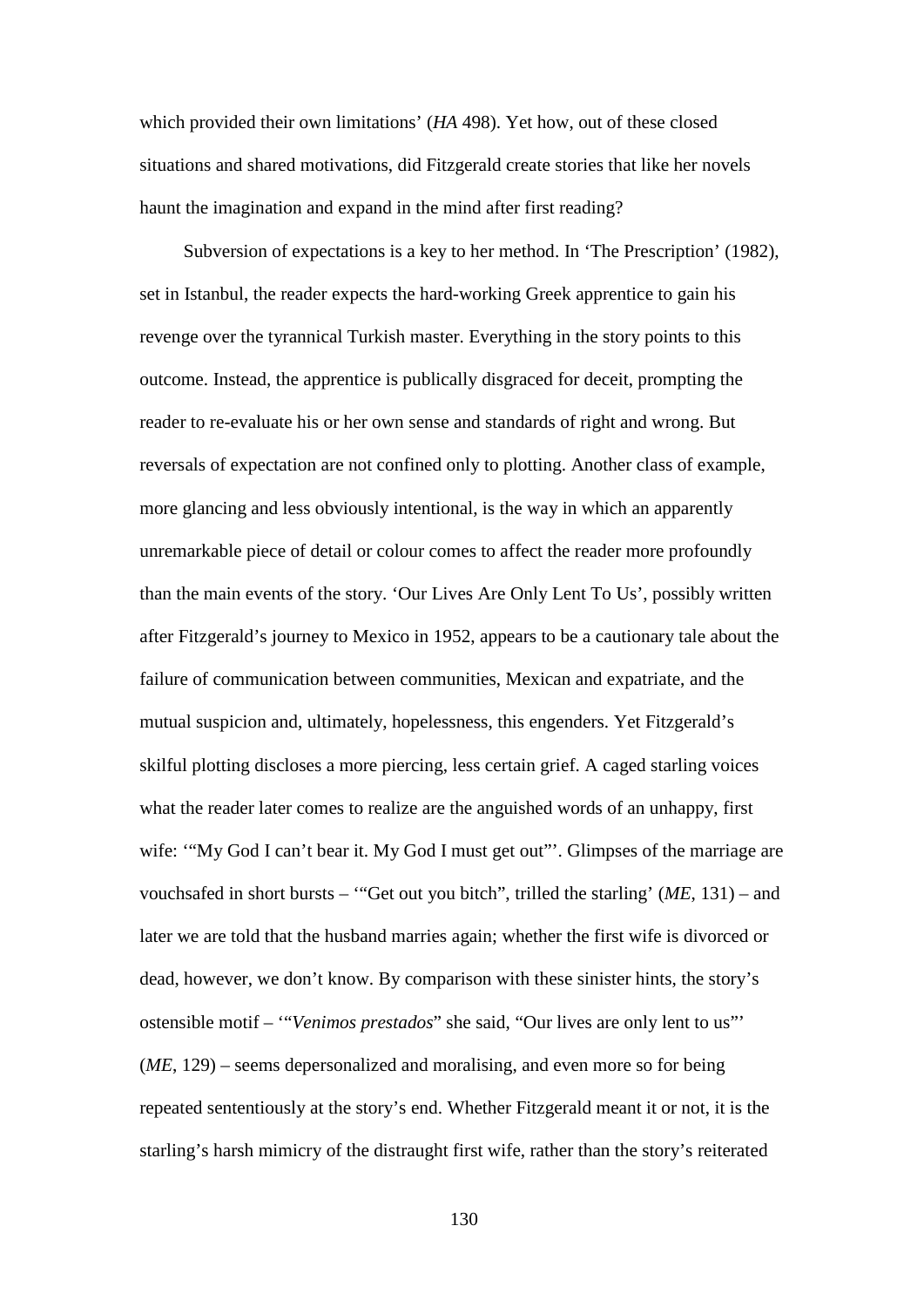maxim, that haunts the reader long after the story is over. There is nothing quite like this in Fitzgerald's novels, where specific details or moments tend to be more fully subsumed into the larger narrative.

The author's pervasive presence in Fitzgerald's short stories, and the manner in which it is insinuated, is also central to the experience of reading these works. In one sense this is hardly surprising: with so little time in a short story for the fictional world to seize the imagination, the reader invariably remains conscious of the authorial hand however deft it may be. Naturally enough, Fitzgerald does everything she can to diminish or distract from this awareness, not least through the inclusion of carefully disposed names, dates and curious facts or idioms, what V. S. Pritchett called 'the right details'. Thus 'The Means of Escape' begins:

St George's Church, Hobart, stands high above Battery Point and the harbour. Inside, it looks strange and must always have done so, although (at the time I'm speaking of) it didn't have the blue, pink and yellow-patterned stained glass that you see there now. That was ordered from a German firm in 1875. But St George's has always had the sarcophagus-shaped windows which the architect had thought Egyptian and therefore appropriate (St George is said to have been an Egyptian saint). They give you the curious impression as you cross the threshold, of entering a tomb. (*ME*, 3)

The assembly of architectural features, recounted from an eye-witness perspective, bear out Pritchett's view that, 'Details make stories human, and the more human a story can be, the better'.<sup>[8](#page-191-7)</sup> Having created such fully imagined settings for her stories, however, Fitzgerald's authorial voice then intrudes in some stories in ways that it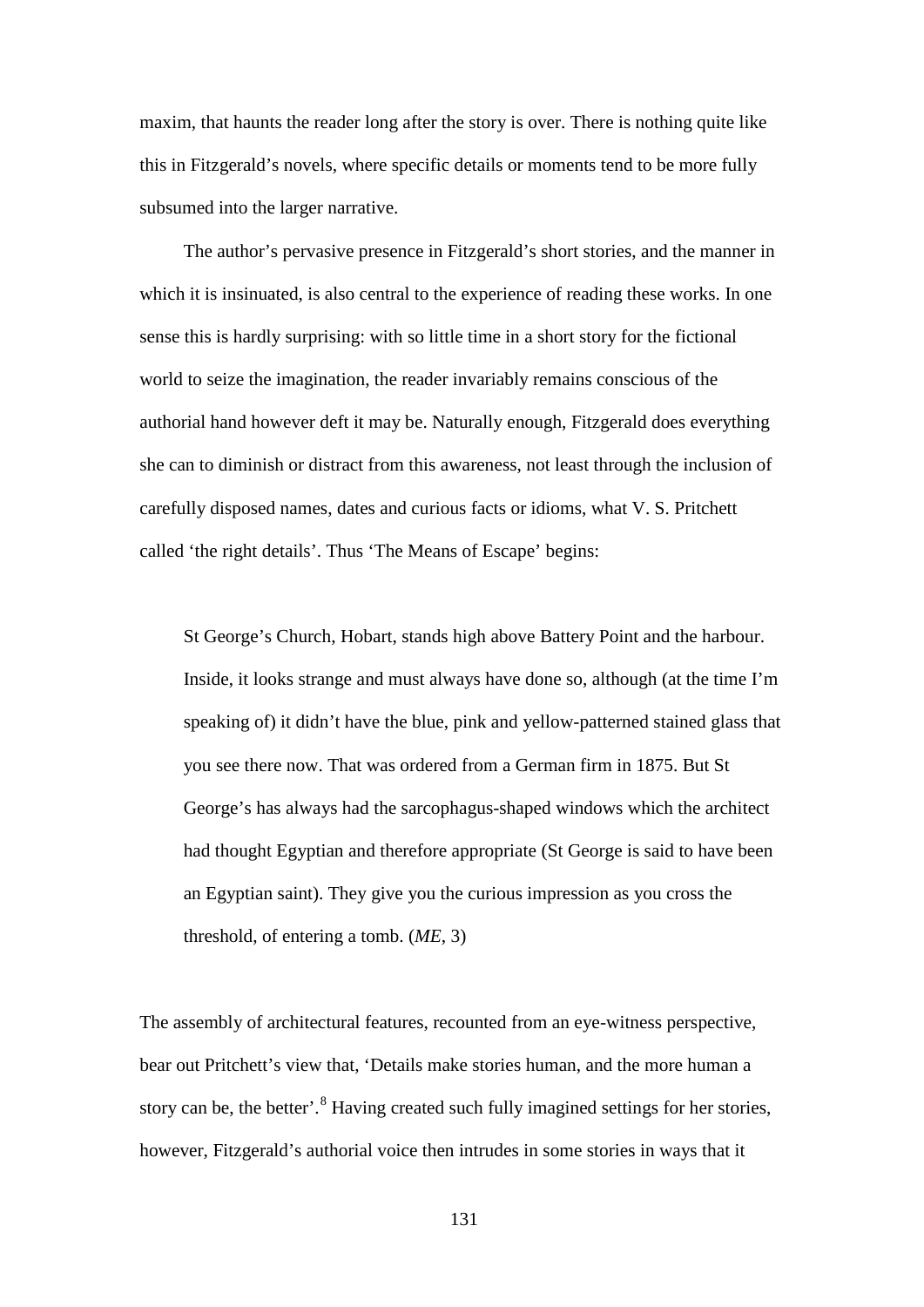never does in her novels. In 'Desideratus' (1997), set in late seventeenth-century England, a poor boy, Jack Digby, loses, then finds, a gilt medal he has been given. As time passes, Jack wonders how much money he might have made by selling the medal. The narrator comments:

Anyone who has ever been poor – even if not as poor as Jack Digby – will sympathize with him in this matter. (*ME*, 157)

The sentiment here is clearly borne of Fitzgerald's own experience, and prompts the reader to think both about the story and about the *form* of the story: who is telling me this tale, and why? The dividing line between author and narrator in this case is hard to discern. In 'At Hiruharama' (1992), by contrast, where the story is told in the third person in the voice of Mr Tanner, the interjection is made by the narrator, not the author. Early on Tanner says that his grandfather couldn't read or write, yet later he has his grandfather writing a letter to his sister. '– But wait a minute, surely he couldn't read or write? Evidently by that time he could' (*ME*, 89). Who is speaking here? That it is the narrator, Mr Tanner, catching himself in a contradiction as storytellers do, becomes clear enough in the following lines. But a more important end has been achieved through this sudden interjection than simply the recording of Tanner's second thoughts. This brief moment of narrative doubt, seemingly hardly worth mentioning, has an effect that ripples through the rest of the story. The moment itself is so brief that reader's absorption in the story is not shaken. Yet at the same time the moment is just disruptive enough to remind the reader of the presence of the author, producing the curiously satisfying effect, akin to a waking dream, of being aware of being immersed in the story *despite* it being a fiction.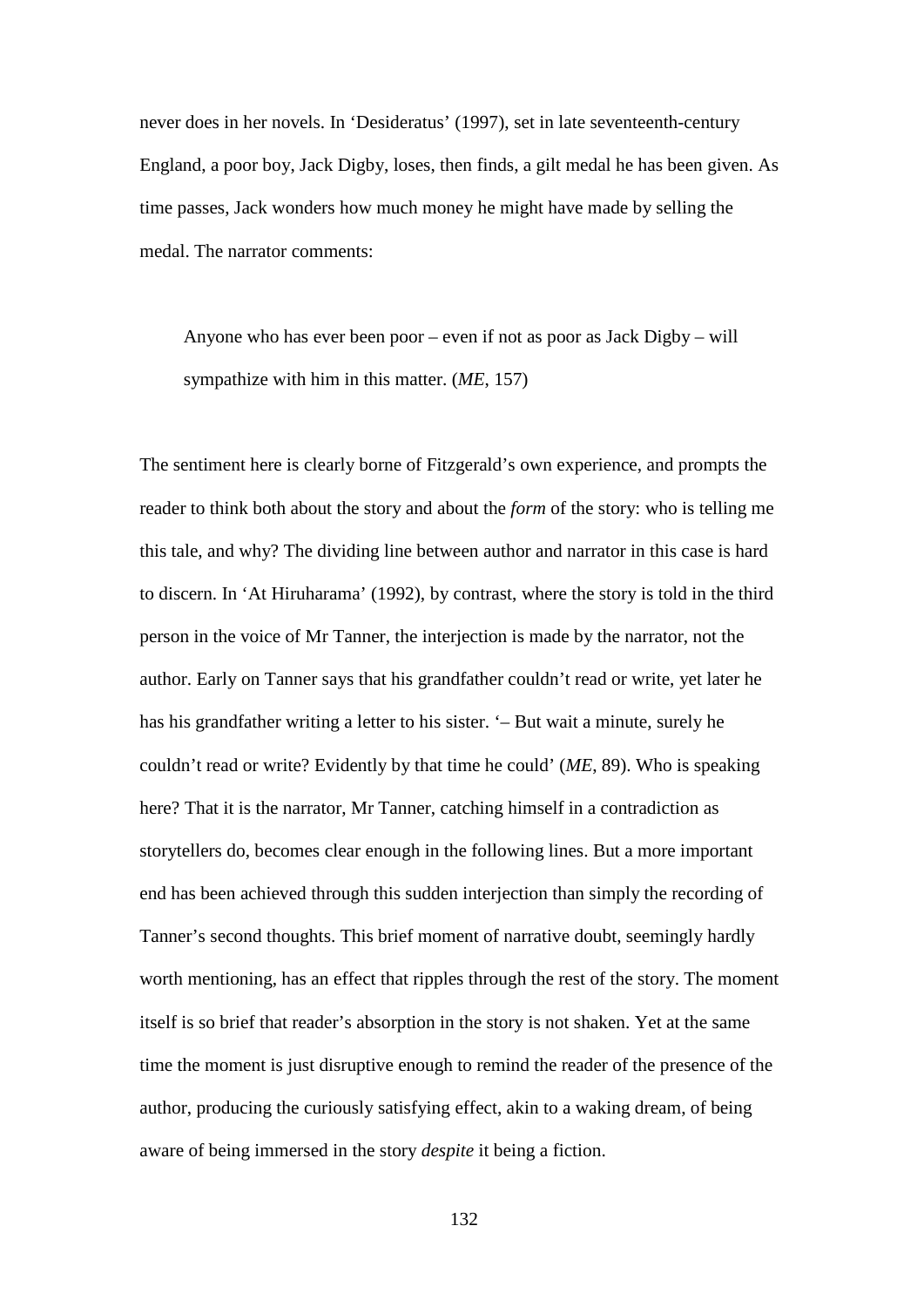Most distinctive of all, Fitzgerald's short stories generate a sense of mystery and suggestion darker and more gothic than the atmosphere of the novels, while avoiding the excesses of the 'creaky old machine of terror' found in *The Castle of Otranto*, *The House of Usher* and Junger's *On the Marble Cliffs*: 'everything in these works exists between two worlds, one to be accounted for in the dialect of common sense . . . and the other world, subject to incursions of supernatural evil'.  $9$  Fitzgerald's 'ghost story', 'The Axe', provides an obvious example of this combination of the eerie and the everyday, as the reader comes gradually to appreciate the narrator's disturbed state of mind. In 'The Means of Escape', set in mid-nineteenth-century Tasmania, the menacing encounter between the Rector's daughter, Alice Godley, and the convict, Savage, breathes the same literary air of horror and death: 'the head was hidden in some kind of sack like a butchered animal, or, since it had eyeholes, more like a man about to be hung' (*ME*, 5). 'Desideratus', however, meaning 'desired', named after an unfinished romance by William Morris, contains a scene that, because it is less amenable to interpretation than these, is even more strange and disquieting. Having lost his medal, Jack Digby realizes that it must have ended up at Watching, a lonely, great house at the bottom of the valley. At the house, Jack is told by a servant that 'God has not blessed Mr Jonas or either of his late wives with children.' Mr Jonas himself leads Jack to the cold 'dark upper floors', 'like a sepulchre, or a barn at the end of winter' (*ME*, 155). In a bedroom, a boy with reddish hair lies in a linen gown, his back to Jack:

'You may go near him, and see him more clearly,' Mr Jonas said. 'His arm is hanging down, what do you make of that?'

'I think it hangs oddly, sir.' (*ME*, 156)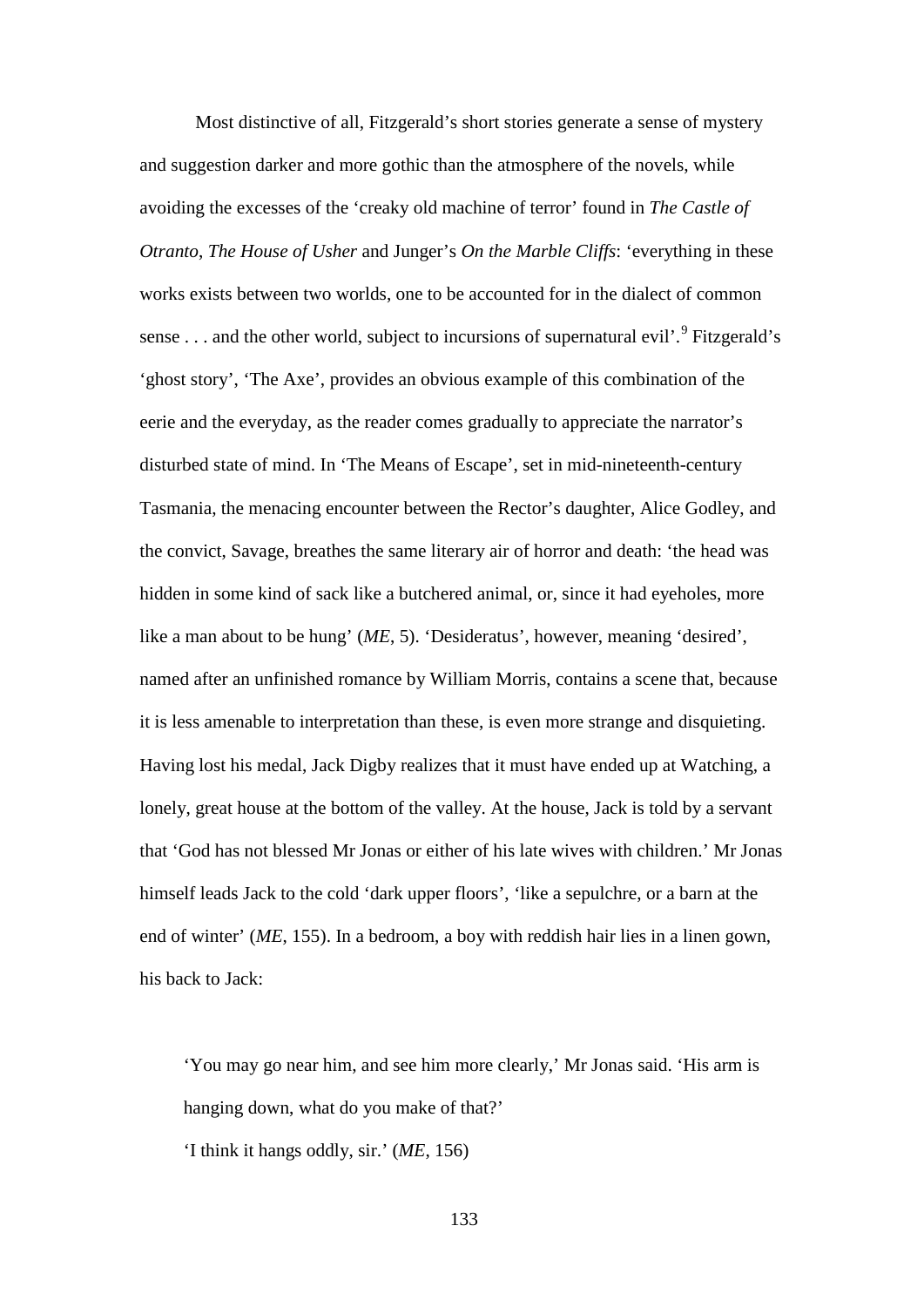Mr Jonas turns the inert boy's wrist until the fingers open. He returns the medal to Jack.

'Was it warm or cold?' they asked him later. Jack told them that it was cold. Cold as ice? Perhaps not quite as cold as that. (*ME*, 156)

Hermione Lee thinks that the red-headed boy is 'sick', but the cold room and the motionlessness of this 'whiteish heap on the bed' may suggest even worse. But why then is there a tutor in the house? Might the boy have died just days or even hours before Jack arrived in search of his medal? And who is the boy if what the servant says is true, that 'God has not blessed Mr Jonas or either of his late wives with children'? Are we in the realm of a dopplegänger, as Terence Dooley sees it, wherein 'a resourceful boy wrest[s] the coin he has been given from the pallid ghost of his weaker self' (*SI* xli)? No answers are given, leaving each reader to draw his or her own conclusions.

This kind of interpretative inscrutability, arising here from the withholding of information, is produced in other stories by a quite different method: the stealthy, and often comprehensive, takeover of the story by one of Fitzgerald's cast of remarkable scene-stealers. In 'At Hiruharama', set on a remote farm in New Zealand, the story's centre of gravity shifts when the Tanners' neighbour Brinkman appears, come for his six-monthly dinner. He is one of Fitzgerald's lonely men who 'continued with the course of his thoughts, which were more real to him than the outside world's commotion' (*ME*, 92). While Tanner's wife is giving birth in the bedroom, Brinkman waits patiently in the kitchen for his dinner, reminiscent of Selwyn Crane in *The*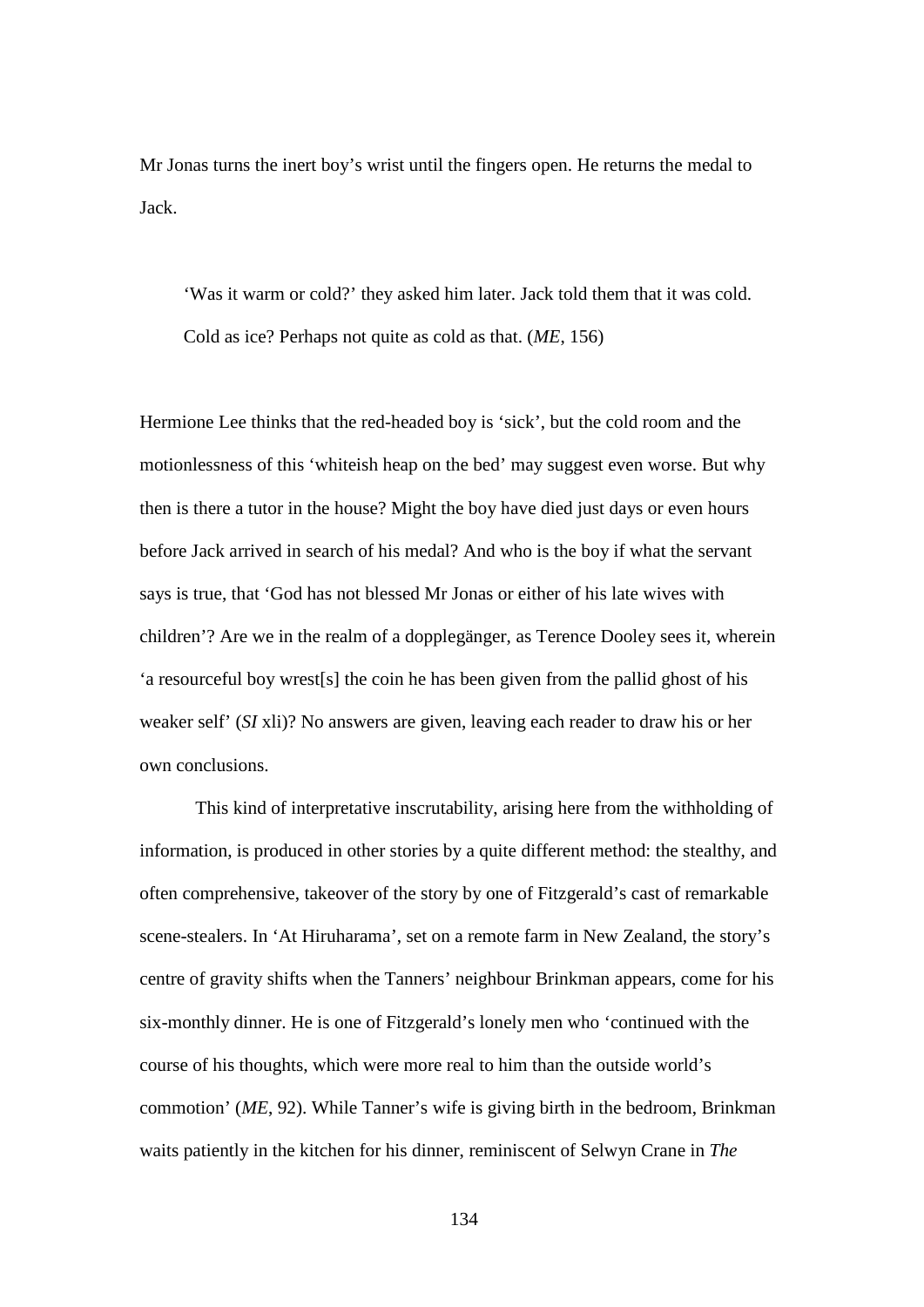*Beginning of Spring*, saying to the nurse: 'I think of myself as one of the perpetually welcome' (*ME*, 94). As the story draws to its close and the narrator's point is made – that from such an unpromising beginning his aunt went on to do very well, becoming a lawyer in Wellington – it is Brinkman, not Tanner, who has the last thought, as the story swims back and forth from third-person narration to free indirect speech in its final sentences:

Two more women born into the world! It must have seemed to him that if this sort of thing went on there should be a good chance, in the end, for him to acquire one for himself. Meanwhile, they would have to serve dinner sometime. (*ME*, 95)

The effect of the aptly named Brinkman's late entrance into the story, and the impression left of his imperturbable, immovable presence, 'as solid as his chair' (*ME*, 94), is both comic and oddly unruly, somehow casting into shade Mr Tanner's tale and its tinplate motto, 'Throw Nothing Away', by allowing a glimpse of a stranger, more potent, because less moral and logical, form of literary representation.

One final example, from 'The Means of Escape', demonstrates the effect on the reader of such a narrative takeover. Alice Godley, who is said to be doted upon by the Rector's housekeeper, Mrs Watson, makes careful preparations to escape with the convict Savage to England. But Savage fails to show up at the appointed hour. Eight months later a letter arrives from Portsmouth explaining how Savage had been diverted from Alice's window to Mrs Watson's: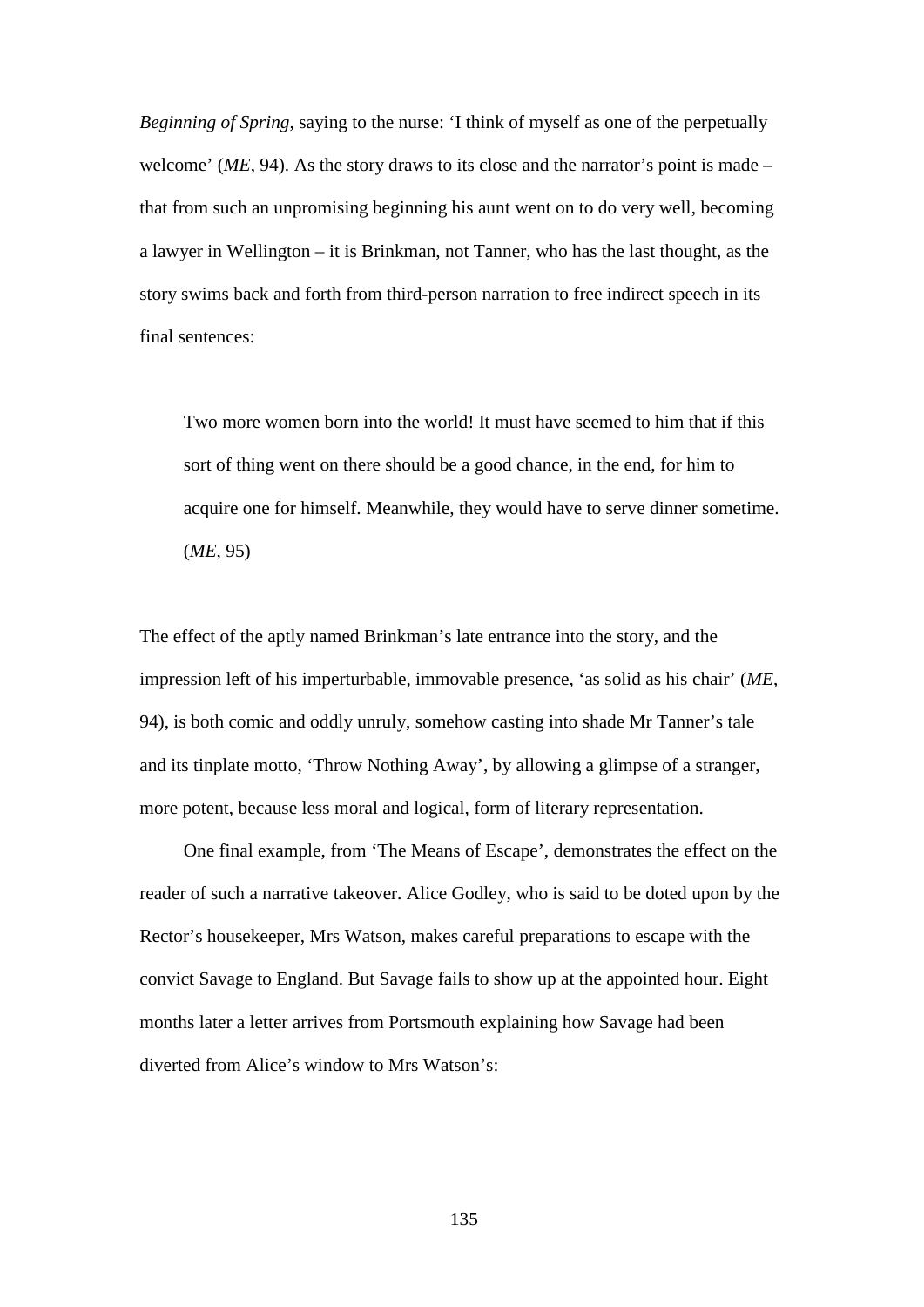But I was made to pause at once by a Window opening and an Ivory Form leaning out, and a Woman's Voice suggesting a natural Proceeding between us, which there is no need to particularise. (*ME*, 20)

This is an amusing, gratifyingly surprising twist, but the concealed shock comes in a different realization: that perhaps Mrs Watson had not after all welcomed Alice's attempts to teach her to write and read, and that 'her imitation, sometimes unconsciously grotesque, of Alice's rapid walk' (*ME*, 14) might in fact have been intended as mockery. The reader is left feeling deeply uneasy and forced to question his or her understanding of the story up to that point. Mrs Watson never writes to explain why she took Alice's place in escaping from Tasmania with a convict, and so her motives, as Fitzgerald puts it dryly, '– which, taking into account her intense affection for Alice, must have been complex enough – were never set down and can only be guessed at' (*ME*, 20-1). This could be the motto for all of Fitzgerald's short stories.

If Fitzgerald's short stories are in some ways even more enigmatic than her novels, then her poems, by contrast, few in number and most published posthumously, are surprisingly intimate and self-revealing, though not necessarily in the way one might guess. Her numerous reviews of poetry for *Punch* show a particular appreciation for Georgian lyricism, yet her own poems are a far cry from the poetic romanticism of Heinrich Heine or the mysterious music and wistful evocations of favourites Walter de la Mare and A. E. Housman. The earliest of Fitzgerald's poems, 'The Veteran', which appeared in her school magazine, the *Wycombe Abbey Gazette*, in 1936, when she was seventeen, is a mock-heroic portrayal of the life and tragic death of a milkman's horse, in the style of her father's light verse.<sup>[10](#page-191-0)</sup> The next, a ten-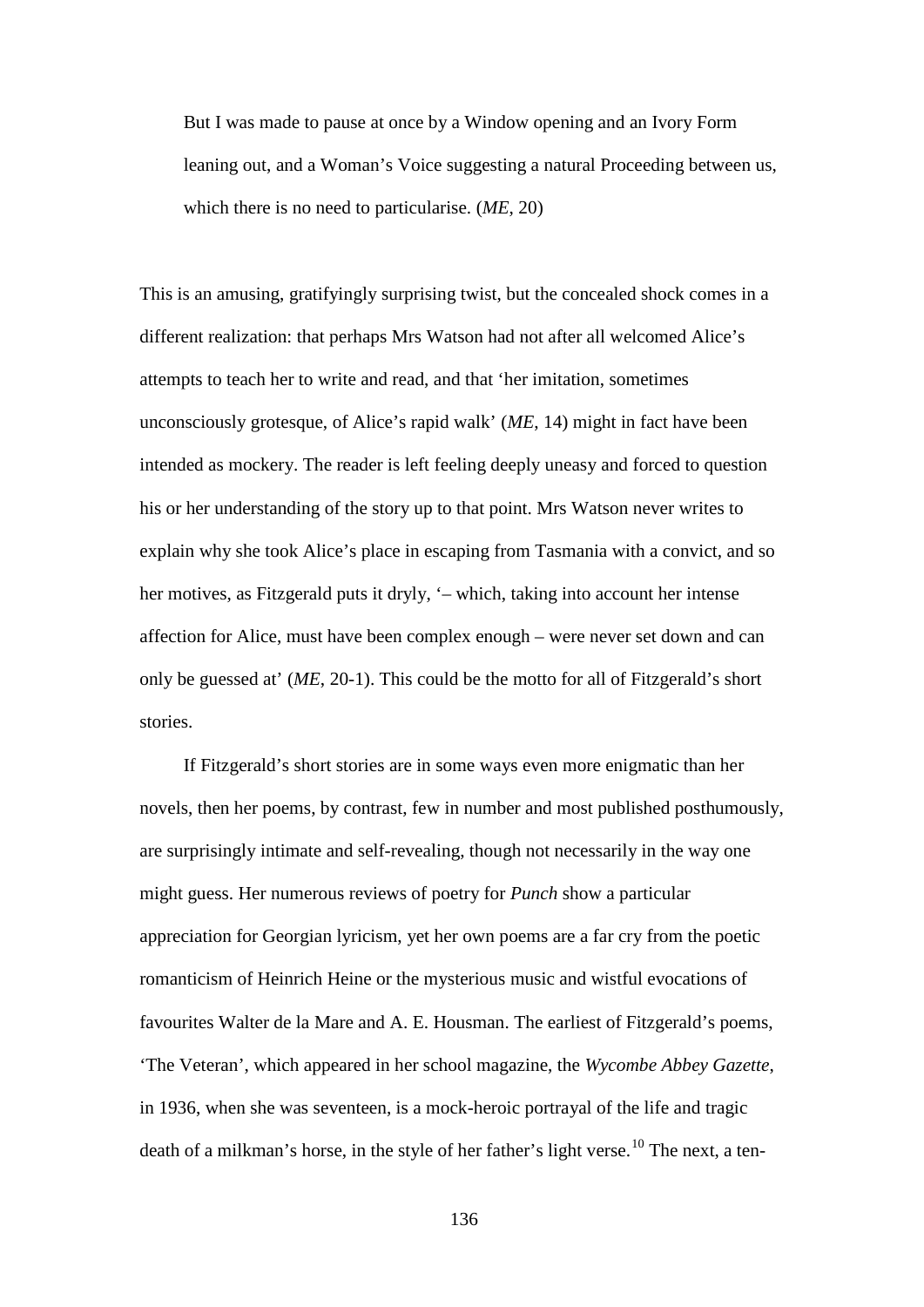line poem first published in *World Review* in 1950, is an elegy marking the death of George Bernard Shaw. Written in Fitzgerald's unsentimental manner, the poem ironically commends Shaw's success in living long enough to see his dark prophecies come true: 'And not the easy angel of failure with willow-green tears / But bitter success appeared in the long old age.<sup> $11$ </sup> It is possible that two further poems, both published unsigned in *World Review*, might also be by Fitzgerald. The first, a translation of Vicente Aleixandre's 'Como El Vilano' ('Like the Thistledown'), on the evanescence of young love, is included in an editorial article on 'The Arts in Modern Spain', signed by 'P.M.F. & D.F.' The second, which precedes an editorial by Desmond Fitzgerald, is a threnody for George VI, depicting his funeral and the crowds that came. The poem is a concatenation of echoes, of T. S. Eliot 'Journey of the Magi', and of Genesis 3: 19 ('for dust thou art, and unto dust shalt thou return'), and interpolates verbatim a couplet from 'Death the Leveller' (ll. 7-8) by seventeenthcentury poet and playwright James Shirley.[12](#page-191-2) The tone achieved here, and in all of these early poems, is that of the literate, feeling, sometimes humorous but always cerebral, observer and elegist.

Fitzgerald's poems written later, in the 1960s, thirteen of which were published in the *London Review of Books* in 2002, are noticeably different. Two of these poems, 'The Father and the Mother' and 'The Kitchen Drawer Poem', were later reproduced alongside 'Autumn: Departure of Daughters'. [13](#page-191-3) A further short poem, 'Feeling and Reason', was published in 2013 (*PF* 213). Still markedly analytical, Fitzgerald's poems from this period, typed out with illustrations on each facing page, inspired by her daughter Tina's Paul Klee doodles, and bound into a book for family circulation, have been described as 'laconic . . . dry, quirky and bleak', in the manner of Fitzgerald's friend Stevie Smith (*PF* 212). But crucially, Fitzgerald personifies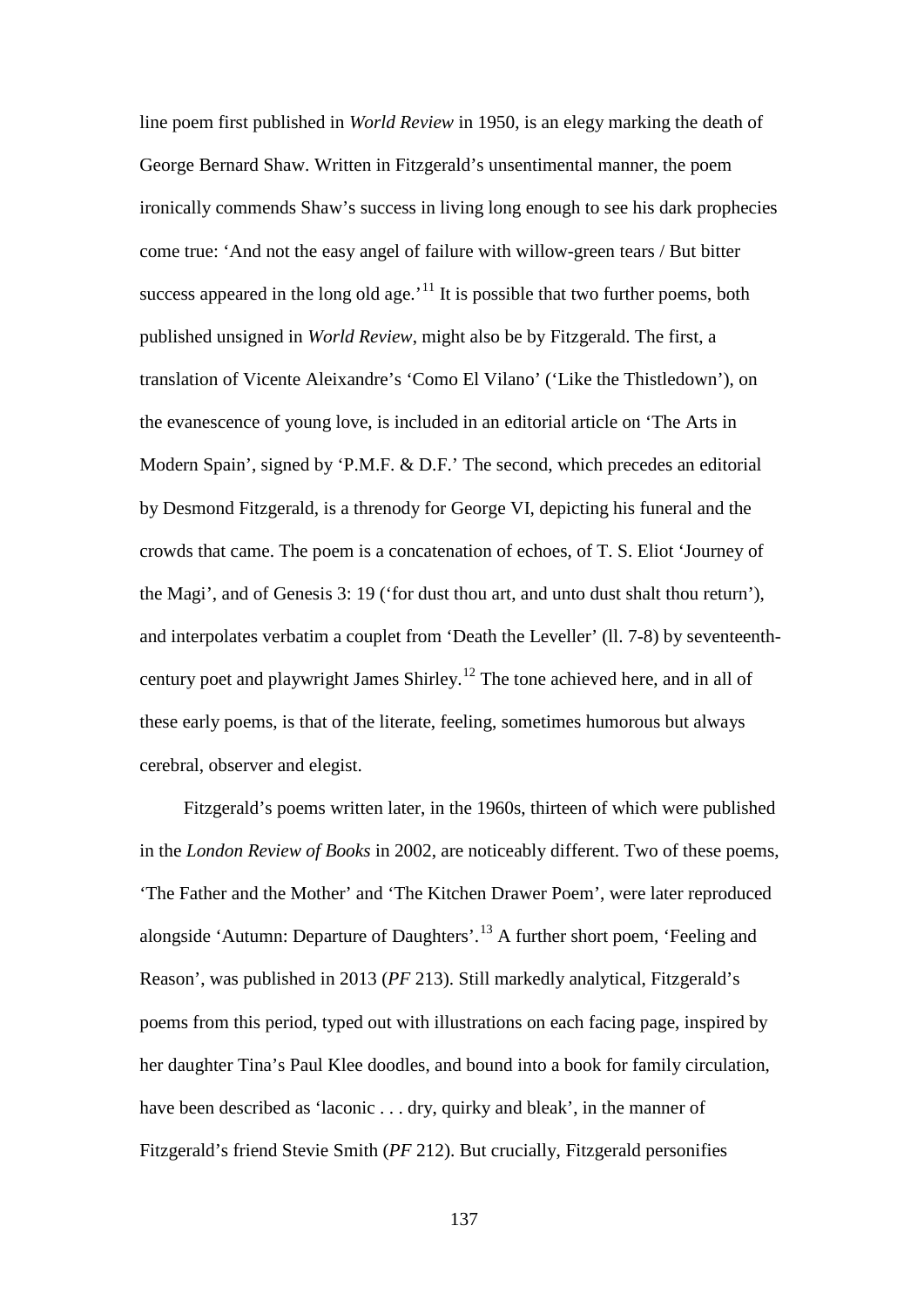abstractions in these poems to convey deeply held responses to the people and world around her, which is rarely the case in her earlier, *Punch*-inspired verse. 'Feeling and Reason' is a good example of this latter kind:

Feelings are treacherous Reason speaks truly. Good-morning, Reason, Good-morning, bully.

Another of Fitzgerald's personification poems, 'The Kitchen Drawer Poem', went on to be a finalist in the 1969 Poetry Festival in St John's, Smith Square, and Fitzgerald took pleasure in painting a comic picture of the reading: 'many of the contestants cheated and read very long poems about priests and sex and oppression and snow-queens'.<sup>[14](#page-191-4)</sup> All of these poems are mordant, small-scale, occasional pieces, only partly successful. Sometimes oddly uneven in tone (such as 'Late Autumn: The Prophet at the Bus Stop'), and often echoing other poems and poets, such as Dorothy Parker's 'Self-Pity with Everything' ('Grease is undignified, / Vinegar's sordid'), Fitzgerald's poems still often succeed in defying expectation.

'The White Square Letter Poem'

1. From time to time no letters came addressed correctly. He saw there was one which never came each morning punctually.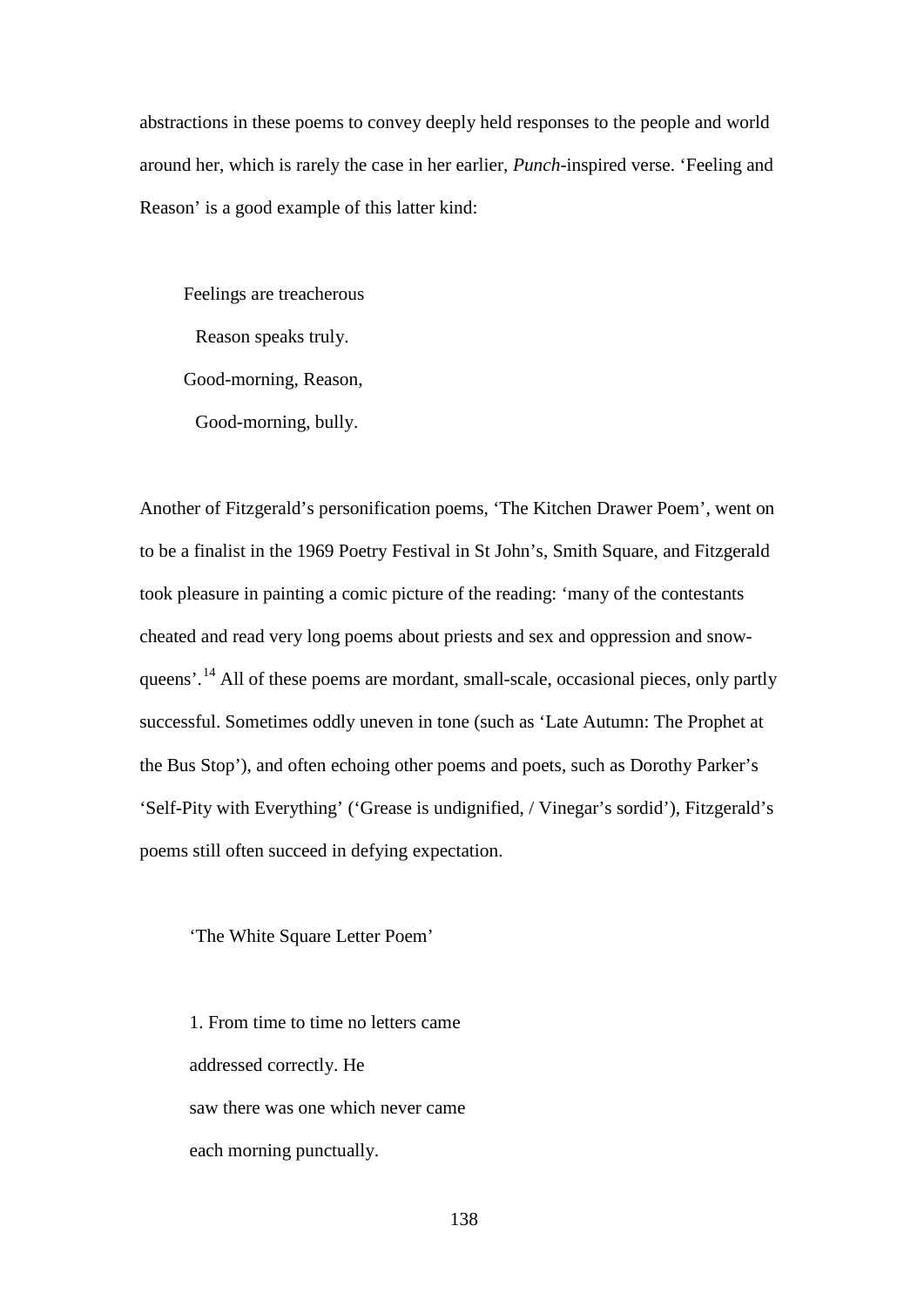2. The curious sound a letter makes not falling on the mat not white not square he thinks he could give some idea of that.

3. The white square look a letter has not coming not again is like a square white drop of blood that runs back up the vein.

4. At 9 at 12 at 6 o'clock on Saturdays at 3 his white square letter does not come most conscientiously.

We can admire Fitzgerald's extension through four stanzas of the poem's clever conceit: the timing, sound and look of letters *not* arriving. But the poem is poignant as well as clever, owing to the deft pairing of painful subject matter with the kind of multisyllabic rhymes beloved of comic versifiers, from Samuel Butler to Cole Porter.

Poets and poetry feature too in Fitzgerald's prose works. Rossetti, Kipling, William Allingham and Swinburne, 'mad and deafening with excitement' (*EB* 67), Hilaire Belloc, G. K. Chesterton, Walter Headlam (*KB*) and Charlotte Mew all make appearances in the biographies, while Novalis and Selwyn Crane's *Birch Tree Thoughts* feature in the novels: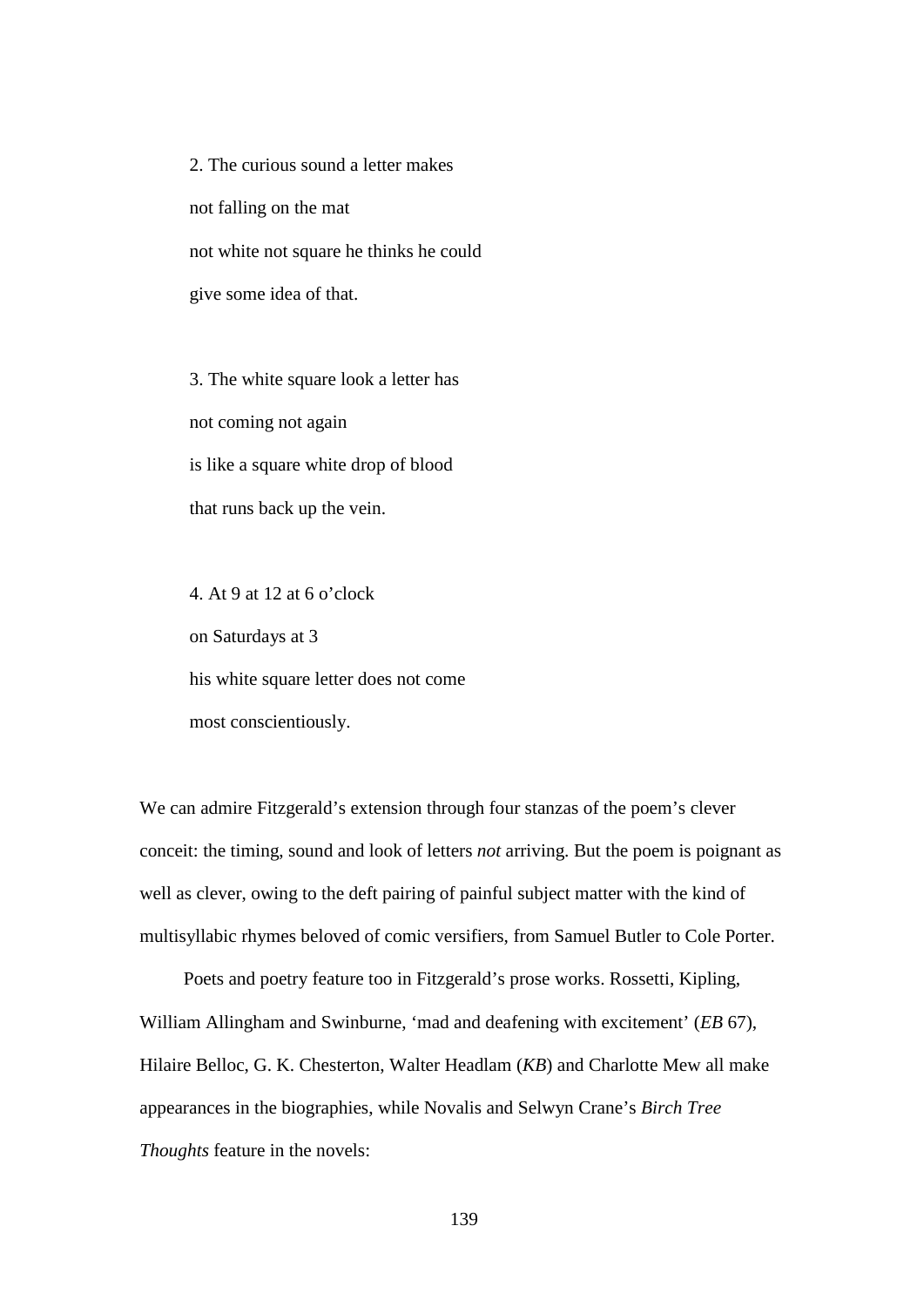'Dost feel the cold, Sister Birch?'

'No, Brother Snow,

I feel it not.' What? not?' 'No, not!' (*BS* 98)

As A. S. Byatt observed of this verse: 'Only a writer with a very good ear could have produced [such] exemplary dotty lameness'.[15](#page-191-5) However, in Fitzgerald's own poems the comforting and familiar accoutrements of her novels and biographies – character, psychology and narrative – are stripped away, confronting the reader, disconcertingly at times, with a starker, more private version of Fitzgerald's authorial persona.

Fitzgerald's letters, collected in *So I Have Thought of You*, provide the student of her life and writing with a quite different, unmediated view of her personality. Of course, even letters written to family and friends, never intended for publication, are still rhetorical constructions and should be understood as such; naturally enough, Fitzgerald accommodates herself to each correspondent in her letters, whether writing to her daughters, old or new friends, literary editors or fellow writers. Nonetheless, the authorial personality conveyed in Fitzgerald's letters is remarkably consistent in her interests, sympathies and sense of humour. The letters contain family news, literary gossip, discussions between author and publisher, and reveal information about Fitzgerald's habits of writing. A letter to literary editor Stuart Proffitt in 1993 explains the origin of 'At Hiruharama': 'I heard the story from a New Zealander when we were being rebaptized in the Jordan (or one of its sources, the one the Methodists favour anyway) marvellous wild cyclamen on the banks' (*SI* 431). This is typical of Fitzgerald's epistolary style: brimming with specific points of interest, an ecclesiological afterthought here, a delighted observation of nature there. In her letters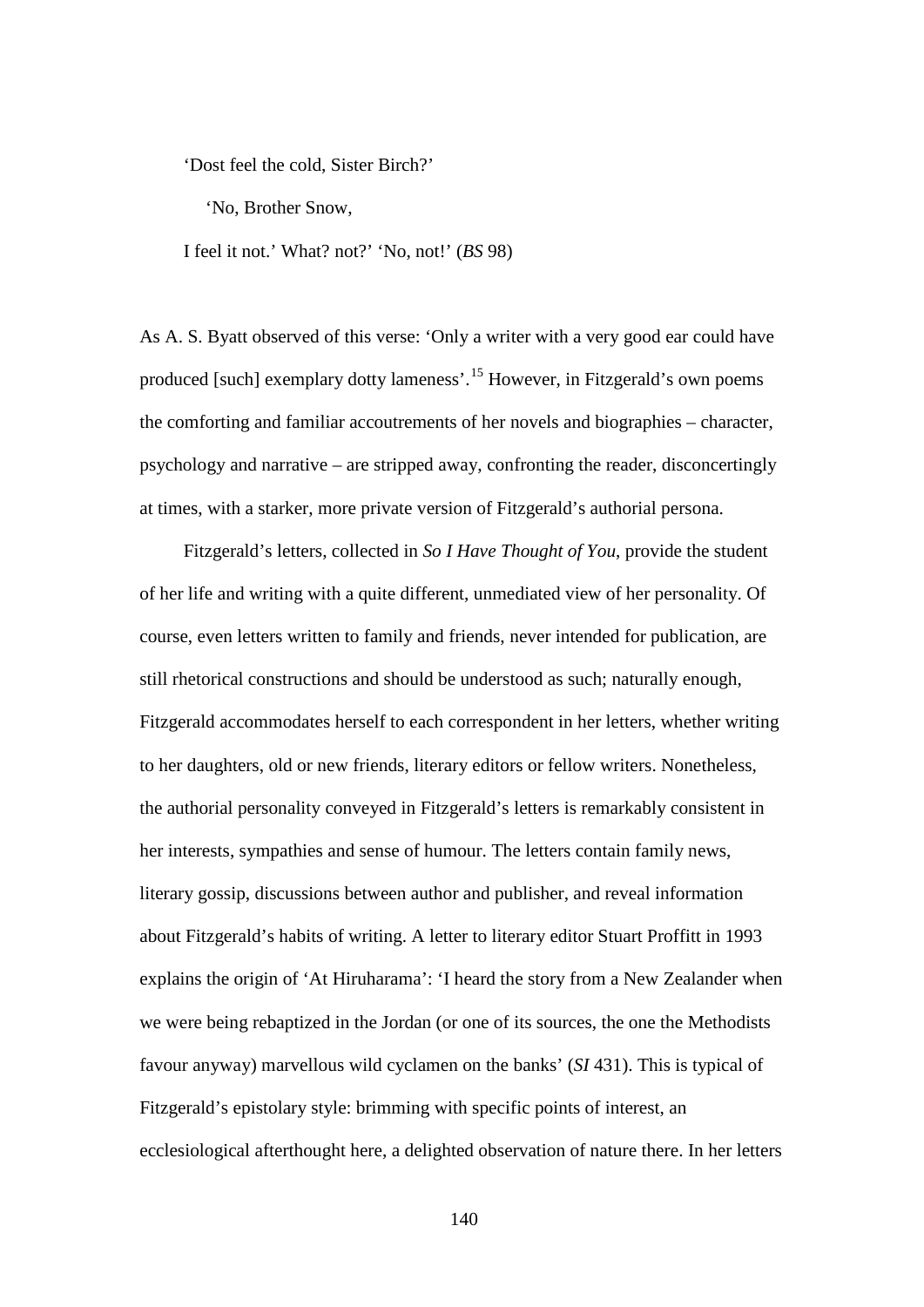to literary friends, ideas for books and writing projects provide surprising insights into her tastes and opinions. A letter to the American bibliographer Howard Woolmer reveals an unexpected liking for the Imagist poet F. S. Flint, and, though Fitzgerald had been fond of Stevie Smith, 'yet I truly think Anna Wickham was a more interesting poet' (*SI* 335-8). As other critics have noted, the humour in Fitzgerald's letters belongs firmly in the tradition of *Punch*, which she imbibed from her father, her uncle Ronald, and by writing for the magazine itself. The Grossmiths's *Diary of a Nobody*, which Fitzgerald read countless times, is also a clear influence on her depiction of the hapless, accident-prone 'Daddy' (Desmond Fitzgerald), as is E. M. Delafield's 'Robert' in *Diary of a Provincial Lady*, who is similarly 'laconic, impassive and discouraging.'<sup>[16](#page-191-6)</sup>

The letters contain cheek by jowl almost every aspect of Fitzgerald's life – her literary and cultural interests, family worries and frictions: 'Maria has depressed me by 1. Looking at Daddy and me and saying: "What a funny old couple you are!" and 2. Telling me that studying art and literature is only a personal indulgence and doesn't really help humanity or lead to anything, and, I suppose, really, that is quite true: she said it very kindly. My life seemed to be crumbling into dust' (*SI* 58). Flashes of the Knox temperament are faintly audible beneath the restraint, 'Malcolm Bradbury said a few kind words to me about The G. of A., and I felt like throwing the pale green mayonnaise over him. I'm not sure that all these tests of character aren't too much, as one gets older' (*SI* 425)'; but such moments are greatly outnumbered by comic observations on popular culture: 'Quite exhausted by emotions raised by Eurovision Song Contest: We felt sure Cliff should have won, though doubtful about his dress of nylon ruffles and dandy's velvet-effect suit. It was very odd Germany suddenly giving 6 votes for Spain, I'm sure it was a vote to promote trade. (Wollen Sie in Spanien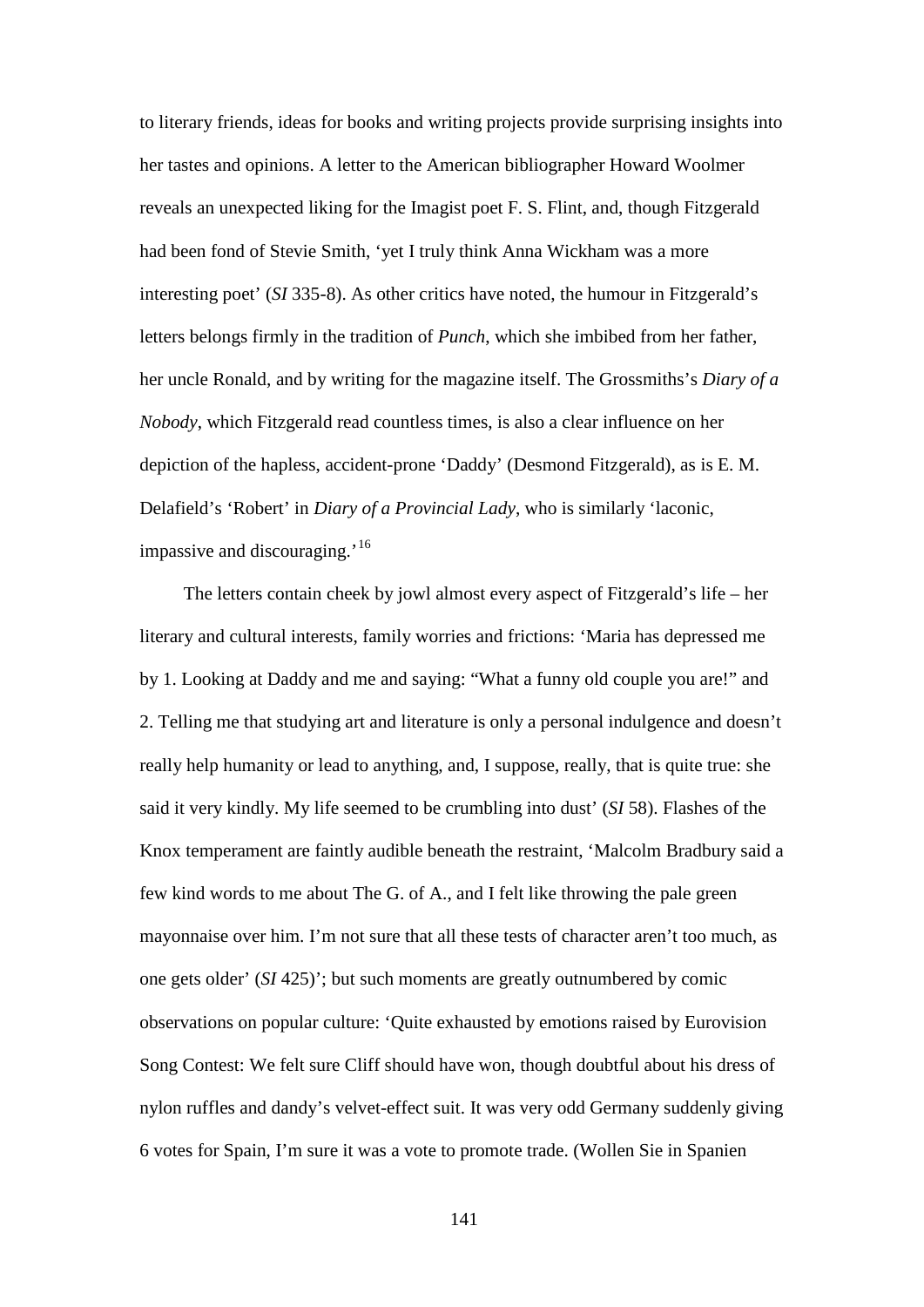gehen?)' (*SI* 56). The wit, intelligence and acute observation of the critical writing, biographies and fiction is all here, but poured out in different measures according to the taste of each letter's recipient. The letters, then, give us Penelope Fitzgerald both 'at home' and 'at work', but for someone so addicted to writing and to depicting the world in all its astounding variety there was really little or no separation between them.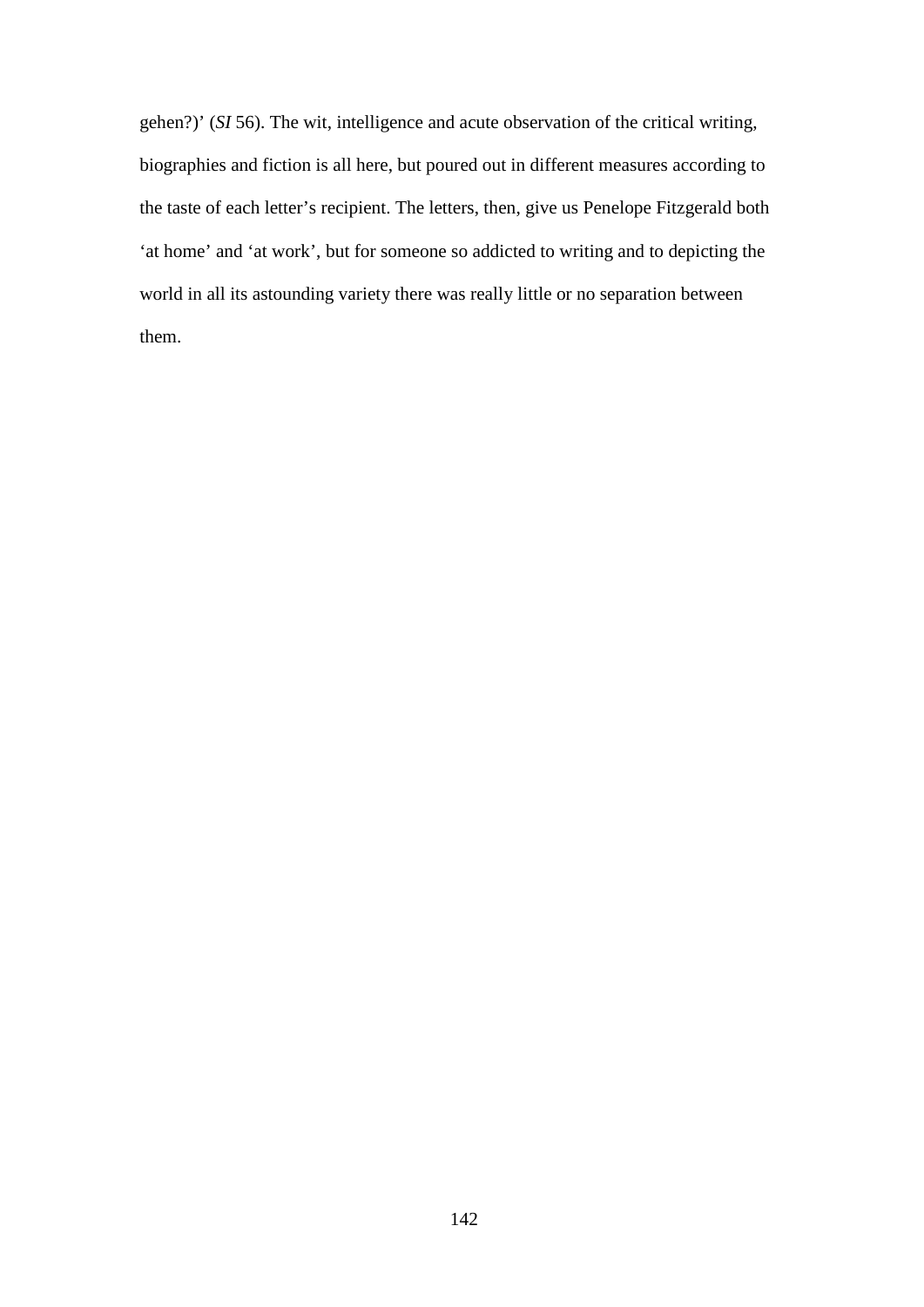## 6. Reputation and Influence

Compared to Patrick O'Brian and Anthony Powell, famous English novelists who, like Fitzgerald, died in 2000, Penelope Fitzgerald's reputation is a relatively modest one. Neither her name nor her works, with the possible exception of *The Blue Flower*, are well known to the general public, yet what Fitzgerald's reputation lacks in reach it makes up for in intensity. To her admirers, many of whom are fellow writers, no praise is too high: 'There is a growing body of opinion that views Penelope Fitzgerald (1916–2000) as the preeminent English novelist of the late twentieth century, one whose novels in their artistry and grace bear comparison to those of Jane Austen and Virginia Woolf'; and, even more emphatically: 'Of all the novelists in English of the last quarter-century, she has the most unarguable claim on greatness.<sup>[1](#page-191-7)</sup> Evidence of the growth in Fitzgerald's posthumous reputation comes in various forms.

The appearance in 2013 of Hermione Lee's award-winning biography, *Penelope Fitzgerald: A Life*, published by Chatto & Windus, and the reissue of Fitzgerald's writing in 2013-14 by HarperCollins (Fourth Estate) constitute a significant commitment by these publishers to invest in Fitzgerald's work and reputation, reflecting their confidence in her continuing appeal. Fitzgerald's books have also been translated into numerous languages and adapted for other media. *The Blue Flower* and *Human Voices* have both been dramatized for radio and further adaptations and publications are thought to be in the offing: a theatrical version of *At Freddie's*, the writing of several film scripts of her works, and plans to publish an uncut version of The Golden Child.<sup>[2](#page-191-8)</sup> Fitzgerald and her novels also regularly feature in the 'best of' lists of literary journalists. In 2008 *The Times* included Fitzgerald as one of 'The 50 greatest British writers since 1945';[3](#page-191-9) in 2012 *The Blue Flower* was named in *The Observer* as one of 'the ten best historical novels';<sup>[4](#page-191-0)</sup> and in 2015 *The Beginning of*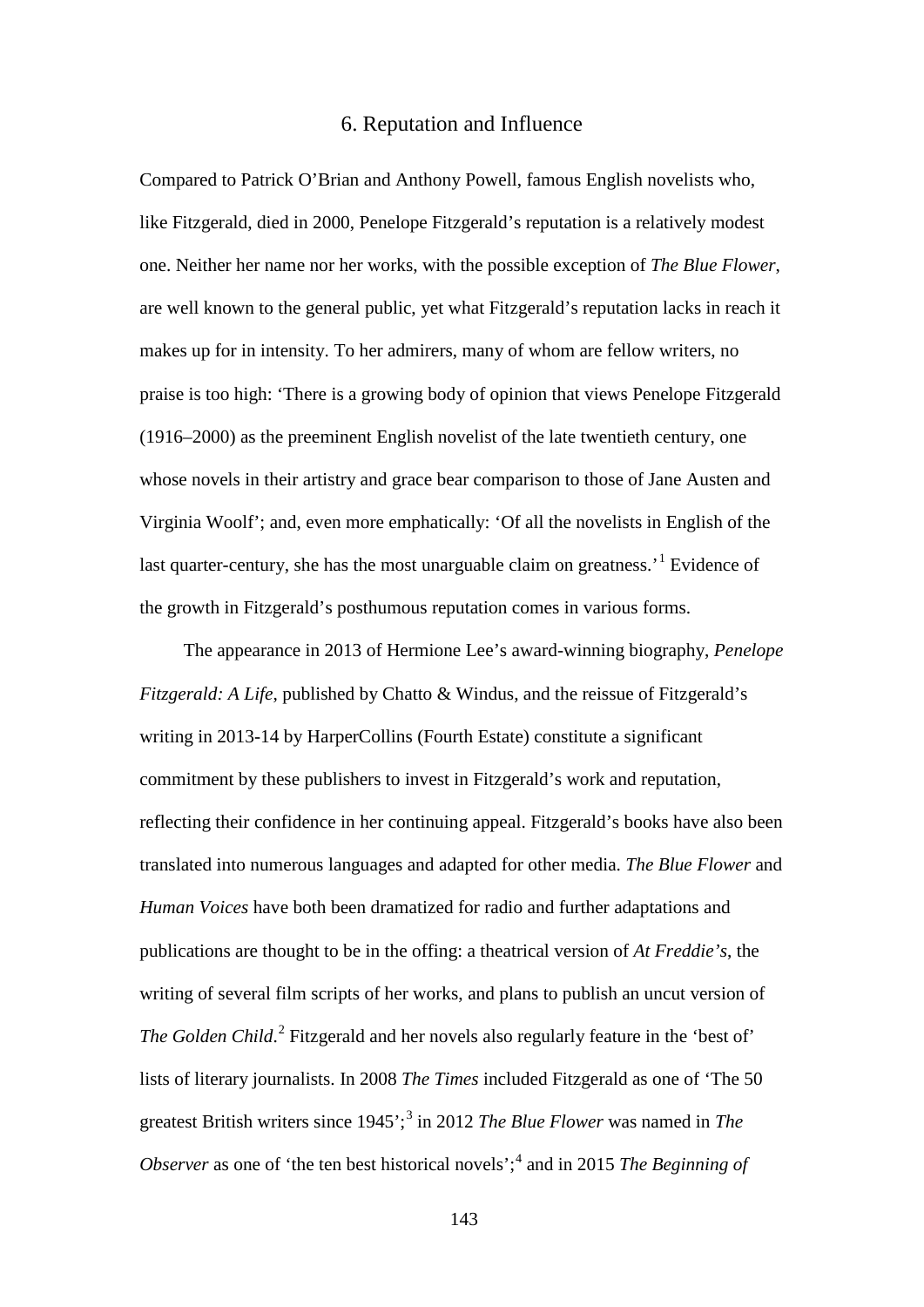*Spring* was included in *The Observer*'s 100 best English-language novels of all time.<sup>[5](#page-191-10)</sup> High-profile literary enthusiasts for Fitzgerald's work include Kate Atkinson, Julian Barnes, A. S. Byatt, Sebastian Faulks, Alan Hollinghurst and Philip Hensher.<sup>[6](#page-191-2)</sup> Fitzgerald's high standing in such company prompts predictably sour responses. As a *Times* writer sarcastically observed: 'Certain things are a *sine qua non* of being a true intellectual, such as liking the novels of Penelope Fitzgerald'.<sup>[7](#page-191-11)</sup> A useful corrective to this view comes from Richard Ollard, Fitzgerald's former editor, who warned against thinking that Fitzgerald's work is appreciated only by the cognoscenti: 'Penelope Fitzgerald delighted perhaps a wider range of readers than any novelist of her time. She was admired and enjoyed by every novel reader, but also by people who generally never read a novel at all.'[8](#page-191-12) This claim, though difficult to prove, challenges the received wisdom that first and foremost Fitzgerald is 'a writer's writer' and not a popular one. Indeed, enshrined in standard literary and historical reference works such as the *Oxford Companion to English Literature* and the *Oxford Dictionary of National Biography*, Fitzgerald is manifestly not an obscure figure. Yet despite all of these accolades her place in the canon of twentieth-century and contemporary English fiction is far from secure. Two major academic surveys, *Contemporary British Women Writers* (2004) and *The Contemporary British Novel* (2004, 2007), fail even to mention Fitzgerald or her works.<sup>[9](#page-191-13)</sup>

Academic studies of her writing are rare. Aside from Lee's biography, the sum total of scholarly attention paid to her writing to date comprises a single monograph, a handful of articles and one doctoral thesis on Fitzgerald's career and reputation.<sup>[10](#page-191-7)</sup> In her lifetime Fitzgerald's novels were taught in England, Italy, China and the US, but this is no longer the case. Fitzgerald wryly commented: 'I used to go round and give little talks (quite uselessly, as the candidates always told me I couldn't be right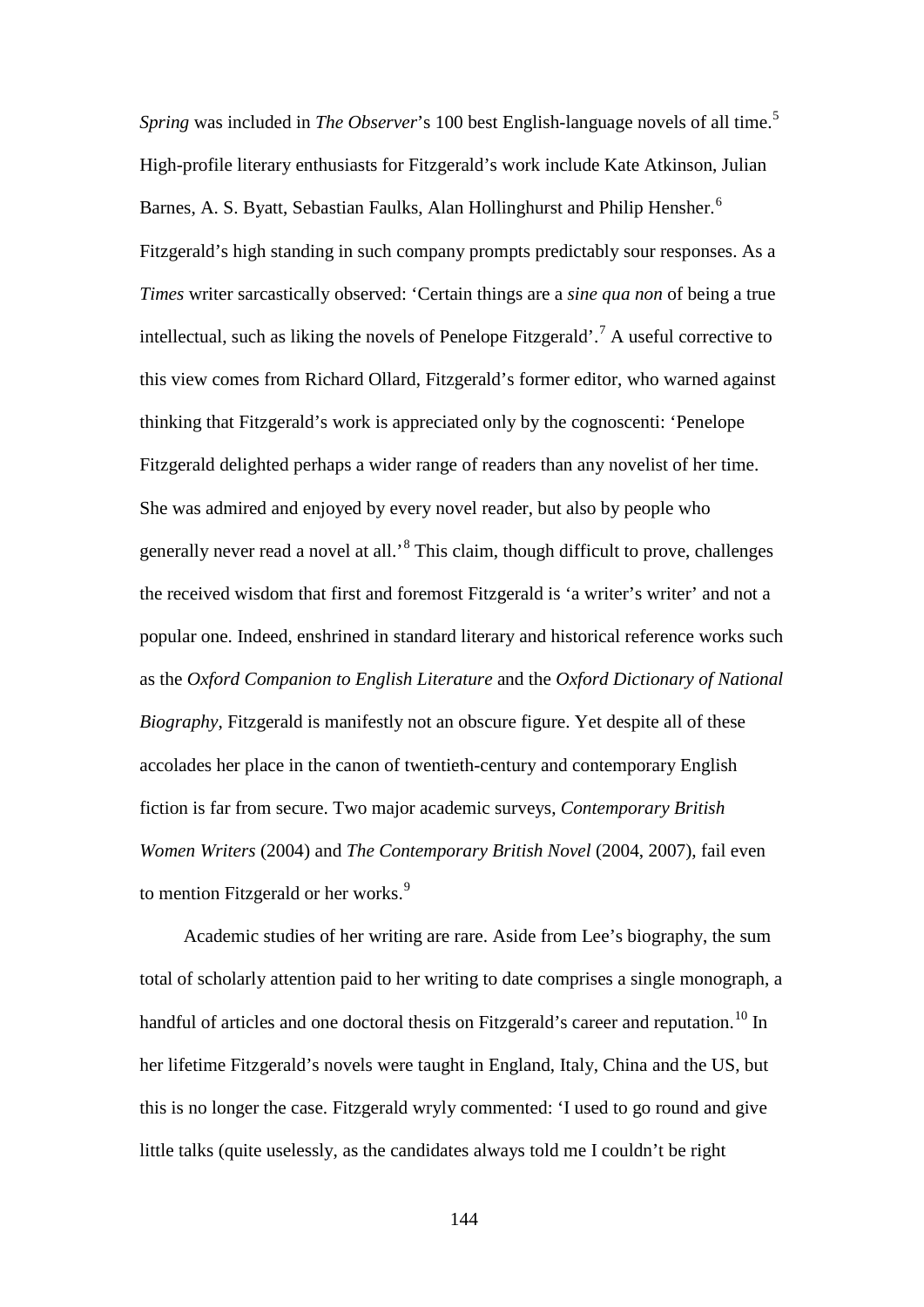because it wasn't what they'd got down in their notes).<sup>'[11](#page-191-9)</sup> Literary fashions and tastes change, of course, but it is also true that Fitzgerald is an author whom educators and scholars find difficult to categorize among British writers of the late twentieth century. This is partly because her style and sensibility have more in common with her chronological peers, such as post-war novelists Barbara Pym, Muriel Spark and Iris Murdoch, than with novelists of the 1980s and  $1990s$ .<sup>[12](#page-191-0)</sup> At the same time, Fitzgerald's fiction refuses to fit into convenient literary critical moulds: 'People write to me: "In what sense are your books feminist?" As a matter of fact, they aren't feminist at all. "Are they post-modernist?" No. I point out that it would be better not to study them.<sup>'[13](#page-191-2)</sup> Fitzgerald's polite but firm discouragement of budding scholars of her work reflects her frustration with the narrowly formulaic approach taken by some academic literary criticism. But the difficulty of categorising Fitzgerald's work is also, in part, the difficulty of evaluating the work of a particular kind of contemporary female writer. The prize-winning career of the novelist Jane Gardam offers a useful point of comparison.

Both Fitzgerald and Gardam explore fundamental questions about the meaning, responsibilities and experience of life itself but proceed by subtle hints and 'the exquisite touch, which renders ordinary commonplace things and characters interesting', rather than seize readers by the lapels with the 'big bow-wow strain'.<sup>[14](#page-191-14)</sup> The risk of such quiet virtues being disregarded is as great or greater when they are recognized and named (as 'elegance', 'miniaturism', or 'gentle irony') as when they are entirely misunderstood or overlooked. At the same time, reviewers of female ironists such as Fitzgerald or Gardam frequently overplay the benignity of their fiction, as though subtlety and understatement invariably connote a kind of fuzzy feminine mildness and calm. The evidence of Fitzgerald's novels, short stories, poems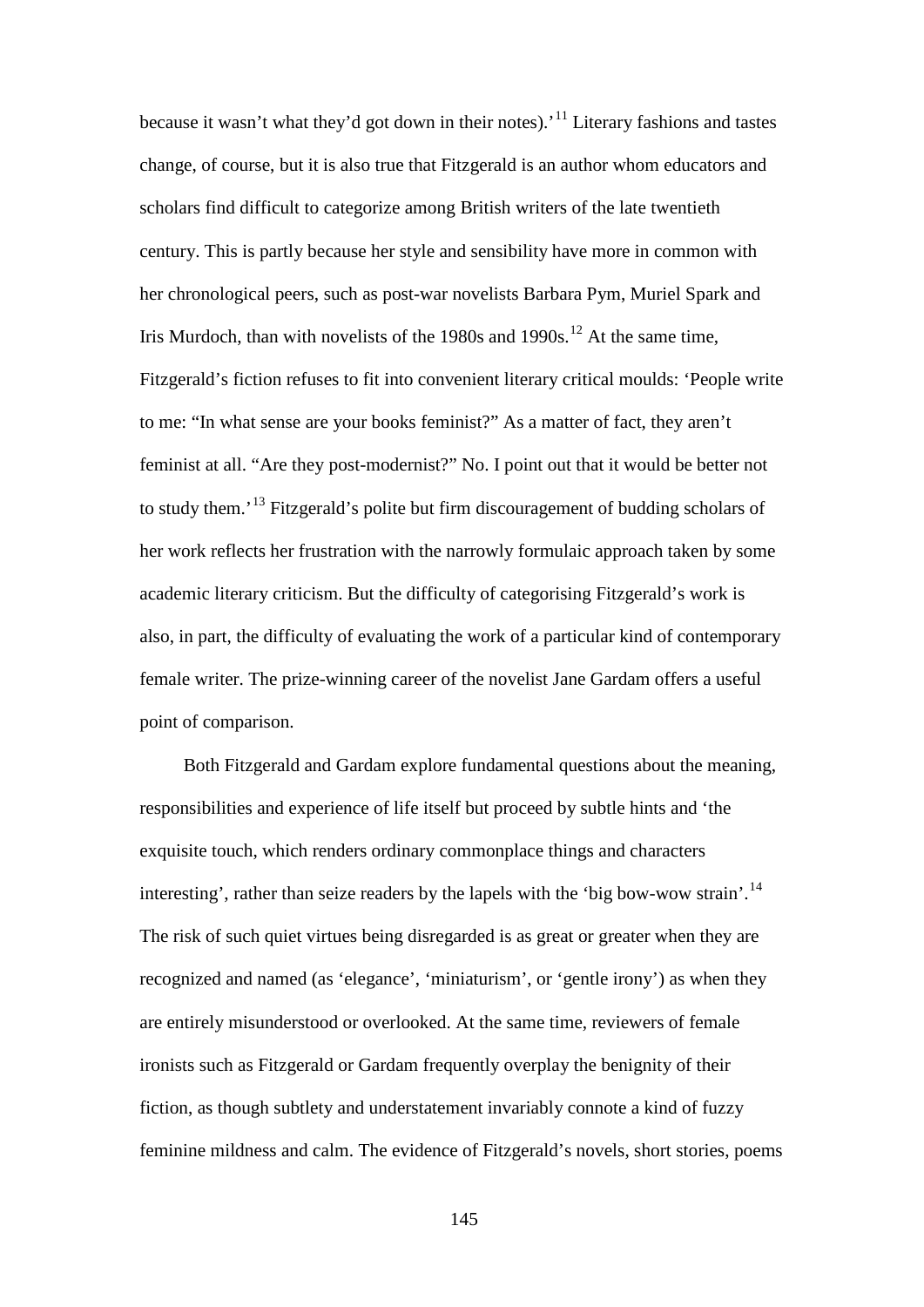and letters, however, argues otherwise: 'Her work is actually much stranger and darker: it gives one just that sense of waste that is given by life itself.<sup>[15](#page-191-15)</sup>

What will be her legacy? Writers' reputations are notoriously difficult to predict, subject as they are to a thousand vagaries of culture, economics and taste. Reviewing a biography of Virginia Woolf, Fitzgerald cited Noel Annan's tongue-incheek assessment of Bloomsbury on the 'stock exchange of culture': 'Stracheys reached a high between the two wars, but suffered a catastrophic decline in the 1950s and 1960s and have never totally recovered their one-time value… On the other hand, Forsters have proved to be remarkably firm right up to the 1980s, although they have eased somewhat since then' (*HA* 277). In the same vein, if the price of Penelope Fitzgeralds is currently on the rise then much is owed to Lee's biography for keeping her name before the public and to HarperCollins for keeping her work in print. Traces of Fitzgerald's influence can be found in novels by Julian Barnes, Philip Hensher and others, though she can be a hard act to follow: 'her style being similarly inclined to colloquialism and formality; her perspective at once worldly and estranged, benevolent but tart.<sup>[16](#page-191-11)</sup> The fusion of such apparently contradictory features of style and outlook produces, as this book has tried to show, the irreducible quality in Fitzgerald's work, 'the element in a style which cannot be easily reproduced and reduced', which Fitzgerald would have called 'wit', and which is most distinctively manifested in her work in understatement, restraint and constant subversion of expectations. *How* Fitzgerald did it – how the novelist could have 'fifty pairs of eyes, plus "some secret sense as fine as air"' allowing her to move inside and outside her characters (*HA* 284) and enabling her readers in turn to lose themselves in each novel's fictional world, which, as Fitzgerald put it of reading a novel, 'is what I always hope for' (*HA* 422) – may be explained to some extent by close examination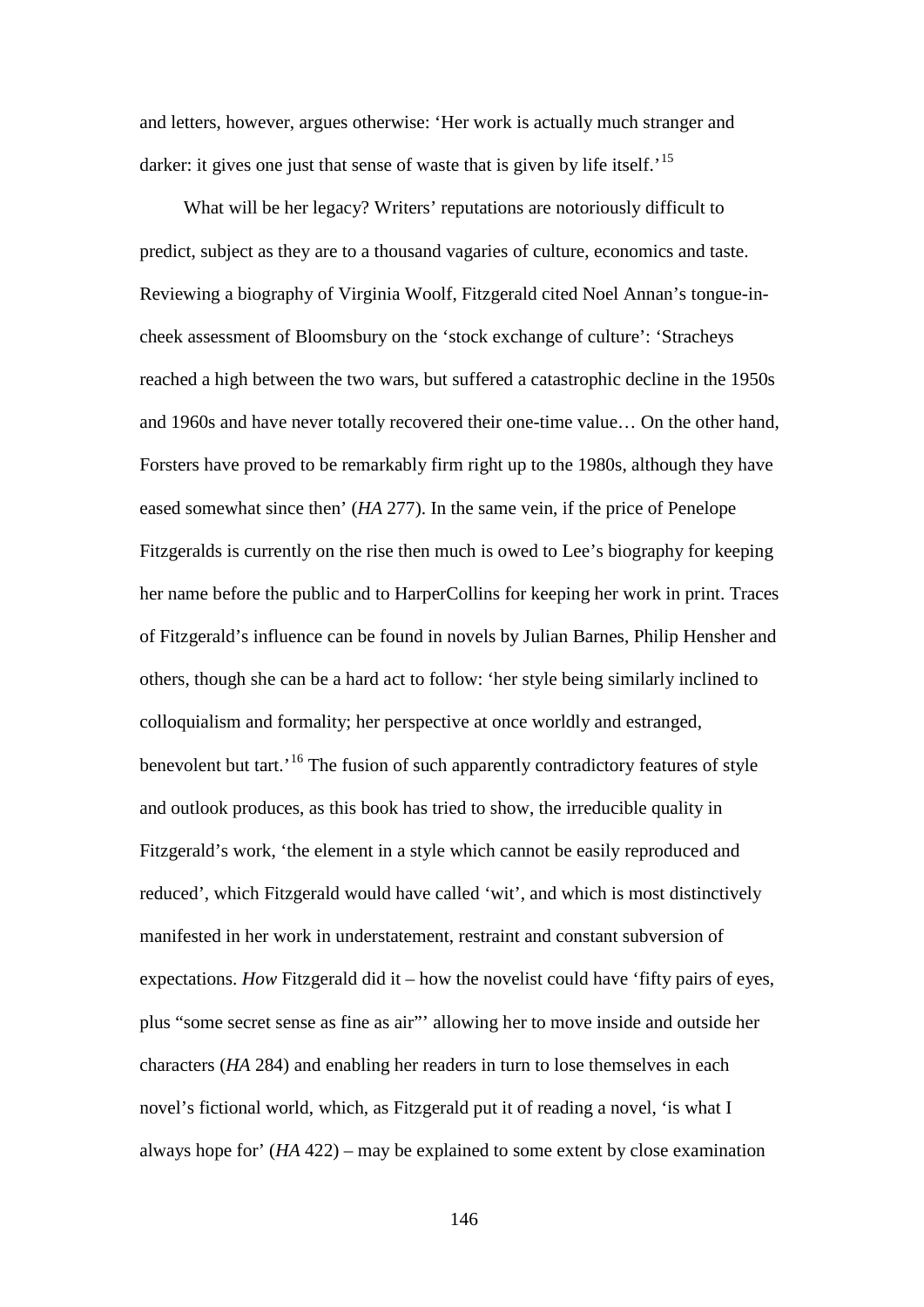of the writing itself and the process of composition. As this book has tried to show, the evidence of Fitzgerald's working papers suggests that if a 'not-herself' took possession of the writer, then it was only as a result of infinite pains and study.

Explanation, though, is not the same as understanding. Partly because Fitzgerald's writing is so elusive, her style so difficult to emulate, it is unlikely that there will ever be a school of Penelope Fitzgerald as there was once thought to be one of Beryl Bainbridge. And without new work appearing with its attendant publicity there is a risk that Fitzgerald's idiosyncratic voice, as cherished as it is by her devoted followers, may fade and disappear, like those of contemporaries such as A. L. Barker, or novelists of an earlier generation such as May Sinclair. At the foot of Fitzgerald's grave in the graveyard of Hampstead Parish Church, St John's, where her ashes are interred next to those of her father and stepmother, is inscribed the first line of Henry Vaughan's visionary poem, 'They are all gone into the world of light', a line marked in Fitzgerald's copy of Vaughan's poems (*PF* 430-1). If Fitzgerald is to become, as Thomas Hardy said of Charlotte Mew, a writer 'who will be read when other are forgotten' (*CM* 181), then schools and universities must take up her work, playwrights and screenwriters must continue to adapt her writing, and publishers of literary classics, such as Penguin, Faber or Oxford University Press, should include her books in their lists. Our literary culture is, and will be, an immeasurably richer, more surprising and sharply tender place for it.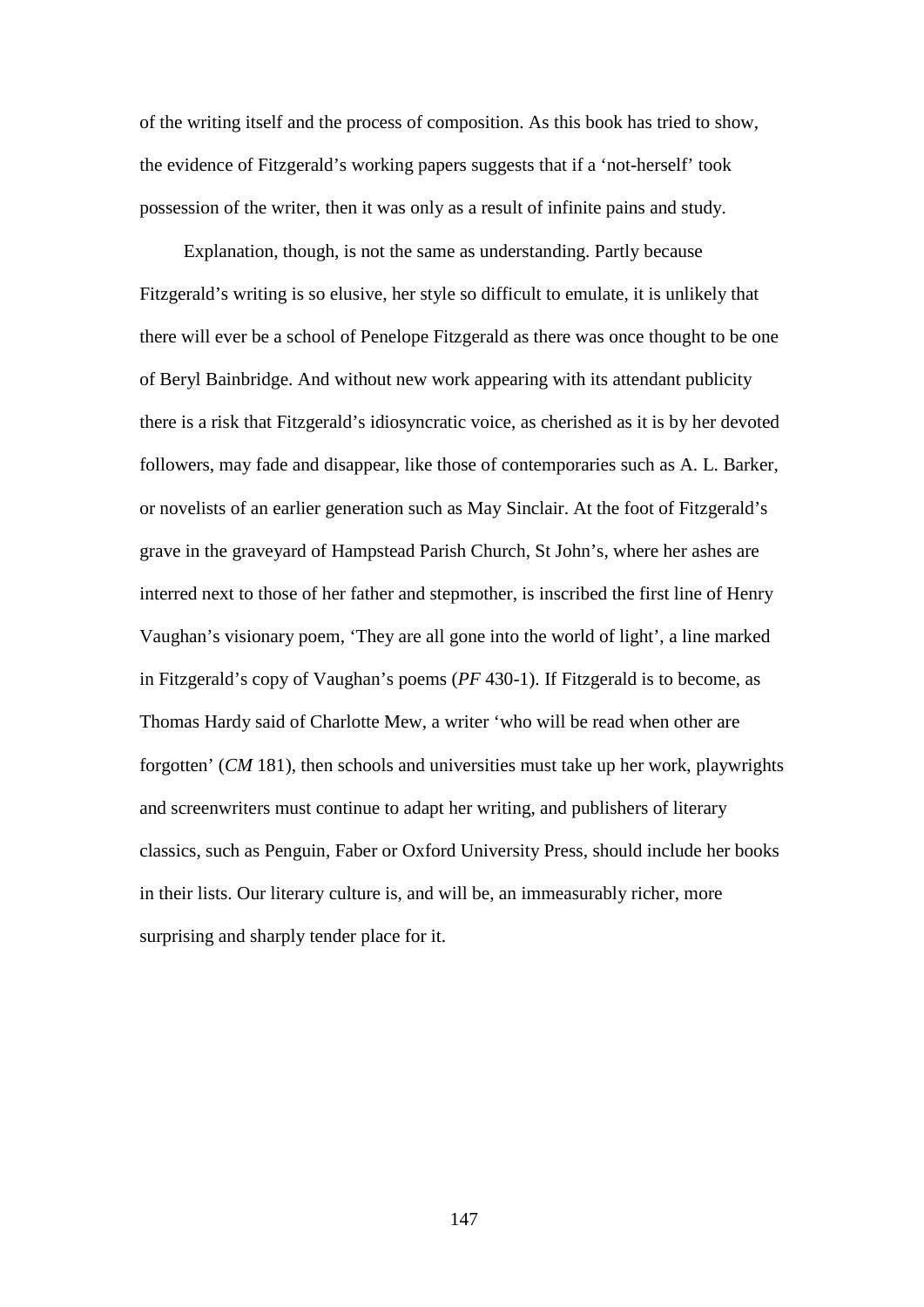# Appendix: Uncollected and Unattributed Poems

'G.B.S.'

Childless old fellow, you fell from the apple tree And your million children drew their breath in pain.

You are the only one left, for ever spared to them While the gas flickered out and the street was lit with atoms.

Ninety-four years not being too long a reminder That there is a human mind in the human body.

And not the easy angel of failure with willow-green tears But bitter success appeared in the long old age.

To make all you thought of come true, said the bitter angel, And still he will not give in, say his million children.

 $P.M.F.<sup>1</sup>$  $P.M.F.<sup>1</sup>$  $P.M.F.<sup>1</sup>$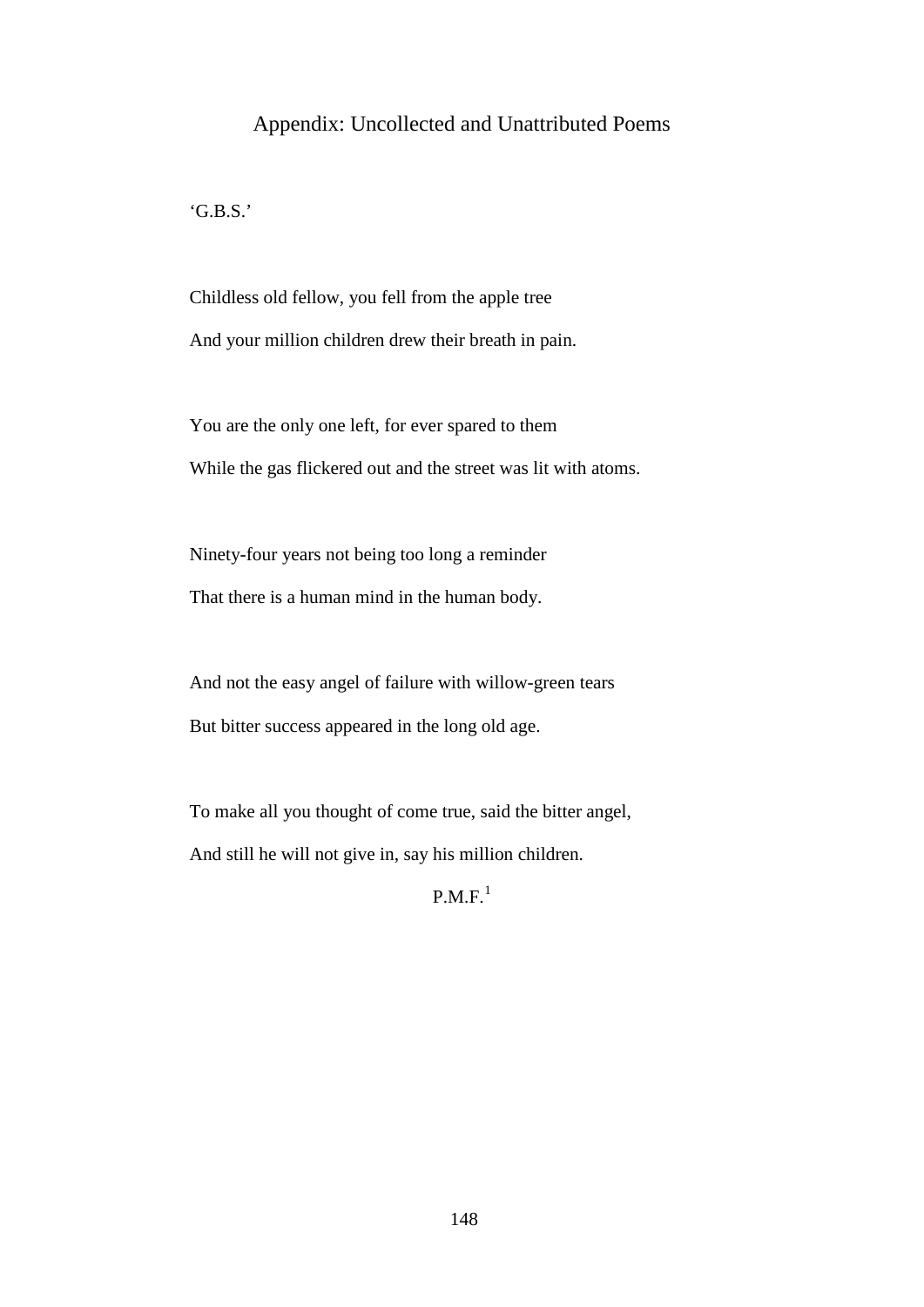### 'Come El Vilano', by Vincente Aleixandre

Lovely is the Kingdom of love But bitter also is the Kingdom. It is because the lover's heart Is bitter in the lonely hours apart Watching the inaccessible cloud of air He sees her eyes are there

The lover is born for happiness For propagation everlasting Which from his innermost heart unfolds To lose itself for ever and ever In the pure heart of love delivered

But the solicitous round of life The nagging hours day by day And that same airy cloud, and dreams And the short flight of the young whom love inspires All whisper against the duration of the impossible fires.<sup>[2](#page-191-6)</sup>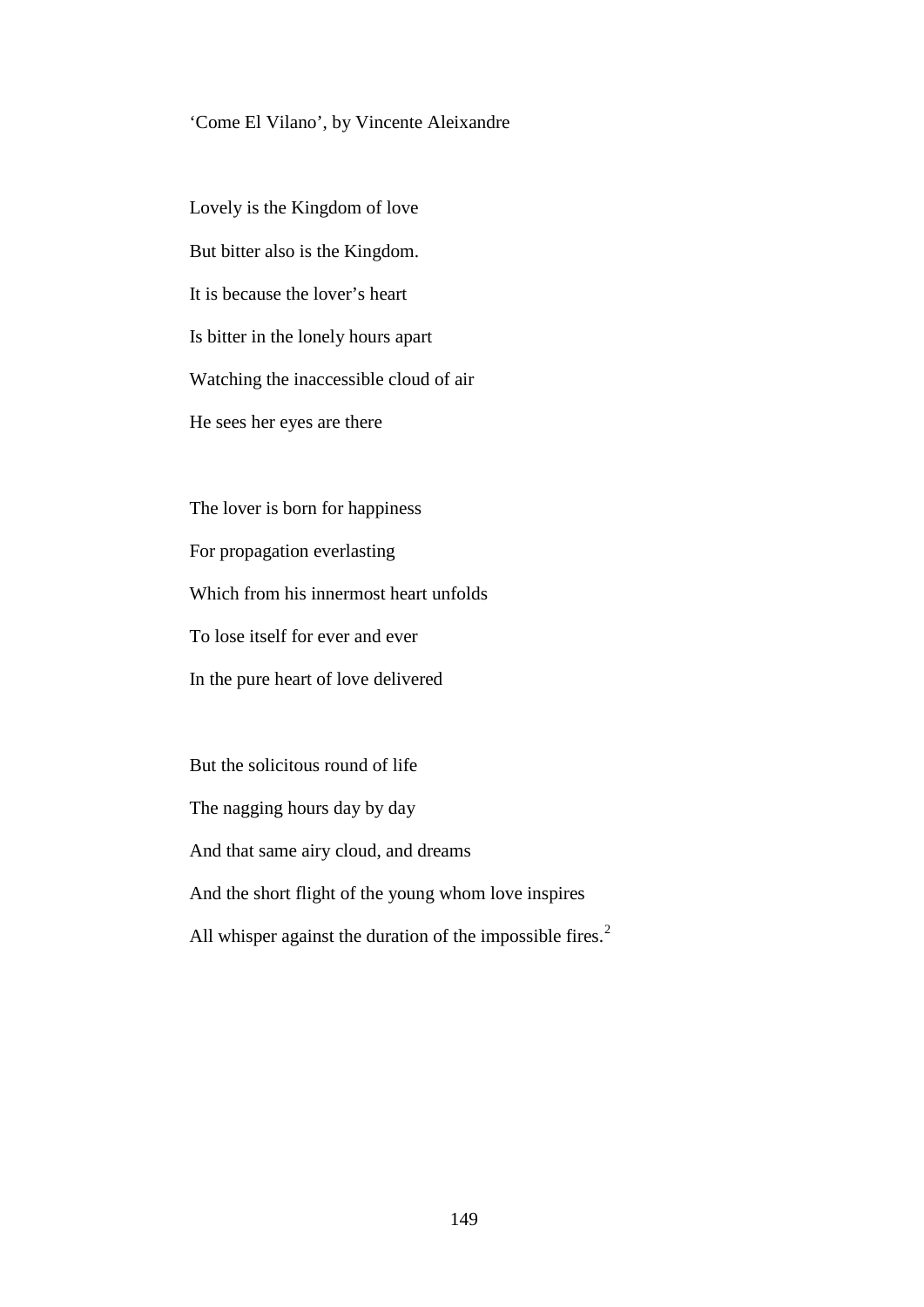## 'The Queue'

*It was a story for childen's children A winter's tale of the death of a King – When the heard-of died, the unheard stood in their thousands In the sootblack frostwhite night before spring.*

*Lights on the bridge, the dazzled dark River ran between fire and fire With sensible shoes and ruined faces They crawled towards their heart's desire.*

*They were blind in the icy breath, To the nightlong thought of majesty Goldringed goldrobed envied apart But as thou art so he shall be*

And in the dust be equal made

With the poor crooked scythe and spade

*But the day and the night, and the day and the night War borne, war torn, care shared, dead in the prime, Their own dust shaken, their dear heart breaking, They cared for this, in winter time.*[3](#page-191-16)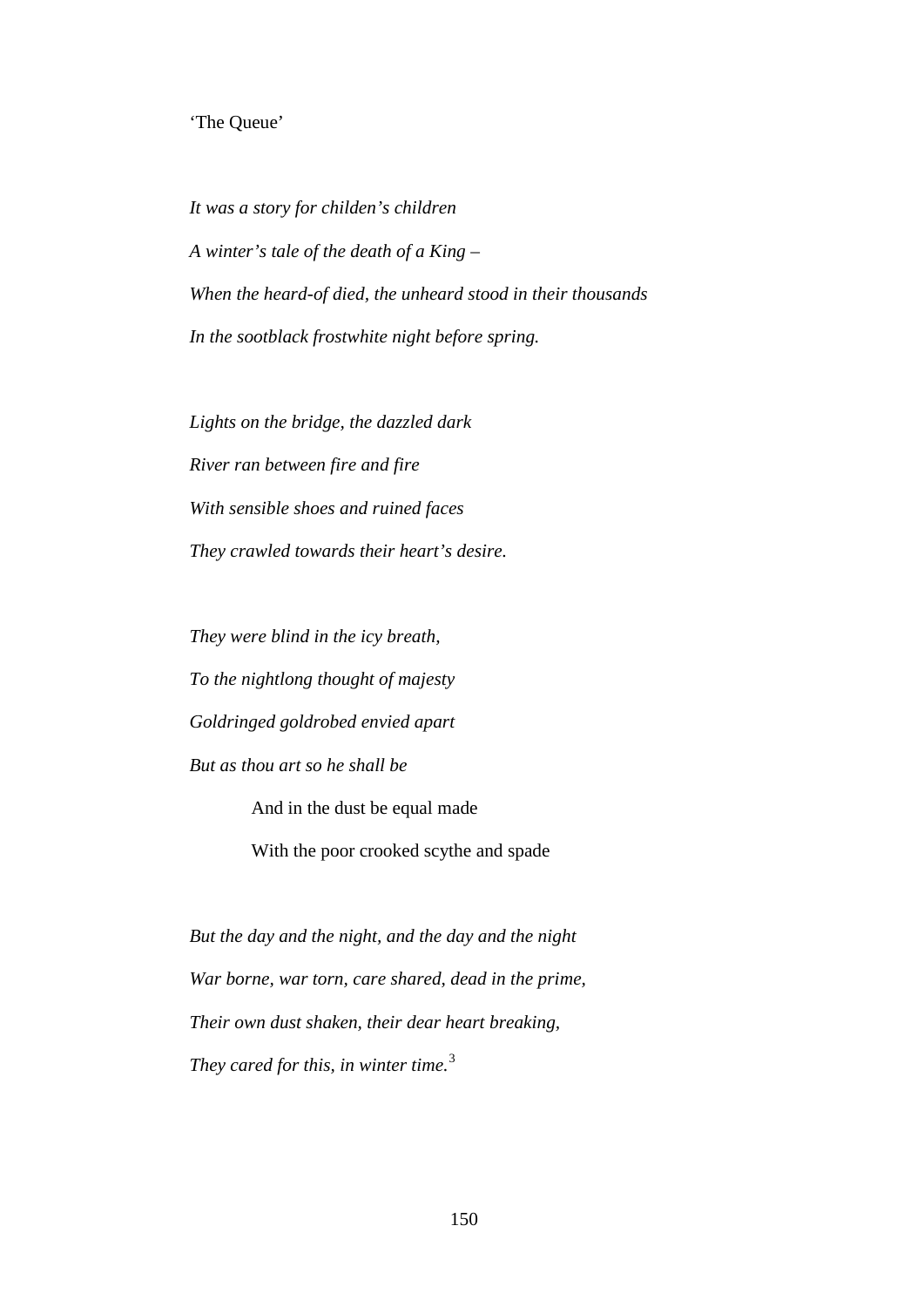# **Notes**

## **INTRODUCTION**

<sup>1</sup> P. M. Fitzgerald, 'On Reading E. M. Forster', *Punch*, 207/5418 (22 Nov 1944): 448- 9.

<sup>2</sup> 'Place aux Dames: In the News, Miss Penelope Knox (Somerville)', *Isis*, 19 (May 1938): 10.

<sup>3</sup> P. M. Knox, 'Olympia: The International Horse Show', *Punch*, 196/5125 (28 Jun 1939): 714. 'P. M. Knox' will be given as PMK in all subsequent references; 'P. M. Fitzgerald' will be given as PMF.

<sup>4</sup> The adage appears to derive from E. R. Calthrop's *The Horse, as Comrade and Friend* (London: Hutchinson, 1921), 39: 'All horses are fit for heaven, but only a few men'. A decade later, the saying was sufficiently well established to be quoted by the 12-year-old Sarah Bowes-Lyon in her *Horsemanship as it is Today* (London: Dent, 1933), Preface.

<sup>5</sup> PMF, *WR*, n.s. 18 (Aug 1950): 5.

<sup>6</sup> Interview with Fitzgerald in Nicholas A. Basbanes, *Patience and Fortitude: Wherein a Colorful Cast of Determined Book Collectors, Dealers, and Librarians Go About the Quixotic Task of Preserving a Legacy* (New York: HarperCollins, 2001), 239.

<sup>7</sup> George Steiner, *Language & Silence: Essays on Language, Literature and the Inhuman* (New York: Atheneum, 1967), ix.

<sup>8</sup> James Wood, 'Late Bloom', review of Hermione Lee, *Penelope Fitzgerald: A Life*, *New Yorker* (24 Nov 2014): 128 (128-32).

<sup>9</sup> Stoppard, 'Pragmatic Theatre', *NYTBR* (23 Sep 1999), quoted by Wendy Lesser, 'Penelope', in Zachary Leader (ed.), *On Modern British Fiction* (Oxford: Oxford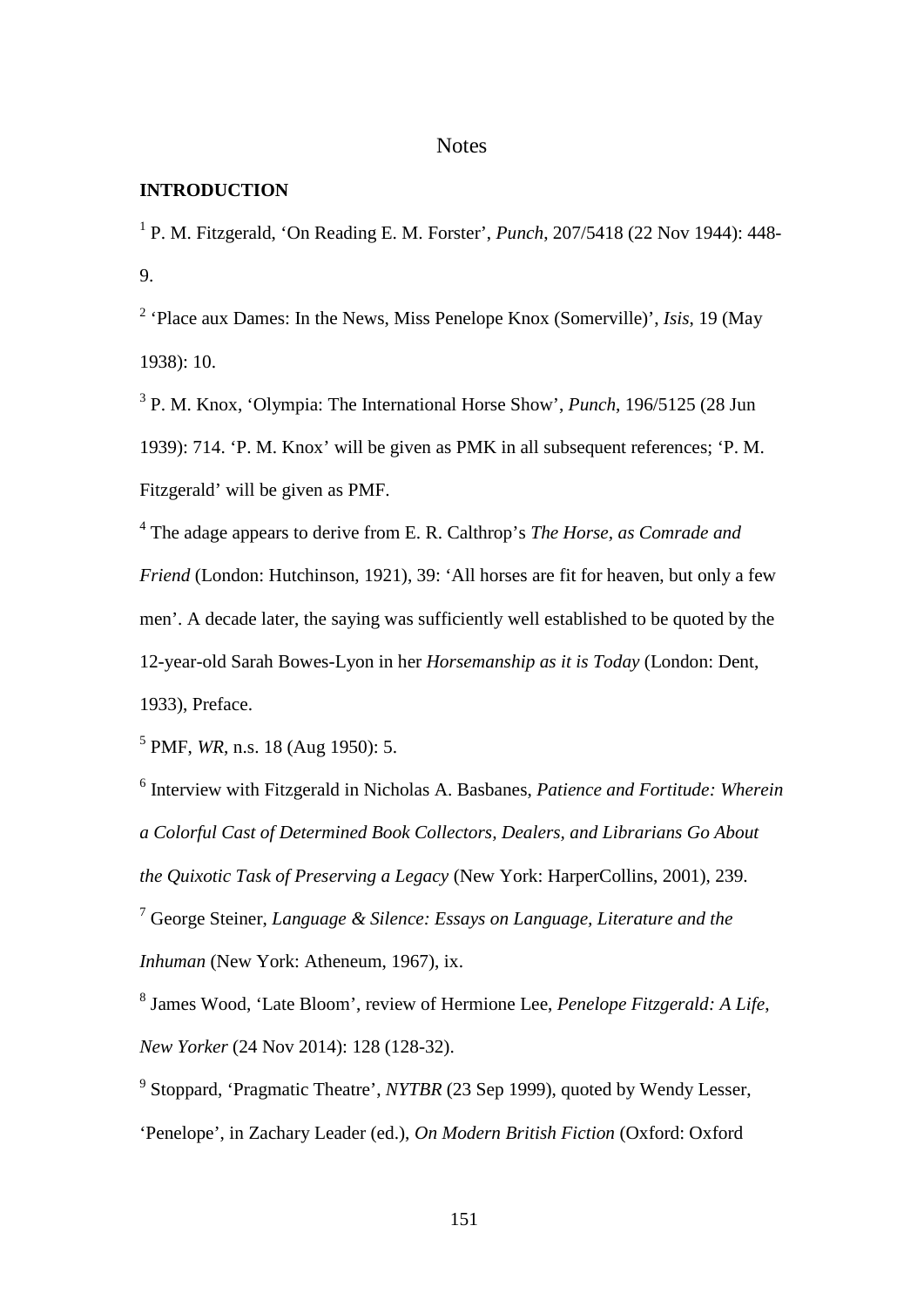University Press, 2002), 108 (107-25); the religious poet Evelyn Underhill's description of listening to a Charlotte Mew recital (*CM* 111).

<sup>10</sup> PMF, 'The Man in the Back Row has a Question V', *Paris Review*, 40/146 (Mar

1998): 163. Meiosis is another word for litotes (ironical understatement).

<sup>11</sup> See *OED*, 'wit', *n*. II.8a.

<sup>12</sup> Caroline Moorhead, 'A Modest Mistress of Words', interview of PMF, *The Times*, 62559 (10 Sep 1986): 19.

<sup>13</sup> Eleanor Wachtel, interview with PF, *Writers & Company*, Canadian Broadcasting Company (21 Apr 1996). See also Julian Gitzen, 'Elements of Compression in the Novels of Penelope Fitzgerald', *Essays in Arts and Sciences*, 26 (1 Oct 1997): 13 (1- 14).

 $14$  HRC, box 2, folder 1.

<sup>15</sup> Dean Flower, 'A Completely Determined Human Being', *HR*, 57/4 (2005): 583 (581-92).

<sup>16</sup> PMF, *WR*, n.s. 50 (Apr-May 1953): 17, 18, 22, 28.

<sup>17</sup> A. S. Byatt, 'A Delicate Form of Genius', *Threepenny Review* (Spring 1998); PMF, 'The Feminine Genius', *Punch*, 213/5580 (3 Dec 1947): 542.

<sup>18</sup> PMK, 'Words and Pictures', *Punch*, 203/5305 (21 Oct 1942): 346.

### **CHAPTER 1. CRITICAL WRITING**

<sup>1</sup> Edmund Gordon, 'C'est qu'elle a vécu: The unknown Penelope Fitzgerald', *TLS*, 5596 (2 Jul 2010): 14-15.

<sup>2</sup> Dean Flower, 'A Completely Determined Human Being', *HR*, 57/4 (2005): 581-92 (582-3). In 1939 Fitzgerald contributed two pieces to the *TLS* (see Dean Flower and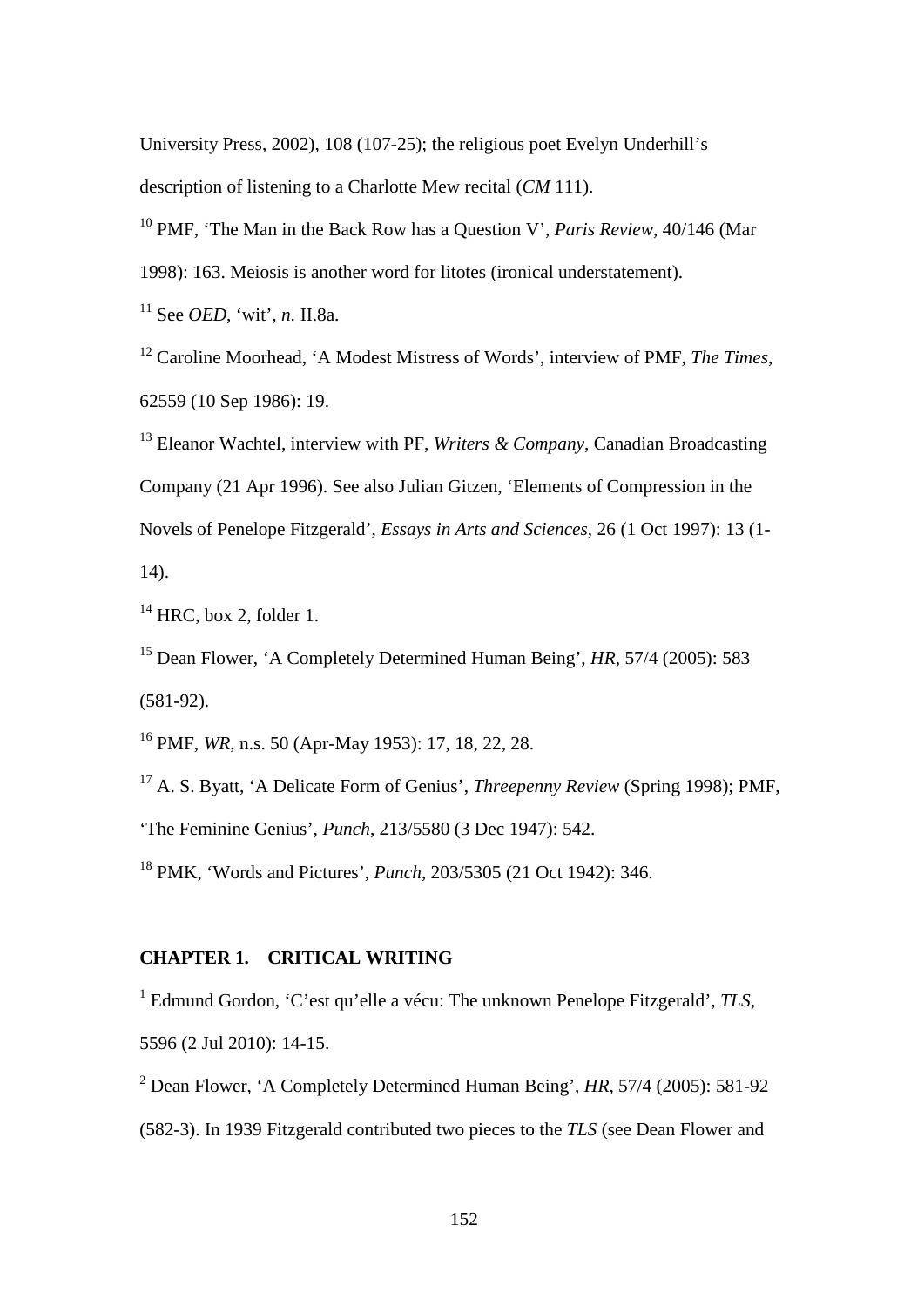Linda Henchey, 'Penelope Fitzgerald's Unknown Fiction', *HR*, 61/1 (Spring 2008): 53).

PMF, *WR*, n.s. 38 (Apr 1952): 72.

PMK, 'At the Play', *Punch*, 203/5291 (22 Jul 1942): 60.

PMF, 'The Feminine Genius', *Punch*, 213/5580 (3 Dec 1947): 542; 'Wie Schwarz

Sind Deiner Blätter', *Punch*, 204/5330 (14 Apr 1943): 319; 'Phantoms and Atoms',

- *Punch*, 210/5479 (2 Jan 1946): 318.
- PMF, *WR*, n.s. (28 Jun 1951): 60, 63.
- PMF, 'On Reading E. M. Forster', *Punch*, 207/5418 (22 Nov 1944): 448-9.
- PMF, 'Word-gathering', *Punch*, 206/5375 (9 Feb 1944): 124.
- PMF, 'Variations on an English Theme', *Punch*, 206/5382 (29 Mar 1944): 276.
- PMF, 'Stonier on the War', *Punch*, 205/5362 (10 Nov 1943): 404.
- PMF, 'Individualists', *Punch*, 207/5412 (18 Oct 1944): 340.
- PMK, 'At the Pictures', *Punch*, 199/5185 (7 Aug 1940): 142-3.
- <sup>13</sup> PMF, 'At the Play' (review of Robert Sherwood's 'There Shall Be No Night'),

*Punch*, 206/5370 (5 Jan 1944): 16.

- PMF, *LRB* (1988); *HA* 245.
- PMF, 'Walk Up', *Punch*, 204/5319 (27 Jan 1943): 82.
- PMK, 'At the Pictures', *Punch*, 199/5194 (9 Oct 1940): 356.
- PMK, 'At the Pictures', *Punch*, 199/5185 (7 Aug 1940): 142-3.
- PMF, 'The Literature of Pursuit', *Punch*, 205/5349 (18 Aug 1943): 146-7.
- PMK, 'At the Pictures', *Punch*, 199/5199 (6 Nov 1940): 448.
- PMF, review of Barbara Jones, *The Unsophisticated Arts*, *WR*, n.s. 36 (Feb 1952): 70.
- Introduction to J. L. Carr, *A Month in the Country* (*HA* 386).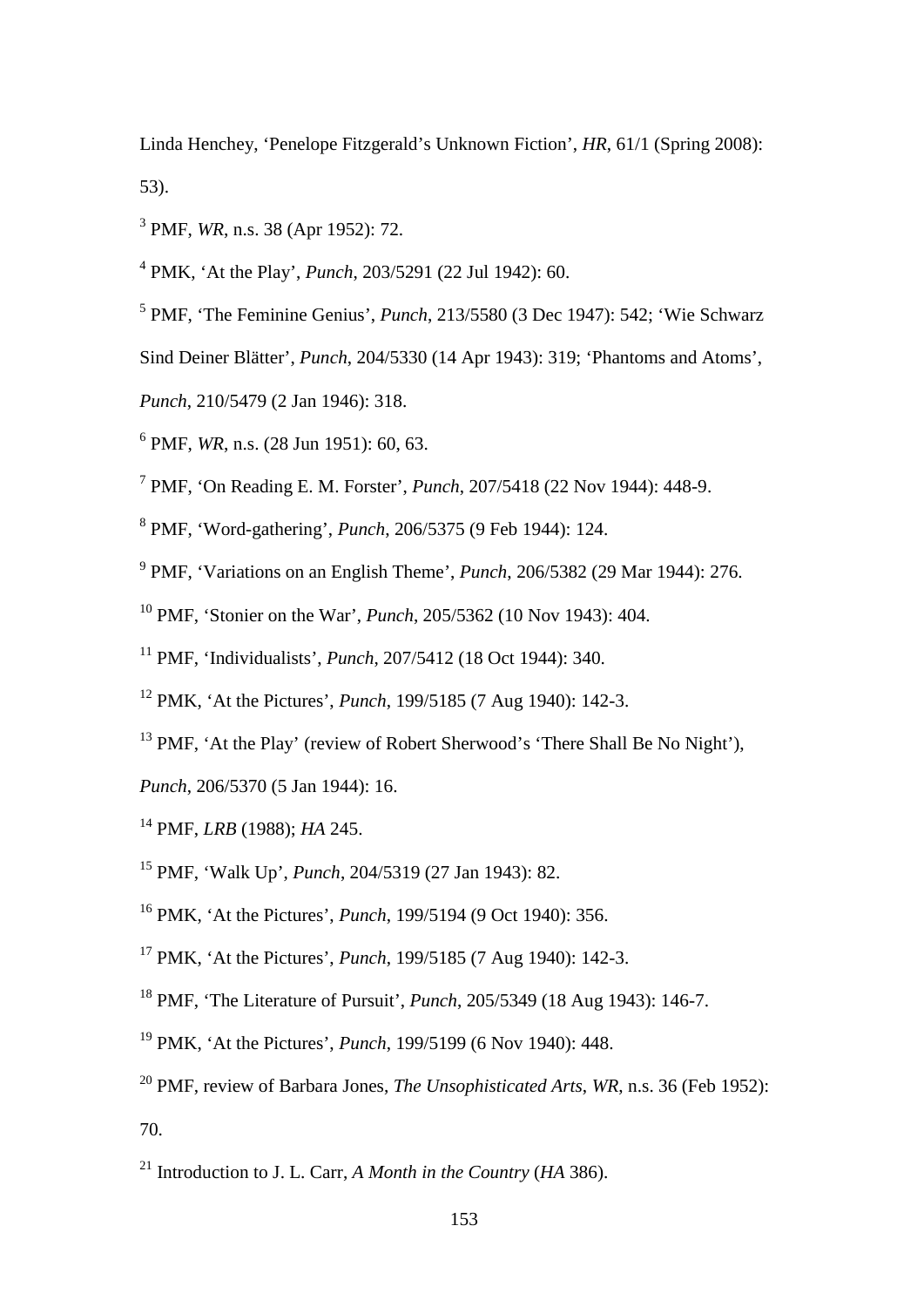- PMF, 'The Feminine Genius', *Punch*, 213/5580 (3 Dec 1947): 542.
- PMF, '"Ex Africa . . ."', *Punch*, 205/5351 (1 Sep 1943): 190-1.
- PMK, 'At the Pictures', *Punch*, 199/5196 (23 Oct 1940): 400-1.
- PMF, *WR*, n.s. 42 (Aug 1952): 19, 14.
- PMF, *WR*, n.s. 50 (Apr-May 1953): 17.
- PMF, 'A Battered Caravanserai', *Punch*, 207/5399 (19 Jul 1944): 60-1.
- PMF, 'Variations on an English Theme', *Punch*, 206/5382 (29 Mar 1944): 276.
- Penelope Knox, 'War on Wit, *TLS*, 1933 (18 Feb 1939): 105. The characters cited
- here are: Millamant, from Congreve's *The Way of the World* (1700); Lord Henry,
- from Oscar Wilde's *Dorian Gray*; Zuleika Dobson, from Max Beerbohm's novel of
- the same name; Mrs Mountstuart Jenkinson, from George Meredith's *The Egoist*.
- PMF, 'Fantasy in Earnest', *Punch*, 205/5364 (24 Nov 1943): 449.
- PMF, '"Turn that Darned Thing Off. . ."', *Punch*, 206/5389 (17 May 1944): 426.
- PMF, 'Two Poets', *Punch*, 207/5421 (13 Dec 1944): 512-13.
- PMF, 'The Listener', *Punch*, 209/5473 (28 Nov 1945): 470.
- PMF, 'Roses in the Waste Land', *Punch*, 204/5317 (13 Jan 1943): 40.
- PMF, 'Spring Poetry', *Punch*, 208/5433 (7 Mar 1945): 212.
- PMF, *WR*, n.s. 32 (Oct 1951): 76.
- PMF, 'Roses in the Waste Land', *Punch*, 204/5317 (13 Jan 1943): 40.
- PMF, 'New Writing and Twilight', *Punch*, 212/5538 (12 Feb 1947): 178.
- PMF, '"If Snow Would But Stay Put . . ."', *Punch*, 214/5610 (23 Jun 1948): 546.
- PMF, '"Even in Spring . . ."', *Punch*, 209/5457 (15 Aug 1945): 146-7.
- PMF, 'Poems of Pity', *Punch*, 210/5487 (6 Mar 1946): 212. Fitzgerald does,
- however, point out that in discussing Robert Herrick, Sitwell 'disregards almost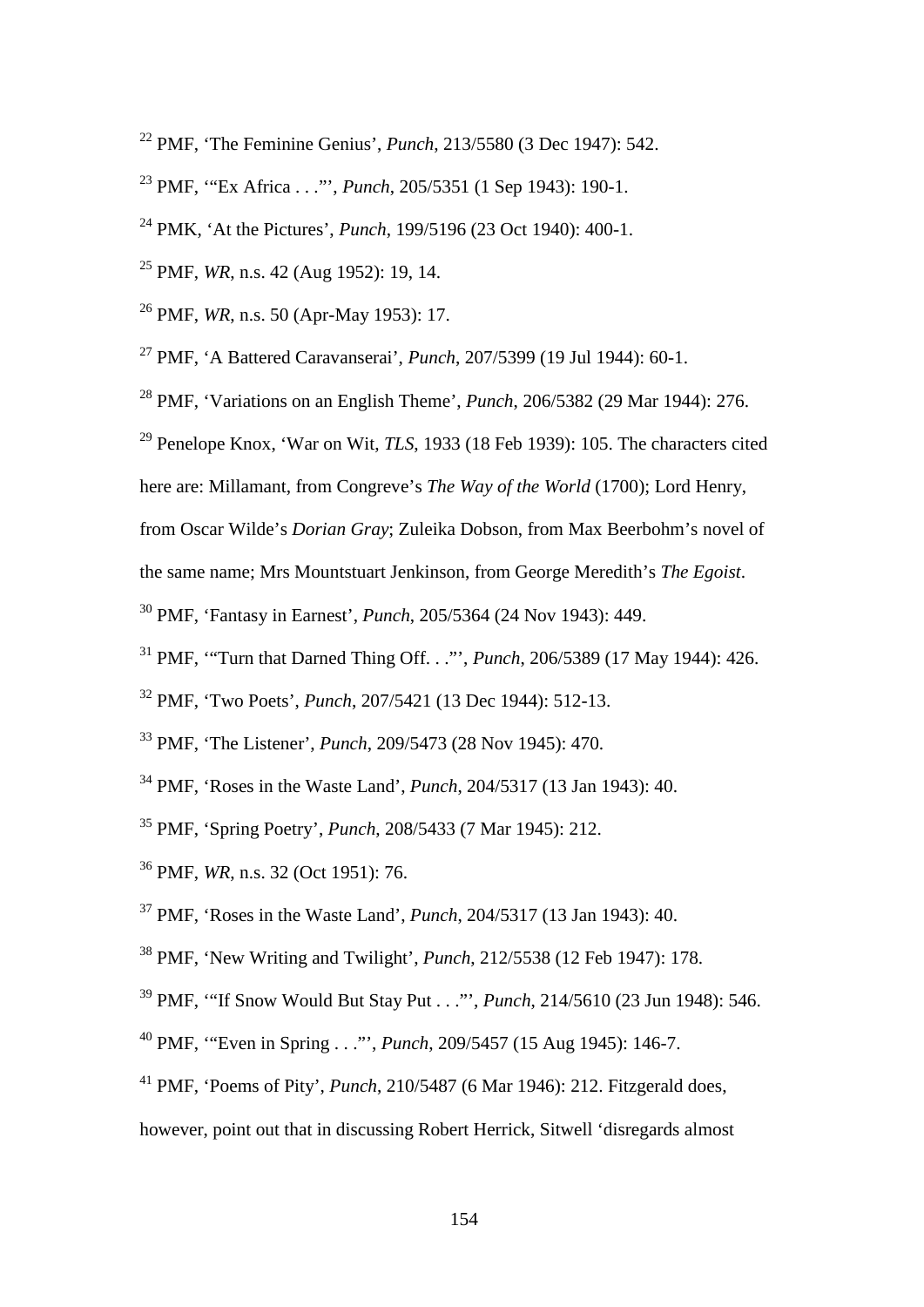entirely the changes in English vowel-sounds over the last five centuries' ('A Poet's Miscellany', *Punch*, 204/5337 (21 Jun 1943): 470).

<sup>42</sup> PMF, *WR*, n.s. 35 (Jan 1952): 79, 12.

<sup>43</sup> PMF, *WR*, n.s. 42 (Aug 1952): 19, 14.

<sup>44</sup> PMF, 'More Britain in Pictures', *Punch*, 204/5326 (Mar 17 1943): 232-33.

<sup>45</sup> PMF, 'Spring Poetry', *Punch*, 208/5433 (Mar 7 1945): 212.

<sup>46</sup> PMK, 'Thomas Hardy', *Punch*, 202/5274 (1 Apr 1942): 272.

<sup>47</sup> Other notable contributors included: William Saroyan, L. P. Hartley, Michael Hamburger, Joyce Carey, Dannie Abse, John Lehmann, Iain Hamilton, Harold MacMillan, Herbert Read, W. S. Graham, Patrick Galvin, Julien Gracq, Robert Gittings, Robert Conquest, Donald Davie, Alan Brownjohn, Francis King, Anthony Thwaite and names now less well known, such as Milo Cripps and Inez Holden.

## **CHAPTER 2. BIOGRAPHIES**

<sup>1</sup> Other writers' lives reviewed or introduced by Fitzgerald include those of Edward Benson, Lewis Carroll, Edmund Lear, Emily Tennyson, Christina Rossetti, William de Morgan, Walter de la Mare, Susan and Elizabeth Yeats, George Moore, Radclyffe Hall, Dorothy Sayers, Dora Carrington, Ford Madox Ford, Henri Alain-Fournier, Rebecca West, Jean Rhys, Evelyn Waugh, Louis MacNeice, C. S. Lewis, Angus Wilson and Roald Dahl.

<sup>2</sup> PMF, 'The Great Romantic', *Punch*, 209/5462 (19 Sep 1945): 255.

<sup>3</sup> Letter to Francis King, 28 Jan [1978] (*SI* 264).

<sup>4</sup> Letters to Mary Lago, New Year's Day 1987, 9 Jul [1994] (*SI* 313, 319).

<sup>5</sup> Letter to Harvey Pitcher, 18 Apr [1988] (*SI* 443-4).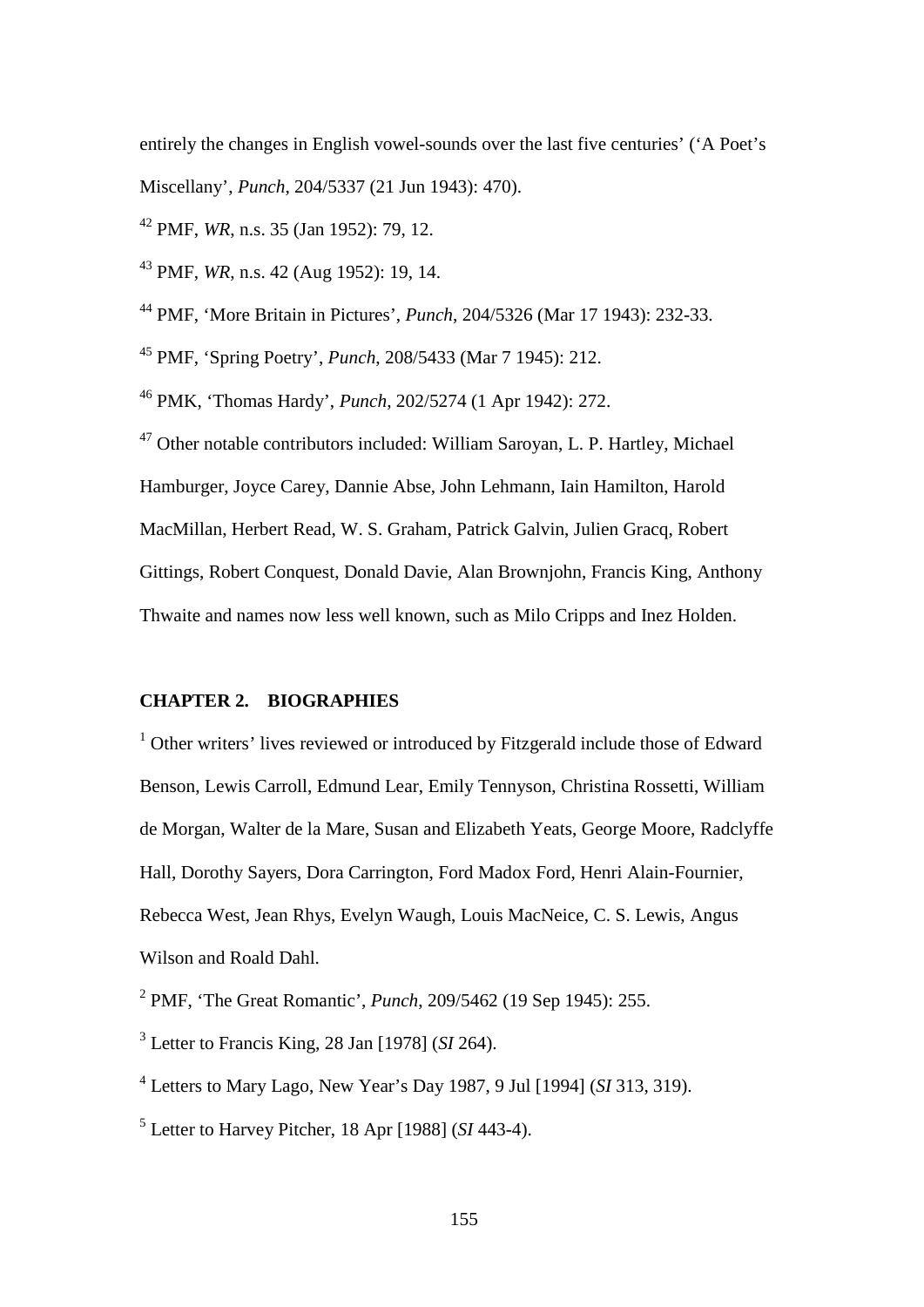<sup>6</sup> Cf. John Ruskin, 'The Queen of the Air' (1869), in *Selected Writings*, ed. Dinah Birch (Oxford: Oxford University Press, 2004), 179, 180.

<sup>7</sup> In her recent biography of Burne-Jones, Fiona MacCarthy comments that fresh archival research has made it 'possible to arrive at a much fuller account of Burne-Jones's family relationships and sexual history, especially his devastating love affair with Maria Zambaco' (*The Last Pre-Raphaelite: Edward Burne-Jones and the Victorian Imagination* (London: Faber & Faber, 2011), xxiii).

<sup>8</sup> Fitzgerald always made it clear that *KB* was a biography of the *brothers*, which is why she makes little mention of her two aunts, Ethel and Winifred. See *PF* 20-23.

<sup>9</sup> The technical parts of Fitzgerald's account of Dilly's cryptographic work on Enigma were drawn from Gustave Bertrand, author *Enigma* (1973). For trenchant criticism of the report's technical accuracy, see Mavis Batey, *Dilly: The Man Who Broke Enigmas* (London: Biteback Publishing, 2010), 163.

<sup>10</sup> Ethel Knox, 'Mothering famous people', *Daily Chronicle* (12 May 1930); Evelyn Waugh, *Ronald Knox* (Bungay: Chapman & Hall, 1959), 46; and Batey, *Dilly*, 3-4.

<sup>11</sup> *SI* 353. For example, Fitzgerald mentions but passes quickly over the exclusion of

Ronnie from his father's will on account of Ronnie's conversion to Rome (*KB* 132,

256); cf. E. A. Knox, *Reminiscences of an Octogenarian, 1847-1934* (London:

Hutchinson, 1934), 300, and David Rooney, *The Wine of Certitude: A Literary Biography of Ronald Knox* (San Francisco: Ignatius Press, 2009), 23. Evelyn Waugh's *Ronald Knox* makes no mention of the exclusion at all.

<sup>12</sup> Postcard, 28 Jan [1978] (*SI* 263).

<sup>13</sup> Letter to Richard Ollard, 8 May 1978 (*SI* 244).

<sup>14</sup> PMF, *WR*, n.s. 38 (Apr 1952): 4.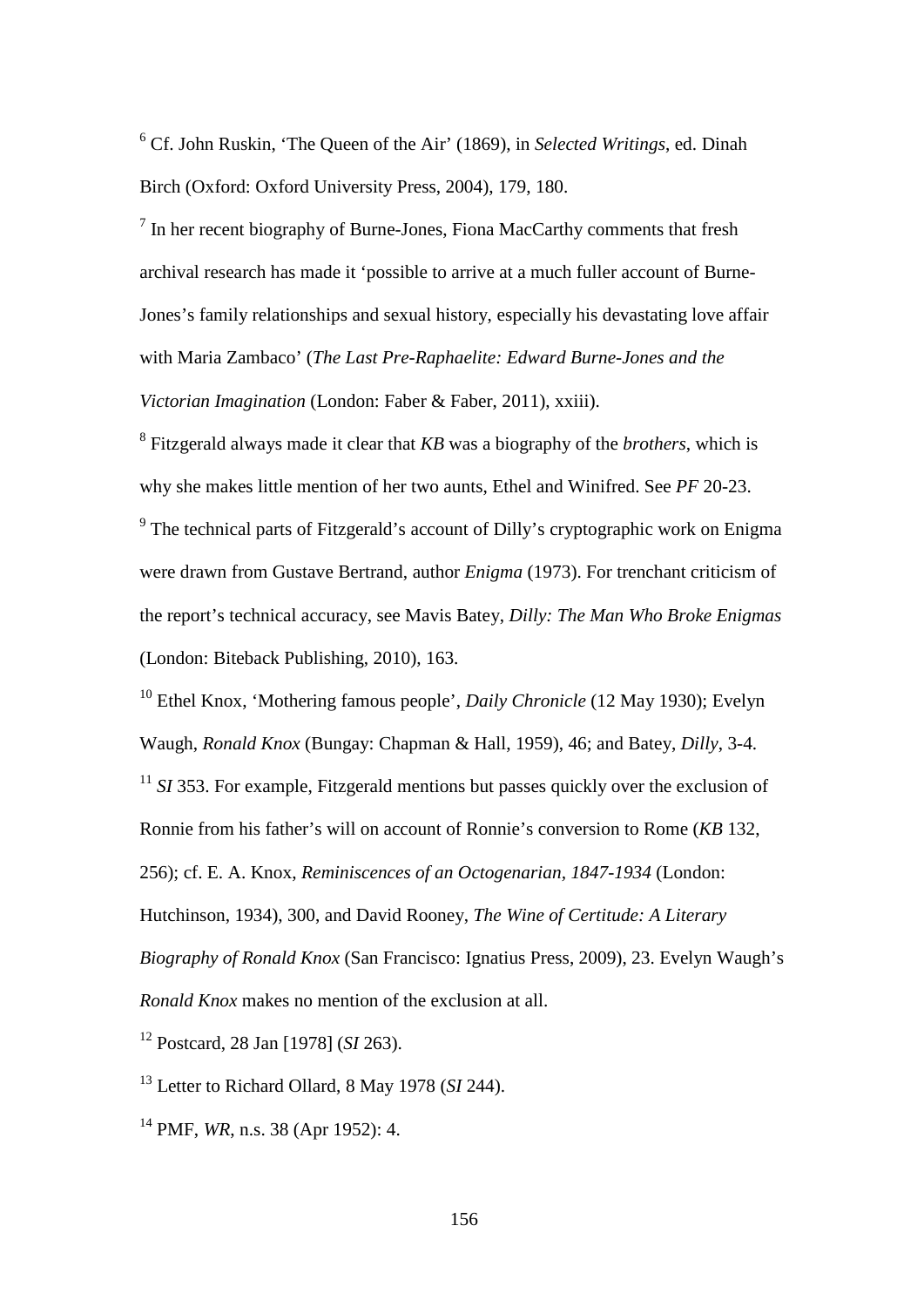<sup>15</sup> Fitzgerald wrote about Mew on numerous occasions. See 'Charlotte Mew', *Oxford Dictionary of National Biography* (2004); review of Val Warner, ed., *Charlotte Mew: Collected Poems and Prose*, in *LRB* (1982) (*HA* 171-84); and 'Introduction', Howard J. Woolmer, *The Poetry Bookshop: A Bibliography* (1988) (*HA* 154-70).

<sup>16</sup> Alida Monro, 'Charlotte Mew - A Memoir', in *Collected Poems of Charlotte Mew*

(London: Gerald Duckworth & Co, 1953), xii.

<sup>17</sup> See Alida Monro, 'Charlotte Mew - A Memoir', viii; and Joy Grant, *Harold Monro and The Poetry Bookshop* (London: Routledge & Kegan Paul, 1967), esp. 64-5.

# **CHAPTER 3. EARLY NOVELS**

 $1 \text{ A further autobiographical novel for which some notes survive ('Why (or 'How')})$ We Were Very Young'), based on Fitzgerald's years at Oxford, was never written (*PF* 54-5).

<sup>2</sup> See Peter Wolfe, *Understanding Penelope Fitzgerald*, 295-301; A. N. Wilson, 'Penelope Fitzgerald: The core of her mystery', *TLS* (5 Feb 2014).

<sup>3</sup> Nicholas A. Basbanes, *Patience and Fortitude* (New York: HarperCollins, 2001), 239.

<sup>4</sup> Garamantians, whose civilization dates back from the fifth century BC, are found in Herodotus.

<sup>5</sup> *Independent Books* (24 Sep 1994).

 $6$  I am grateful to Arnold Hunt for this suggestion.

<sup>7</sup> Lévi-Strauss's *Structural Anthropology* was first published in 1958, and translated into English in 1963; Derrida's *Of Grammatology* came out in 1968; and Barthes's *S/Z* in 1970.

<sup>8</sup> PMF, '"Dark with Excessive Bright"', *Punch*, 213/5567 (10 Sep 1947): 260.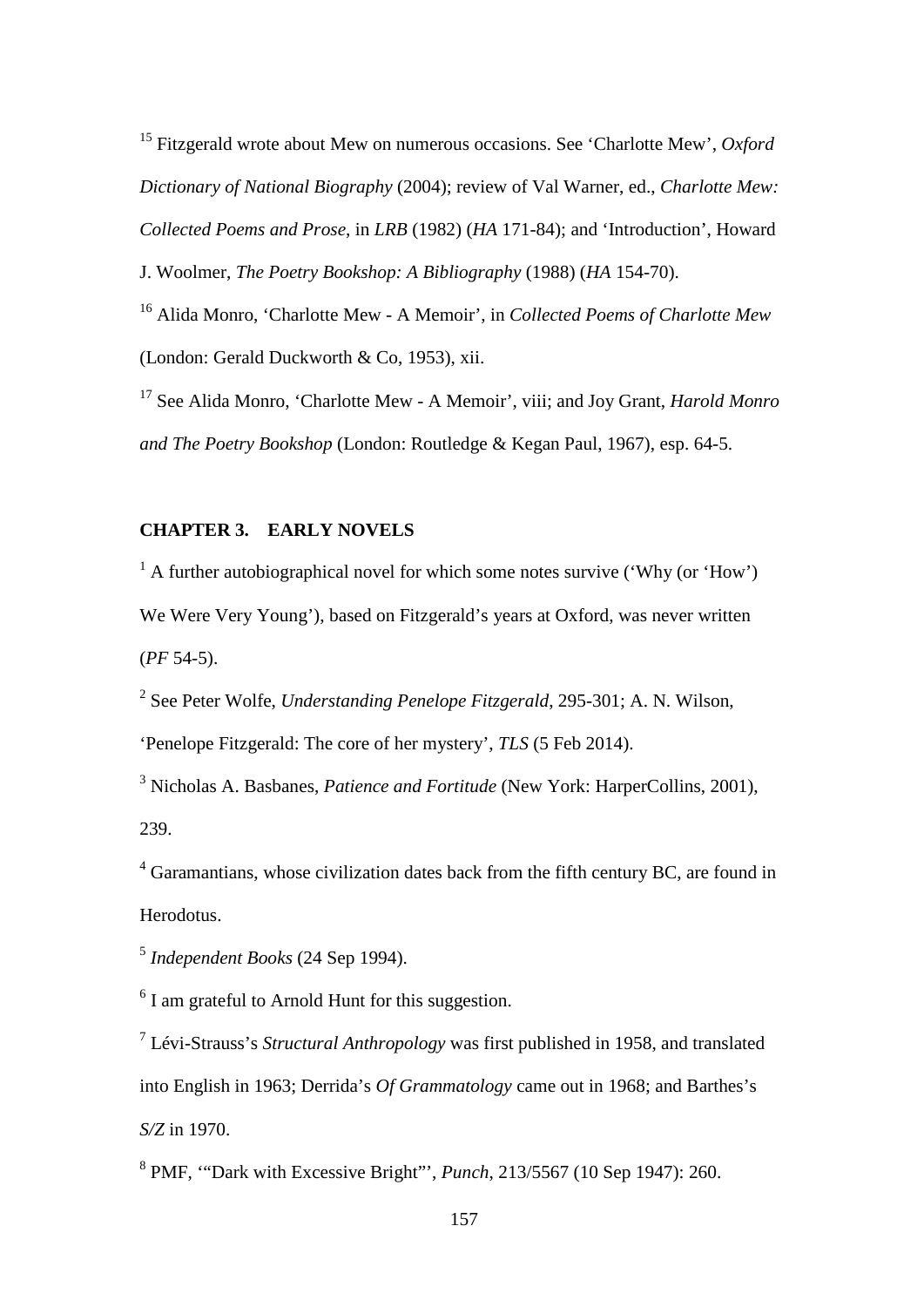<sup>9</sup> PMF, 'The Romantic Allegory', *Punch*, 205/5345 (21 Jul 1943): 60-1.

<sup>10</sup> Cf. the last four lines of Wallace's poem: 'If her horny feet protrude, they come / To show how cold she is, and dumb. / Let the lamp affix its beam. / The only emperor is the emperor of ice-cream.'

<sup>11</sup> Dean Flower and Linda Henchey, 'Penelope Fitzgerald's Unknown Fiction', *HR*, 61/1 (Spring 2008): 54. See Chapter 5 in this vol.

<sup>12</sup> *Independent Books* (24 Sep 1994).

<sup>13</sup> PMF, 'A Study of Roaring Farce', *WR*, n.s. 34 (Dec 1951): 10.

 $14$  At the time of writing, such a restored edition is thought to be imminent; see Courtney Cook, 'Penelope Fitzgerald Was Here: An Appreciation', *LATBR* (23 Jan 2015).

<sup>15</sup> PF interview, Diana Hinds, *Books and Bookmen*, 364 (Sep 1986), 34. Presumably in the interview Fitzgerald forgot, or chose not to mention, her ideas for *The Iron Bridge* or *Sale or Return*.

<sup>16</sup> 'Curriculum Vitae' (*HA* 476).

 $17$  Letter to PF, 10 Dec 1978 (HRC, box 4, folder 9). Mrs Neame took over the bookshop from Christopher Rowan-Robinson in 1958. Did Fitzgerald know that Phyllis Neame was the daughter of the popular novelist Guy Boothby, who wrote a series of books featuring Dr Nikola, an occultist criminal mastermind? No doubt Fitzgerald would have enjoyed the connection had she known.

 $18$  Letter to PF, 10 Dec 1978 (HRC, box 4, folder 9).

<sup>19</sup> Valentine Cunningham, 'Suffocating Suffolk', review of *The Bookshop*, *TLS*, 3998 (17 Nov 1978): 1333. When, almost two decades later, *The Bookshop* was published by Mariner Books in the US, Cunningham reviewed it again and praised it more fulsomely: 'a classic whose force as a piece of physical and moral map making has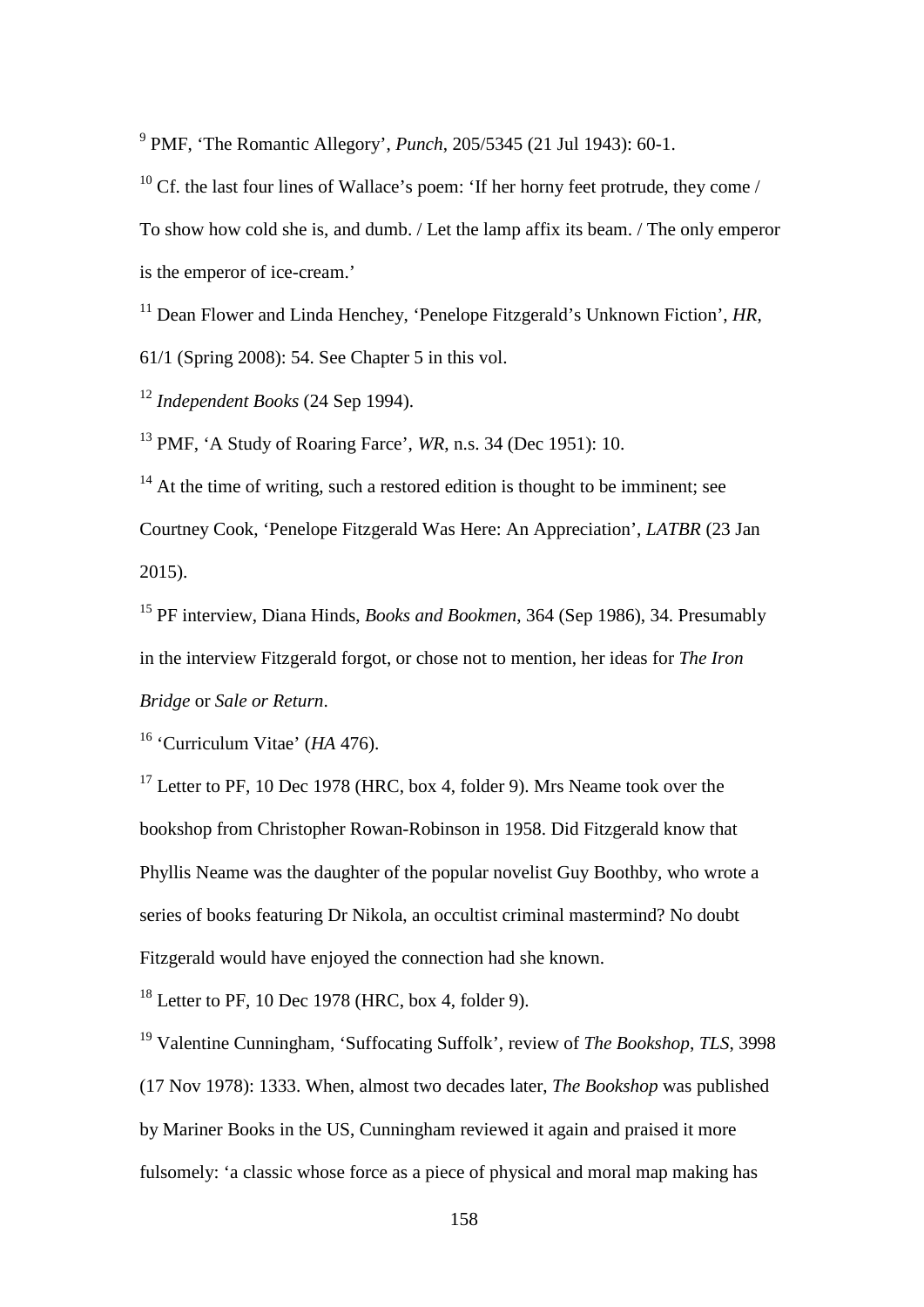not merely lasted but has actually improved with the passage of years' ('Among the Proles and the Posh', review of *The Bookshop*, *NYTBR* (7 Sep 1997): 11-12). For a summary of the early reviews, see *PF* 266.

<sup>20</sup> Gordon, 'The unknown Penelope Fitzgerald', *TLS*, 5596 (2 Jul 2010): 14.

<sup>21</sup> James Wood, 'Late Bloom', review of Hermione Lee, *Penelope Fitzgerald: A Life*, *The New Yorker* (24 Nov 2014): 128-32.

<sup>22</sup> 'Curriculum Vitae' (*HA* 478).

<sup>23</sup> Cf. Elizabeth Barrett Browning's *The Seraphim*, and Fitzgerald's echo of the epilogue's appeal to the poem's supernatural addressees: 'And lay upon their burning lips a thought / Damp with the weeping which mine earth inherits'.

<sup>24</sup> Gumbrecht, *Atmosphere, Mood, Stimmung: On a Hidden Potential of Literature*, trans. Erik Butler (Stanford, CA: Stanford University Press, 2012), esp. 1-22.

<sup>25</sup> Frank Kermode, 'Booker Books', *LRB* (22 Nov 1979): 12-13.

<sup>26</sup> Letter to Frank Kermode, 2 Nov 1979 (*SI* 452).

 $27$  Fitzgerald herself began working at the BBC in December 1940, three years after graduating from Oxford. Hermione Lee suggests that most characters are recognisable figures: 'Mac' is like Ed Murrow or John McBain; Eddie Waterlow could be Eddie Sackville-West; The Halibut closely resembles Alvar Liddell; Dr Vogel is very like Ludwig Koch (*PF* 72).

<sup>28</sup> Such communities included the British Museum in *The Golden Child*, the theatre school in *At Freddie's*, Fred Fairly's Cambridge college in *Gate of Angels*, the print works in *The Beginning of Spring*, and the community of barge dwellers in *Offshore*. <sup>29</sup> Letter to Richard Ollard, 29 Feb 1980 (*SI* 278).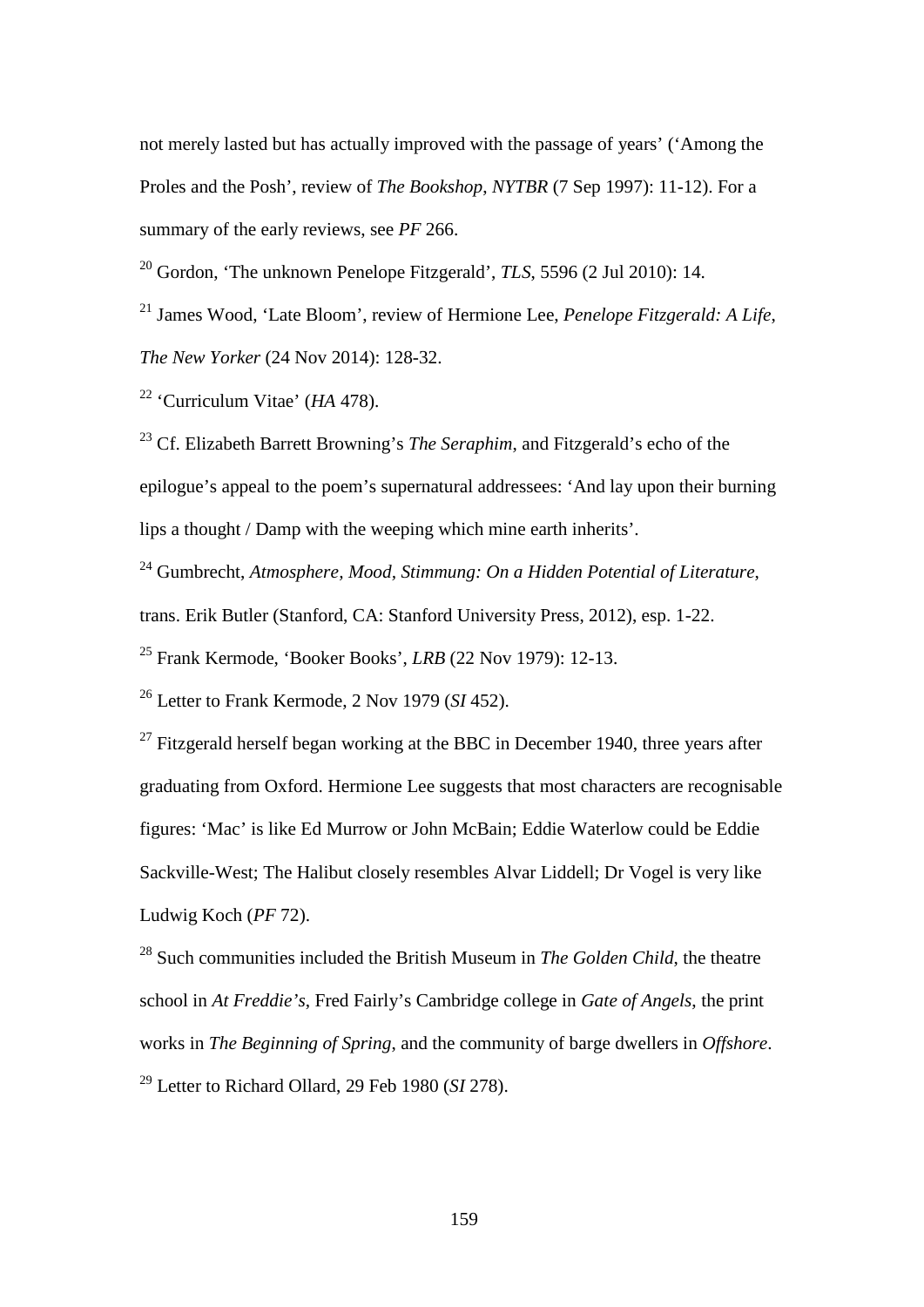<sup>30</sup> Fitzgerald's portrait of the dryly detached Haggard draws heavily upon her memories of her father, Evoe Knox, who had died just a few years before she began the novel.

<sup>31</sup> Heine is quoted by Heinrich in *Offshore* (*OF* 119).

<sup>32</sup> Fitzgerald explains in 'Curriculum Vitae' how closely Annie's experience of falling in love with no hope of return matched her own, when she worked at the BBC in the war (*HA* 475).

<sup>33</sup> See George Ewart Evans, *Ask the Fellows Who Cut the Hay* (London: Faber & Faber, 1956; 2nd edn, 1975), 119.

<sup>34</sup> A. S. Byatt, 'The isle full of noises', *TLS*, 4043 (26 Sep 1980): 1057. See also Frank Kermode, 'The Duckworth School of Writers', *LRB*, 2/22 (20 Nov 1980): 19. <sup>35</sup> Fitzgerald gave an account of the stage school in 'Curriculum Vitae' (*HA* 479-80). See also Paul Bailey's hostile review in *The London Evening Standard* (1982).

<sup>36</sup> Letter to Richard Ollard, 13 Apr 1982 (*SI* 391).

<sup>37</sup> Simon Callow, 'Introduction', *At Freddie's* (London: Fourth Estate, 2013), xi.

<sup>38</sup> John Sutherland, 'Nationalities', *LRB*, 4/8 (6 May 1982): 19; Anne Duchene, 'All

for Loss', *TLS*, 4122 (1982): 32; Roxana Robinson, 'In Short: Fiction', *NYTBR* (8 Sep 1985): 24.

<sup>39</sup> PMK, 'At the Revue', *Punch*, 203/5294 (12 Aug 1942): 126.

<sup>40</sup> PF interview with Joan Acocella, *New Yorker* (7 Feb 2000): 86.

## **CHAPTER 4. LATE NOVELS**

<sup>1</sup> PMF, 'Art critic without a clue', *Independent* (23 Sep 1994).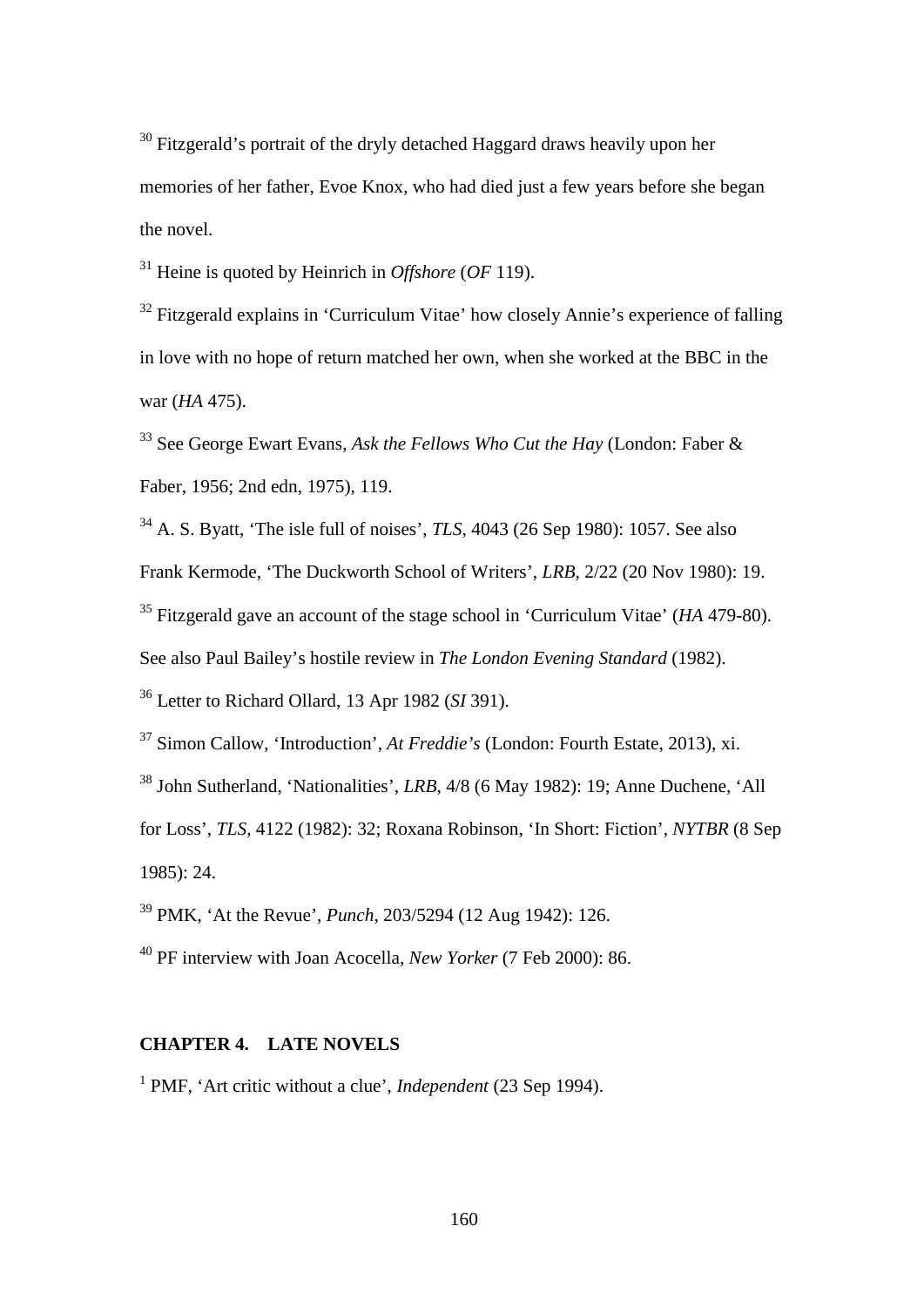$2$  As mentioned in Chapter 4, the designations 'early' and 'late' apply only to Fitzgerald's career as a novelist, though of course the four 'late' novels were all written at a late stage in Fitzgerald's life, in her eighth decade.

<sup>3</sup> Wendy Lesser, 'Penelope', in Zachary Leader (ed.), *On Modern British Fiction* (Oxford: Oxford University Press, 2002), 111 (107-25).

<sup>4</sup> Michael Dibdin, 'Daring to dance through a minefield', *Independent on Sunday* (1 Oct 1995).

<sup>5</sup> Christopher Ricks, *Eliot and Prejudice* (Berkeley and Los Angeles: University of California Press, 1988), 259.

<sup>6</sup> Caroline Moorhead, 'A Modest Mistress of Words', *Times*, 62559 (10 Sep 1986): 19.

<sup>7</sup> Francis King, review of *Innocence*, *Spectator* (12 Sept 1986): 33; Nicci Gerrard, review of *Innocence*, *Women's Review* (1986); C. K. Stead, 'Chiara Ridolfi', *LRB* (9 Oct 1988): 21-22.

<sup>8</sup> Erich Auerbach, *Mimesis: The Representation of Reality in Western Literature*, trans. Willard R. Trask (Princeton: Princeton University Press, 1953; 2003), 535.

<sup>9</sup> Letter to Richard Ollard, 2 Nov 1979 (*SI* 374).

 $10$  HRC, box 2, folder 3.

 $11$  HRC, box 7, folder 21.

<sup>12</sup> Letter to Harvey Pitcher, 6 Mar 1988 (*SI* 442).

<sup>13</sup> In an interview, Fitzgerald commented that 'for *The Beginning of Spring*, *The Gate of Angels*, and *The Blue Flower* I had a strong image in my mind which didn't necessarily appear, in one same form, in the novels, but persisted, all the same, right through the story.' (Lian Lu, 'Penelope Fitzgerald's Fiction and Literary Career: Form and Context' (unpublished PhD thesis, University of Glasgow, 1999), 293.)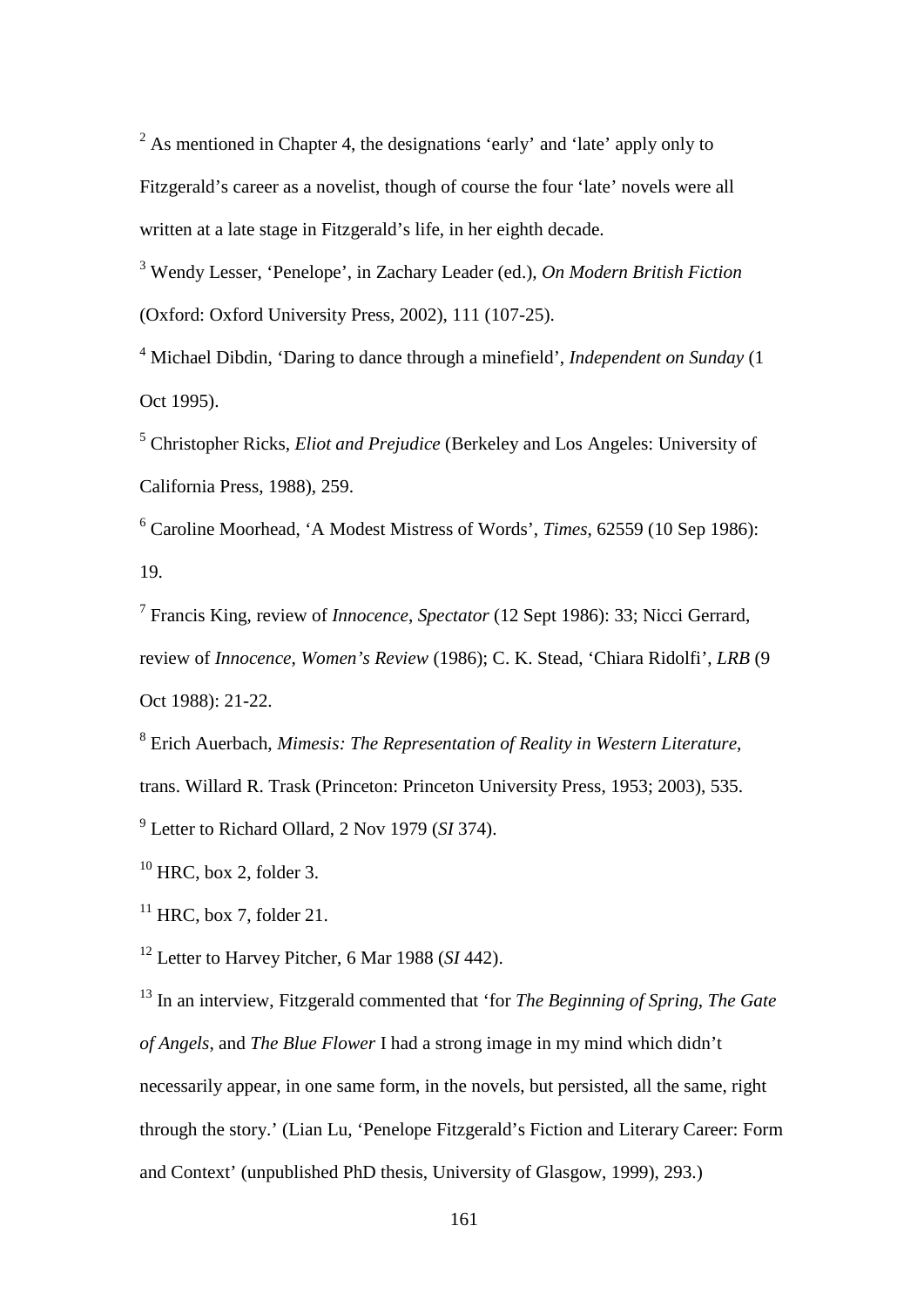PMF, 'Pity Unlimited', *Punch*, 204/5331 (21 Apr 1943): 340-1.

Letter to Frank Kermode, 2 Nov 1979 (*SI* 452).

*Saturday Review*, 326/1 (16 Mar 1889).

HRC, box 6, folder 13.

Letter to Harvey Pitcher, 6 Mar 1988 (*SI* 442).

*A Vagabond in the Caucasus* (1911), *Undiscovered Russia* (1912), *A Tramp's* 

*Sketches* (1913).

Cf. *Smiths of Moscow*, 36 and *Beginning of Spring*, 7, 17.

*Smiths of Moscow*, 40-41, 87.

<sup>22</sup> Fitzgerald told Frank Kermode in 1995 that she thought that Macdonald was only person who had really understood Novalis (*PF* 226).

PMF, *WR*, n.s. 22 (Dec 1950): 4.

HRC, box 4, folder 2.

A story Fitzgerald remembered from *Edward Burne-Jones*, 230.

'PF vista por PF', in *British Writers at Alcalá de Henoses* Vol. I, ed. Ricardo Sola

Buil and Luis Alberto Lázaro, British Council (1995), 83-96 (qtd in *PF* 366).

 $^{27}$  HRC, box 3, folder 11.

Frank Kermode, *Penelope Fitzgerald: The Bookshop, The Gate of Angels, The Blue* 

*Flower* (London: Everyman, 2001), xvi.

Anita Brookner, 'Daisy pulls it off', *Spectator* (26 Sep 1990): 32.

<sup>30</sup> 'All Praise to Thee, My God, This Night', music by Tallis, words by Ken. The lines

in Kingsley's *Water Babies* read: 'God grant you find one face there, / You loved when all was young.'

 D. H. Lawrence, *Three Novellas: The Ladybird, The Fox, The Captain's Doll* (Harmondsworth: Penguin, 1982), 156.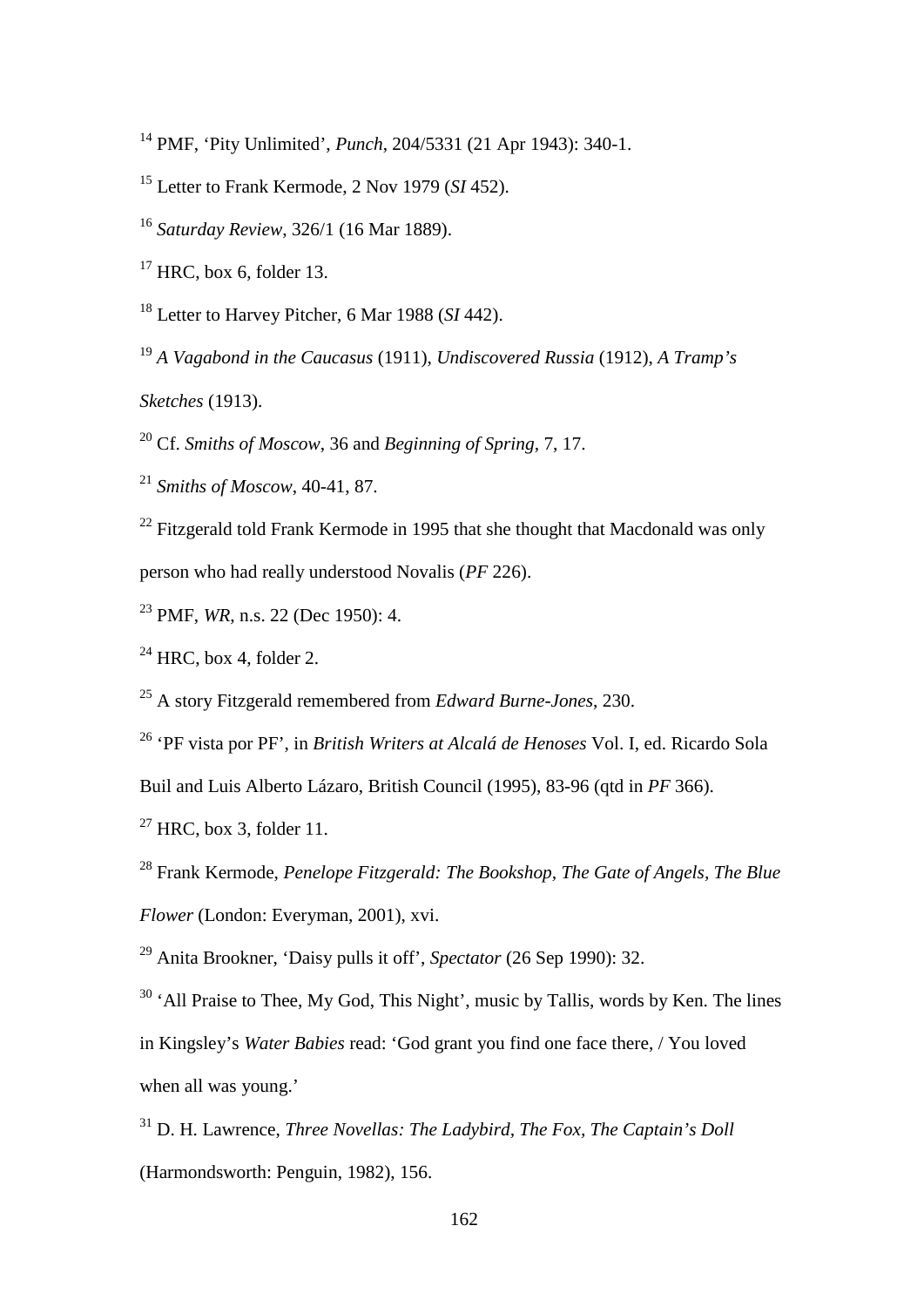$32$  HRC, box 1, folder 7.

<sup>33</sup> Marilynne Robinson, referring to dreams, in *Housekeeping* (New York: Picador, 1980), 116.

<sup>34</sup> Frank Kermode, 'Dark Fates', *LRB*, 17/19 (5 Oct 1995): 7.

<sup>35</sup> Laura E. Savu, 'Writing in the Margins of an Endless Novel', *Postmortem Postmodernists: The Afterlife of the Author in Recent Narrative* (Cranbury, NJ:

Fairleigh Dickinson University Press, 2009), 90.

 $36$  HRC, box 1, folder 7.

 $37$  HRC, box 2, folder 4.

 $38$  HRC, box 1, folder 10.

 $39$  HRC, box 2, folder 7.

<sup>40</sup> James Wood, *How Fiction Works* (London: Vintage, 2009), 175-6.

<sup>41</sup> See Houseman's *A Shropshire Lad* (no. XXXII). 'I am here on earth only for a short time, Housman says. You must trust me. "Take my hand quick and tell me, / What you have in your heart."' (*HA* 383)

# **CHAPTER 5. SHORT STORIES, POEMS, LETTERS**

<sup>1</sup> Penelope Fitzgerald, *The Means of Escape* (London: Flamingo, 2001), iii (*The Age*, Australia).

<sup>2</sup> The *Cherwell* stories include: 'A Curious Incident'; 'A Desirable Resident' (1937); 'The Curse of a Literary Education'; 'I Was Afraid'; 'Look Stranger'; 'Wicked Words'. See Dean Flower and Linda Henchey, 'Penelope Fitzgerald's Unknown Fiction', *HR*, 61/1 (Spring 2008): 47-65; Edmund Gordon, 'C'est qu'elle a vécu: The unknown Penelope Fitzgerald', *TLS* (2 Jul 2010); *PF* 59-60.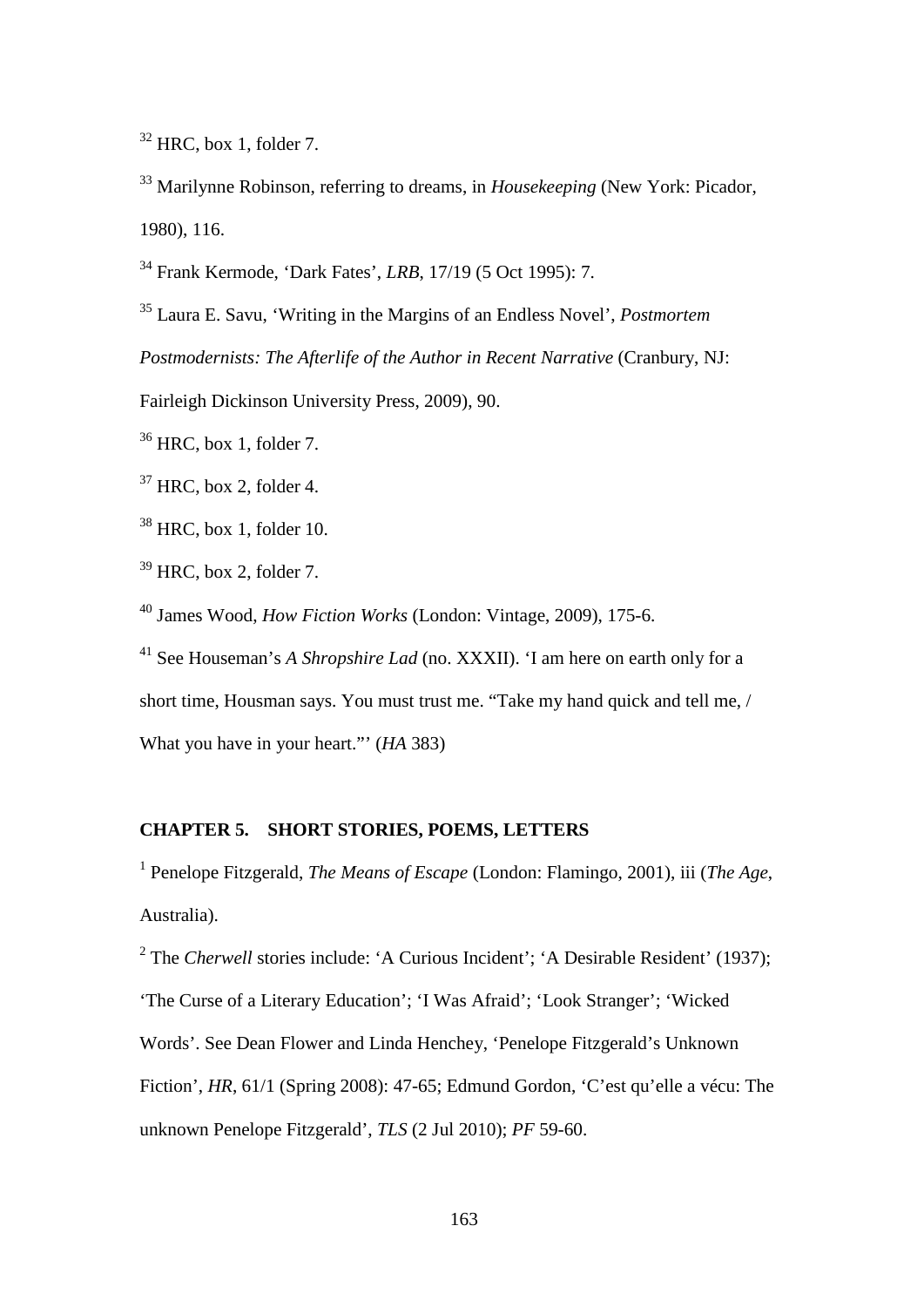<sup>3</sup> I follow Dean Flower and Linda Henchey in seeing Fitzgerald as the sole author of these pieces, despite the fact that the editorial is signed 'D.M.F. and P.M.F'. See Flower and Henchey, 'Penelope Fitzgerald's Unknown Fiction', 53-55.

<sup>4</sup> 'The Mooi' was first published in *HR*, 61/1 (Spring 2008): 71-7; see Flower and Henchey, 'Penelope Fitzgerald's Unknown Fiction', 47-65; *PF* 121.

<sup>5</sup> 'The Soldier in My Throat', *Lilliput*, 41/5 (Nov 1957), reprinted in *HR*, 61/1 (Spring 2008): 66-70. See Flower and Henchey, 'Penelope Fitzgerald's Unknown Fiction', 47-65. Flower and Hinchey also speculate that Fitzgerald might have had a hand in her husband's book *A History of the Irish Guards* (1949).

<sup>6</sup> 'Worlds Apart', *Woman* (1983); reprinted in *HR* 61/1 (Spring 2008): 78-86.

<sup>7</sup> Flower and Henchey, 'Penelope Fitzgerald's Unknown Fiction'; *PF* 97, 303-4, 434.

<sup>8</sup> Lorrie Moore, 'Ordinary Life Always Went Too Far', review of V. S. Pritchett, *A Careless Widow and Other Stories*, *New York Times* (22 Oct 1989): sect. 7, 3.

<sup>9</sup> PMF, review of Julien Gracq, *The Castle of Argo*, *World Review*, n.s. 35 (Jan 1952): 79; Frank Kermode, 'Playing the Seraphine', *LRB*, 23/2 (25 Jan 2001): 15.

<sup>10</sup> Edmund Gordon, 'C'est qu'elle a vécu: The unknown Penelope Fitzgerald', *TLS* (2 Jul 2010).

<sup>11</sup> PMF, 'G.B.S.', *WR*, n.s. 20 (Oct 1950): 7; *PF* 112. See Appendix.

<sup>12</sup> 'Como El Vilano', *WR*, n.s. 22 (Dec 1950): 18; 'The Queue', *WR*, n.s. 37 (Mar 1952): 4. See Appendix. Neither poem can be attributed to Fitzgerald for sure, though no other candidate seems likely.

<sup>13</sup> See 'The Father and the Mother', 'The Kitchen Drawer Poem', 'Jug Poem', 'The Two Lovers Poem', 'The White Square Letter Poem', 'A Lover's Humble Request', 'Arrival of a Stray Cat in the Poet's Lodgings', 'The Record Player Poem', 'Letter from a Creditor to a Poet', 'Self-Pity with Everything', 'The Later Middle Ages', 'An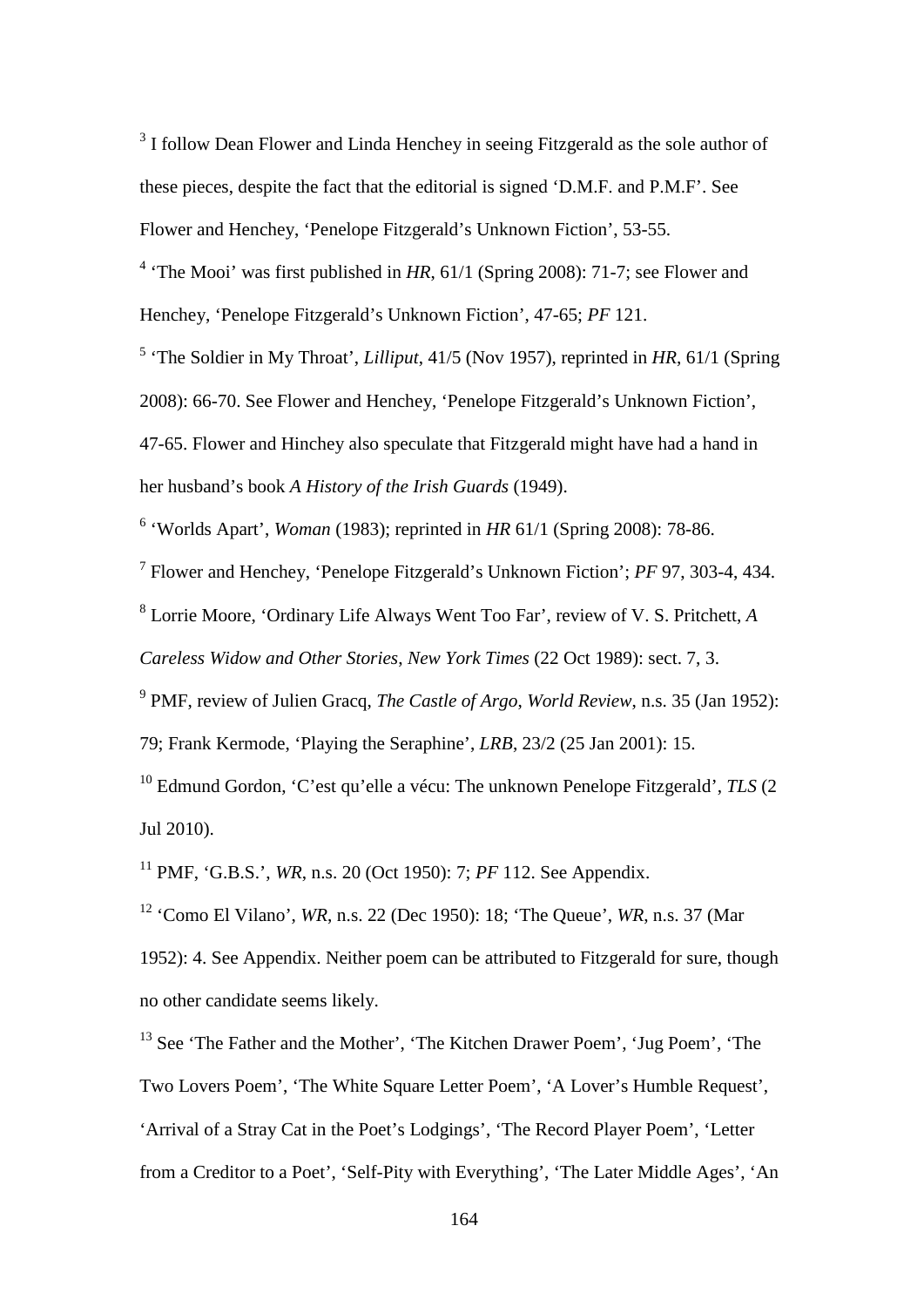Invitation from the Poet to Visit His Lodgings at 87a Underdone Road', 'Late Autumn; The Prophet at the Bus Stop' in 'Thirteen Poems by PF', *LRB* 26/19 (3 Oct

2002): 26-7; and 'Autumn: Departure of Daughters' (*SI* xvii, 522-4).

<sup>14</sup> Letter to Tina, early 1969 (*SI* 62-3).

<sup>15</sup> A. S. Byatt, 'A Delicate Form of Genius', *Threepenny Review* (Spring 1998).

<sup>16</sup> Rosemary Hill, 'Making Do and Mending', *LRB*, 30/18 (25 Sep 2008): 9.

## **CHAPTER 6. REPUTATION AND INFLUENCE**

<sup>1</sup> Christopher J. Knight, ""Between the Hither and the Farther Shore": Penelope Fitzgerald's *Offshore*', *Logos: A Journal of Catholic Thought and Culture*, 17/1 (Winter 2014): 90; Philip Hensher, 'Perfection in a Small Space', review of *The Means of Escape*, *Spectator* (20 Oct 2000): 51.

<sup>2</sup> Courtney Cook, 'Penelope Fitzgerald Was Here: An Appreciation', *LATRB* (23 Jan 2015).

<sup>3</sup> *Times* (5 Jan 2008).

<sup>4</sup> William Skidelsky, 'The 10 best historical novels', *Observer* (13 May 2012).

<sup>5</sup> Robert McCrum, 'From Bunyan's Pilgrim to Carey's Kelly', *Observer* ('The New Review') (16 Aug 2015): 18-20.

<sup>6</sup> Other well-known authors commissioned to write introductions for the Fourth Estate reissue include: novelists such as Michèle Roberts, Candia McWilliam and Andrew Miller, the biographer Richard Holmes, actor Simon Callow, museum director Charles Saumarez Smith, and former controller of BBC Radio 4, Mark Damazer. Numerous other writers are champions of her work, including Harriet Harvey Wood, David Nicholls, Adam Mars-Jones, Salley Vickers, Rachel Joyce, John Lanchester, A. N. Wilson and Neel Mukherjee.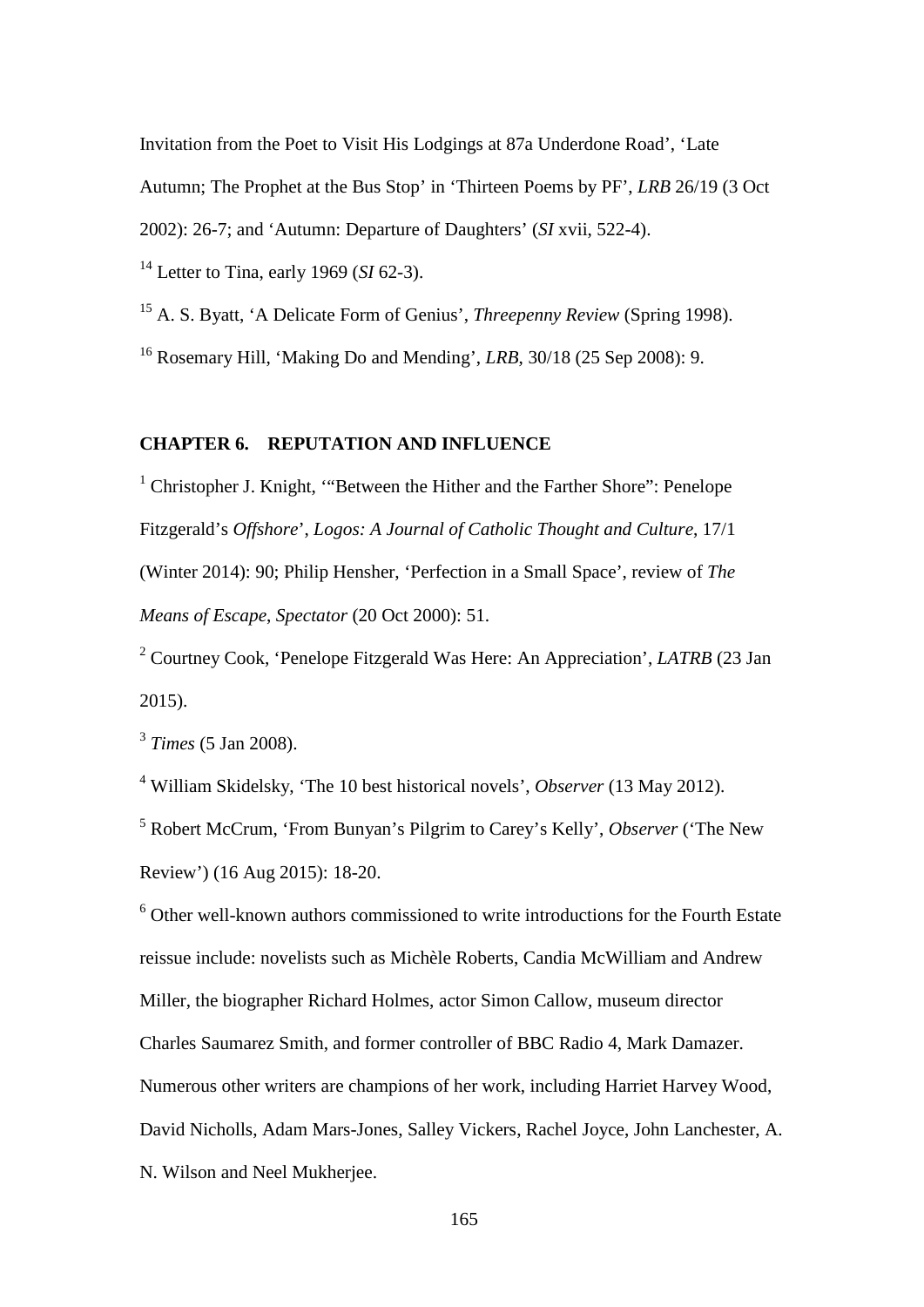<sup>7</sup> Catherine Nixey, *Times* (20 Dec 2014), Saturday Review; Features: 12.

<sup>8</sup> Richard Ollard, Obituary of Penelope Fitzgerald, *Independent* (9 May 2000): 6. <sup>9</sup> Emma Parker (ed.), *Contemporary British Women Writers* (Cambridge: D. S Brewer, 2004); Philip Tew (ed.), *The Contemporary British Novel* (London: Continuum, 2004; 2<sup>nd</sup> edn, 2007). I owe this observation to Stephanie Harzewski, 'New Voice, Old Body: the Case of Penelope Fitzgerald', *Contemporary Women's Writing*, 1/1-2 (2007): 24-33.

<sup>10</sup> Peter Wolfe, *Understanding Penelope Fitzgerald* (Columbia, SC: University of South Carolina, 2004); authors of a number of recent scholarly articles on Fitzgerald's work include Dean Flower and Christopher Knight; Lian Lu, 'Penelope Fitzgerald's Fiction and Literary Career: Form and Context' (unpublished PhD thesis, University of Glasgow, 1999). A monograph by Christopher Knight focussing on Fitzgerald's novels, *Penelope Fitzgerald and the Consolation of Fiction* (London: Routledge, 2016), was published as this present book was going to print.

<sup>11</sup> Letter to Harvey Pitcher, 22 Jun 1995 (*SI* 450).

<sup>12</sup> See Lian Lu, 'Penelope Fitzgerald's Fiction and Literary Career', 262-3. When *Offshore* won the Booker Prize in 1979, Fitzgerald was dismissed as 'a kind of lesser Barbara Pym' (see Hermione Lee, 'From the margins', *Guardian* (3 Apr 2010). <sup>13</sup> Interview with Penelope Fitzgerald: Jonathan Sale, 'Passed/Failed: Penelope Fitzgerald', *Independent* (18 Feb 1999), Education: 7.

<sup>14</sup> From Sir Walter's Scott's review of Jane Austen's *Emma* (*The Journal of Sir Walter Scott*, Mar 1826).

<sup>15</sup> Ian Sansom, 'Oh, Subtle', *Salmagundi*, 128/129 (Fall 2000/Winter 2001): 57 (48- 57).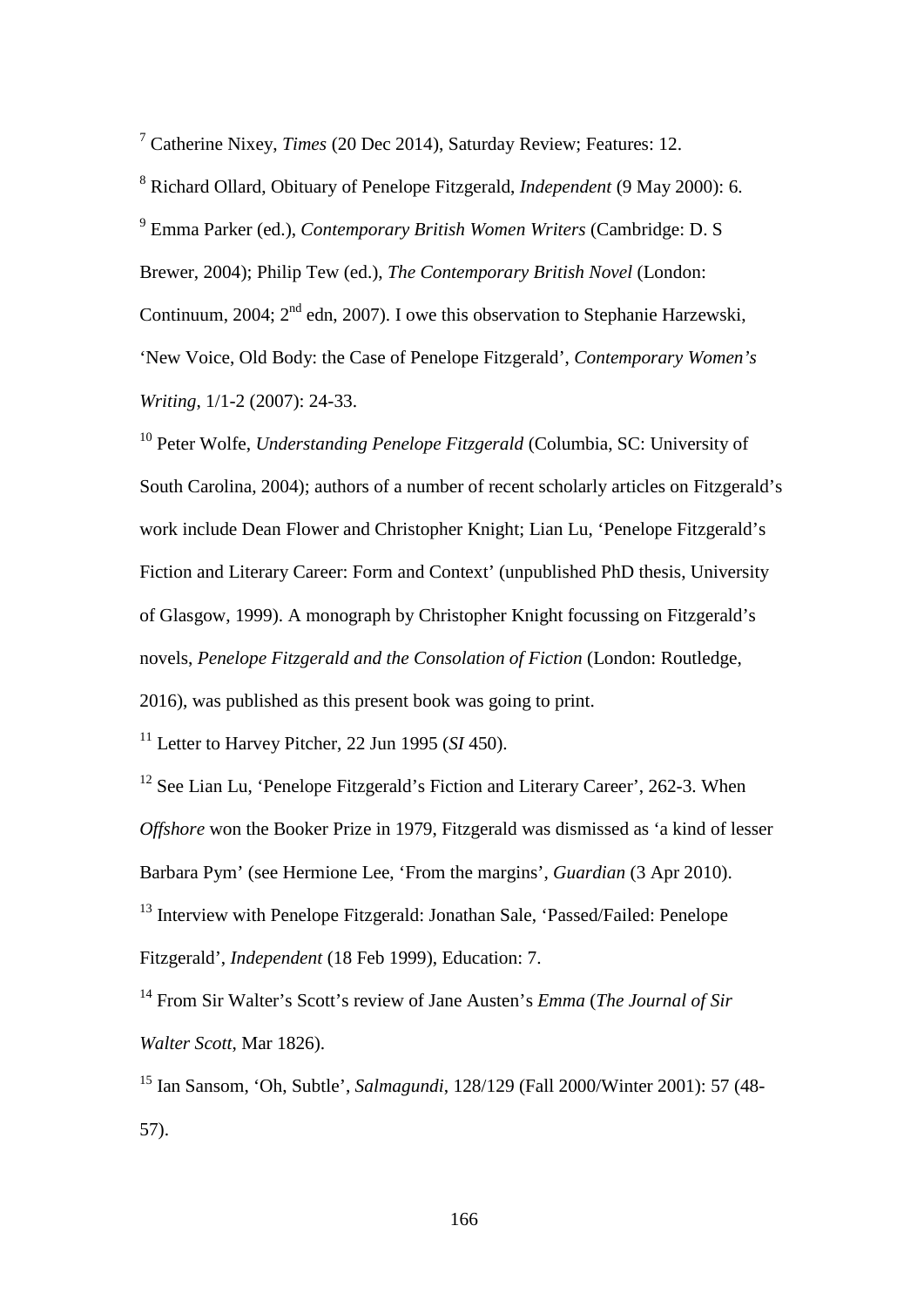Leo Robson, on Philip Hensher's literary debt to Penelope Fitzgerald, *Guardian* (12 Jul 2014).

# **APPENDIX: UNCOLLECTED AND UNATTRIBUTED POEMS**

*WR*, n.s. 20 (Oct 1950): 7.

*WR*, n.s. 22 (Dec 1950): 18.

*WR*, n.s. 37 (Mar 1952): 4.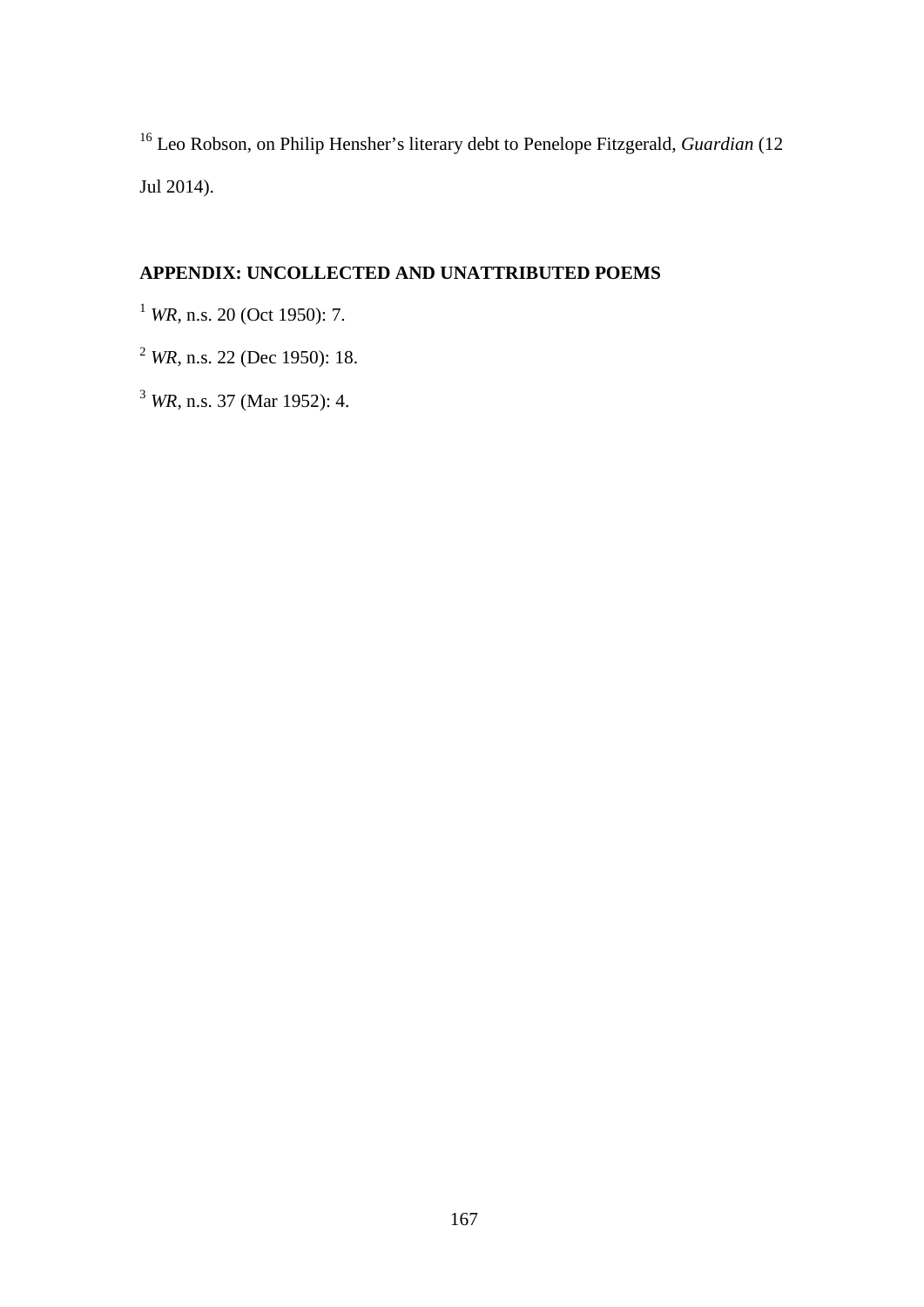# Select Bibliography

### **WORKS BY PENELOPE FITZGERALD**

### **Biographies, novels, short stories, letters and critical writing**

- *Edward Burne-Jones: A Biography* (London: Michael Joseph, 1975; London: Hamish Hamilton, 1989; Stroud: Sutton, 2003; London: Fourth Estate, 2014)
- *The Knox Brothers* (London: Macmillan, 1977; London: Harvill, 1991; London: Flamingo, 2002; London: Fourth Estate, 2013)
- *The Golden Child* (London: Duckworth, 1977; Boston: Mariner Books, 1999; London: Harper Perennial, 2004; London: Fourth Estate, 2014)
- *The Bookshop* (London: Duckworth, 1978; London: Flamingo, 1989; Boston: Mariner Books, 1997; London: Fourth Estate, 2013)
- *Offshore* (London: Collins, 1979; London: Flamingo, 1988, 2003; Boston: Mariner Books, 1998; London: Fourth Estate, 2013)
- *Human Voices* (London: Collins, 1980; London: Flamingo, 1988, 1997; Boston: Mariner Books, 1999; London: Fourth Estate, 2014)
- *At Freddie's* (London: Collins, 1982; New York: Godine, 1985; London: Flamingo, 1989, 2003; Boston: Mariner Books, 1999; London: Fourth Estate, 2013)
- *Charlotte Mew and Her Friends: with a Selection of Her Poems* (London: Collins, 1984; Reading, MA: Addison-Wesley, 1988; London: Harvill, 1992; London: Flamingo, 2002; London: Fourth Estate, 2014)
- *Innocence* (London: Collins, 1986; Boston: Mariner Books, 1998; London: Flamingo, 2004; London: Fourth Estate, 2013)
- *The Beginning of Spring* (London: Collins, 1988; London: Flamingo, 1989; Boston: Mariner Books, 1998; London: Fourth Estate, 2014)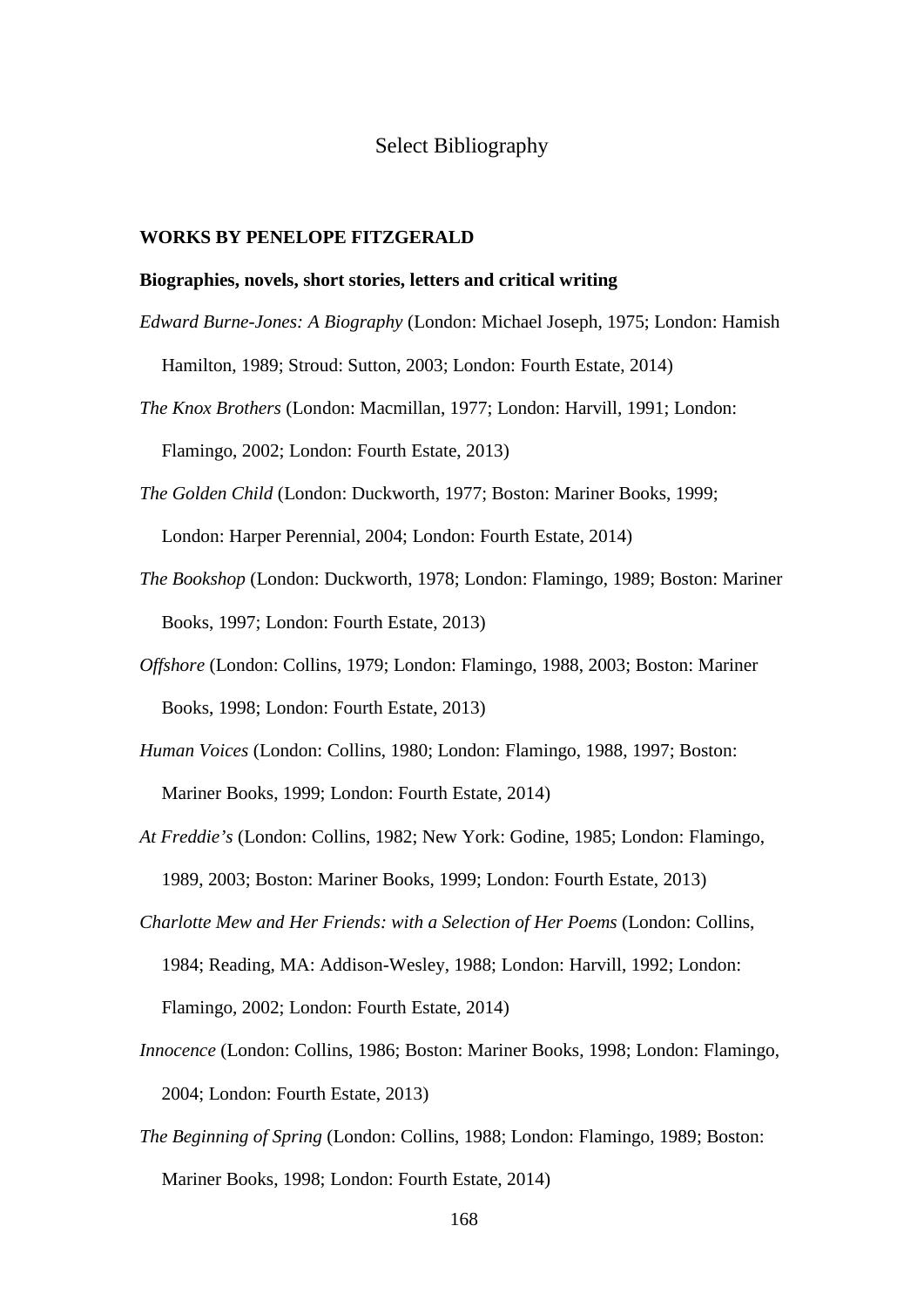- *The Gate of Angels* (London: Collins, 1990; Boston: Mariner Books, 1998; London: Flamingo, 2004; London: Fourth Estate, 2014)
- *The Blue Flower* (London: Flamingo, 1995; Boston: Mariner Books, 1997; London: Fourth Estate, 2013)
- *The Means of Escape: Stories* (London: Flamingo, 2000; Boston: Houghton Mifflin, 2000; Boston: Mariner Books, 2001)
- *The Bookshop*; *The Gate of Angels*; *The Blue Flower* (intro.), Frank Kermode (London: Everyman's Library, 2001)
- *Offshore; Human Voices; The Beginning of Spring* (intro.), John Bayley (London: Everyman, 2003)

*The Afterlife: Essays and Criticism* (New York: Counterpoint, 2003)

- *A House of Air* (intro.), Hermione Lee (London: Harper Perennial, 2003). A collection of Fitzgerald's critical writing; for uncollected items, see below.
- *So I Have Thought of You: The Letters of Penelope Fitzgerald* (ed.), Terence Dooley (London: Fourth Estate, 2008).

### **Uncollected critical writing**

See the endnotes for Penelope Fitzgerald's juvenilia, the many book, film and theatre reviews that she wrote for *Punch* 1937-1948, the reviews, editorial articles and features she wrote for *World Review*, 1950-1953, and the dozens of book reviews she wrote in the 1980s and 1990s, many of which are not included in *A House of Air* or *The Afterlife*.

### **Interviews**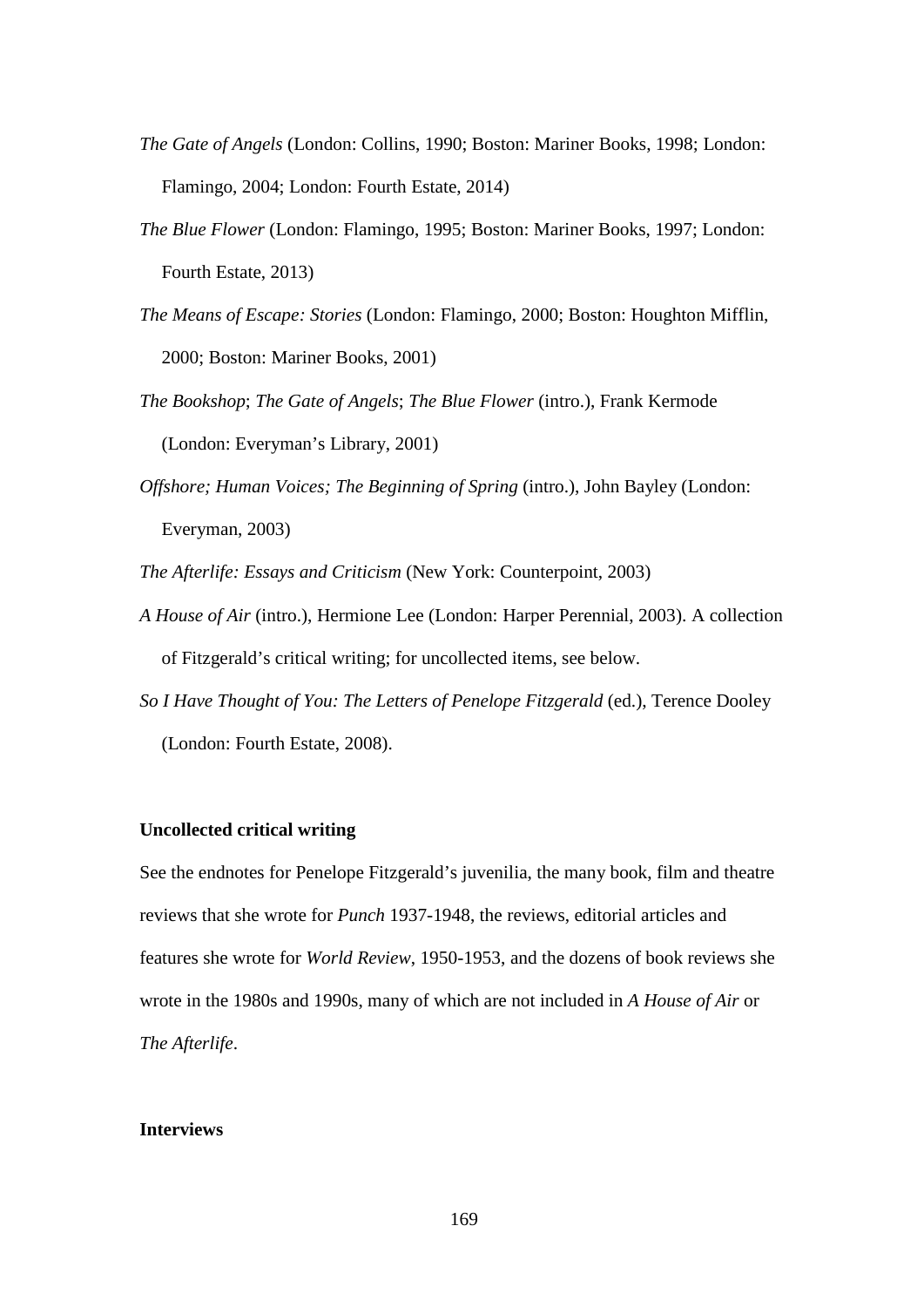- Basbanes, Nicholas A., 'The Traditionalist and the Revolutionary', interviews with Penelope Fitzgerald and Robert Coover, *Biblio: Exploring the World of Books*, 3/9 (Sept 1998): 10.
- Charters, Mallay, 'Penelope Fitzgerald: A Voice Amidst the Blitz', *Publishers Weekly*, 246/20 (17 May 1999): 51-52. Interview conducted to coincide with US publication of *Human Voices*.

Durden-Smith, Jo, 'A Writer's Life', *Departures* (30 Mar 2010).

Gorb, Ruth, 'The Gentle Ghost of Keats in a Neighbour's Bathroom', *Express & News* (16 Nov 1979), 16.

Hinds, Diana, *Books and Bookmen*, 364 (Sept 1986).

Lennon, Peter, 'Men are Such Hopeless Creatures', *Guardian* (13 Apr 1998).

Lubow, Arthur, 'An Author of a Certain Age', *New York Times Magazine* (15 Aug 1999): sec. 6, 30-33.

Moorhead, Caroline, 'A Modest Mistress of Words', *Times*, 62559 (10 Sept 1986):

19. Contains Fitzgerald's brief but interesting account of the genesis of *Innocence*. Reynolds, Annie, 'A book is a lovely thing', *Island*, 52 (Spring 1992): 38-41.

- Roberts, Glenys, 'The Original Boat Person', *Evening News* (25 Oct 1979), HRC, box 1, folder 24.
- Sale, Jonathan, 'Passed/Failed: Penelope Fitzgerald', *Independent* (18 Feb 1999), Education, 7. Brief profile piece in which Fitzgerald denies that her books are 'feminist' or 'post-modern'.
- Eleanor Wachtel, interview with Penelope Fitzgerald, *Writers & Company*, Canadian Broadcasting Company (21 Apr 1996).

### **Working papers**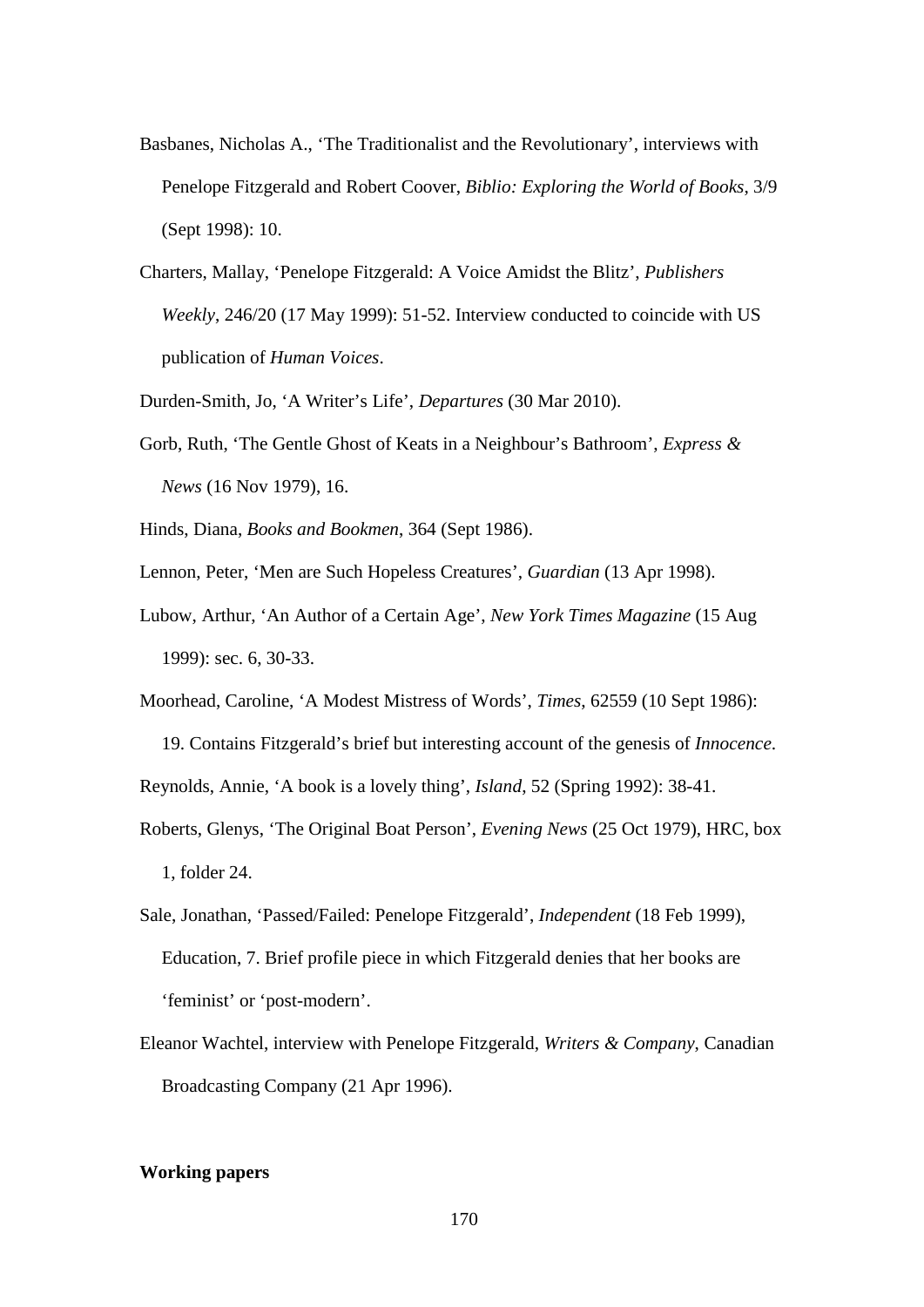Penelope Fitzgerald Papers. Harry Ransom Humanities Research Center. University of Texas at Austin.

## **CRITICAL STUDIES**

## **Books**

- Knight, Christopher J., *Penelope Fitzgerald and the Consolation of Fiction* (London: Routledge, 2016). Monograph focussing on Fitzgerald's nine novels.
- Lee, Hermione, *Penelope Fitzgerald: A Life* (London: Chatto & Windus, 2013). Superbly detailed, sympathetic biography, shedding fresh light on Fitzgerald's intellectual contexts, motivations, working and family conditions. An indispensable aid for study.
- Wolfe, Peter, *Understanding Penelope Fitzgerald* (Columbia, SC: University of South Carolina, 2004). First monograph on Fitzgerald's life and career. Contains intriguing conjectures about Fitzgerald's literary sources and allusions, though the author is not always attuned to Fitzgerald's sensibility; mistakes stoicism for failure and implausibly places the Balzac-inspired *Bookshop* in the company of novels by Angry Young Men such as Kingsley Amis and John Braine.

### **Unpublished Theses**

Lu, Lian, 'Penelope Fitzgerald's Fiction and Literary Career: Form and Context' (PhD thesis, University of Glasgow, 1999), revised as, *Beyond The Text: Direction of Literary Study from Studying the Fiction and Literary Career of Penelope Fitzgerald* (University of Fudan, 2005). Interesting, if slightly outdated exploration of Fitzgerald's writing career and literary reputation.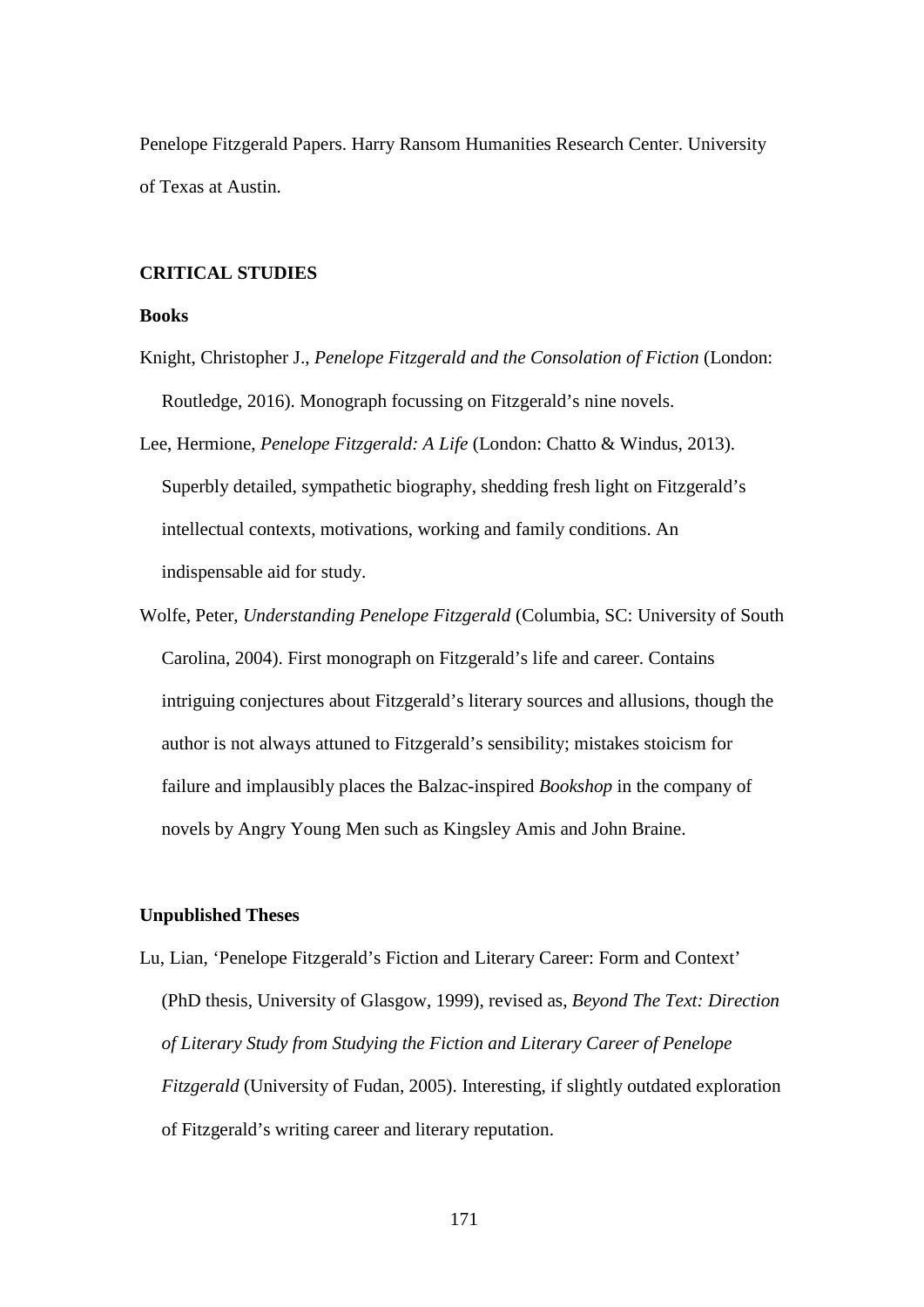## **Articles and Chapters in Books**

- Acocella, Joan, 'Assassination on a Small Scale', *New Yorker* (7 Feb 2000): 80-88. Important profile article, containing useful discussion of the relationship between Fitzgerald's earlier and later fiction.
- Adams, Don, 'There's a Providence Not so Far Away from Us: Penelope Fitzgerald's Parablistic Realism', in D. Adams, *Alternative Paradigms of Literary Realism* (New York: Palgrave, 2009), 123-86. Thought-provoking reading of Fitzgerald as 'a parablist': an author who shows through her fiction how one could and should live morally in the world.
- Barnes, Julian, 'The Deceptiveness of Penelope Fitzgerald', in *Through the Window: Seventeen Essays (and One Short Story)* (London: Vintage, 2012), 1-14. Perceptive assessment of Fitzgerald's skill as a novelist.
- Basbanes, Nicholas A., 'Profiles in Bibliophagia', in *Patience and Fortitude: Wherein a Colorful Cast of Determined Book Collectors, Dealers, and Librarians Go About the Quixotic Task of Preserving a Legacy* (New York: HarperCollins, 2001), 219- 61.
- Bawer, Bruce, 'A still small voice: the novels of Penelope Fitzgerald', *New Criterion*, 10/7 (Mar 1992): 33-42. Concise summary of Fitzgerald's novels up to *The Gate of Angels*, emphasising their combination of realism and the transcendent.
- Brookner, Anita, 'Thoughts on a dry brain in a dry season', *Spectator* (21 Jun 1996): 35. Insightful discussion of the fusion of research and imagination in Fitzgerald's novels.
- Byatt, A. S., 'A Delicate Form of Genius', *Threepenny Review* (Spring 1998): 13-15. Perceptive analysis of Fitzgerald's insistence in her fiction on the individuality of each of her characters.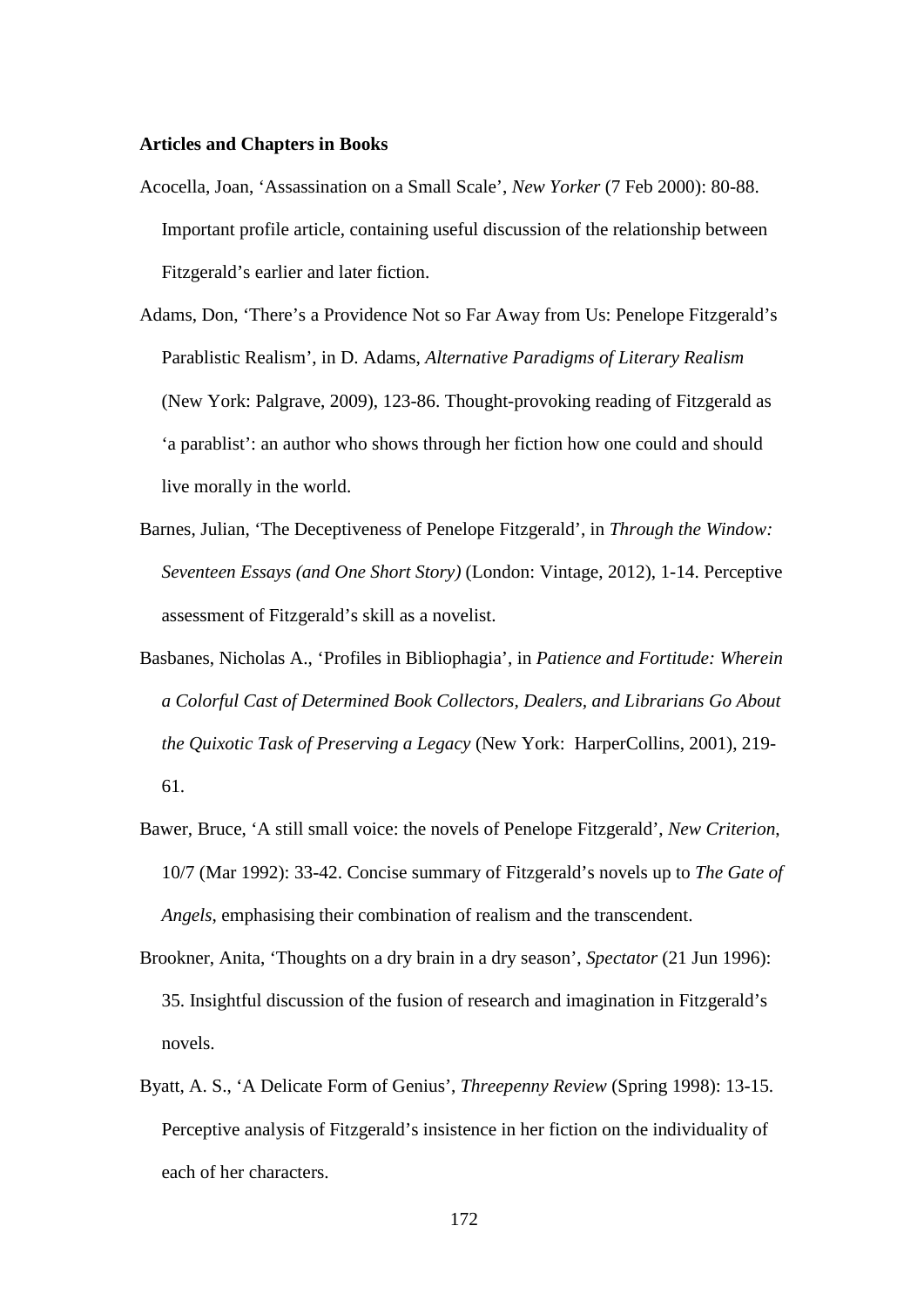- Clayton, Douglas, 'Penelope Fitzgerald 1916-2000', in *Modern British Women Writers: An A-to-Z Guide*, (eds) Vicki K. Janik and Del Ivan Janik (Westport, CN: Greenwood Press, 2002), 123-8. Introductory overview of Fitzgerald's novels; useful emphasis on Fitzgerald's productive combination of realism and idealism.
- Cook, Courtney, 'Penelope Fitzgerald Was Here: An Appreciation', *LATBR* (23 Jan 2015). Focused on the transformative effect on readers, especially women, of Fitzgerald's life and fiction. Personal, heartfelt.
- Fleming, Bruce, 'Skirting the Precipice: Truth and Audience in Literature', *Antioch Review*, 56/3 (1998): 334-57. Sharply critical account of *The Blue Flower*, accusing Fitzgerald of asking her readers to accept too much on trust.
- Flower, Dean, 'Ghosts, shadow patterns and the fiction of Penelope Fitzgerald', *Hudson Review*, 54/1 (2001): 133-40. Thoughtful essay that touches on the sources of Fitzgerald's moral vision and wit.
- and Linda Henchey, 'Penelope Fitzgerald's Unknown Fiction', *Hudson Review*, 61/1 (Spring 2008): 47-65. Fascinating article discussing Fitzgerald's early fiction, some of which is printed in an appendix.
- Gitzen, Julian, 'Elements of Compression in the Novels of Penelope Fitzgerald', *Essays in Arts and Sciences*, 26 (1 Oct 1997): 1-14. Illuminating essay on the strengths and weaknesses of Fitzgerald's style of characterisation.
- Gordon, Edmund, 'C'est qu'elle a vécu: The unknown Penelope Fitzgerald', *TLS*, 5596 (2 Jul 2010): 14-15. Informative article on Fitzgerald's early writing career, at school, university and in the first years of her marriage.
- Harvey-Wood, Harriet, Obituary of Penelope Fitzgerald, *Guardian* (3 May 2000): 22.
- Hensher, Philip, 'A Long Leap to Perfection', review of *Penelope Fitzgerald: A Life* by Hermione Lee, *Guardian* (2 Nov 2013).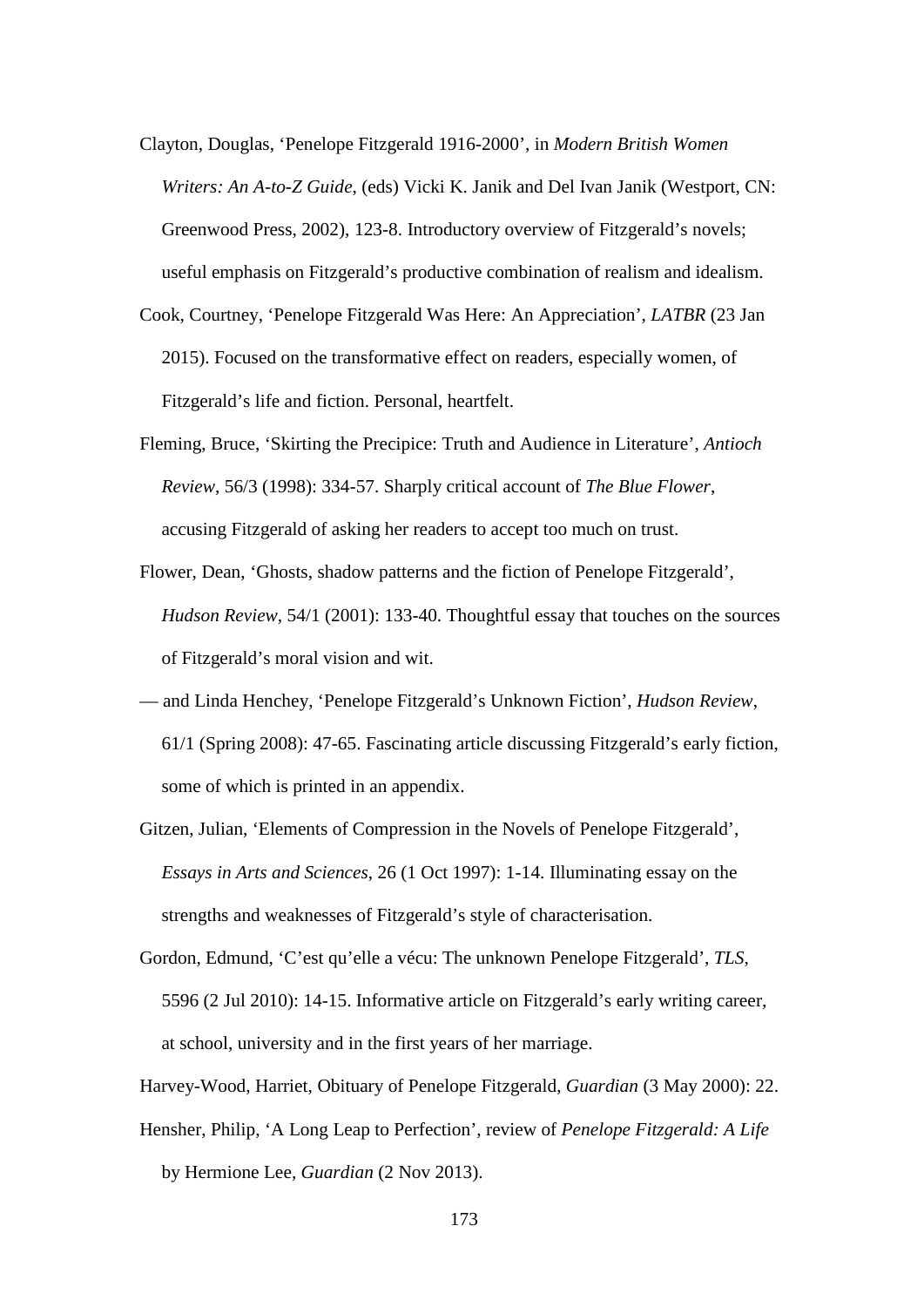- Harzewski, Stephanie, 'New Voice, Old Body: the Case of Penelope Fitzgerald', *Contemporary Women's Writing*, 1/1-2 (2007): 24-33. Critical analysis of common motifs in seventeen obituaries of Fitzgerald: sanctity; femininity; elegance; reserve; formal economy and personal modesty and thrift.
- Hollinghurst, Alan, 'The Victory of Penelope Fitzgerald', review of Hermione Lee, *Penelope Fitzgerald: A Life*, *NYTRB*, 61/19 (4 Dec 2014): 8-12.
- Knight, Christopher J., 'XVI. Penelope Fitzgerald (*The Blue Flower*)', in *Omissions are Not Accidents: Modern Apophaticism from Henry James to Jacques Derrida* (Toronto: University of Toronto Press, 2010), 162-75. Wide-ranging essay on what is not said in *The Blue Flower*, and on the quality and effects of the mystery thereby evoked.
- 'Penelope Fitzgerald's Beginnings: *The Golden Child* and Fitzgerald's Anxious Relation to Detective Fiction', *Cambridge Quarterly*, 41/3 (Sept 2012): 345-64. Examination of Fitzgerald's ambivalence regarding her contribution to detective fiction. Argues that detective fiction presents us with mysteries akin to those of a spiritual nature, challenging and not readily resolved; in this sense, all of Fitzgerald's fiction can be viewed as a form of detective fiction.
- 'The Second Saddest Story: Despair, Belief, and Moral Perseverance in Penelope Fitzgerald's *The Bookshop*', *Journal of Narrative Theory*, 42/1 (Winter 2012): 69- 90. Interesting essay that pinpoints mourning as the unstated theme of *The Bookshop*. Suggests that the novels that follow continue to work through Fitzgerald's experience of mourning her husband.
- 'Concerning the Unpredictable: Penelope Fitzgerald's *The Gate of Angels* and the Challenges to Modern Religious Belief', *Religion & Literature*, 45/3 (Autumn 2013): 25-57.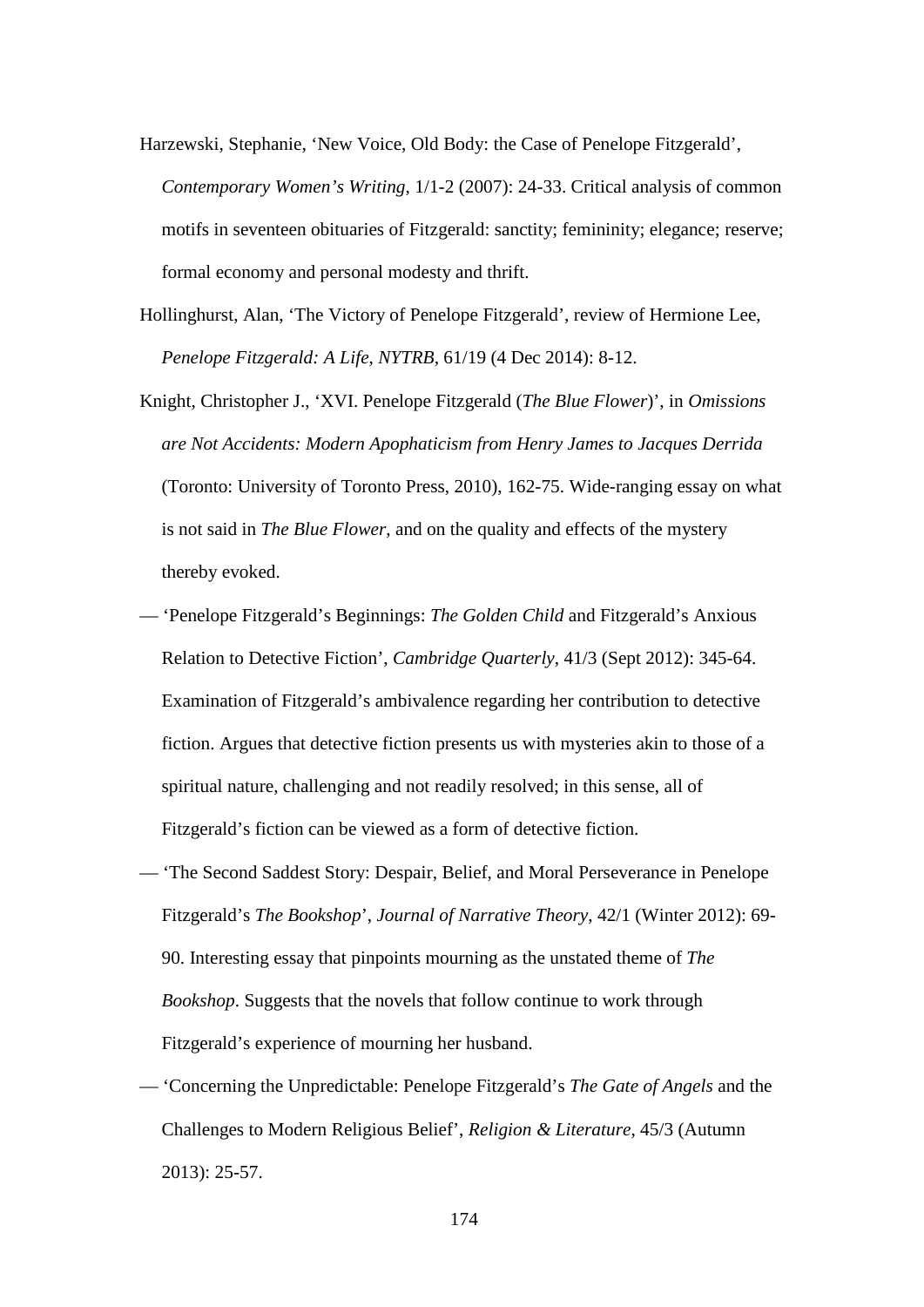- '"Between the Hither and the Farther Shore": Penelope Fitzgerald's *Offshore*', *Logos: A Journal of Catholic Thought and Culture*, 17/1 (Winter 2014): 90-111. Discusses the origin of *Offshore* and the themes of 'betwixtness' and numinosity. The latter theme is examined in relation to the matter of prayer and of evidencing divinity.
- 'Penelope Fitzgerald's *At Freddie's*, or "All My Pretty Ones"', *Critique: Studies in Contemporary Fiction*, 57/2 (2016): 123-36. Interesting essay arguing that in *At Freddie's* Fitzgerald expresses her deep concern about adult neglect or mistreatment of children.
- Knox, E. A., *Reminiscences of an Octogenarian, 1847-1934* (London: Hutchinson, 1934)
- Lee, Hermione, 'From the margins', *The Guardian* (3 Apr 2010). Fascinating piece on Fitzgerald's working library.
- Lesser, Wendy, 'Penelope' in Zachary Leader (ed.), *On Modern British Fiction* (Oxford: Oxford University Press, 2002), 107-25. Identifies three key features of Fitzgerald's novels: her ability to write from within a particular culture; wit that seems to emanate from the characters themselves; a highly productive relationship between the short duration of the events of the novel and the far longer passage of time within which those events are placed.
- Lewis, Tess, 'Between Head and Heart: Penelope Fitzgerald's Novels', *New Criterion*, 18/7 (2000): 29-36. Overview of the novels, focussing on the 'moral force' of Fitzgerald's imagination.
- McCrum, Robert, '*Penelope Fitzgerald: A Life* by Hermione Lee review', *Observer* (17 Nov 2013).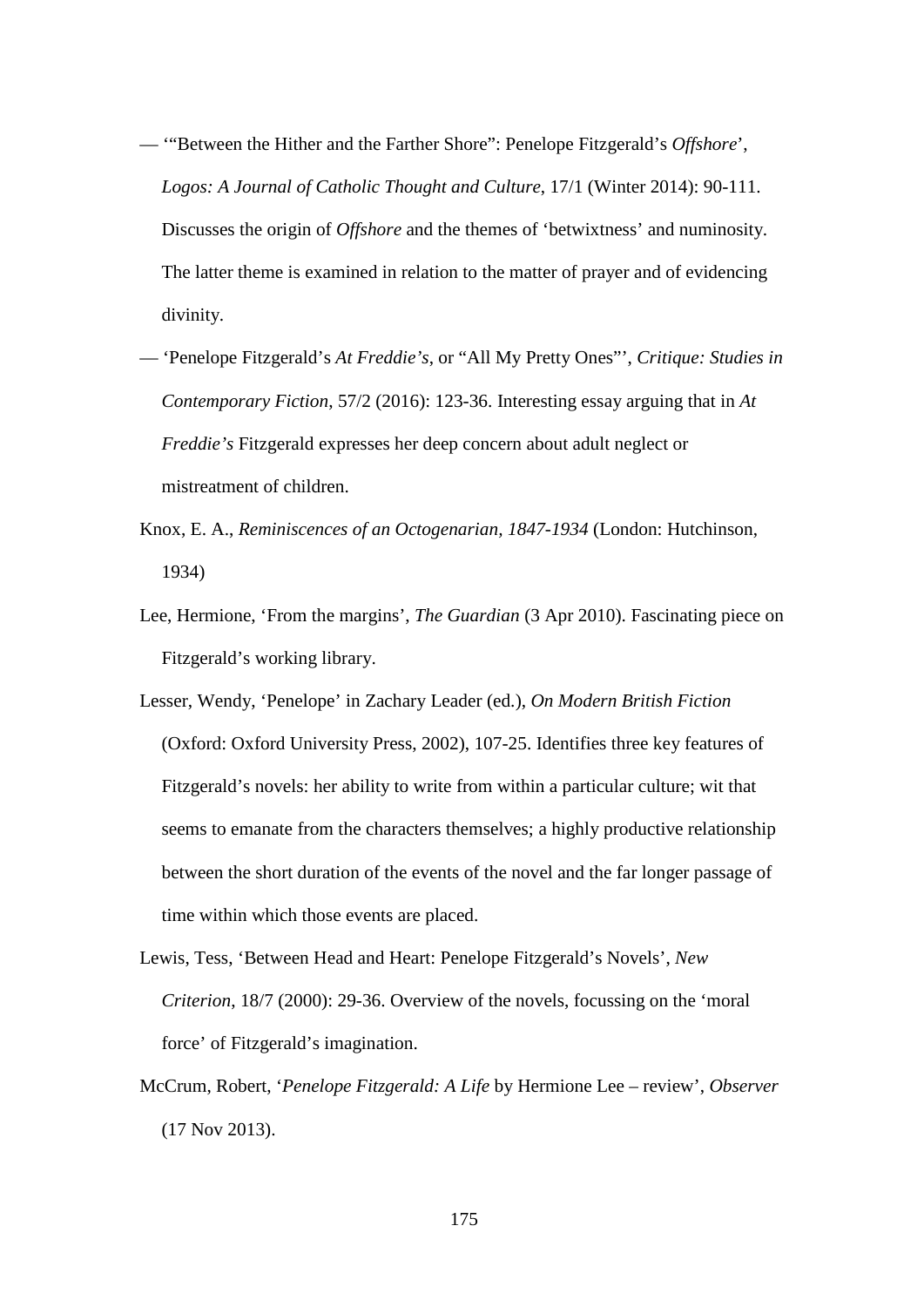- MacLeod, Lewis, '"You Might Not Call Penelope Fitzgerald a Feminist Writer, but She Is One": On Gender and the Discourse of Certitude in *Offshore*', *Critique: Studies in Contemporary Fiction*, 57/2 (2016): 107-22. Comparative analysis of the fiction of Fitzgerald and J. M. Coetzee, exploring why no particular type of critical approach seems appropriate when considering Fitzgerald's work. Offers a subtle feminist reading of *Offshore*, responsive to the book's ironic critique of masculine claims to certitude.
- Ollard, Richard, 'Fitzgerald [*née* Knox], Penelope Mary (1916-2000)', *Oxford Dictionary of National Biography*, Oxford University Press, 2004; online edn, Sep 2012 [http://www.oxforddnb.com/view/article/74141, accessed 28 Mar 2016].

— Obituary of Penelope Fitzgerald, *Independent* (9 May 2000): 6.

- Rooney, David, *The Wine of Certitude: A Literary Biography of Ronald Knox* (San Francisco: Ignatius Press, 2009)
- Sansom, Ian, 'Oh, Subtle', *Salmagundi*, 128/129 (Fall 2000/Winter 2001): 48-57. Valuable corrective to the tendency to eulogise Fitzgerald for the subtlety and detail of her writing; Sansom argues that her fiction is stranger and darker than usually recognised.
- Savu, Laura E., 'Writing in the Margins of an Endless Novel', *Postmortem Postmodernists: The Afterlife of the Author in Recent Narrative* (Cranbury, NJ: Fairleigh Dickinson University Press, 2009), 74-105. Savu finds in *The Blue Flower* a 'postmodern suspicion of linear temporality, closure, unity, and absolutes'; she argues that these features in *The Blue Flower* reinforce Novalis's view of life as an 'endless novel'.
- Smith, Dinitia, 'Penelope Fitzgerald, Novelist, Is Dead at 83', *New York Times* (3 May 2000): B10.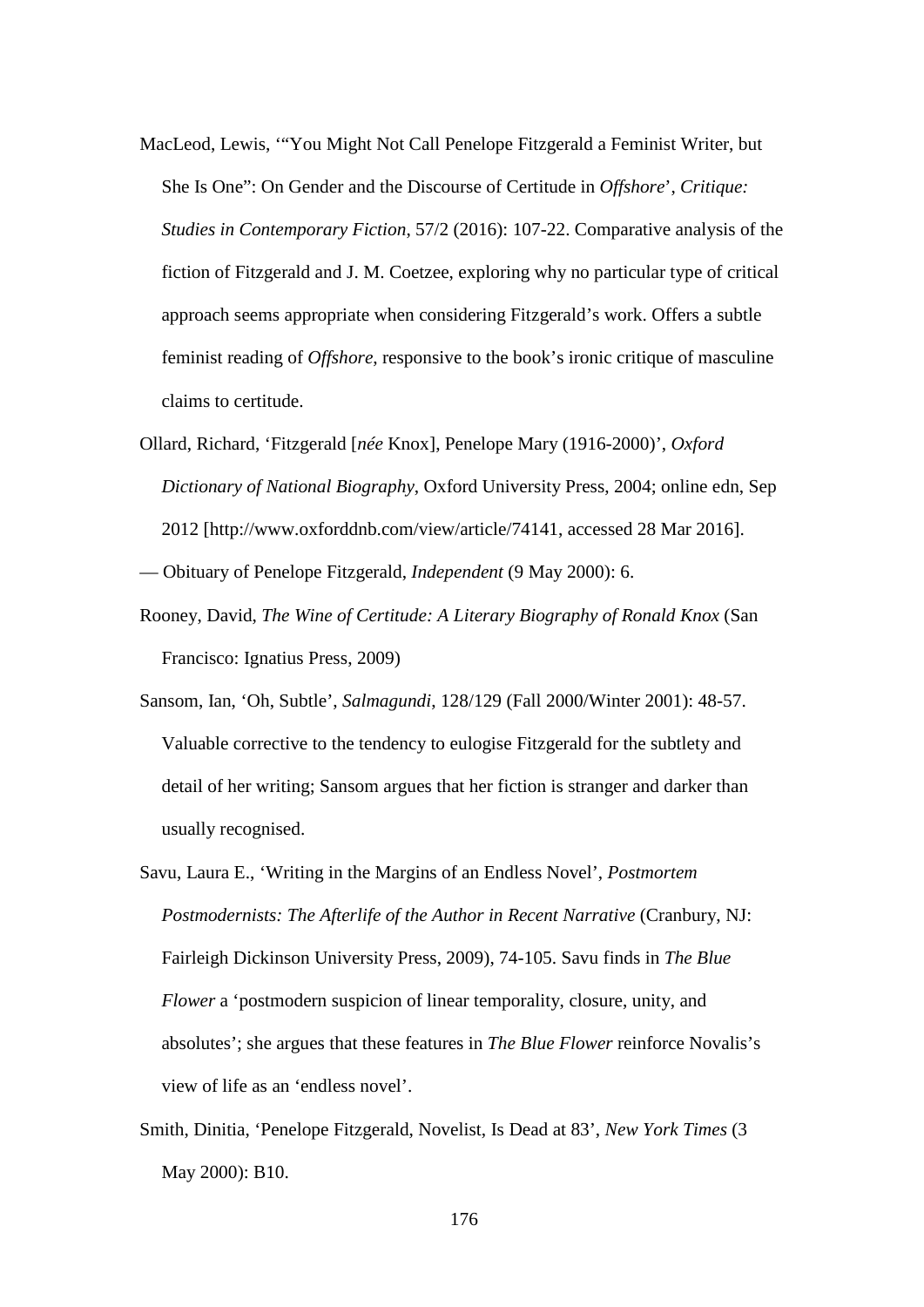Stonebridge, Lyndsey, 'Hearing Them Speak: Voices in Muriel Spark, Wilfred Bion and Penelope Fitzgerald', *Textual Practice*, 19/4 (Dec 2005): 445-65. Reads *Human Voices* not only as defence of the dissemination of truth in politically compromised times, but also as a powerful political critique in its own right, of the elitist and anti-democratic senior management of the BBC in the 1940s.

Stoppard, Tom, 'Pragmatic Theatre', *NYTBR* (23 Sept 1999).

- Sudrann, Jean, 'Magic or Miracles: The Fallen World of Penelope Fitzgerald's Novels', in Robert E. Hosmer Jr (ed.), *Contemporary British Women Writers: Texts and Strategies* (Basingstoke: Macmillan, 1993), 105-27. Oft-cited overview of Fitzgerald's first seven novels.
- Taylor, D. J., 'Booker: musical chairs with quirky comers', *Independent* (20 Oct 1990): 10.
- Turner, Jenny, 'In the Potato Patch: Review of *Penelope Fitzgerald: A Life* by Hermione Lee', *LRB* (19 Dec 2013): 3-8.

Turner, Nick, *Post-War British Women Novelists and the Canon* (London: Continuum, 2010). Focuses on Iris Murdoch, Anita Brookner, Ruth Rendell and Emma Tennant, only briefly discussing Fitzgerald; insightful, nonetheless, about inherent difficulties in predicting the future reputation of any given writer.

- Waugh, Evelyn, *The Life of the Right Reverend Ronald Knox* (Bungay: Chapman & Hall, 1959)
- Wilson, A. N., 'Penelope Fitzgerald: The core of her mystery', review of Hermione Lee, *Penelope Fitzgerald: A Life*, *TLS* (5 Feb 2014): 3-4.
- Wood, James, 'Late Bloom', review of Hermione Lee, *Penelope Fitzgerald: A Life*, *New Yorker* (24 Nov 2014): 128-32.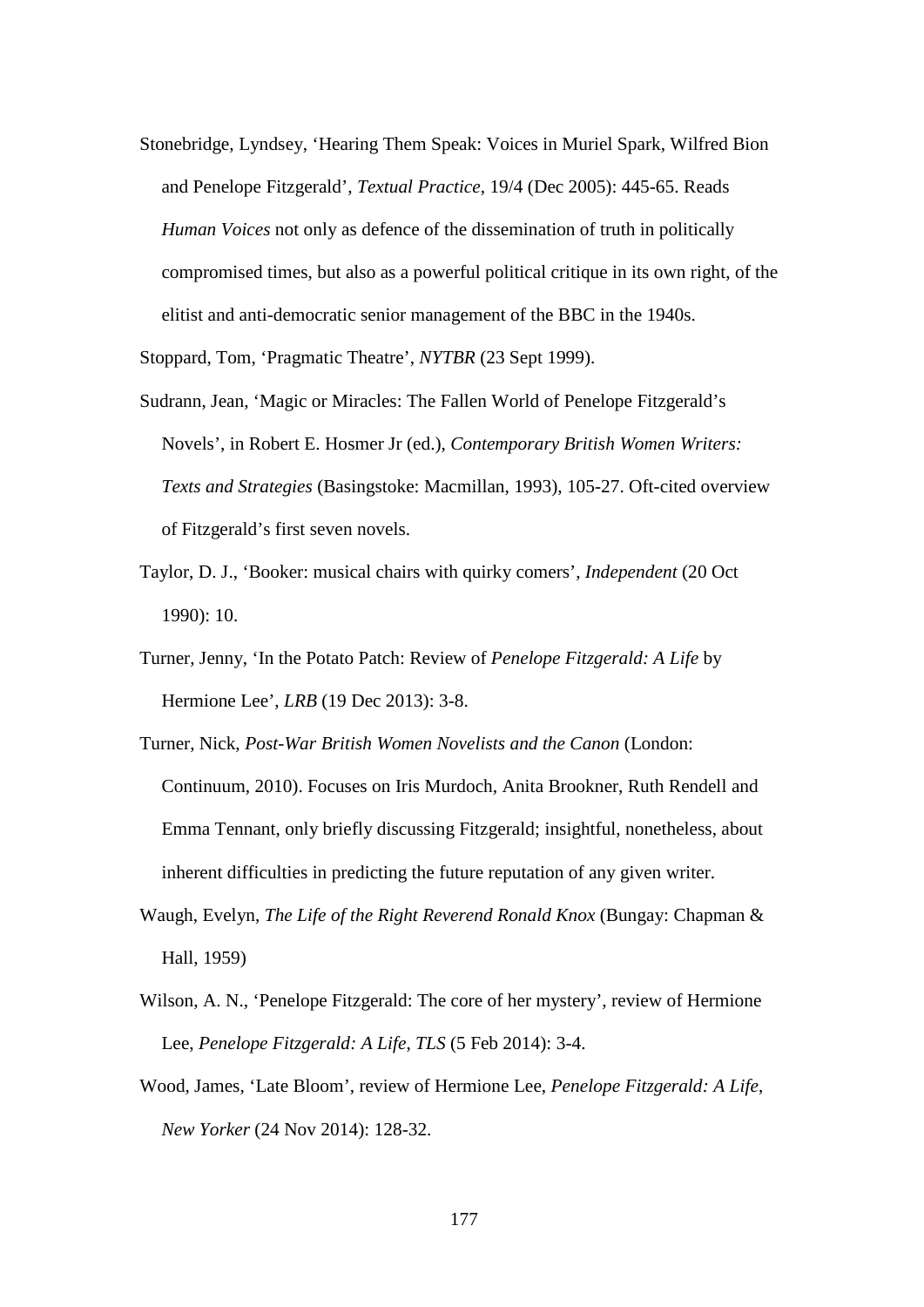## **Selected reviews of Fitzgerald's books**

- Annan, Gabriele, 'Death and the Maiden', review of *The Blue Flower*, *TLS*, 4824 (15 Sept 1995): 20.
- Astor, Judy, 'Children in Trouble', review of *At Freddie's*, *Listener*, 107/2755 (8 Apr 1982): 23-4.

Bailey, Paul, review of *At Freddie's*, *London Evening Standard* (1982).

- Bayley, John, 'Innocents at Home', review of *The Gate of Angels*, *NYTRB* (9 Apr 1992): 13-14.
- Binyon, T. J., 'Goldrush', review of *The Golden Child*, *TLS*, 3941 (7 Oct 1977): 1134.
- Brookner, Anita, 'Moscow before the Revolution', review of *The Beginning of Spring*, *Spectator* (1 Oct 1988): 29-30.
- 'Daisy pulls it off', review of *The Gate of Angels*, *Spectator* (26 Sept 1990): 31-32.
- Byatt, A. S., 'The Isle Full of Noise', review of *Human Voices*, *TLS*, 4043 (26 Sept 1980): 1057.
- Callendar, Newgate, 'Crime', review of *The Golden Child*, *NYTBR* (1 Apr 1979): 21.
- Chamberlain, Lesley, 'Worried, Norbury', review of *The Beginning of Spring*, *TLS*, 4460 (23 Sept 1988): 1041.
- Clapp, Susannah, 'Finishing Touches', review of *Charlotte Mew and her Friends*, *LRB* (20 Dec 1984): 20.

— 'Suburbanity', review of *The Golden Child*, *New Statesman* (10 Oct 1977): 483.

- Corn, Alfred, 'Broadcast News', review of *Human Voices*, *NYTBR* (9 May 1999): 7.
- Cunningham, Valentine, 'Among the Proles and the Posh', review of *The Bookshop*, *NYTBR* (7 Sept 1997): 11-12.
- 'Suffocating Suffolk', review of *The Bookshop*, *TLS* (17 Nov 1978): 1333.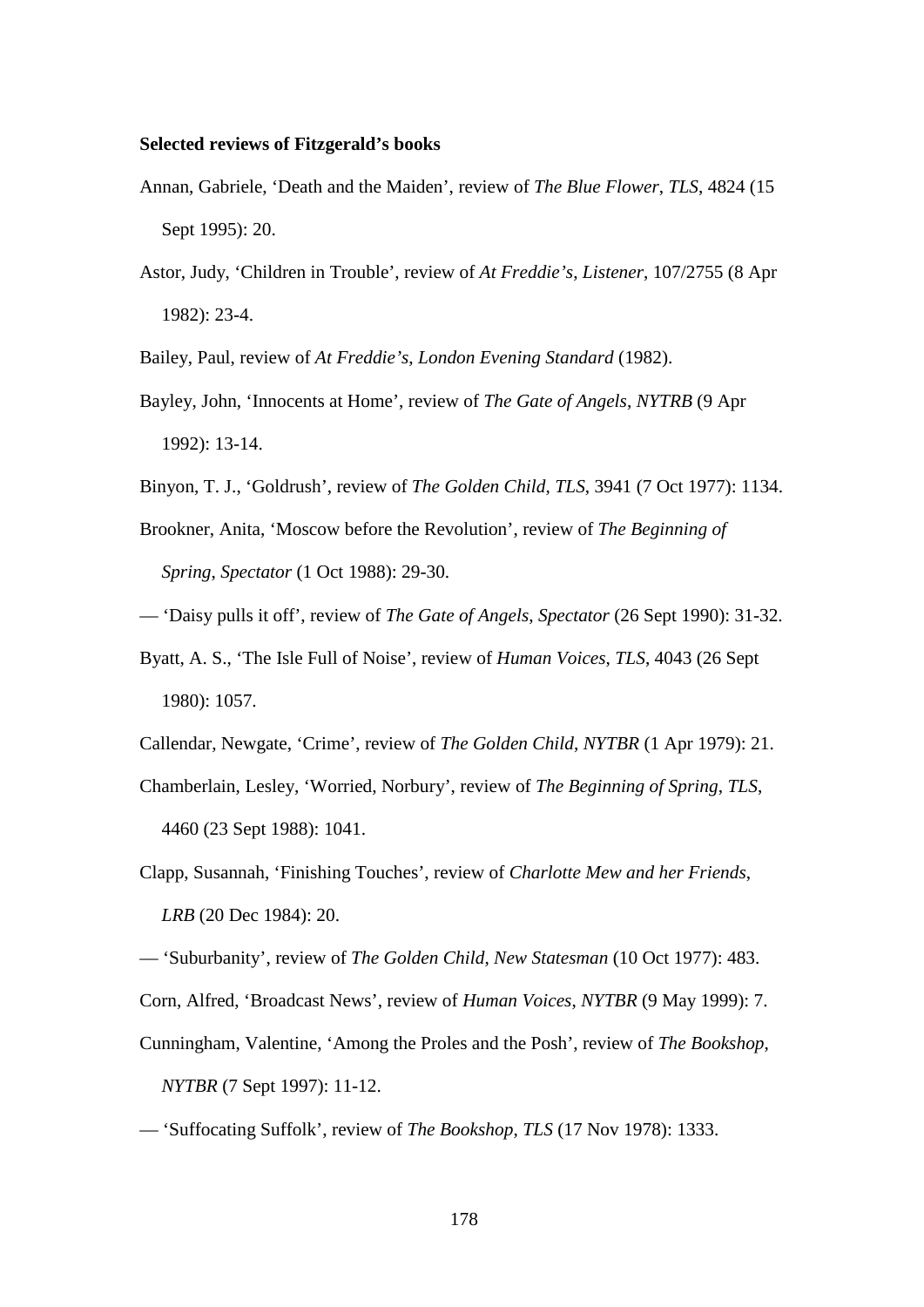- Davis, Barbara Beckerman, '*The Means of Escape*: Stories', *Antioch Review* 60/1 (Winter 2002): 163-4.
- Diski, Jenny, 'Elements of an English Upbringing', review of *The Knox Brothers*, *American Scholar* (Autumn 2000): 140-2.
- Duchene, Anne, 'Do No Evil, Mean No Evil', review of *Innocence*, *TLS*, 4354 (12 Sept 1986): 995.
- Duguid, Lindsay, 'In Faery Lands Forlorn', review of *Edward Burne-Jones*, *TLS*, 4988 (6 Nov 1998): 10.
- Eder, Richard, 'Innocence', *LATBR* (3 May 1987): 3-4.
- 'Two Bicycles, One Spirit', review of *The Gate of Angels*, *LATBR* (12 Jan 1992): 3, 7.
- 'Penelope Fitzgerald, Her Family's Eyes and Heart', review of *The Knox Brothers*, *New York Times* (31 Aug 2000).
- Flower, Dean, 'A Completely Determined Human Being', *Hudson Review*, 57/4 (2005): 581-92. Review article of *The Afterlife: Essays and Criticism* (2003), containing interesting discussion of Fitzgerald's career as a literary critic.
- Gardam, Jane, 'The Professor and the Flower', review of *The Blue Flower*, *Spectator* (23 Sept 1995): 38.
- Glendinning, Victoria, 'Between Land and Water', review of *Offshore*, *TLS* (23 Nov 1979): 10.

Gross, John, 'Books of the Times', review of *Innocence*, *NYTBR* (28 Apr 1987): 17.

- Haughton, Hugh, 'Witness to the Real Thing', review of *Charlotte Mew and Her Friends*, *TLS*, 4255 (19 Oct 1984): 1190.
- Hay, Elizabeth, 'Penelope Weaves Her Last Fictional Web', *Globe and Mail* (Toronto) (2 Dec 2000), D9.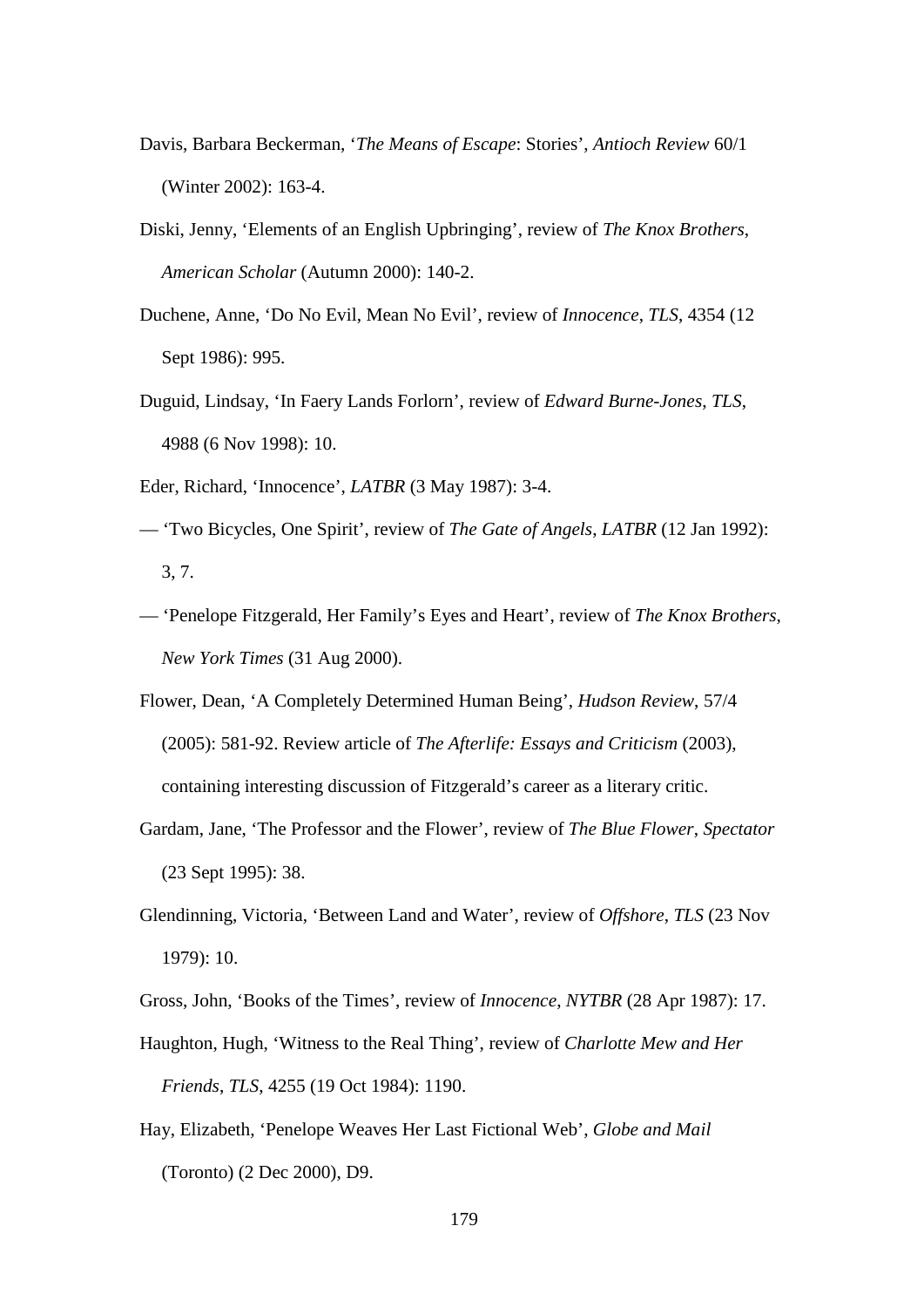- Heller, Zoe, 'Affairs of the Heart in Defiance of Reason', review of *The Gate of Angels*, *Independent* (25 Aug 1990): 29.
- Hensher, Philip, 'Perfection in a Small Space', review of *The Means of Escape*, *Spectator* (20 Oct 2000): 51.
- 'The Sweet Smell of Success', review of *The Blue Flower*, *Spectator* (11 Apr 1998): 33-4.
- Herzog, Dagmar, 'Love in the Time of Tuberculosis', review of *The Blue Flower*, *Women's Review of Books* (Oct 1997): 6-7.
- Hill, Rosemary, 'Making do and mending', review of *So I Have Thought of You*, *LRB* (2008): 9-10.
- Himmelfarb, Gertrude, 'A God-Haunted Family', review of *The Knox Brothers*, *New Republic* (16 Oct 2000): 59-65.
- Hofmann, Michael, 'Nonsense Is Only Another Language', review of *The Blue Flower*, *NYTBR* (13 Apr 1997): 9.
- Holmes, Richard, review of *The Blue Flower*, 'Paradise in a Dream', *NYTRB* (17 Jul 1997): 4.
- Hosmer, Robert E. Jr., 'Appraising *At Freddie's*', *NYTBR* (6 Oct 1985): 42.
- Jones, Louis B., 'When People Collide', review of *The Gate of Angels*, *NYTBR* (20 Dec 1992): 7.
- Kellaway, Kate, 'Atoms, Angels and the Mach Factor', review of *The Gate of Angels*, *Observer* (12 Aug 1990): 50.
- 'A Bicycle Made for Two', review of *The Gate of Angels*, *Listener* (23 Aug 1990): 24.

Kermode, Frank, 'Booker Books', review of *Offshore*, *LRB* (22 Nov 1979): 12-13.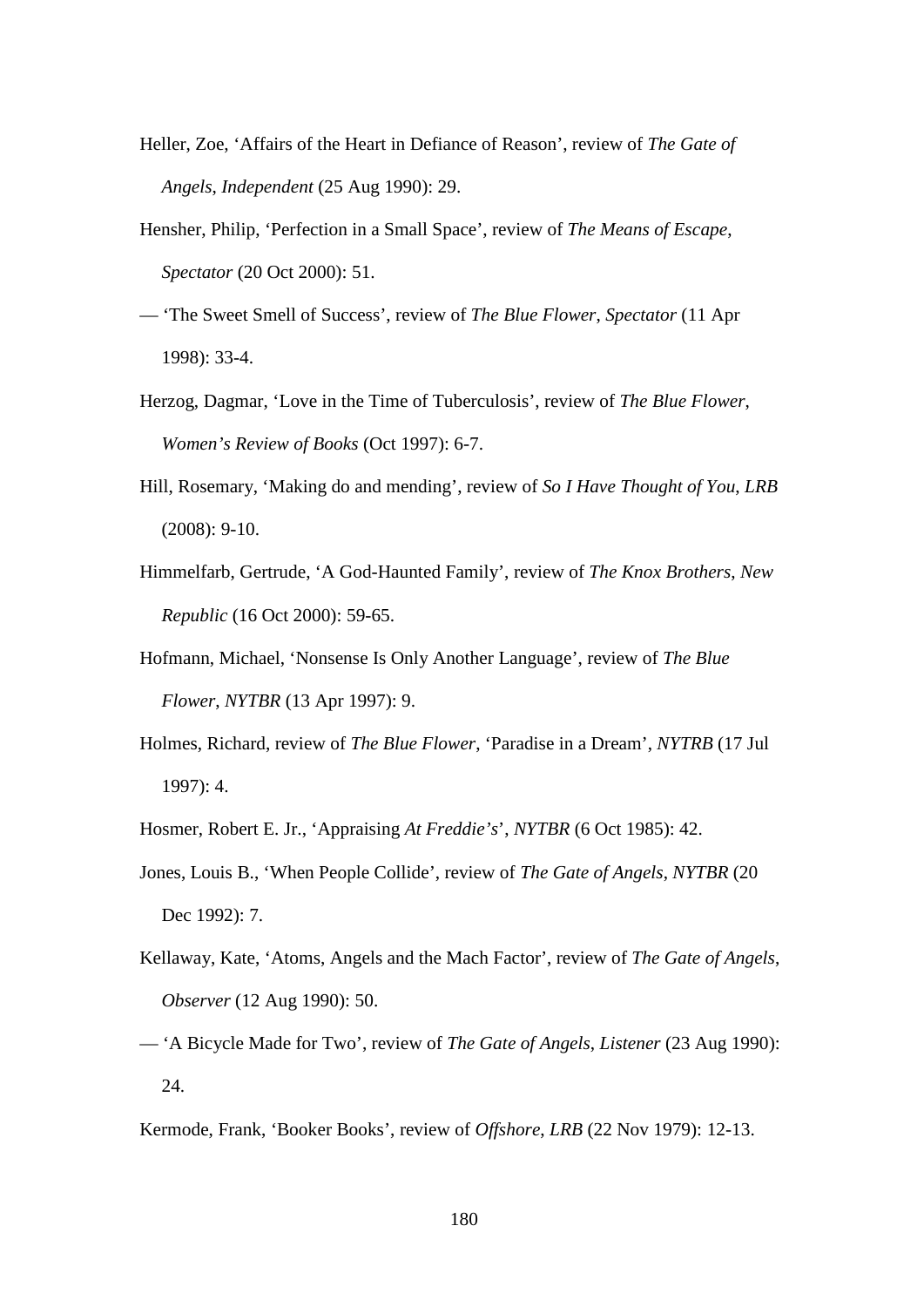— 'The Duckworth School of Writers', review of *Human Voices*, *LRB* (20 Nov -4 Dec 1980): 18.

— 'Dark Fates', review of *The Blue Flower*, *LRB* (5 Oct 1995): 7.

— 'Playing the Seraphine', review of *The Means of Escape*, *LRB* (25 Jan 2001): 15.

King, Francis, review of *Innocence*, *Spectator* (12 Sept 1986): 33

- King, Nina, 'The Heart Has Its Reasons', review of *The Gate of Angels*, *Washington Post: Book World* (23 Feb 1992): 1.
- Lee, Hermione, 'Down by the Thames', review of *Offshore*, *Observer* (2 Sept 1979): 37.
- 'Listening Carefully', review of *The Means of Escape*, *TLS*, 5090 (20 Oct 2000): 22.

Leider, Emily, 'In Short: Fiction', review of *Innocence*, *NYTBR* (10 May 1987): 20.

- Longford, Frank, 'A Unique Quartet of Brothers', review of *The Knox Brothers*, *Contemporary Review* (Apr 1978): 216-18.
- Mannes-Abbott, Guy, 'Angelic Voices', review of *The Blue Flower*, *New Statesman* (6 Oct 1995): 38.
- Muggeridge, Malcolm, 'A Family and its Humour', review of *The Knox Brothers*, *TLS*, 3944 (28 Oct 1977): 1256.
- Newby, P. H., 'BBC Seraglio', review of *Human Voices*, *Listener* (2 Oct 1980): 445.
- Noe, Mark D., 'Fitzgerald's *The Beginning of Spring*', *Explicator*, 59 (2001): 204-6.
- O'Donoghue, Bernard, 'A Passionate Humanity', review of *A House of Air*, *TLS*, 5258 (9 Jan 2004): 5.
- Owens, Jill T., 'Charlotte Mew', review of *Charlotte Mew and Her Friends*, *English Literature in Transition 1889-1920*, 32/2 (1989): 229-32.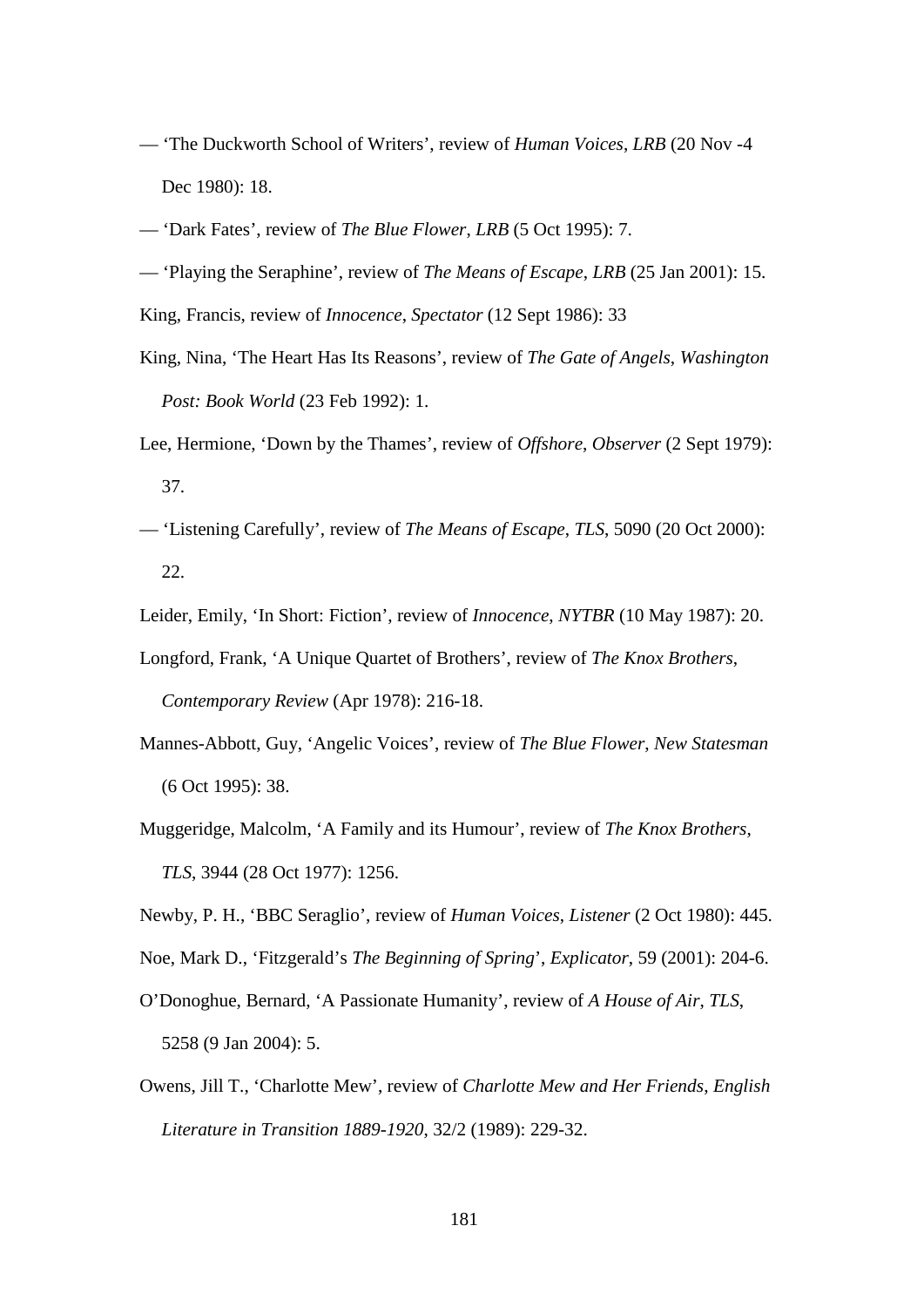- Parini, Jay, 'Companionship was Everything', review of *Charlotte Mew and Her Friends*, *NYTBR* (7 Aug 1988): 15.
- Penner, Jonathan, 'Moscow on the Eve', *Washington Post: Book World* (1 Jun 1989): 1.
- Plunket, Robert, 'Dear, Slovenly Mother Moscow', review of *The Beginning of Spring*, *NYTBR* (7 May 1989): 15.
- Pritchard, William H., 'Tradition and Some Individual Talents', *HR*, 45/3 (Fall 1992): 481-90.
- Raban, Jonathan, 'The Fact Artist', review of *Human Voices*, *New Republic* (2 Aug 1999): 39-42.
- Reynolds, Gillian, 'Auntie at War', review of *Human Voices*, *Punch* (15 Oct 1980): 28.
- Reynolds, Susan Salter, 'Human Voices', *LATBR* (6 Jun 1999): 11.
- Robinson, Roxana, 'In Short: Fiction', review of *At Freddie's*, *NYTBR* (8 Sept 1985): 24.
- Rumens, Carol, 'Assaults on the Rational', review of *The Gate of Angels*, *New Statesman* (1 Sept 1990): 31-32.
- Scurr, Ruth, 'Shelf life', review of *So I Have Thought of You*, *TLS*, 5499 & 5500 (22 & 29 Aug 2008): 3-5.
- Stead, C. K., 'Chiara Ridolfli', review of *Innocence*, *LRB* (9 Oct 1988): 21-22.
- Stuewe, Paul, 'Innocence', *Quill and Quire*, 53/2 (Feb 1989): 27.
- Thwaite, Anthony, 'Stagers Old and New', review of *At Freddie's*, *Observer* (28 Mar 1982): 31.
- Wagner-Martin, Linda, 'Madness and Gentility', review of *Charlotte Mew and Her Friends*, *American Book Review*, 10/6 (1989): 21.